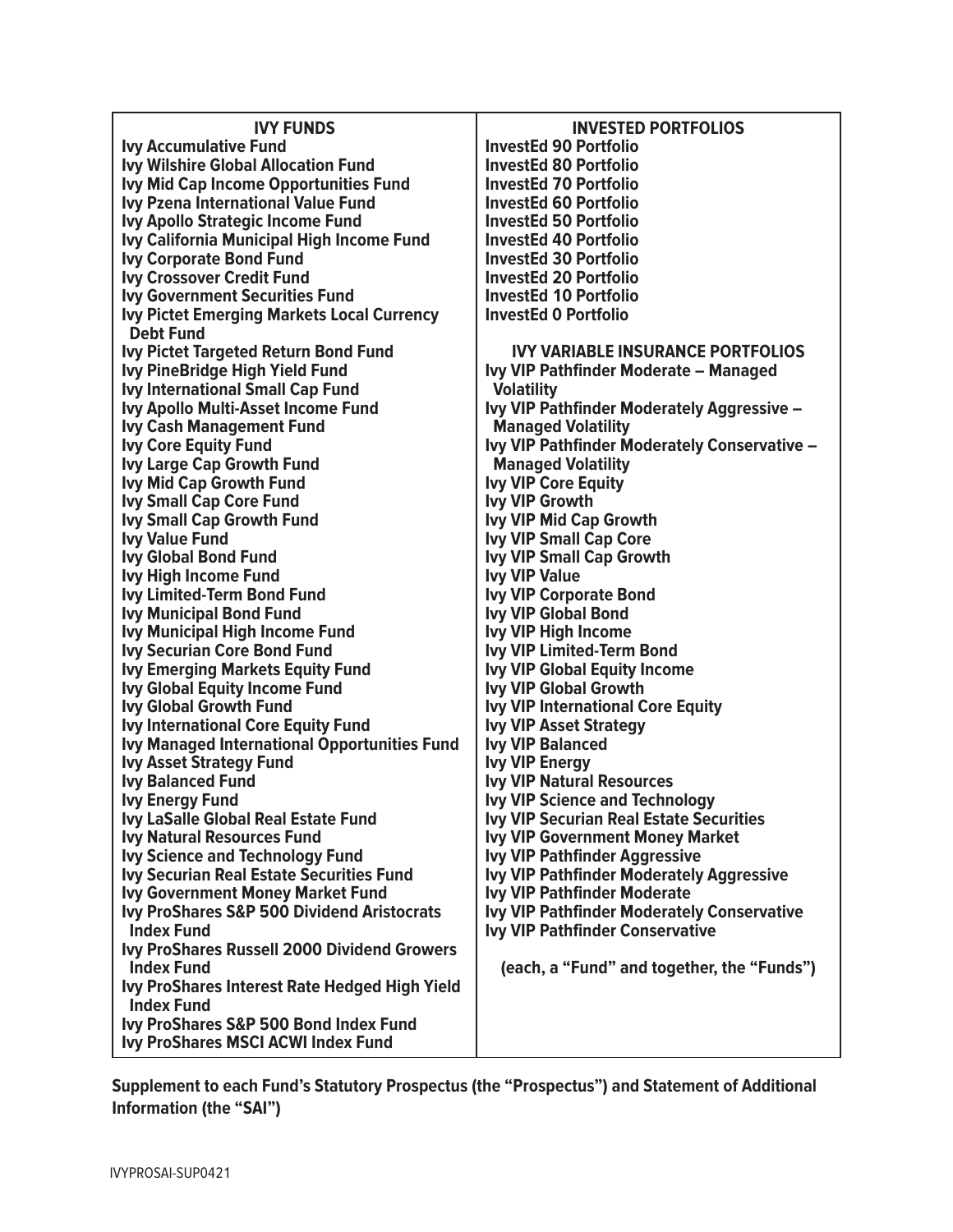On December 2, 2020, Waddell & Reed Financial, Inc. (WDR), the parent company of Ivy Investment Management Company, the investment adviser of the Ivy Funds Complex (the Ivy Funds), and Macquarie Management Holdings, Inc., the U.S. holding company for Macquarie Group Limited's U.S. asset management business (Macquarie), announced that they had entered into an agreement whereby Macquarie would acquire the investment management business of WDR (the "Transaction"). The Transaction closed on April 30, 2021. The Ivy Funds, referred to herein as "Transaction Funds" and as part of Delaware Funds by Macquarie, are now managed by Delaware Management Company and distributed by Delaware Distributors, L.P. Ivy Distributors, Inc. (IDI) remains the program manager and marketing broker to the Ivy InvestEd<sup>SM</sup> 529 Plan.

- **Former Name New Name Retail Funds** Ivy Accumulative Fund Delaware Ivy Accumulative Fund Ivy Apollo Multi-Asset Income Fund Delaware Ivy Apollo Multi-Asset Income Fund Ivy Apollo Strategic Income Fund Delaware Ivy Apollo Strategic Income Fund Ivy Asset Strategy Fund Delaware Ivy Asset Strategy Fund Ivy Balanced Fund **IVI Contract Fund Contract Parameters** Delaware Ivy Balanced Fund Ivy California Municipal High Income Fund Delaware Ivy California Municipal High Income Fund Ivy Core Equity Fund **Ivalue 2018** Delaware Ivy Core Equity Fund Ivy Corporate Bond Fund Delaware Ivy Corporate Bond Fund Ivy Crossover Credit Fund Delaware Ivy Crossover Credit Fund Ivy Emerging Markets Equity Fund Delaware Ivy Emerging Markets Equity Fund Ivy Energy Fund **Delaware Ivy Energy Fund** Ivy Global Bond Fund Delaware Ivy Global Bond Fund Ivy Global Equity Income Fund Delaware Ivy Global Equity Income Fund Ivy Global Growth Fund Delaware Ivy Global Growth Fund Ivy Government Securities Fund Delaware Ivy Government Securities Fund Ivy High Income Fund Delaware Ivy High Income Fund Ivy International Core Equity Fund Delaware Ivy International Core Equity Fund Ivy International Small Cap Fund Delaware Ivy International Small Cap Fund Ivy Large Cap Growth Fund **Delaware Ivy Large Cap Growth Fund** Ivy LaSalle Global Real Estate Fund Delaware Ivy LaSalle Global Real Estate Fund Ivy Limited-Term Bond Fund Delaware Ivy Limited-Term Bond Fund Ivy Managed International Opportunities Fund **Delaware Ivy Managed International Opportunities Fund** Ivy Mid Cap Growth Fund **Ivalue 2018** Delaware Ivy Mid Cap Growth Fund Ivy Mid Cap Income Opportunities Fund Delaware Ivy Mid Cap Income Opportunities Fund Ivy Municipal Bond Fund Delaware Ivy Municipal Bond Fund Ivy Municipal High Income Fund Delaware Ivy Municipal High Income Fund
- 1. Effective July 1, 2021, the name of each Fund is changed as follows and each related reference is hereby replaced in the Funds' Prospectus and SAI:

Ivy Natural Resources Fund **IVI Conserversity Conserversity Natural Resources Fund**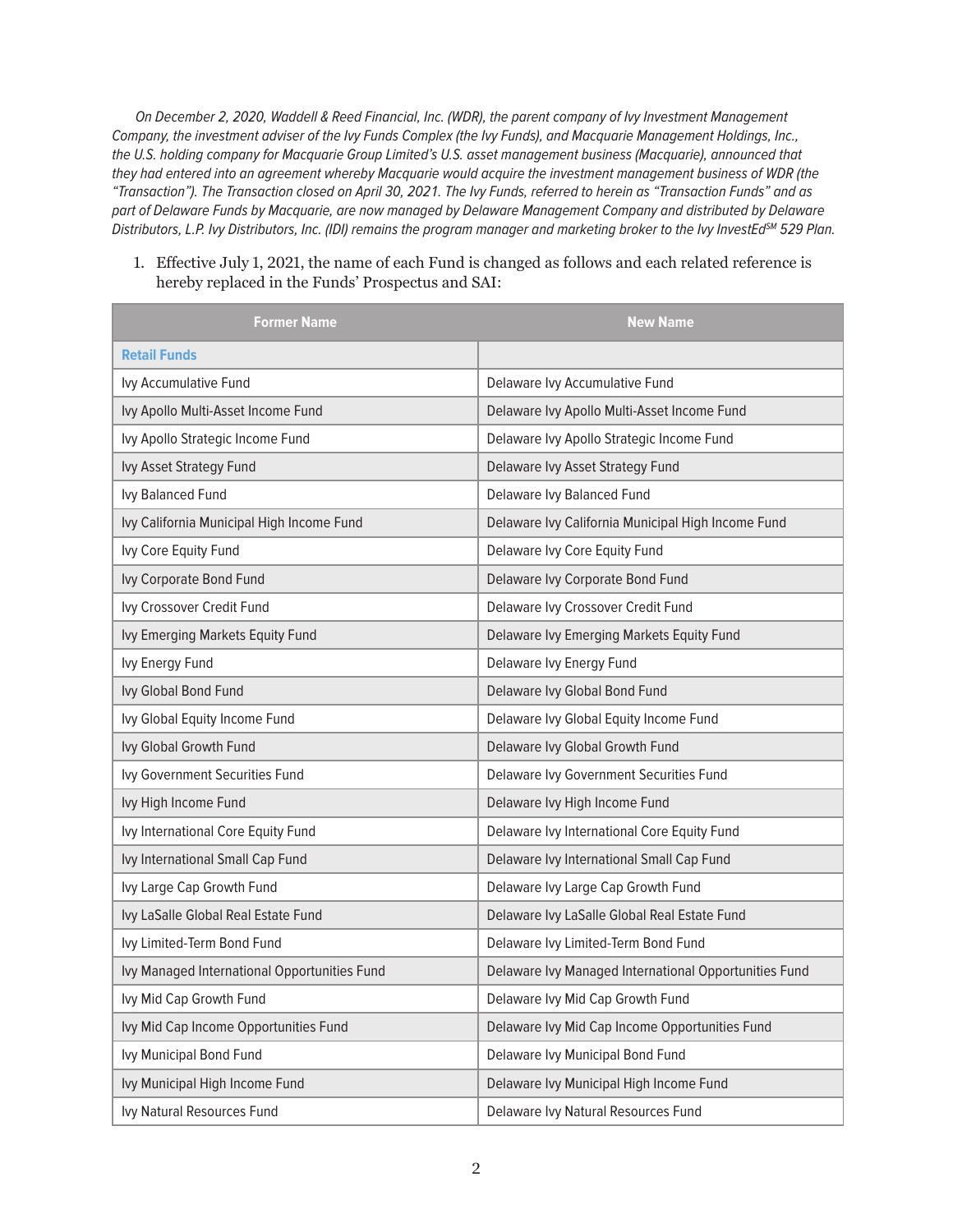| <b>Former Name</b>                                       | <b>New Name</b>                                                             |
|----------------------------------------------------------|-----------------------------------------------------------------------------|
| Ivy Pictet Emerging Markets Local Currency Debt Fund     | Delaware Ivy Pictet Emerging Markets Local Currency Debt<br>Fund            |
| Ivy Pictet Targeted Return Bond Fund                     | Delaware Ivy Pictet Targeted Return Bond Fund                               |
| Ivy PineBridge High Yield Fund                           | Delaware Ivy PineBridge High Yield Fund                                     |
| Ivy ProShares Interest Rate Hedged High Yield Index Fund | Delaware Ivy ProShares Interest Rate Hedged High Yield<br><b>Index Fund</b> |
| Ivy ProShares MSCI ACWI Index Fund                       | Delaware Ivy ProShares MSCI ACWI Index Fund                                 |
| Ivy ProShares Russell 2000 Dividend Growers Index Fund   | Delaware Ivy ProShares Russell 2000 Dividend Growers<br><b>Index Fund</b>   |
| Ivy ProShares S&P 500 Bond Index Fund                    | Delaware Ivy ProShares S&P 500 Bond Index Fund                              |
| Ivy ProShares S&P 500 Dividend Aristocrats Index Fund    | Delaware Ivy ProShares S&P 500 Dividend Aristocrats<br><b>Index Fund</b>    |
| Ivy Pzena International Value Fund                       | Delaware Ivy Pzena International Value Fund                                 |
| Ivy Science and Technology Fund                          | Delaware Ivy Science and Technology Fund                                    |
| Ivy Securian Core Bond Fund                              | Delaware Ivy Securian Core Bond Fund                                        |
| Ivy Securian Real Estate Securities Fund                 | Delaware Ivy Securian Real Estate Securities Fund                           |
| Ivy Small Cap Core Fund                                  | Delaware Ivy Small Cap Core Fund                                            |
| Ivy Small Cap Growth Fund                                | Delaware Ivy Small Cap Growth Fund                                          |
| Ivy Value Fund                                           | Delaware Ivy Value Fund                                                     |
| Ivy Wilshire Global Allocation Fund                      | Delaware Ivy Wilshire Global Allocation Fund                                |
| Ivy Cash Management Fund                                 | Delaware Ivy Cash Management Fund                                           |
| Ivy Government Money Market Fund                         | Delaware Ivy Government Money Market Fund                                   |
| <b>VIP Funds</b>                                         |                                                                             |
| Ivy VIP Asset Strategy                                   | Delaware Ivy VIP Asset Strategy                                             |
| <b>Ivy VIP Balanced</b>                                  | Delaware Ivy VIP Balanced                                                   |
| Ivy VIP Core Equity                                      | Delaware Ivy VIP Core Equity                                                |
| Ivy VIP Corporate Bond                                   | Delaware Ivy VIP Corporate Bond                                             |
| Ivy VIP Energy                                           | Delaware Ivy VIP Energy                                                     |
| Ivy VIP Global Bond                                      | Delaware Ivy VIP Global Bond                                                |
| Ivy VIP Global Equity Income                             | Delaware Ivy VIP Global Equity Income                                       |
| Ivy VIP Global Growth                                    | Delaware Ivy VIP Global Growth                                              |
| Ivy VIP Growth                                           | Delaware Ivy VIP Growth                                                     |
| Ivy VIP High Income                                      | Delaware Ivy VIP High Income                                                |
| Ivy VIP International Core Equity                        | Delaware Ivy VIP International Core Equity                                  |
| Ivy VIP Limited-Term Bond                                | Delaware Ivy VIP Limited-Term Bond                                          |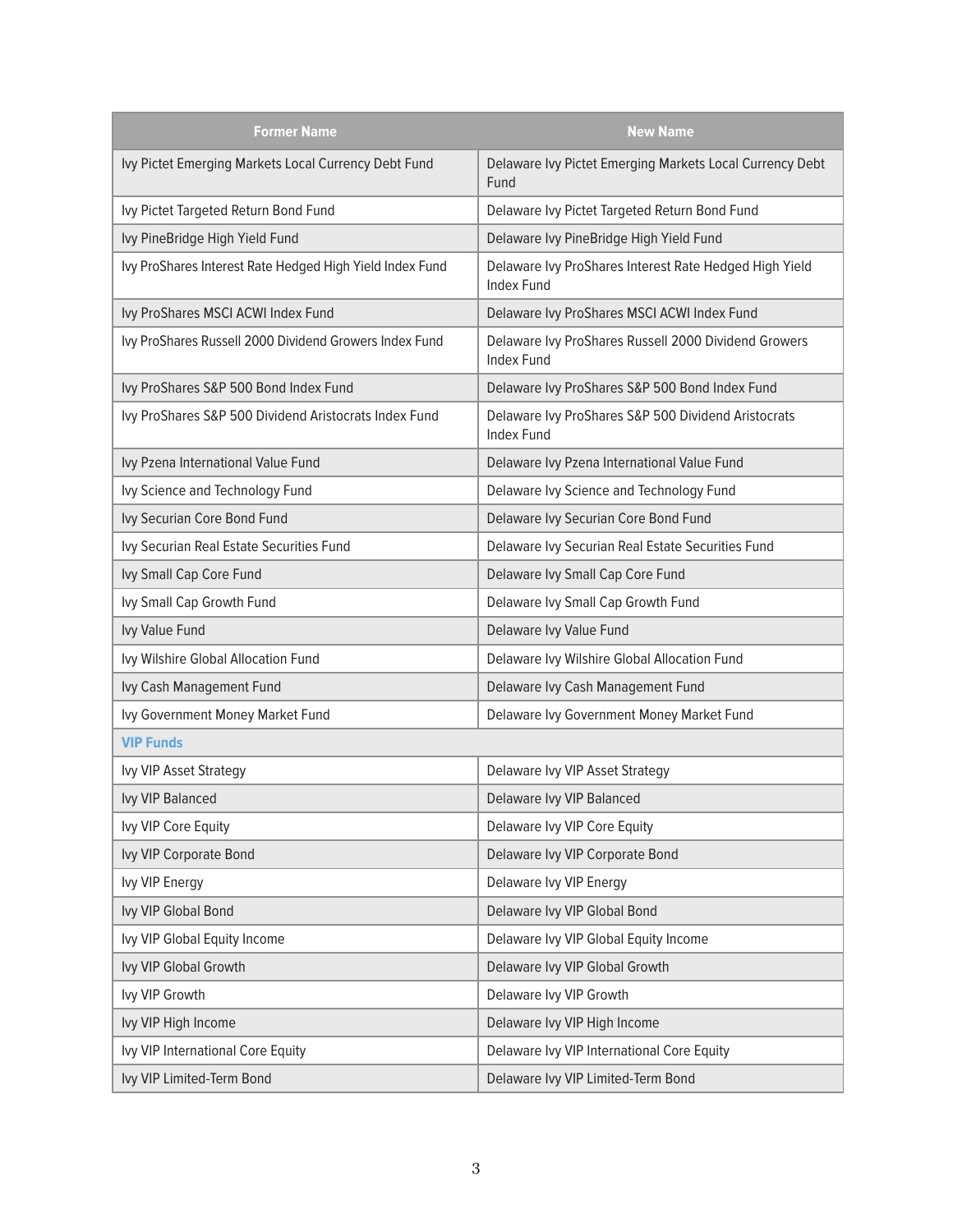| <b>Former Name</b>                                                        | <b>New Name</b>                                                                    |
|---------------------------------------------------------------------------|------------------------------------------------------------------------------------|
| Ivy VIP Mid Cap Growth                                                    | Delaware Ivy VIP Mid Cap Growth                                                    |
| Ivy VIP Natural Resources                                                 | Delaware Ivy VIP Natural Resources                                                 |
| Ivy VIP Pathfinder Aggressive                                             | Delaware Ivy VIP Pathfinder Aggressive                                             |
| Ivy VIP Pathfinder Conservative                                           | Delaware Ivy VIP Pathfinder Conservative                                           |
| Ivy VIP Pathfinder Moderately Aggressive -<br><b>Managed Volatility</b>   | Delaware Ivy VIP Pathfinder Moderately Aggressive -<br><b>Managed Volatility</b>   |
| Ivy VIP Pathfinder Moderately Conservative -<br><b>Managed Volatility</b> | Delaware Ivy VIP Pathfinder Moderately Conservative -<br><b>Managed Volatility</b> |
| Ivy VIP Pathfinder Moderate                                               | Delaware Ivy VIP Pathfinder Moderate                                               |
| Ivy VIP Pathfinder Moderate - Managed Volatility                          | Delaware Ivy VIP Pathfinder Moderate - Managed Volatility                          |
| Ivy VIP Pathfinder Moderately Aggressive                                  | Delaware Ivy VIP Pathfinder Moderately Aggressive                                  |
| Ivy VIP Pathfinder Moderately Conservative                                | Delaware Ivy VIP Pathfinder Moderately Conservative                                |
| Ivy VIP Science and Technology                                            | Delaware Ivy VIP Science and Technology                                            |
| Ivy VIP Securian Real Estate Securities                                   | Delaware Ivy VIP Securian Real Estate Securities                                   |
| Ivy VIP Small Cap Core                                                    | Delaware Ivy VIP Small Cap Core                                                    |
| Ivy VIP Small Cap Growth                                                  | Delaware Ivy VIP Small Cap Growth                                                  |
| Ivy VIP Value                                                             | Delaware Ivy VIP Value                                                             |
| Ivy VIP Government Money Market                                           | Delaware Ivy VIP Government Money Market                                           |

- 2. Effective immediately, all references in the Funds' Prospectus and SAI to Ivy Investment Management Company (IICO) are replaced with Delaware Management Company (Manager and/ or DMC), a series of Macquarie Investment Management Business Trust (a Delaware statutory trust). In addition, all references in the Funds' Prospectus and SAI to Ivy Distributors, Inc. (IDI) (with the exception noted in the next sentence) are replaced with Delaware Distributors, L.P. (Distributor). In September 2020, IDI became, and remains, the marketing broker and program manager of the Ivy InvestEd<sup>SM</sup> 529 Plan; and in October 2020, the Arizona State Treasurer's Office became Administrator of the Arizona Family College Savings Program. Both the Manager and Distributor are located at 100 Independence, 610 Market Street, Philadelphia, PA 19106-2354.
- 3. Effective immediately, the following disclosure is added at the bottom of the "Principal Investment Risks" section for each Fund:

**IBOR risk.** The risk that changes related to the use of the London Interbank Offered Rate (LIBOR) or similar interbank offered rates ("IBORs," such as the Euro Overnight Index Average (EONIA)) could have adverse impacts on financial instruments that reference LIBOR or a similar rate. While some instruments may contemplate a scenario where LIBOR or a similar rate is no longer available by providing for an alternative rate setting methodology, not all instruments have such fallback provisions and the effectiveness of replacement rates is uncertain. The abandonment of LIBOR and similar rates could affect the value and liquidity of instruments that reference such rates, especially those that do not have fallback provisions. The use of alternative reference rate products may impact investment strategy performance.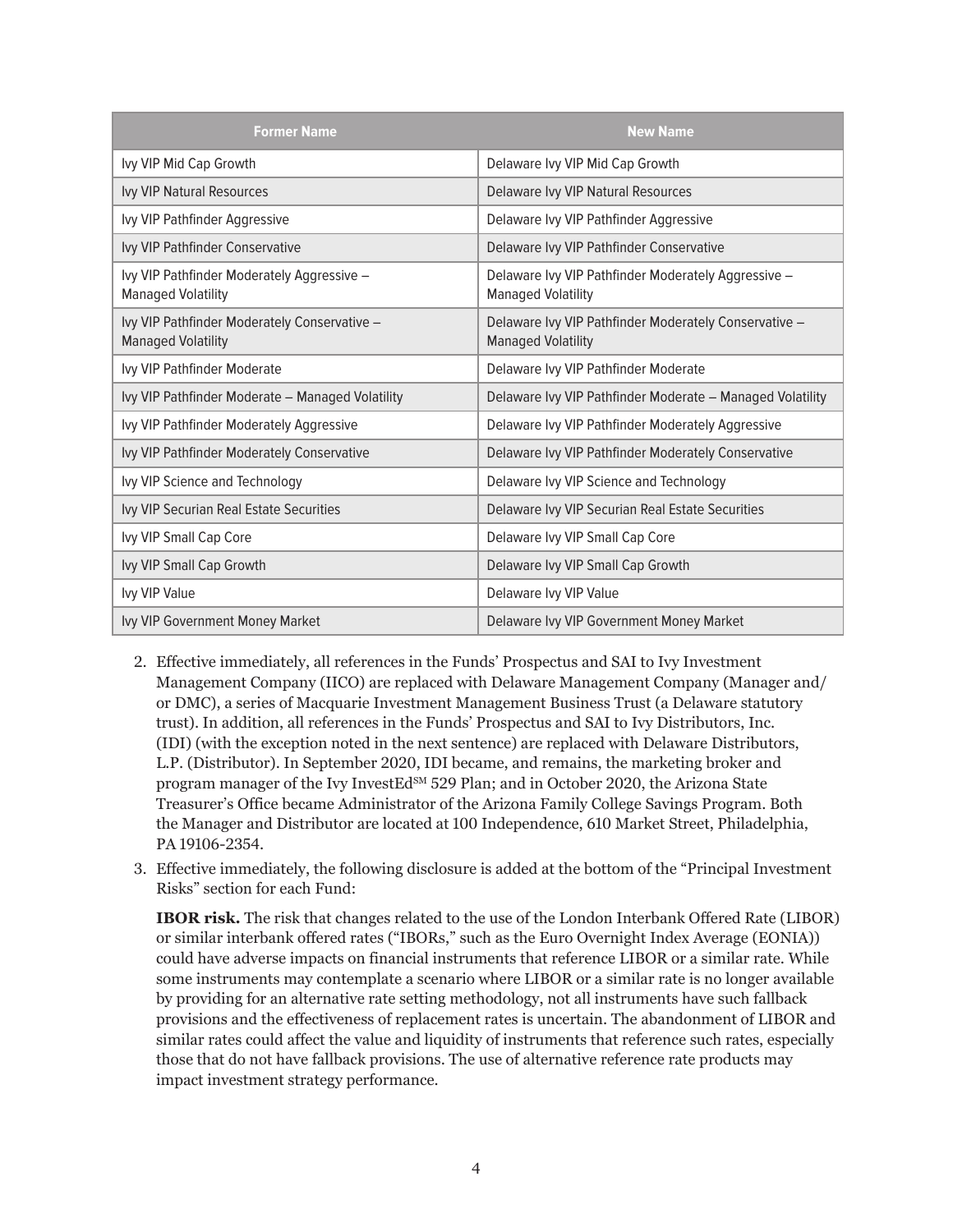The Manager is an indirect wholly owned subsidiary of Macquarie Group Limited (MGL). Other than Macquarie Bank Limited (MBL), a subsidiary of MGL and an affiliate of the Manager, none of the entities noted are authorized deposit-taking institutions for the purposes of the Banking Act 1959 (Commonwealth of Australia). The obligations of these entities do not represent deposits or other liabilities of MBL. MBL does not guarantee or otherwise provide assurance in respect of the obligations of these entities, unless noted otherwise. The Fund is governed by US laws and regulations.

- 4. Effective July 1, 2021, references to Class N are replaced with Class R6 for each applicable Fund.
- 5. Effective May 2021, Gregory A. Gizzi, Stephen J. Czepiel, and Jake van Roden are added as portfolio managers to Ivy Municipal High Income Fund and Ivy California Municipal High Income Fund.
- 6. Effective July 1, 2021, investors in Class A shares of Ivy Core Equity Fund, Ivy Large Cap Growth Fund, Ivy Mid Cap Growth Fund, Ivy Mid Cap Income Opportunities Fund, Ivy Small Cap Core Fund, Ivy Small Cap Growth Fund, Ivy Value Fund, Ivy Emerging Markets Equity Fund, Ivy Global Equity Income Fund, Ivy Global Growth Fund, Ivy International Core Equity Fund, Ivy Managed International Opportunities Fund, Ivy Pzena International Value Fund, Ivy Asset Strategy Fund, Ivy Balanced Fund, Ivy Energy Fund, Ivy LaSalle Global Real Estate Fund, Ivy Natural Resources Fund, Ivy Science and Technology Fund, Ivy Securian Real Estate Securities Fund, Ivy Accumulative Fund, Ivy Wilshire Global Allocation Fund, Ivy International Small Cap Fund, and Ivy Apollo Multi-Asset Income Fund will pay a Maximum Sales Charge (Load) Imposed on Purchases of 5.75% for investments less than \$50,000 and as follows:

|                                |                  |            | Advanced      |                  |
|--------------------------------|------------------|------------|---------------|------------------|
|                                | <b>Front End</b> | Dealer     | Commission    |                  |
| <b>Investment Amount</b>       | Sales Load       | Concession | (Finders Fee) | <b>CDSC</b>      |
| Less than $$50,000$            | 5.75%            | 5.00%      |               |                  |
| $$50,000 - $99,999$            | 4.75%            | 4.00%      |               |                  |
| \$100,000 - \$249,999          | 3.75%            | 3.00%      |               |                  |
| \$250,000 - \$499,999          | 2.50%            | 2.00%      |               |                  |
| \$500,000 - \$999,999          | 2.00%            | 1.60%      |               |                  |
| \$1 million up to \$5 million  | $0.00\%$         | 0.00%      | 1.00%         | 1% for 18 months |
| \$5 million up to \$25 million | 0.00%            | 0.00%      | 0.50%         | 1% for 18 months |
| \$25 million or more           | 0.00%            | $0.00\%$   | 0.25%         | 1% for 18 months |

 There is no front-end sales charge when you purchase \$1 million or more of Class A shares. However, if Delaware Distributors, L.P. (Distributor) or a predecessor distributor paid your financial intermediary a commission on your purchase that received an NAV breakpoint of Class A shares, for shares of the Funds purchased prior to July 1, 2021, you will have to pay a Limited CDSC of 1.00% if you redeem these shares within the first year after your purchase; or if the Distributor paid your financial intermediary a commission on your purchase of \$1 million or more of Class A shares that received an NAV breakpoint, for shares purchased on or after July 1, 2021 that are subject to a CDSC, you will have to pay a Limited CDSC of 1.00% if you redeem these shares within the first 18 months after your purchase, unless a specific waiver of the Limited CDSC applies. The Limited CDSC will be paid to the Distributor and will be assessed on an amount equal to the lesser of: (1) the NAV at the time the Class A shares being redeemed were purchased; or (2) the NAV of such Class A shares at the time of redemption. For purposes of this formula, the "NAV at the time of purchase" will be the NAV at purchase of the Class A shares even if those shares are later exchanged for shares of another Delaware Fund and, in the event of an exchange of Class A shares, the "NAV of such shares at the time of redemption" will be the NAV of the shares acquired in the exchange. In determining whether a Limited CDSC is payable, it will be assumed that shares not subject to the Limited CDSC are the first redeemed followed by other shares held for the longest period of time. The Funds' Prospectus is revised accordingly.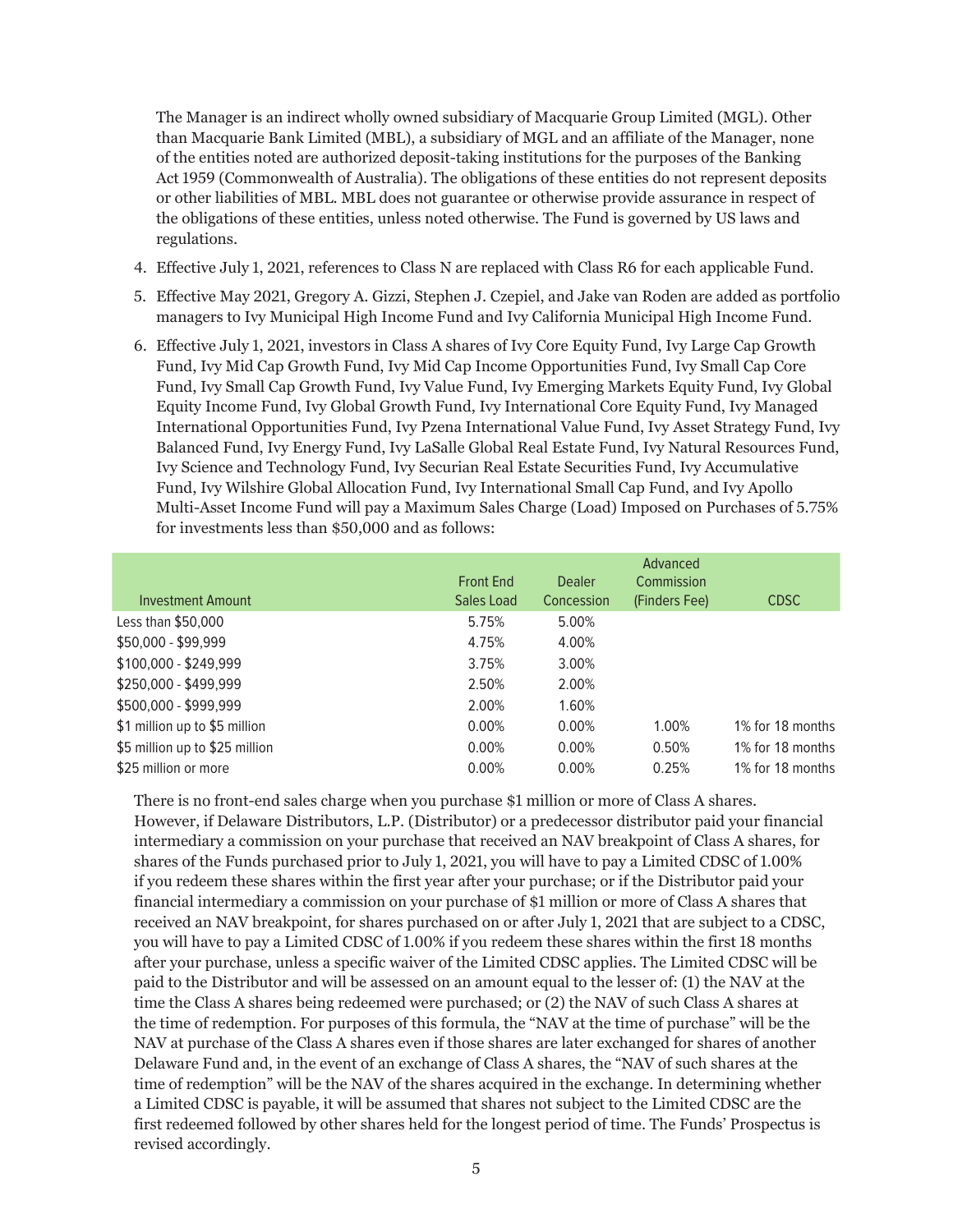7. Effective July 1, 2021, investors in Class A shares of Ivy High Income Fund, Ivy Securian Core Bond Fund, Ivy Apollo Strategic Income Fund, Ivy Corporate Bond Fund, Ivy Crossover Credit Fund, Ivy Government Securities Fund, Ivy Pictet Emerging Markets Local Currency Debt Fund, Ivy Pictet Targeted Return Bond Fund, Ivy PineBridge High Yield Fund, and Ivy Global Bond Fund, will pay a Maximum Sales Charge (Load) Imposed on Purchases of 4.50% for investments less than \$100,000 and as follows:

| <b>Front End</b> | <b>Dealer</b> | Advanced<br>Commission |                  |
|------------------|---------------|------------------------|------------------|
|                  |               |                        | <b>CDSC</b>      |
| 4.50%            | 4.00%         |                        |                  |
| 3.50%            | 3.00%         |                        |                  |
| 2.50%            | 2.00%         |                        |                  |
| 2.00%            | 1.60%         |                        |                  |
| $0.00\%$         | $0.00\%$      | 1.00%                  | 1% for 18 months |
| 0.00%            | $0.00\%$      | 0.50%                  | 1% for 18 months |
| 0.00%            | $0.00\%$      | 0.25%                  | 1% for 18 months |
|                  | Sales Load    | Concession             | (Finders Fee)    |

There is no front-end sales charge when you purchase \$1 million or more of Class A shares. However, if Delaware Distributors, L.P. (Distributor) or a predecessor distributor paid your financial intermediary a commission on your purchase that received an NAV breakpoint of Class A shares, for shares of the Funds purchased prior to July 1, 2021, you will have to pay a Limited CDSC of 1.00% if you redeem these shares within the first year after your purchase; or if the Distributor paid your financial intermediary a commission on your purchase of \$1 million or more of Class A shares that received an NAV breakpoint, for shares purchased on or after July 1, 2021 that are subject to a CDSC, you will have to pay a Limited CDSC of 1.00% if you redeem these shares within the first 18 months after your purchase, unless a specific waiver of the Limited CDSC applies. The Limited CDSC will be paid to the Distributor and will be assessed on an amount equal to the lesser of: (1) the NAV at the time the Class A shares being redeemed were purchased; or (2) the NAV of such Class A shares at the time of redemption. For purposes of this formula, the "NAV at the time of purchase" will be the NAV at purchase of the Class A shares even if those shares are later exchanged for shares of another Delaware Fund and, in the event of an exchange of Class A shares, the "NAV of such shares at the time of redemption" will be the NAV of the shares acquired in the exchange. In determining whether a Limited CDSC is payable, it will be assumed that shares not subject to the Limited CDSC are the first redeemed followed by other shares held for the longest period of time. The Funds' Prospectus is revised accordingly.

8. Effective July 1, 2021, investors in Class A shares of Ivy Municipal Bond Fund, Ivy Municipal High Income Fund, and Ivy California Municipal High Income Fund will pay a Maximum Sales Charge (Load) Imposed on Purchases of 4.50% for investments less than \$100,000 and as follows:

| <b>Investment Amount</b>       | <b>Front End</b><br>Sales Load | Dealer<br>Concession | Advanced<br>Commission<br>(Finders Fee) | <b>CDSC</b>      |
|--------------------------------|--------------------------------|----------------------|-----------------------------------------|------------------|
| Less than \$100,000            | 4.50%                          | 4.00%                |                                         |                  |
| \$100,000 - \$249,999          | 3.50%                          | 3.00%                |                                         |                  |
| \$250,000 up to \$5 million    | 0.00%                          | $0.00\%$             | 1.00%                                   | 1% for 18 months |
| \$5 million up to \$25 million | $0.00\%$                       | $0.00\%$             | 0.50%                                   | 1% for 18 months |
| \$25 million or more           | 0.00%                          | $0.00\%$             | 0.25%                                   | 1% for 18 months |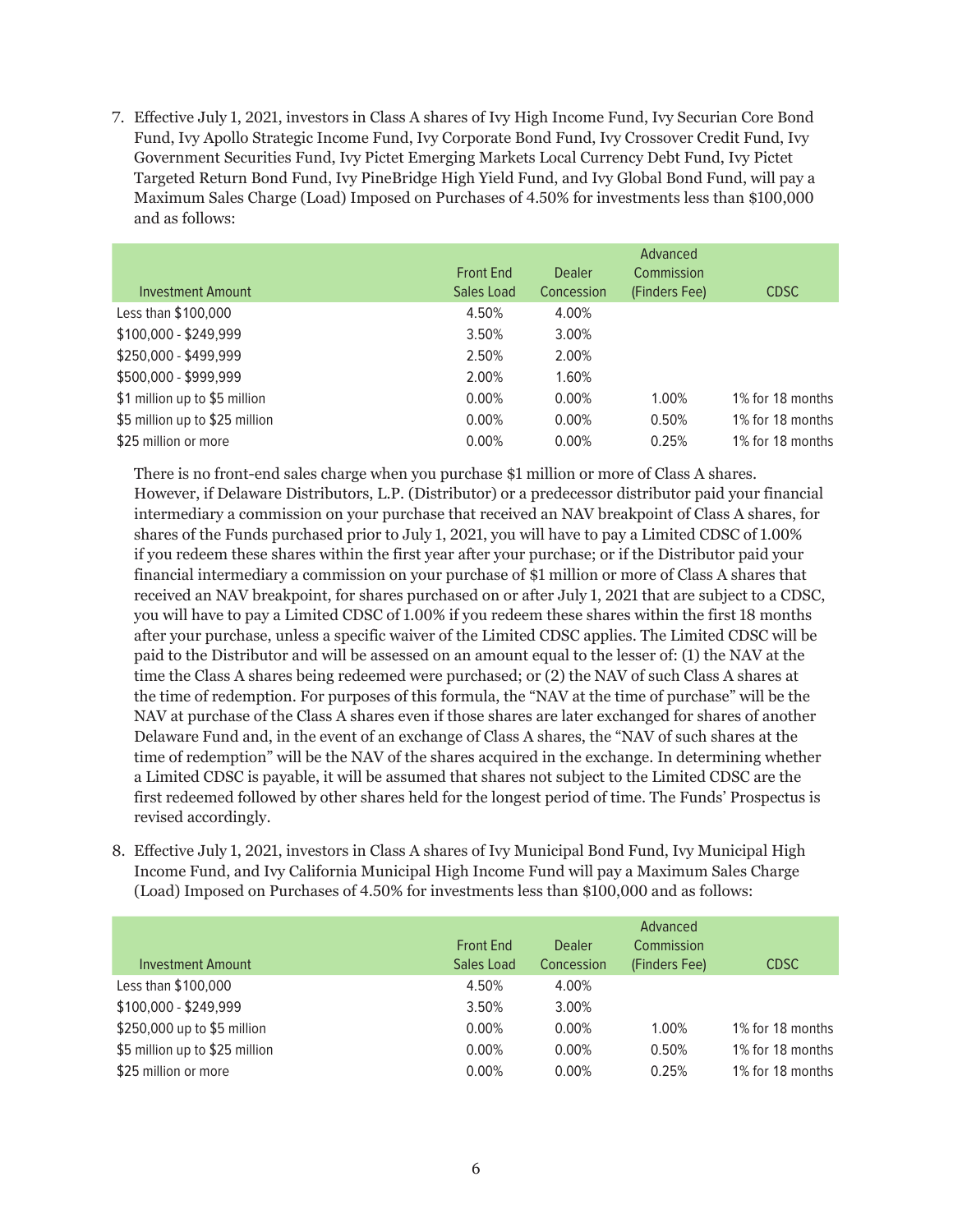There is no front-end sales charge when you purchase \$250,000 or more of Class A shares. However, if Delaware Distributors, L.P. (Distributor) or a predecessor distributor paid your financial intermediary a commission on your purchase that received an NAV breakpoint of Class A shares, for shares of the Funds purchased prior to July 1, 2021, you will have to pay a Limited CDSC of 1.00% if you redeem these shares within the first year after your purchase; or if the Distributor paid your financial intermediary a commission on your purchase of \$250,000 or more of Class A shares that received an NAV breakpoint, for shares purchased on or after July 1, 2021 that are subject to a CDSC, you will have to pay a Limited CDSC of 1.00% if you redeem these shares within the first 18 months after your purchase, unless a specific waiver of the Limited CDSC applies. The Limited CDSC will be paid to the Distributor and will be assessed on an amount equal to the lesser of: (1) the NAV at the time the Class A shares being redeemed were purchased; or (2) the NAV of such Class A shares at the time of redemption. For purposes of this formula, the "NAV at the time of purchase" will be the NAV at purchase of the Class A shares even if those shares are later exchanged for shares of another Delaware Fund and, in the event of an exchange of Class A shares, the "NAV of such shares at the time of redemption" will be the NAV of the shares acquired in the exchange. In determining whether a Limited CDSC is payable, it will be assumed that shares not subject to the Limited CDSC are the first redeemed followed by other shares held for the longest period of time. The Funds' Prospectus is revised accordingly.

9. Effective July 1, 2021, investors in Class A shares of Ivy Limited-Term Bond Fund will pay a Maximum Sales Charge (Load) Imposed on Purchases of 2.75% for investments less than \$100,000 and as follows:

| <b>Investment Amount</b>       | <b>Front End</b><br>Sales Load | <b>Dealer</b><br>Concession | Advanced<br>Commission<br>(Finders Fee) | <b>CDSC</b>     |
|--------------------------------|--------------------------------|-----------------------------|-----------------------------------------|-----------------|
| Less than \$100,000            | 2.75%                          | 2.35%                       |                                         |                 |
| \$100,000 - \$249,999          | 2.00%                          | 1.75%                       |                                         |                 |
| \$250,000 - \$999,999          | 1.00%                          | 0.75%                       |                                         |                 |
| \$1 million up to \$5 million  | 0.00%                          | $0.00\%$                    | 0.75%                                   | 0.75% for 12 Mo |
| \$5 million up to \$25 million | 0.00%                          | $0.00\%$                    | 0.50%                                   | 0.75% for 12 Mo |
| \$25 million or more           | 0.00%                          | 0.00%                       | 0.25%                                   | 0.75% for 12 Mo |

 There is no front-end sales charge when you purchase \$1 million or more of Class A shares. However, if Delaware Distributors, L.P. (Distributor) or a predecessor distributor paid your financial intermediary a commission on your purchase that received an NAV breakpoint of Class A shares, for shares of the Funds purchased prior to July 1, 2021, you will have to pay a Limited CDSC of 1.00% if you redeem these shares within the first year after your purchase; or if the Distributor paid your financial intermediary a commission on your purchase of \$1 million or more of Class A shares that received an NAV breakpoint, for shares purchased on or after July 1, 2021 that are subject to a CDSC, you will have to pay a Limited CDSC of 0.75% if you redeem these shares within the first 12 months after your purchase, unless a specific waiver of the Limited CDSC applies. The Limited CDSC will be paid to the Distributor and will be assessed on an amount equal to the lesser of: (1) the NAV at the time the Class A shares being redeemed were purchased; or (2) the NAV of such Class A shares at the time of redemption. For purposes of this formula, the "NAV at the time of purchase" will be the NAV at purchase of the Class A shares even if those shares are later exchanged for shares of another Delaware Fund and, in the event of an exchange of Class A shares, the "NAV of such shares at the time of redemption" will be the NAV of the shares acquired in the exchange. In determining whether a Limited CDSC is payable, it will be assumed that shares not subject to the Limited CDSC are the first redeemed followed by other shares held for the longest period of time. The Funds' Prospectus is revised accordingly.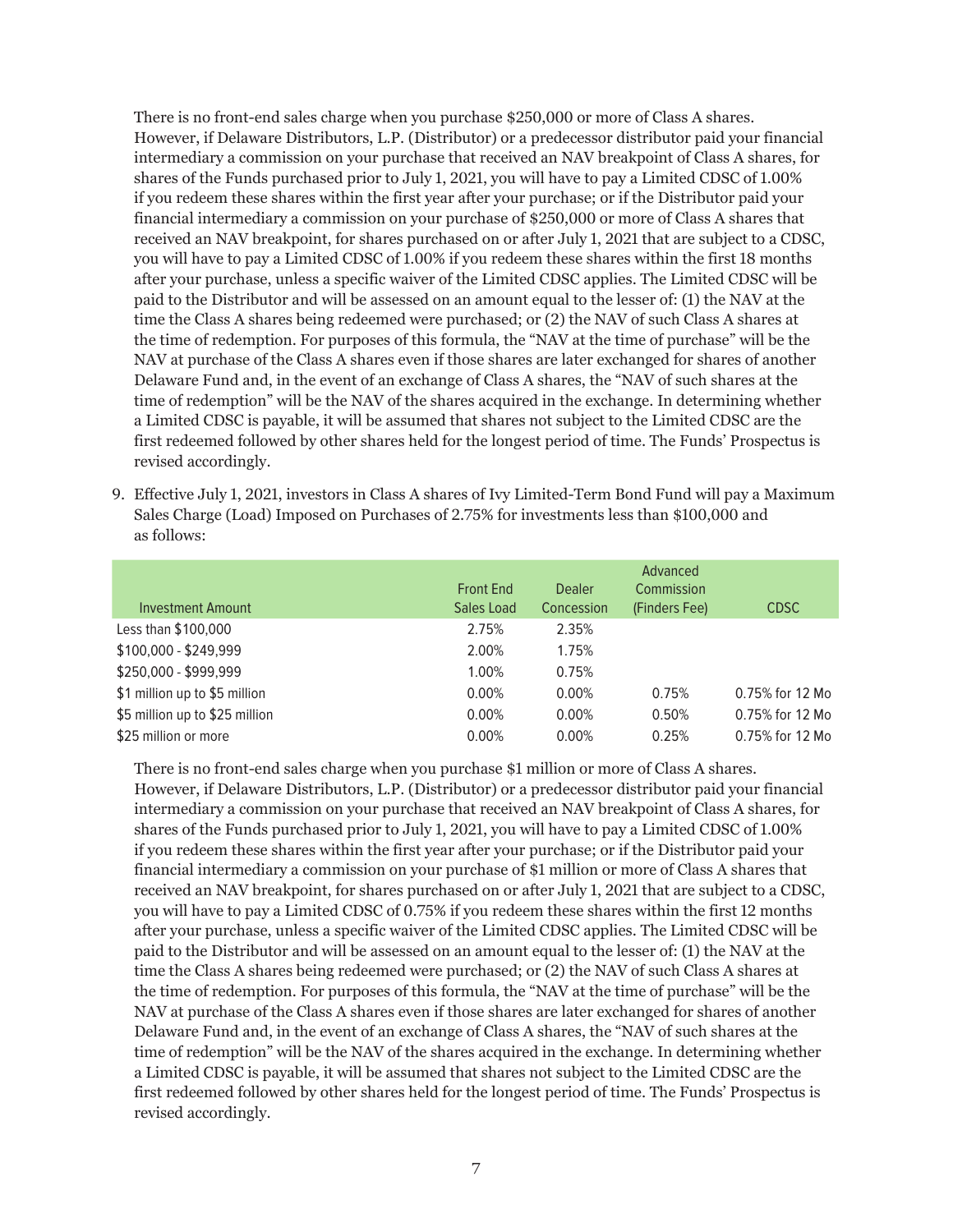10. Effective immediately, the following paragraph is added to the Prospectus for Ivy Government Money Market Fund, Ivy VIP Government Money Market, and Ivy Cash Management Fund under "Fees and Expenses":

The Fund's investment manager, Delaware Management Company (Manager), has agreed to voluntarily waive and/or reimburse fees to the extent necessary to assist the Fund in attempting to maintain a yield of at least 0.00%. Such yield waivers and reimbursements are voluntary and could change or be terminated at any time at the discretion of the Manager. There is no guarantee that the Fund will maintain a positive yield.

11. Effective immediately, the first paragraph of the section of the Funds' Prospectus entitled "The Management of the Funds—Investment Adviser" and, with respect to the Ivy VIP Funds, the first paragraph of the Prospectus entitled "The Management of the Portfolios – Portfolio Management" and, with respect to the InvestEd Portfolios, the first and second paragraphs of the Prospectus entitled "Management of the Portfolios – Investment Adviser", is hereby replaced with the following:

The Manager, located at 100 Independence, 610 Market Street, Philadelphia, PA 19106-2354, is the Fund's investment manager. Together, the Manager and the subsidiaries of Macquarie Management Holdings, Inc. (MMHI) manage, as of March 31, 2021, \$187.5 billion in assets, including mutual funds, separate accounts, and other investment vehicles. The Manager and its predecessors have been managing Delaware Funds since 1938. The Manager is a series of Macquarie Investment Management Business Trust (a Delaware statutory trust), which is a subsidiary of MMHI. MMHI is a wholly owned subsidiary of Macquarie Group Limited. The Manager makes investment decisions for the Fund, manages the Fund's business affairs, and provides daily administrative services.

12. Effective immediately, for all Funds except Ivy Asset Strategy Fund and Ivy Mid Cap Income Opportunities Fund, the second and third paragraphs of the section entitled "The Management of the Funds—Investment Adviser" in the Funds' Prospectus and, with respect to the Ivy VIP Funds, the second and third paragraphs of the Prospectus entitled "The Management of the Portfolios – Portfolio Management," is hereby replaced with the following and added with respect to the InvestEd Portfolios:

The Fund and the Manager have received an exemptive order from the US Securities and Exchange Commission (SEC) to operate under a manager of managers structure that permits the Manager, with the approval of the Fund's Board, to appoint and replace both affiliated and unaffiliated sub-advisors, and to enter into and make material amendments to the related sub-advisory contracts on behalf of the Fund without shareholder approval (Manager of Managers Structure). Under the Manager of Managers Structure, the Manager has ultimate responsibility, subject to oversight by the Board, for overseeing the Fund's sub-advisors and recommending to the Board their hiring, termination, or replacement.

The Manager of Managers Structure enables the Fund to operate with greater efficiency and without incurring the expense and delays associated with obtaining shareholder approvals for matters relating to sub-advisors or sub-advisory agreements. The Manager of Managers Structure does not permit an increase in the overall management and advisory fees payable by the Fund without shareholder approval. Shareholders will be notified of the hiring of any new sub-advisor within 90 days of the hiring.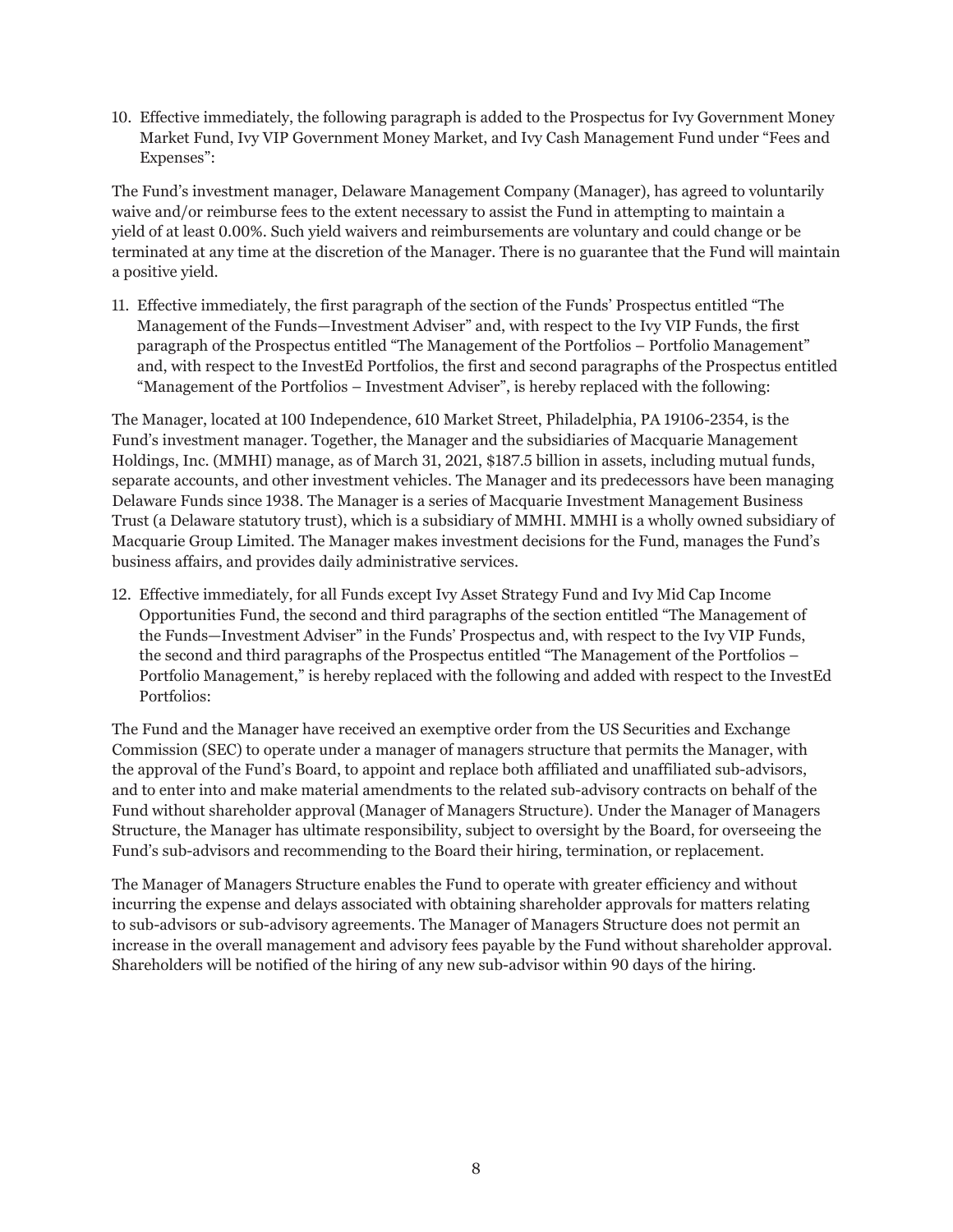13. Effectively immediately, DMC may utilize its global equity investment platform and global fixed income investment platform.

### *Global Equity Investment Platform*

 DMC utilizes its affiliated sub-advisor Macquarie Investment Management Global Limited (MIMGL) to provide quantitative support and both MIMGL and its affiliated sub-advisor Macquarie Funds Management Hong Kong Limited (MFMHKL) to provide trading to the equity mutual funds that DMC advises. Although DMC has principal responsibility each applicable Fund, DMC may permit the applicable affiliated sub-advisor to execute Fund security trades on behalf of DMC.

### *Global Fixed Income Investment Platform*

 DMC utilizes its affiliated sub-advisors Macquarie Investment Management Austria Kapitalanlage AG (MIMAK), Macquarie Investment Management Europe Limited (MIMEL), and MIMGL to provide portfolio management and trading services, as well as to share investment research and recommendations, with respect to the fixed income mutual funds that DMC advises. Although DMC has principal responsibility for each applicable Fund, DMC may seek investment advice and recommendations from these affiliated sub-advisors and DMC may also permit an affiliated subadvisor to execute Fund security trades on behalf of DMC and exercise investment discretion for securities in certain markets where DMC believes it will be beneficial to utilize an affiliated subadvisor's specialized market knowledge.

 Those Funds indicated as "multi asset" would utilize both the global equity and global fixed income investment platforms.

 The following affiliated sub-advisors, MFMHKL, MIMGL, MIMAK, and MIMEL, are added to each Fund as follows:

| <b>Fund</b>                                  | <b>Platform</b> | <b>Affiliated Sub-Advisor(s)</b> |
|----------------------------------------------|-----------------|----------------------------------|
| Ivy Mid Cap Growth Fund                      | Equity          | MFMHKL, MIMGL                    |
| Ivy Large Cap Growth Fund                    | Equity          | MFMHKL, MIMGL                    |
| Ivy Core Equity Fund                         | Equity          | MFMHKL, MIMGL                    |
| Ivy Global Growth Fund                       | Equity          | MFMHKL, MIMGL                    |
| Ivy Science & Technology Fund                | Equity          | MFMHKL, MIMGL                    |
| Ivy International Core Equity Fund           | Equity          | MFMHKL, MIMGL                    |
| Ivy Managed International Opportunities Fund | Equity          | MFMHKL, MIMGL                    |
| Ivy Accumulative Fund                        | Equity          | MFMHKL, MIMGL                    |
| Ivy Small Cap Growth Fund                    | Equity          | MFMHKL, MIMGL                    |
| Ivy Small Cap Core Fund                      | Equity          | MFMHKL, MIMGL                    |
| Ivy International Small Cap Fund             | Equity          | MFMHKL, MIMGL                    |
| Ivy Global Equity Income Fund                | Equity          | MFMHKL, MIMGL                    |
| Ivy Value Fund                               | Equity          | MFMHKL, MIMGL                    |
| Ivy Emerging Markets Equity Fund             | Equity          | MFMHKL, MIMGL                    |
| Ivy Energy Fund                              | Equity          | MFMHKL, MIMGL                    |
| Ivy Natural Resources Fund                   | Equity          | MFMHKL, MIMGL                    |
| Ivy Balanced Fund                            | Multi Asset     | MIMAK, MFMHKL, MIMGL, MIMEL      |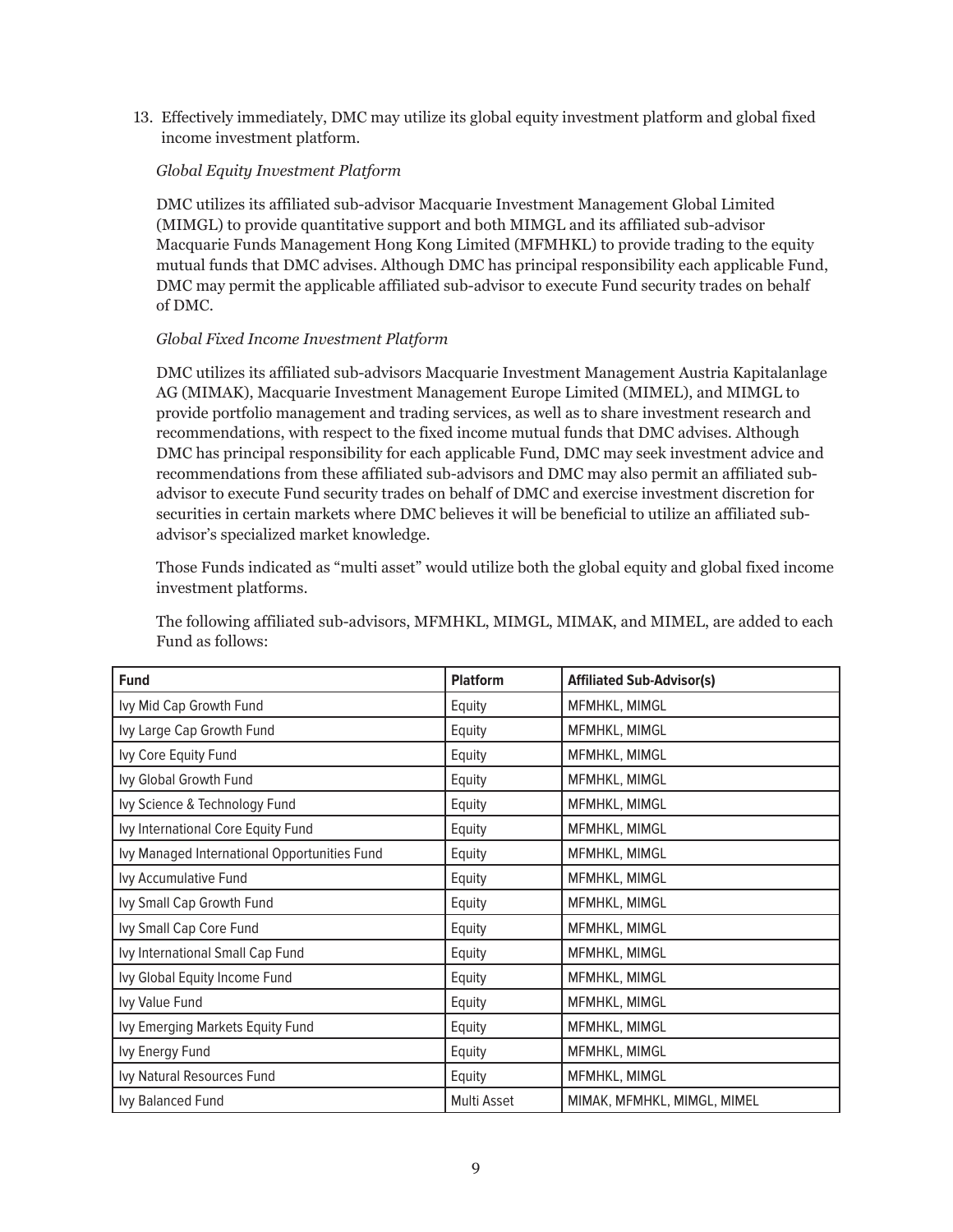| <b>Fund</b>                                                               | <b>Platform</b>     | <b>Affiliated Sub-Advisor(s)</b> |
|---------------------------------------------------------------------------|---------------------|----------------------------------|
| Ivy Wilshire Global Allocation Fund                                       | Multi Asset         | MIMAK, MFMHKL, MIMGL, MIMEL      |
| Ivy Apollo Multi-Asset Income Fund                                        | Multi Asset         | MIMAK, MFMHKL, MIMGL, MIMEL      |
| Ivy Limited-Term Bond Fund                                                | Fixed Income        | MIMEL, MIMGL, MIMAK              |
| Ivy Government Securities Fund                                            | <b>Fixed Income</b> | MIMEL, MIMGL, MIMAK              |
| Ivy High Income Fund                                                      | Fixed Income        | MIMEL, MIMGL, MIMAK              |
| Ivy Corporate Bond Fund                                                   | Fixed Income        | MIMEL, MIMGL, MIMAK              |
| Ivy Crossover Credit Fund                                                 | <b>Fixed Income</b> | MIMEL, MIMGL, MIMAK              |
| Ivy Global Bond Fund                                                      | Fixed Income        | MIMEL, MIMGL, MIMAK              |
| Ivy VIP Mid Cap Growth                                                    | Equity              | MFMHKL, MIMGL                    |
| Ivy VIP Growth                                                            | Equity              | MFMHKL, MIMGL                    |
| Ivy VIP Core Equity                                                       | Equity              | MFMHKL, MIMGL                    |
| Ivy VIP Global Growth                                                     | Equity              | MFMHKL, MIMGL                    |
| Ivy VIP Science and Technology                                            | Equity              | MFMHKL, MIMGL                    |
| Ivy VIP International Core Equity                                         | Equity              | MFMHKL, MIMGL                    |
| Ivy VIP Small Cap Growth                                                  | Equity              | MFMHKL, MIMGL                    |
| Ivy VIP Small Cap Core                                                    | Equity              | MFMHKL, MIMGL                    |
| Ivy VIP Global Equity Income                                              | Equity              | MFMHKL, MIMGL                    |
| Ivy VIP Natural Resources                                                 | Equity              | MFMHKL, MIMGL                    |
| Ivy VIP Energy                                                            | Equity              | MFMHKL, MIMGL                    |
| Ivy VIP Value                                                             | Equity              | MFMHKL, MIMGL                    |
| Ivy VIP Balanced                                                          | Multi Asset         | MIMAK, MFMHKL, MIMGL, MIMEL      |
| Ivy VIP Asset Strategy                                                    | Multi Asset         | MIMAK, MFMHKL, MIMGL, MIMEL      |
| Ivy VIP Pathfinder Conservative                                           | Multi Asset         | MIMAK, MFMHKL, MIMGL, MIMEL      |
| Ivy VIP Pathfinder Moderately Conservative                                | Multi Asset         | MIMAK, MFMHKL, MIMGL, MIMEL      |
| Ivy VIP Pathfinder Moderate                                               | Multi Asset         | MIMAK, MFMHKL, MIMGL, MIMEL      |
| Ivy VIP Pathfinder Moderately Aggressive                                  | Multi Asset         | MIMAK, MFMHKL, MIMGL, MIMEL      |
| Ivy VIP Pathfinder Aggressive                                             | Multi Asset         | MIMAK, MFMHKL, MIMGL, MIMEL      |
| Ivy VIP Pathfinder Moderately Conservative -<br><b>Managed Volatility</b> | Multi Asset         | MIMAK, MFMHKL, MIMGL, MIMEL      |
| Ivy VIP Pathfinder Moderate - Managed<br>Volatility                       | Multi Asset         | MIMAK, MFMHKL, MIMGL, MIMEL      |
| Ivy VIP Pathfinder Moderately Aggressive -<br><b>Managed Volatility</b>   | Multi Asset         | MIMAK, MFMHKL, MIMGL, MIMEL      |
| Ivy VIP Limited-Term Bond                                                 | Fixed Income        | MIMEL, MIMGL, MIMAK              |
| Ivy VIP Corporate Bond                                                    | Fixed Income        | MIMEL, MIMGL, MIMAK              |
| Ivy VIP High Income                                                       | Fixed Income        | MIMEL, MIMGL, MIMAK              |
| Ivy VIP Global Bond                                                       | Fixed Income        | MIMEL, MIMGL, MIMAK              |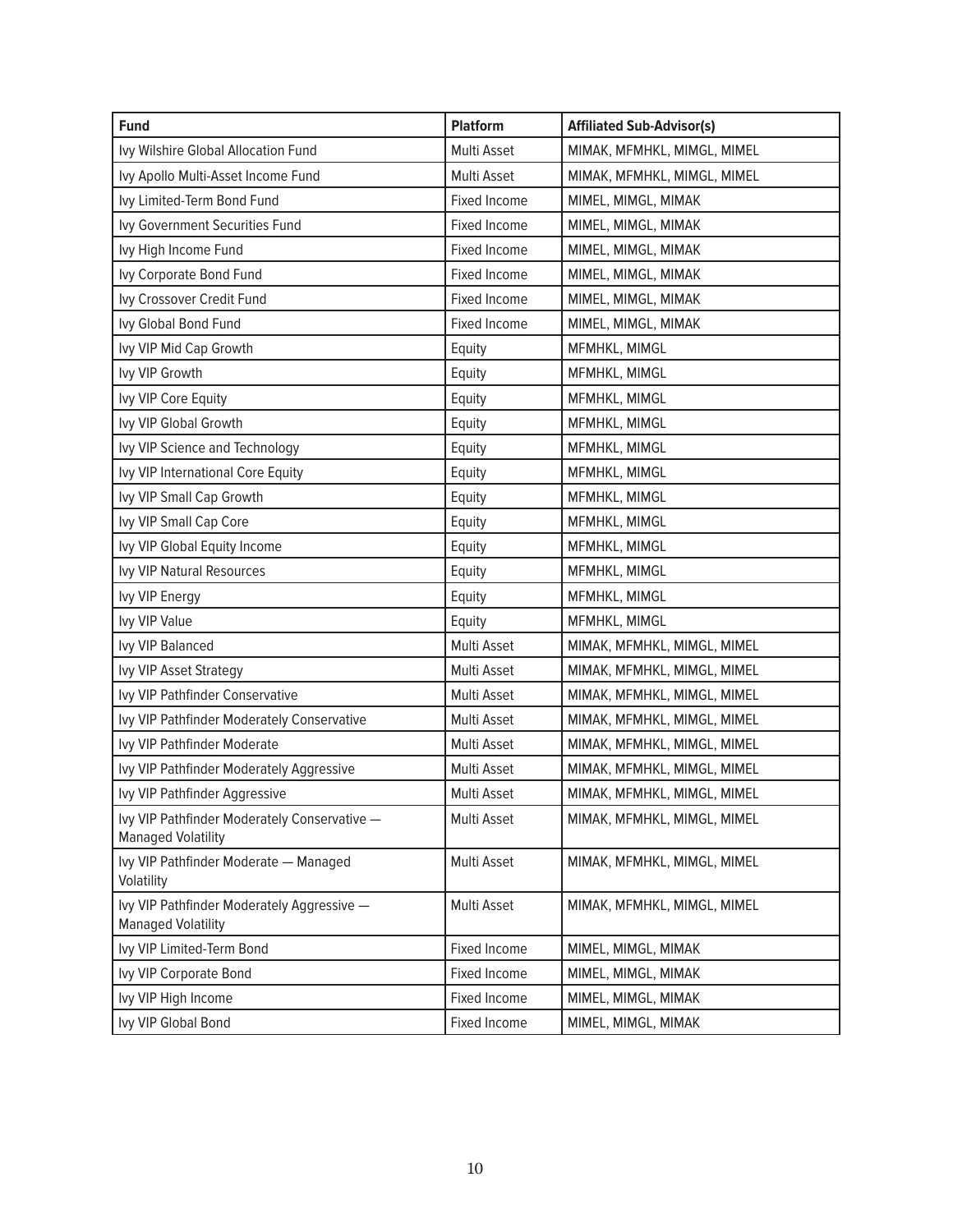- 14. Effective immediately, for sales charge waivers for certain investors Class A and Class E shares and shares of the InvestEd Portfolios that may be purchased at NAV, the following is added:
- • Additional purchases by existing shareholders whose accounts were eligible for purchasing shares at NAV under a predecessor fund's eligibility requirements set by the predecessor fund's company.
- 15. Effective July 1, 2021, the following is added to each Funds' Prospectus under the section entitled "Choosing a Share Class", with the exception of (i) Ivy Limited-Term Bond Fund; (ii) InvestEd 90 Portfolio, InvestEd 80 Portfolio, InvestEd 70 Portfolio, InvestEd 60 Portfolio, InvestEd 50 Portfolio, InvestEd 40 Portfolio, InvestEd 30 Portfolio, InvestEd 20 Portfolio, InvestEd 10 Portfolio, and InvestEd 0 Portfolio (all 10 InvestEd Portfolios collectively referred to herein as "the InvestEd Portfolios"); and (iii) Ivy ProShares S&P 500 Dividend Aristocrats Index Fund, Ivy ProShares Russell 2000 Dividend Growers Index Fund, Ivy ProShares Interest Rate Hedged High Yield Index Fund, Ivy ProShares S&P 500 Bond Index Fund, Ivy ProShares MSCI ACWI Index Fund (all 5 Ivy Pro Shares Index Funds collectively referred to herein as "the Ivy Pro Shares Index Funds"):

You will have to pay a Limited CDSC of 1.00% if you redeem Class A shares purchased after July 1, 2021 that are subject to a CDSC within the 18 months after your purchase, unless a specific waiver of the Limited CDSC applies.

16. Effective July 1, 2021, the following is added to the Prospectus for Ivy Limited Term Bond Fund under the section entitled "Choosing a Share Class":

You will have to pay a Limited CDSC of 0.75% if you redeem Class A shares purchased after July 1, 2021 that are subject to a CDSC within the 12 months after your purchase, unless a specific waiver of the Limited CDSC applies.

17. Effective July 1, 2021, except for the Ivy VIP Funds, the InvestEd Portfolios and the Ivy Pro Shares Index Funds, the following is added to the Funds' Prospectuses under the section entitled "Your Account—Choosing a Share Class", replacing any related references.

For Class A shares purchased prior to July 1, 2021, you will have to pay a Limited CDSC of 1.00% if you redeem these shares within the first year after your purchase; and for Class A shares purchased on or after July 1, 2021, you will have to pay a Limited CDSC of 1.00% if you redeem these shares within the 18 months after your purchase except for Ivy Limited-Term Bond Fund which is 0.75% within 12 months, unless a specific waiver of the Limited CDSC applies.

Effective July 1, 2021, on sales of Class A shares where there is no front-end sales charge, the Distributor may pay your securities dealer an upfront commission of up to 1.00%. The upfront commission includes an advance of the first year's 12b-1 fee of up to 0.25%. During the first 12 months, the Distributor will retain the 12b-1 fee to partially offset the upfront commission advanced at the time of purchase. Starting in the 13th month, your securities dealer may be eligible to receive the full 12b-1 fee applicable to Class A shares. On sales of Class C shares, the Distributor may pay your securities dealer an upfront commission of 1.00%. The upfront commission includes an advance of the first year's 12b-1 service fee of up to 0.25%. During the first 12 months, the Distributor retains the full 1.00% 12b-1 fee to partially offset the upfront commission and the prepaid 0.25% service fee advanced at the time of purchase. Starting in the 13th month, your securities dealer may be eligible to receive the full 1.00% 12b-1 fee applicable to Class C shares. Alternatively, certain intermediaries may not be eligible to receive the upfront commission of 1.00%, but may receive the 12b-1 fee for sales of Class C shares from the date of purchase. After approximately eight years, Class C shares are eligible to automatically convert to Class A shares and dealers may then be eligible to receive the 12b-1 fee applicable to Class A shares.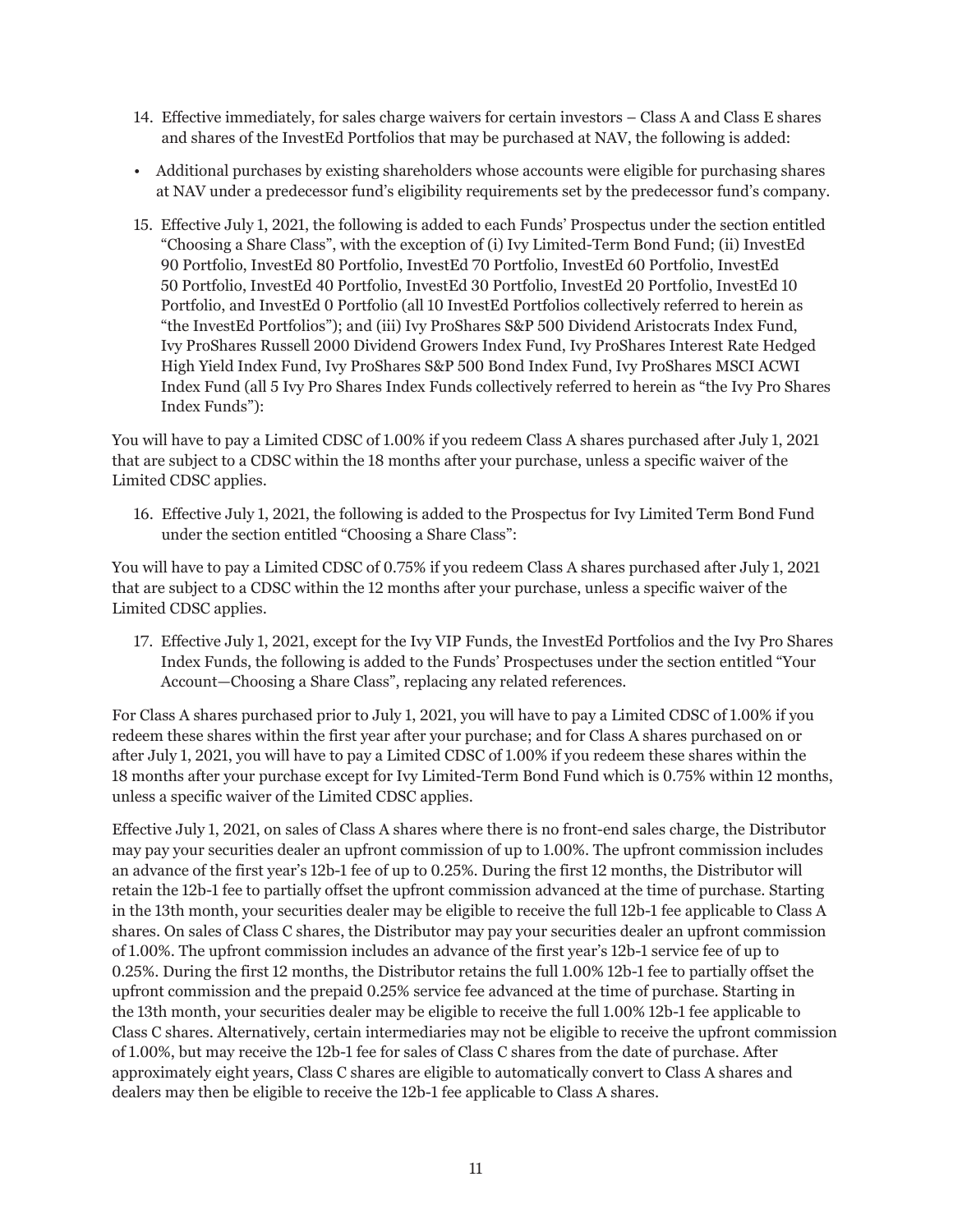18. Effective July 1, 2021, the Rights of Accumulation policy for the Funds is changed and all related references are replaced with the following:

Effective July 1, 2021, upon your request, you can combine your holdings or purchases of a Fund and all share classes of Delaware Funds, excluding any money market funds (unless you acquired those shares through an exchange from a Fund that did carry a front-end sales charge, CDSC, or Limited CDSC), as well as the holdings and purchases of your spouse — or equivalent, if recognized under local law — and children under the age of 21 to qualify for reduced front-end sales charges. When submitting the letter of intent or requesting rights of accumulation, you must identify which holdings or purchases you are requesting to be combined *to your financial intermediary, the Distributor or the Transfer Agent at the time of purchase*. You can add the value of any share class that you already own to new share purchases in order to qualify for a reduced sales charge. Please note you cannot combine your holdings or purchases of non-Transaction Funds with Transaction Funds at this time. This feature may be available at a later time.

19. Effective immediately, the section of the Funds' Prospectus entitled "Your Account—Additional Compensation to Intermediaries" is hereby replaced with the following:

#### **Payments to intermediaries**

The Distributor and its affiliates may pay additional compensation at their own expense and not as an expense of a Fund to certain affiliated or unaffiliated brokers, dealers, or other financial intermediaries (Financial Intermediaries) in connection with the sale or retention of Fund shares and/or shareholder servicing, including providing the Fund with "shelf space" or a higher profile with the Financial Intermediaries' consultants, salespersons, and customers (distribution assistance). For example, the Distributor or its affiliates may pay additional compensation to Financial Intermediaries for various purposes, including, but not limited to, promoting the sale of Fund shares, maintaining share balances and/or for subaccounting, administrative, or shareholder processing services, marketing, educational support, data, and ticket charges. Such payments are in addition to any distribution fees, service fees, subaccounting fees, and/or transfer agency fees that may be payable by a Fund. The additional payments may be based on factors, including level of sales (based on gross or net sales or some specified minimum sales or some other similar criteria related to sales of a Fund and/or some or all other Delaware Funds), amount of assets invested by the Financial Intermediary's customers (which could include current or aged assets of a Fund and/or some or all other Delaware Funds), a Fund's advisory fees, some other agreed-upon amount, or other measures as determined from time to time by the Distributor. The level of payments made to a qualifying Financial Intermediary in any given year may vary. To the extent permitted by SEC and FINRA rules and other applicable laws and regulations, the Distributor may pay, or allow its affiliates to pay, other promotional incentives or payments to Financial Intermediaries.

Sub-transfer agent/recordkeeping payments may be made to third parties (including affiliates of the Manager) that provide sub-transfer agent, recordkeeping, and/or shareholder services with respect to certain shareholder accounts (including omnibus accounts), or to the shareholder account directly to offset the costs of these services, in lieu of the transfer agent providing such services. For Class N shares, the Distributor and its affiliates will generally not pay additional compensation to Financial Intermediaries in connection with the sale or retention of Fund shares and/or shareholder servicing (including sub-transfer agent/recordkeeping payments).

If a mutual fund sponsor or distributor makes greater payments for distribution assistance to your Financial Intermediary with respect to distribution of shares of that particular mutual fund than sponsors or distributors of other mutual funds make to your Financial Intermediary with respect to the distribution of the shares of their mutual funds, your Financial Intermediary and its salespersons may have a financial incentive to favor sales of shares of the mutual fund making the higher payments over shares of other mutual funds or over other investment options. In addition, depending on the arrangements in place at any particular time, a Financial Intermediary may also have a financial incentive for recommending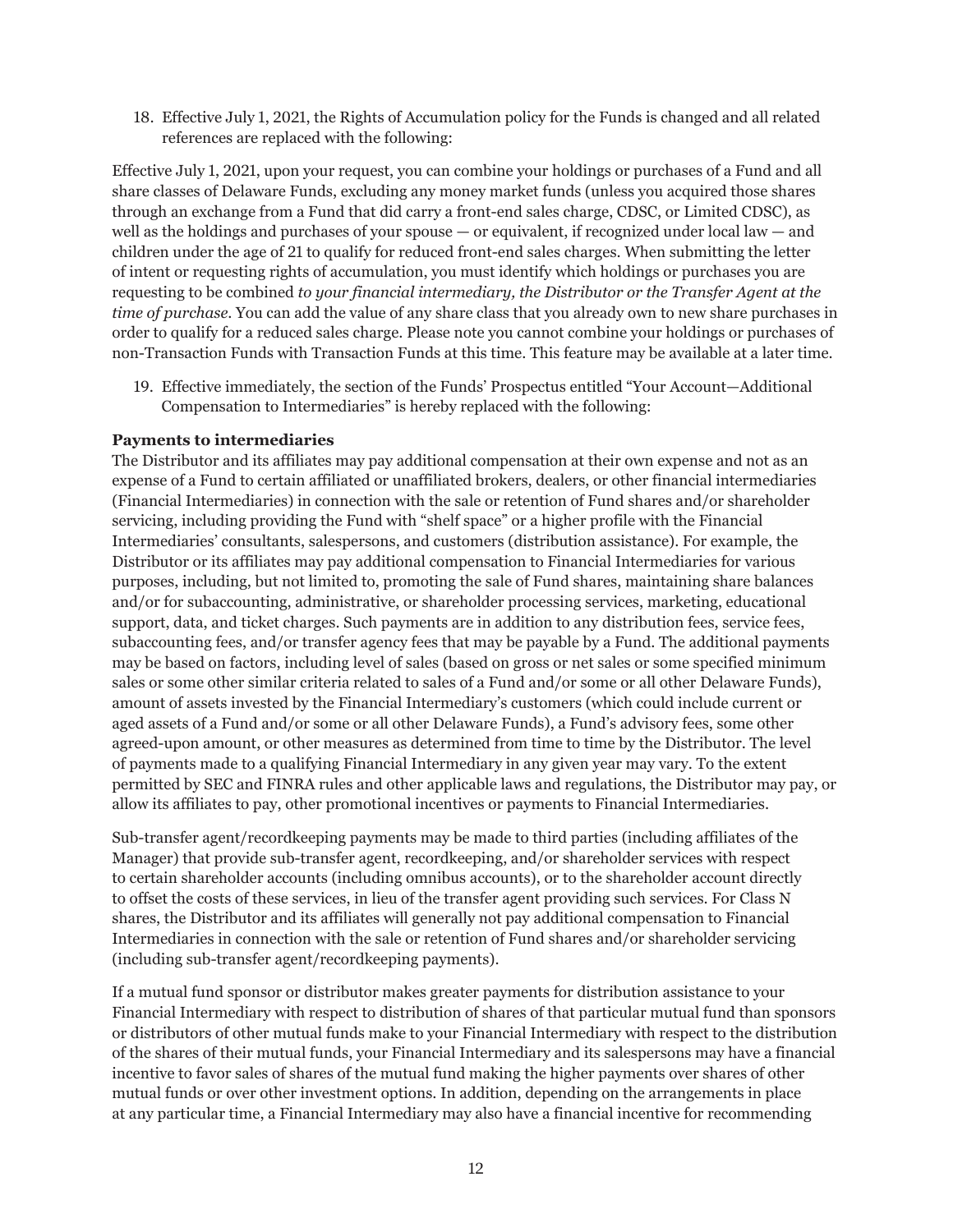a particular share class over other share classes. You should consult with your Financial Intermediary and review carefully any disclosure provided by such Financial Intermediary as to compensation it receives in connection with investment products it recommends or sells to you. A significant purpose of these payments is to increase sales of a Fund's shares. The Manager or its affiliates may benefit from the Distributor's or its affiliates' payment of compensation to Financial Intermediaries through increased fees resulting from additional assets acquired through the sale of Fund shares through Financial Intermediaries. In certain instances, the payments could be significant and may cause a conflict of interest for your Financial Intermediary. Any such payments will not change the NAV or the price of a Fund's shares.

- 20. Effective immediately, the section of the Funds' Prospectus entitled "Potential Conflicts of Interest" is hereby deleted in its entirety.
- 21. Effective immediately, the following is added to the section of the Funds' Prospectus entitled "Buying Shares":

### **Limitations on Exchanges**

Shareholders of Transaction Funds may not be able to exchange their shares for shares of non‑Transaction Funds at the present time, and vice versa.

22. Effective immediately, the "Valuation" sections of the applicable sections in the applicable Funds' prospectus and SAI are hereby replaced by the relevant portions set forth below. For the InvestEd Portfolios, references to "Fund" may also include "affiliated underlying fund".

#### **Calculating share price**

The price you pay for shares will depend on when we receive your purchase order. If your order is received by an authorized agent or us before the close of regular trading on the New York Stock Exchange (NYSE) (normally 4:00pm Eastern time), you will pay that day's closing Fund share price, which is based on the Fund's NAV. If the NYSE has an unscheduled early close, we will continue to accept your order until that day's scheduled close of the NYSE and you will pay that day's closing Fund share price. If your order is received after the scheduled close of regular trading on the NYSE, you will pay the next Business Day's closing Fund share price. We reserve the right to reject any purchase order.

We determine the NAV per share for each class of a Delaware Fund at the close of regular trading on the NYSE on each Business Day (normally 4:00pm Eastern time). A Fund does not calculate its NAV on days the NYSE is closed for trading. If the NYSE has an unscheduled early close, a Fund's closing share price would still be determined as of that day's regularly scheduled close of the NYSE. The NAV per share for each class of a fund is calculated by subtracting the liabilities of each class from its total assets and dividing the resulting number by the number of shares outstanding for that class. We generally price securities and other assets for which market quotations are readily available at their market value. The value of foreign securities may change on days when a shareholder will not be able to purchase or redeem fund shares because foreign markets are open at times and on days when US markets are not. We price fixed income securities on the basis of valuations provided to us by an independent pricing service that uses methods approved by the Board. For all other securities, we use methods approved by the Board that are designed to price securities at their fair market values.

#### **Fair valuation**

When the Funds use fair value pricing, they may take into account any factors they deem appropriate. The Funds may determine fair value based upon developments related to a specific security, current valuations of foreign stock indices (as reflected in US futures markets), and/or US sector or broad stock market indices. In determining whether market quotations are readily available or fair valuation will be used, various factors will be taken into consideration, such as market closures or suspension of trading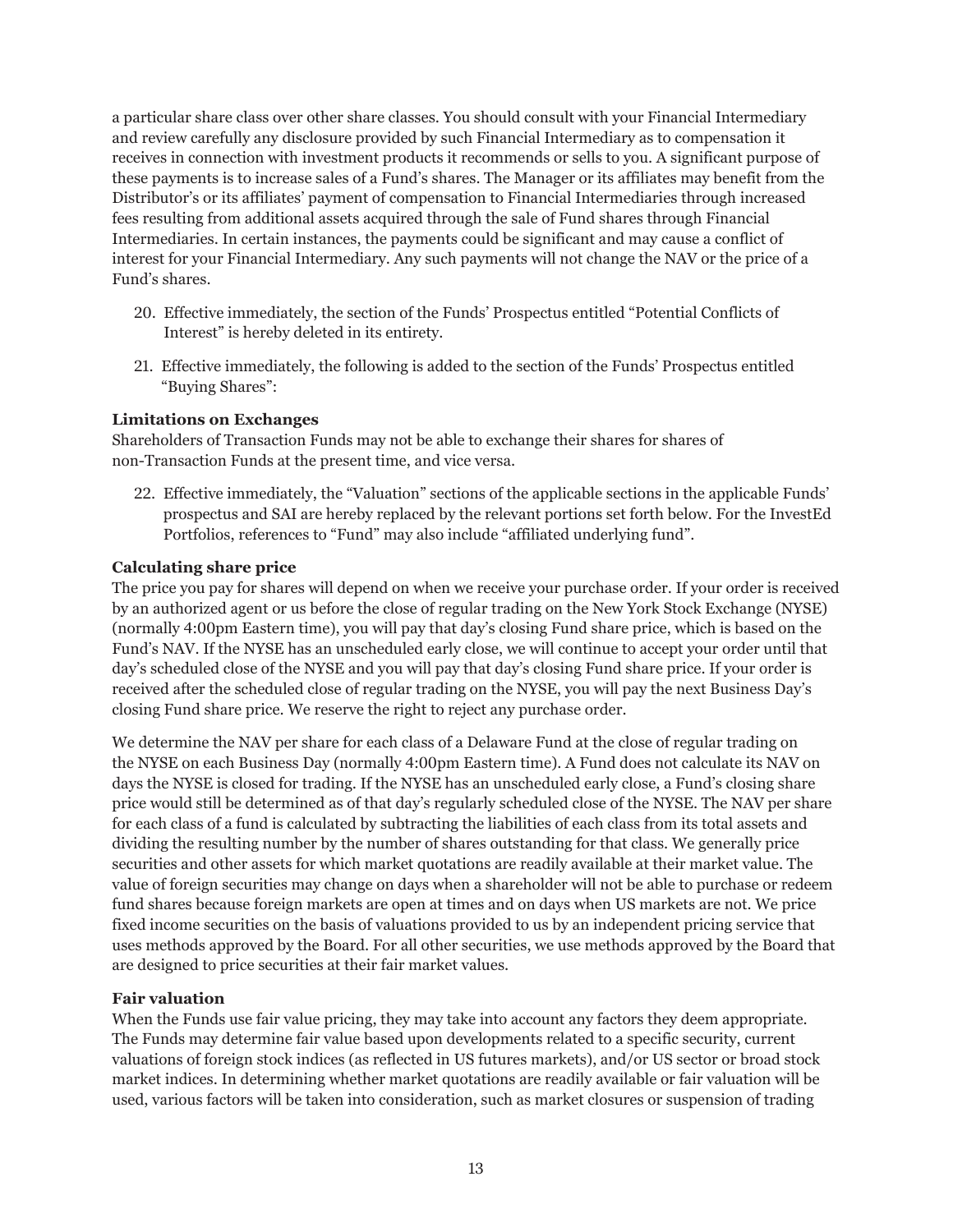in a security. The prices of securities used by the Funds to calculate their NAVs may differ from quoted or published prices for the same securities. Fair value pricing may involve subjective judgments and it is possible that the fair value determined for a security could be materially different than the value that could be realized upon the sale of that security.

The Funds anticipate using fair value pricing for securities primarily traded on US exchanges only under very limited circumstances, such as the early closing of the exchange on which a security is traded or suspension of trading in the security. The Funds may use fair value pricing more frequently for securities traded primarily in non-US markets because, among other things, most foreign markets close well before the Funds value their securities, normally at 4:00pm Eastern time or the close of the NYSE. The earlier close of these foreign markets gives rise to the possibility that significant events, including broad market moves, may have occurred in the interim. To account for this, the Funds may frequently value many foreign equity securities using fair value prices based on third-party vendor modeling tools to the extent available.

The Board has delegated responsibility for valuing the Funds' assets to a Pricing Committee of the Manager, which operates under the policies and procedures approved by the Board and is subject to the Board's oversight.

23. Effective immediately, the section of the Funds' SAI entitled "INVESTMENT ADVISORY AND OTHER SERVICES — The Management Agreement" is hereby replaced with the following.

The Manager, located at 100 Independence, 610 Market Street, Philadelphia, PA 19106-2354, furnishes investment management services to the Funds, subject to the supervision and direction of the Board. The Manager also provides investment management services to all of the other Delaware Funds. Affiliates of the Manager also manage other investment accounts. While investment decisions for the Funds are made independently from those of the other funds and accounts, investment decisions for such other funds and accounts may be made at the same time as investment decisions for the Funds. The Manager pays the salaries of all Trustees, officers, and employees who are affiliated with both the Manager and the Trust. In the course of discharging its non-portfolio management duties under the advisory contract, the Manager may delegate to affiliates.

As of March 31, 2021, the Manager and its affiliates within Macquarie Investment Management were managing in the aggregate, \$187.5 billion in assets in various institutional or separately managed, investment company, and insurance accounts. The Manager is a series of Macquarie Investment Management Business Trust (a Delaware statutory trust), which is a subsidiary of Macquarie Management Holdings, Inc. ("MMHI"). MMHI is a subsidiary, and subject to the ultimate control, of Macquarie Group Limited ("Macquarie"). Macquarie is a Sydney, Australia-headquartered global provider of banking, financial, advisory, investment and funds management services. "Macquarie Investment Management" is the marketing name for MMHI and its subsidiaries.

The Manager and its affiliates own the name "Delaware Group®." Under certain circumstances, including the termination of the Trust's advisory relationship with the Manager or its distribution relationship with the Distributor, the Manager, and its affiliates could cause the Trust to remove the words "Delaware Group" from its name.

The Funds' Investment Management Agreement ("Investment Management Agreement") may be renewed each year only so long as such renewal and continuance are specifically approved at least annually by the Board or by vote of a majority of the outstanding voting securities of each Fund, and only if the terms of, and the renewal thereof, have been approved by the vote of a majority of the Independent Trustees of the Trust who are not parties thereto or interested persons of any such party, cast in person at a meeting called for the purpose of voting on such approval. The Investment Management Agreement is terminable without penalty on 60 days' notice by the Trustees of the Trust or by the Manager. The Investment Management Agreement will terminate automatically in the event of its assignment.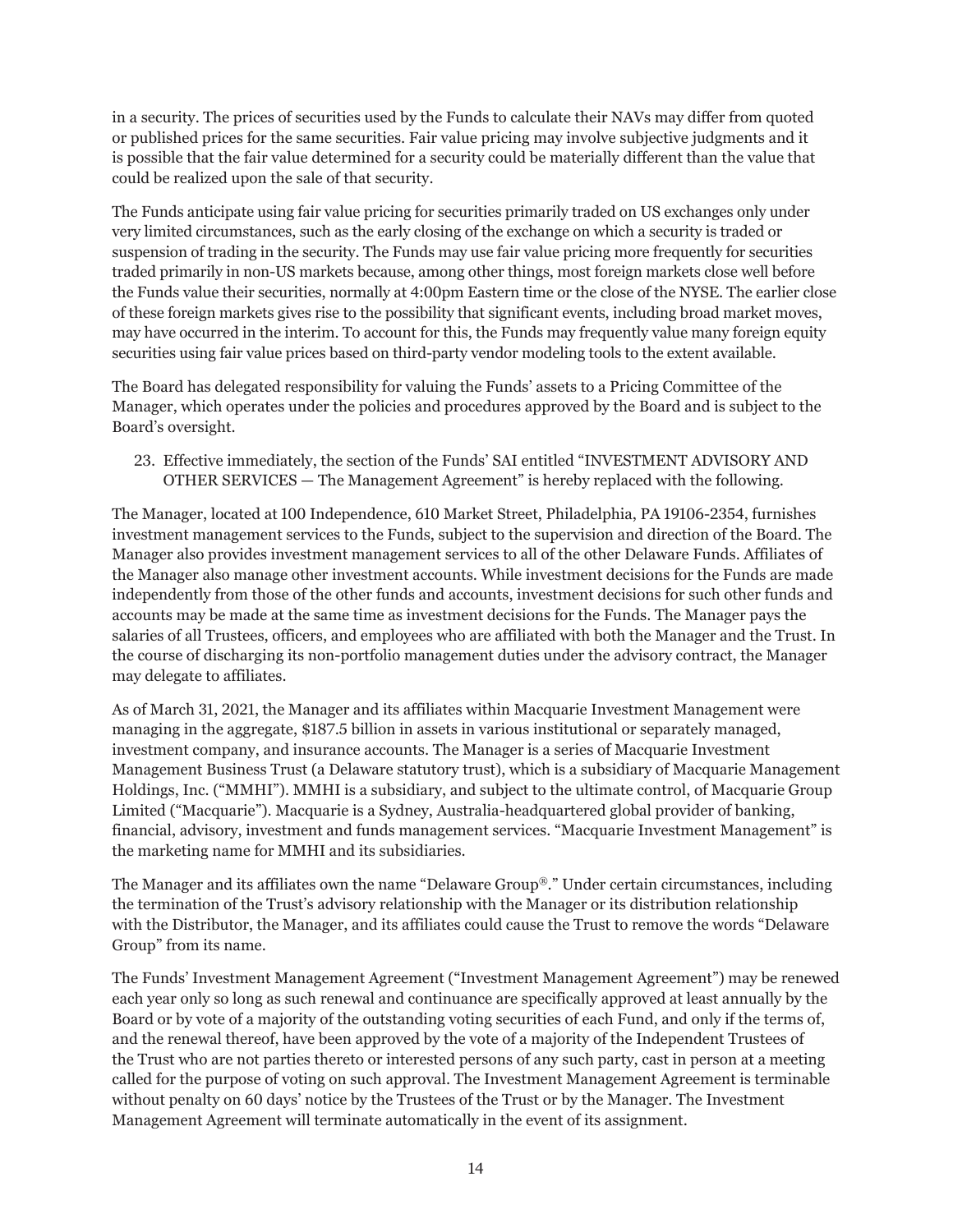Except for those expenses borne by the Manager under the Investment Management Agreement, and the Distributor under the Distribution Agreement, each Fund is responsible for all of its own expenses. Among others, such expenses include each Fund's proportionate share of certain administrative expenses; investment management fees; transfer and dividend disbursing fees and costs; accounting services; custodian expenses; federal and state securities registration fees; proxy costs; and the costs of preparing prospectuses and reports sent to shareholders.

24. Effective immediately, the references and information related to IDI as the distributor in the section of the Funds' SAI entitled "INVESTMENT ADVISORY AND OTHER SERVICES — Distribution Services" is hereby replaced with the following. Class A, Class B, Class C, Class E, Class R, and Class Y are hereinafter defined herein and in the SAI as the "Retail Classes". Class I and Class N are hereinafter defined herein and in the SAI as the "Institutional Classes."

The Distributor, Delaware Distributors, L.P., located at 100 Independence, 610 Market Street, Philadelphia, PA 19106-2354, serves as the national distributor of the Funds' shares under a Distribution Agreement dated April 30, 2021. The Distributor is an affiliate of the Manager and bears all of the costs of promotion and distribution, except for payments by the Retail Classes under their respective Rule 12b-1 Plans. The Distributor is an indirect subsidiary of MMHI and, therefore, of Macquarie. The Distributor has agreed to use its best efforts to sell shares of the Funds. See the Prospectuses for information on how to invest. Shares of the Funds are offered on a continuous basis by the Distributor and may be purchased through authorized investment dealers or directly by contacting the Distributor or the Trust. The Distributor also serves as the national distributor for the Delaware Funds. The Board annually reviews fees paid to the Distributor.

25. Effective immediately, the Valuation sections of the applicable sections in the applicable Funds' SAI are hereby replaced by the relevant portions set forth below. For the InvestEd Portfolios, references to "Fund" may also include "affiliated underlying fund".

### **Determining Offering Price and Net Asset Value**

Orders for purchases and redemptions of Class A and Class E shares and InvestEd Portfolios are effected at the offering price next calculated after receipt of the order by the Funds, their agent, or certain other authorized persons. Orders for purchases and redemptions of all of the Funds' other share classes are effected at the NAV per share next calculated after receipt of the order by the Funds, their agent, or certain other authorized persons. Financial intermediaries are responsible for transmitting orders promptly.

Offering price and NAV are computed as of the close of regular trading on the NYSE, which is normally 4:00pm, Eastern time, on days when the NYSE is open for business. The NYSE is scheduled to be open Monday through Friday throughout the year except for days when the following holidays are observed: New Year's Day, Martin Luther King, Jr. Day, President's Day, Good Friday, Memorial Day, Independence Day, Labor Day, Thanksgiving, and Christmas. The time by which purchase and redemption orders must be effected in order to receive a Business Day's NAV and the time at which such orders are processed and shares are priced may change in case of an emergency declared by the SEC or, if regular trading on the NYSE is stopped, at a time other than the regularly scheduled close of the NYSE. When the NYSE is closed, the Funds will generally be closed, pricing calculations will not be made, and purchase and redemption orders will not be processed until the Funds' next Business Day.

The NAV per share for each share class of each Fund is calculated by subtracting the liabilities of each class from its total assets and dividing the resulting number by the number of shares outstanding for that class. In determining each Fund's total net assets, equity securities, except those traded on the Nasdaq Stock Market, Inc. (Nasdaq), are valued at the last quoted sales price as of the time of the regular close of the NYSE on the valuation date. Securities traded on the Nasdaq are valued in accordance with the Nasdaq Official Closing Price, which may not be the last sales price. If, on a particular day, an equity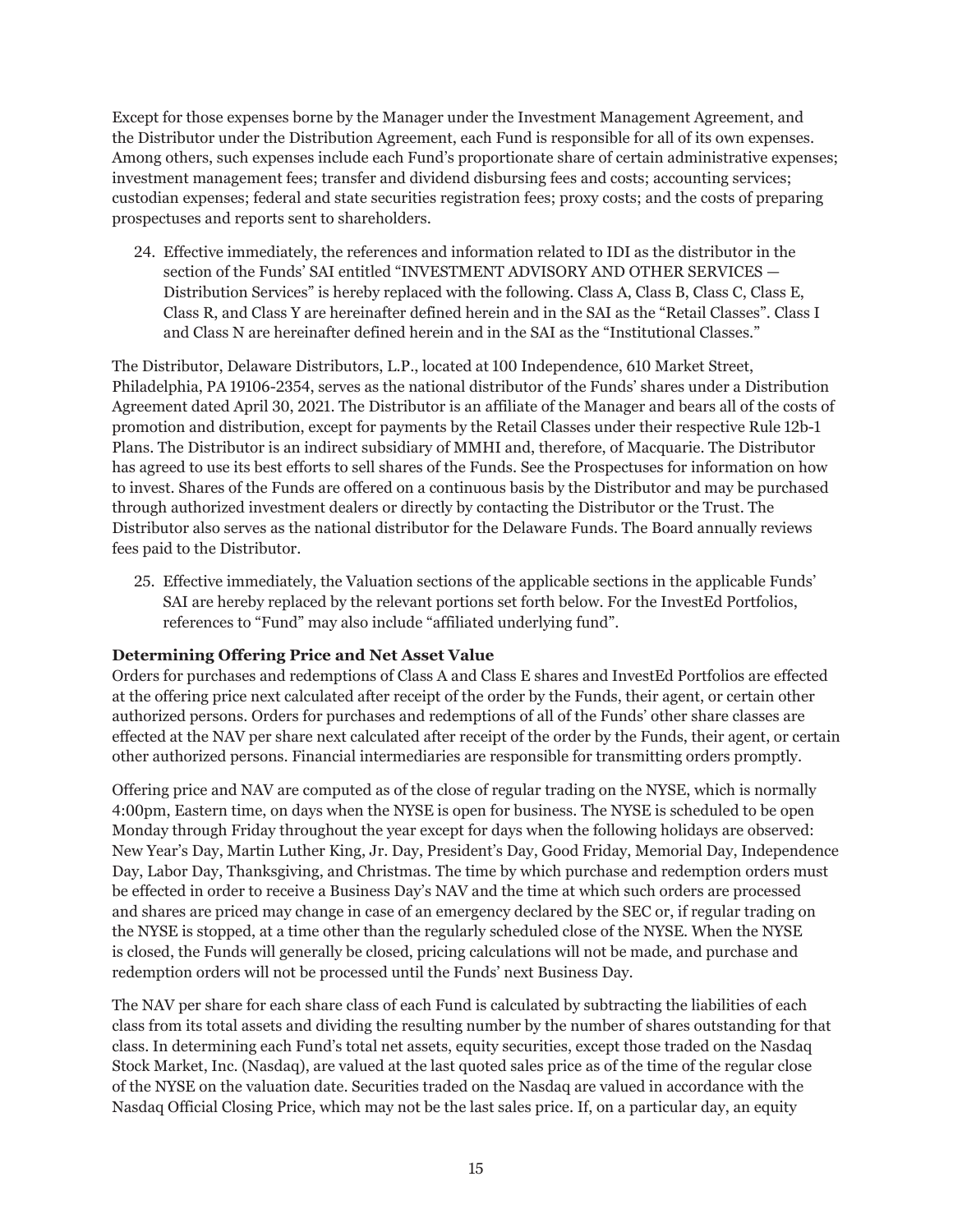security does not trade, then the mean between the bid and ask prices will be used, which approximates fair value. Debt securities and credit default swap ("CDS") contracts are valued based upon valuations provided by an independent pricing service or broker/ counterparty and reviewed by management. To the extent current market prices are not available, the pricing service may take into account developments related to the specific security, as well as transactions in comparable securities. US government and agency securities are valued at the mean between the bid and ask prices, which approximates fair value. Valuations for fixed income securities utilize matrix systems, which reflect such factors as security prices, yields, maturities, and ratings, and are supplemented by dealer and exchange quotations. For assetbacked securities, collateralized mortgage obligations, CMBS, and US government agency MBS, pricing vendors utilize matrix pricing which considers prepayment speed, attributes of the collateral, yield or price of bonds of comparable quality, coupon, maturity, and type as well as broker/dealer-supplied prices. Swap prices are derived using daily swap curves and models that incorporate a number of market data factors, such as discounted cash flows, trades, and values of the underlying reference instruments. Openend investment company securities are valued at net asset value per share, as reported by the underlying investment company. Foreign currency exchange contracts and foreign cross currency exchange contracts are valued at the mean between the bid and ask prices, which approximates fair value. Interpolated values are derived when the settlement date of the contract is an interim date for which quotations are not available. Futures contracts and options on futures contracts are valued at the daily quoted settlement prices. Exchange-traded options are valued at the last reported sale price or, if no sales are reported, at the mean between the last reported bid and ask prices, which approximates fair value. Generally, other securities and assets for which market quotations are not readily available are valued at fair value as determined in good faith under the direction of the Board. In determining whether market quotations are readily available or fair valuation will be used, various factors will be taken into consideration, such as market closures or suspension of trading in a security. A Fund may use fair value pricing more frequently for securities traded primarily in non-US markets because, among other things, most foreign markets close well before the Fund values its securities, generally as of 4:00pm Eastern time. The earlier close of these foreign markets gives rise to the possibility that significant events, including broad market moves, government actions or pronouncements, aftermarket trading, or news events may have occurred in the interim. To account for this, the Funds may frequently value foreign securities using fair value prices based on third-party vendor modeling tools (international fair value pricing). Foreign securities and the prices of foreign securities denominated in foreign currencies are translated to US dollars at the mean between the bid and offer quotations of such currencies based on rates in effect as of the close of the NYSE.

Use of a pricing service has been approved by the Board. Prices provided by a pricing service take into account appropriate factors such as institutional trading in similar groups of securities, yield, quality, coupon rate, maturity, type of issue, trading characteristics, and other market data. Subject to the foregoing, securities for which market quotations are not readily available and other assets are valued at fair value as determined in good faith and in a method approved by the Board.

Each Class of a Fund will bear a pro rata portion of the common expenses of that Fund. Each class of a Fund will record a pro rata portion of income earned by that Fund. The pro rata calculation will be based on each class's percentage of net assets in that Fund. The Institutional share classes will not incur any of the expenses under the Trust's Rule 12b-1 Plans, while the Retail Classes will bear the Rule 12b-1 Plan expenses payable under their respective Plans, and Class N shares will not incur any expenses related to service fees, sub-accounting fees, and/or sub-transfer agency fees paid to any broker, dealer, or other financial intermediaries. Due to the specific distribution expenses and other costs that will be allocable to each Class, the NAV of each Class of a Fund will vary.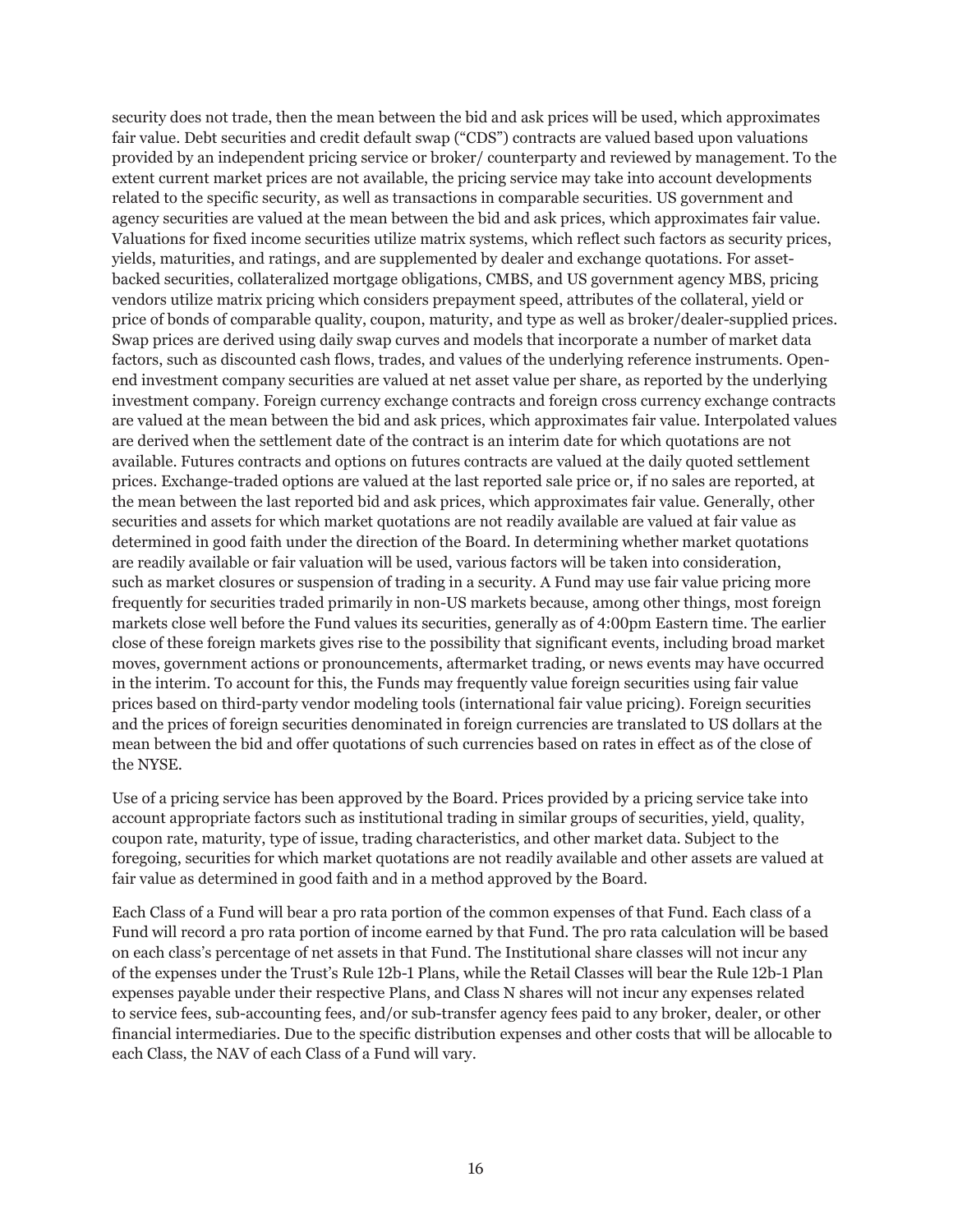26. Effective immediately, the following is added to the Prospectus and SAI of the Ivy Funds and InvestEd Portfolios:

### **Exchange of Shares**

You may generally exchange all or part of your shares for shares of the same class of another Delaware Fund without paying a front-end sales charge or a CDSC at the time of the exchange. However, if you exchange shares from a fund that does not have a sales charge, you will pay any applicable sales charge on your new shares. You do not pay sales charges on shares that you acquired through the reinvestment of dividends. You may have to pay taxes on your exchange. When you exchange shares, you are purchasing shares in another fund, so you should be sure to get a copy of the fund's prospectus and read it carefully before buying shares through an exchange. We may refuse the purchase side of any exchange request if, in the Manager's judgment, a fund would be unable to invest effectively in accordance with its investment objective and policies or would otherwise potentially be adversely affected. Please see the Section of this Supplement entitled "Limitations on Exchanges" if you are a shareholder of a Transaction Fund.

27. Effective July 1, 2021, the following replaces the applicable corresponding section of each applicable Fund's Prospectus and SAI:

### **Sales Charge Waivers for Certain Transactions**

Effective July 1, 2021, Class A shares of a Fund may be purchased at NAV under the following circumstances, provided that you notify your financial intermediary in advance that the trade qualifies for this privilege. The Fund reserves the right to modify or terminate these arrangements at any time.

- **• Exchange** of Class A shares of another fund within the Ivy Funds or shares of any portfolio within the InvestEd Portfolios if (i) a sales charge was previously paid on those shares, (ii) the shares were received in exchange for shares on which a sales charge was paid or (iii) the shares were acquired from reinvestment of dividends and other distributions paid on such shares.
- **• Payments of Principal and Interest on Loans** made pursuant to an employee benefit plan established under Section 401(a) of the Code, including a 401(k) plan, (for Class A shares only), (i) if such loans are permitted by the plan and the plan invests in shares of the same Fund and (ii) a sales charge was previously paid on those shares.
- **• Reinvestment** of the proceeds up to 90 days after you redeem shares under certain circumstances. For purposes of this "right of reinvestment policy," automatic transactions (including, for example, automatic purchases, withdrawals and payroll deductions) and ongoing retirement plan contributions are not eligible for investment without a sales charge. Investors should consult their financial intermediary for further information. Depending on the financial intermediary holding your account, your reinvestment privileges may differ from those described in this prospectus. Shareholders of Transaction Funds may not be able to reinvest their proceeds without paying a sales charge for shares of non-Transaction Funds at the present time, and vice versa.
- **• Shares Purchased under the Fund Dividend Reinvestment Plan** and, under certain circumstances, the exchange privilege and the 90-day reinvestment privilege.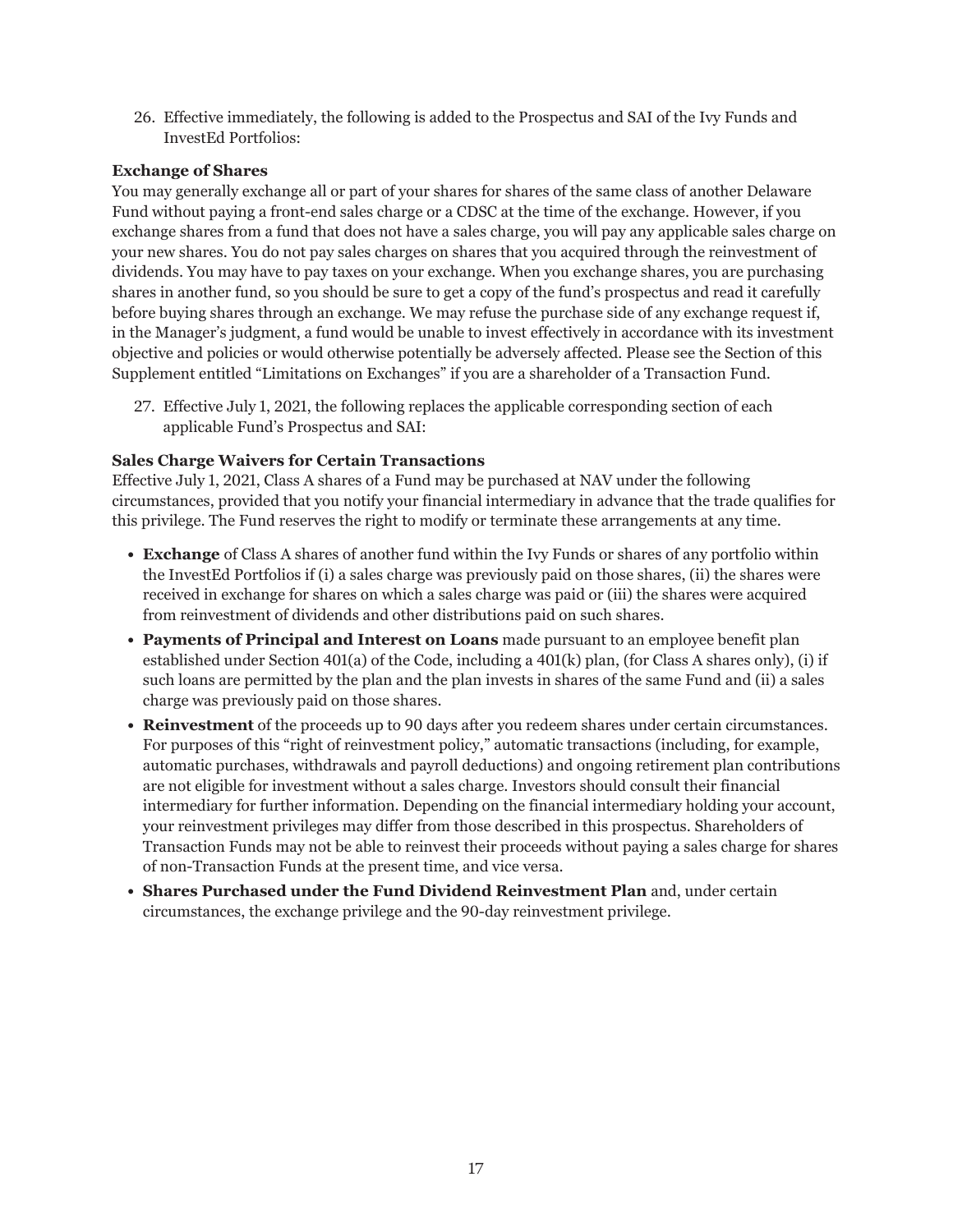28. Effective July 1, 2021, the following replaces the applicable corresponding section of each applicable Fund's Prospectus related to the sales charge waivers for Janney Montgomery Scott, LLC:

# **Janney Montgomery Scott, LLC ("Janney"):**

If you purchase fund shares through a Janney brokerage account, you will be eligible for the following load waivers (front-end sales charge waivers and contingent deferred sales charge ("CDSC"), or back-end sales charge, waivers) and discounts, which may differ from those disclosed elsewhere in this Prospectus or the SAI.

### **Front-end sales charge\* waivers on Class A shares available at Janney**

- Shares purchased through reinvestment of capital gains distributions and dividend reinvestment when purchasing shares of the same fund (but not any other fund within the Delaware Funds).
- Shares purchased by employees and registered representatives of Janney or its affiliates and their family members as designated by Janney.
- Shares purchased from the proceeds of redemptions within the Delaware Funds, provided (1) the repurchase occurs within ninety (90) days following the redemption, (2) the redemption and purchase occur in the same account, and (3) redeemed shares were subject to a front-end or deferred sales load (i.e., right of reinstatement).
- Employer-sponsored retirement plans (e.g., 401(k) plans, 457 plans, employer-sponsored 403(b) plans, profit sharing and money purchase pension plans and defined benefit plans). For purposes of this provision, employer-sponsored retirement plans do not include SEP IRAs, Simple IRAs, SAR-SEPs or Keogh plans.
- Shares acquired through a right of reinstatement.
- Class C shares that are no longer subject to a contingent deferred sales charge and are converted to Class A shares of the same fund pursuant to Janney's policies and procedures.

# **CDSC waivers on Class A and C shares available at Janney**

- Shares sold upon the death or disability of the shareholder.
- Shares sold as part of a systematic withdrawal plan as described in this Prospectus.
- Shares purchased in connection with a return of excess contributions from an IRA account.
- Shares sold as part of a required minimum distribution for IRA and other retirement accounts due to the shareholder reaching age 70½ as described in this Prospectus.
- Shares sold to pay Janney fees but only if the transaction is initiated by Janney.
- Shares acquired through a right of reinstatement.
- Shares exchanged into the same share class of a different fund.

### **Front-end sales charge\* discounts available at Janney: breakpoints, rights of accumulation, and/or letters of intent**

- Breakpoints as described in this Prospectus
- Rights of accumulation ("ROA"), which entitle shareholders to breakpoint discounts, will be automatically calculated based on the aggregated holding of Delaware Funds assets held by accounts within the purchaser's household at Janney. Eligible Delaware Funds assets not held at Janney may be included in the ROA calculation only if the shareholder notifies his or her financial advisor about such assets.
- Letters of intent which allow for breakpoint discounts based on anticipated purchases within Delaware Funds, over a 13-month time period. Eligible Delaware Funds assets not held at Janney Montgomery Scott may be included in the calculation of letters of intent only if the shareholder notifies his or her financial advisor of such assets.
- \* Also referred to as an "initial sales charge."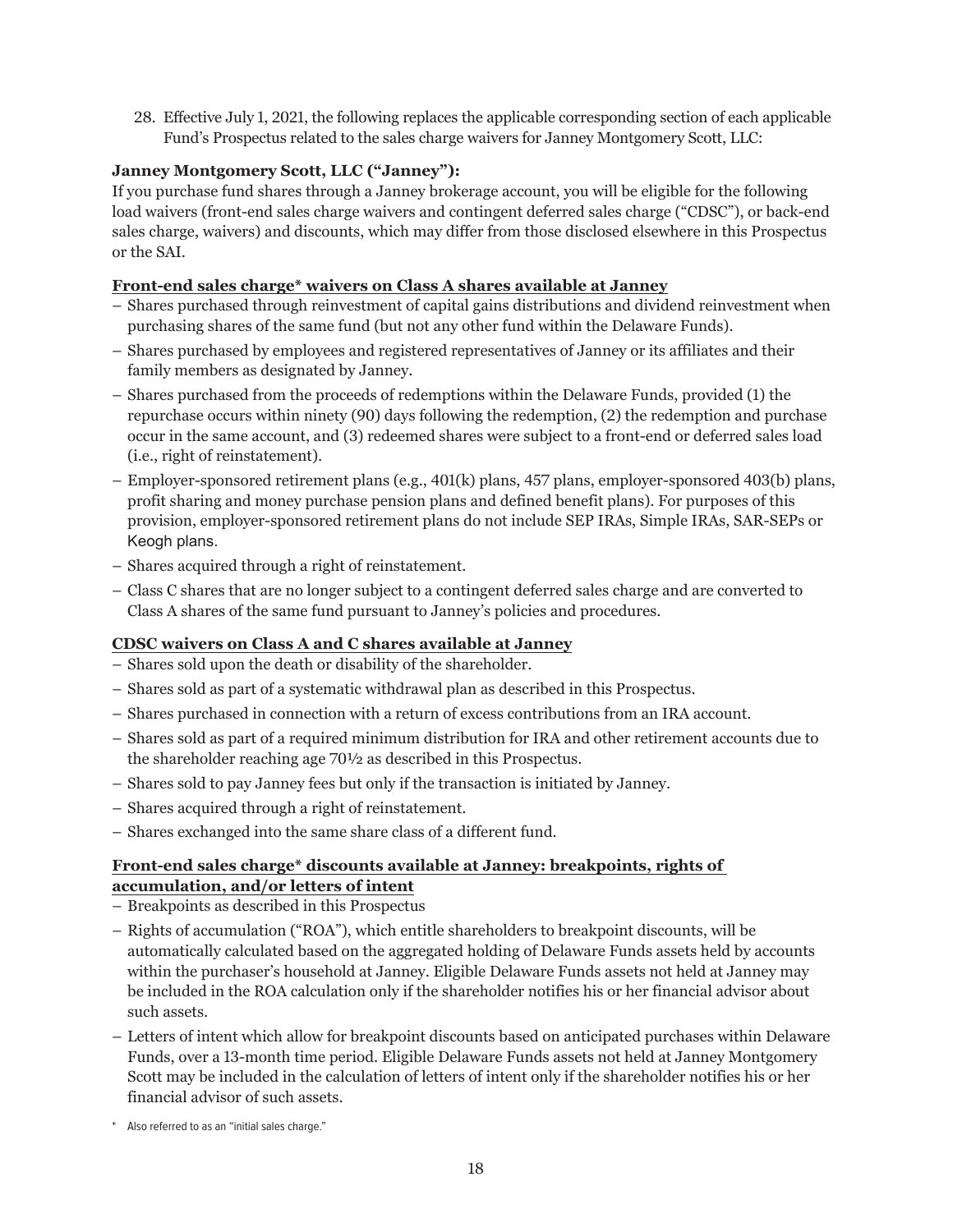- 29. Effective immediately, the Prospectus and SAI for Ivy Wilshire Global Allocation Fund, Ivy Managed International Opportunities Fund, Ivy VIP Pathfinder Moderate – Managed Volatility, Ivy VIP Pathfinder Moderately Aggressive – Managed Volatility, Ivy VIP Pathfinder Moderately Conservative – Managed Volatility, Ivy VIP Pathfinder Aggressive, Ivy VIP Pathfinder Moderately Aggressive, Ivy VIP Pathfinder Moderate, Ivy VIP Pathfinder Moderately Conservative, Ivy VIP Pathfinder Conservative, InvestEd 90 Portfolio, InvestEd 80 Portfolio, InvestEd 70 Portfolio, InvestEd 60 Portfolio, InvestEd 50 Portfolio, InvestEd 40 Portfolio, InvestEd 30 Portfolio, InvestEd 20 Portfolio, InvestEd 10 Portfolio, and InvestEd 0 Portfolio are hereby revised to reflect the fact that these Funds now invest primarily in a combination of underlying Delaware Funds, including the predecessor Ivy Funds.
- 30. Effective immediately, PricewaterhouseCoopers LLP is the Funds' Independent Registered Public Accounting Firm. In addition, the "Custodial and Auditing Services" disclosure is replaced in its entirety with the following:

 The Funds' custodian is The Bank of New York Mellon (BNYM), and its address is One Wall Street, New York, New York. In general, the custodian is responsible for holding the Funds' cash and securities. Deloitte & Touche LLP, located at 1100 Walnut Street, Suite 3300, Kansas City, Missouri, the Funds' independent registered public accounting firm for its most recent fiscal year, audited the financial statements and financial highlights of each Fund. The Board has selected PricewaterhouseCoopers LLP, located at 2001 Market Street, Philadelphia, PA 19103, to serve as the current independent registered public accounting firm for the Funds.

31. Effective immediately, each Fund has elected the following thirteen members of the Board of Trustees, replacing the previous Trustees. In addition, new officers have been appointed to serve the Funds, replacing the previous Fund officers. All related references in the SAI, including under "MANAGEMENT OF THE TRUST", are hereby replaced as follows. The tables related to the Board, other than the Trustee biographical tables, contained in the SAI are not superseded. The Trustees who commenced serving in April 2021 do not yet own any shares of the Funds.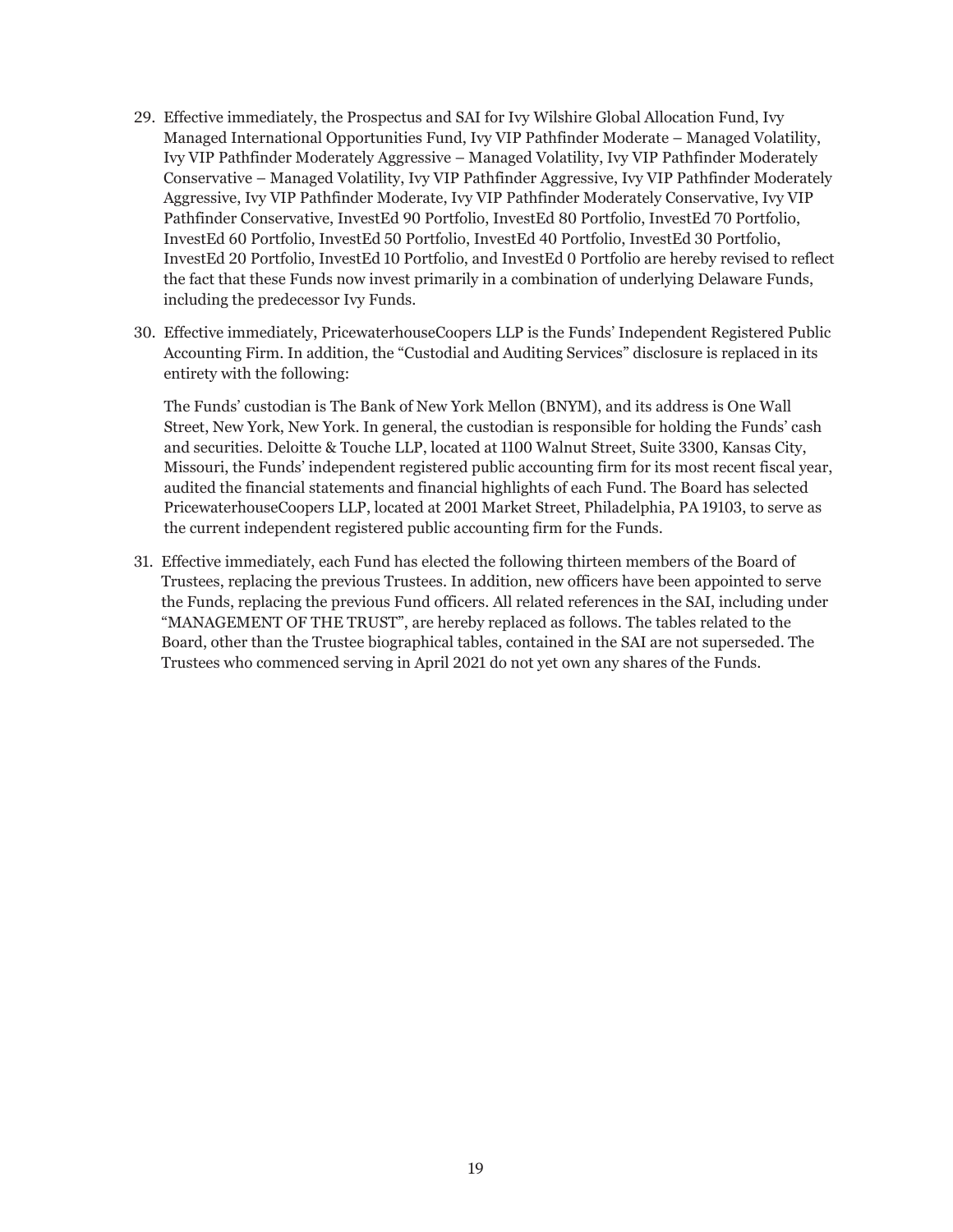#### **MANAGEMENT OF THE TRUST**

#### **Trustees and officers**

The business and affairs of the Trust are managed under the direction of its Board of Trustees. Certain officers and Trustees of the Trust hold identical positions in Delaware Funds. The Trust's Trustees and principal officers are noted below along with their birthdates and their business experience for the past five years. The Trustees serve for indefinite terms until their resignation, death, or removal.

As of April 1, 2021, the officers and Trustees of the Trust directly owned less than 1% of the outstanding shares of each Class of each Fund.

| Name, Address, and<br><b>Birthdate</b>                                                                                   | Position(s)<br>Held with<br>the Trust                              | Length of<br><b>Time Served</b>                                                                   | <b>Number</b><br>of Funds<br>in Fund<br>Complex<br>Overseen<br>by Trustee | <b>Principal Occupation(s)</b><br>During the Past Five Years                                                                                                                                                                                                                                                                                         | Other Directorships Held by Trustee<br>During the Past Five Years                                   |
|--------------------------------------------------------------------------------------------------------------------------|--------------------------------------------------------------------|---------------------------------------------------------------------------------------------------|---------------------------------------------------------------------------|------------------------------------------------------------------------------------------------------------------------------------------------------------------------------------------------------------------------------------------------------------------------------------------------------------------------------------------------------|-----------------------------------------------------------------------------------------------------|
| <b>Interested Trustee</b>                                                                                                |                                                                    |                                                                                                   |                                                                           |                                                                                                                                                                                                                                                                                                                                                      |                                                                                                     |
| Shawn K. Lytle <sup>1</sup><br>100 Independence,<br>610 Market Street<br>Philadelphia, PA<br>19106-2354<br>February 1970 | President.<br>Chief<br>Executive<br>Officer, and<br><b>Trustee</b> | President<br>and Chief<br>Executive<br>Officer since<br>April 2021<br>Trustee since<br>April 2021 | 161                                                                       | Global Head of<br>Macquarie Investment<br>Management <sup>2</sup> (January<br>2019-Present); Head of<br><b>Americas of Macquarie</b><br>Group (December<br>2017-Present); Deputy<br><b>Global Head of Macquarie</b><br><b>Investment Management</b><br>(2017-2019); Head of<br>Macquarie Investment<br><b>Management Americas</b><br>$(2015 - 2017)$ | Trustee - UBS Relationship Funds,<br>SMA Relationship Trust, and UBS<br>Funds (May 2010-April 2015) |
| <b>Independent Trustees</b>                                                                                              |                                                                    |                                                                                                   |                                                                           |                                                                                                                                                                                                                                                                                                                                                      |                                                                                                     |
| Jerome D. Abernathy<br>100 Independence,<br>610 Market Street<br>Philadelphia, PA<br>19106-2354<br><b>July 1959</b>      | Trustee                                                            | Since<br>April 2021                                                                               | 161                                                                       | Managing Member,<br>Stonebrook Capital<br>Management, LLC (financial<br>technology: macro<br>factors and databases)<br>(January 1993-Present)                                                                                                                                                                                                        | None                                                                                                |
| Thomas L. Bennett<br>100 Independence,<br>610 Market Street<br>Philadelphia, PA<br>19106-2354                            | Chair and<br>Trustee                                               | Trustee since 161<br>April 2021<br>Chair since<br>April 2021                                      |                                                                           | Private Investor<br>(March 2004-Present)                                                                                                                                                                                                                                                                                                             | None                                                                                                |
| October 1947                                                                                                             |                                                                    |                                                                                                   |                                                                           |                                                                                                                                                                                                                                                                                                                                                      |                                                                                                     |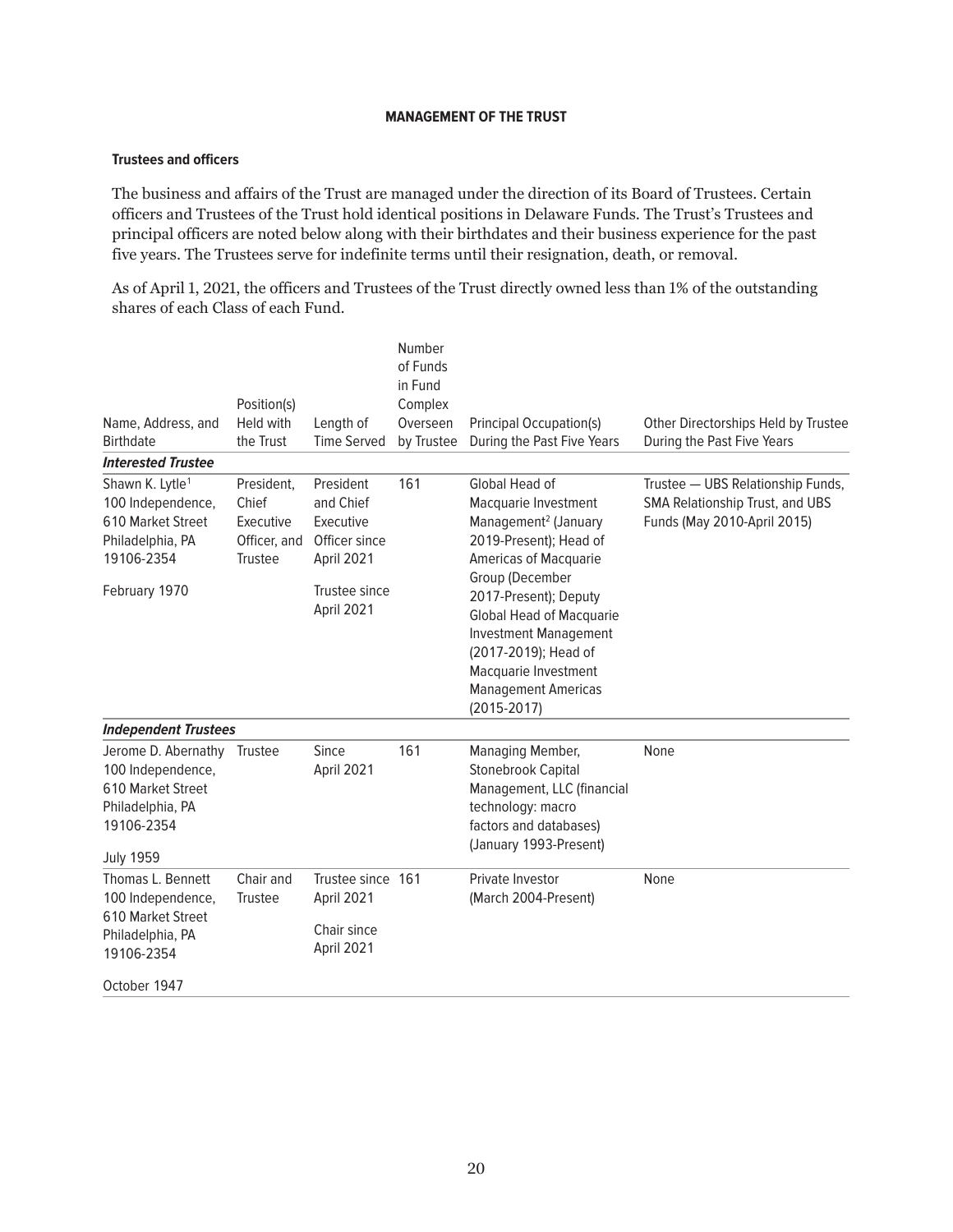| Position(s)<br>Held with | Length of           | Number<br>of Funds<br>in Fund<br>Complex<br>Overseen | Principal Occupation(s)                                                                                                                                         | Other Directorships Held by Trustee<br>During the Past Five Years                                                                                                                                                                                                                                                                                                                                                                                                                                                               |
|--------------------------|---------------------|------------------------------------------------------|-----------------------------------------------------------------------------------------------------------------------------------------------------------------|---------------------------------------------------------------------------------------------------------------------------------------------------------------------------------------------------------------------------------------------------------------------------------------------------------------------------------------------------------------------------------------------------------------------------------------------------------------------------------------------------------------------------------|
| Trustee                  | Since<br>April 2021 | 161                                                  | Chief Executive Officer,<br>Private Wealth Management<br>(2011-2013) and Market<br>Manager, New Jersey<br>Private Bank (2005-2011) -<br>J.P. Morgan Chase & Co. | Director-Banco<br>Santander International<br>(October 2016-December 2019)<br>Director-Santander Bank, N.A.<br>(December 2016- December 2019)                                                                                                                                                                                                                                                                                                                                                                                    |
| Trustee                  | Since<br>April 2021 | 161                                                  | Private Investor<br>(April 2011-Present)                                                                                                                        | <b>Director and Audit Committee</b><br>Member - Hercules Technology<br>Growth Capital, Inc. (July 2004-<br><b>July 2014)</b>                                                                                                                                                                                                                                                                                                                                                                                                    |
| Trustee                  | Since<br>April 2019 | 89                                                   | Global Sector Chairman,<br>Industrial Manufacturing,<br>KPMG LLP (2010-2015)                                                                                    | Director, Valparaiso University<br>(2012-Present)<br>Director, TechAccel LLC<br>(2015-Present) (Tech R&D)<br>Board Member, Kansas City<br>Repertory Theatre (2015-Present)<br>Board Member, PatientsVoices, Inc.<br>(healthcare) (2018-Present)<br>Kansas City Campus for Animal<br>Care (2018-Present)<br>Director, National Association of<br>Manufacturers (2010-2015)<br>Director, The Children's Center<br>$(2003 - 2015)$<br>Director, Metropolitan Affairs<br>Coalition (2003-2015)<br>Director, Michigan Roundtable for |
|                          |                     |                                                      |                                                                                                                                                                 | Diversity and Inclusion (2003-2015)<br>Trustee, Ivy NextShares (2019)]                                                                                                                                                                                                                                                                                                                                                                                                                                                          |
|                          | the Trust           | <b>Time Served</b>                                   | by Trustee                                                                                                                                                      | During the Past Five Years                                                                                                                                                                                                                                                                                                                                                                                                                                                                                                      |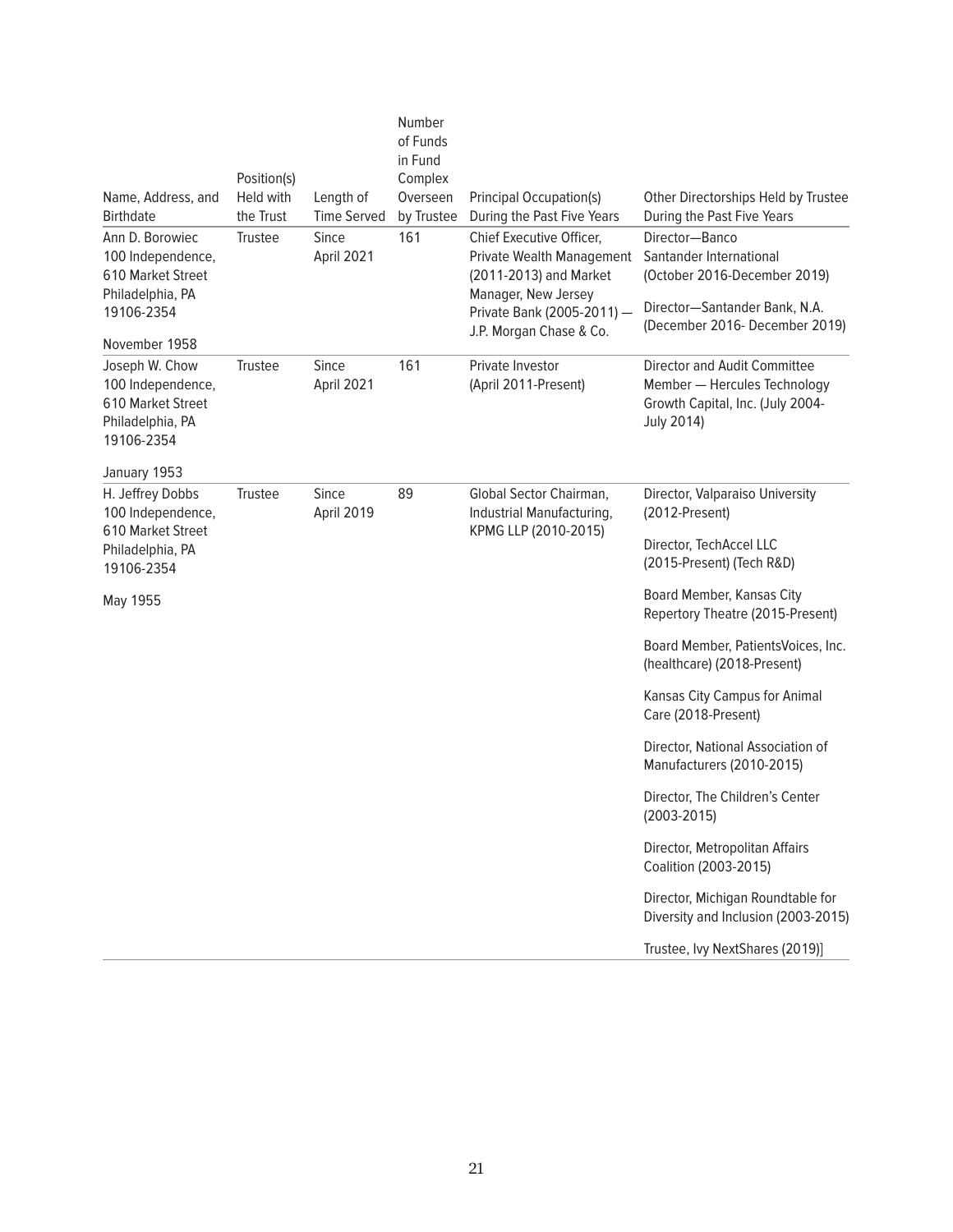| Name, Address, and<br><b>Birthdate</b>                                                  | Position(s)<br>Held with<br>the Trust | Length of<br><b>Time Served</b>                                                                                                                        | Number<br>of Funds<br>in Fund<br>Complex<br>Overseen<br>by Trustee                 | Principal Occupation(s)<br>During the Past Five Years                                                          | Other Directorships Held by Trustee<br>During the Past Five Years                                                                             |  |                                                                                      |
|-----------------------------------------------------------------------------------------|---------------------------------------|--------------------------------------------------------------------------------------------------------------------------------------------------------|------------------------------------------------------------------------------------|----------------------------------------------------------------------------------------------------------------|-----------------------------------------------------------------------------------------------------------------------------------------------|--|--------------------------------------------------------------------------------------|
| John A. Fry<br>100 Independence,<br>610 Market Street<br>Philadelphia, PA<br>19106-2354 | <b>Trustee</b>                        | Since<br>April 2021                                                                                                                                    | 161                                                                                | President - Drexel<br><b>University (August</b><br>2010-Present)<br>President - Franklin &                     | <b>Director; Compensation Committee</b><br>and Governance Committee<br>Member - Community Health<br>Systems (May 2004-Present)                |  |                                                                                      |
| May 1960                                                                                | June 2010)                            | Marshall College (July 2002-                                                                                                                           | Director - Drexel Morgan & Co.<br>(2015-December 2019)                             |                                                                                                                |                                                                                                                                               |  |                                                                                      |
|                                                                                         |                                       |                                                                                                                                                        | Director and Audit Committee<br>Member - vTv Therapeutics Inc.<br>$(2017-Present)$ |                                                                                                                |                                                                                                                                               |  |                                                                                      |
|                                                                                         |                                       |                                                                                                                                                        |                                                                                    |                                                                                                                | Director and Audit Committee<br>Member - FS Credit Real Estate<br>Income Trust, Inc. (2018-Present)                                           |  |                                                                                      |
|                                                                                         |                                       |                                                                                                                                                        |                                                                                    |                                                                                                                | Director and Audit Committee<br>Member - Federal Reserve<br>Bank of Philadelphia (January<br>2020-Present)                                    |  |                                                                                      |
| Joseph Harroz, Jr.<br>100 Independence,<br>610 Market Street<br>Philadelphia, PA        | Trustee                               | Since<br>November<br>1998                                                                                                                              | 89                                                                                 | President (2020-Present),<br>Interim President (2019-<br>2020), Vice President (2010-<br>2019) and Dean (2010- | Director, OU Medicine, Inc. (2020 to<br>present); Director and Shareholder,<br>Valliance Bank (2007-Present)                                  |  |                                                                                      |
| 19106-2354<br>January 1967                                                              |                                       | 2019), College of Law,<br>University of Oklahoma;<br>Managing Member,<br>Harroz Investments, LLC,<br>(commercial enterprises)<br>(1998-2019); Managing |                                                                                    |                                                                                                                |                                                                                                                                               |  | Director, Foundation Healthcare<br>(formerly Graymark HealthCare)<br>$(2008 - 2017)$ |
|                                                                                         |                                       |                                                                                                                                                        | Member, St. Clair, LLC                                                             | Trustee, the Mewbourne<br><b>Family Support Organization</b><br>(2006-Present) (non-profit)                    |                                                                                                                                               |  |                                                                                      |
|                                                                                         |                                       |                                                                                                                                                        | (commercial enterprises)<br>(2019-Present)                                         | Independent Director, LSQ<br>Manager, Inc. (real estate)<br>$(2007 - 2016)$                                    |                                                                                                                                               |  |                                                                                      |
|                                                                                         |                                       |                                                                                                                                                        | Director, Oklahoma Foundation<br>for Excellence (non-profit)<br>(2008-Present)     |                                                                                                                |                                                                                                                                               |  |                                                                                      |
|                                                                                         |                                       |                                                                                                                                                        |                                                                                    |                                                                                                                | Independent Chairman and<br>Trustee, Waddell & Reed Advisors<br>Funds (WRA Funds) (Independent<br>Chairman: 2015-2018; Trustee:<br>1998-2018) |  |                                                                                      |
|                                                                                         |                                       |                                                                                                                                                        |                                                                                    |                                                                                                                | Independent Chairman and<br>Trustee, Ivy NextShares<br>$(2016 - 2019)$                                                                        |  |                                                                                      |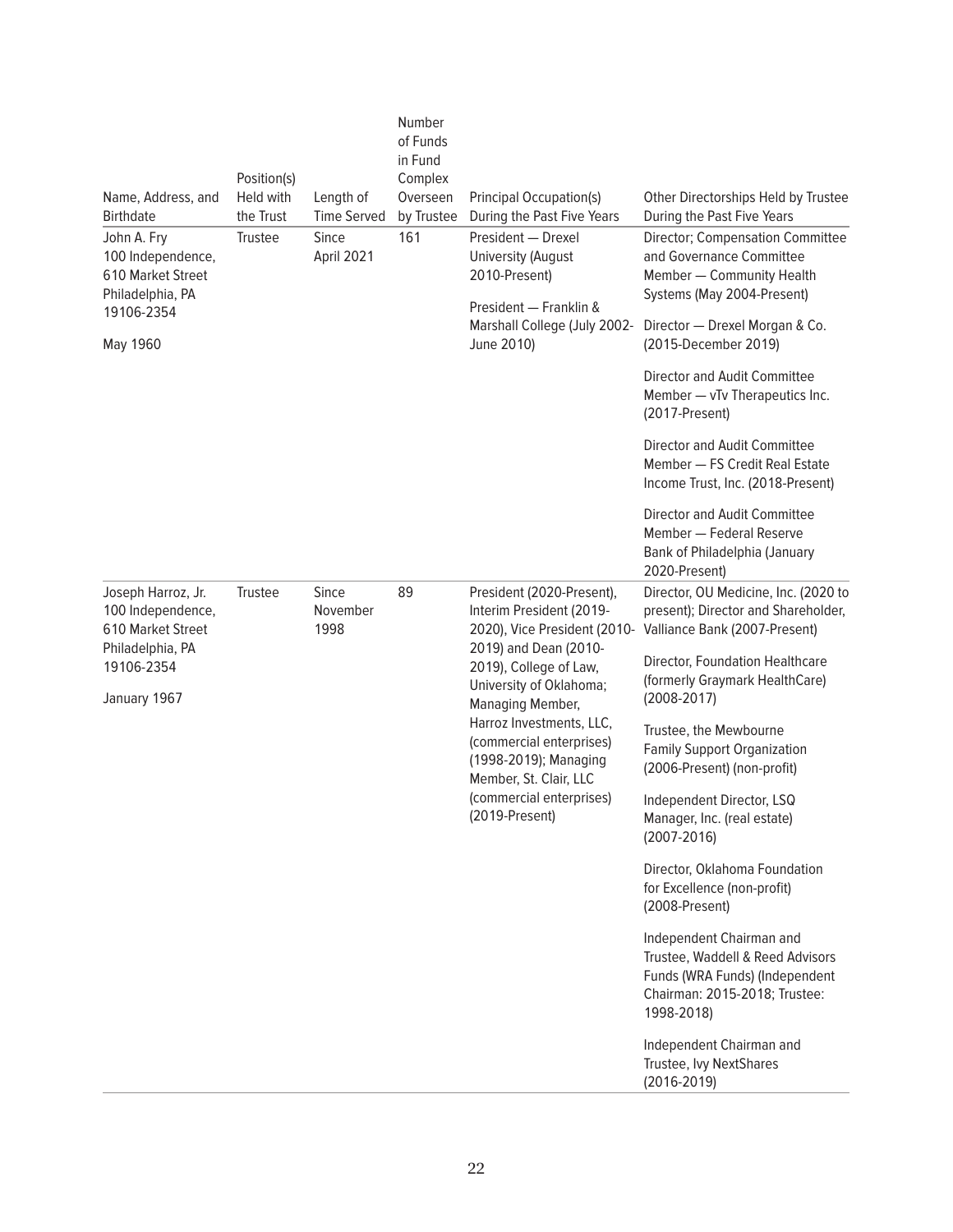| Name, Address, and<br><b>Birthdate</b>                                                                   | Position(s)<br>Held with<br>the Trust                                                                                                          | Length of<br><b>Time Served</b> | Number<br>of Funds<br>in Fund<br>Complex<br>Overseen<br>by Trustee | <b>Principal Occupation(s)</b><br>During the Past Five Years | Other Directorships Held by Trustee<br>During the Past Five Years                                                                                                                                                                 |
|----------------------------------------------------------------------------------------------------------|------------------------------------------------------------------------------------------------------------------------------------------------|---------------------------------|--------------------------------------------------------------------|--------------------------------------------------------------|-----------------------------------------------------------------------------------------------------------------------------------------------------------------------------------------------------------------------------------|
| Sandra A.J. Lawrence Trustee<br>100 Independence,<br>610 Market Street<br>Philadelphia, PA<br>19106-2354 | 89<br>Since<br>Retired; formerly, Chief<br>April 2019<br>Administrative Officer,<br>and Clinics (2016-2019);<br>CFO, Children's Mercy<br>2016) |                                 |                                                                    | Children's Mercy Hospitals                                   | Director, Hall Family Foundation<br>(1993-Present)                                                                                                                                                                                |
|                                                                                                          |                                                                                                                                                |                                 |                                                                    |                                                              | Director, Westar Energy (utility)<br>$(2004 - 2018)$                                                                                                                                                                              |
| September 1957                                                                                           |                                                                                                                                                | Hospitals and Clinics (2005-    | Trustee, Nelson-Atkins Museum of<br>Art (non-profit) (2007-2020)   |                                                              |                                                                                                                                                                                                                                   |
|                                                                                                          |                                                                                                                                                |                                 |                                                                    |                                                              | Director, Turn the Page KC (non-<br>profit) (2012-2016)                                                                                                                                                                           |
|                                                                                                          |                                                                                                                                                |                                 |                                                                    |                                                              | Director, Kansas Metropolitan<br><b>Business and Healthcare Coalition</b><br>(non-profit) (2017-2019)                                                                                                                             |
|                                                                                                          |                                                                                                                                                |                                 |                                                                    |                                                              | Director, National Association of<br>Corporate Directors (non-profit)<br>(2017-Present)                                                                                                                                           |
|                                                                                                          |                                                                                                                                                |                                 |                                                                    |                                                              | Director, American Shared<br>Hospital Services (medical device)<br>(2017-Present)                                                                                                                                                 |
|                                                                                                          |                                                                                                                                                |                                 |                                                                    |                                                              | Director, Evergy, Inc., Kansas City<br>Power & Light Company, KCP&L<br><b>Greater Missouri Operations</b><br>Company, Westar Energy, Inc. and<br>Kansas Gas and Electric Company<br>(related utility companies)<br>(2018-Present) |
|                                                                                                          |                                                                                                                                                |                                 |                                                                    |                                                              | Director, Stowers (research) (2018)                                                                                                                                                                                               |
|                                                                                                          |                                                                                                                                                |                                 |                                                                    |                                                              | CoChair, Women Corporate<br>Directors (director education)<br>$(2018 - 2020)$                                                                                                                                                     |
|                                                                                                          |                                                                                                                                                |                                 |                                                                    |                                                              | Trustee, Ivy NextShares (2019)                                                                                                                                                                                                    |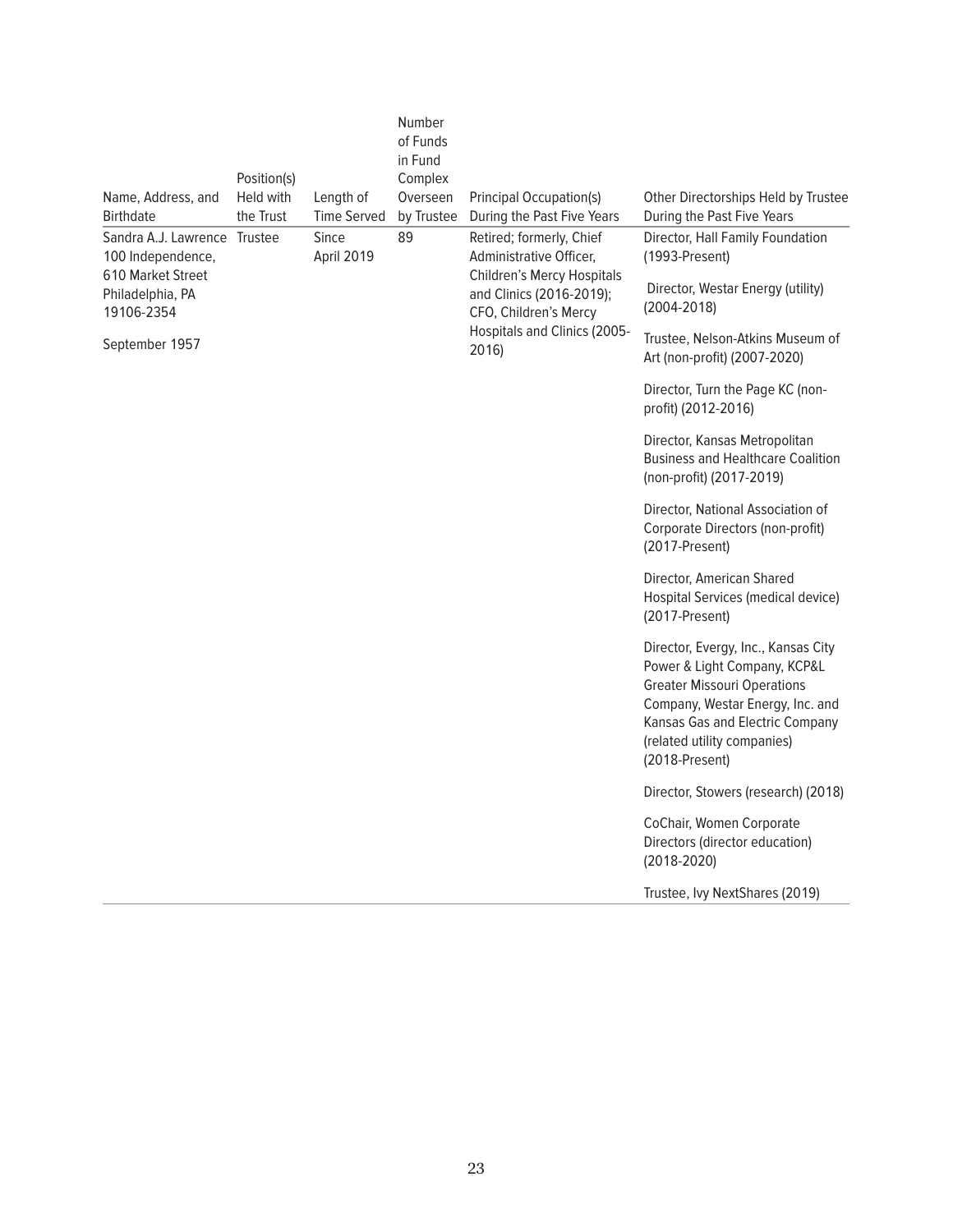| Name, Address, and<br><b>Birthdate</b>                                                                                    | Position(s)<br>Held with<br>the Trust | Length of<br><b>Time Served</b> | Number<br>of Funds<br>in Fund<br>Complex<br>Overseen<br>by Trustee | <b>Principal Occupation(s)</b><br>During the Past Five Years                                                                                                                                                                                                                                                                                                                                                                                        | Other Directorships Held by Trustee<br>During the Past Five Years                                                                                                                                                                                                                                                                                                                                                                                             |
|---------------------------------------------------------------------------------------------------------------------------|---------------------------------------|---------------------------------|--------------------------------------------------------------------|-----------------------------------------------------------------------------------------------------------------------------------------------------------------------------------------------------------------------------------------------------------------------------------------------------------------------------------------------------------------------------------------------------------------------------------------------------|---------------------------------------------------------------------------------------------------------------------------------------------------------------------------------------------------------------------------------------------------------------------------------------------------------------------------------------------------------------------------------------------------------------------------------------------------------------|
| Frances A. Sevilla-<br>Sacasa<br>100 Independence,<br>610 Market Street<br>Philadelphia, PA<br>19106-2354<br>January 1956 | Trustee                               | Since<br>April 2021             | 161                                                                | Private Investor<br>(January 2017-Present)<br>Chief Executive Officer -<br>Banco Itaú International<br>(April 2012-December 2016)<br><b>Executive Advisor to Dean</b><br>(August 2011-March<br>2012) and Interim Dean<br>(January 2011-July 2011) -<br>University of Miami School<br>of Business Administration<br>President - U.S. Trust,<br><b>Bank of America Private</b><br>Wealth Management<br>(Private Banking)<br>(July 2007-December 2008) | <b>Trust Manager and Audit</b><br>Committee Chair -<br><b>Camden Property Trust</b><br>(August 2011-Present)<br>Director; Strategic Planning<br>and Reserves Committee and<br>Nominating and Governance<br>Committee Member - Callon<br>Petroleum Company (December<br>2019-Present)<br>Director - New Senior Investment<br>Group Inc. (January 2021-Present)<br>Director; Audit Committee<br>Member - Carrizo Oil & Gas, Inc.<br>(March 2018- December 2019) |
| Thomas K. Whitford<br>100 Independence,<br>610 Market Street<br>Philadelphia, PA<br>19106-2354<br><b>March 1956</b>       | Trustee                               | Since<br>April 2021             | 161                                                                | Vice Chairman<br>(2010-April 2013) - PNC<br><b>Financial Services Group</b>                                                                                                                                                                                                                                                                                                                                                                         | Director - HSBC North America<br>Holdings Inc. (December<br>2013-Present)<br>Director - HSBC USA Inc.<br>(July 2014-Present)<br>Director - HSBC Bank<br><b>USA, National Association</b><br>(July 2014-March 2017)<br>Director - HSBC Finance<br><b>Corporation (December</b><br>2013-April 2018)                                                                                                                                                             |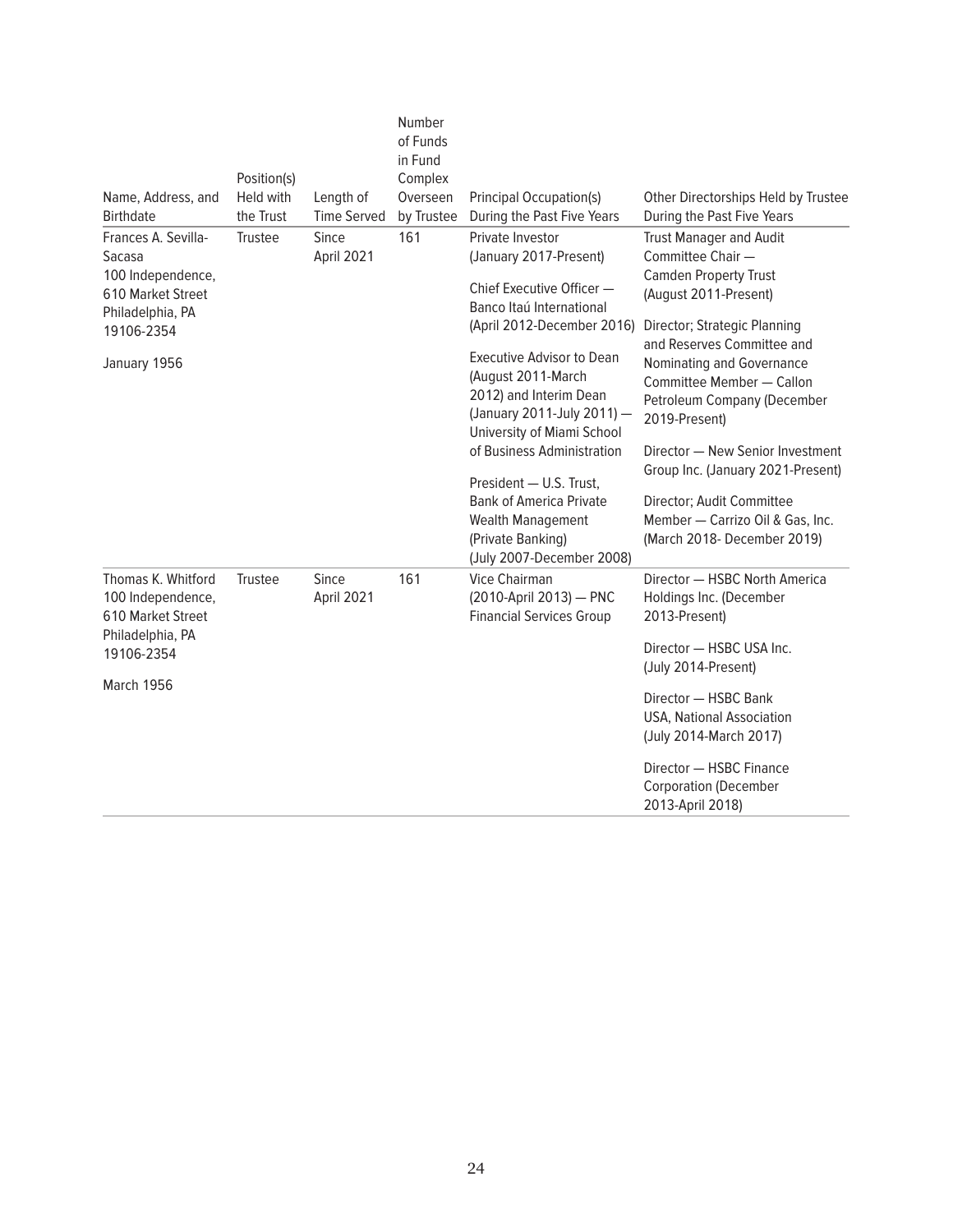| Name, Address, and<br><b>Birthdate</b>                                                                           | Position(s)<br>Held with<br>the Trust | Length of<br><b>Time Served</b> | Number<br>of Funds<br>in Fund<br>Complex<br>Overseen<br>by Trustee | Principal Occupation(s)<br>During the Past Five Years                                                                                                                                 | Other Directorships Held by Trustee<br>During the Past Five Years                                                                                                                                                                                                                                           |
|------------------------------------------------------------------------------------------------------------------|---------------------------------------|---------------------------------|--------------------------------------------------------------------|---------------------------------------------------------------------------------------------------------------------------------------------------------------------------------------|-------------------------------------------------------------------------------------------------------------------------------------------------------------------------------------------------------------------------------------------------------------------------------------------------------------|
| Christianna Wood<br>100 Independence,<br>610 Market Street<br>Philadelphia, PA<br>19106-2354                     | Trustee                               | Since<br>April 2021             | 161                                                                | <b>Chief Executive Officer</b><br>and President - Gore<br>Creek Capital, Ltd.<br>(August 2009-Present)                                                                                | Director; Finance Committee<br>and Audit Committee Member<br>- H&R Block Corporation<br>(July 2008-Present)                                                                                                                                                                                                 |
| August 1959                                                                                                      |                                       |                                 |                                                                    |                                                                                                                                                                                       | Director; Investments Committee,<br><b>Capital and Finance Committee</b><br>and Audit Committee Member -<br>Grange Insurance (2013-Present)                                                                                                                                                                 |
|                                                                                                                  |                                       |                                 |                                                                    |                                                                                                                                                                                       | Trustee; Chair of Nominating<br>and Governance Committee and<br>Member of Audit Committee - The<br>Merger Fund (2013-Present), The<br>Merger Fund VL (2013-Present),<br><b>WCM Alternatives: Event-Driven</b><br>Fund (2013-Present), and WCM<br>Alternatives: Credit Event Fund<br>(December 2017-Present) |
|                                                                                                                  |                                       |                                 |                                                                    |                                                                                                                                                                                       | Director; Chair of Governance<br><b>Committee and Audit Committee</b><br>Member - International Securities<br>Exchange (2010-2016)                                                                                                                                                                          |
| Janet L. Yeomans<br>100 Independence,<br>610 Market Street<br>Philadelphia, PA<br>19106-2354<br><b>July 1948</b> | Trustee                               | Since<br>April 2021             | 161                                                                | Vice President and<br>Treasurer (January 2006-<br>July 2012) Vice President<br>- Mergers & Acquisitions<br>(January 2003-January<br>2006), and Vice<br><b>President and Treasurer</b> | Director; Personnel and<br><b>Compensation Committee</b><br>Chair; Member of Nominating,<br>Investments, and Audit Committees<br>for various periods throughout<br>directorship - Okabena Company<br>$(2009 - 2017)$                                                                                        |
|                                                                                                                  |                                       |                                 |                                                                    | (July 1995-January 2003) -<br><b>3M Company</b>                                                                                                                                       |                                                                                                                                                                                                                                                                                                             |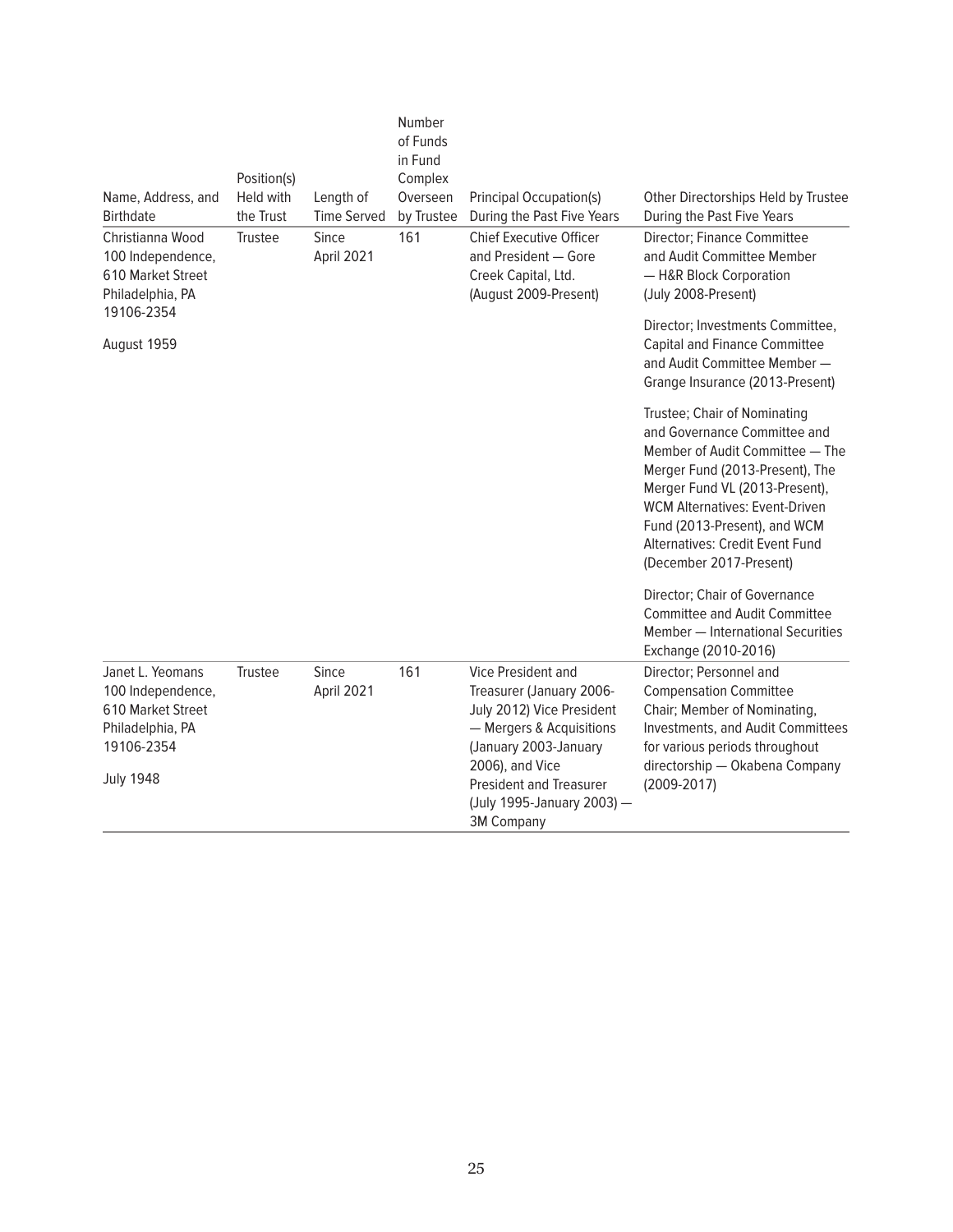| <b>Officers</b>                                                                                                         | Position(s) Held with<br>the Trust                             | Length of Time Served                                                        | Principal Occupation(s)<br>During the Past Five Years                                                                 |
|-------------------------------------------------------------------------------------------------------------------------|----------------------------------------------------------------|------------------------------------------------------------------------------|-----------------------------------------------------------------------------------------------------------------------|
| David F. Connor <sup>3</sup><br>100 Independence,<br>610 Market Street<br>Philadelphia, PA 19106-2354<br>December 1963  | Senior Vice President.<br>General Counsel, and<br>Secretary    | Senior Vice President, General<br>Counsel, and Secretary since<br>April 2021 | David F. Connor has served<br>in various capacities<br>at different times at<br>Macquarie Investment<br>Management.   |
| Daniel V. Geatens <sup>3</sup><br>100 Independence,<br>610 Market Street<br>Philadelphia, PA 19106-2354<br>October 1972 | Senior Vice President<br>and Treasurer                         | Senior Vice President and Treasurer<br>since April 2021                      | Daniel V. Geatens has<br>served in various capacities<br>at different times at<br>Macquarie Investment<br>Management. |
| <b>Richard Salus</b><br>100 Independence,<br>610 Market Street<br>Philadelphia, PA 19106-2354<br>October 1963           | <b>Senior Vice President</b><br>and Chief Financial<br>Officer | Senior Vice President and Chief<br><b>Financial Officer since April 2021</b> | Richard Salus has served<br>in various capacities<br>at different times at<br>Macquarie Investment<br>Management.     |

1 Shawn K. Lytle is considered to be an "Interested Trustee" because he is an executive officer of the Manager.

2 Macquarie Investment Management is the marketing name for certain companies comprising the asset management division of Macquarie Group, including the Funds' Manager, principal underwriter, and transfer agent.

3 David F. Connor and Daniel V. Geatens serve in similar capacities for the six portfolios of the Optimum Fund Trust, which have the same investment manager, principal underwriter, and transfer agent as the Funds. Mr. Geatens also serves as the Chief Financial Officer of the Optimum Fund Trust, and he is the Chief Financial Officer and Treasurer for Macquarie Global Infrastructure Total Return Fund Inc., which has the same investment manager as the Funds.

Only the Trustees of the Trust who are not "interested persons" as defined by the 1940 Act (the "Independent Trustees") receive compensation from the Trust. An Independent Trustee/Director receives: (i) an annual retainer fee of \$240,000 for all investment companies in the Delaware Funds family for which he or she serves as Trustee/Director, plus \$14,000 per meeting for attending each Board Meeting in person; and (ii) a \$3,000 fee for attending telephonic board meetings. The committee members and committee/board chairs also receive the following fees: (i) members of the Nominating and Corporate Governance Committee, Audit Committee, and Investments Committee will receive additional compensation of up to \$5,200 for each Committee meeting attended; (ii) the Chair for each of the Audit Committee, the Investments Committee, and the Nominating and Corporate Governance Committee receives an annual retainer of \$30,000; and (iii) the Board Chair will receive an additional annual retainer of \$100,000.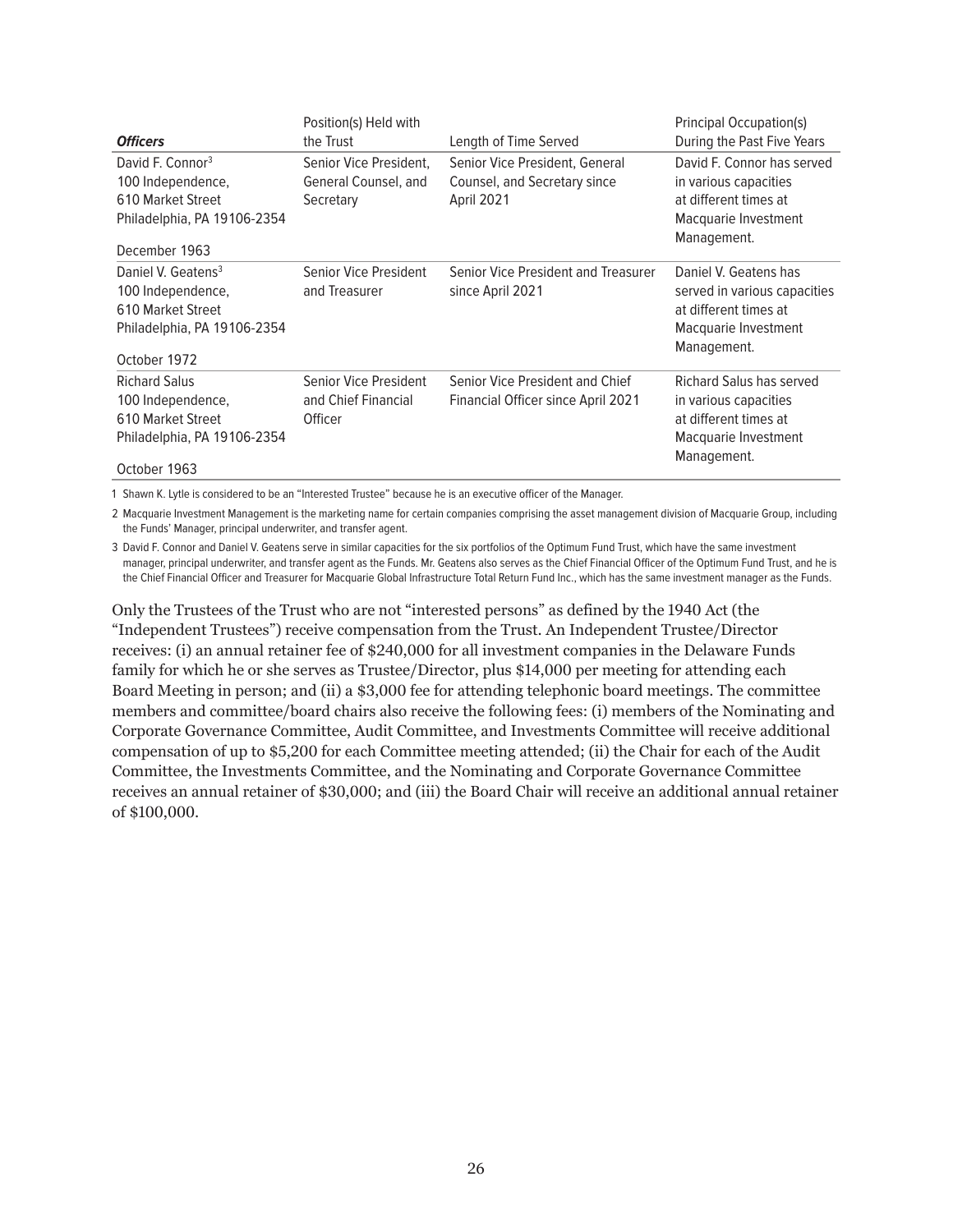#### **Board Leadership Structure**

*Common Board of Trustees/Directors:* The business of the Trust is managed under the direction of its Board. Several of the Trustees also serve on the Boards of all the other investment companies that comprise Delaware Funds. The Trustees believe that having a common Board for all funds in the complex is efficient and enhances the ability of the Board to address its responsibilities to each fund in the complex. The Trustees believe that the common board structure allows the Trustees to leverage their individual expertise and that their judgment is enhanced by being Trustees of all of the funds in the complex.

*Board Chair:* Mr. Bennett is the Board's Chair. As fund governance best practices have evolved, more and more fund boards have opted to have an independent trustee serve as chair. Among other reasons, the Board selected Mr. Bennett as Chair due to his substantial financial industry experience and his tenure on the Board. As the Chair, Mr. Bennett, in consultation with Fund management, legal counsel, and the other Trustees, proposes Board agenda topics, actively participates in developing Board meeting agendas, and ensures that appropriate and timely information is provided to the Board in connection with Board meetings. Mr. Bennett also conducts meetings of the Independent Trustees. He also generally serves as a liaison among outside Trustees, Fund officers, and legal counsel, and is an *ex officio* member of the Nominating and Corporate Governance Committee.

*Size and composition of Board:* The Board is currently comprised of thirteen Trustees. Twelve of the thirteen Trustees are independent. The Trustees believe that the current size of the Board is conducive to Board interaction, dialogue, and debate, resulting in an effective decision-making body. The Board comprises Trustees with a variety of professional backgrounds. The Board believes that the skill sets of its members are complementary and add to the overall effectiveness of the Board. The Trustees regard diversity as an important consideration in the present composition of the Board and the selection of qualified candidates to fill vacancies on the Board. In order to ensure that Board membership will be refreshed from time to time, the Board has adopted a mandatory retirement age of 75 for Trustees. As a result, a Trustee may serve until December 31 of the calendar year in which such Trustee reaches the age of 75. At the discretion of the other Trustees, active service for a particular Trustee may be extended for a limited period of time beyond a Trustee's normal retirement date.

*Committees:* The Board has established several committees, each of which focuses on a particular substantive area and provides reports and recommendations to the full Board. The committee structure enables the Board to manage efficiently and effectively the large volume of information relevant to the Board's oversight of the Trust. The committees benefit from the professional expertise of their members. At the same time, membership on a committee enhances the expertise of its members and benefits the overall effectiveness of the Board.

The Board has the following committees:

*Audit Committee:* This committee monitors accounting and financial reporting policies, practices, and internal controls for the Trust. It also oversees the quality and objectivity of the Trust's financial statements and the independent audit thereof, and acts as a liaison between the Trust's independent registered public accounting firm and the full Board. The Trust's Audit Committee consists of the following Independent Trustees: Thomas K. Whitford, Chair; Jerome D. Abernathy; John A. Fry; and Christianna Wood.

*Nominating and Corporate Governance Committee:* This committee recommends Board nominees, fills Board vacancies that arise in between meetings of shareholders, and considers the qualifications and independence of Board members. The committee also monitors the performance of counsel for the Independent Trustees. The committee will consider shareholder recommendations for nomination to the Board only in the event that there is a vacancy on the Board. Shareholders who wish to submit recommendations for nominations to the Board to fill a vacancy must submit their recommendations in writing to the Nominating and Corporate Governance Committee, Attention: General Counsel, c/o Delaware Funds at 100 Independence,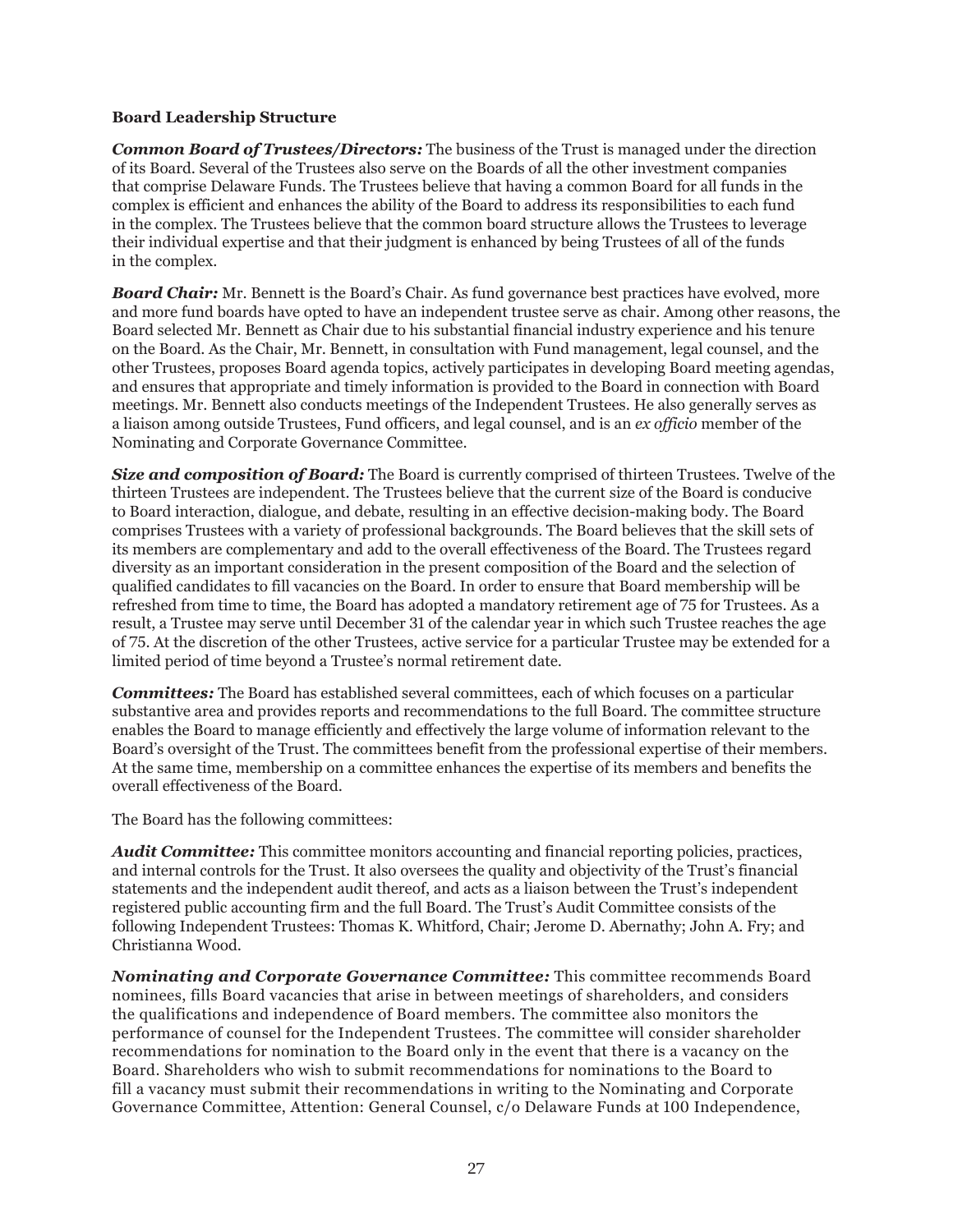610 Market Street, Philadelphia, PA 19106-2354. Shareholders should include appropriate information on the background and qualifications of any persons recommended (e.g., a resume), as well as the candidate's contact information and a written consent from the candidate to serve if nominated and elected. Shareholder recommendations for nominations to the Board will be accepted on an ongoing basis and such recommendations will be kept on file for consideration when there is a vacancy on the Board. The committee consists of the following Independent Trustees: Frances A. Sevilla-Sacasa, Chair; Thomas L. Bennett (ex officio); Ann D. Borowiec; and Janet L. Yeomans.

In reaching its determination that an individual should serve or continue to serve as a Trustee of the Trust, the committee considers, in light of the Trust's business and structure, the individual's experience, qualifications, attributes, and skills (the "Selection Factors"). No one Selection Factor is determinative, but some of the relevant factors that have been considered include:(i) the Trustee's business and professional experience and accomplishments, including prior experience in the financial services industry or on other boards; (ii) the ability to work effectively and collegially with other people; and (iii) how the Trustee's background and attributes contribute to the overall mix of skills and experience on the Board as a whole. Below is a brief summary of the Selection Factors that relate to each Trustee as of the date of this SAI.

*Jerome D. Abernathy* — Mr. Abernathy has over 30 years of experience in the investment management industry. In selecting him to serve on the Board, the Independent Trustees noted and valued his extensive experience as a chief investment officer, director of research, trader, and analytical proprietary trading researcher. Mr. Abernathy received a B.S. in electrical engineering from Howard University and a Ph.D. in electrical engineering and computer science from Massachusetts Institute of Technology. Mr. Abernathy has served on the Board since January 2019.

*Thomas L. Bennett* — Currently the Board's Chair, Mr. Bennett has over 30 years of experience in the investment management industry, particularly with fixed income portfolio management and credit analysis. He has served in senior management for a number of money management firms. Mr. Bennett has also served as a board member of another investment company, an educational institution, nonprofit organizations, and for-profit companies. He has an M.B.A. from the University of Cincinnati. Mr. Bennett has served on the Board since March 2005.

*Ann D. Borowiec* — Ms. Borowiec has over 25 years of experience in the banking and wealth management industry. Ms. Borowiec also serves as a board member on several nonprofit organizations. In nominating her to the Board in 2015, the Independent Trustees found that her experience as a Chief Executive Officer in the private wealth management business at a leading global asset manager and private bank, including the restructuring of business lines and defining client recruitment strategies, complemented the skills of existing board members. The Independent Trustees also found that her experience would also provide additional oversight skill in the area of fund distribution. Ms. Borowiec holds a B.B.A. from Texas Christian University and an M.B.A. from Harvard University. Ms. Borowiec has served on the Board since March 2015.

*Joseph W. Chow* — Mr. Chow has over 30 years of experience in the banking and financial services industry. In electing him in 2013, the Independent Trustees found that his extensive experience in business strategy in non-US markets complemented the skills of existing Board members and also reflected the increasing importance of global financial markets in investment management. The Independent Trustees also found that Mr. Chow's management responsibilities as a former Executive Vice President of a leading global asset servicing and investment management firm as well as his experience as Chief Risk and Corporate Administration Officer would add helpful oversight skills to the Board's expertise. Mr. Chow holds a B.A. degree from Brandeis University and M.C.P. and M.S. in Management degree from MIT. Mr. Chow has served on the Board since January 2013.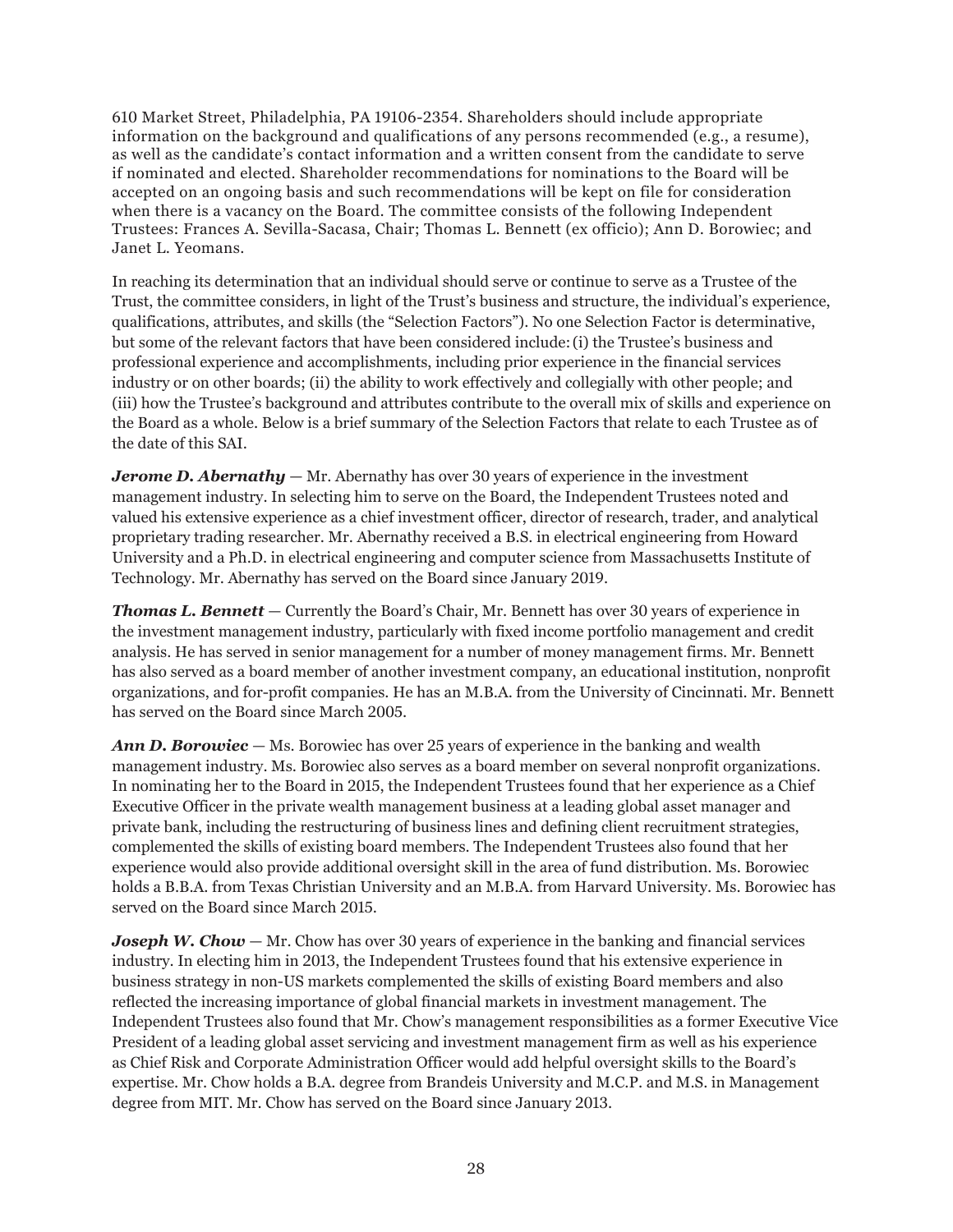*H. Jeffrey Dobbs —* Mr. Dobbs has more than 35 years of experience in the automotive, industrial manufacturing, financial services and consumer sectors. He also has served as a partner in a public accounting firm. Mr. Dobbs holds a degree in accounting from Valparaiso University. The Independent Trustees concluded that Mr. Dobbs is suitable to act as Trustee because of his extensive work in the global professional services industry, as well as his educational background.

*John A. Fry* — Mr. Fry has over 30 years of experience in higher education. He has served in senior management for three major institutions of higher learning including serving as president of a leading research university. Mr. Fry has also served as a board member of many nonprofit organizations and several for-profit companies. Mr. Fry has extensive experience in overseeing areas such as finance, investments, risk-management, internal audit, and information technology. He holds a B.A. degree in American Civilization from Lafayette College and an M.B.A. from New York University. Mr. Fry has served on the Board since January 2001.

*Joseph Harroz, Jr.* — Mr. Harroz serves as the President of a state university, and also serves as a Director of a bank. He also has served as President and Director of a publicly-traded company, as Interim President and General Counsel to a state university system and as Dean of the College of Law of that state university. Mr. Harroz holds a B.A. degree from the University of Oklahoma and a J.D. from Georgetown University Law Center. Mr. Harroz has multiple years of service as a Trustee to the Funds in the Ivy Funds Complex. The Independent Trustees concluded that Mr. Harroz is suitable to serve as Trustee because of his educational background, his work experience and the length of his service as a Trustee to the Ivy Funds Complex.

*Sandra A. J. Lawrence* — Ms. Lawrence has been a member and chair of the boards of several public corporations, closely-held corporations and charitable organizations. She also has more than 16 years of experience serving on the boards of public companies, including as Audit Committee Chair and Nominating/Governance Committee Chair, and has served as a chief financial officer and on investment and finance committees. She served as President of Stern Brothers, a municipal bond house, where she held NASD Series licenses 7, 24 and 63. Ms. Lawrence holds an A.B. from Vassar College, as well as master's degrees from the Massachusetts Institute of Technology and Harvard Business School. The Independent Trustees concluded that Ms. Lawrence is suitable to serve as Trustee because of her work experience, financial background, academic background and service on corporate and charitable boards.

*Frances A. Sevilla-Sacasa* — Ms. Sevilla-Sacasa has over 30 years of experience in banking and wealth management. In electing her in 2011, the Independent Trustees found that her extensive international wealth management experience, in particular, complemented the skills of existing Board members and also reflected the increasing importance of international investment management not only for dollar-denominated investors but also for investors outside the US. The Independent Trustees also found that Ms. Sevilla-Sacasa's management responsibilities as the former President and Chief Executive Officer of a major trust and wealth management company would add a helpful oversight skill to the Board's expertise, and her extensive nonprofit Board experience gave them confidence that she would make a meaningful, experienced contribution to the Board of Trustees. Finally, in electing Ms. Sevilla-Sacasa to the Board, the Independent Trustees valued her perceived dedication to client service as a result of her overall career experience. Ms. Sevilla-Sacasa holds B.A. and M.B.A. degrees from the University of Miami and Thunderbird School of Global Management, respectively. Ms. Sevilla-Sacasa has served on the Board since September 2011.

*Thomas K. Whitford* — Mr. Whitford has over 25 years of experience in the banking and financial services industry, and served as Vice Chairman of a major banking, asset management, and residential mortgage banking institution. In electing him in 2013, the Independent Trustees found that Mr. Whitford's senior management role in wealth management and experience in the mutual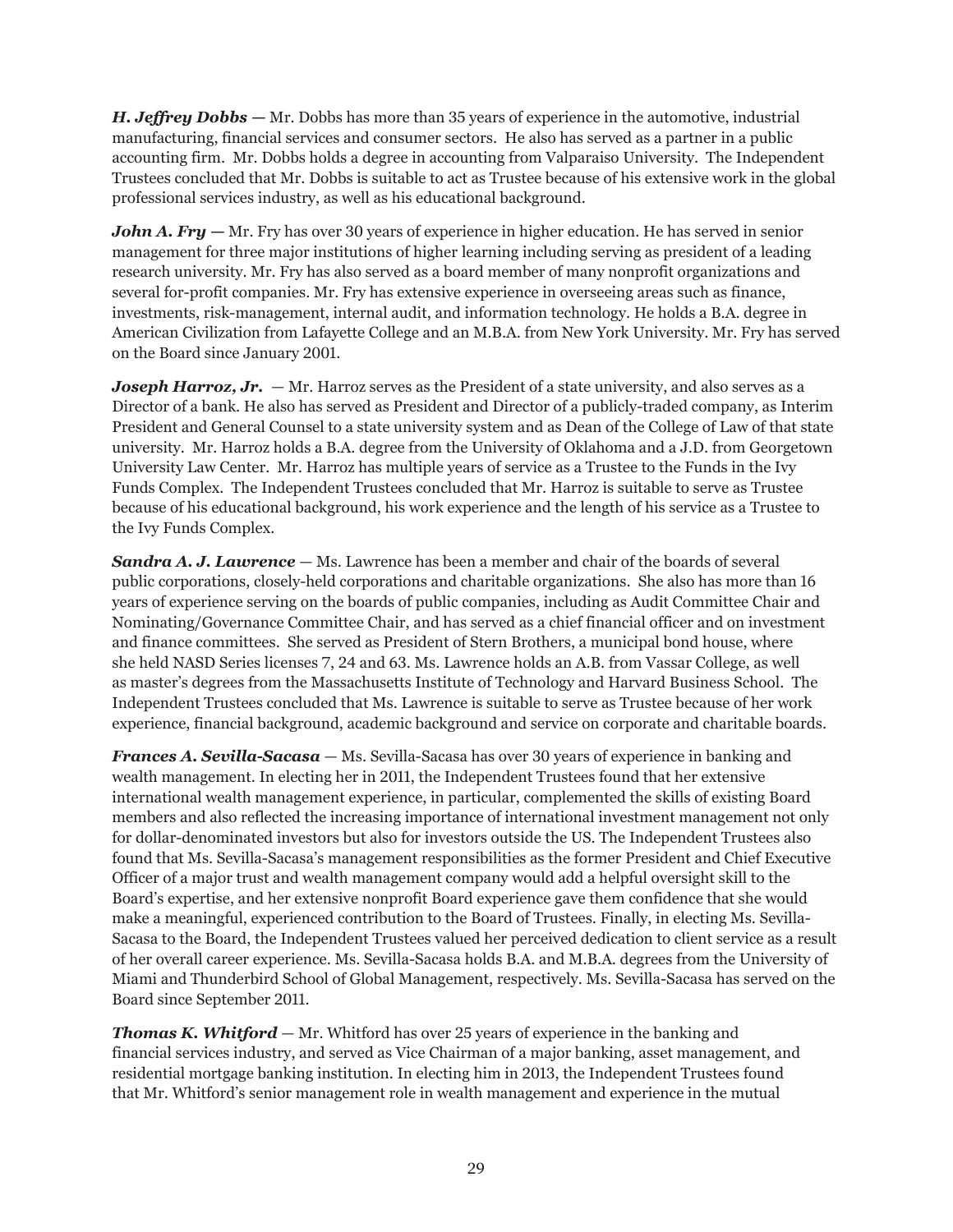fund servicing business would provide valuable current management and financial industry insight, in particular, and complemented the skills of existing Board members. The Independent Trustees also found that his senior management role in integrating company acquisitions, technology, and operations and his past role as Chief Risk Officer would add a helpful oversight skill to the Board's expertise. Mr. Whitford holds a B.S. degree from the University of Massachusetts and an M.B.A. degree from The Wharton School of the University of Pennsylvania. Mr. Whitford has served on the Board since January 2013.

*Christianna Wood* — Ms. Wood has over 30 years of experience in the investment management industry. In selecting her to serve on the Board, the Independent Trustees noted and valued her significant portfolio management, corporate governance and audit committee experience. Ms. Wood received a B.A. in economics from Vassar College and an M.B.A. in finance from New York University. Ms. Wood has served on the Board since January 2019.

*Janet L. Yeomans* — Ms. Yeomans has over 28 years of business experience with a large global diversified manufacturing company, including service as Treasurer for this company. In this role, Ms. Yeomans had significant broad-based financial experience, including global financial riskmanagement, investments, and mergers and acquisitions. She served as a board member of a for-profit company and also is a current board member of a hospital and a public university system. She holds degrees in mathematics and physics from Connecticut College, an M.S. in mathematics from Illinois Institute of Technology, and an M.B.A. from the University of Chicago. Ms. Yeomans has served on the Board since April 1999.

*Shawn K. Lytle* — Mr. Lytle has over 20 years of experience in the investment management industry. He has been the Global Head of Macquarie Investment Management, since January 2019 and Head of Americas – Macquarie Group since December 2017 and he is responsible for all aspects of the firm's business. He joined the firm as President of Macquarie Investment Management – Americas in 2015. Prior to that time, Mr. Lytle served in various executive management, investment management, and distribution positions at two major banking institutions. He holds a B.A. degree from The McDonough School of Business at Georgetown University. Mr. Lytle has served on the Board since September 2015. Mr. Lytle serves on the board of directors of the National Association of Securities Professionals (NASP), the Sustainability Accounting Standards Board, and he is a member of the board of governors for the Investment Company Institute (ICI). In November 2017, Mr. Lytle was named to the Black Enterprise list of "Most Powerful Executives in Corporate America."

*Committee of Independent Trustees:* This committee develops and recommends to the Board a set of corporate governance principles and oversees the evaluation of the Board, its committees, and its activities. The committee comprises all of the Trust's Independent Trustees.

*Investments Committee:* The primary purposes of the Investments Committee are to:(i) assist the Board at its request in its oversight of the investment advisory services provided to the Trust by the Manager as well as any sub-advisors; (ii) review all proposed advisory and sub-advisory agreements for new funds or proposed amendments to existing agreements and to recommend what action the full Board and the Independent Trustees should take regarding the approval of all such proposed agreements; and (iii) review reports supplied by the Manager regarding investment performance, portfolio risk and expenses and to suggest changes to such reports. The Investments Committee consists of the following Independent Trustees: Joseph W. Chow, Chair; Jerome D. Abernathy; and Christianna Wood.

*Board role in risk oversight:* The Board performs a risk oversight function for the Trust consisting, among other things, of the following activities: (1) receiving and reviewing reports related to the performance and operations of the Trust; (2) reviewing, approving, or modifying as applicable, the compliance policies and procedures of the Trust; (3) meeting with portfolio management teams to review investment strategies, techniques and the processes used to manage related risks; (4) addressing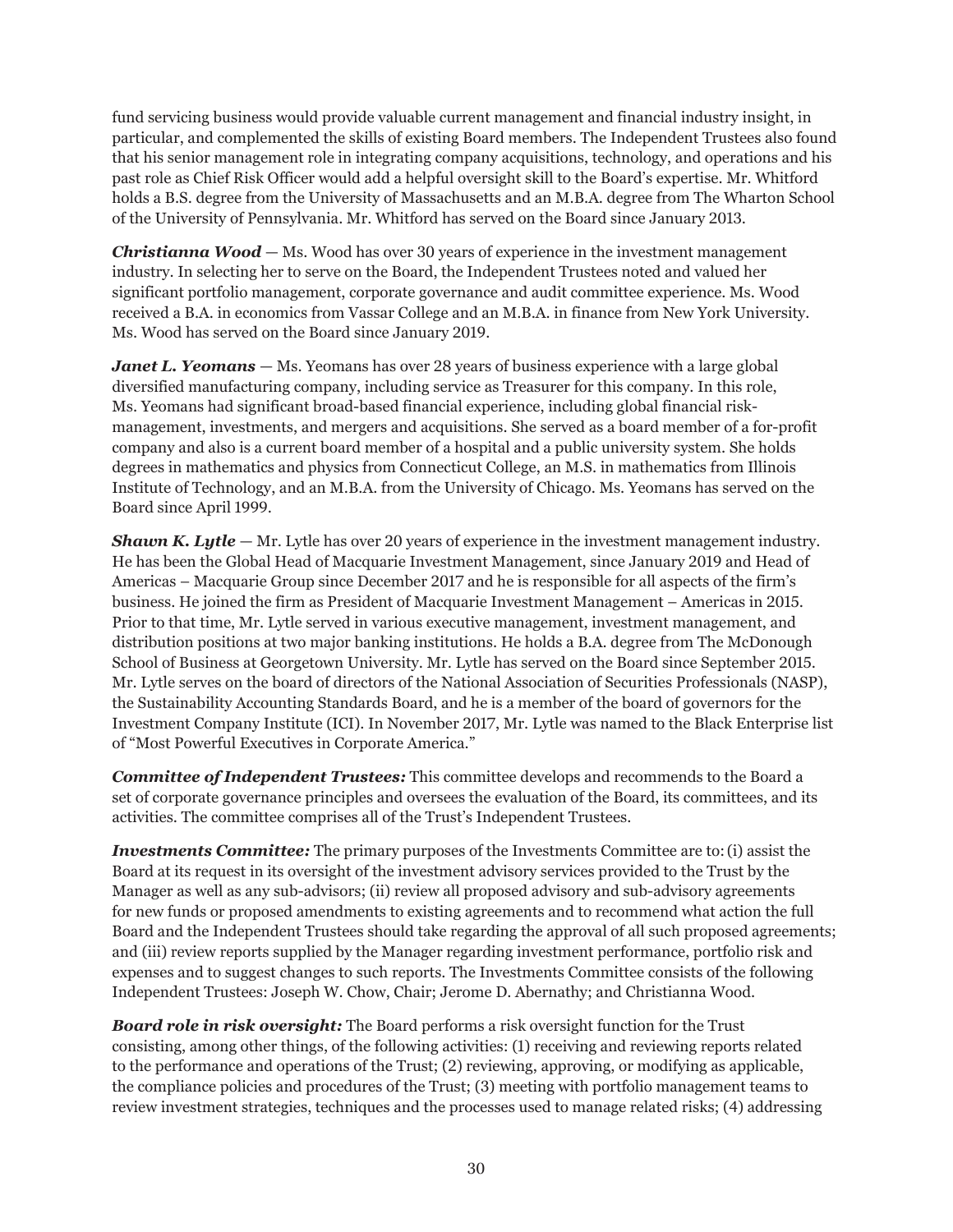security valuation risk in connection with its review of fair valuation decisions made by Fund management pursuant to Board-approved procedures; (5) meeting with representatives of key service providers, including the Manager, the Distributor, the Funds' transfer agent, the custodian and the independent public accounting firm of the Trust, to review and discuss the activities of the Trust's series, and to provide direction with respect thereto; (6) engaging the services of the Trust's Chief Compliance Officer to test the compliance procedures of the Trust and its service providers; and (7) requiring management's periodic presentations on specified risk topics.

The Trustees perform this risk oversight function throughout the year in connection with each quarterly Board meeting. The Trustees routinely discuss certain risk-management topics with Fund management at the Board level and also through the standing committees of the Board. In addition to these recurring risk-management discussions, Fund management raises other specific risk-management issues relating to the Funds with the Trustees at Board and committee meetings. When discussing new product initiatives with the Board, Fund management also discusses risk — either the risks associated with the new proposals or the risks that the proposals are designed to mitigate. Fund management also provides periodic presentations to the Board to give the Trustees a general overview of how the Manager and its affiliates identify and manage risks pertinent to the Trust.

The Audit Committee looks at specific risk-management issues on an ongoing basis. The Audit Committee is responsible for certain aspects of risk oversight relating to financial statements, the valuation of the Trust's assets, and certain compliance matters. In addition, the Audit Committee meets with the Manager's internal audit and risk-management personnel on a quarterly basis to review the reports on their examinations of functions and processes affecting the Trust.

The Board's other committees also play a role in assessing and managing risk. The Nominating and Corporate Governance Committee and the Committee of Independent Trustees play a role in managing governance risk by developing and recommending to the Board corporate governance principles and, in the case of the Committee of Independent Trustees, by overseeing the evaluation of the Board, its committees, and its activities. The Investments Committee plays a significant role in assessing and managing risk through its oversight of investment performance, investment process, investment risk controls, and fund expenses.

Because risk is inherent in the operation of any business endeavor, and particularly in connection with the making of financial investments, there can be no assurance that the Board's approach to risk oversight will be able to minimize or even mitigate any particular risk. The Funds are designed for investors that are prepared to accept investment risk, including the possibility that as yet unforeseen risks may emerge in the future.

The board of directors of the Predecessor Funds created an honorary position of Director Emeritus, whereby a director of the Predecessor Funds who attained the age of 75 was required to resign his or her position as director and, unless he or she elected otherwise, to serve as a Director Emeritus, provided the director had served on the board of the Predecessor Funds (or predecessor entity) for at least five years, which need not have been consecutive. A Director Emeritus had no authority or responsibility with respect to the management of the Funds, but did receive fees in recognition of his or her past services, whether or not services were rendered in his or her capacity as Director Emeritus. The Board has eliminated the plan for present and future Board members.

Under the predecessor board's plan, a Director Emeritus received an annual fee in an amount equal to the annual retainer he or she was receiving at the time he or she resigned as a director of the Predecessor Funds. Messrs. William T. Morgan and Paul S. Wise retired as Directors of the Ivy Funds, and both served as the last Directors Emeritus under the plan until their passing in December 2019 and October 2019, respectively.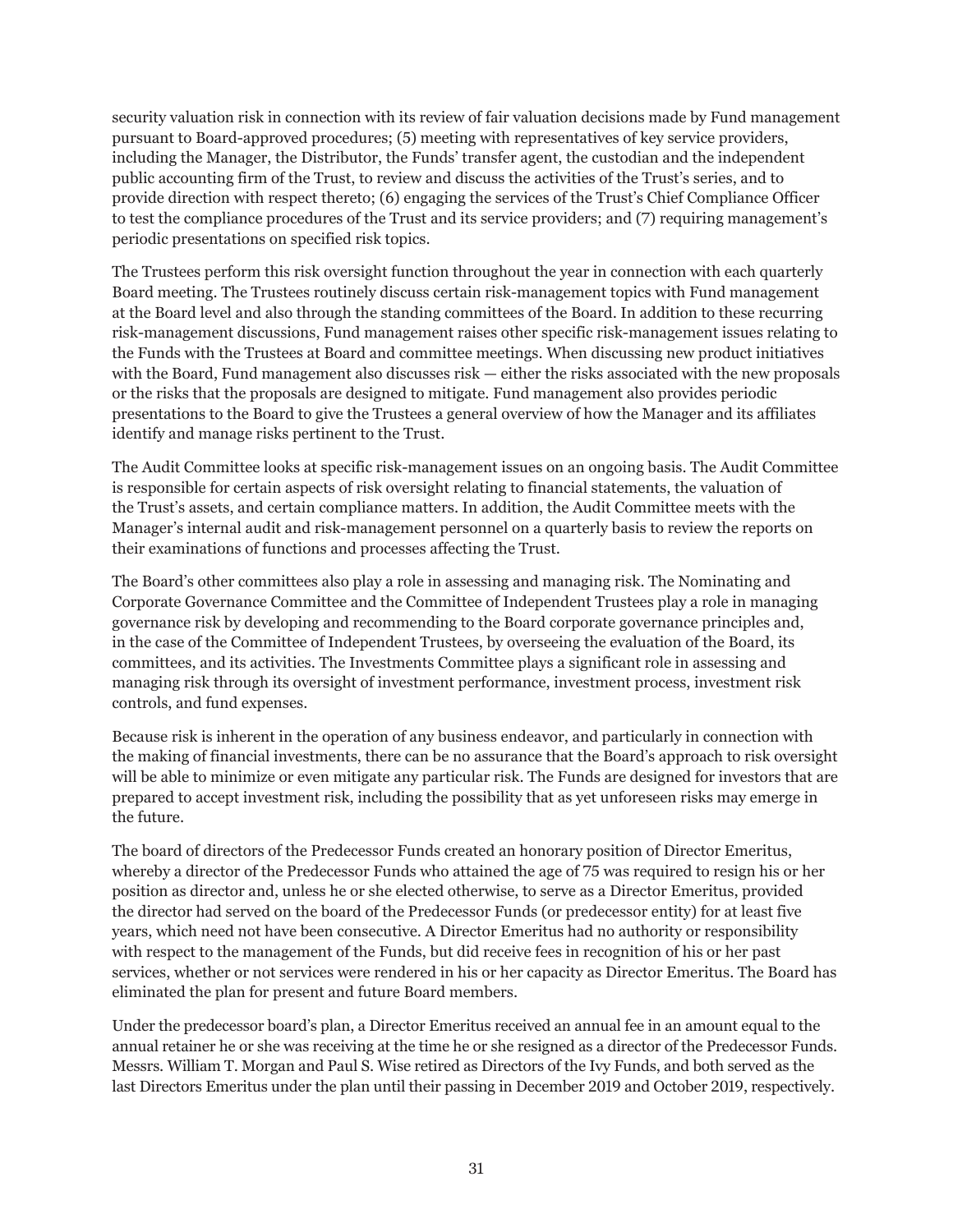Similarly, the board of the WRA Funds created an honorary emeritus position for former trustees of those funds (a "WRA Funds Trustee Emeritus"). Under that plan, an incumbent trustee who had attained the age of 70 could elect to serve as a Trustee Emeritus. Alternatively, if a trustee was initially elected on or after May 31, 1993 to the board of the WRA Funds or to the board of trustees of either Ivy VIP or InvestEd Portfolios (each, an "Other Trust"), or as a director of a fund to which the WRA Funds or an Other Trust was the successor, and had attained the age of 78, such trustee was required to resign his or her position as trustee and, unless he or she elected otherwise, serve as Trustee Emeritus. In either case, that trustee must have served as a trustee or director of the WRA Funds or an Other Trust for at least five years, which need not have been consecutive. A WRA Funds Trustee Emeritus received fees in recognition of his or her past services whether or not services were rendered in his or her Emeritus capacity, but he or she had no authority or responsibility with respect to the management of the Trust. The board of the WRA Funds combined with the Board of the Ivy Funds in 2017; therefore, the only Trustees on the Board of the Ivy Funds who were eligible for the position of WRA Funds Trustee Emeritus were those Trustees who were trustees of the WRA Funds on December 31, 2016. The Board has eliminated the WRA Funds Trustee Emeritus plan for past, present and future Board members effective on April 30, 2021, and the Funds discontinued payments under the plan on that date.

A WRA Funds Trustee Emeritus received an annual fee in an amount equal to the annual retainer he or she was receiving at the time he or she resigned as a trustee or director. If a WRA Funds Trustee Emeritus was initially elected as a trustee or director to the board of the WRA Funds or an Other Trust before May 31, 1993, such annual fee was payable as long as the trustee or director held WRA Funds Trustee Emeritus status, which could have been for the remainder of his or her lifetime. However, if a WRA Funds Trustee Emeritus was initially elected as a trustee or director to the board of the WRA Funds or an Other Trust on or after May 31, 1993, such WRA Funds Trustee Emeritus received such annual fee only for a period of three years commencing upon the date the Trustee or Director began his or her emeritus service, or in an equivalent lump sum. A Trustee who took the position of WRA Funds Trustee Emeritus after January 1, 2017, was only entitled to receive an annual fee in an amount equal to the annual retainer he or she received in 2016.

Each of Messrs. Jarold W. Boettcher, John A. Dillingham, and Frederick Vogel III served as a WRA Funds Trustee Emeritus. Mr. Vogel initially was elected to a board of directors of a fund in the Fund Complex before May 31, 1993, and therefore received an amount equal to the annual retainer he was receiving at the time he resigned as a Director until the plan was eliminated. Each of the other WRA Funds Trustee Emeritus initially were elected after May 31, 1993, and each therefore received an amount equal to the annual retainer he was receiving at the time he resigned as a trustee for three years commencing upon the date he became a WRA Funds Trustee Emeritus. Each of Messrs. William T. Morgan and Paul S. Wise also served as WRA Funds Trustee Emeritus until their passing in December 2019 and October 2019, respectively.

The fees paid to each WRA Funds Trustee Emeritus were allocated among the funds that were in existence at the time the WRA Funds Trustee Emeritus was elected to that status, based on each fund's net assets at that time. As a result of transactions by which certain Ivy Funds assumed the assets and liabilities of corresponding predecessor WRA Funds, such payments were the responsibility of the corresponding successor Funds.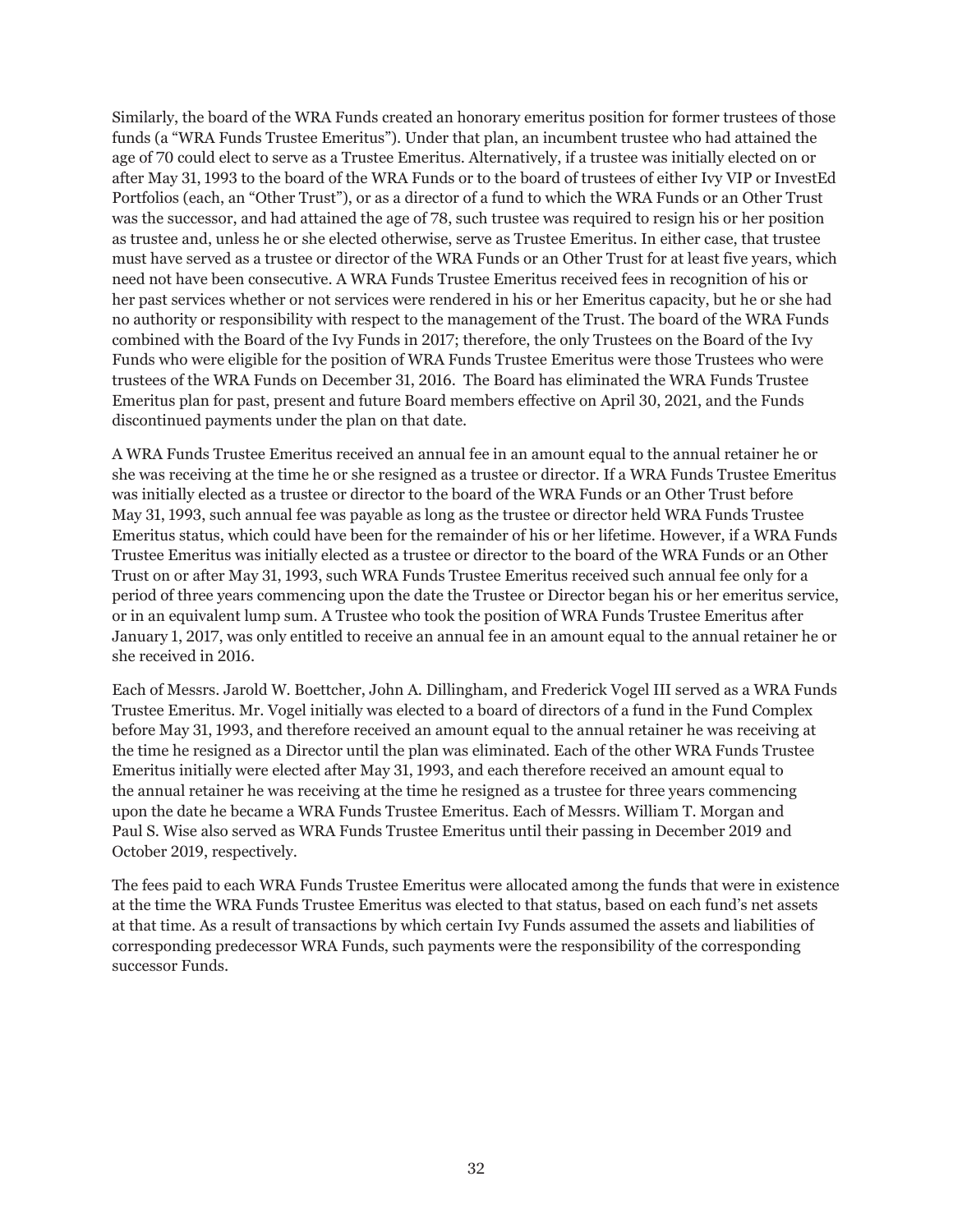32. Effective immediately, the following disclosure is added to the "THE FUNDS, THEIR INVESTMENTS, RELATED RISKS AND RESTRICTIONS" section for the SAI of each Fund and with respect to "Cybersecurity Risk" replaces the current cybersecurity risk language included in both the Prospectus and the SAI:

### **Cybersecurity Risk**

With the increased use of technologies such as the internet and the dependence on computer systems to perform necessary business functions, the Funds and their service providers may have become more susceptible to operational and related risks through breaches in cybersecurity. A cybersecurity incident may refer to intentional or unintentional events that allow an unauthorized party to gain access to Fund assets, customer data, or proprietary information, or cause a Fund or Fund service providers (including, but not limited to, the Manager, distributor, fund accountants, custodian, transfer agent, and financial intermediaries) to suffer data corruption or lose operational functionality. A cybersecurity incident could, among other things, result in the loss or theft of customer data or funds, customers or employees being unable to access electronic systems (denial of services), loss or theft of proprietary information or corporate data, physical damage to a computer or network system, or remediation costs associated with system repairs.

Any of these results could have a substantial adverse impact on a Fund and its shareholders. For example, if a cybersecurity incident results in a denial of service, Fund shareholders could lose access to their electronic accounts and be unable to buy or sell Fund shares for an unknown period of time, and employees could be unable to access electronic systems to perform critical duties for the Fund, such as trading, NAV calculation, shareholder accounting or fulfillment of Fund share purchases and redemptions. Cybersecurity incidents could cause a Fund or Fund service provider to incur regulatory penalties, reputational damage, additional compliance costs associated with corrective measures, or financial loss of a significant magnitude and could result in allegations that a Fund or Fund service provider violated privacy and other laws.

Similar adverse consequences could result from cybersecurity incidents affecting issuers of securities in which the Fund invests, counterparties with which a Fund engages in transactions, governmental and other regulatory authorities, exchange and other financial market operators, banks, brokers, dealers, insurance companies, and other financial institutions and other parties. Risk management systems and business continuity plans seek to reduce the risks associated with cybersecurity in the event there is a cybersecurity breach, but there are inherent limitations in these systems and plans, including the possibility that certain risks may not have been identified, in large part because different or unknown threats may emerge in the future. Furthermore, the Funds do not control the cybersecurity systems and plans of the issuers of securities in which the Funds invest or the Funds' third party service providers or trading counterparties or any other service providers whose operations may affect the Funds or their shareholders.

As an open-end management investment company, the Trust has delegated its operational activities to third-party service providers, subject to the oversight of the Board. Because the Trust operates its business through third-party service providers, it does not itself have any operational or security systems or infrastructure that are potentially subject to cyber attacks. The third-party service providers that facilitate the Trust's business activities, including, but not limited to, fund management, custody of Trust assets, fund accounting and financial administration, and transfer agent services, could be sources of operational and informational security risk to the Trust and its shareholders, including from breakdowns or failures of the third-party service providers' own systems or capacity constraints. A failure or breach of the operational or security systems or infrastructure of the Trust's third-party service providers could disrupt the Trust's operations, result in the disclosure or misuse of confidential or proprietary information, and cause losses. Although the Trust and its third-party service providers have business continuity plans and other safeguards in place, the operations of the Trust's third-party service providers may be adversely affected by significant disruption of the service providers' operating systems or physical infrastructure that support the Trust and its shareholders.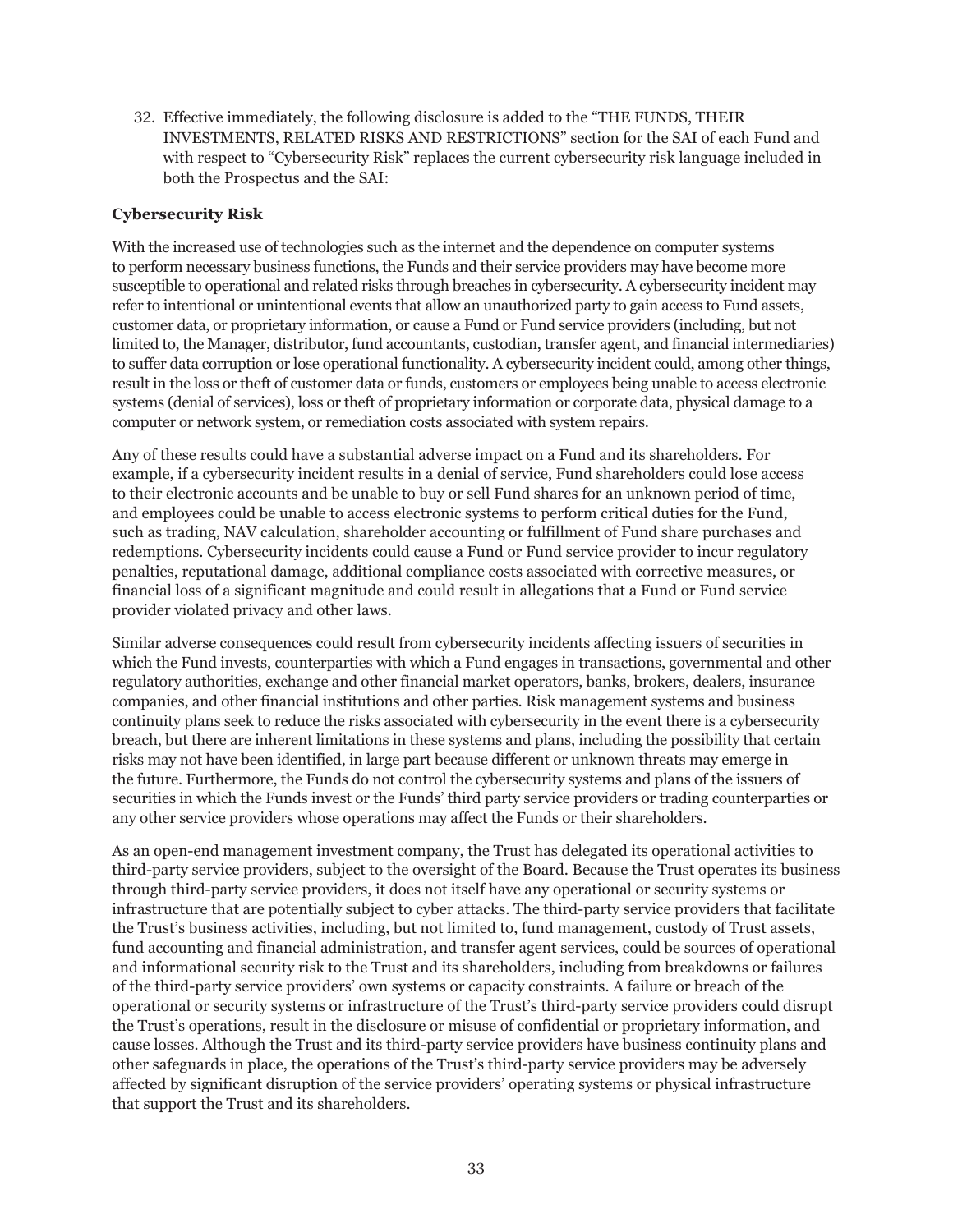The proliferation of new technologies, the use of the Internet and telecommunications technologies to conduct business, as well as the increased sophistication and activities of organized crime, hackers, terrorists, activists, and others, have significantly increased the information security risks to which the Trust's third-party service providers are subject. The third-party service providers rely on digital technologies, computer and email systems, software, and networks to conduct their business and the business of the Trust. The Trust's third-party service providers have robust information security procedures; however, their technologies may become the target of cyber attacks or information security breaches that could result in the unauthorized release, gathering, monitoring, misuse, loss, or destruction of the Trust's or its shareholders' confidential and other information, or otherwise disrupt the business operations of the Trust or its third-party service providers. Although to date the Trust has not experienced any material losses relating to cyber attacks or other information security breaches, there can be no assurance that the Trust or its third-party service providers will not suffer such losses in the future.

Disruptions or failures in the physical infrastructure or operating systems that support the Trust's thirdparty service providers, or cyber attacks or security breaches of the networks, systems, or devices that the Trust's third-party service providers use to service the Trust's operations, could result in financial losses, the inability of Trust shareholders to transact business, violations of applicable privacy and other laws, regulatory fines, penalties, reputational damage, reimbursement or other compensation costs, and/or additional compliance costs. The business continuity policies and procedures that the Trust and its thirdparty service providers have established seek to identify and mitigate the types of risk to which the Trust and its third-party service providers are subject. As with any risk-management system, there are inherent limitations to these business continuity policies and procedures as there may exist, or develop in the future, risks that have not been anticipated or identified.

## **Natural Disaster/Epidemic Risk**

Natural or environmental disasters, such as earthquakes, fires, floods, hurricanes, tsunamis, and other severe weather-related phenomena generally, and widespread disease, including pandemics and epidemics, have been and can be highly disruptive to economies and markets, adversely impacting individual companies, sectors, industries, markets, currencies, interest and inflation rates, credit ratings, investor sentiment, and other factors affecting the value of a fund's investments. Given the increasing interdependence among global economies and markets, conditions in one country, market, or region are increasingly likely to adversely affect markets, issuers, and/or foreign exchange rates in other countries. These disruptions could prevent a fund from executing advantageous investment decisions in a timely manner and could negatively impact the fund's ability to achieve its investment objective. Any such event(s) could have a significant adverse impact on the value and risk profile of a fund.

### **IBOR Transition Risk**

The London Interbank Offered Rate ("LIBOR") is the average offered rate for various maturities of short-term loans between major international banks who are members of the British Bankers Association ("BBA"). LIBOR is the most common benchmark interest rate index used to make adjustments to variable-rate loans. LIBOR is used throughout global banking and financial industries to determine interest rates for a variety of borrowing arrangements and financial instruments (such as debt instruments and derivatives). Regulators in the United States and the United Kingdom alleged that certain banks engaged in manipulative acts in connection with their submissions to the BBA. LIBOR manipulation would raise the risk of a fund of being adversely impacted if a fund received a payment based upon LIBOR and such manipulation of LIBOR resulted in lower resets than would have occurred had there been no manipulation. In 2017, the head of the United Kingdom's Financial Conduct Authority announced a desire to phase out the use of LIBOR by the end of 2021.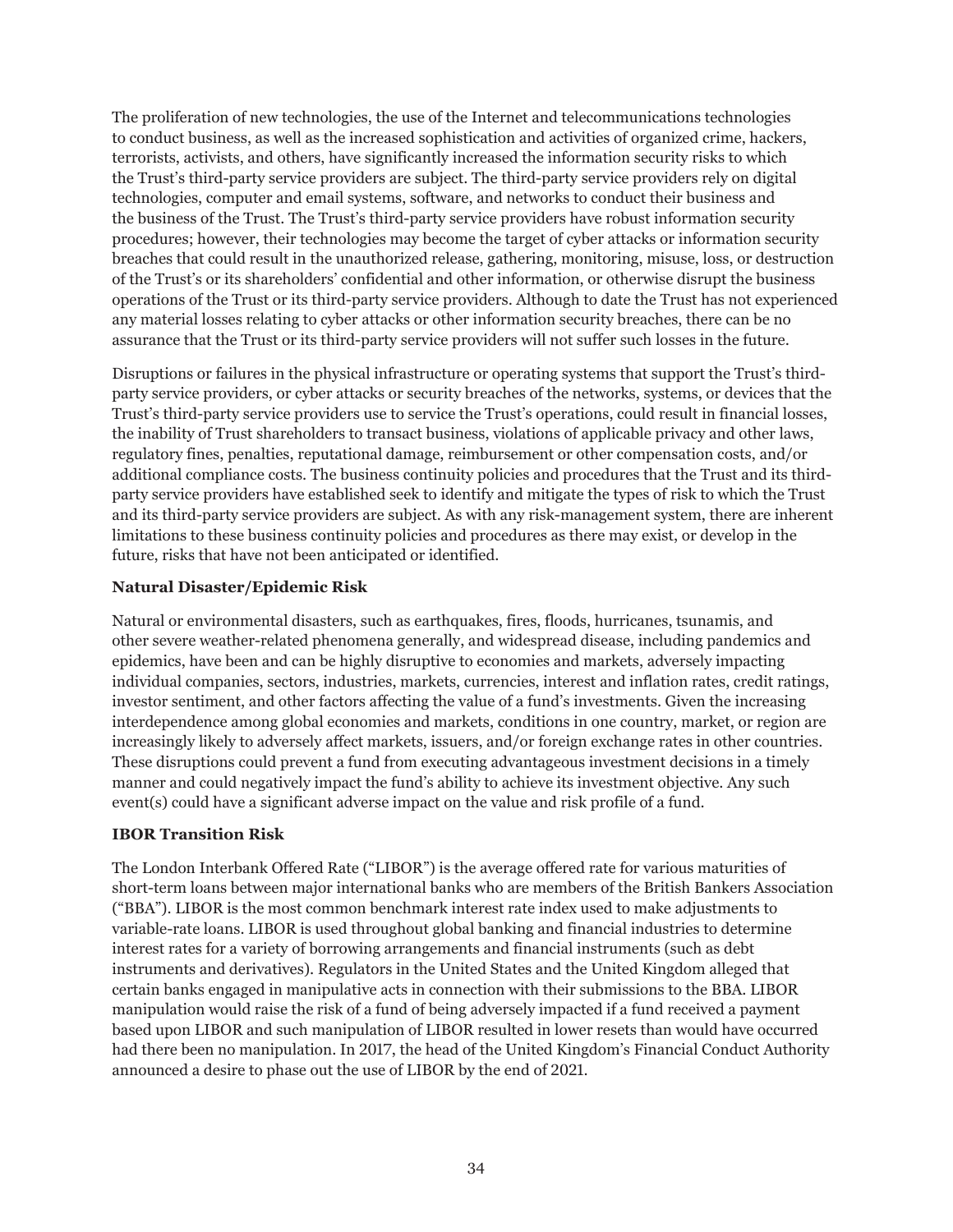In addition to LIBOR, a fund may have investments linked to other interbank offered rates (IBORs). Other IBORs, such as the Euro Overnight Index Average (EONIA), are also the subject of regulatory reform or discontinuation. Various regulators and industry bodies are working globally on transitioning to alternative rates.

Planning for that transition by various financial industry groups has begun, but there are obstacles to converting certain longer-term securities and transactions to a new benchmark. While some instruments tied to LIBOR or a similar rate may include a replacement rate in the event these rates are discontinued, not all instruments have such fallback provisions and the effectiveness of such replacement rates remains uncertain. The cessation of LIBOR or similar rates could affect the value and liquidity of investments tied to these rates, especially those that do not include fallback provisions. The effect of a transition away from the IBORs may also result in a reduction in the effectiveness of certain hedging transactions and increased volatility in markets that currently rely on an IBOR to determine interest rates. The use of alternative reference rate products may also impact investment strategy performance. Due to the uncertainty regarding the future utilization of LIBOR and similar rates and the nature of any replacement rate, the potential effect of a transition away from these rates on a fund or the financial instruments in which the fund invests cannot yet be determined.

33. Effective immediately, the following replaces the "PORTFOLIO HOLDINGS DISCLOSURE" section in each Fund's SAI:

## **DISCLOSURE OF PORTFOLIO HOLDINGS INFORMATION**

Each Fund has adopted a policy generally prohibiting providing portfolio holdings information to any person until 1) after the Fund disseminates its statement to shareholders or 2) the holdings information is publicly available. We provide a list of each Fund's holdings on a shareholder's statement. Portfolio holdings information will be made available to the public on our fund website, at www.sec.gov, or via phone by calling 800 231-8002.

Other entities, including institutional investors and intermediaries that distribute the Funds' shares, are generally treated similarly and are not provided with the Funds' portfolio holdings in advance of when they are generally available to the public.

The Funds may, from time to time, provide statistical data derived from publicly available information to third parties, such as shareholders, prospective shareholders, financial intermediaries, consultants, and ratings and ranking organizations.

Third-party service providers and affiliated persons of the Funds are provided with the Funds' portfolio holdings only to the extent necessary to perform services under agreements relating to the Funds. In accordance with the policy, third-party service providers who receive nonpublic portfolio holdings information on an ongoing basis are: the Manager's affiliates (Macquarie Investment Management Business Trust, Delaware Investments Fund Services Company, and the Distributor), the Funds' independent registered public accounting firm, the Funds' custodian, the Funds' legal counsel, the Funds' financial printer (DG3), and the Funds' proxy voting service. These entities are obligated to keep such information confidential.

Third-party rating and ranking organizations and consultants who have signed agreements ("Nondisclosure Agreements") with the Funds or the Manager may receive portfolio holdings information more quickly than described above. The Nondisclosure Agreements require that the receiving entity hold the information in the strictest confidence and prohibit the receiving entity from disclosing the information or trading on the information (either in Fund shares or in shares of the Funds' portfolio securities). In addition, the Manager will seek to obtain copies of any research or reports generated using the portfolio holdings information in order to allow for monitoring of use of the information. Neither the Funds, nor the Manager, nor any affiliate, receives any compensation or consideration with respect to these agreements.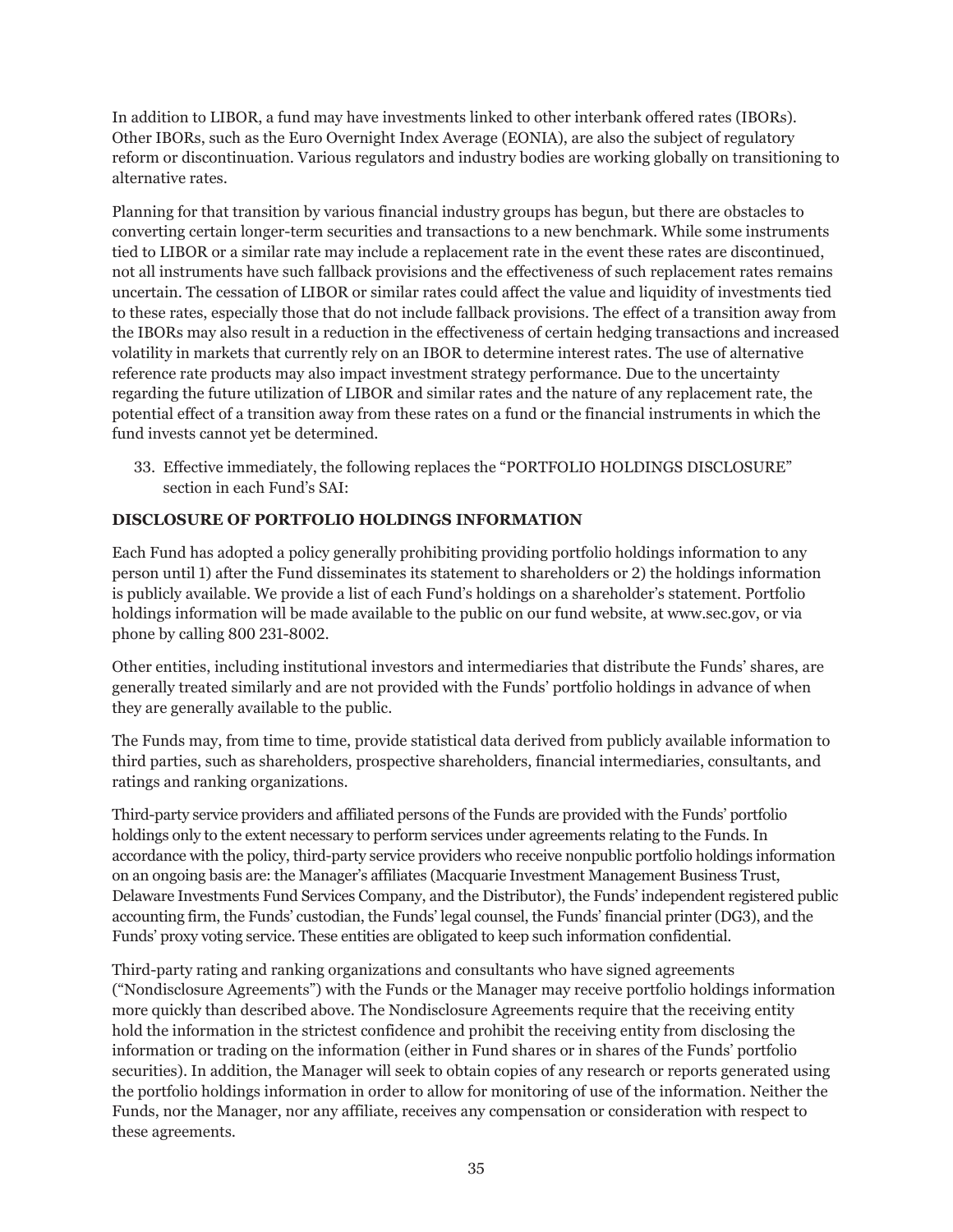To protect the shareholders' interests and to avoid conflicts of interest, Nondisclosure Agreements must be approved by a member of the Manager's Legal Department and Compliance Department and any deviation in the use of the portfolio holdings information by the receiving party must be approved in writing by the Funds' Chief Compliance Officer prior to such use.

The Board will be notified of any substantial changes to the foregoing procedures. The Board also receives an annual report from the Trust's Chief Compliance Officer that, among other things, addresses the operation of the Trust's procedures concerning the disclosure of portfolio holdings information.

Because everyone's tax situation is unique, you should consult your tax professional about federal, state, local, or foreign tax consequences before making an investment in a Fund.

**Delaware Management Company (Manager) is an indirect wholly owned subsidiary of Macquarie Group Limited (MGL). Other than Macquarie Bank Limited (MBL), a subsidiary of MGL and an affiliate of the Manager, none of the entities noted are authorized deposittaking institutions for the purposes of the Banking Act 1959 (Commonwealth of Australia). The obligations of these entities do not represent deposits or other liabilities of MBL. MBL does not guarantee or otherwise provide assurance in respect of the obligations of these entities, unless noted otherwise. The Funds are governed by US laws and regulations.**

*Please keep this Supplement for future reference.*

**This Supplement is dated April 30, 2021.**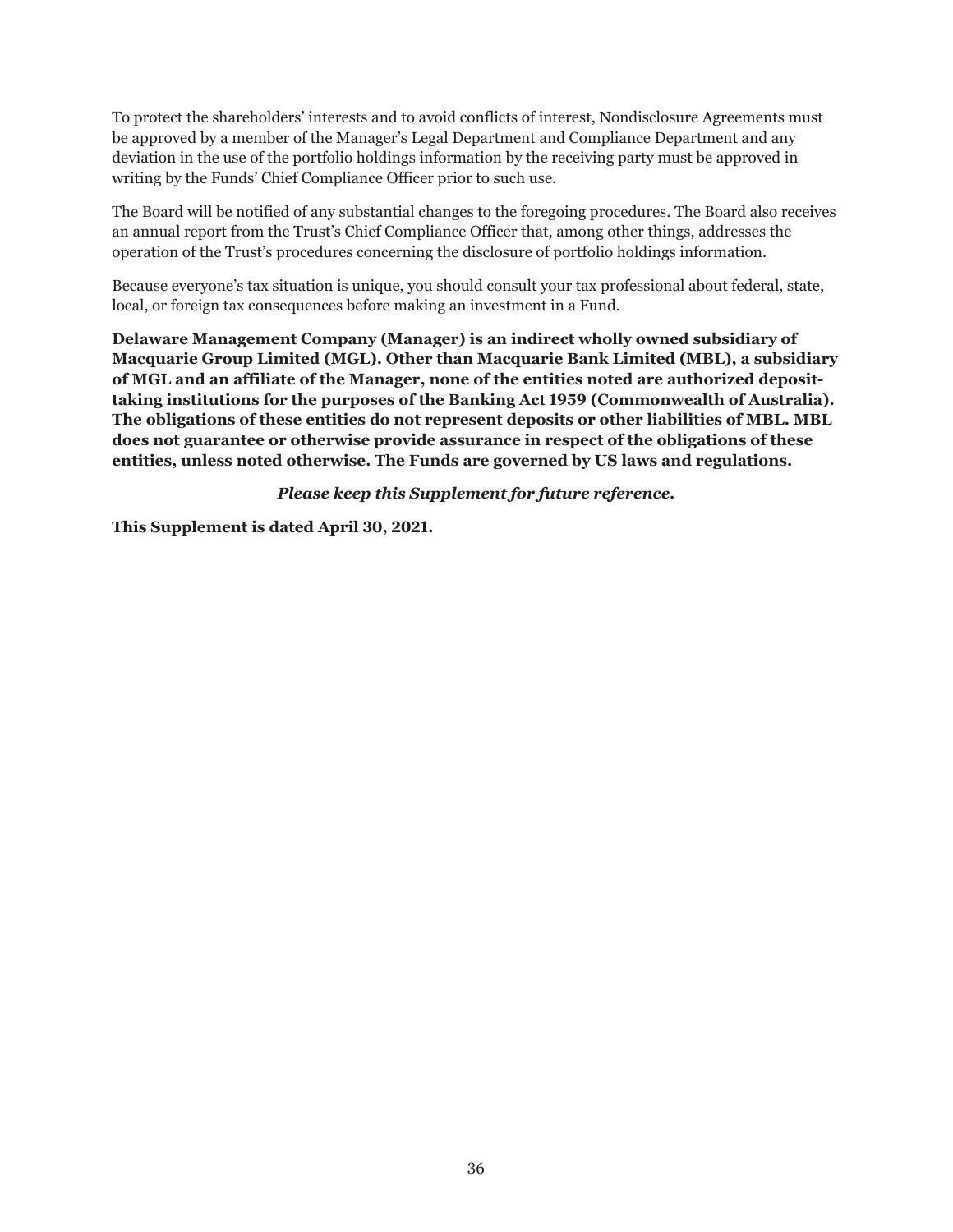# **IVY VARIABLE INSURANCE PORTFOLIOS**

| <b>Ivy VIP Asset Strategy</b>                                 | Class I Class II    |
|---------------------------------------------------------------|---------------------|
| <b>Ivy VIP Balanced</b>                                       | Class <sub>II</sub> |
| Ivy VIP Corporate Bond                                        | Class II            |
| <b>Ivy VIP Core Equity</b>                                    | Class II            |
| <b>Ivy VIP Energy</b>                                         | Class I Class II    |
| <b>Ivy VIP Global Bond</b>                                    | Class II            |
| Ivy VIP Global Equity Income                                  | Class II            |
| <b>Ivy VIP Global Growth</b>                                  | Class <sub>II</sub> |
| <b>Ivy VIP Government Money Market</b>                        | Class II            |
| <b>Ivy VIP Growth</b>                                         | Class II            |
| <b>Ivy VIP High Income</b>                                    | Class I Class II    |
| Ivy VIP International Core Equity                             | Class <sub>II</sub> |
| Ivy VIP Limited-Term Bond                                     | Class II            |
| Ivy VIP Mid Cap Growth                                        | Class I Class II    |
| <b>Ivy VIP Natural Resources</b>                              | Class II            |
| <b>Ivy VIP Science and Technology</b>                         | Class I Class II    |
| Ivy VIP Securian Real Estate Securities                       | Class II            |
| <b>Ivy VIP Small Cap Core</b>                                 | Class <sub>II</sub> |
| Ivy VIP Small Cap Growth                                      | Class I Class II    |
| <b>Ivy VIP Value</b>                                          | Class II            |
| Ivy VIP Pathfinder Aggressive                                 | Class <sub>II</sub> |
| Ivy VIP Pathfinder Moderately Aggressive                      | Class II            |
| Ivy VIP Pathfinder Moderate                                   | Class II            |
| Ivy VIP Pathfinder Moderately Conservative                    | Class <sub>II</sub> |
| Ivy VIP Pathfinder Conservative                               | Class II            |
| Ivy VIP Pathfinder Moderate-Managed Volatility                | Class II            |
| Ivy VIP Pathfinder Moderately Aggressive-Managed Volatility   | Class II            |
| Ivy VIP Pathfinder Moderately Conservative—Managed Volatility | Class II            |

#### **6300 Lamar Avenue Overland Park, Kansas 66202-4200 (913) 236-2000 (888) 923-3355**

# **April 30, 2021**

# **STATEMENT OF ADDITIONAL INFORMATION**

Ivy Variable Insurance Portfolios (Trust) is an open-end management investment company that currently consists of 28 separate series. This Statement of Additional Information (SAI) provides disclosure for the series listed above (each, a Portfolio, and collectively, the Portfolios). This SAI is not a prospectus. Investors should read this SAI in conjunction with the prospectus for the Trust dated April 30, 2021 (Prospectus), which may be obtained, without charge, upon request, from the Trust or its underwriter, Ivy Distributors, Inc. (IDI), at the address or telephone numbers shown above.

This SAI incorporates by reference information that appears in the Portfolios' Annual Reports, which are delivered to all current shareholders. To obtain a copy of the Portfolios' most recent Annual and/or Semiannual Reports, without charge, contact the Trust or IDI at the address or telephone numbers above. Copies of the Annual and/or Semiannual Reports also may be requested via email at prospectus.request@waddell.com and are available at www.ivyinvestments.com.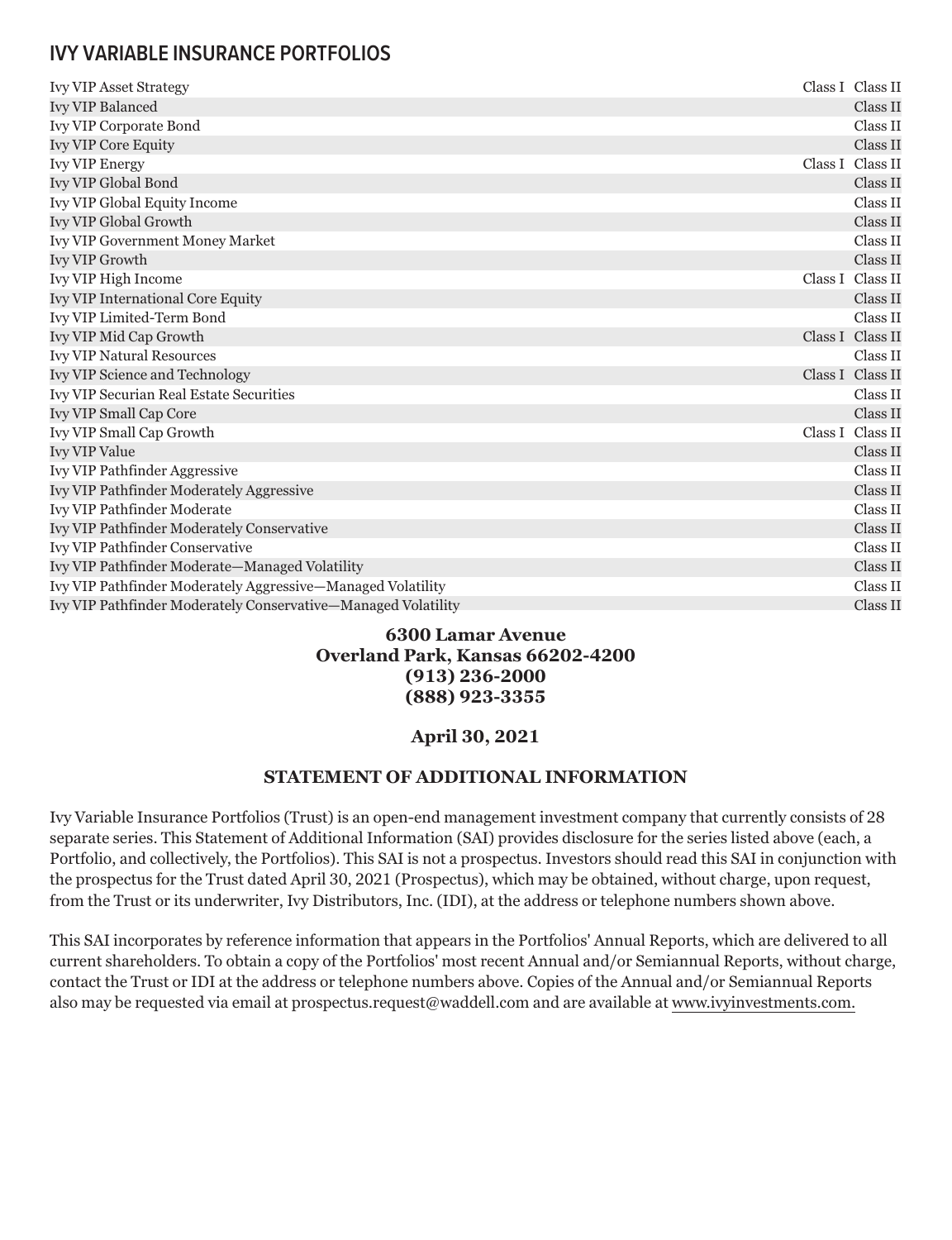#### **TABLE OF CONTENTS**

| 3   |
|-----|
| 3   |
| -64 |
|     |
| 80  |
|     |
|     |
|     |
|     |
|     |
|     |
|     |
|     |
|     |
|     |
|     |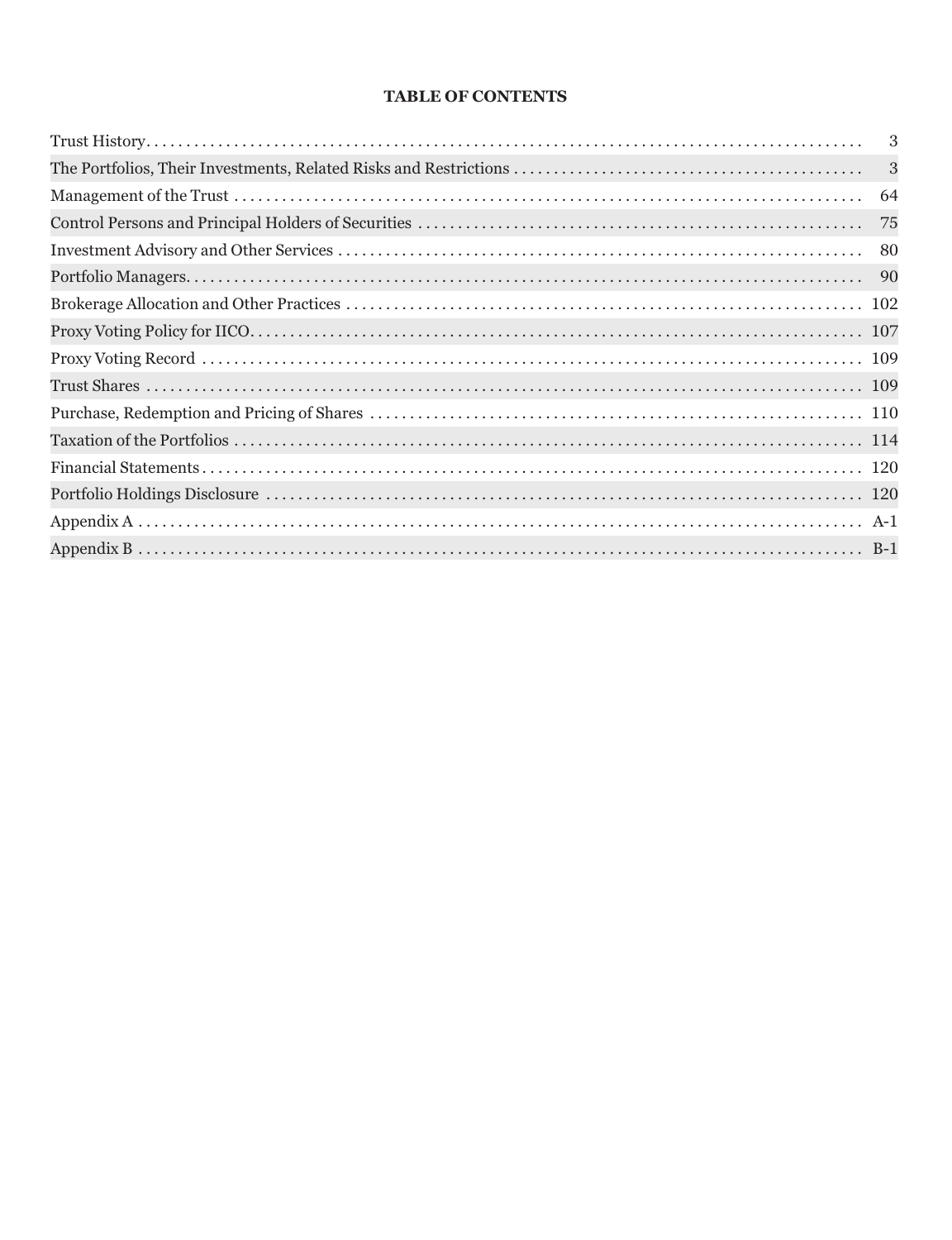# **TRUST HISTORY**

<span id="page-38-0"></span>Ivy Variable Insurance Portfolios was organized as a Delaware statutory trust on January 15, 2009, and is the successor to Ivy Funds Variable Insurance Portfolios, Inc., a Maryland corporation organized on December 2, 1986 (Corporation), pursuant to a reorganization on April 30, 2009. Each Portfolio is a series of the Trust and the successor to the corresponding series of the Corporation, except for Ivy VIP Global Bond and Ivy VIP Limited-Term Bond, which commenced operations on August 23, 2010, and Ivy VIP Pathfinder Moderate — Managed Volatility, Ivy VIP Pathfinder Moderately Aggressive — Managed Volatility and Ivy VIP Pathfinder Moderately Conservative — Managed Volatility (each, a Managed Volatility Portfolio), which commenced operations on July 31, 2013. The name of each Portfolio begins with "Ivy VIP," for example, Ivy VIP Asset Strategy. Prior to September 30, 2016, the name of each Portfolio then in existence began with "Ivy Funds VIP," (e.g., Ivy Funds VIP Asset Strategy).

In addition:

- Prior to January 1, 2015, Ivy VIP Global Growth was known as Ivy Funds VIP International Growth.
- Prior to October 14, 2016, Ivy VIP Government Money Market was known as Ivy VIP Money Market.
- Prior to April 28, 2017, Ivy VIP Natural Resources was known as Ivy VIP Global Natural Resources, Ivy VIP Advantus Real Estate Securities was known as Ivy VIP Real Estate Securities and Ivy VIP Small Cap Core was known as Ivy VIP Small Cap Value.
- Prior to April 30, 2018, Ivy VIP Corporate Bond was known as Ivy VIP Bond and Ivy VIP Securian Real Estate Securities was known as Ivy VIP Advantus Real Estate Securities.
- Also prior to April 30, 2018, Ivy VIP Global Equity Income was known as Ivy VIP Dividend Opportunities; on that date the Portfolio changed its name, investment objective and principal investment strategies to invest primarily in equity securities that are issued by companies of any size, located largely in developed markets around the world.

### Notice of Acquisition:

On December 2, 2020, Waddell & Reed Financial, Inc. ("WDR"), the parent company of Ivy Investment Management Company ("IICO"), and Macquarie Group Limited, including its asset management division Macquarie Asset Management (together, "Macquarie"), announced that they had entered into an agreement whereby Macquarie will acquire WDR (the "Transaction"). The Transaction is subject to customary closing conditions, including receipt of applicable regulatory approvals. This is subject to change.

Under the Investment Company Act of 1940, as amended (1940 Act), closing of the Transaction will result in the automatic termination of each Portfolio's investment advisory agreement with IICO, and any related sub-advisory contract(s), where applicable. The Board of Trustees of the Trust (Board) recently approved a new investment advisory agreement (and new sub-advisory agreement(s)). The new investment advisory agreement (and new sub-advisory agreement(s)) also were approved by shareholders of each Portfolio at a meeting held on April 1, 2021 and will take effect upon the closing of the Transaction.

# **THE PORTFOLIOS, THEIR INVESTMENTS, RELATED RISKS AND RESTRICTIONS**

Each Portfolio is a mutual fund, an investment that pools shareholders' money and invests it toward a specified objective. Each Portfolio has its own objective(s) and investment policies. The Trust sells its shares only to the separate accounts of certain select insurance companies (Participating Insurance Companies) to fund certain variable life insurance policies and variable annuity contracts (Policies).

This SAI supplements the information contained in the Prospectus and contains more detailed information about the investment strategies and policies that the Trust's investment manager, IICO, or a Portfolio's investment subadviser (Subadviser), if applicable (IICO or a Subadviser, also referred to herein as the Investment Manager), may employ and the types of instruments in which a Portfolio may invest in pursuit of the Portfolio's objective(s). A summary of the risks associated with these instrument types and investment practices is included as well.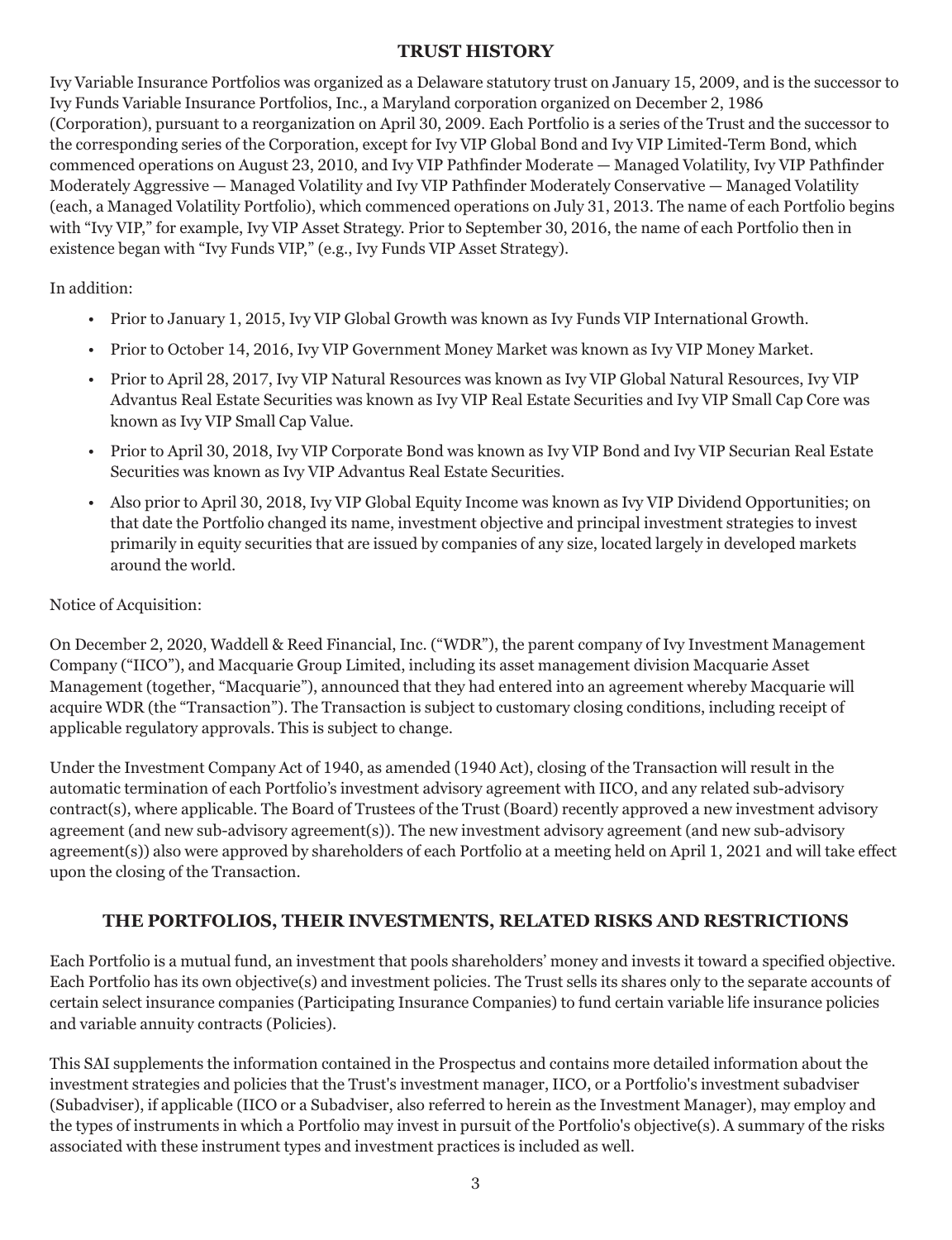Unless otherwise indicated, the Investment Manager may buy the types of instruments and use the investment techniques described below, subject to any applicable investment policies and restrictions. The Investment Manager might not buy all of these instruments or use all of these techniques, or use them to the full extent permitted by a Portfolio's investment policies and restrictions. The Investment Manager buys an instrument or uses a technique only if it believes that doing so is in pursuit of a Portfolio's objective(s). See *Investment Restrictions* for a listing of the fundamental and non-fundamental, or operating, policies.

# **Recent Market Conditions**

Following the financial crisis in 2008, the U.S. and many foreign economies experienced after-effects, which resulted in volatility in the financial markets, both U.S. and foreign. At times, these market conditions have resulted, and may continue to result, in fixed-income instruments experiencing unusual liquidity issues, increased price volatility and, in some cases, credit downgrades and increased likelihood of default. These events have reduced the willingness and ability of some lenders to extend credit, and have made it more difficult for borrowers to obtain financing on attractive terms, if at all. In some cases, traditional market participants have been less willing to make a market in some types of debt instruments, which has affected the liquidity of those instruments. During times of market turmoil, investors tend to look to the safety of securities issued or backed by the U.S. Department of the Treasury (Treasury), causing the prices of these securities to rise and the yields to decline. The reduced liquidity in fixed-income and credit markets may negatively affect many issuers worldwide. Illiquidity in these markets may mean there is less money available to purchase raw materials and goods and services, which may, in turn, bring down the prices of these economic staples. The values of some sovereign debt and of securities of issuers that hold that sovereign debt have fallen. In addition, global economies and financial markets are becoming increasingly interconnected, which increases the possibilities that conditions in one country or region might adversely impact issuers in a different country or region.

Since the financial crisis, it may be unusually difficult to identify both risks and opportunities using past models of the interplay of market forces, or to project the duration of market conditions. The severity or duration of these conditions also may be affected by policy changes made by governments or quasi-governmental organizations. Changes in market conditions will not have the same impact on all types of securities.

Further, political events within the U.S. and abroad may affect investor and consumer confidence and may adversely impact financial markets and the broader economy, perhaps suddenly and to a significant degree. In particular, the impact of financial regulation legislation by governments or quasi-governmental organizations on the markets and the practical implications for market participants may not be fully known for some time.

Interest rates have been unusually low in recent years in the U.S. and abroad. In December 2015, the Federal Open Market Committee of the Federal Reserve raised the target range for the federal funds rate, marking only the second such interest rate hike in nearly a decade. The Federal Reserve subsequently raised the target range eight additional times since then, most recently in December 2018, before lowering the rate three times in 2019. In response to the impact of COVID-19, in March 2020 the Federal Reserve announced cuts to the target range of the federal funds rate and a new round of quantitative easing. Because there is little precedent for this situation, it is difficult to predict the impact of these rate changes and any future rate changes on various markets. Changes to the monetary policy by the Federal Reserve or other regulatory actions could expose fixed income and related markets to heightened volatility, interest rate sensitivity, and reduced liquidity, which may impact a Portfolio's operations and return potential. Changes in interest rates may impact various markets. The impact of these rate cuts and increases and any future rate changes on various markets remains difficult to predict. In addition, there is the risk that the prices of goods and services in the U.S. and many foreign economies may decline over time, which is known as deflation (the opposite of inflation). Deflation may have an adverse effect on stock prices and creditworthiness, and may make defaults on debt more likely. If a country's economy slips into a deflationary pattern, it could last for a prolonged period and may be difficult to reverse.

The risk of investing in Europe may be heightened due to the decision by the United Kingdom (UK) to withdraw from the EU (commonly referred to as "Brexit"). The UK formally left the EU on January 31, 2020, and a "transition period," which was intended to allow for negotiation and implementation of new trade and other cooperative agreements, expired on December 31, 2020. The long-term impact of Brexit on the relationship between the UK and the EU remains uncertain. The uncertainty concerning the relationship between the UK and the EU (as well as political divisions within the UK that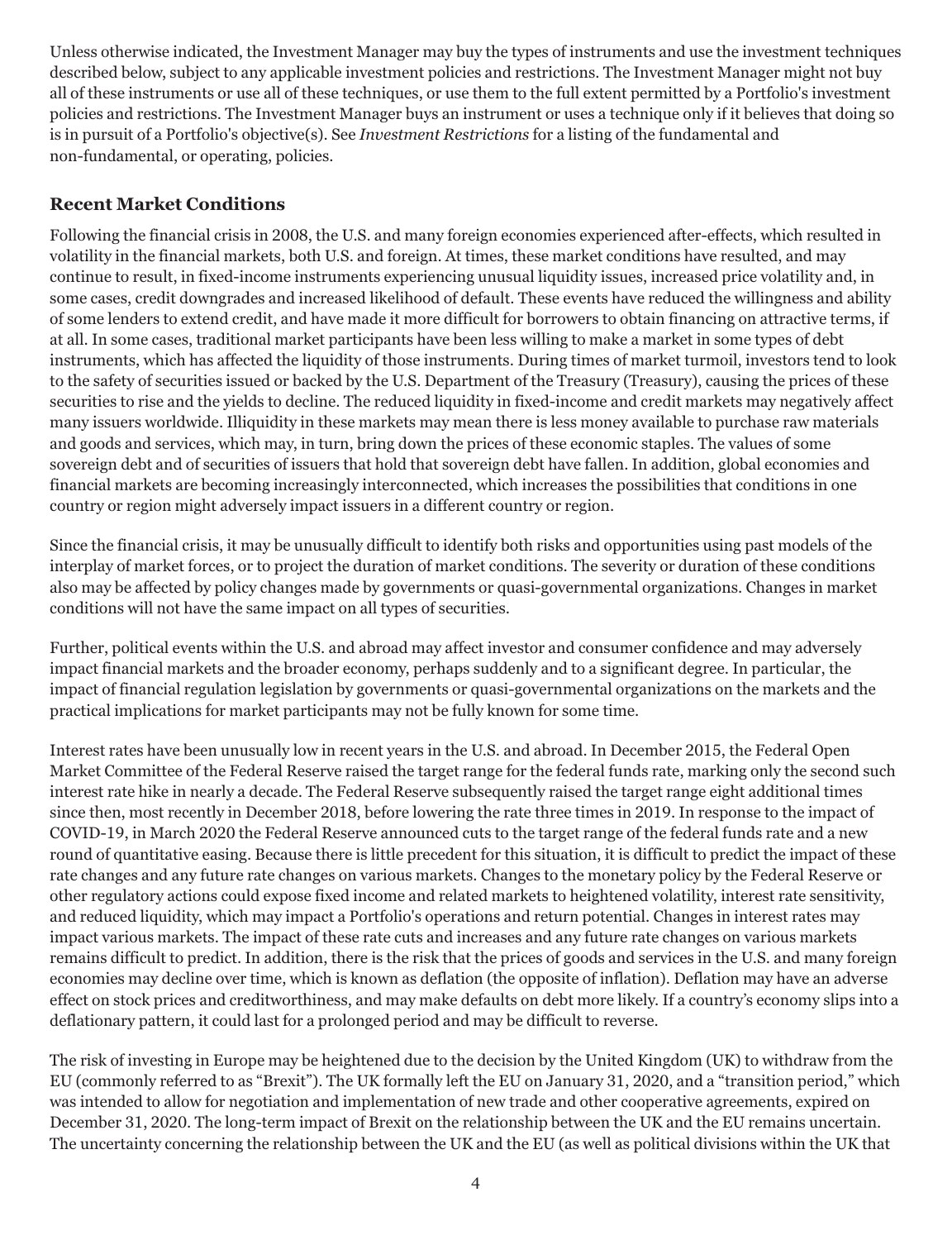have been highlighted by the 2016 Brexit referendum) could cause a period of instability and market volatility, which may adversely impact both the UK economy and the economies of other countries in Europe, as well as greater volatility in the global financial and currency markets. Brexit also may trigger additional member states to consider departing the EU, which would likely perpetuate such political and economic instability in the region. While it is not possible to determine the precise impact these events may have on a Portfolio in the aftermath of Brexit, the impact on the UK and European economies and the broader global economy could be significant, resulting in negative impacts, such as increased volatility and illiquidity, and potentially lower economic growth, on markets in the UK, Europe and globally, which may adversely affect the value of a Portfolio's investments. In addition, Brexit can create actual or perceived additional economic stresses for the UK, including potential for decreased trade, capital outflows, devaluation of the British pound, wider corporate bond spreads due to uncertainty, and possible declines in business and consumer spending, as well as foreign direct investment. Moreover, the UK is one of the EU's largest economies; its departure also may negatively impact the EU and Europe by triggering prolonged economic downturns in certain European countries or sparking additional member states to contemplate departing the EU (thereby perpetuating political instability in the region). If one or more other countries were to exit the EU or abandon the use of the euro as a currency, the value of investments tied to those countries or the euro could decline significantly and unpredictably.

It is impossible to predict the effects of these or similar events in the future on the Portfolios, though it is possible that these or similar events could have a significant adverse impact on the net asset value (NAV) and/or risk profile of a Portfolio.

# **Ivy VIP Pathfinder Portfolios and Managed Volatility Portfolios**

Each of Ivy VIP Pathfinder Aggressive, Ivy VIP Pathfinder Moderately Aggressive, Ivy VIP Pathfinder Moderate, Ivy VIP Pathfinder Moderately Conservative, and Ivy VIP Pathfinder Conservative (each, a Pathfinder Portfolio) and each Managed Volatility Portfolio is a fund of funds. Each invests primarily in a combination of other Portfolios that are not fund of funds (Underlying Funds), as described in the Prospectus.

Each Managed Volatility Portfolio also allocates a portion of its assets in a volatility management strategy that is intended to manage the volatility of the Managed Volatility Portfolio's equity returns.

# *Other Direct Investments of the Pathfinder Portfolios and the Managed Volatility Portfolios*

Each Pathfinder Portfolio and Managed Volatility Portfolio may invest directly in securities issued or guaranteed by the U.S. government or its agencies or instrumentalities (U.S. government securities), commercial paper and other short-term corporate obligations and other money market instruments, including repurchase agreements. Under normal circumstances, each Pathfinder Portfolio and each Managed Volatility Portfolio anticipates investments in these securities and instruments to be minimal.

The volatility management strategy of each Managed Volatility Portfolio is managed by an investment subadviser, Securian Asset Management, Inc. (Securian AM), through investments in exchange-traded futures contracts on certain equity indices.

# **Ivy VIP Government Money Market**

As a money market fund that uses the amortized cost method of valuing its portfolio securities, the Portfolio must comply with Rule 2a-7 (Rule 2a-7) under the 1940 Act. Among the primary conditions under Rule 2a-7, investments, including repurchase agreements, are limited to those that are U.S. dollar-denominated and which IICO, pursuant to guidelines established by the Board, determines present minimal credit risks. In addition, Rule 2a-7 limits investments in securities of any one issuer (except securities issued by the U.S. government or its agencies or instrumentalities (U.S. government securities)) to no more than 5% of the Portfolio's total assets. In accordance with Rule 2a-7, the Portfolio may invest in securities with a remaining maturity of not more than 397 calendar days and the Portfolio must maintain a dollar-weighted average fund maturity that does not exceed 60 calendar days.

The Portfolio intends to qualify as a "government money market fund," as such term is defined in or interpreted under Rule 2a-7. As a government money market fund, the Portfolio will invest, under normal circumstances, at least 99.5% of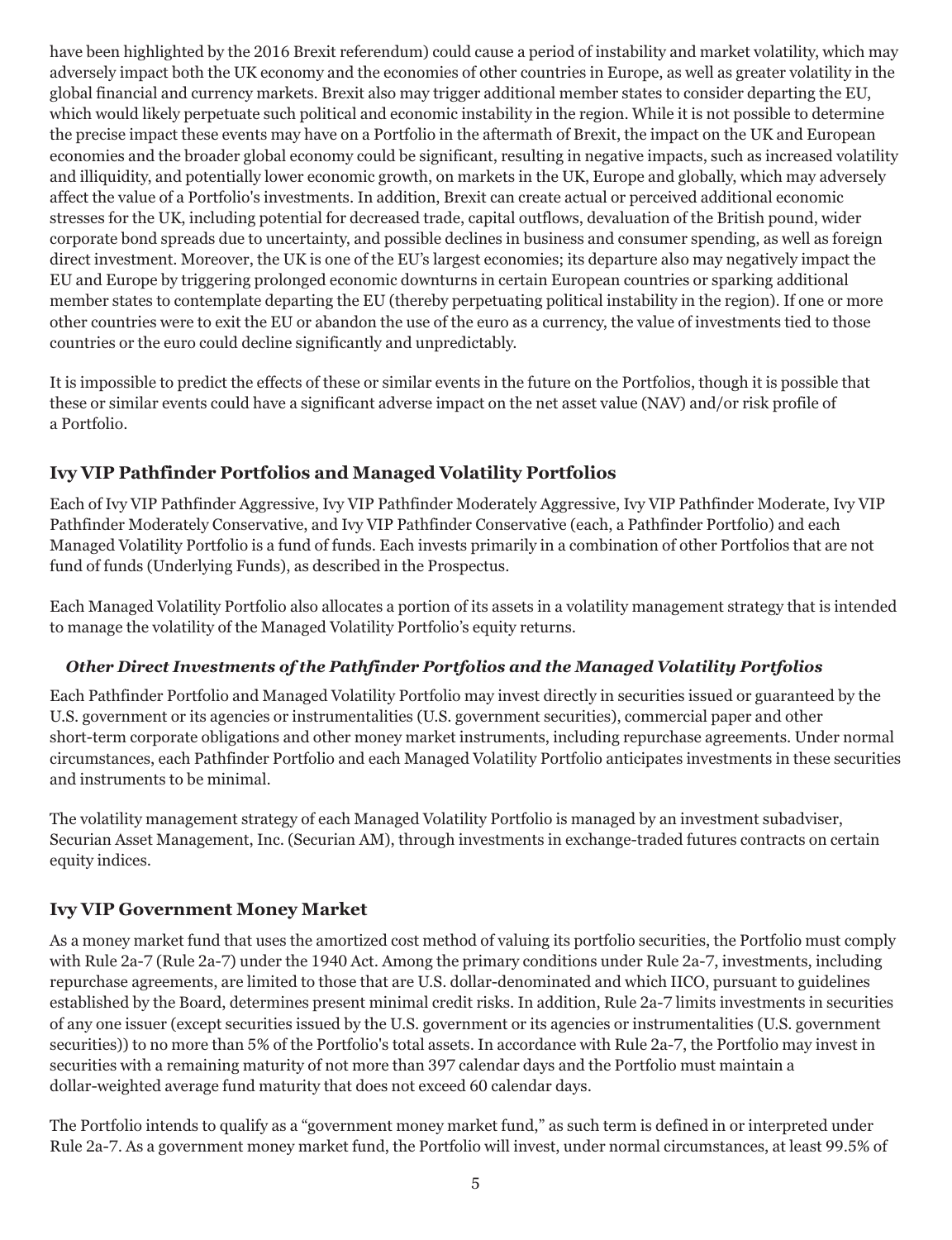its total assets in: (1) debt securities issued or guaranteed by the United States or certain U.S. government agencies or instrumentalities (government securities), (2) repurchase agreements that are fully collateralized by cash and/or government securities, and/or (3) cash. In addition, as a government money market fund, the Portfolio will continue to seek to maintain a stable NAV of \$1.00 per share. Government money market funds also are exempt from requirements that permit money market funds to impose liquidity fees and/or temporary redemption gates. While the Board may elect in the future to subject the Portfolio to liquidity fees or redemption gates, the Board has not elected to do so at this time and has no current intention to do so. In conformance with Rule 2a-7, the Board has reserved its ability to change this policy with respect to liquidity fees and/or redemption gates, but such change would only become effective after shareholders were provided with specific advance notice of a change in the Portfolio's policy.

The Portfolio may invest only in U.S. dollar denominated securities that are "Eligible Securities" (as defined in Rule 2a-7), which are securities with a remaining maturity of 397 calendar days or less (with certain exceptions permitted by applicable regulations) that IICO (subject to oversight and pursuant to guidelines established by the Board) determines present minimal credit risks to the Portfolio. The Portfolio maintains a dollar-weighted average portfolio maturity of no more than 60 calendar days, and a dollar-weighted average portfolio maturity as determined without exceptions regarding certain interest rate adjustments under Rule 2a-7 of no more than 120 calendar days. The maturity of a security is determined in compliance with Rule 2a-7, which for purposes of the dollar-weighted average portfolio maturity permits, among other things, certain securities bearing adjustable interest rates to be deemed to have a maturity shorter than their stated maturity.

Under Rule 2a-7, the Portfolio must hold securities that are sufficiently liquid to meet reasonably foreseeable shareholder redemptions and any commitments the Portfolio has made to shareholders. In addition, the Portfolio may not acquire an illiquid security if, immediately after the acquisition, the Portfolio would have invested more than 5% of its total assets in illiquid securities. The Portfolio also may not acquire any security other than a "Daily Liquid Asset" (defined as cash, government securities, other securities that will mature or are subject to a demand feature that is exercisable and payable within one business day and amounts receivable and unconditionally due within one business day on pending sales of portfolio securities) if, immediately after the acquisition, the Portfolio would have invested less than 10% of its total assets in Daily Liquid Assets. The Portfolio may not acquire any security other than a "Weekly Liquid Asset" (defined as cash, direct obligations of the U.S. government, government securities issued by a person controlled or supervised by and acting as an instrumentality of the U.S. government pursuant to authority granted by the Congress, that are issued at a discount to the principal amount to be repaid at maturity and have a remaining maturity of 60 calendar days or fewer, securities that will mature or are subject to a demand feature that is exercisable and payable within 5 business days and, amounts receivable and unconditionally due within 5 business days on pending sales of portfolio securities) if, immediately after the acquisition, the Portfolio would have invested less than 30% of its total assets in Weekly Liquid Assets.

The Portfolio may invest in the other instruments listed below, provided such investments are consistent with its 99.5% policy and Rule 2a-7:

**(1) Bank Obligations and Instruments Secured Thereby:** Subject to the limitations described above, time deposits, certificates of deposit, bankers' acceptances and other bank obligations if they are obligations of a bank subject to regulation by the U.S. government (including obligations issued by foreign branches of these banks) or obligations issued by a foreign bank having total assets equal to at least U.S. \$500,000,000, and instruments secured by any such obligation.

A bank includes commercial banks and savings and loan associations. Time deposits are monies kept on deposit with U.S. banks or other U.S. financial institutions for a stated period of time at a fixed rate of interest. There may be penalties for the early withdrawal of such time deposits, in which case, the yield of these investments will be reduced.

**(2) Commercial Paper Obligations Including Floating Rate Securities and Variable Rate Master Demand Notes:** Commercial paper that IICO has determined presents minimal credit risks. A floating rate security has an interest rate that changes whenever there is a change in a designated base rate. A variable rate master demand note represents a purchasing/selling arrangement of short-term promissory notes under a letter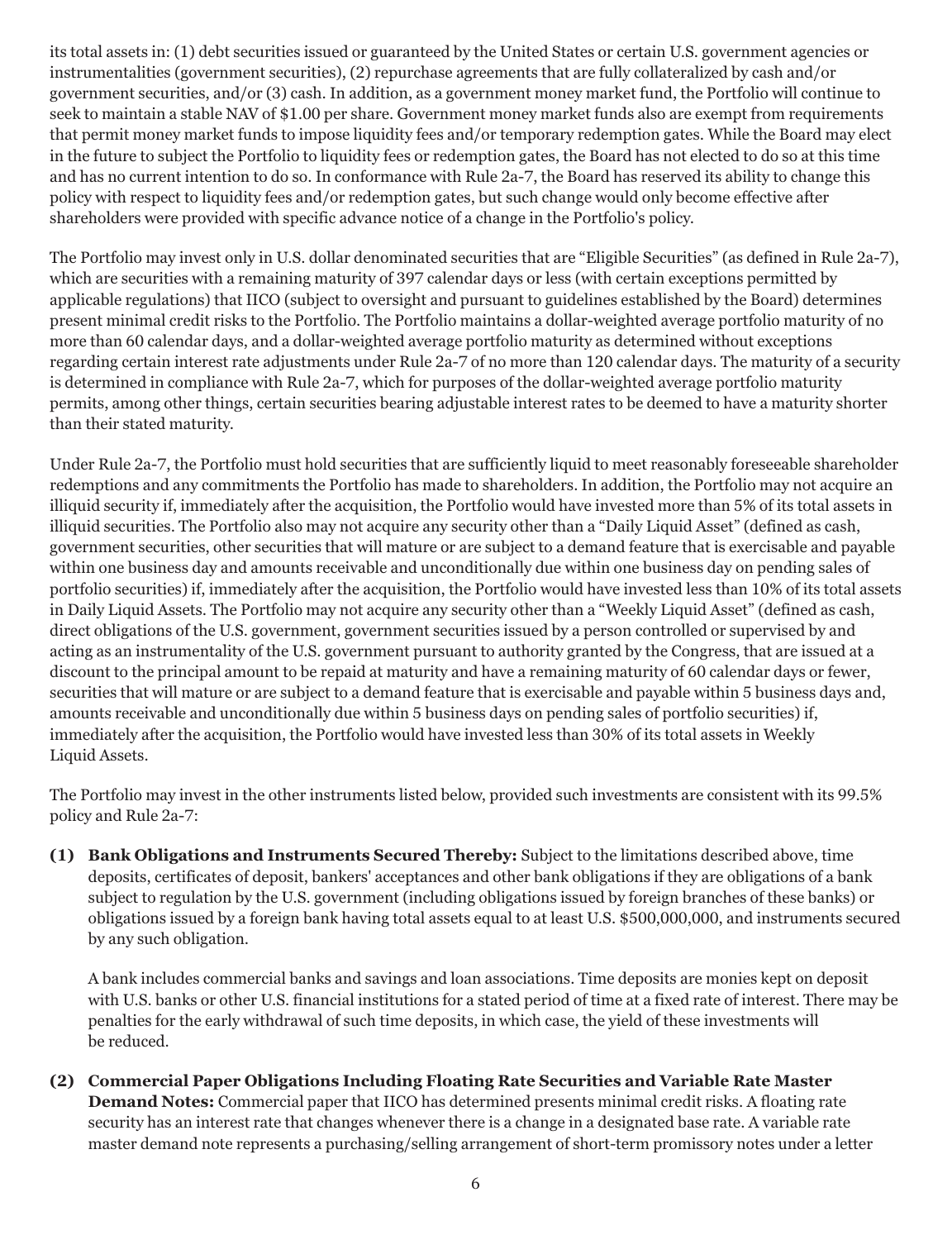agreement between a commercial paper issuer and an institutional investor.

- **(3) Corporate Debt Obligations:** Corporate debt obligations that IICO has determined present minimal credit risks.
- **(4) Foreign Obligations and Instruments:** Subject to the diversification requirements applicable to the Portfolio under Rule 2a-7, the Portfolio may invest in foreign bank obligations, obligations of foreign branches of U.S. banks, obligations guaranteed by a bank or a corporation in whose obligations the Portfolio may invest and commercial paper of an approved foreign issuer. Each of these obligations must be U.S. dollar-denominated. Investments in obligations of U.S. branches of foreign banks will be considered to be U.S. securities if IICO has determined that the nature and extent of federal and state regulation and supervision of the branch in question is substantially equivalent to federal- and state-chartered or U.S. banks doing business in the same jurisdiction.
- **(5) Municipal Securities:** Municipal securities that IICO has determined present minimal credit risks and are otherwise permissible under Rule 2a-7.
- **(6) Certain Other Obligations:** Obligations other than those listed in (1) through (5) only if any such other obligation is guaranteed as to principal and interest by either a bank in whose obligations the Portfolio may invest (see (1) above) or a corporation in whose commercial paper the Portfolio may invest (see (2) above) and otherwise permissible under Rule 2a-7.

The value of the obligations and instruments in which the Portfolio invests will fluctuate depending in large part on changes in prevailing interest rates. If these rates go up after the Portfolio buys an obligation or instrument, its value may go down; if these rates go down, its value may go up. Changes in value and yield based on changes in prevailing interest rates may have different effects on short-term debt obligations than on long-term obligations. Long-term obligations (which often have higher yields) may fluctuate in value more than short-term ones. Changes in interest rates will be more quickly reflected in the yield of a portfolio of short-term obligations than in the yield of a portfolio of long-term obligations.

# **Securities — General**

The main types of securities in which a Portfolio may invest, subject to its investment policies and restrictions, include common stocks, preferred stocks, debt securities, and convertible securities. Although common stocks and other equity securities have a history of long-term growth in value, their prices tend to fluctuate in the short term, particularly those of smaller companies. The equity securities in which a Portfolio invests may include preferred stock that converts into common stock. A Portfolio also may invest in preferred stocks rated in any rating category of the nationally recognized statistical rating organizations (NRSROs) or unrated preferred stocks, subject to the investment policies and restrictions of the Portfolio. Debt securities have varying levels of sensitivity to changes in interest rates and varying degrees of quality. As a general matter, however, when interest rates rise, the values of fixed-rate debt securities fall and, conversely, when interest rates fall, the values of fixed-rate debt securities rise. Similarly, debt securities with longer maturities generally are more sensitive to interest rate changes than debt securities with shorter maturities.

Subject to its investment policies and restrictions, a Portfolio (other than Ivy VIP Government Money Market) may invest in debt securities rated in any rating category of the NRSROs, including securities rated in the lowest category (securities rated D by S&P Global Ratings, a division of S&P Global, Inc. (S&P) or comparably rated by another NRSRO). Debt securities rated D by S&P or comparably rated by another NRSRO are in payment default or are regarded as having extremely poor prospects of ever attaining any real investment standing. Debt securities rated at least BBB- by S&P or comparably rated by another NRSRO are considered to be investment grade debt securities; however, securities rated BBB- or comparably rated by another NRSRO may have speculative characteristics and involve greater risk of default or price changes. In addition, a Portfolio will treat unrated securities determined by the Investment Manager to be of comparable quality to a rated security as having that rating. In the case of a "split-rated" security, which results when NRSROs rate the security at different rating levels (*e.g.*, BBB by S&P and a higher or lower rating by another NRSRO), it is the general policy of each Portfolio to classify such security at the lower rating level if only two ratings are available. If more than two ratings are available and a median exists, the median is used. If more than two ratings exist without a median, the lower of the two middle ratings is used.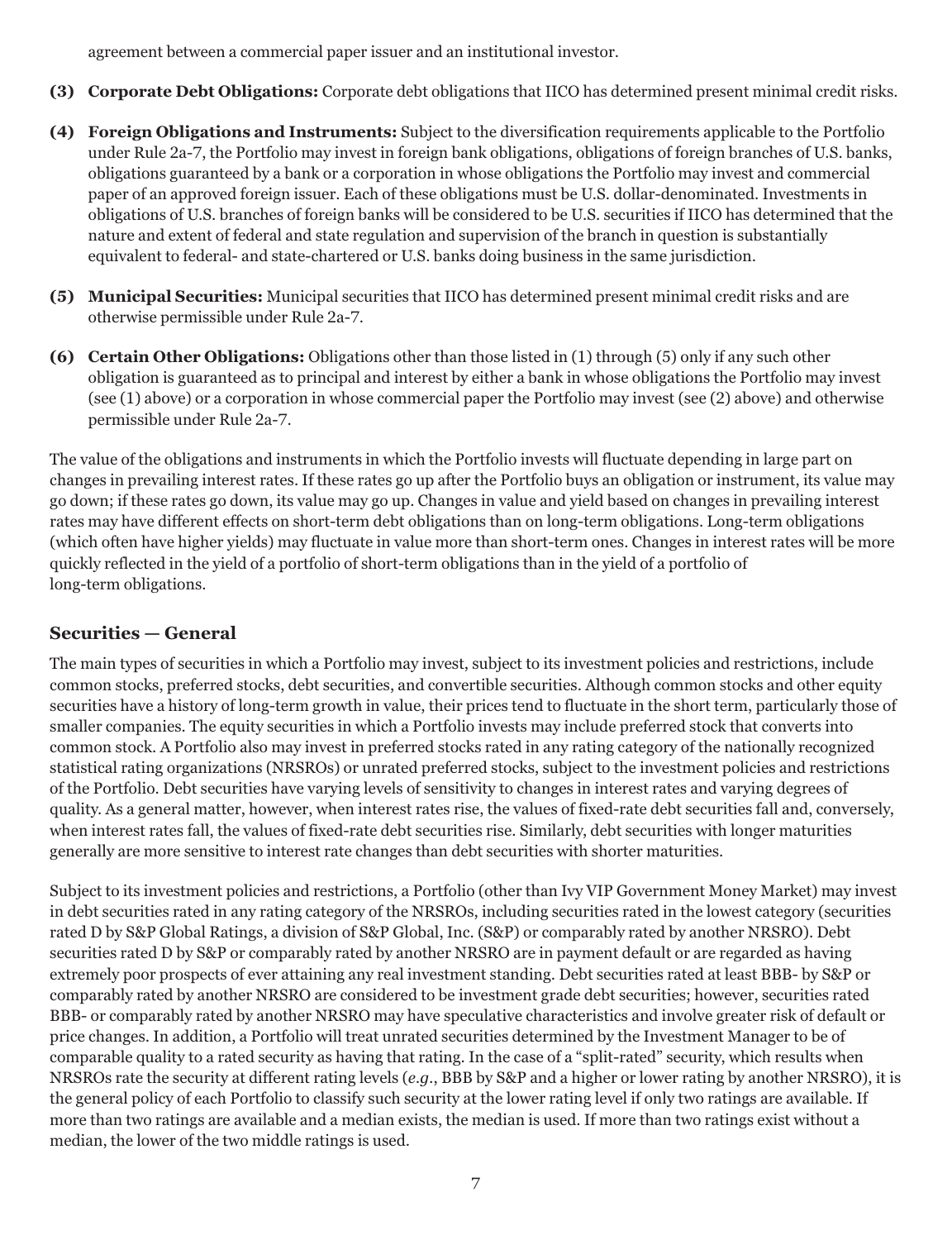While credit ratings are only one factor the Investment Manager relies on in evaluating high-yield (low-rated) debt securities, certain risks are associated with credit ratings. Credit ratings evaluate the safety of principal and interest payments, not market value risk. Credit ratings for individual securities may change from time to time, and a Portfolio may retain a portfolio security whose rating has been changed. In addition, a credit rating may become stale in that it fails to reflect changes in an issuer's financial condition. Credit ratings represent the NRSRO's opinion regarding the quality of the security and are not a guarantee of quality. See *Appendix A* to this SAI for a description of these ratings.

Subject to its investment policies and restrictions, a Portfolio (other than Ivy VIP Government Money Market) may purchase debt securities whose principal amount at maturity is dependent upon the performance of a specified equity security (commonly called "equity-linked debt securities"). The issuer of such debt securities is unaffiliated with the issuer of the equity security to whose performance the debt security is linked. Equity-linked debt securities differ from ordinary debt securities in that the principal amount received at maturity is not fixed, but is based on the price of the linked equity security at the time the debt security matures. The performance of equity-linked debt securities depends primarily on the performance of the linked equity security and also may be influenced by interest rate changes. In addition, although equity-linked debt securities typically are adjusted for diluting events such as stock splits, stock dividends and certain other events affecting the market value of the linked equity security, the debt securities are not adjusted for subsequent issuances of the linked equity security for cash. Such an issuance could adversely affect the price of the debt security. In addition to the equity risk relating to the linked equity security, such debt securities also are subject to credit risk with regard to the issuer of the debt security. In general, however, such debt securities are less volatile than the equity securities to which they are linked.

Debt securities may be unsecured and structurally or contractually subordinated to substantial amounts of senior indebtedness, all or a significant portion of which may be secured. Moreover, such debt investments may not be protected by financial covenants or limitations upon additional indebtedness. Other factors may materially and adversely affect the market price and yield of such debt investments, including investor demand, changes in the financial condition of the applicable issuer, government fiscal policy and domestic or worldwide economic conditions. Subject to its investment policies and restrictions, certain of the debt instruments in which a Portfolio may invest may have speculative characteristics. Debt securities may be subject to credit risk, duration risk, extension risk, income risk, interest rate risk, liquidity risk and reinvestment risk, among other risks.

Subject to its investment policies and restrictions, a Portfolio (other than Ivy VIP Government Money Market) may invest in convertible securities. A convertible security is a bond, debenture, note, preferred stock or other security that may be converted into or exchanged for a prescribed amount of common stock of the same or different issuer within a particular period of time at a specified price or formula. Convertible securities generally have higher yields than common stocks of the same or similar issuers, but lower yields than comparable nonconvertible securities, are less subject to fluctuation in value than the underlying stock because they have fixed-income characteristics, and provide the potential for capital appreciation if the market price of the underlying common stock increases.

The value of a convertible security is influenced by changes in interest rates, with investment value declining as interest rates increase and increasing as interest rates decline. The credit standing of the issuer and other factors also may have an effect on the convertible security's investment value. A convertible security may be subject to redemption at the option of the issuer at a price established in the security's offering document. If a convertible security held by a Portfolio is called for redemption, such Portfolio will be required to convert it into the underlying stock, sell it to a third party or permit the issuer to redeem the security. Convertible securities typically are issued by smaller capitalized companies whose stock prices may be volatile. Thus, any of these actions could have an adverse effect on the ability of a Portfolio to achieve its investment objective(s).

Subject to its investment policies and restrictions, a Portfolio also may invest in contingent convertible securities (CoCos). CoCos are a form of hybrid debt security that are intended to either convert into equity or have their principal written down upon the occurrence of certain "triggers." The triggers generally are linked to regulatory capital thresholds or regulatory actions calling into question the issuing banking institution's continued viability as a going concern. CoCos'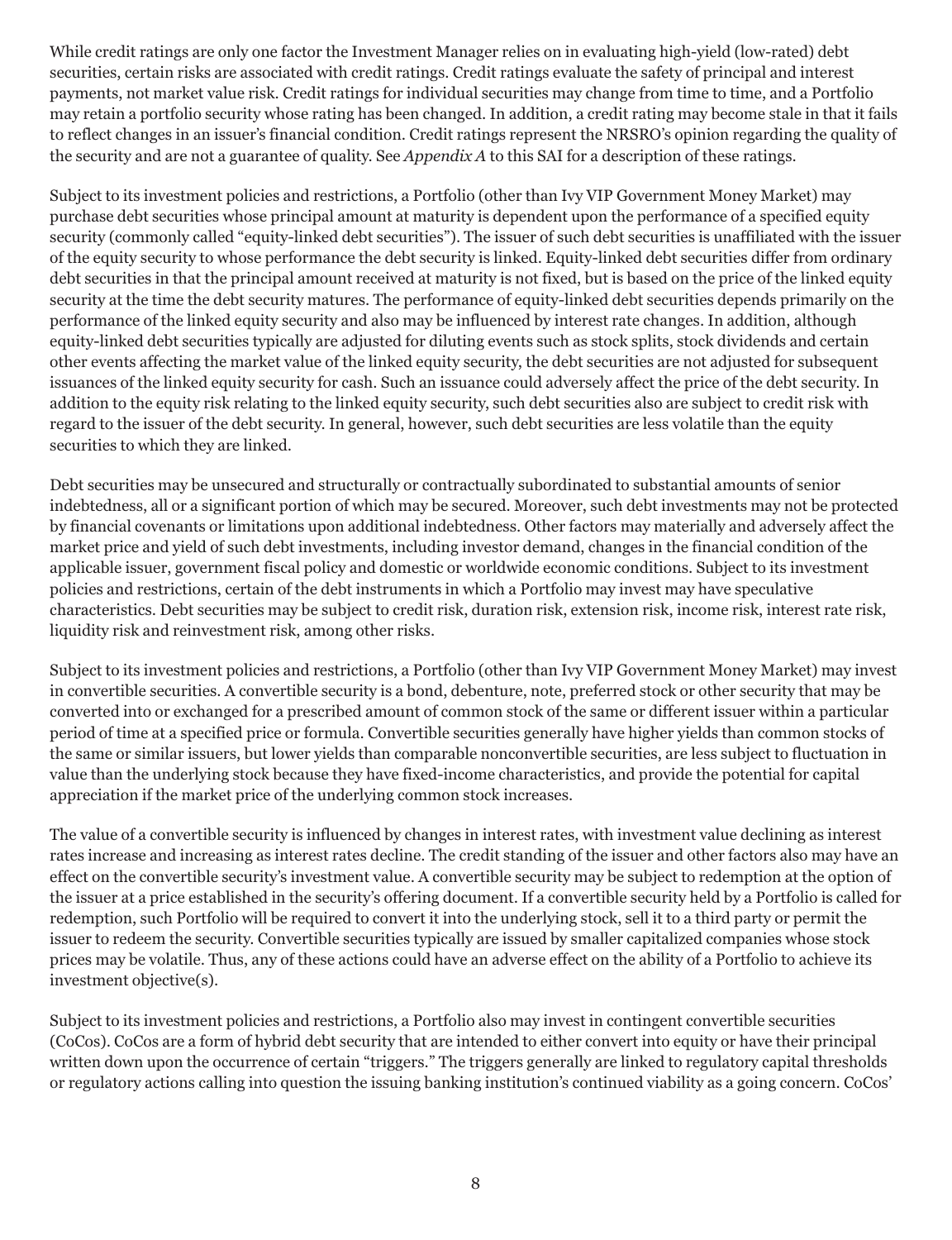unique equity conversion or principal write-down features are tailored to the issuing banking institution and its regulatory requirements. Some additional risks associated with CoCos include, but are not limited to:

- Loss absorption risk. CoCos have fully discretionary coupons. This means coupons can potentially be cancelled at the banking institution's discretion or at the request of the relevant regulatory authority in order to help the bank absorb losses.
- Subordinated instruments. CoCos, in the majority of circumstances, will be issued in the form of subordinated debt instruments in order to provide the appropriate regulatory capital treatment prior to a conversion. Accordingly, in the event of liquidation, dissolution or winding-up of an issuer prior to a conversion having occurred, the rights and claims of the holders of the CoCos, such as the Portfolios, against the issuer in respect of or arising under the terms of the CoCos generally shall rank junior to the claims of all holders of unsubordinated obligations of the issuer. In addition, if the CoCos are converted into the issuer's underlying equity securities following a conversion event (*i.e.*, a "trigger"), each holder will be subordinated due to their conversion from being the holder of a debt instrument to being the holder of an equity instrument.
- Market value will fluctuate based on unpredictable factors. The value of CoCos is unpredictable and will be influenced by many factors including, without limitation: (i) the creditworthiness of the issuer and/or fluctuations in such issuer's applicable capital ratios; (ii) supply and demand for the CoCos; (iii) general market conditions and available liquidity; and (iv) economic, financial and political events that affect the issuer, its particular market or the financial markets in general.

Subject to its investment policies and restrictions, a Portfolio (other than Ivy VIP Government Money Market) also may invest in a type of convertible preferred stock that pays a cumulative, fixed dividend that is senior to, and expected to be in excess of, the dividends paid on the common stock of the issuer. At the mandatory conversion date, the preferred stock is converted into not more than one share of the issuer's common stock at the call price that was established at the time the preferred stock was issued. If the price per share of the related common stock on the mandatory conversion date is less than the call price, the holder of the preferred stock will nonetheless receive only one share of common stock for each share of preferred stock (plus cash in the amount of any accrued but unpaid dividends). At any time prior to the mandatory conversion date, the issuer may redeem the preferred stock upon issuing to the holder a number of shares of common stock equal to the call price of the preferred stock in effect on the date of redemption divided by the market value of the common stock, with such market value typically determined 1 or 2 trading days prior to the date notice of redemption is given. The issuer also must pay the holder of the preferred stock cash in an amount equal to any accrued but unpaid dividends on the preferred stock. This convertible preferred stock is subject to the same market risk as the common stock of the issuer, except to the extent that such risk is mitigated by the higher dividend paid on the preferred stock. The opportunity for equity appreciation afforded by an investment in such convertible preferred stock, however, is limited, because in the event the market value of the issuer's common stock increases to or above the call price of the preferred stock, the issuer may (and would be expected to) call the preferred stock for redemption at the call price. This convertible preferred stock also is subject to credit risk with regard to the ability of the issuer to pay the dividend established upon issuance of the preferred stock. Generally, however, the market value of the convertible preferred stock is less volatile than the related common stock of the issuer.

Certain unanticipated events, such as natural disasters, terrorist attacks, war, and other geopolitical events, can have a dramatic adverse effect on securities held by a Portfolio.

#### *Operational Risks*

The Portfolios and their service providers may be prone to operational and information security risks resulting from, among other problems, human errors, systems and technology disruptions or failures, or breaches in cybersecurity. The occurrence of any of these problems could result in a loss of information, regulatory scrutiny, reputational damage and other consequences, any of which could have a material adverse effect on a Portfolio or its shareholders. A breach in cybersecurity may be either an intentional or unintentional event that allows an unauthorized party to gain access to fund assets, customer data or proprietary information, or cause a Portfolio or its service providers to suffer data corruption or lose operational functionality. A breach in cybersecurity may include, among other events, stealing or corrupting customer data or funds, denial of service attacks on websites that prohibit access to electronic systems by customers or employees, the unauthorized release of confidential information or various other forms of cybersecurity breaches.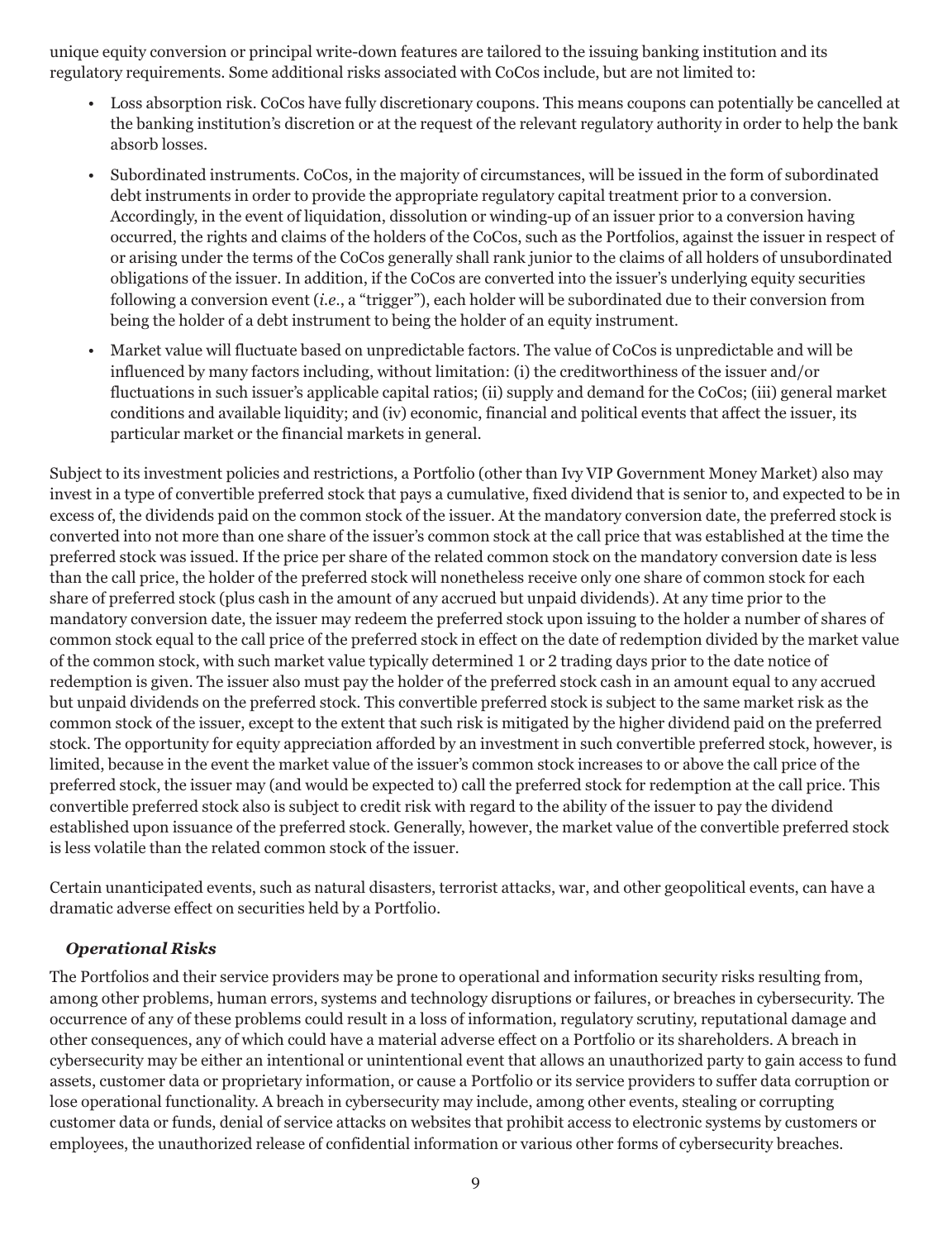Cybersecurity breaches affecting the Portfolios, IICO, a Portfolio's Subadviser, or a Portfolio's custodian, transfer agent, intermediaries and other third-party service providers may adversely impact the Portfolios and their shareholders. For instance, breaches in cybersecurity may interfere with the processing of shareholder transactions, including the ability to buy and sell shares, impact the ability of the Portfolios to calculate their NAVs, cause the release of private shareholder information or confidential business information, impede trading, subject the Portfolios or their service providers to regulatory fines or financial losses and/or cause reputational damage. The Portfolios also may incur additional costs for cybersecurity risk management purposes. Similar types of cybersecurity risks also are present for issues or securities in which the Portfolios may invest, which could result in material adverse consequences for such issuers, and may cause the Portfolios' investment in such companies to lose value. In addition, adverse consequences could result from cybersecurity incidents affecting counterparties with which a Portfolio engages in transactions, governmental and other regulatory authorities, exchange and other financial market operators, banks, brokers, dealers, insurance companies, and other financial institutions and other parties.

# **Specific Securities and Investment Practices— each Portfolio except the Pathfinder Portfolios and the Managed Volatility Portfolios (except as noted herein)**

### *Banking Industry and Savings and Loan Obligations*

Certificates of deposit are certificates issued against funds deposited in a commercial bank for a definite period of time and earning a specified return. Bankers' acceptances are negotiable drafts or bills of exchange, normally drawn by an importer or exporter to pay for specific merchandise, which are "accepted" by a bank (meaning, in effect, that the bank unconditionally agrees to pay the face value of the instrument at maturity). In addition to investing in certificates of deposit and bankers' acceptances, each Portfolio may invest in time deposits in banks or savings and loan associations. Time deposits generally are similar to certificates of deposit, but are uncertificated. Each Portfolio's investments in certificates of deposit, time deposits, and bankers' acceptances are limited to obligations of (i) U.S. banks having total assets in excess of \$500,000,000 (as of the date of their most recent financial statements at the time of investment), (ii) U.S. banks which do not meet the \$500,000,000 asset requirement, if the principal amount of such obligation is fully insured by the Federal Deposit Insurance Corporation (FDIC), (iii) savings and loan associations which have total assets in excess of \$500,000,000 and which are members of the FDIC, and (iv) foreign banks if the obligation is, in the opinion of the Investment Manager, of an investment quality comparable to other debt securities which may be purchased by the Portfolio. Each Portfolio's investments in certificates of deposit of savings associations are limited to obligations of federal or state-chartered institutions whose total assets exceed \$500,000,000 and whose deposits are insured by the FDIC. Bank deposits are not marketable, and a Portfolio may invest in them subject to its investment restrictions regarding illiquid investments, unless such obligations are payable at principal amount plus accrued interest on demand or within 7 days after demand.

#### *Borrowing*

Each Portfolio may borrow money only as permitted under the 1940 Act, the rules and regulations thereunder and any applicable exemptive relief. Proceeds from borrowings will be used for temporary, extraordinary or emergency purposes, including temporary purposes associated with the Interfund Lending Program discussed below. Interest on money borrowed is an expense the Portfolio would not otherwise incur, and as a result, it may have reduced net investment income during periods of outstanding borrowings. If a Portfolio does borrow money, its share price may be subject to greater fluctuation until the borrowing is paid off.

# *Credit-Linked Notes*

Subject to its investment policies and restrictions, a Portfolio may invest in credit-linked notes. A credit-linked note is a structured note whose value is linked to an underlying reference asset. Credit-linked notes typically provide periodic payments of interest, as well as payment of principal upon maturity. The value of the periodic payments and the principal amount payable upon maturity are tied (positively or negatively) to a reference asset, such as an index, government bond, interest rate or currency exchange rate. The ongoing payments and principal upon maturity typically will increase or decrease depending on increases or decreases in the value of the reference asset. A credit-linked note typically is issued by a limited purpose trust or other vehicle and is a direct obligation of the issuing entity. The limited purpose trust or other vehicle, in turn, invests in bonds or a derivative or basket of derivative instruments, such as credit default swaps, interest rate swaps and/or other securities, to provide the exposure set forth in the credit-linked note. The periodic interest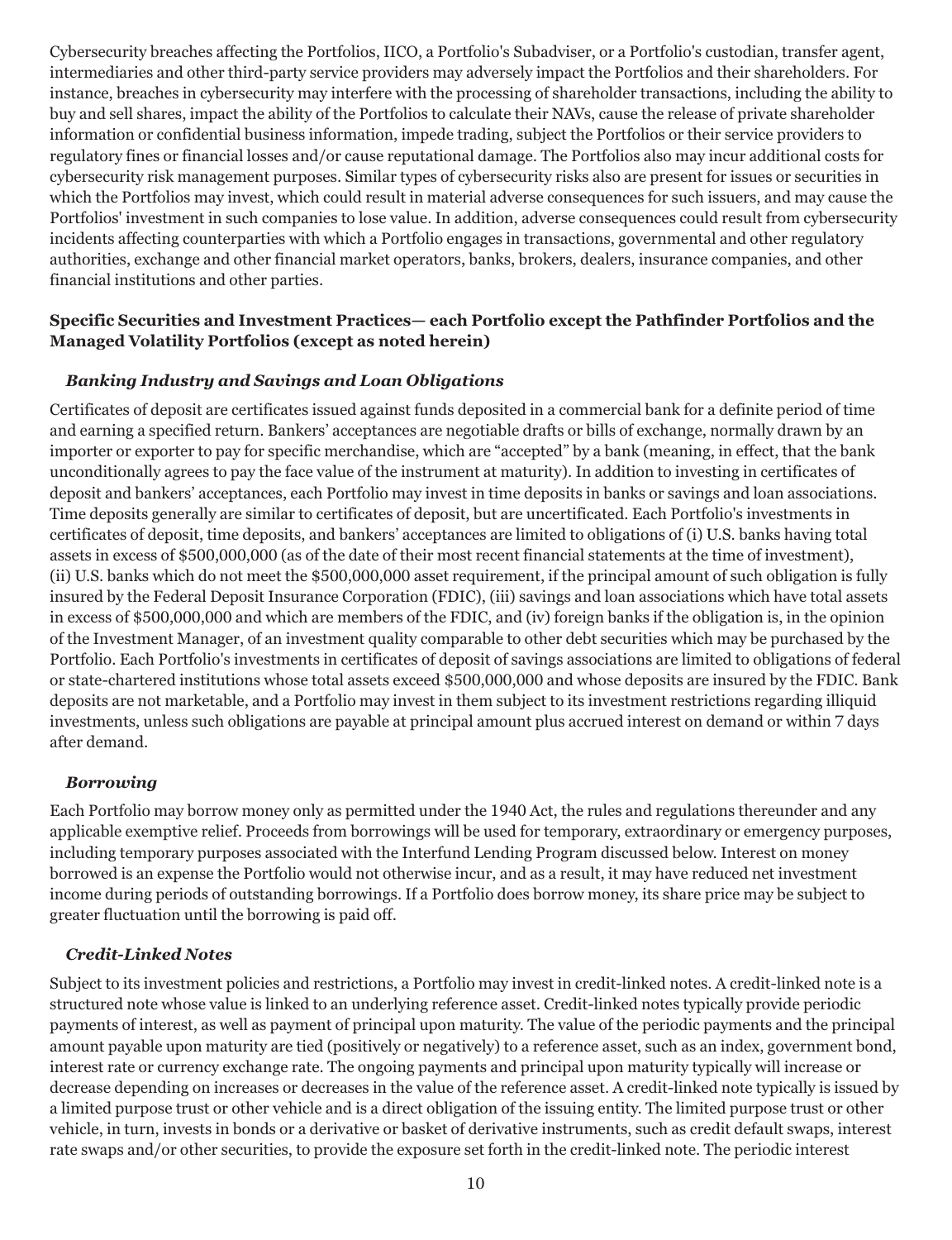payments and principal obligations payable under the terms of the note typically are conditioned upon the entity's receipt of payments on its underlying investment. If the underlying investment defaults, the periodic payments and principal received by the Portfolios will be reduced or eliminated. The buyer of a credit-linked note assumes the risk of default by the issuer and the underlying reference asset or entity. Generally, investors in credit-linked notes assume the risk of default by the issuer and the reference entity in return for a potentially higher yield on their investment or access to an investment that they could not otherwise obtain. In the event the issuer defaults or there is a credit event that relates to the reference asset, the recovery rate generally is less than a Portfolio's initial investment, and the Portfolio may lose money.

### *Foreign Securities and Currencies*

**Foreign Securities.** Subject to its investment policies and restrictions, a Portfolio may invest in the securities of foreign issuers, including depositary receipts. In general, depositary receipts are securities convertible into and evidencing ownership of securities of foreign corporate issuers, although depositary receipts may not necessarily be denominated in the same currency as the securities into which they may be converted. American depositary receipts (ADRs), in registered form, are U.S. dollar-denominated receipts typically issued by a U.S. bank representing ownership of a specific number of shares in a non-U.S. corporation. ADRs are quoted and traded in U.S. dollars in the U.S. securities market. An ADR is sponsored if the original issuing company has selected a single U.S. bank to serve as its U.S. depositary and transfer agent. This relationship requires a deposit agreement which defines the rights and duties of both the issuer and depositary. Companies that sponsor ADRs also must provide their ADR investors with English translations of company information made public in their own country of domicile. Sponsored ADR investors also generally have the same voting rights as ordinary shareholders, barring any unusual circumstances. ADRs which meet these requirements can be listed on U.S. stock exchanges. Unsponsored ADRs typically are created at the initiative of a broker or bank reacting to demand for a specific foreign stock. The broker or bank purchases the underlying shares and deposits them in a depositary. Unsponsored shares issued after 1983 are not eligible for U.S. stock exchange listings, and they generally do not include voting rights.

Global depositary receipts and European depositary receipts, in bearer form, are foreign receipts evidencing a similar arrangement and are designed for use by non-U.S. investors and traders in non-U.S. markets. Global depositary receipts are designed to facilitate the trading of securities of foreign issuers by U.S. and non-U.S. investors and traders.

The Investment Manager believes that investing in foreign securities involves investment opportunities as well as risks. Individual foreign economies may differ favorably or unfavorably from the U.S. economy or each other in such matters as gross national product, rate of inflation, capital reinvestment, resource self-sufficiency and balance of payments position. Individual foreign companies also may differ favorably or unfavorably from U.S. companies in the same industry. Foreign currencies may be stronger or weaker than the U.S. dollar or than each other. Thus, the value of securities denominated in or indexed to foreign currencies, and the value of dividends and interest from such securities, can change significantly when foreign currencies strengthen or weaken relative to the U.S. dollar.

The Investment Manager believes that a Portfolio's ability to invest its assets abroad might enable it to take advantage of these differences and strengths.

However, foreign securities and foreign currencies involve additional significant risks, apart from the risks inherent in U.S. investments. Foreign securities markets generally have less trading volume and less liquidity than U.S. markets, and prices on some foreign markets can be highly volatile. Many foreign countries lack uniform accounting and disclosure standards comparable to those applicable to U.S. companies, and it may be more difficult to obtain reliable information regarding an issuer's financial conditions and operations. In addition, the costs of foreign investing, including withholding taxes, brokerage commissions and custodial costs, generally are higher than for U.S. investments.

Foreign markets may offer less protection to investors than U.S. markets. Foreign issuers, brokers and securities markets may be subject to less government supervision. Foreign securities trading practices, including those involving the release of assets in advance of payment, may involve increased risks in the event of a failed trade or the insolvency of a broker-dealer, and may involve substantial delays. It also may be difficult to enforce legal rights in foreign countries.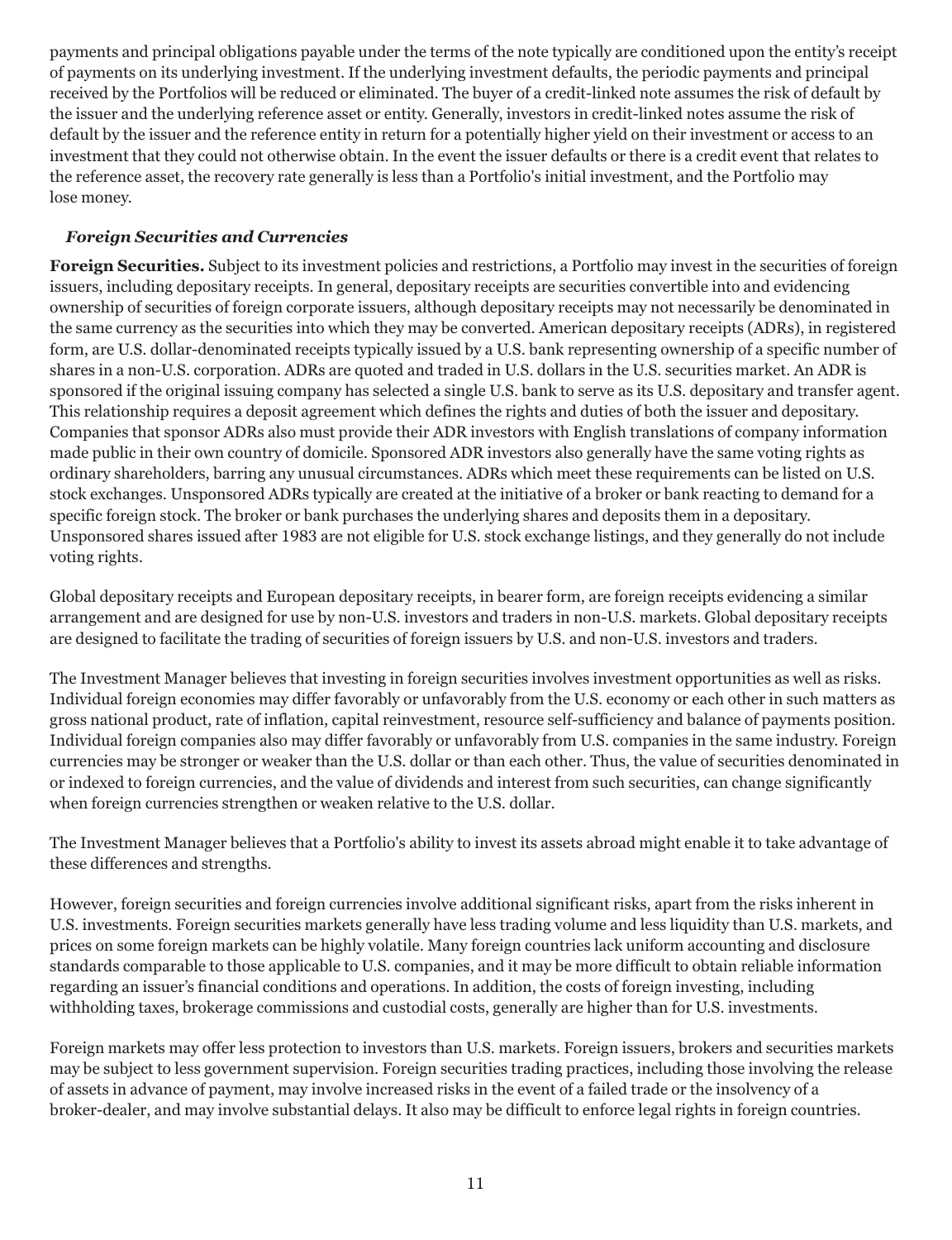Securities of issuers traded on exchanges may be suspended, either by the issuers themselves, by an exchange or by governmental authorities. Trading suspensions may be applied from time to time to the securities of individual issuers for reasons specific to that issuer, or may be applied broadly by exchanges or governmental authorities in response to market events. In the event that a Portfolio holds material positions in such suspended securities, the Portfolio's ability to liquidate its positions or provide liquidity to investors may be compromised and the Portfolio could incur significant losses.

Investing abroad also involves different political and economic risks. Foreign investments may be affected by actions of foreign governments adverse to the interests of U.S. investors, including: the possibility of expropriation or nationalization of assets; confiscatory taxation; restrictions on U.S. investment or on the ability to repatriate assets or convert currency into U.S. dollars (which also may affect the liquidity of such investments), such as those applicable to certain investments in China; or other government intervention. There may be greater possibility of default by foreign governments or government-sponsored enterprises. Investments in foreign countries also involve a risk of local political, economic, or social instability, military action or unrest, or adverse diplomatic developments. There is no assurance that the Investment Manager will be able to anticipate these potential events or counter their effects.

Certain foreign securities impose restrictions on transfer within the United States or to U.S. persons. Although securities subject to transfer restrictions may be marketable abroad, they may be less liquid than foreign securities of the same class that are not subject to such restrictions.

As a general rule, the country designation for a security for purposes of a Portfolio's investment policies and restrictions regarding foreign securities is the issuer's country of domicile, as indicated by a third-party source (*e.g.*, Bloomberg L.P.). However, pursuant to IICO's compliance procedures, the Investment Manager may request a different country designation due to certain identified circumstances. For example, an issuer's country designation could be changed if (i) the issuer derived at least 50% of its revenues or profits in a country other than the country of domicile; (ii) the issuer has at least 50% of its assets in a country other than the country of domicile; or (iii) the issuer's stock (security) principally is traded (based on total volume traded) in a country other than the country of domicile, provided the issuer does not have more than 50% of its revenues/profits or assets sourced in a single country.

Investments in obligations of U.S. branches of foreign banks will be considered U.S. securities if the Investment Manager has determined that the nature and extent of federal and state regulation and supervision of the branch in question are substantially equivalent to federal or state-chartered U.S. banks doing business in the same jurisdiction.

**Foreign Currencies.** Subject to its investment policies and restrictions, a Portfolio may purchase and sell foreign currency and invest in foreign currency deposits and may enter into forward currency contracts. The Portfolios may incur a transaction charge in connection with the exchange of currency. Currency conversion involves dealer spreads and other costs, although commissions usually are not charged.

Investment in foreign securities usually will involve currencies of foreign countries. Moreover, subject to its investment policies and restrictions, a Portfolio (other than Ivy VIP Government Money Market) may hold funds temporarily in bank deposits in foreign currencies during the completion of investment programs and may purchase and sell forward foreign currency contracts. Because of these factors, the value of the assets of a Portfolio as measured in U.S. dollars may be affected favorably or unfavorably by changes in foreign currency exchange rates and exchange control regulations, and a Portfolio may incur costs in connection with conversions between various currencies. Although a Portfolio's custodian values the Portfolio's assets daily in terms of U.S. dollars, the Portfolio does not intend to convert its holdings of foreign currencies into U.S. dollars on a daily basis, and for certain investments, there may be restrictions imposed by a foreign government on the conversion of its currency to U.S. dollars (or other currencies). Generally, however, a Portfolio will convert its holdings of foreign currencies into U.S. dollars, and investors should be aware of the costs of currency conversion. Although foreign exchange dealers do not charge a fee for conversion, they do realize a profit based on the difference (the "spread") between the prices at which they are buying and selling various currencies, which can include other transaction costs. Thus, a dealer may offer to sell a foreign currency to a Portfolio at one rate, while offering a lesser rate of exchange should the Portfolio desire to resell that currency to the dealer. A Portfolio will conduct its foreign currency exchange transactions either on a spot (that is, cash) basis at the spot rate prevailing in the foreign currency exchange market, or through entering into forward contracts to purchase or sell foreign currencies. For more information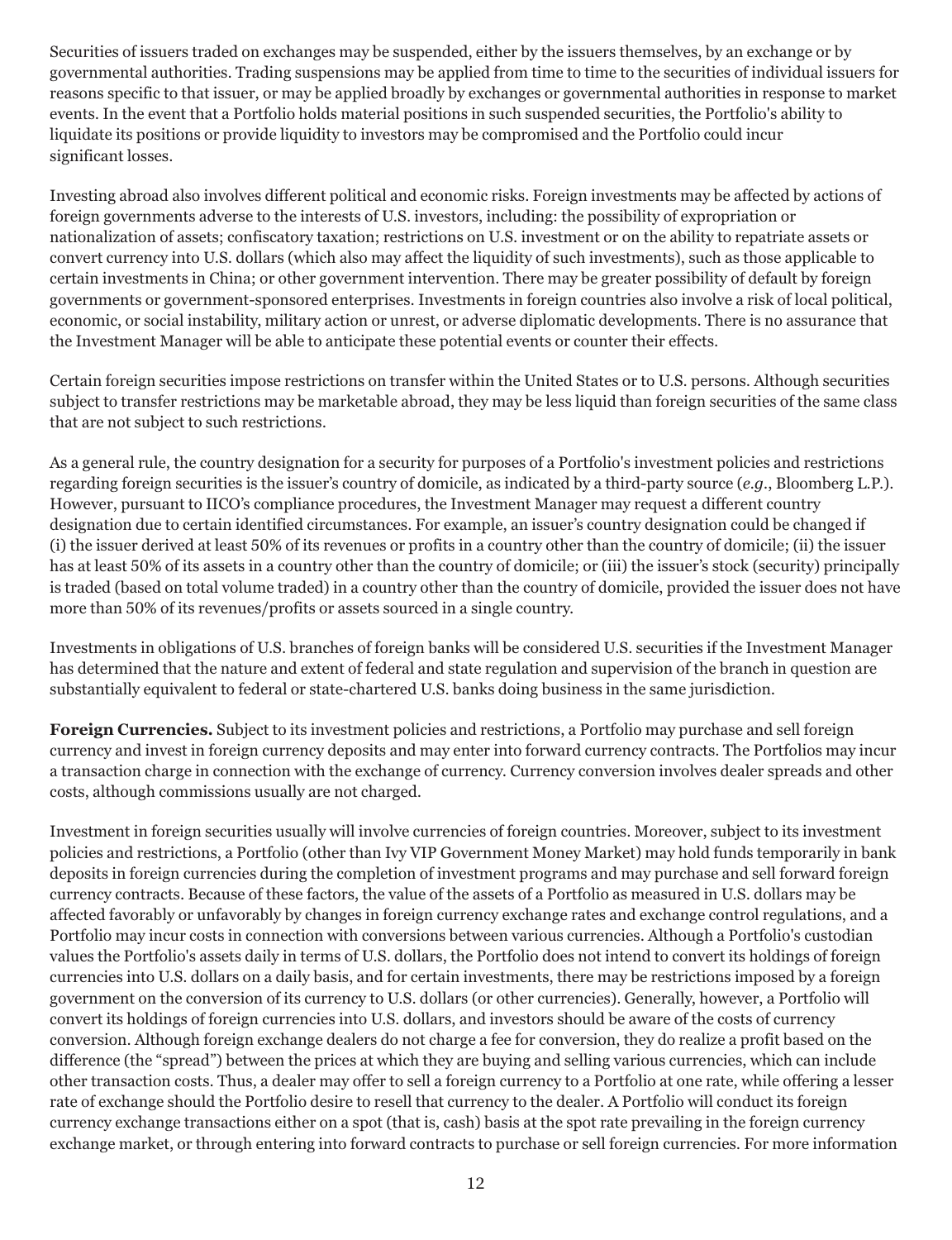regarding a Portfolio's use of forward contracts to purchase or sell foreign currencies, see *Options, Futures and Other Derivatives Strategies — Forward Currency Contracts.*

Because a Portfolio may invest in both U.S. and foreign securities markets, subject to its investment policies and restrictions, changes in the Portfolio's share price may have a low correlation with movements in U.S. markets. Each Portfolio's share price will reflect the movements of the different markets in which it invests (both U.S. and foreign), and of the currencies in which the investments are denominated. Thus, the strength or weakness of the U.S. dollar against foreign currencies may account for part of a Portfolio's investment performance. U.S. and foreign securities markets do not always move in step with each other, and the total returns from different markets may vary significantly. Currencies in which a Portfolio's assets are denominated may be devalued against the U.S. dollar, resulting in a loss to the Portfolio.

A Portfolio usually effects currency exchange transactions on a spot (that is, cash) basis at the spot rate prevailing in the foreign exchange market. However, some price spread on currency exchange will be incurred when the Portfolio converts assets from one currency to another. Further, a Portfolio may be affected either unfavorably or favorably by fluctuations in the relative rates of exchange between the currencies of different nations. For example, in order to realize the value of a foreign investment, the Portfolio must convert that value, as denominated in its foreign currency, into U.S. dollars using the applicable currency exchange rate. The exchange rate represents the current price of a U.S. dollar relative to that foreign currency; that is, the amount of such foreign currency required to buy one U.S. dollar. If a Portfolio holds a foreign security which has appreciated in value as measured in the foreign currency, the level of appreciation actually realized by the Portfolio may be reduced or even eliminated if the foreign currency has decreased in value relative to the U.S. dollar subsequent to the date of purchase. In such a circumstance, the cost of a U.S. dollar purchased with that foreign currency has gone up and the same amount of foreign currency purchases fewer dollars than at an earlier date.

**Emerging Market Securities.** The risks of investing in foreign countries are intensified in developing countries, or emerging markets. A developing or emerging country is a nation that, in the Investment Manager's opinion, is likely to experience long-term gross domestic product growth above that expected to occur in the United States, the UK, France, Germany, Italy, Japan and Canada. Developing and emerging countries may have relatively unstable governments, economies based on only a few industries and securities markets that trade a small number of securities.

Unless a Portfolio contains an alternative definition of an emerging market country in its prospectus, the Investment Manager considers countries having developing or emerging markets to be all countries that generally are considered to be developing or emerging countries by the International Bank for Reconstruction and Development (more commonly referred to as the World Bank) and the International Finance Corporation, as well as countries that are classified by the United Nations or otherwise regarded by their authorities as developing or emerging.

As noted above, the country designation for a security for purposes of a Portfolio's investment policies and restrictions regarding foreign securities is the issuer's country of domicile, as indicated by a third-party source (*e.g.*, Bloomberg L.P.). Accordingly, a security would be considered issued by a developing or emerging market country if the issuer's country of domicile is a developing or emerging market country. However, pursuant to IICO's compliance procedures, the Investment Manager may request a different country designation under the following circumstances: (i) the issuer derived at least 50% of its revenues or profits in a country other than the country of domicile; (ii) the issuer has at least 50% of its assets in a country other than the country of domicile; or (iii) the issuer's stock (security) principally is traded (based on total volume traded) in a country other than the country of domicile, provided the issuer does not have more than 50% of its revenues/profits or assets sourced in a single country.

Some of the risks to which a Portfolio may be exposed by investing in securities of developing or emerging markets are: restrictions placed by the government of a developing or emerging country related to investment, currency exchange controls, and repatriation of the proceeds of investment in that country; fluctuation of a developing or emerging country's currency against the U.S. dollar; unusual price volatility in a developing or emerging country's securities markets; government involvement in the private sector, including government ownership of companies in which the Portfolio may invest; limited information about a developing or emerging market; high levels of tax levied by developing or emerging countries on dividends, interest and realized capital gains; the greater likelihood that developing or emerging markets will experience more volatility in inflation rates than developed markets; the greater potential that securities purchased by the Portfolio in developing or emerging markets may be fraudulent or counterfeit due to differences in the level of regulation,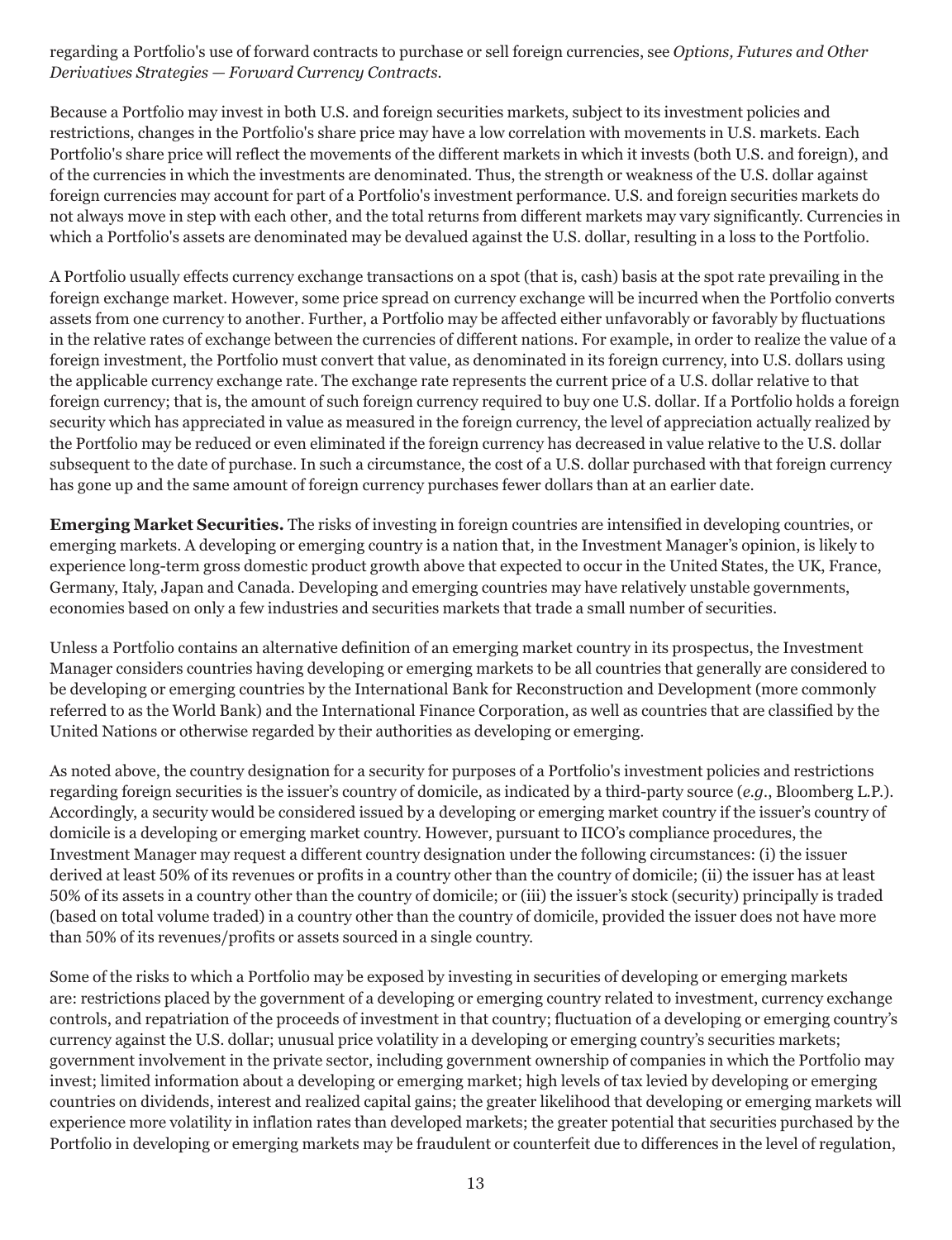disclosure requirements and recordkeeping practices in those markets; risks related to the liquidity and transferability of investments in certain instruments, such as loan participations, that may not be considered "securities" under local law; settlement risks, including potential requirements for the Portfolio to render payment prior to taking possession of portfolio securities in which it invests; the possibility of nationalization, expropriation or confiscatory taxation; favorable or unfavorable differences between individual foreign economies and the U.S. economy, such as growth of gross domestic product, rate of inflation, capital reinvestment, resources, self-sufficiency, and balance of payments position; additional costs associated with any investment in non-U.S. securities, including higher custodial fees than typical U.S. custodial arrangements, transaction costs of foreign currency conversions and generally higher commission rates on portfolio transactions than prevail in U.S. markets; relatively unstable governments, economies based on only a few industries and securities markets that trade a small number of securities; greater social, economic and political instability, including the risk of war; lack of availability of currency hedging or other risk management techniques in certain developing or emerging countries; the fact that companies in developing or emerging countries may be newly organized and may be smaller and less seasoned; differences in accounting, auditing and financial reporting standards; the heightened risks associated specifically with establishing record ownership and custody of securities; and limitations on obtaining and enforcing judgments against non-U.S. residents.

**Sukuk.** Foreign securities and emerging market securities include sukuk. Sukuk are certificates, similar to bonds, issued by the issuer to obtain an upfront payment in exchange for an income stream to be generated by certain assets of the issuer. Generally, the issuer sells the investor a certificate, which the investor then rents back to the issuer for a predetermined rental fee. The issuer also makes a contractual promise to buy back the certificate at a future date at par value. While the certificate is linked to the returns generated by certain assets of the issuer, the underlying assets are not pledged as security for the certificates, and the Portfolio (as the investor) is relying on the creditworthiness of the issuer for all payments required by the sukuk. Issuers of sukuk may include international financial institutions, foreign governments and agencies of foreign governments. Underlying assets may include, without limitation, real estate (developed and undeveloped), lease contracts and machinery and equipment.

**Foreign Sovereign Debt Obligations.** Investment in sovereign debt can involve a high degree of risk. The governmental entity that controls the repayment of sovereign debt may not be able or willing to repay the principal and/or interest when due in accordance with the terms of such debt. A governmental entity's willingness or ability to repay principal and interest due in a timely manner may be affected by, among other factors, its cash flow situation, the extent of its foreign reserves, the availability of sufficient foreign exchange on the date a payment is due, the relative size of the debt service burden to the economy as a whole, the governmental entity's policy towards the International Monetary Fund, and the political constraints to which a governmental entity may be subject. Governmental entities also may be dependent on expected disbursements from foreign governments, multilateral agencies and others abroad to reduce principal and interest arrearages on their debt. The commitment on the part of these governments, agencies and others to make such disbursements may be conditioned on a governmental entity's implementation of economic reforms and/or economic performance and the timely service of such debtor's obligations. Failure to implement such reforms, achieve such levels of economic performance or repay principal or interest when due may result in the cancellation of such third parties' commitments to lend funds to the governmental entity, which may further impair such debtor's ability or willingness to service its debts in a timely manner. Consequently, governmental entities may default on their sovereign debt. Holders of sovereign debt may be requested to participate in the rescheduling of such debt and to extend further loans to governmental entities. There is no bankruptcy proceeding by which sovereign debt on which governmental entities have defaulted may be collected in whole or in part.

#### *Illiquid Investments*

Rule 22e-4 under the 1940 Act provides that a Portfolio may not acquire an "illiquid investment" if, immediately after the acquisition, the Portfolio would have invested more than 15% of its net assets in illiquid investments that are assets. Rule 22e-4 defines an illiquid investment as an investment that cannot reasonably be sold or disposed of under current market conditions in 7 calendar days or less without the sale or disposition significantly changing the market value of the investment. The Board has adopted a liquidity risk management program on behalf of the Portfolios that is designed to comply with Rule 22e-4's requirements. The Board has delegated to an administrator the responsibility to oversee the program, whose duties include periodically reviewing the liquidity risk of the Portfolios and categorizing the Portfolio's investments into one of four liquidity classifications (as defined in Rule 22e-4) based on prescribed criteria, including the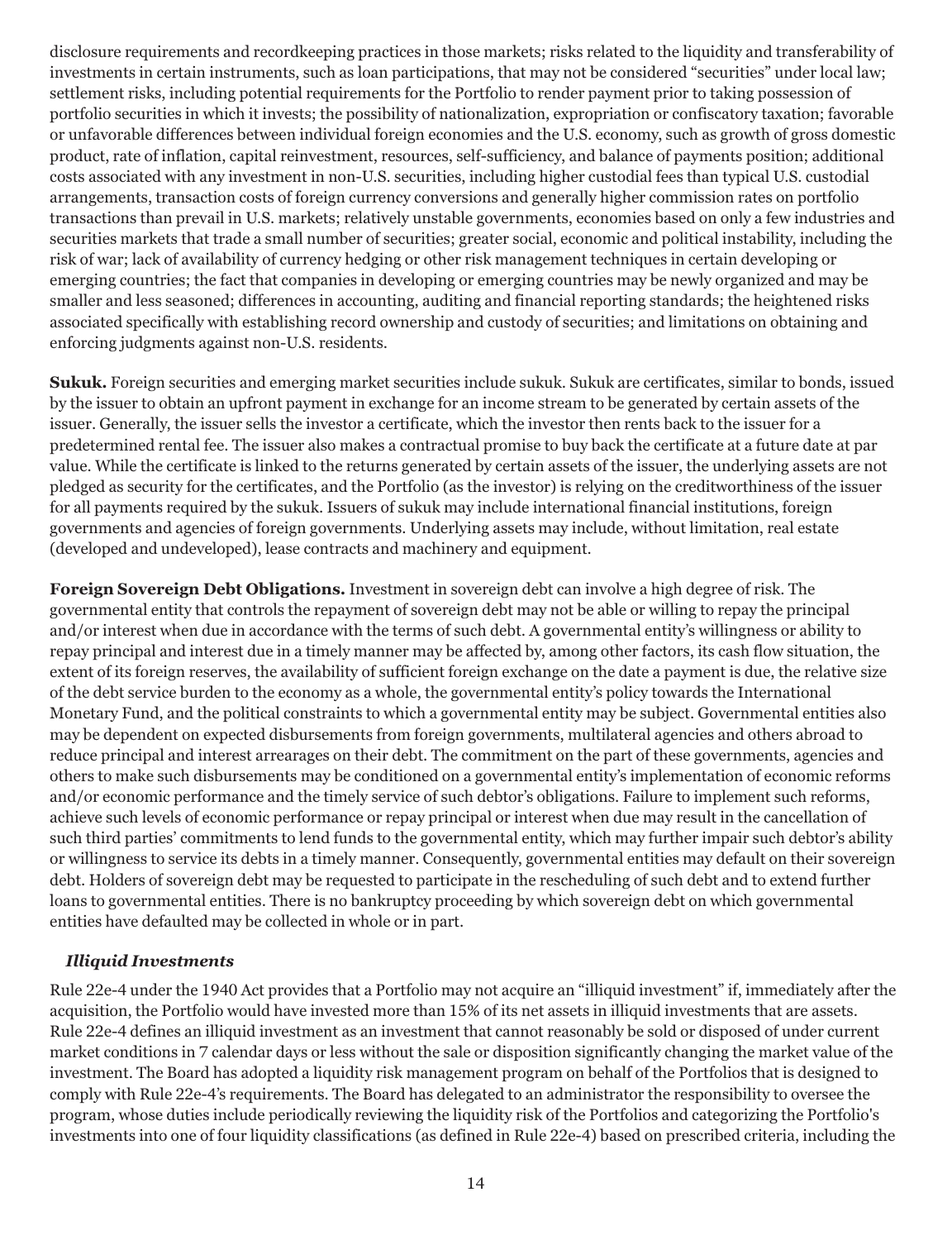number of days in which the administrator reasonably expects the investment would be convertible to cash under current market conditions without significantly changing the market value of the investment. This classification process takes into account relevant market, trading and investment-specific considerations (the analysis upon which a security is convertible to cash and placed into a classification will not take into account days when exchanges in foreign markets are closed for scheduled holidays).

The Investment Manager believes that, at times, it is in the best interest of a Portfolio to be able to invest in illiquid securities up to the maximum amount allowable under the Portfolio's investment restriction on illiquid investments. See *Investment Restrictions — Non-Fundamental Investment Restrictions*. The Investment Manager believes that the risk of investing in illiquid securities is manageable, considering the availability of certain securities that are currently considered illiquid but have widely established trading markets. For example, there has been significant growth in the types and availability of bank loans and structured products, including: asset backed securities (which also includes many mortgage-backed securities), collateralized bond obligations, collateralized mortgage obligations, collateralized debt obligations and commercial mortgage-backed securities. Since many of these securities are initially offered as individual issues, they often are deemed illiquid. *See Mortgage-Backed and Asset-Backed Securities* for more information on these types of securities.

### *Indexed Securities and Structured Notes*

Each Portfolio may invest in structured notes or other indexed securities, subject to its operating policy regarding financial instruments and other applicable restrictions. An example of a "structured note" is a note that is tied to a basket of multiple indices in which an investor receives twice the gains of each index that rises, subject to a cap on the returns with proportionate losses if the index falls. An example of an "indexed security" is a security that guarantees a return higher than the rate of inflation if it is held to maturity (called inflation indexed security). Structured notes or other indexed securities are derivative debt instruments, the interest rate or principal of which is linked to securities, currencies, interest rates, commodities, indices or other financial indicators (reference instruments). Most structured notes or other indexed securities are fixed-income securities that have maturities of three years or fewer. The interest rate or the principal amount payable at maturity of an indexed security may vary based on changes in one or more specified reference instruments, such as a floating interest rate compared with a fixed interest rate. The reference instrument need not be related to the terms of the structured note or indexed security.

Structured notes and indexed securities may be positively or negatively indexed (*i.e.*, their principal value or interest rates may increase or decrease if the underlying reference instrument appreciates), and may have return characteristics similar to direct investments in the underlying reference instrument or to one or more options on the underlying reference instrument.

Structured notes and indexed securities may entail a greater degree of market risk than other types of debt securities because the investor bears the risk of the reference instrument. Structured notes and indexed securities also may be more volatile, less liquid, and more difficult to accurately price than less complex securities and instruments or more traditional debt securities. In addition to the credit risk of the structured note and indexed security's issuer and the normal risks of price changes in response to changes in interest rates, the principal amount of structured notes and indexed securities may decrease as a result of changes in the value of the underlying reference instruments. Further, in the case of certain structured notes and indexed securities, the interest rate may be increased or decreased or the terms may provide that, under certain circumstances, the principal amount payable on maturity may be reduced to zero resulting in a loss to a Portfolio.

The performance of structured notes and indexed securities depends to a great extent on the performance of the reference instrument to which they are indexed and also may be influenced by interest rate changes in the U.S. and abroad. At the same time, structured notes and indexed securities are subject to the credit risks associated with the issuer of the security and their values may decline substantially if the issuer's creditworthiness deteriorates. Structured notes and indexed securities may be more volatile than the reference instrument. Gold-indexed securities, for example, typically provide for a maturity value that depends on the price of gold, resulting in a security whose price tends to rise and fall together with gold prices. Currency-indexed securities typically are short-term to intermediate-term debt securities whose maturity values or interest rates are determined by reference to the values of one or more specified foreign currencies, and may offer higher yields than U.S. dollar-denominated securities of equivalent issuers. Currency-indexed securities may be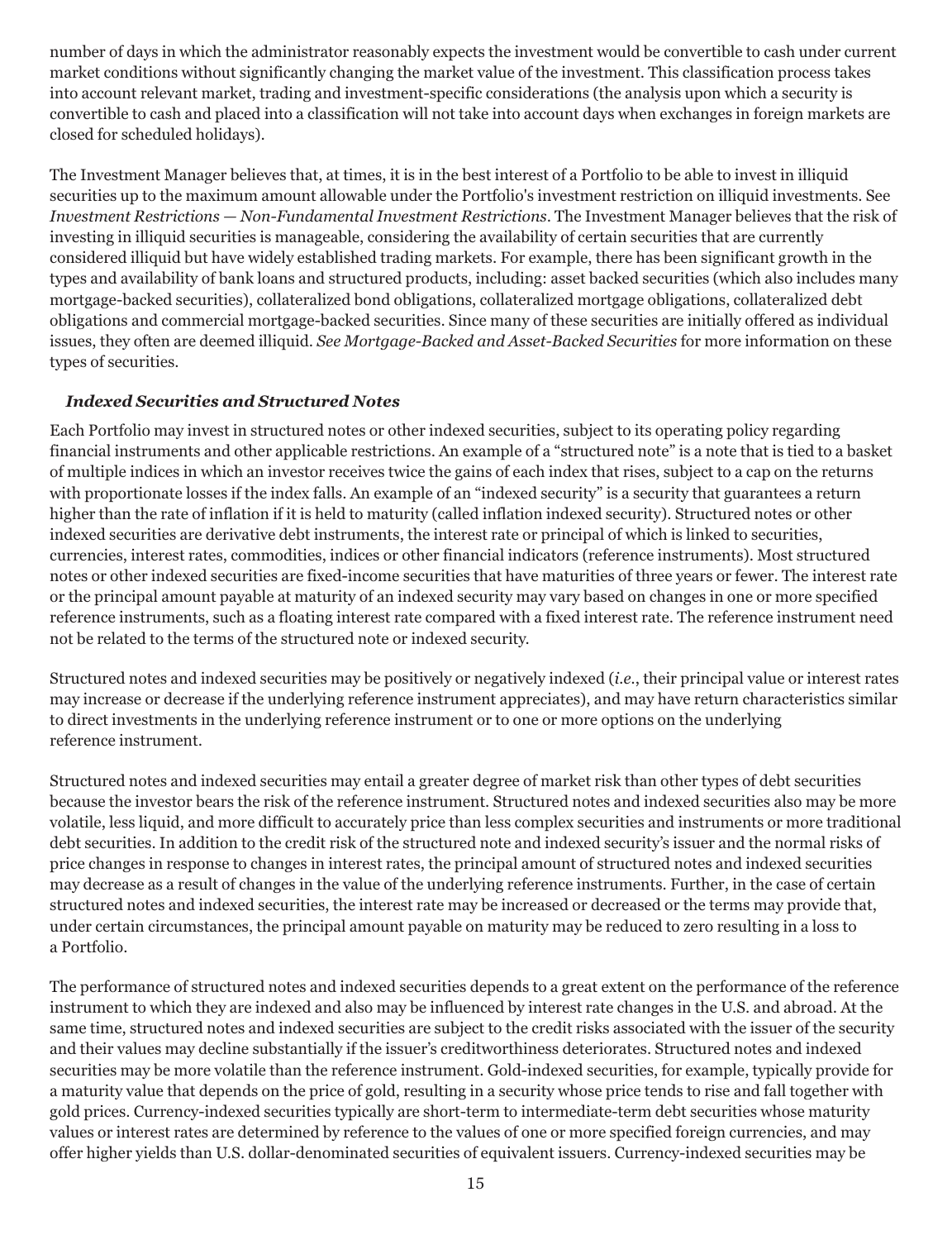positively or negatively indexed; that is, their maturity value may increase when the specified currency value increases, resulting in a security that performs similarly to a foreign-denominated instrument, or their maturity value may decline when foreign currencies increase, resulting in a security whose price characteristics are similar to a put on the underlying currency. Currency-indexed securities also may have prices that depend on the values of a number of different foreign currencies relative to each other.

The Investment Manager will use its judgment in determining whether structured notes or indexed securities should be treated as short-term instruments, bonds, stocks, or as a separate asset class for purposes of a Portfolio's investment allocations, depending on the individual characteristics of the securities. Certain structured notes and indexed securities that are not traded on an established market may be deemed illiquid.

# *Initial Public Offerings (IPOs)*

Securities issued through an IPO can experience an immediate drop in value if the demand for the securities does not continue to support the offering price. Information about the issuers of IPO securities also is difficult to acquire since they are new to the market and may not have lengthy operating histories. A Portfolio may engage in short-term trading in connection with its IPO investments, which could produce higher trading costs. The number of securities issued in an IPO is limited, so it is likely that IPO securities will represent a smaller component of a Portfolio's holdings as the Portfolio's assets increase (and thus have a more limited effect on the Portfolio's performance).

#### *Investment Company Securities*

Each Portfolio (other than Ivy VIP Government Money Market) may purchase shares of other investment companies only to the extent permitted under the 1940 Act, the rules and regulations thereunder, and any applicable exemptive relief and subject to its other investment policies and restrictions. As a shareholder in an investment company, a Portfolio would bear its pro rata share of that investment company's expenses, which could result in duplication of certain fees, including management and administrative fees; therefore, if a Portfolio acquires shares of an investment company, the Portfolio's shareholders would bear both their proportionate share of expenses of the Portfolio (including management and advisory fees) and, indirectly, the expenses of such investment company.

**Closed-end Investment Companies.** Shares of certain closed-end investment companies may at times be acquired only at market prices representing premiums to their NAVs. Shares of closed-end investment companies also may trade at a discount to NAV, which means a Portfolio may have to sell shares at a price lower than their NAV per share. Additionally, closed-end investment company shares may be halted or delisted by the listing exchange. Some countries, such as South Korea, Chile and India, have authorized the formation of closed-end investment companies to facilitate indirect foreign investment in their capital markets. The 1940 Act restrictions on investments in securities of other investment companies may limit opportunities that some of the Portfolios otherwise permitted to invest in foreign securities otherwise would have to invest indirectly in certain developing markets. A Portfolio will incur brokerage costs when purchasing and selling shares of closed-end investment companies.

**Business Development Companies (BDCs).** Subject to its investment policies and restrictions, a Portfolio (other than Ivy VIP Government Money Market) may invest in shares of BDCs. BDCs are a type of closed-end investment company regulated by the 1940 Act and typically invest in and lend to small and medium-sized private companies that may not have access to public equity markets for raising capital. BDCs invest in such diverse industries as healthcare, chemical, manufacturing, technology and service companies. A BDC must invest at least 70% of the value of its total assets in certain asset types, which typically are the securities of private U.S. businesses, and must make available significant managerial assistance to the issuers of such securities. BDCs often offer a yield advantage over other types of securities. Managers of BDCs may be entitled to compensation based on the BDC's performance, which may result in a manager of a BDC making riskier or more speculative investments in an effort to maximize incentive compensation and higher fees.

Because BDCs typically invest in small and medium-sized companies, a BDC's portfolio is subject to the risks inherent in investing in smaller companies, including that portfolio companies may be dependent on a small number of products or services and may be more adversely affected by poor economic or market conditions. Some BDCs invest substantially, or even exclusively, in one sector or industry group. Accordingly, the BDC may be susceptible to adverse conditions and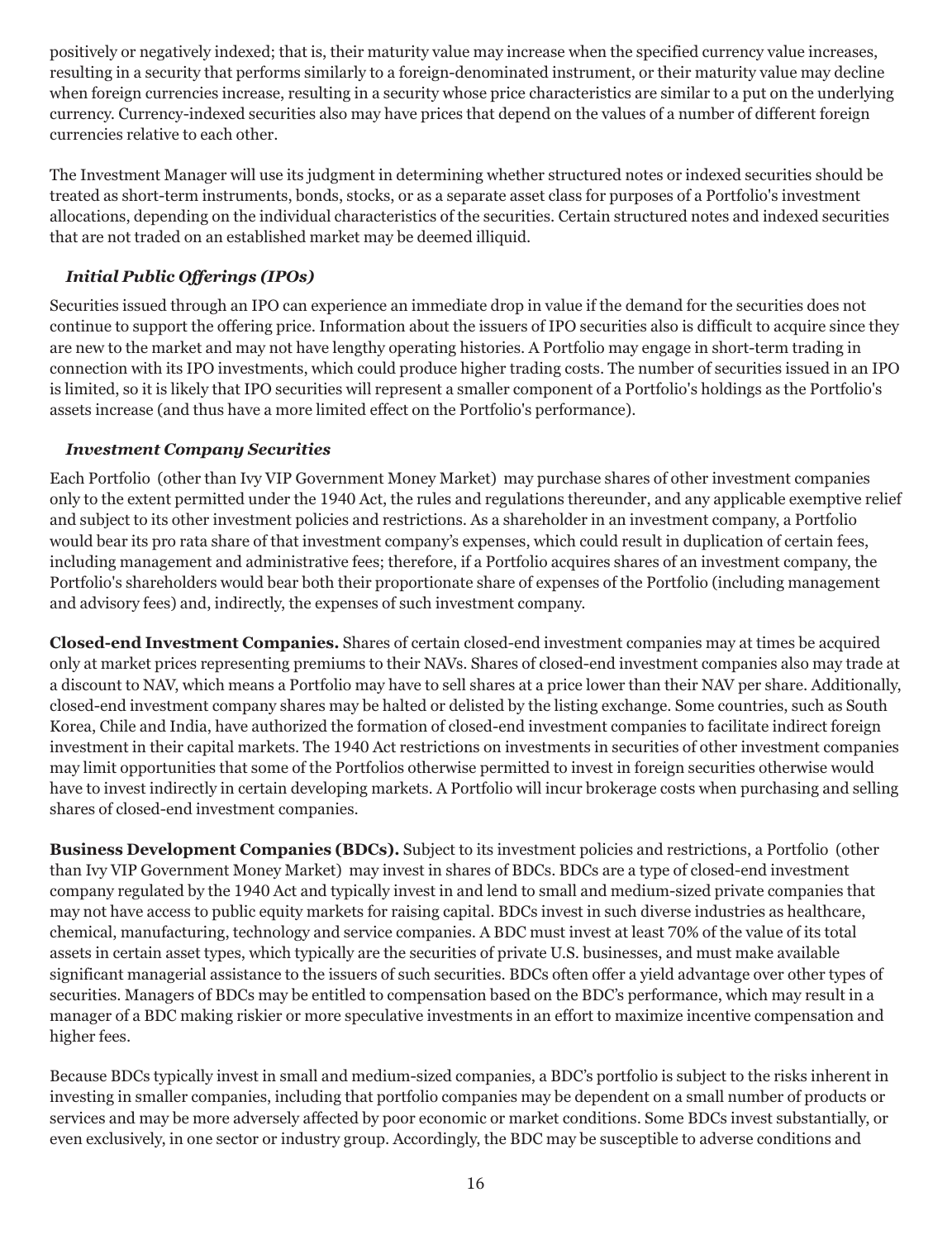economic or regulatory occurrences affecting the sector or industry group, which tends to increase the BDC's volatility and risk. Investments made by BDCs generally are subject to legal and other restrictions on resale and are otherwise less liquid than publicly traded securities. The illiquidity of these investments may make it difficult to sell such investments if the need arises, and if there is a need for a BDC in which a Portfolio invests to liquidate its portfolio quickly, it may realize a loss on its investments. BDCs also may have relatively concentrated investment portfolios, consisting of a relatively small number of holdings. A consequence of this limited number of investments is that the aggregate returns realized may be disproportionately impacted by the poor performance of a small number of investments, or even a single investment, particularly if a BDC experiences the need to write down the value of an investment, which tends to increase the BDC's volatility and risk.

Investments in BDCs are subject to management risk, including the ability of the BDC's management to meet the BDC's investment objective and to manage the BDC's portfolio when the underlying securities are redeemed or sold, during periods of market turmoil and as investors' perceptions regarding a BDC or its underlying investments change. BDC shares are not redeemable at the option of the BDC shareholder and, as with shares of other closed-end funds, they may trade in the secondary market at a discount to their NAV. Like an investment in other investment companies, a Portfolio will indirectly bear its proportionate share of any management and other expenses charged by the BDCs in which it invests.

BDCs may employ the use of leverage through borrowings or the issuance of preferred stock. While leverage often serves to increase the yield of a BDC, this leverage also subjects a BDC to increased risks, including the likelihood of increased volatility of the BDC and the possibility that the BDC's common share income will fall if the dividend rate of the preferred shares or the interest rate on any borrowings rises.

# *Exchange-Traded Funds (ETFs)*

Subject to its investment policies and restrictions, and only to the extent permitted by the 1940 Act, the rules and regulations thereunder, and any applicable exemptive relief, a Portfolio (other than Ivy VIP Government Money Market) may invest in ETFs for various purposes, which may or may not be a registered investment company (RIC) (*i.e.*, open-end mutual fund). For example, a Portfolio may invest in S&P 500 Depositary Receipts (SPDRs), which track the S&P 500 Index; S&P MidCap 400 Depositary Receipts (MidCap SPDRs), which track the S&P MidCap 400 Index; and "Dow Industrial Diamonds," which track the Dow Jones Industrial Average, or in ETFs that track other indexes; provided that such investments are consistent with the Portfolio's investment objective(s) as determined by the Investment Manager. Each of these securities represents shares of beneficial interest in a trust, or series of a trust, that typically holds a proportionate amount of shares of all stocks included in the relevant underlying index. Since most ETFs are a type of investment company, a Portfolio's purchases of ETF shares are subject to its investment restrictions regarding investments in other investment companies.

An ETF's shares have a market price that approximates the NAV of the ETF's portfolio, which generally is designed to track the designated index or the NAV of the underlying basket of securities, currencies and/or commodities or commodities futures, as applicable. Some ETFs are actively managed and instead of replicating, they seek to outperform a particular index or basket or price of a commodity or currency. ETF shares are exchange-traded and as with other equity transactions, brokers charge a commission in connection with the purchase of shares of ETFs. In addition, an asset management fee is charged against the assets of an ETF (which is charged in addition to the investment management fee paid by a Portfolio).

Trading costs for ETFs can be higher than those for stock index futures contracts, but, because ETFs trade like other exchange-listed equities, they represent a relatively quick and convenient method of using a Portfolio's assets to track the return of a particular stock index.

Investments in an ETF that is a RIC (*i.e.*, open-end mutual fund) generally present the same primary risks as investments in a conventional open-end mutual fund that is not exchange-traded. The price of an ETF can fluctuate, and a Portfolio could lose money investing in an ETF. In addition, ETFs are subject to the following risks that do not apply to conventional mutual funds: (i) the market price of an ETF's shares may trade at a premium or discount to their NAV; (ii) an active trading market for an ETF's shares may not develop or be maintained; or (iii) trading of an ETF's shares may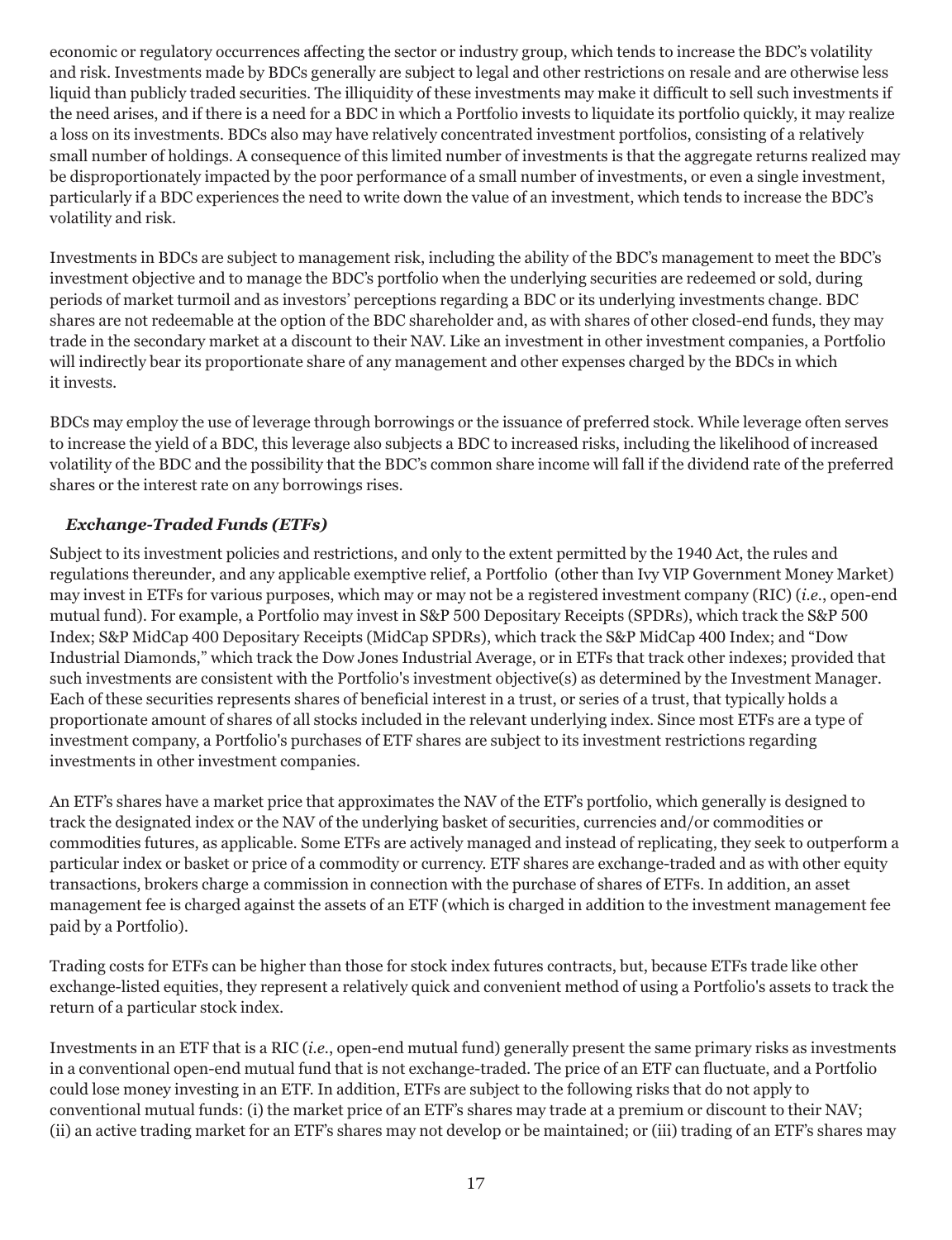be halted if the listing exchange's officials deem such action appropriate, the shares are delisted from the exchange, or the activation of market-wide "circuit breakers" (which are tied to large decreases in stock prices) halts stock trading generally.

### *Lending Securities*

For the purpose of realizing additional income or offsetting expenses, each Portfolio may lend portfolio securities up to the maximum amount of its total assets allowed under the 1940 Act (currently, one-third of total assets which, for purposes of this limitation, include the value of collateral received in return for securities loaned). Under a Portfolio's securities lending procedures, the Portfolio may lend securities only to broker-dealers and financial institutions deemed creditworthy by IICO. The creditworthiness of entities to which a Portfolio makes loans of portfolio securities is monitored by IICO throughout the term of the loan.

If a Portfolio lends securities, the borrower pays the Portfolio an amount equal to the dividends or interest on the securities that the Portfolio would have received if it had not loaned the securities. The Portfolio also receives additional compensation.

In addition, a borrower must collateralize any securities loans that it receives from a Portfolio in accordance with applicable regulatory requirements (the Guidelines). At the time of each loan, the Portfolio must receive collateral equal to no less than 102% of the market value of the securities loaned (or 105% of the market value of foreign securities loaned), including any accrued interest thereon. Under the present Guidelines, the collateral must consist of cash or U.S. government securities or bank letters of credit, at least equal in value to the market value of the securities loaned on each day that the loan is outstanding. Such collateral will be marked-to-market daily, and if the market value of the lent securities exceeds the value of the collateral, the borrower must add more collateral so that it at least equals 102% of the market value of the domestic securities loaned (or 105% of the foreign securities loaned). If the market value of the securities decreases, the borrower is entitled to a return of the excess collateral.

There are two methods of receiving compensation for making loans. The first is to receive a negotiated loan fee from the borrower. This method is available for all three types of collateral. The second method, which is not available when letters of credit are used as collateral, is for a Portfolio to receive interest on the investment of the cash collateral or to receive interest on the U.S. government securities used as collateral. Part of the interest received in either case may be shared with the borrower.

The letters of credit that a Portfolio may accept as collateral are agreements by banks (other than the borrowers of the Portfolio's securities), entered into at the request of the borrower and for its account and risk, under which the banks are obligated to pay to the Portfolio, while the letter is in effect, amounts demanded by the Portfolio if the demand meets the terms of the letter. The Portfolio's right to make this demand secures the borrower's obligations to it. The terms of any such letters and the creditworthiness of the banks providing them (which might include the Portfolio's custodian bank) must be satisfactory to IICO. The Portfolio will make loans only under rules of the New York Stock Exchange (NYSE), which presently require the borrower to give the securities back to the Portfolio within 5 business days after the Portfolio gives notice to do so. If the Portfolio loses its voting rights on securities loaned, it will not be able to have the securities returned to it in time to vote them if a material event affecting the investment is to be voted on. The Portfolio may pay reasonable finder's, administrative and custodian fees in connection with loans of securities.

Some, but not all, of these rules are necessary to meet regulatory requirements relating to securities loans. These rules will not be changed unless the change is permitted under these requirements. The requirements do not cover the rules which may be changed without shareholder vote, as to: (1) whom securities may be loaned; (2) the investment of cash collateral; or (3) voting rights.

There may be risks of delay in receiving additional collateral from the borrower if the market value of the securities loaned increases. If the borrower defaults on its obligation to return the securities loaned because of insolvency or other reasons, a Portfolio could experience delays and costs in recovering the securities loaned or in gaining access to the collateral. These delays and costs could be greater for foreign securities. If a Portfolio is not able to recover the securities loaned, the Portfolio may sell the collateral and purchase a replacement investment in the market. Additional transaction costs would result, and the value of the collateral could decrease below the value of the replacement investment by the time the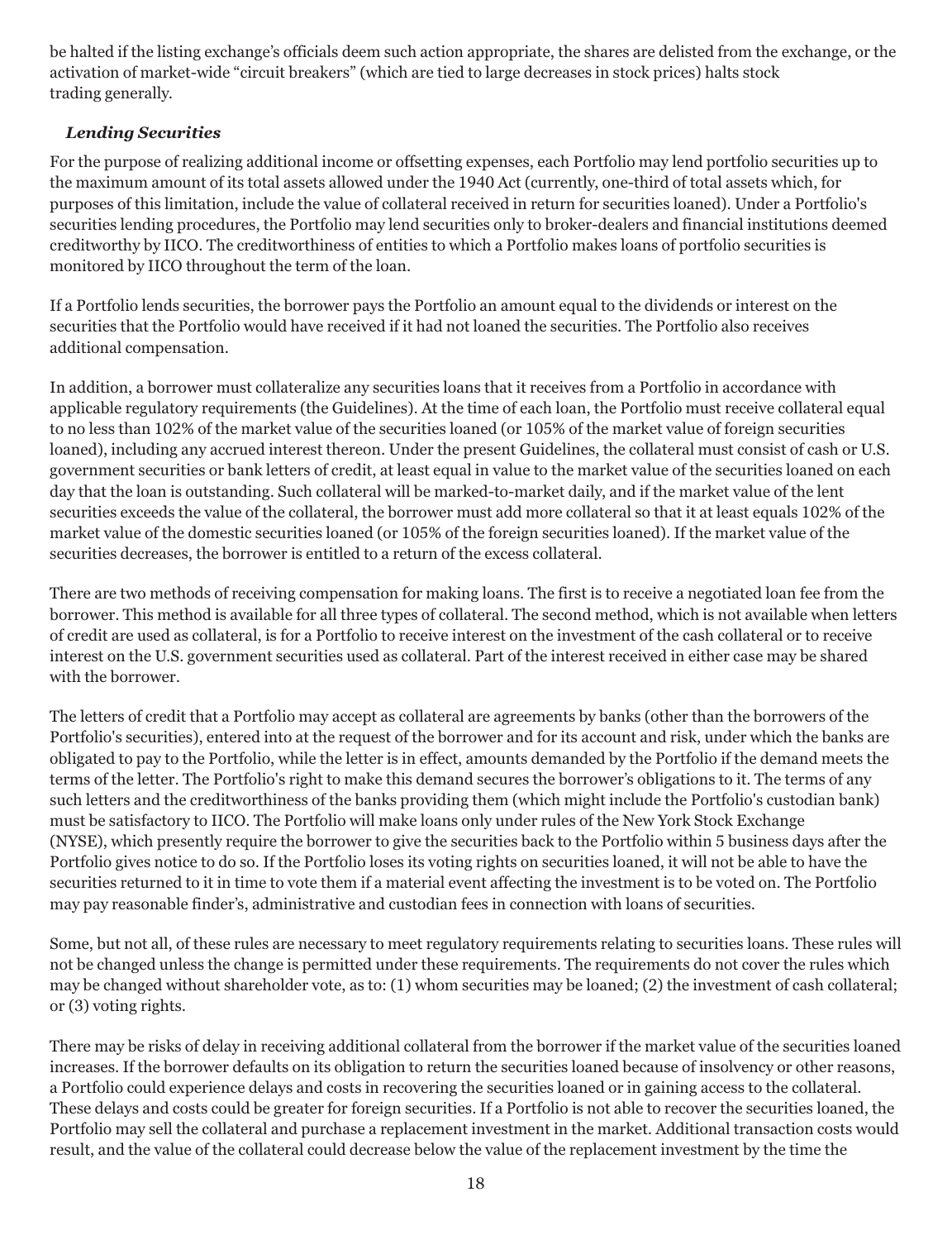replacement investment is purchased. Until the replacement can be purchased, the Portfolio will not have the desired level of exposure to the security which the borrower failed to return. Cash received as collateral through loan transactions may be invested in other eligible securities, including shares of a money market fund. Investing this cash subjects the Portfolio to greater market risk including losses on the collateral and, should the Portfolio need to look to the collateral in the event of the borrower's default, losses on the loan secured by that collateral.

# *Interfund Lending*

Pursuant to an exemptive order issued by the U.S. Securities and Exchange Commission (SEC), the Trust, together with the Ivy Funds and the InvestEd Portfolios (collectively, the "Funds" only for purposes of this section), have the ability to lend money to, and borrow money from, each other pursuant to a master interfund lending agreement (Interfund Lending Program). Under the Interfund Lending Program, the Funds may lend or borrow money for temporary purposes directly to or from one another (an Interfund Loan), subject to meeting the conditions of the SEC exemptive order. All Interfund Loans would consist only of uninvested cash reserves that the lending Fund otherwise would invest in short-term repurchase agreements or other short-term instruments.

If a Fund has outstanding bank borrowings, any Interfund Loans to the Fund would: (a) be at an interest rate equal to or lower than that of any outstanding bank loan, (b) be secured at least on an equal priority basis with at least an equivalent percentage of collateral to loan value as any outstanding bank loan that requires collateral, (c) have a maturity no longer than any outstanding bank loan (and in any event not over 7 days), and (d) provide that, if an event of default occurs under any agreement evidencing an outstanding bank loan to the Fund, that event of default will automatically (without need for action or notice by the lending Fund) constitute an immediate event of default under the Interfund Lending Agreement, entitling the lending Fund to call the Interfund Loan (and exercise all rights with respect to any collateral), and that such call will be made if the lending bank exercises its right to call its loan under its agreement with the borrowing Fund.

A Fund may make an unsecured borrowing under the Interfund Lending Program if its outstanding borrowings from all sources immediately after the borrowing under the Interfund Lending Program are equal to or less than 10% of its total assets, provided that, if the Fund has a secured loan outstanding from any other lender, including but not limited to another Fund, the Fund's borrowing under the Interfund Lending Program will be secured on at least an equal priority basis with at least an equivalent percentage of collateral to loan value as any outstanding loan that requires collateral. If a Fund's total outstanding borrowings immediately after an interfund borrowing under the Interfund Lending Program exceed 10% of its total assets, the Fund may borrow through the Interfund Lending Program on a secured basis only. A Fund may not borrow under the Interfund Lending Program or from any other source if its total outstanding borrowings immediately after the borrowing would be more than 33 1/3% of its total assets.

No Fund may lend to another Fund through the Interfund Lending Program if the loan would cause the lending Fund's aggregate outstanding loans through the Interfund Lending Program to exceed 15% of its current net assets at the time of the loan. A Fund's Interfund Loans to any one Fund shall not exceed 5% of the lending Fund's net assets. The duration of Interfund Loans will be limited to the time required to receive payment for securities sold, but in no event more than 7 days, and for purposes of this condition, loans effected within 7 days of each other will be treated as separate loan transactions. Each Interfund Loan may be called on one business day's notice by a lending Fund and may be repaid on any day by a borrowing Fund.

The limitations detailed above and the other conditions of the SEC exemptive order permitting interfund lending are designed to minimize the risks associated with interfund lending for both the lending Fund and the borrowing Fund. However, no borrowing or lending activity is without risk. When a Fund borrows money from another Fund, there is a risk that the Interfund Loan could be called on one day's notice or not renewed, in which case the Fund may have to borrow from a bank at higher rates if an Interfund Loan is not available from another Fund. Interfund Loans are subject to the risk that the borrowing Fund could be unable to repay the loan when due, and a delay in repayment to a lending Fund could result in a lost opportunity or additional lending costs. No Fund may borrow more than the amount permitted by its investment limitations.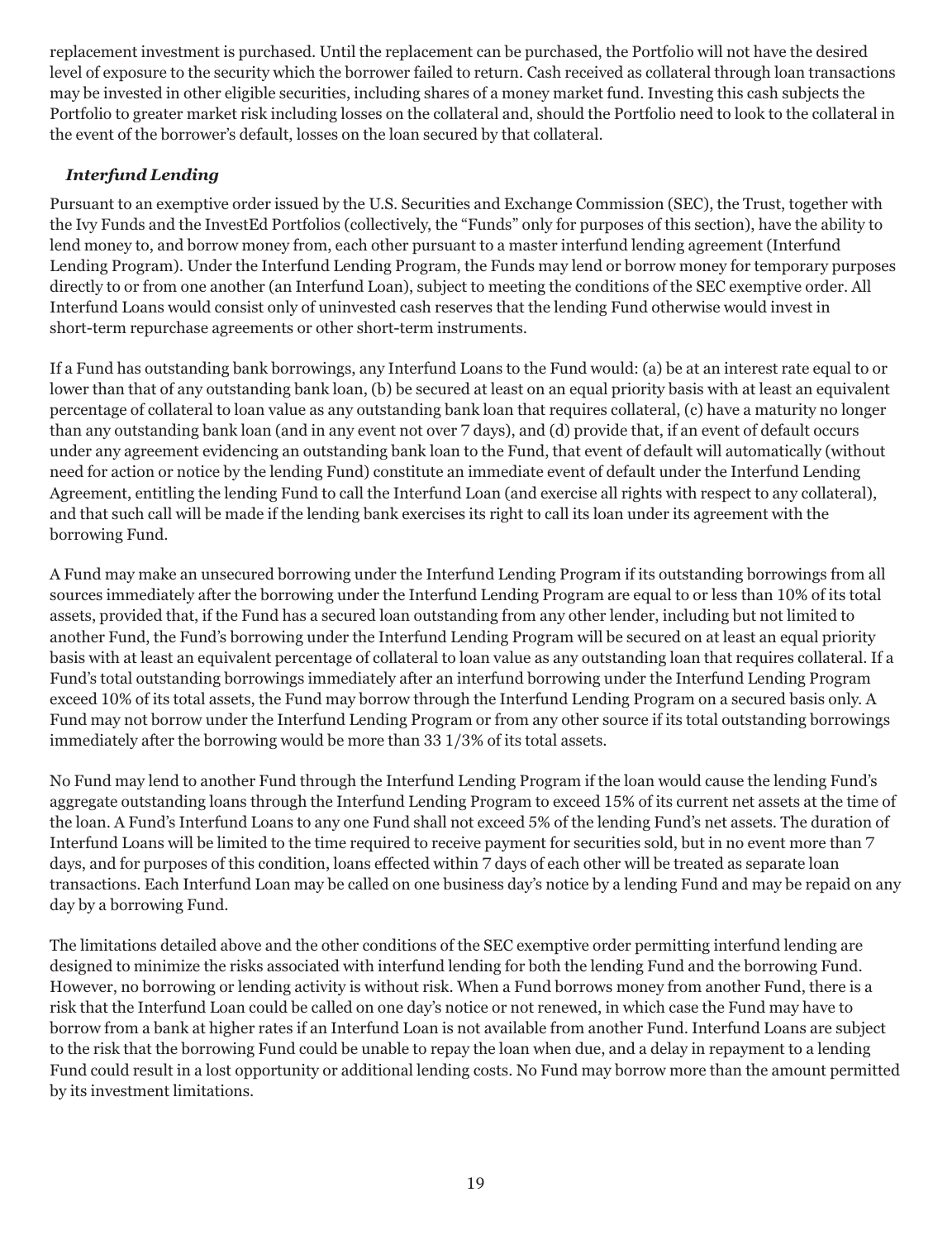# *Line of Credit*

The Trust, on behalf of Ivy VIP High Income, and Ivy Funds, on behalf of certain of its series (collectively, the "Funds," only for purposes of this section), have entered into a committed, unsecured revolving line of credit (Credit Facility) with The Bank of New York Mellon (BNYM), which allows the Funds to borrow an aggregate amount of up to \$130 million, subject to asset coverage and other limitations as specified in the Credit Agreement entered into between the Funds and BNYM. The Funds may borrow under the Credit Facility for temporary or emergency purposes or to allow for an orderly liquidation of securities to meet redemption requests. A borrowing Fund bears any interest expenses associated with the Credit Facility. The Funds also pay all arrangement and set-up fees and commitment fees. Borrowing results in interest expense and other fees and expenses for the Funds, which may impact the Funds' net expenses. The costs of borrowing may reduce the Funds' returns. As of the date of this SAI, there were no outstanding loans on the Credit Facility.

#### *Investments in Chinese Securities*

Certain of the Portfolios may invest in "A-shares" of certain Chinese companies through various "connect programs" with local stock exchanges in China, such as the Shanghai-Hong Kong Stock Connect Program with the Shanghai Stock Exchange that was launched in 2014 or the Shenzhen-Hong Kong Stock Connect Program with the Shenzhen Stock Exchange that was launched in 2016 or other similar programs (collectively these are referred to as Connect Programs).

Connect Programs serve to link local Chinese stock markets (such as those in Shanghai or Shenzhen) with the Hong Kong stock exchange. Under the Connect Programs, investors in Hong Kong and China can trade and settle shares listed on the other market via the exchange and clearing house in their home market. This means that international investors, who previously were prohibited from investing directly in A-shares on local Chinese exchanges, can access this market.

However, local rules apply, and listed companies that issue A-shares remain subject to the listing requirements in the local market. This means that the Connect Programs are subject to quota limitations, and an investor cannot purchase and sell the same security on the same trading day, which may restrict a Portfolio's ability to invest in China A-shares through the Connect Programs and to enter into or exit trades on a timely basis. Connect Programs can operate only when both markets are open for trading and when banking services are available in both markets on the corresponding settlement days. As such, if one or both markets are closed on a U.S. trading day, a Portfolio may not be able to dispose of its China A-shares in a timely manner, which could adversely affect the Portfolio's performance. Only certain China A-shares are eligible to be accessed through the Connect Programs. Such securities may lose their eligibility at any time, in which case they could be sold, but could no longer be purchased through the Connect Programs. Because the Connect Programs are relatively new, the actual effect on the market for trading China A-shares with the introduction of large numbers of foreign investors is unknown. In addition, there is no assurance that the necessary systems required to operate the Connect Programs will function properly or will continue to be adapted to changes and developments in both markets. In the event that the relevant systems do not function properly, trading through the Connect Programs could be disrupted.

The Connect Programs are subject to regulations promulgated by regulatory authorities for participating exchanges and further regulations or restrictions, such as limitations on redemptions or suspension of trading, may adversely impact a Connect Program, if the authorities believe it necessary to assure orderly markets or for other reasons. Because the relevant regulations are relatively new and untested, they are subject to change and there is no certainty as to how they will be applied. Investments in China A-shares may not be covered by the securities investor protection programs of a participating exchange and, without the protection of such programs, will be subject to the risk of default by the broker. In the event that the depository, the China Securities Depository and Clearing Corporation Limited (ChinaClear), defaulted, the Hong Kong Securities Clearing Company Limited, being the nominee under the Connect Program, has limited responsibility to assist clearing participants in pursuing claims against ChinaClear. Currently, there remains no precedent that the applicable courts in China would accept beneficial owners, rather than the nominee, under the Connect Program to pursue claims directly against ChinaClear in China. Therefore, a Portfolio may not be able to recover fully its losses from ChinaClear or may be delayed in receiving proceeds as part of any recovery process. A Portfolio also may not be able to exercise the rights of a shareholder and may be limited in its ability to pursue claims against the issuer of a security. A Portfolio may not be able to participate in corporate actions affecting China A-shares held through the Connect Programs due to time constraints or for other operational reasons. Similarly, a Portfolio may not be able to appoint proxies or participate in shareholders' meetings due to current limitations on the use of multiple proxies in China.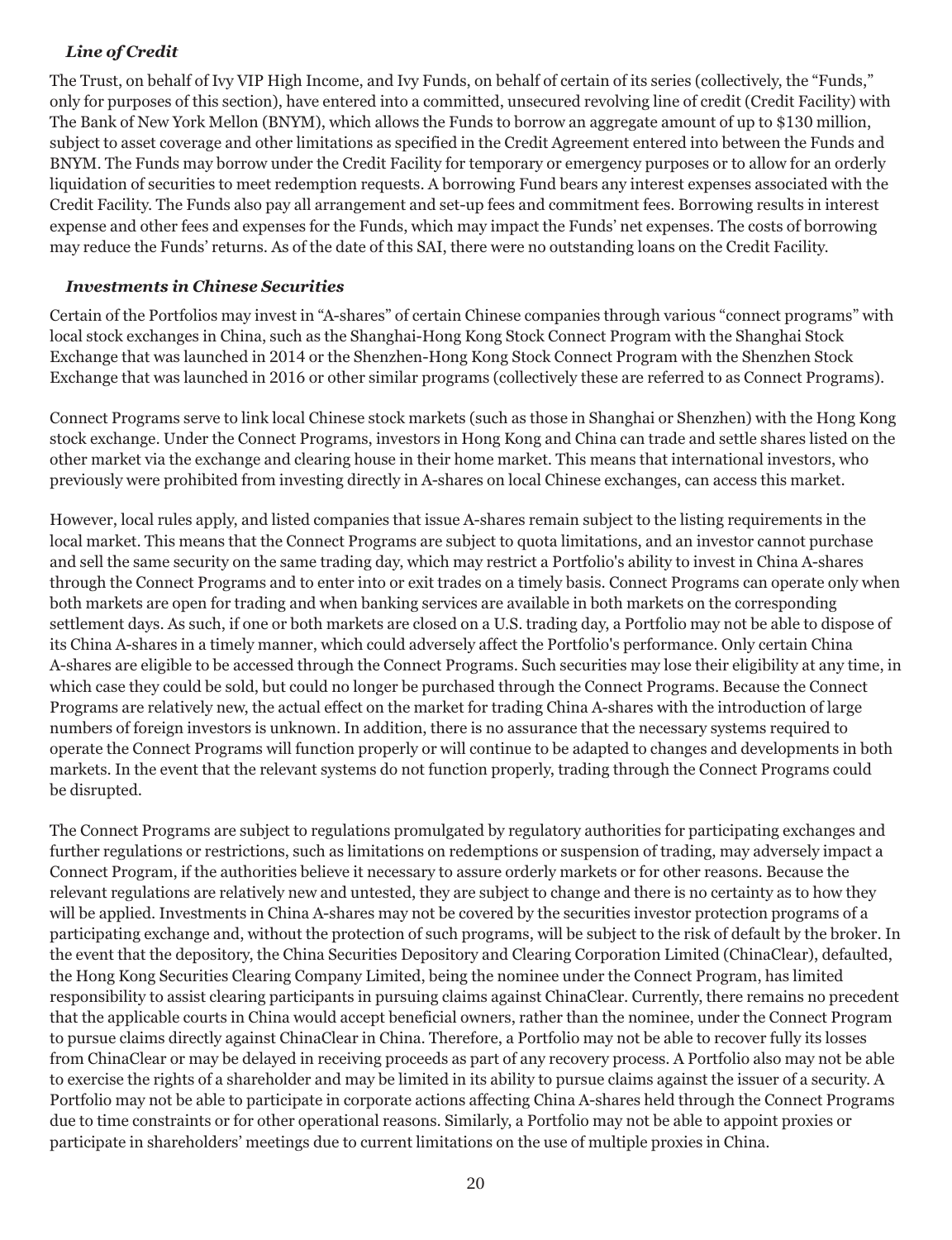Trades on these Connect Programs are subject to certain requirements prior to trading. If these requirements are not completed prior to the market opening, a Portfolio cannot sell the shares on that trading day. Currently, certain local custodians offer a "bundled brokerage/custodian" solution to address such requirements. However, such solution may limit the number of brokers that a Portfolio may use to execute trades. An enhanced model also has been implemented by the Hong Kong Stock Exchange, but there are operational and practical challenges for an investor to utilize such enhanced model. If an investor holds 5% or more of the total shares issued by a China A-share issuer, the investor must return any profits obtained from the purchase and sale of those shares if both transactions occur within a six-month period. If a Portfolio holds 5% or more of the total shares of a China A-share issuer, its profits may be subject to this limitation. In addition, it currently is not clear whether all accounts managed by the Investment Manager and/or its affiliates will be aggregated for purposes of this limitation. If that is the case, it makes it more likely that a Portfolio's profits may be subject to this limitation.

Because all trades of eligible China A-shares must be settled in Renminbi (RMB), the Chinese currency, investors must have timely access to a reliable supply of offshore RMB, which cannot be guaranteed. The value of the RMB may be subject to a high degree of fluctuation due to changes in interest rates, the imposition of currency controls, or the effects of monetary policies of China, other foreign governments, the United States, central banks or supranational entities. Furthermore, because dividends declared by a Portfolio will be declared in U.S. dollars and underlying payments received by the Portfolio from the China A-shares will be made in RMB, fluctuations in exchange rates may adversely affect the dividends that the Portfolio would pay.

Also, investing in China carries certain political and economic risks. The value of a Portfolio's assets may be adversely affected by inadequate investor protection and changes in Chinese laws or regulations. The Chinese economy may differ favorably or unfavorably from the U.S. economy in respects such as the rate of growth of gross domestic product, the rate of inflation, capital reinvestment, resource self-sufficiency, balance of payments position and sensitivity to changes in global trade. The Chinese government has exercised and continues to exercise significant influence over many aspects of the economy. Accordingly, future government actions could have a significant effect on the country's economy, which could affect market conditions and prices and yields of China A-shares.

#### *Loans and Other Direct Debt Instruments*

**Loans.** Subject to its investment policies and restrictions, a Portfolio may purchase loan participations and/or loan assignments (sometimes called bank loans). Loan participations are interests in amounts owed by a corporate, governmental, or other borrower to a lender or consortium of lenders (typically banks, insurance companies, or investment banks). Purchasers of participation interests do not have any direct contractual relationship with the borrower. Most floating rate loans are acquired directly from the agent bank or from another holder of the loan by assignment. In an assignment, the Portfolio purchases an assignment of a portion of a lender's interest in a loan. In this case, the Portfolio may be required generally to rely upon the assigning bank to demand payment and enforce its rights against the borrower, but would otherwise be entitled to all of such bank's rights in the loan.

Purchasers of participation interests may be subject to delays, expenses, and risks that are greater than those that would be involved if the purchaser could enforce its rights directly against the borrower. In addition, under the terms of a participation interest, the purchaser may be regarded as a creditor of the intermediate participant (rather than of the borrower), so that the purchaser also may be subject to the risk that the intermediate participant could become insolvent. The agreement between the purchaser and lender who sold the participation interest also may limit the rights of the purchaser to vote on changes that may be made to the loan agreement, such as waiving a breach of a covenant.

Most loan participations are secured, and most impose restrictive covenants that must be met by the borrower. These loans typically are made by a syndicate of banks and institutional investors, which are represented by an agent bank that has negotiated and structured the loan and that is responsible generally for collecting interest, principal, and other amounts from the borrower on its own behalf and on behalf of the other lending institutions in the syndicate, and for enforcing its and their other rights against the borrower. Typically, under loan agreements, the agent is given broad discretion in monitoring the borrower's performance and is obligated to use the same care it would use in the management of its own property. Each of the lending institutions, including the agent bank, lends to the borrower a portion of the total amount of the loan, and retains the corresponding interest in the loan. Floating rate loans may include delayed draw term loans and pre-funded or synthetic letters of credit.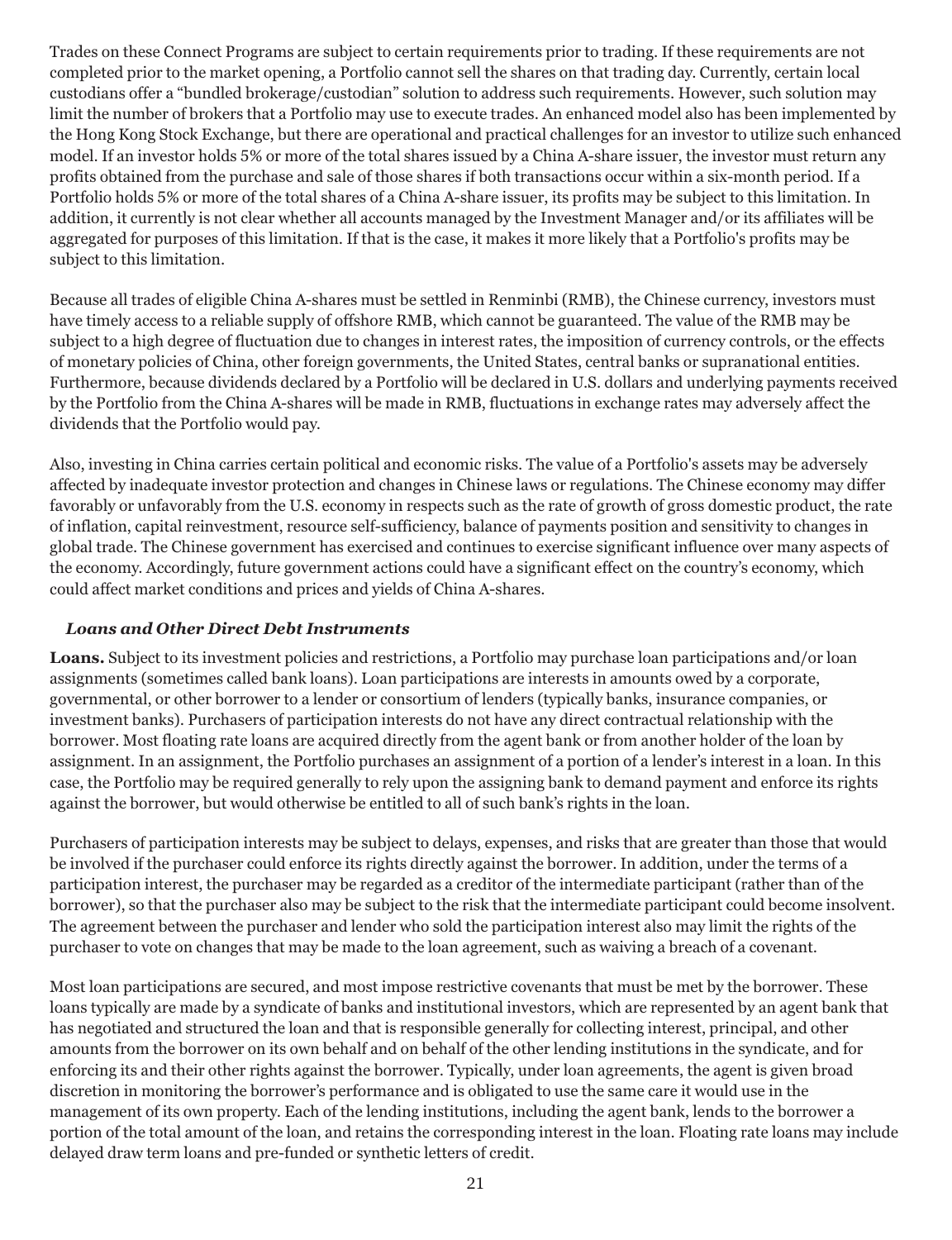A Portfolio's ability to receive payments of principal and interest and other amounts in connection with loans held by it will depend primarily on the financial condition of the borrower. The failure by a Portfolio to receive scheduled interest or principal payments on a loan would adversely affect the income of the Portfolio and would likely reduce the value of its assets, which would be reflected in a reduction in the Portfolio's NAV. Banks and other lending institutions generally perform a credit analysis of the borrower before originating a loan or purchasing an assignment in a loan. In selecting the loans in which a Portfolio will invest, however, the Investment Manager will not rely on that credit analysis of the agent bank but will perform its own investment analysis of the borrowers.

The Investment Manager's analysis may include consideration of the borrower's financial strength and managerial experience, debt coverage, additional borrowing requirements or debt maturity schedules, changing financial conditions, and responsiveness to changes in business conditions and interest rates. The majority of the loans a Portfolio will invest in will be rated by one or more NRSROs. Investments in loans may be of any quality, including "distressed" loans, and will be subject to the Portfolio's credit quality policy. Some floating rate loans and other debt securities are not rated by any NRSRO. Historically, floating rate loans have not been registered with the SEC or any state securities commission or listed on any securities exchange. As a result, the amount of public information available about a specific floating rate loan historically has been less extensive than if the floating rate loan were registered or exchange-traded.

Floating rate loans and other debt securities that are fully secured provide more protections than unsecured securities in the event of failure to make scheduled interest or principal payments. Indebtedness of borrowers whose creditworthiness is poor involves substantially greater risks and may be highly speculative. Borrowers that are in bankruptcy or restructuring may never pay off their indebtedness, or may pay only a small fraction of the amount owed. In connection with the restructuring of a floating rate loan or other debt security outside of bankruptcy court in a negotiated work-out or in the context of bankruptcy proceedings, equity securities or junior debt securities may be received in exchange for all or a portion of an interest in the security.

Corporate loans in which a Portfolio may purchase a loan assignment are made generally to provide bridge loans (temporary financing), finance internal growth, mergers, acquisitions (acquiring another company), recapitalizations (reorganizing the assets and liabilities of a borrower), stock purchases, leverage buy-outs (taking over control of a company), dividend payments to sponsors and other corporate activities. Under current market conditions, most of the corporate loans purchased by a Portfolio will represent loans made to highly leveraged corporate borrowers. The highly leveraged capital structure of the borrowers in such transactions may make such loans especially vulnerable to adverse changes in economic or market conditions. A Portfolio may hold investments in loans for a very short period of time when opportunities to resell the investments that the Investment Manager believes are attractive arise.

Certain of the loans acquired by a Portfolio may involve revolving credit facilities under which a borrower may from time to time borrow and repay amounts up to the maximum amount of the facility. In such cases, the Portfolio would have an obligation to advance its portion of such additional borrowings upon the terms specified in the loan assignment. To the extent that the Portfolio is committed to make additional loans under such an assignment, it will at all times, designate cash or securities in an amount sufficient to meet such commitments. A revolving credit facility may require the Portfolio to increase its investment in a floating rate loan at a time when it would not otherwise have done so, even if the borrower's condition makes it unlikely that the amount will ever be repaid.

Notwithstanding its intention in certain situations to not receive material non-public information with respect to its management of investments in floating rate loans, the Investment Manager may from time to time come into possession of material, non-public information about the issuers of loans that may be held by a Portfolio. Possession of such information may in some instances occur despite the Investment Manager's efforts to avoid such possession, but in other instances, the Investment Manager may choose to receive such information (*e.g.*, in connection with participation in a creditor's committee with respect to a financially distressed issuer). As, and to the extent, required by applicable law, the Investment Manager's ability to trade in these loans for the account of a Portfolio could potentially be limited by its possession of such information. Such limitations on the Investment Manager's ability to trade could have an adverse effect on a Portfolio by, for example, preventing the Portfolio from selling a loan that is experiencing a material decline in value. In some instances, these trading restrictions could continue in effect for a substantial period of time.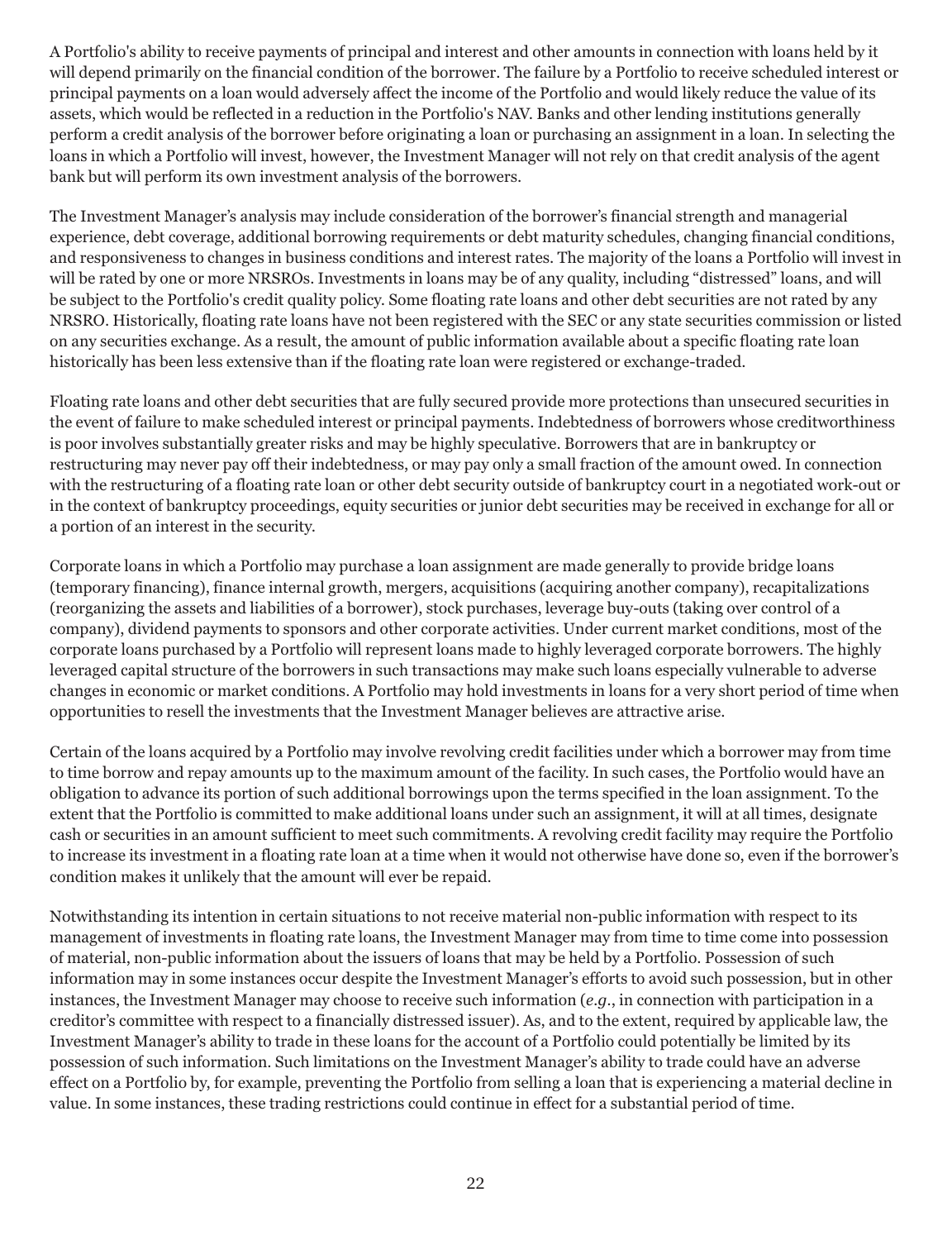In some instances, other accounts managed by the Investment Manager may hold other securities issued by borrowers whose floating rate loans may be held by a Portfolio. These other securities may include, for example, debt securities that are subordinate to the floating rate loans held by the Portfolio, convertible debt or common or preferred equity securities. In certain circumstances, such as if the credit quality of the issuer deteriorates, the interests of holders of these other securities may conflict with the interests of the holders of the issuer's floating rate loans. In such cases, the Investment Manager may owe conflicting fiduciary duties to the Portfolio and other client accounts. The Investment Manager will endeavor to carry out its obligations to all of its clients to the fullest extent possible, recognizing that in some cases certain clients may achieve a lower economic return, as a result of these conflicting client interests, than if the Investment Manager's client account collectively held only a single category of the issuer's securities.

A floating rate loan offered as part of the original lending syndicate typically is purchased at par value. As part of the original lending syndicate, a purchaser generally earns a yield equal to the stated interest rate. In addition, members of the original syndicate typically are paid a commitment fee. In secondary market trading, floating rate loans may be purchased or sold above, at, or below par, which can result in a yield that is below, equal to, or above the stated interest rate, respectively. At certain times when reduced opportunities exist for investing in new syndicated floating rate loans, floating rate loans may be available only through the secondary market.

If an agent becomes insolvent, or has a receiver, conservator, or similar official appointed for it by the appropriate bank or other regulatory authority, or becomes a debtor in a bankruptcy proceeding, the agent's appointment may be terminated, and a successor agent would be appointed. If an appropriate regulator or court determines that assets held by the agent for the benefit of the purchasers of floating rate loans are subject to the claims of the agent's general or secured creditors, the purchasers might incur certain costs and delays in realizing payment on a floating rate loan or suffer a loss of principal and/or interest. Furthermore, in the event of the borrower's bankruptcy or insolvency, the borrower's obligation to repay a floating rate loan may be subject to certain defenses that the borrower can assert as a result of improper conduct by the agent.

Unlike publicly-traded common stocks which trade on national exchanges, there is no central place or exchange for loans to trade. Loans trade in an over-the-counter (OTC) market, and confirmation and settlement, which are effected through standardized procedures and documentation, may take significantly longer than 7 days to complete. Extended trade settlement periods may, in unusual market conditions with a high volume of shareholder redemptions, present a risk to shareholders regarding a Portfolio's ability to pay redemption proceeds within the allowable time periods stated in its prospectus.

Loan interests may not be considered "securities," and a purchaser, such as a Portfolio, therefore may not be entitled to rely on the anti-fraud protections of the federal securities laws.

**Collateral.** Most floating rate loans are secured by specific collateral of the borrower and are senior to most other securities of the borrower. The collateral typically has a market value, at the time the floating rate loan is made, that equals or exceeds the principal amount of the floating rate loan. The value of the collateral may decline, be insufficient to meet the obligations of the borrower, or be difficult to liquidate. As a result, a floating rate loan may not be fully collateralized and can decline significantly in value. Floating rate loan collateral may consist of various types of assets or interests. Collateral may include working capital assets, such as accounts receivable or inventory; tangible or intangible assets; or assets or other types of guarantees of affiliates of the borrower. Inventory is the goods a company has in stock, including finished goods, goods in the process of being manufactured, and the supplies used in the process of manufacturing. Accounts receivable are the monies due to a company for merchandise or securities that it has sold, or for the services it has provided. Tangible fixed assets include real property, buildings, and equipment. Intangible assets include trademarks, copyrights and patent rights, and securities of subsidiaries or affiliates.

Generally, floating rate loans are secured unless (i) the purchaser's security interest in the collateral is invalidated for any reason by a court, or (ii) the collateral is fully released with the consent of the agent bank and lenders or under the terms of a loan agreement as the creditworthiness of the borrower improves. Collateral impairment is the risk that the value of the collateral for a floating rate loan will be insufficient in the event that a borrower defaults. Although the terms of a floating rate loan generally require that the collateral at issuance have a value at least equal to 100% of the amount of such floating rate loan, the value of the collateral may decline subsequent to the purchase of a floating rate loan. In most loan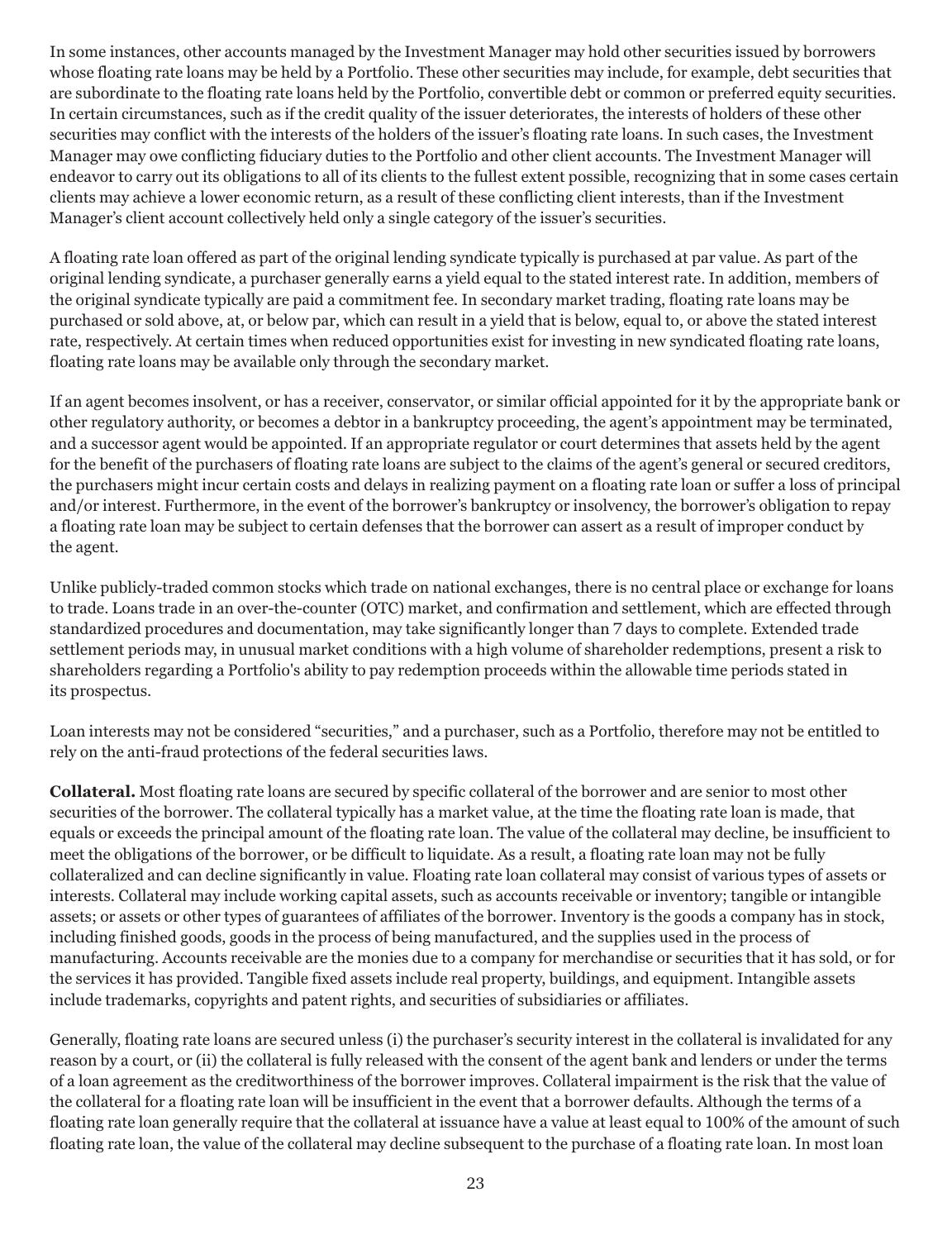agreements there is no formal requirement to pledge additional collateral. There is no guarantee that the sale of collateral would allow a borrower to meet its obligations should the borrower be unable to repay principal or pay interest or that the collateral could be sold quickly or easily.

In addition, most borrowers pay their debts from the cash flow they generate. If the borrower's cash flow is insufficient to pay its debts as they come due, the borrower may seek to restructure its debts rather than sell collateral. Borrowers may try to restructure their debts by filing for protection under the federal bankruptcy laws or negotiating a work-out. If a borrower becomes involved in bankruptcy proceedings, access to the collateral may be limited by bankruptcy and other laws. In the event that a court decides that access to the collateral is limited or void, it is unlikely that purchasers could recover the full amount of the principal and interest due.

There may be temporary periods when the principal asset held by a borrower is the stock of a related company, which may not legally be pledged to secure a floating rate loan. On occasions when such stock cannot be pledged, the floating rate loan will be temporarily unsecured until the stock can be pledged or is exchanged for, or replaced by, other assets.

Some floating rate loans are unsecured. If the borrower defaults on an unsecured floating rate loan, there is no specific collateral on which the purchaser can foreclose.

**Floating Interest Rate Loans.** The rate of interest payable on floating rate loans is the sum of a base lending rate plus a specified spread. Base lending rates generally are the London Interbank Offered Rate (LIBOR), the Certificate of Deposit (CD) Rate of a designated U.S. bank, the Prime Rate of a designated U.S. bank, the federal funds rate, or another base lending rate used by commercial lenders. A borrower usually has the right to select the base lending rate and to change the base lending rate at specified intervals. The applicable spread may be fixed at time of issuance or may adjust upward or downward to reflect changes in credit quality of the borrower.

The interest rate on LIBOR-based and CD Rate-based floating rate loans is reset periodically at intervals ranging from 30 to 180 days, while the interest rate on Prime Rate- or federal funds rate-based floating rate loans floats daily as those rates change. Investment in floating rate loans with longer interest rate reset periods can increase fluctuations in the floating rate loans' values when interest rates change.

The yield on a floating rate loan will depend primarily on the terms of the underlying floating rate loan and the base lending rate chosen by the borrower. The relationship between LIBOR, the CD Rate, the Prime Rate, and the federal funds rate will vary as market conditions change. On July 27, 2017, the head of the UK's Financial Conduct Authority announced a desire to phase out the use of LIBOR by the end of 2021. That announcement suggests that LIBOR may cease to be published or utilized after that time. Various financial industry groups have begun planning for that transition, but there are obstacles to converting certain securities and transactions to a new benchmark. Transition planning is ongoing; however, there remains uncertainty regarding the future utilization of LIBOR and the nature of any replacement rate. In particular, the ICE Benchmark Administration recently announced that it will postpone certain aspects of the LIBOR transition to June 2023. As such, the potential effect of a transition away from LIBOR on a Portfolio or the financial instruments in which a Portfolio invests cannot yet be determined. The transition process might lead to increased volatility and illiquidity in markets that currently rely on LIBOR to determine interest rates. It also could lead to a reduction in the value of some LIBOR-based investments and reduce the effectiveness of new hedges placed against existing LIBOR-based instruments. While some LIBOR-based instruments may contemplate a scenario in which LIBOR is no longer available by providing for an alternative rate-setting methodology and/or increased costs for certain LIBOR-related instruments or financing transactions, not all may have such provisions and there may be significant uncertainty regarding the effectiveness of any such alternative methodologies, resulting in prolonged adverse market conditions for the Fund. Since the usefulness of LIBOR as a benchmark could deteriorate during the transition period, these effects could occur prior to the end of 2021. The willingness and ability of issuers to include enhanced provisions in new and existing contracts or instruments also remains uncertain. Any of these factors may adversely affect a Fund's performance or NAV.

Floating rate loans typically will have a stated term of five to nine years. However, because floating rate loans are frequently prepaid, their average maturity is expected to be two to three years. The degree to which borrowers prepay floating rate loans, whether as a contractual requirement or at their election, may be affected by general business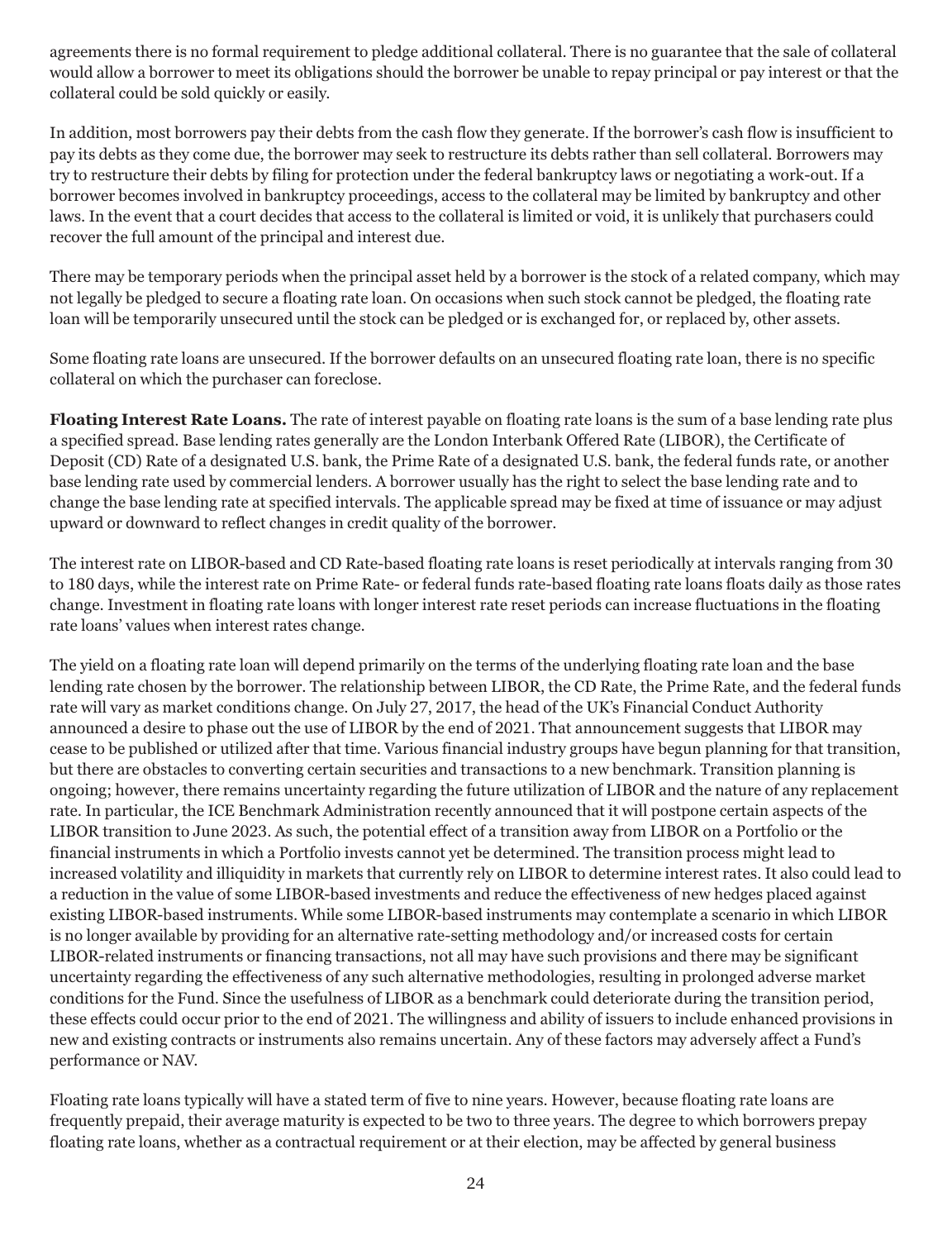conditions, the borrower's financial condition, and competitive conditions among lenders. Prepayments cannot be predicted with accuracy. Prepayments of principal to the purchaser of a floating rate loan may result in the principal's being reinvested in floating rate loans with lower yields.

A Portfolio limits the amount of total assets that it will invest in any one issuer or in issuers within the same industry (see *Fundamental Investment Restrictions*). For purposes of these restrictions, a Portfolio generally will treat the borrower as the "issuer" of indebtedness held by the Portfolio. In the case of participation interests where a bank or other lending institution serves as intermediate participant between a Portfolio and the borrower, if the participation interest does not shift to the Portfolio the direct debtor-creditor relationship with the borrower, a Portfolio, in appropriate circumstances, will treat both the lending bank or other lending institution and the borrower as "issuers" for these purposes. Treating an intermediate participant as an issuer of indebtedness may restrict a fund's ability to invest in indebtedness related to a single intermediate participant, or a group of intermediate participants engaged in the same industry, even if the underlying borrowers represent many different companies and industries.

A borrower must comply with various restrictive covenants contained in the loan agreement. In addition to requiring the scheduled payment of interest and principal, these covenants may include restrictions on dividend payments and other distributions to stockholders, provisions requiring the borrower to maintain specific financial ratios, and limits on total debt. The loan agreement also may contain a covenant requiring the borrower to prepay the floating rate loan with any free cash flow. A breach of a covenant that is not waived by the agent (or by the lenders directly) normally is an event of default, which provides the agent or the lenders the right to call the outstanding floating rate loan.

**Direct Debt Instruments.** A Portfolio may invest in direct debt instruments, subject to its policies and restrictions regarding the quality of debt securities. Purchasers of loans and other forms of direct indebtedness depend primarily upon the creditworthiness of the borrower for payment of principal and interest. Direct debt instruments may not be rated by any NRSRO. If a Portfolio does not receive scheduled interest or principal payments on such indebtedness, the Portfolio's share price and yield could be adversely affected. Loans that are fully secured offer the Portfolio more protection than an unsecured loan in the event of non-payment of scheduled interest or principal. However, there is no assurance that the liquidation of collateral from a secured loan would satisfy the borrower's obligation, or that the collateral could be liquidated. Indebtedness of borrowers whose creditworthiness is poor involves substantially greater risks, and may be highly speculative. Borrowers that are in bankruptcy or restructuring may never pay off their indebtedness, or may pay only a small fraction of the amount owed. Direct indebtedness of developing countries also involves a risk that the governmental entities responsible for the repayment of the debt may be unable, or unwilling, to pay interest and principal when due.

Investments in loans through direct assignment of a financial institution's interests with respect to a loan may involve additional risks to the Portfolio. For example, if a loan is foreclosed, the Portfolio could become part owner of any collateral, and would bear the costs and liabilities associated with owning and disposing of the collateral. Direct debt instruments also may involve a risk of insolvency of the lending bank or other intermediary. Direct debt instruments that are not in the form of securities may offer less legal protection to the Portfolio in the event of fraud or misrepresentation. In the absence of definitive regulatory guidance, the Portfolio seeks to avoid situations where fraud or misrepresentation could adversely affect the Portfolio.

A loan often is administered by a bank or other financial institution that acts as agent for all holders. The agent administers the terms of the loan, as specified in the loan agreement. Unless, under the terms of the loan or other indebtedness, the Portfolio has direct recourse against the borrower, it may have to rely on the agent to apply appropriate credit remedies against a borrower. If assets held by the agent for the benefit of the Portfolio were determined to be subject to the claims of the agent's general creditors, the Portfolio might incur certain costs and delays in realizing payment on the loan or loan participation and could suffer a loss of principal or interest.

Investments in direct debt instruments may entail less legal protection for the Portfolio. Direct indebtedness purchased by the Portfolio may include letters of credit, revolving credit facilities, or other standby financing commitments obligating the Portfolio to pay additional cash on demand. These commitments may have the effect of requiring the Portfolio to increase its investment in a borrower at a time when it would not otherwise have done so, even if the borrower's condition makes it unlikely that the amount will ever be repaid. The Portfolio will set aside appropriate liquid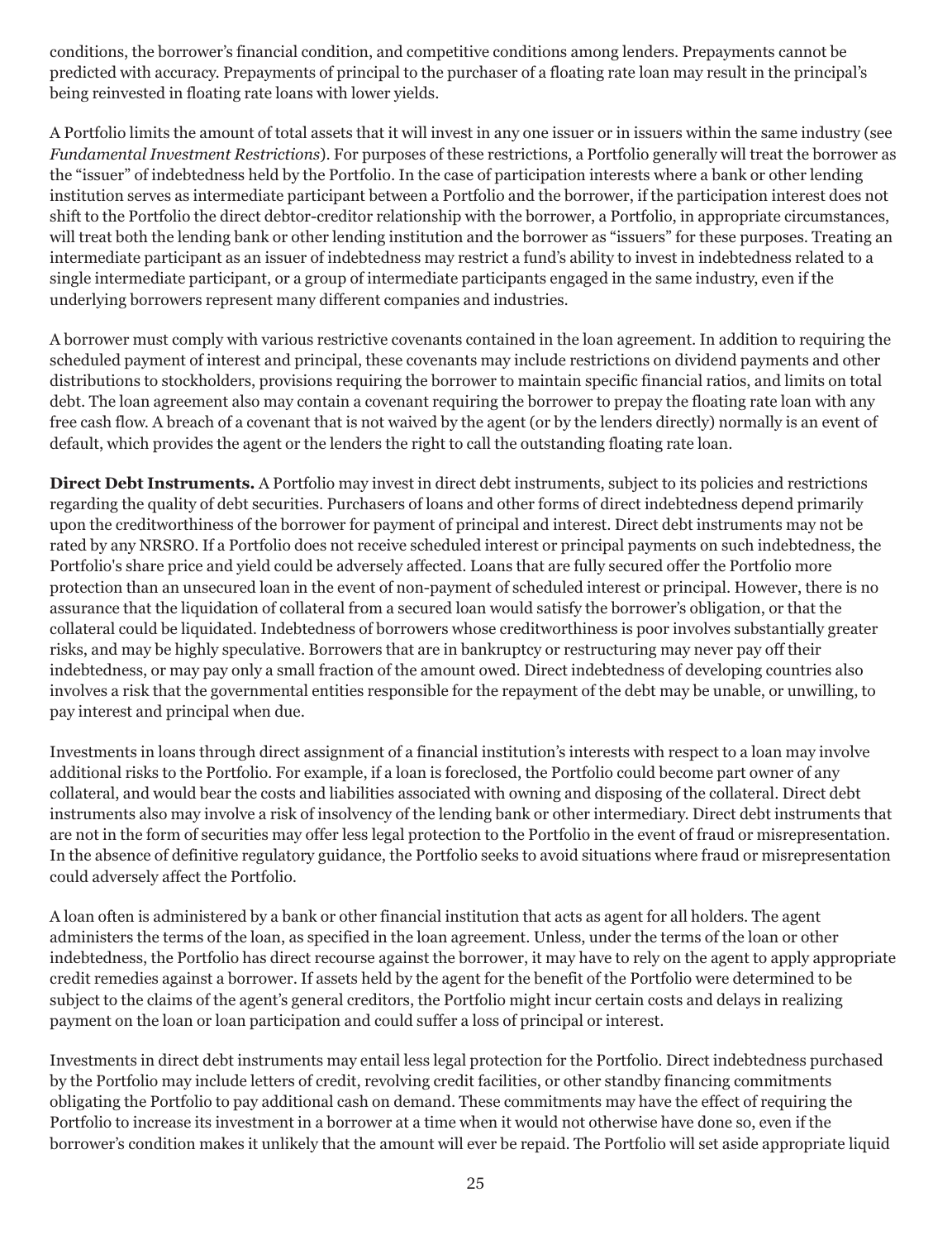assets in a segregated custodial account to cover its potential obligations under standby financing commitments. Other types of direct debt instruments, such as loans through direct assignment of a financial institution's interest with respect to a loan, may involve additional risks to the Portfolio. For example, if a loan is foreclosed, the Portfolio could become part owner of any collateral, and would bear the costs and liabilities associated with owning and disposing of the collateral.

A Portfolio limits the amount of total assets that it will invest in any one issuer or in issuers within the same industry. For purposes of these limitations, a Portfolio generally will treat the borrower as the issuer of indebtedness held by the Portfolio. In the case of loan participations where a bank or other lending institution serves as financial intermediary between the Portfolio and the borrower, if the participation does not shift to the Portfolio the direct debtor-creditor relationship with the borrower, SEC interpretations require the Portfolio, in appropriate circumstances, to treat both the lending bank or other lending institution and the borrower as issuers for these purposes. Treating a financial intermediary as an issuer of indebtedness may restrict the Portfolio's ability to invest in indebtedness related to a single financial intermediary, or a group of intermediaries engaged in the same industry, even if the underlying borrowers represent many different companies and industries.

### *Listed Private Equity Companies and Funds*

Subject to its investment policies and restrictions, a Portfolio (other than Ivy VIP Government Money Market) may invest in securities of listed private equity companies and funds whose principal business is to invest in and lend capital to privately held companies. A Portfolio is subject to the underlying risks that affect the listed private equity companies and funds in which it invests. Generally, little public information exists for private companies, and there is a risk that the listed private equity companies and funds may not be able to make a fully informed investment decision. In addition, the listed private equity companies and funds may have relatively concentrated investment portfolios, consisting of a relatively small number of holdings. A consequence of this limited number of investments is that the aggregate returns realized by the listed private equity companies and funds may be adversely impacted by the poor performance of a small number of investments, or even a single investment. A Portfolio's investment in listed private equity companies and funds subjects the Portfolio's shareholders indirectly to the fees and expenses incurred by such companies and funds. Listed private equity companies and funds may include, among others, business development companies, investment holding companies, publicly traded limited partnership interests (common units), publicly traded venture capital funds, publicly traded venture capital trusts, publicly traded private equity funds, publicly traded private equity investment trusts, publicly traded closed-end funds, publicly traded financial institutions that lend to or invest in privately held companies and any other publicly traded vehicle whose purpose is to invest in privately held companies.

# *Low-Rated Securities*

Debt securities rated below the four highest categories (that is, below BBB- by S&P, for example) are not considered investment grade obligations and commonly are called "junk bonds" or "high yield". These securities are predominately speculative and present more credit risk than investment grade obligations with respect to the issuer's continuing ability to meet principal and interest payments.

Low-rated debt securities (including unrated securities determined by the Investment Manager to be of comparable quality) generally involve greater volatility of price and risk of principal and income, including the possibility of default by, or bankruptcy of, the issuers of the securities. The market prices of these securities may fluctuate more than high-rated securities and may decline significantly in periods of general economic difficulty. In addition, the markets in which low-rated debt securities are traded are more limited than those in which higher-rated securities are traded. The existence of limited markets for particular securities may diminish a Portfolio's ability to sell the securities at fair value either to meet redemption requests or to respond to changes in the economy or in the financial markets and could adversely affect and cause fluctuations in the daily NAV of the Portfolio's shares.

Adverse publicity and investor perceptions, whether or not based on fundamental analysis, may decrease the values and liquidity of low-rated debt securities, especially in a thinly traded market. Valuation becomes more difficult and judgment plays a greater role in valuing low-rated debt securities than with respect to higher-rated debt securities for which more external sources of quotations and last sale information are available. Similarly, analysis of the creditworthiness of issuers of low-rated debt securities may be more complex than for issuers of higher-rated securities, and the ability of a Portfolio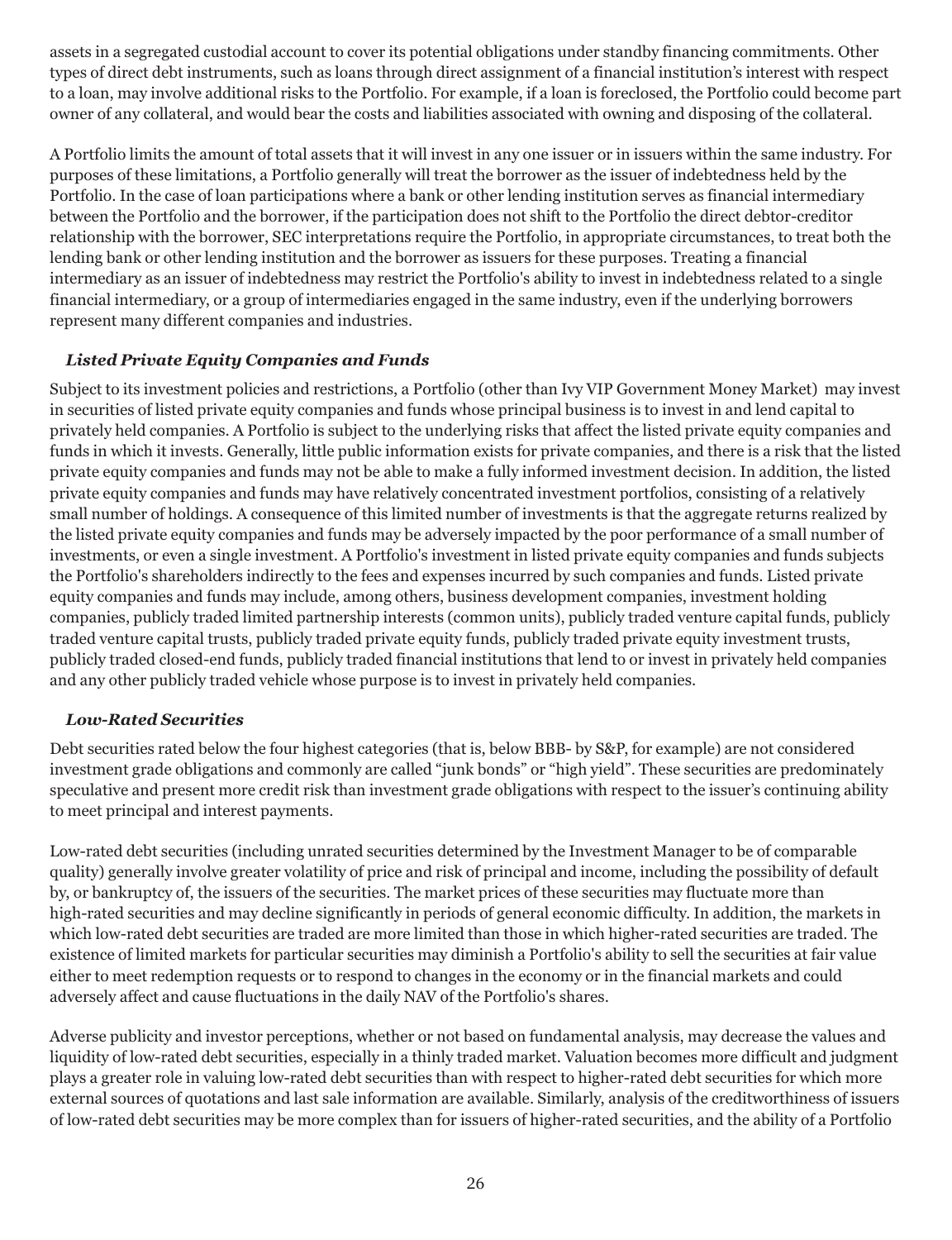to achieve its investment objective may be more dependent upon such creditworthiness analysis than would be the case if the Portfolio were investing in higher-rated securities.

Low-rated debt securities may be more susceptible to real or perceived adverse economic and competitive industry conditions than investment grade securities. The prices of low-rated debt securities have been found to be less sensitive to interest rate changes than higher-rated investments, but more sensitive to adverse economic downturns or individual corporate developments. A projection of an economic downturn or of a period of rising interest rates, for example, could cause a decline in low-rated debt securities prices because the advent of a recession could lessen the ability of a highly leveraged company to make principal and interest payments on its debt securities. If the issuer of low-rated debt securities defaults, a Portfolio may incur additional expenses to seek recovery and lose all or part of its investment.

**Distressed Debt Securities.** Subject to its investment policies and restrictions, a Portfolio (other than Ivy VIP Government Money Market) may invest in distressed companies (generally, debt securities rated below CCC+ by S&P, for example) (or, if unrated, determined by the Investment Manager to be of comparable quality) (generally referred to as Distressed Debt). Investing in Distressed Debt includes investing in securities of companies that are, or are about to be, involved in reorganizations, financial restructurings, or bankruptcy. A Portfolio's investment in Distressed Debt typically involves the purchase of bank debt, lower-rated or defaulted debt securities, comparable unrated debt securities, or other indebtedness (or participations in the indebtedness) of such companies. Such other indebtedness generally represents a specific commercial loan or portion of a loan made to a company by a financial institution such as a bank.

Loan participations represent fractional interests in a company's indebtedness and generally are made available by banks or other institutional investors. By purchasing all or a part of a loan participation, a Portfolio, in effect, steps into the shoes of the lender. Distressed Debt purchased by a Portfolio may be in the form of loans, notes or bonds. If the loan is secured, a Portfolio will have a priority claim to the assets of the company ahead of unsecured creditors and stockholders otherwise no such priority of claims exists.

A merger or other restructuring, or a tender or exchange offer, proposed or pending at the time a Portfolio invests in these securities may not be completed on the terms or within the time frame contemplated, resulting in losses to the Portfolio. Distressed Debt securities typically are unrated, lower-rated, in default or close to default. Also, Distressed Debt generally is more likely to become worth less than the securities of more financially stable companies. An issuer of debt securities may be unable to make interest payments and repay principal when due. Changes in an issuer's financial strength or in a security's credit rating may affect a security's value and, thus, impact Portfolio performance. These debt securities are subject to interest rate, credit and prepayment risk. An increase in interest rates will reduce the resale value of debt securities and changes in the financial condition or credit rating of an issue may affect the value of its debt securities. Issuers may prepay their obligations on fixed rate debt securities when interest rates decline, which can shorten a security's maturity and reduce a Portfolio's return.

Debt securities rated below investment grade, and the type of Distressed Debt securities which a Portfolio may purchase, generally are considered to have more risk than higher-rated debt securities. They also may fluctuate more in price, and are less liquid than higher-rated debt securities. Their prices are especially sensitive to developments affecting the company's business and to ratings changes, and typically rise and fall in response to factors that affect the company's stock prices. Issuers of such Distressed Debt are not as strong financially, and are more likely to encounter financial difficulties and be more vulnerable to adverse changes in the economy, such as a recession or a sustained period of rising interest rates. The risk that a Portfolio may lose its entire investment in defaulted bonds is greater in comparison to investing in non-defaulted bonds. Purchasers of participations in indebtedness must rely on the financial institution issuing the participation to assert any rights against the borrower with respect to the underlying indebtedness. In addition, a Portfolio incurs the risk as to the creditworthiness of the bank or other financial intermediary, as well as of the company issuing the underlying indebtedness.

# *Master Limited Partnerships (MLPs)*

Subject to its investment policies and restrictions, a Portfolio (other than Ivy VIP Government Money Market) may invest in MLPs. An MLP is a limited partnership (or similar entity, such as a limited liability company, that is classified as a partnership for federal tax purposes), the interests in which are publicly traded. MLP units generally are registered with the SEC and are freely traded on a securities exchange or in the OTC market. Many MLPs operate in the oil and gas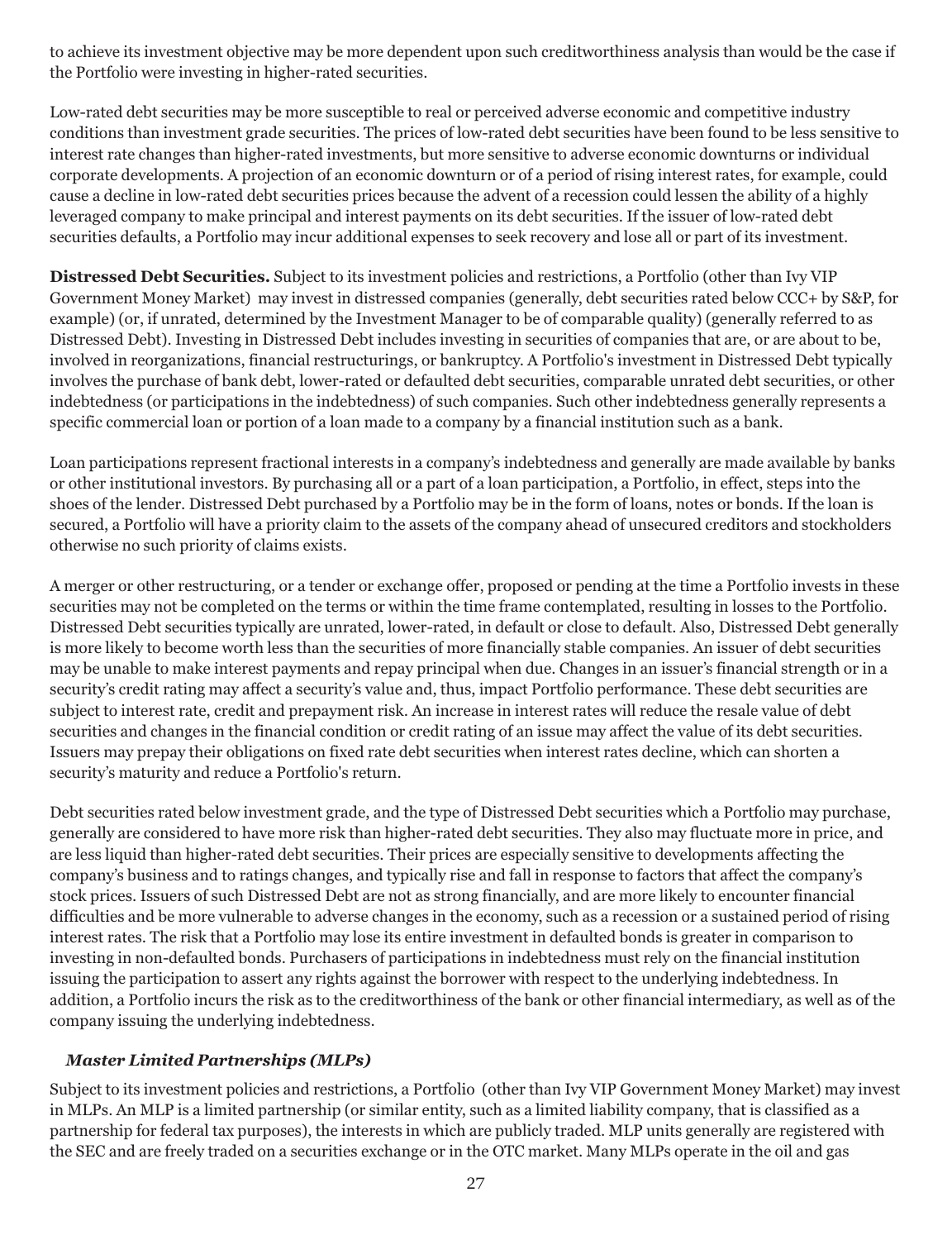industries, including energy processing and distribution. MLPs generally are pass-through entities or businesses that are taxed at the security holder level and generally are not subject to federal or state income tax at the entity level, subject to the application of certain partnership audit rules. Annual income, gains, losses, deductions and credits of such an MLP pass through directly to its security holders. Distributions from an MLP, whether they are attributable to its annual net income that is passed through or consist in part of a return of the amount originally invested, would not be taxable, to the extent they do not exceed the investor's adjusted tax basis in its MLP interest. Generally, an MLP is operated under the supervision of one or more general partners. Limited partners are not involved in the day-to-day management of an MLP.

Investing in MLPs generally is subject to risks applicable to investing in a partnership as opposed to a corporation, which may include fewer protections afforded to investors (*e.g.*, owners of common units in an MLP may have limited voting rights and no ability to elect directors, trustees or other managers). Although unitholders of an MLP generally are limited in their liability, similar to a corporation's shareholders, an MLP's creditors typically have the right to seek the return of distributions made to the MLP's unitholders if the liability in question arose before the distributions were paid. This liability may stay attached to the unitholder even after the units are sold.

MLPs holding credit-related investments are subject to interest rate risk and the risk of default on payment obligations by debt issuers. MLPs that concentrate in a particular industry or geographic region are subject to the risks associated with such industry or region (such as the risks associated with investing in the real estate or oil and gas industries). Investments held by an MLP may be relatively illiquid, limiting the MLP's ability to vary its portfolio promptly in response to changes in economic or other conditions. MLPs may have limited financial resources, their securities may trade infrequently and in limited volume, and they may be subject to more abrupt or erratic price movements than securities of larger or more broadly based companies.

Net income from an interest in a "qualified publicly-traded partnership" (QPTP), which many MLPs are treated as for federal tax purposes, is "qualifying income" for an entity (such as a Portfolio) that is a "regulated investment company" for these purposes (RIC). Please see the section entitled *Taxation of the Portfolios* for additional information regarding the tax consequences of a Portfolio investing in a QPTP.

#### *Money Market Instruments*

Money market instruments are high-quality, short-term debt instruments. They may include U.S. government securities, commercial paper and other short-term corporate obligations, certificates of deposit and other financial institution obligations. These instruments may carry fixed or variable interest rates.

# *Mortgage-Backed and Asset-Backed Securities*

**Mortgage-Backed Securities.** Mortgage-backed securities represent direct or indirect participations in, or are secured by and payable from, mortgage loans secured by real property and include single- and multi-class pass-through securities and collateralized mortgage obligations (CMOs). Multi-class pass-through securities and collateralized mortgage obligations are collectively referred to in this SAI as CMOs. Some CMOs are directly supported by other CMOs, which in turn are supported by mortgage pools. Investors typically receive payments out of the interest and principal on the underlying mortgages. The portions of the payments that investors receive, as well as the priority of their rights to receive payments, are determined by the specific terms of the CMO class.

The U.S. government mortgage-backed securities in which a Portfolio may invest include mortgage-backed securities issued by the Federal National Mortgage Association (Fannie Mae), the Government National Mortgage Association (Ginnie Mae) or the Federal Home Loan Mortgage Corporation (Freddie Mac). Other mortgage-backed securities are issued by private issuers, generally the originators of and investors in mortgage loans, including savings associations, mortgage bankers, commercial banks, investment bankers and special purpose entities. Payments of principal and interest (but not the market value) of such private mortgage-backed securities may be supported by pools of mortgage loans or other mortgage-backed securities that are guaranteed, directly or indirectly, by the U.S. government or one of its agencies or instrumentalities, or they may be issued without any government guarantee of the underlying mortgage assets but with some form of non-government credit enhancement. These credit enhancements do not protect investors from changes in market value.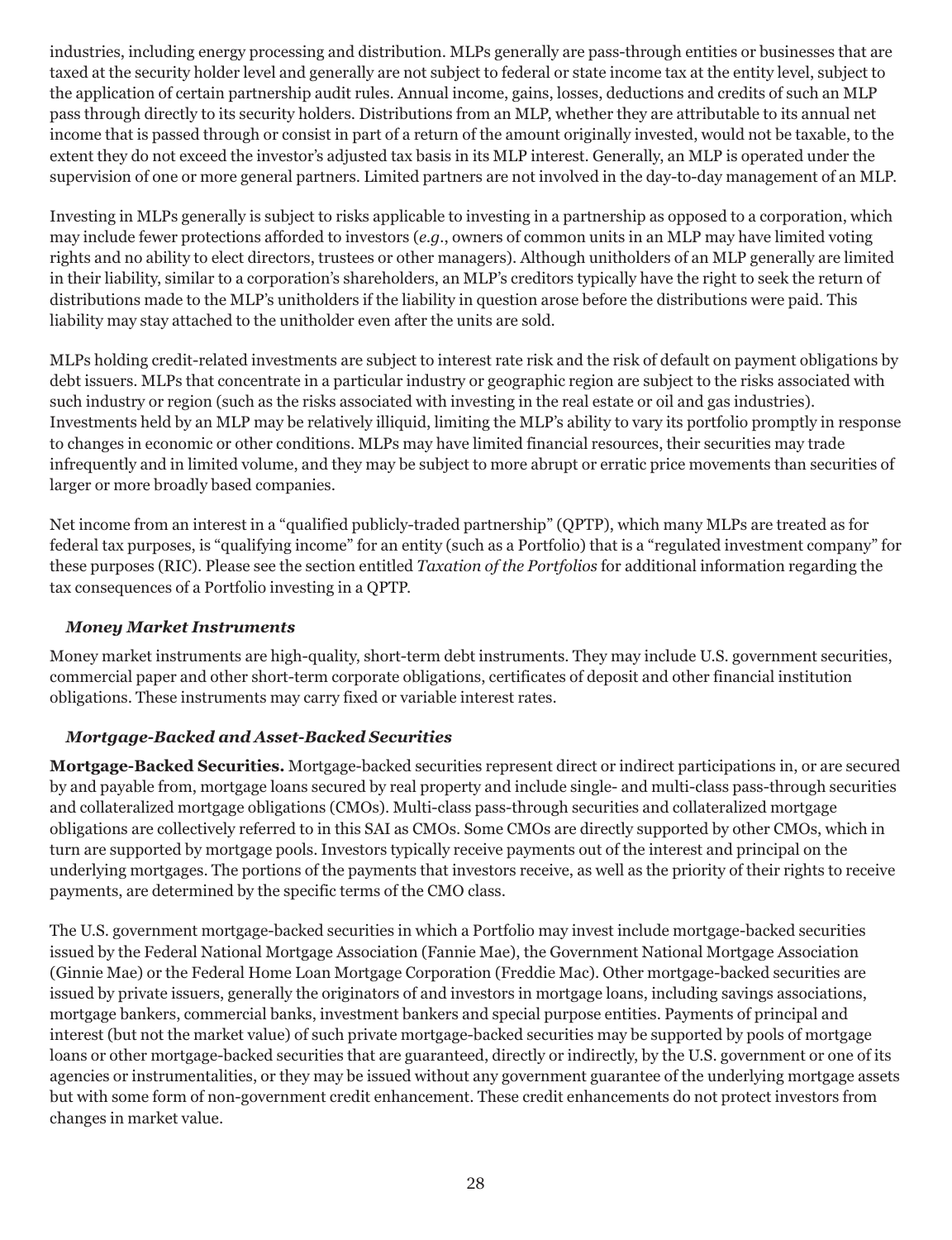Ginnie Mae is a government-owned corporation that is an agency of the U.S. Department of Housing and Urban Development. It guarantees, with the full faith and credit of the United States, full and timely payment of all monthly principal and interest on its mortgage-backed securities. Government-related guarantors (*i.e.*, not backed by the full faith and credit of the U.S. government) include Fannie Mae and Freddie Mac. Fannie Mae is a government-sponsored corporation owned by stockholders. It is subject to general regulation by the Federal Housing Finance Authority (FHFA). Fannie Mae purchases residential mortgages from a list of approved seller/servicers that include state and federally chartered savings and loan associations, mutual savings banks, commercial banks, credit unions and mortgage bankers. Fannie Mae guarantees the timely payment of principal and interest on pass-through securities that it issues, but those securities are not backed by the full faith and credit of the U.S. government. Freddie Mac is a government sponsored corporation formerly owned by the twelve Federal Home Loan Banks and now owned by stockholders. Freddie Mac issues participation certificates, which represent interests in mortgages from Freddie Mac's national portfolio. Freddie Mac guarantees the timely payment of interest and ultimate collection of principal on the participation certificates it issues, but those are not backed by the full faith and credit of the U.S. government.

The Treasury historically has had the authority to purchase obligations of Fannie Mae and Freddie Mac; however, in 2008, due to capitalization concerns, Congress provided the Treasury with additional authority to lend Fannie Mae and Freddie Mac emergency funds and to purchase the companies' stock, as described below. In September 2008, those capital concerns led the Treasury and the FHFA to announce that Fannie Mae and Freddie Mac had been placed in conservatorship.

Since that time, Fannie Mae and Freddie Mac have received significant capital support through Treasury preferred stock purchases as well as Treasury and Federal Reserve purchases of their mortgage backed securities. While the purchase programs for mortgage-backed securities ended in 2010, the Treasury continued its support for the entities' capital as necessary to prevent a negative net worth. From the end of 2007 through the end of 2017, Fannie Mae and Freddie Mac required Treasury support of approximately \$187.5 billion through draws under the Treasury's preferred stock purchase agreements, although neither Fannie Mae nor Freddie Mac had required a draw from the Treasury from the second quarter of 2012 until the fourth quarter of 2017, and the amount of aggregate cash dividends paid by Fannie Mae and Freddie Mac continued to outweigh such draws during that time. However, in February 2018, Fannie Mae required additional Treasury support of approximately \$3.7 billion to eliminate negative net worth as of the end of 2017, and Fannie Mae or Freddie Mac may need an injection of additional Treasury capital in the future. Accordingly, no assurance can be given that the Federal Reserve, Treasury, or the FHFA initiatives discussed above will ensure that Fannie Mae and Freddie Mac will remain successful in meeting their obligations with respect to the debt and mortgage-backed securities they issue. Moreover, there remains significant uncertainty as to whether (or when) Fannie Mae and Freddie Mac will emerge from conservatorship, which has no specified termination date. In addition, Fannie Mae and Freddie Mac also are the subject of several continuing class action lawsuits and investigations by federal regulators, which (along with any resulting financial restatements) may adversely affect the guaranteeing entities. Importantly, the future of the entities remains in question as the U.S. government is considering multiple options, ranging from significant reform, nationalization, privatization, consolidation, or abolishment of the entities.

The FHFA and the Treasury (through its agreements to purchase preferred stock of Fannie Mae and Freddie Mac) also have imposed strict limits on the size of the mortgage portfolios of Fannie Mae and Freddie Mac. In August 2012, the Treasury amended its preferred stock purchase agreements to provide that the portfolios of Fannie Mae and Freddie Mac will be wound down at an annual rate of 15% (up from the previously agreed annual rate of 10%), resulting in Fannie Mae and Freddie Mac reaching the \$250 billion target imposed under the preferred stock purchase agreements. Further, when a ratings agency downgraded long-term U.S. government debt in August 2011, the agency also downgraded the bond ratings of Fannie Mae and Freddie Mac, from AAA to AA+, based on their direct reliance on the U.S. government (although that rating did not directly relate to their mortgage-backed securities). The U.S. government's commitment to ensure that Fannie Mae and Freddie Mac have sufficient capital to meet their obligations was, however, unaffected by the downgrade.

A Portfolio may purchase mortgage-backed securities issued by both government and non-government entities such as banks, mortgage lenders or other financial institutions. Other types of mortgage-backed securities likely will be developed in the future, and a Portfolio may invest in them if the Investment Manager determines that such investments are consistent with the Portfolio's objective(s) and investment policies.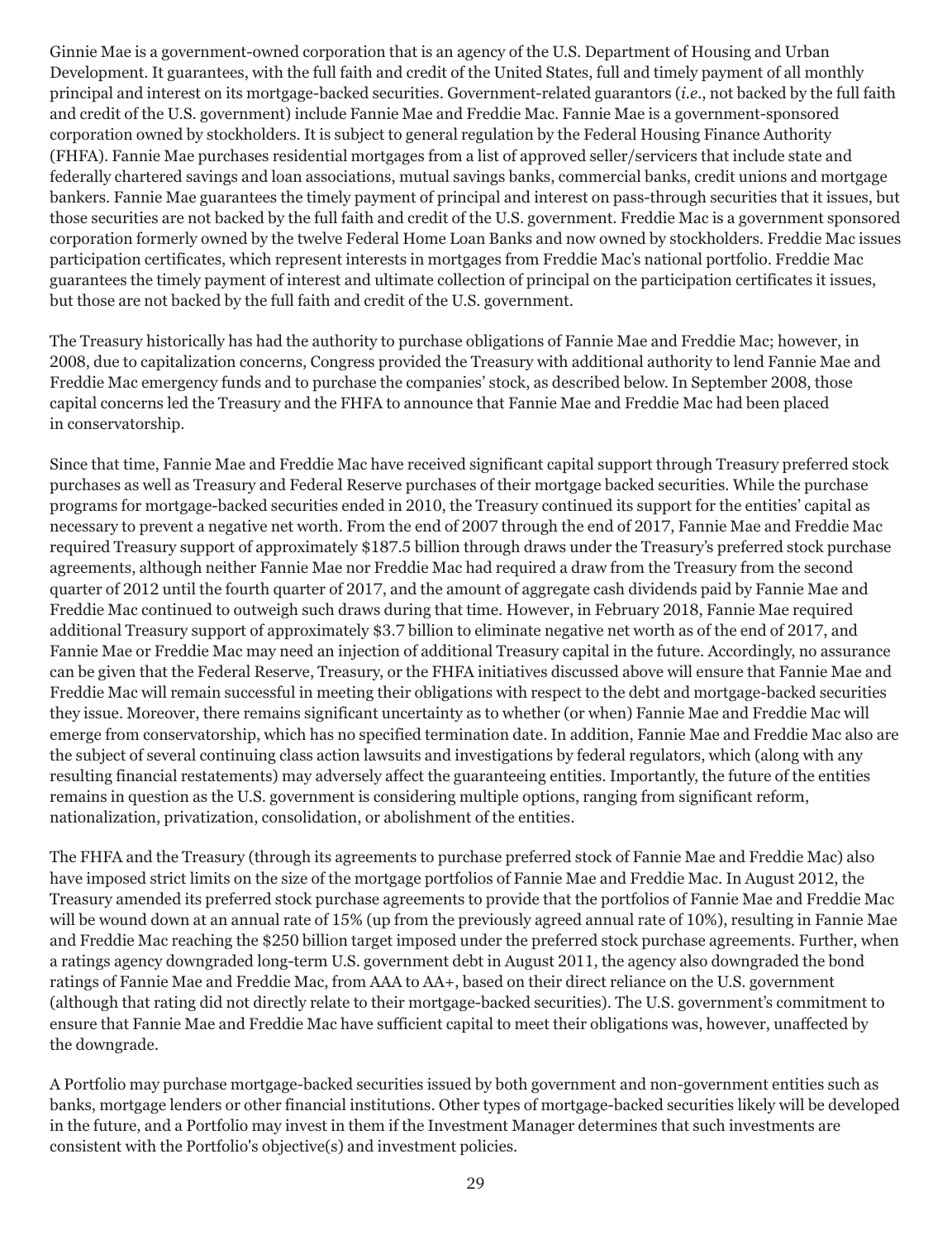**Stripped Mortgage-Backed Securities.** Stripped mortgage-backed securities are created when a U.S. government agency or a financial institution separates the interest and principal components of a mortgage-backed security and sells them as individual securities. The holder of the principal-only security (PO) receives the principal payments made by the underlying mortgage-backed security, while the holder of the interest-only security (IO) receives interest payments from the same underlying security.

For example, IO classes are entitled to receive all or a portion of the interest, but none (or only a nominal amount) of the principal payments, from the underlying mortgage assets. If the mortgage assets underlying an IO experience greater than anticipated principal prepayments, then the total amount of interest allocable to the IO class, and therefore the yield to investors, generally will be reduced. In some instances, an investor in an IO may fail to recoup all of the investor's initial investment, even if the security is guaranteed by the U.S. government or considered to be of the highest quality. Conversely, PO classes are entitled to receive all or a portion of the principal payments, but none of the interest, from the underlying mortgage assets. PO classes are purchased at substantial discounts from par, and the yield to investors will be reduced if principal payments are slower than expected. IOs, POs and other CMOs involve special risks, and evaluating them requires special knowledge.

**Asset-Backed Securities.** Asset-backed securities have structural characteristics similar to mortgage-backed securities, as discussed above. However, the underlying assets are not first lien mortgage loans or interests therein, but include assets such as motor vehicle installment sales contracts, other installment sale contracts, home equity loans, leases of various types of real and personal property and receivables from revolving credit (credit card) agreements. Such assets are securitized through the use of trusts or special purpose corporations. Payments or distributions of principal and interest may be guaranteed up to a certain amount and for a certain time period by a letter of credit or a pool insurance policy issued by a financial institution unaffiliated with the issuer, or other credit enhancements may be present. The value of asset-backed securities also may depend on the creditworthiness of the servicing agent for the loan pool, the originator of the loans or the financial institution providing the credit enhancement.

**Special Characteristics of Mortgage-Backed and Asset-Backed Securities.** The yield characteristics of mortgage-backed and asset-backed securities differ from those of traditional debt securities. Among the major differences are that interest and principal payments are made more frequently, usually monthly, and that principal may be prepaid at any time because the underlying mortgage loans or other obligations generally may be prepaid at any time. Prepayments on a pool of mortgage loans are influenced by a variety of economic, geographic, social and other factors, including changes in mortgagors' housing needs, job transfers, unemployment, mortgagors' net equity in the mortgaged properties and servicing decisions. Generally, however, prepayments on fixed-rate mortgage loans will increase during a period of falling interest rates and decrease during a period of rising interest rates. Similar factors apply to prepayments on asset-backed securities, but the receivables underlying asset-backed securities generally are of a shorter maturity and thus are likely to experience substantial prepayments. Such securities, however, often provide that for a specified time period the issuers will replace receivables in the pool that are repaid with comparable obligations. If the issuer is unable to do so, repayment of principal on the asset-backed securities may commence at an earlier date.

The rate of interest on mortgage-backed securities is lower than the interest rates paid on the mortgages included in the underlying pool due to the annual fees paid to the servicer of the mortgage pool for passing through monthly payments to certificate holders and to any guarantor, and due to any yield retained by the issuer. Actual yield to the holder may vary from the coupon rate, even if adjustable, if the mortgage-backed securities are purchased or traded in the secondary market at a premium or discount. In addition, there normally is some delay between the time the issuer receives mortgage payments from the servicer and the time the issuer makes the payments on the mortgage-backed securities, and this delay reduces the effective yield to the holder of such securities.

Yields on pass-through securities typically are quoted by investment dealers and vendors based on the maturity of the underlying instruments and the associated average life assumption. The average life of pass-through pools varies with the maturities of the underlying mortgage loans. A pool's term may be shortened by unscheduled or early payments of principal on the underlying mortgages. Because prepayment rates of individual pools vary widely, it is not possible to predict accurately the average life of a particular pool. In the past, a common industry practice has been to assume that prepayments on pools of fixed-rate 30-year mortgages would result in a 12-year average life for the pool. At present, mortgage pools, particularly those with loans with other maturities or different characteristics, are priced on an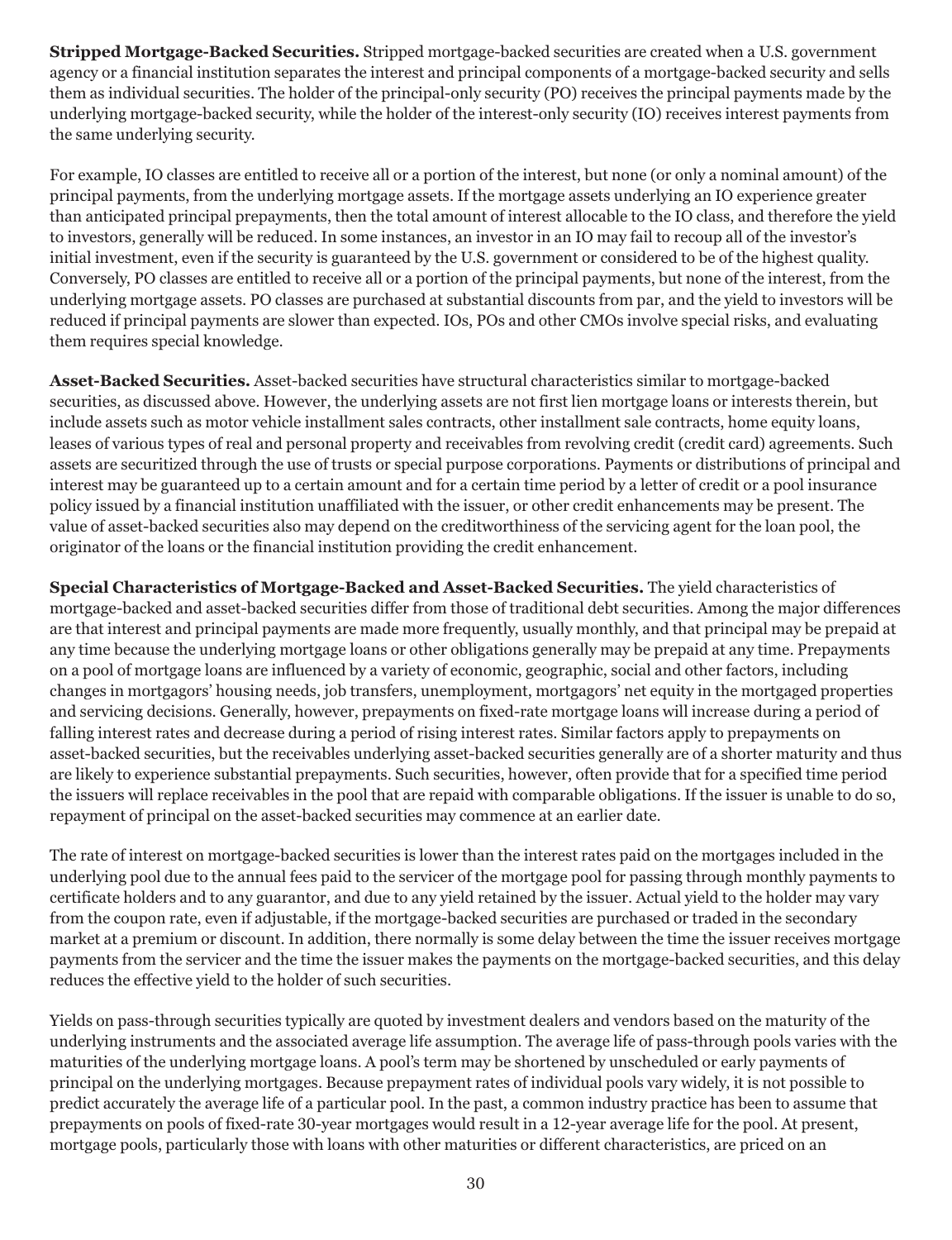assumption of average life determined for each pool. In periods of declining interest rates, the rate of prepayment tends to increase, thereby shortening the actual average life of a pool of mortgage-related securities. Conversely, in periods of rising interest rates, the rate of prepayment tends to decrease, thereby lengthening the actual average life of the pool. Changes in the rate or speed of these payments can cause the value of the mortgage-backed securities to fluctuate rapidly. However, these effects may not be present, or may differ in degree, if the mortgage loans in the pools have adjustable interest rates or other special payment terms, such as a prepayment charge. Actual prepayment experience may cause the yield of mortgage-backed securities to differ from the assumed average life yield.

The market for privately issued mortgage-backed and asset-backed securities is smaller and less liquid than the market for U.S. government mortgage-backed securities. CMO classes may be specifically structured in a manner that provides any of a wide variety of investment characteristics, such as yield, effective maturity and interest rate sensitivity. As market conditions change, however, and especially during periods of rapid or unanticipated changes in market interest rates, the attractiveness of some CMO classes and the ability of the structure to provide the anticipated investment characteristics may be reduced. These changes can result in volatility in the market value, and in some instances reduced liquidity, of the CMO class.

### *Municipal Obligations*

Municipal obligations are issued by a wide range of state and local governments, agencies and authorities for various purposes. The two main kinds of municipal bonds are general obligation bonds and revenue bonds. The issuer of a general obligation bond has pledged its full faith, credit and taxing power for the payment of principal and interest on the bond. Revenue bonds are payable only from specific sources; these may include revenues from a particular facility or class of facilities or special tax or other revenue source. Private activity bonds (PABs) are revenue bonds issued by or on behalf of public authorities to obtain funds to finance privately operated facilities. Their credit quality usually is directly related to the credit standing of the user of the facilities being financed.

### *Natural Resources and Physical Commodities*

When a Portfolio invests in securities of companies engaged in natural resources activities, the Portfolio may be subject to greater risks and market fluctuations than funds with more diversified portfolios. The value of the Portfolio's securities will fluctuate in response to market conditions generally, and will be particularly sensitive to the markets for those natural resources in which a particular issuer is involved. The values of natural resources also may fluctuate directly with respect to real and perceived inflationary trends and various political developments. In selecting the Portfolio's investments, the Investment Manager will consider each company's ability to create new products, secure any necessary regulatory approvals, and generate sufficient customer demand. A company's failure to perform well in any one of these areas, however, could cause its stock to decline sharply.

Natural resource industries throughout the world may be subject to greater political, environmental and other governmental regulation than many other industries. Changes in governmental policies and the need for regulatory approvals may have an adverse effect on the products and services of natural resources companies. For example, the exploration, development and distribution of coal, oil and gas in the U.S. are subject to significant federal and state regulation, which may affect rates of return on such investments and the kinds of services that may be offered to companies in those industries. In addition, many natural resource companies have been subject to significant costs associated with compliance with environmental and other safety regulations. Such regulations also may hamper the development of new technologies. The direction, type or effect of any future regulations affecting natural resource industries are virtually impossible to predict.

Generally, energy commodities, such as coal, natural gas and crude oil, have distinctly higher volatility than other types of commodities, due in part to real time pricing and cross-commodity arbitrage described below. In purchasing related securities, the Investment Manager considers the integration of derivatives and physical trades for risk management in a real-time environment. As well, scheduling receipts, deliveries and transmission of a commodity can all impact investments in commodities.

Energy commodities have unique market risks and physical properties which can affect the available supply. Factors unique to energy commodities include: research and development, location, recovery costs, transportation costs,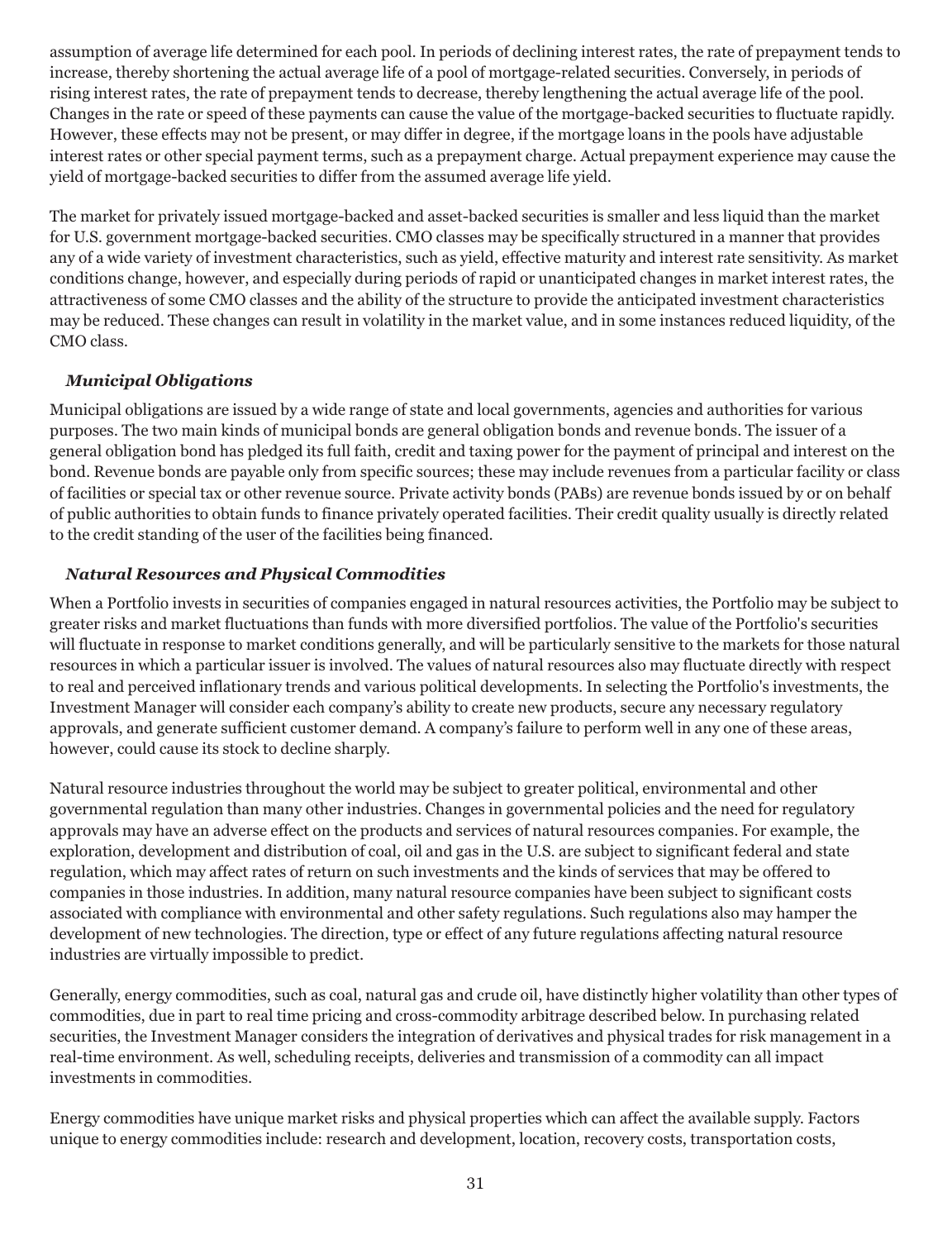conversion costs and storage costs, as well as global demand and other events that can affect demand such as war, weather and alternative energy sources. Natural gas and crude oil are especially susceptible to changes in supply and global demand. For example, global oil prices recently have been, and continue to be, subject to extreme market volatility.

An investor in commodities must be able to manage cross-commodity arbitrage, that is, the ability to determine positions stated in equivalent units of measure (*e.g.*, British thermal units). When assessing an investment opportunity — in coal, natural gas or crude oil — this calculation can be critical in determining the success an investor has when calculating how a trade breaks down into a single common denominator. Coal tolling, for instance, involves the conversion of coal to electricity for a fee. The tolling of coal gives marketers, suppliers and generators another arbitrage opportunity if there is a disparity between coal and electricity prices while providing some added liquidity between the two commodities.

Principal risks of investing in certain types of commodities include:

- cross-commodity arbitrage can negatively impact a Portfolio's investments;
- fluctuations in demand can negatively impact individual commodities: alternative sources of energy can create unforeseen competition; changes in weather can negatively affect demand; and global production can alter demand and the need for specific sources of energy;
- fluctuations in supply can negatively impact individual commodities: transportation costs, research and development, location, recovery/retrieval costs, conversion costs, storage costs and natural disasters can all adversely impact different investments and types of energy;
- environmental restrictions can increase costs of production;
- restrictions placed by the government of a developing country related to investment, exchange controls, and repatriation of the proceeds of investment in that country; and
- war can limit production or access to available supplies and/or resources.

Investments in precious metals (such as gold) and other physical commodities are considered speculative and subject to special risk considerations, including substantial price fluctuations over short periods of time, as well as increasing regulation. On the other hand, investments in precious metals, coins or bullion could help to moderate fluctuations in the value of a Portfolio's holdings, since the prices of precious metals have at times tended not to fluctuate as widely as shares of issuers engaged in the mining of precious metals.

Because precious metals and other commodities do not generate investment income, the return on such investments will be derived solely from the appreciation or depreciation on such investments. A Portfolio also may incur storage and other costs relating to its investments in precious metals and other commodities, which may, under certain circumstances, exceed custodial and brokerage costs associated with investments in other types of securities. When a Portfolio purchases a precious metal or other physical commodity, the Investment Manager currently intends that it will only be in a form that is readily marketable. To continue to qualify as a RIC under the Internal Revenue Code of 1986, as amended (Code), a Portfolio may not derive more than 10% of its yearly gross income from gains (without regard to losses) resulting from selling or otherwise disposing of precious metals or any other physical commodity (or options or futures contracts thereon unless the gain is realized from certain hedging transactions) and other "non-qualifying income." See *Taxation of the Portfolios*. Accordingly, a Portfolio may be required to hold its precious metals or sell them at a loss, or to sell some portfolio securities at a gain, when, for investment reasons, it would not otherwise do so. Ivy VIP Asset Strategy seeks to increase its exposure to commodities, including precious metals, derivatives and commodity-linked instruments, through investments in a wholly-owned and controlled Cayman Islands subsidiary. See *Investment in the Subsidiary*.

The ability of a Portfolio to purchase and hold precious metals such as gold, silver and platinum may allow it to benefit from a potential increase in the price of precious metals or stability in the price of such metals at a time when the value of securities may be declining. For example, during periods of declining stock prices, the price of gold may increase or remain stable, while the value of the stock market may be subject to general decline.

Precious metal prices are affected by various factors, such as economic conditions, political events and monetary policies. As a result, the prices of gold, silver or platinum may fluctuate widely. The sole source of return to a Portfolio from such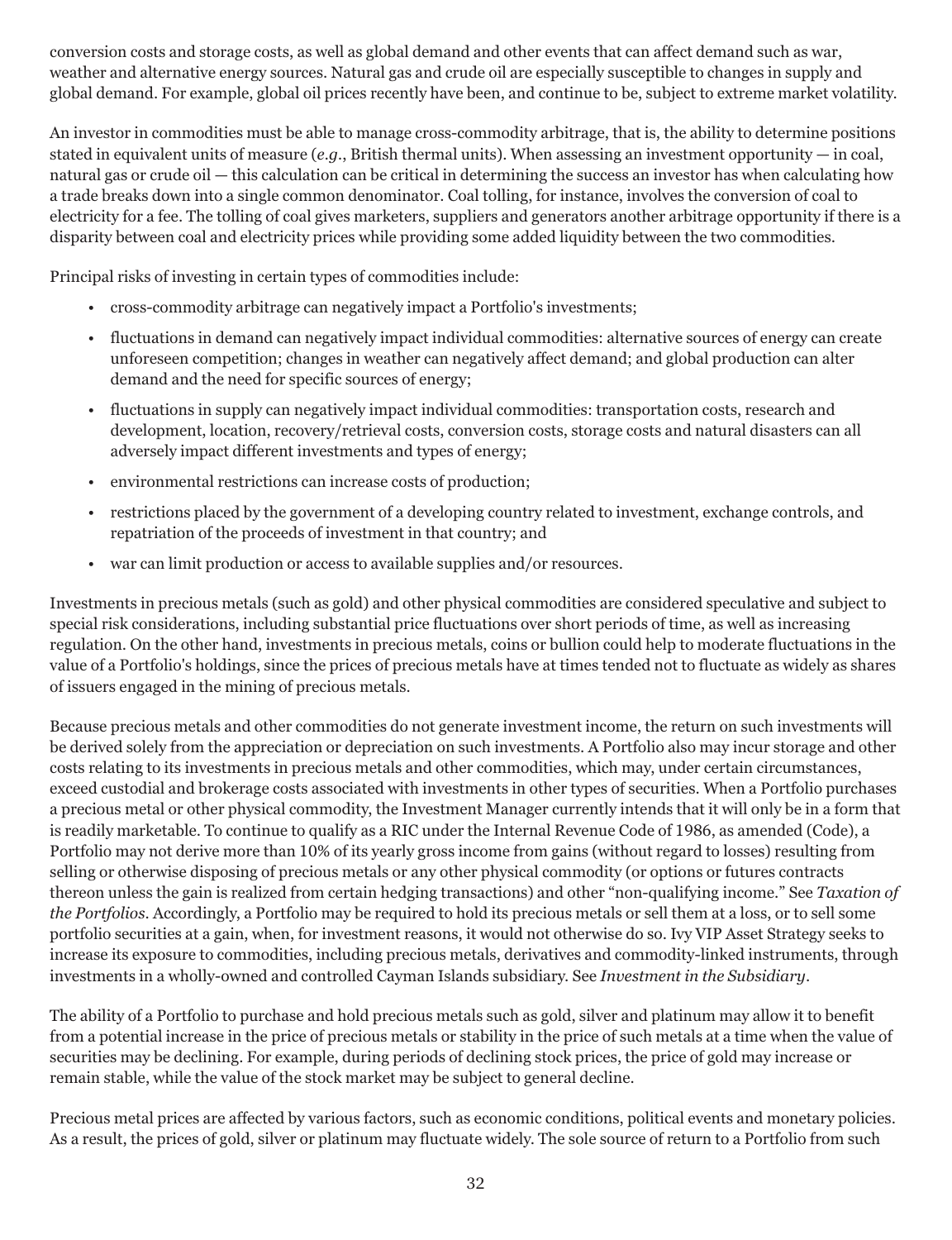investments will be gains realized on their sale; a negative return will be realized if the metal is sold at a loss. Investments in precious metals do not provide a yield. A Portfolio's direct investment in precious metals is limited by tax considerations. See *Taxation of the Portfolios.*

### *Options, Futures and Other Derivatives Strategies*

**General.** The Investment Manager may use certain options, futures contracts (sometimes referred to as futures), options on futures contracts, forward currency contracts, swaps, caps, floors, collars, indexed securities and other derivative instruments (collectively, Financial Instruments) in an attempt to enhance income or yield, to hedge, to gain exposure to securities, sectors or geographical areas or to otherwise manage the risks of a Portfolio's investments. Securian AM uses certain futures contracts in managing the volatility management strategy for each Managed Volatility Portfolio, although at some point in the future it might use other Financial Instruments.

Generally, each Portfolio (other than Ivy VIP Government Money Market) may purchase and sell any type of Financial Instrument. However, as an operating policy, a Portfolio will only purchase or sell a particular Financial Instrument if the Portfolio is authorized to invest in the type of asset by which the return on, or value of, the Financial Instrument primarily is measured. Since each Portfolio (other than Ivy VIP Government Money Market) is authorized to invest in foreign securities denominated in other currencies, each such Portfolio may purchase and sell foreign currency derivatives.

Hedging strategies can be broadly categorized as short hedges and long hedges. A short hedge is a purchase or sale of a Financial Instrument intended partially or fully to offset potential declines in the value of one or more investments held in a Portfolio's portfolio. Thus, in a short hedge, the Portfolio takes a position in a Financial Instrument whose price is expected to move in the opposite direction of the price of the investment being hedged.

Conversely, a long hedge is a purchase or sale of a Financial Instrument intended partially or fully to offset potential increases in the acquisition cost of one or more investments that a Portfolio intends to acquire. Thus, in a long hedge, the Portfolio takes a position in a Financial Instrument whose price is expected to move in the same direction as the price of the prospective investment being hedged. A long hedge is sometimes referred to as an anticipatory hedge. In an anticipatory hedge transaction, a Portfolio does not own a corresponding security. Therefore, the transaction relates to a security that the Portfolio intends to acquire. If the Portfolio does not complete the hedge by purchasing the security it anticipated purchasing, the effect on the Portfolio's holdings is the same as if the underlying security had been purchased and later sold, and the transaction could be viewed as speculative.

Financial Instruments involving underlying securities may be used in an attempt to hedge against price movements in one or more particular securities positions that a Portfolio owns or intends to acquire. Financial Instruments involving underlying indexes, in contrast, may be used in an attempt to hedge against price movements in market sectors in which a Portfolio has invested or expects to invest, respectively. Financial Instruments involving underlying debt securities may be used in an attempt to hedge either individual securities or broad debt market sectors.

In addition, Financial Instruments also may be used in seeking to gain exposure to securities, sectors, markets or geographical areas. Financial Instruments can be used individually, as in the purchase of a call option, or in combination, as in the purchase of a call option and a concurrent sale of a put option, as an alternative to purchasing securities. Financial Instruments may be used in this manner in seeking to gain exposure more efficiently than through a direct purchase of the underlying security or to more specifically express the outlook of the Investment Manager.

The enactment of the Dodd-Frank Wall Street Reform and Consumer Protection Act of 2010 (the Dodd-Frank Act) resulted in historic and comprehensive statutory reform of certain OTC derivatives, including the manner in which the derivatives are regulated, derivatives documentation is negotiated, and trades are reported, executed or "cleared."

Specifically, the Commodity Futures Trading Commission (CFTC) has adopted rules to require certain standardized swaps, previously traded OTC, be executed in a regulated, transparent market and settled by means of a central clearing house. To date, the CFTC has designated only certain of the most common types of credit default index swaps and interest rate swaps as subject to mandatory clearing and certain public trading facilities have made certain of those cleared swaps available to trade, but it is expected that additional categories of swaps will in the future be designated as subject to mandatory clearing and trade execution requirements. Central clearing is intended to reduce counterparty credit risk and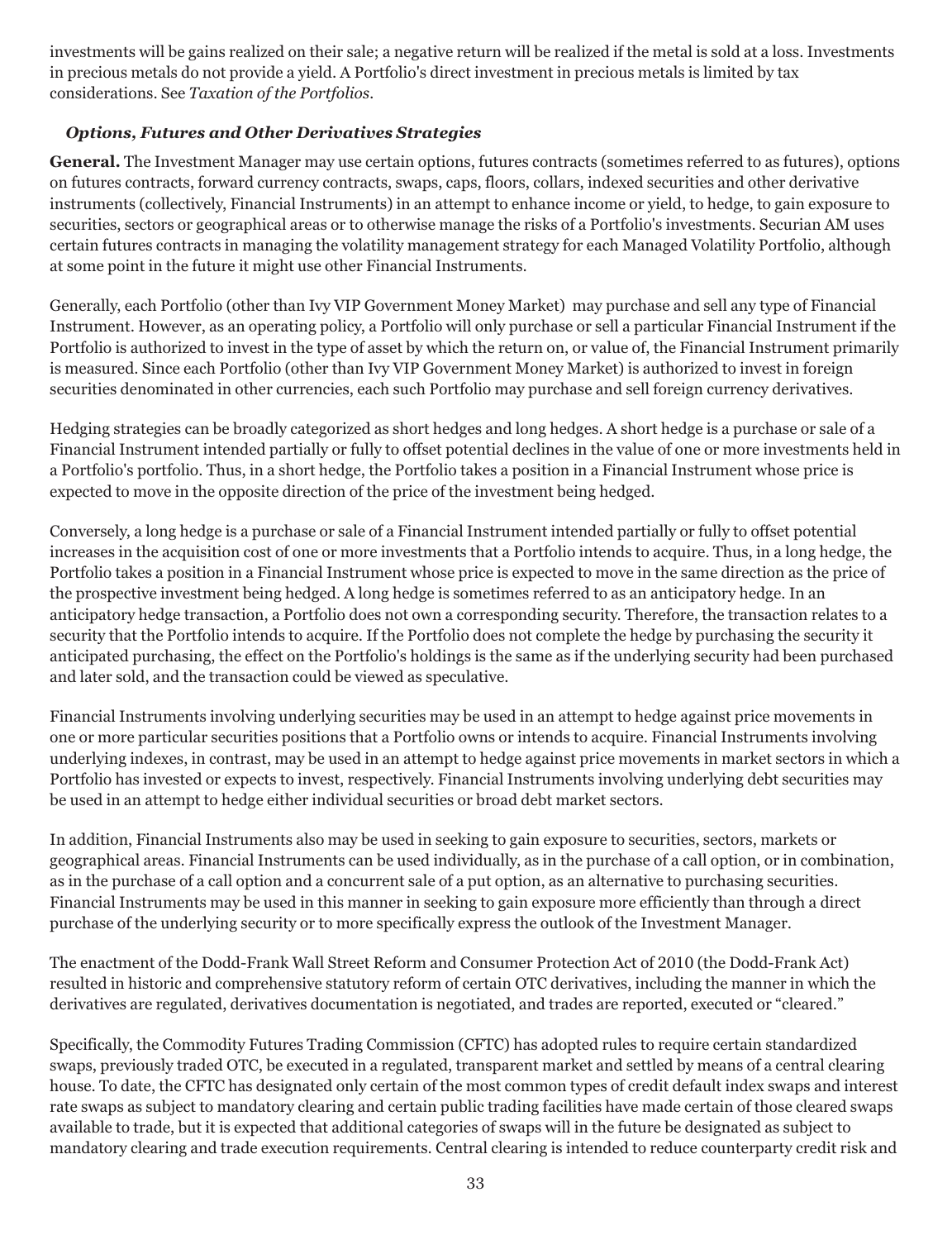increase liquidity, but, central clearing does not eliminate these risks and may involve additional costs and risks not involved with uncleared swaps. The assets of a Portfolio may not be fully protected in the event of the bankruptcy of the futures commission merchant (FCM) or central counterparty because the Portfolio might be limited to recovering only a *pro rata* share of all available funds and margin segregated on behalf of an FCM's customers. Credit risk of cleared swap participants is concentrated in a few clearinghouses, and the consequences of insolvency of a clearinghouse are not clear.

In addition, the banking regulators and the CFTC have issued regulations requiring the posting of initial and variation margin for uncleared swaps that are applicable to all financial end-users, including the Portfolios.

In 2020, the SEC adopted a new rule that will impact the ability of a Portfolio to invest or remain invested in derivatives. Compliance with the new rule, Rule 18f-4 under the 1940 Act, is required by August 2022. Constraints on the ability of the Investment Manager to use derivatives to gain access to markets, participate in investment opportunities or risk-manage a Portfolio's assets could have an adverse impact on a Portfolio.

The regulation of derivatives is a rapidly changing area of law and is subject to modification by government and judicial action. In addition, the SEC, CFTC and the exchanges are authorized to take extraordinary actions in the event of a market emergency, including, for example, the implementation or reduction of speculative position limits, the implementation of higher margin requirements, the establishment of daily price limits and the suspension of trading. It is not possible to predict fully the effects of current or future regulation. Changing regulation may, among various possible effects, increase the cost of entering into derivatives transactions, require more assets of a Portfolio to be used for collateral in support of those derivatives than is currently the case, restrict the ability of a Portfolio to enter into certain types of derivative transactions, or could limit a Portfolio's ability to pursue its investment strategies. New requirements, even if not directly applicable to the Portfolios, may increase the cost of the funds' investments and cost of doing business.

In 2012, pursuant to the Dodd-Frank Act, the CFTC made substantial amendments to the permissible exemptions, and to the conditions for reliance on the permissible exemptions, from registration as a "commodity pool operator" (CPO) under the Commodity Exchange Act (CEA). Under these amendments, if a Portfolio uses commodity interests (such as futures contracts, options on futures contracts and most swaps) other than for *bona fide* hedging purposes (as defined by the CFTC), the aggregate initial margin and premiums required to establish these positions (after taking into account unrealized profits and unrealized losses on any such positions and excluding the amount by which options are "in-the-money" at the time of purchase) may not exceed 5% of the Portfolio's liquidation value, or alternatively, the aggregate net notional value of those positions, determined at the time the most recent position was established, may not exceed 100% of the Portfolio's liquidation value (after taking into account unrealized profits and unrealized losses on any such positions) unless the Investment Manager has registered as a CPO. The Investment Manager, in its management of each Portfolio, currently is complying, and intends to continue to comply, with at least one of the two alternative limitations described above. Accordingly, IICO has claimed an exclusion from the definition of the term "commodity pool operator" with respect to each Portfolio under the CEA and the regulations thereunder.

In addition to complying with these *de minimis* trading limitations set forth in the CFTC Rule 4.5 under the CPO rules, to qualify for an exclusion under the amended regulation, the operator of a Portfolio must satisfy a marketing test, which requires, among other things, that the Portfolio not hold itself out as a vehicle for trading commodity interests. Complying with the *de minimis* trading limitations may restrict the Investment Manager's ability to use derivatives as part of a Portfolio's investment strategies. Although the Investment Manager believes that it will be able to execute a Portfolio's investment strategies within the *de minimis* trading limitations, the Portfolio's performance could be adversely affected. In addition, a Portfolio's ability to use Financial Instruments may be limited by tax considerations. See *Taxation of the Portfolios.*

Pursuant to authority granted under the Dodd-Frank Act, the Treasury issued a notice of final determination (Final Determination) stating that deliverable foreign exchange forwards, as defined in the Final Determination, should not be considered swaps for most purposes. Thus, deliverable foreign exchange forwards are not deemed to be commodity interests. Therefore, a Portfolio may enter into deliverable foreign exchange forwards without such transactions counting against the *de minimis* trading limitations discussed above. Notwithstanding the Treasury's determination, deliverable foreign exchange forwards (1) must be reported to swap data repositories, (2) are subject to business conduct standards, and (3) are subject to antifraud and anti-manipulation proscriptions of swap execution facilities.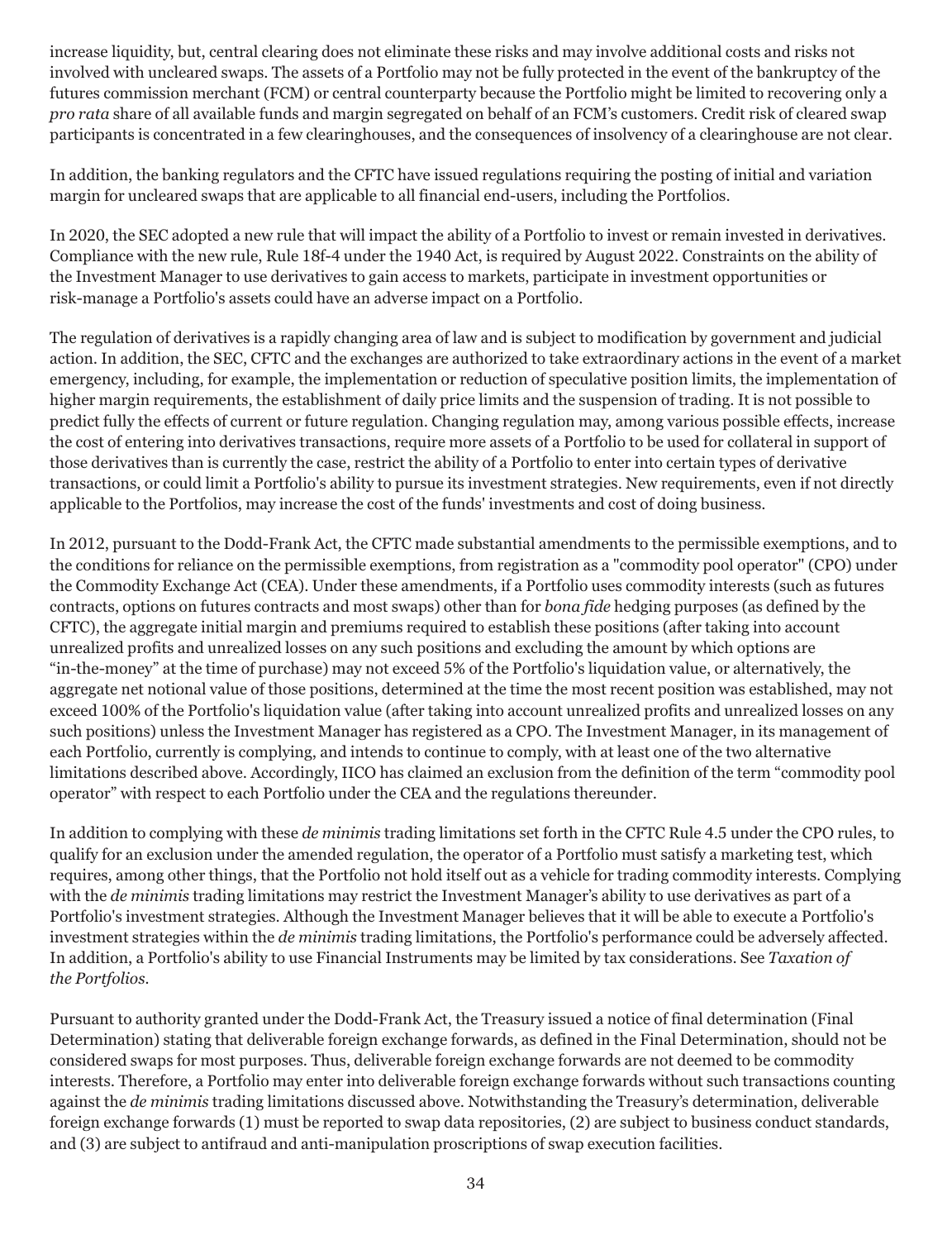In addition, pursuant to the Dodd-Frank Act and regulations adopted by the CFTC in connection with implementing the Dodd-Frank Act, non-deliverable forwards (NDFs) are deemed to be commodity interests, including for purposes of amended CFTC Rule 4.5, and are subject to the full array of regulations under the Dodd-Frank Act. Therefore, a Portfolio will limit its investment in NDFs as discussed above.

CFTC Rule 4.5 also provides that, for purposes of determining compliance with the *de minimis* trading limitations discussed above, swaps that are centrally-cleared on the same clearing organization may be netted where appropriate, but no such netting is permitted for uncleared swaps. To the extent some NDFs remain traded OTC and are not centrally-cleared, the absolute notional value of all such transactions, rather than the net notional value, would be counted against the *de minimis* trading limitations discussed above. Requests have been made to the CFTC staff for further guidance on this aspect of CFTC Rule 4.5.

In addition to the instruments, strategies and risks described below, the Investment Manager expects to discover additional opportunities in connection with Financial Instruments and other similar or related techniques. These new opportunities may become available as new techniques are developed, as regulatory authorities broaden the range of permitted transactions and as new Financial Instruments or other techniques are developed. The Investment Manager may utilize these opportunities to the extent that they are consistent with a Portfolio's objective(s) and permitted by a Portfolio's investment policies and restrictions and regulations adopted by applicable regulatory authorities. A Portfolio might not use any of these strategies, and there can be no assurance that any strategy used will succeed. The Portfolios' Prospectus or this SAI will be supplemented to the extent that new products or techniques involve materially different risks than those described below or in the Prospectus.

**Special Risks.** The use of Financial Instruments involves special considerations and risks, certain of which are described below. Some of these techniques may increase the volatility of a Portfolio and may involve a small investment of cash relative to the magnitude of the risk assumed. Risks pertaining to particular Financial Instruments are described in the sections that follow:

- (1) Successful use of certain Financial Instruments depends upon the ability of the Investment Manager to predict movements of the overall securities, currency and interest rate markets, among other skills. There can be no assurance that any particular strategy will succeed, and the use of Financial Instruments could result in a loss, regardless of whether the intent was to reduce risk or increase return.
- (2) There might be imperfect correlation, or even no correlation, between price movements of a Financial Instrument and price movements of the investments being hedged. For example, if the value of a Financial Instrument used in a short hedge increased by less than the decline in value of the hedged investment, the hedge would not be fully successful. Such a lack of correlation might occur due to factors unrelated to the value of the investments being hedged, such as speculation in the market or other pressures on the markets in which Financial Instruments are traded. The effectiveness of hedges using Financial Instruments on underlying indexes will depend on the degree of correlation between price movements in the index and price movements in the securities being hedged.

Because there are a limited number of types of exchange-traded options and futures contracts, the standardized contracts available may not match a Portfolio's current or anticipated investments exactly. A Portfolio may invest in options and futures contracts based on securities, indexes or other instruments with different issuers, maturities, or other characteristics from the securities in which it typically invests, which involves a risk that the options or futures position will not perfectly correlate with the performance of the Portfolio's other investments.

Options and futures prices also can diverge from the prices of their underlying instruments, even if the underlying instruments match a Portfolio's investments well. Options and futures prices are affected by such factors as changes in volatility of the underlying instrument, the time remaining until expiration of the contract, and current and anticipated short-term interest rates, which may not affect security prices the same way. Imperfect correlation also may result from differing levels of demand in the options and futures markets and the securities markets, from structural differences in how options and futures and securities are traded, and/or from imposition of daily price fluctuation limits or trading halts. A Portfolio may purchase or sell options and futures contracts with a greater or lesser value than the securities it wishes to hedge or intends to purchase in order to attempt to compensate for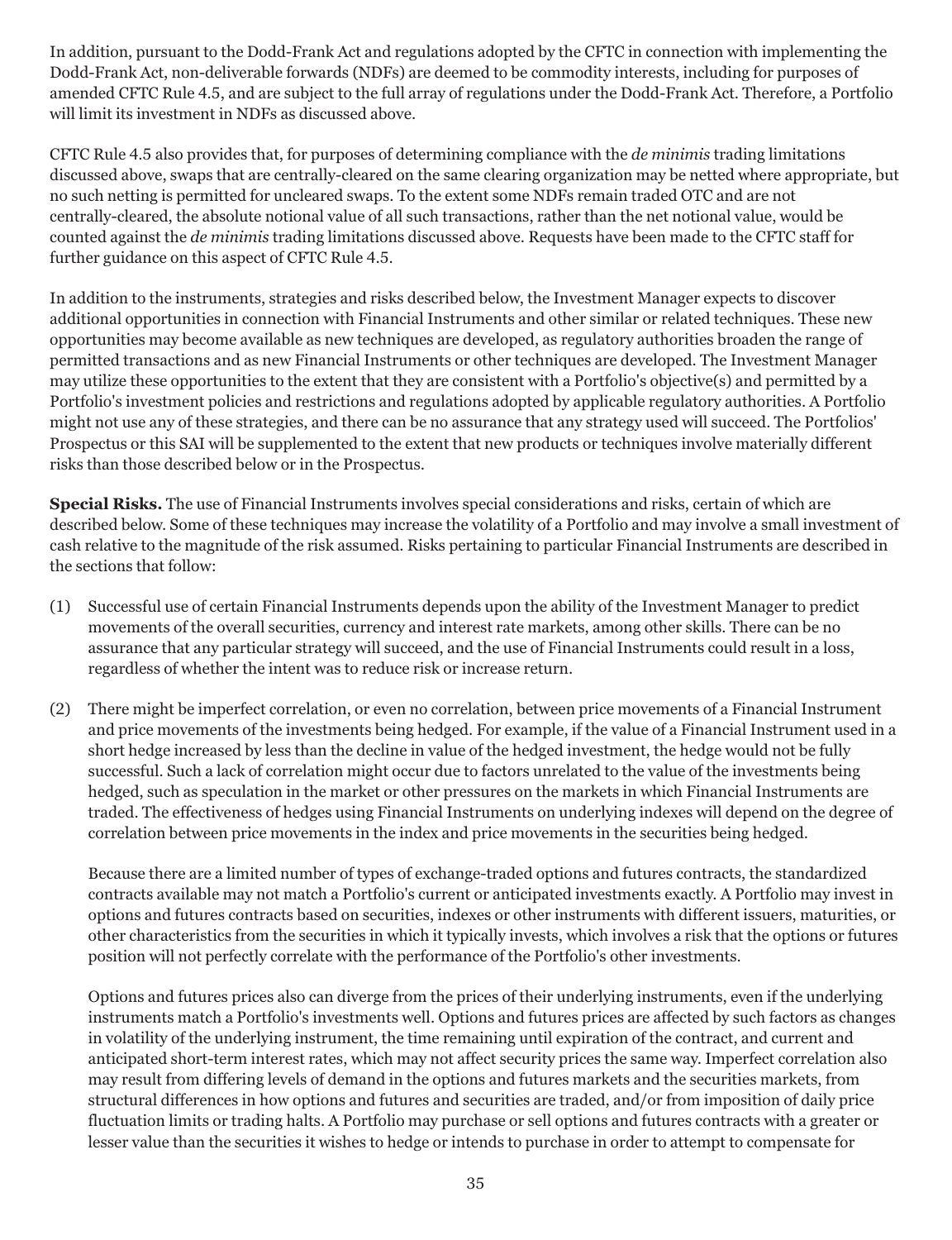differences in volatility between the contract and the securities, although this may not be successful in all cases. If price changes in a Portfolio's options or futures positions are poorly correlated with its other investments, the positions may fail to produce anticipated gains or result in losses that are not offset by gains in other investments.

- (3) If successful, the above-discussed strategies can reduce risk of loss by wholly or partially offsetting the negative effect of unfavorable price movements. However, such strategies also can reduce opportunity for gain by offsetting the positive effect of favorable price movements. For example, if a Portfolio entered into a short hedge because the Investment Manager projected a decline in the price of a security in the Portfolio's holdings, and the price of that security increased instead, the gain from that increase might be wholly or partially offset by a decline in the price of the Financial Instrument. Moreover, if the price of the Financial Instrument declined by more than the increase in the price of the security, the Portfolio could suffer a loss. In either such case, the Portfolio would have been in a better position had it not attempted to hedge at all.
- (4) As described below, a Portfolio might be required to maintain assets as cover, maintain segregated accounts or make margin payments when it takes positions in Financial Instruments involving obligations to third parties unless regulatory relief from restrictions applies. If the Portfolio were unable to close out its positions in such Financial Instruments, it might be required to continue to maintain such assets or accounts or make such payments until the position expired or matured. These requirements might impair the Portfolio's ability to sell a portfolio security or make an investment at a time when it would otherwise be favorable to do so, or require that the Portfolio sell a portfolio security at a disadvantageous time.
- (5) A Portfolio's ability to close out a position in a Financial Instrument prior to expiration or maturity depends on the existence of a liquid secondary market or, in the absence of such a market, the ability and willingness of the other party to the transaction (counterparty) to enter into a transaction closing out the position. Therefore, there is no assurance that any position can be closed out at a time and price that is favorable to the Portfolio.
- (6) Certain Financial Instruments, including options, futures contracts, combined positions and swaps, can create leverage, which may amplify or otherwise increase a Portfolio's investment loss, possibly in an amount that could exceed the cost of that Financial Instrument or, under certain circumstances, that could be unlimited. Certain Financial Instruments also may require cash outlays that are only a small portion of the amount of exposure obtained through the Financial Instruments, which results in a form of leverage. Although leverage creates the opportunity for increased total return, it also can create investment exposure for a Portfolio that, in certain circumstances, could exceed the Portfolio's net assets and could alter the risk profile of the Portfolio in unanticipated ways.
- (7) When traded on foreign exchanges, Financial Instruments may not be regulated as rigorously as they would be if traded on or subject to the rules of an exchange located in the United States, may not involve a clearing mechanism and related guarantees, and will be subject to the risk of governmental actions affecting trading in, or the prices of, foreign securities, currencies and other instruments. The value of positions taken as part of non-U.S. Financial Instruments also could be adversely affected by: (i) other complex foreign political, legal and economic factors; (ii) lesser availability of data on which to make trading decisions than in the United States; (iii) delays in a Portfolio's ability to act upon economic events occurring in foreign markets during non-business hours in the United States; (iv) the imposition of different exercise and settlement terms and procedures and margin requirements than in the United States; and (v) lower trading volume and liquidity.

**Cover.** Certain transactions using Financial Instruments expose a Portfolio to an obligation to another party. Each Portfolio will comply with SEC guidelines regarding cover for these instruments and will, if the guidelines so require, segregate cash or liquid assets in an account with its custodian in the prescribed amount as determined daily. A Portfolio will not enter into any such transactions unless it holds either (1) an offsetting (covered) position in securities, currencies or other options, futures contracts, forward contracts or swaps, or (2) cash and liquid assets with a value, marked-to-market daily, sufficient to cover its potential obligations to the extent not covered as provided in (1) above.

Assets used as cover or held in an account cannot be sold while the position in the corresponding Financial Instrument is open, unless they are replaced with other appropriate assets. As a result, the commitment of a large portion of a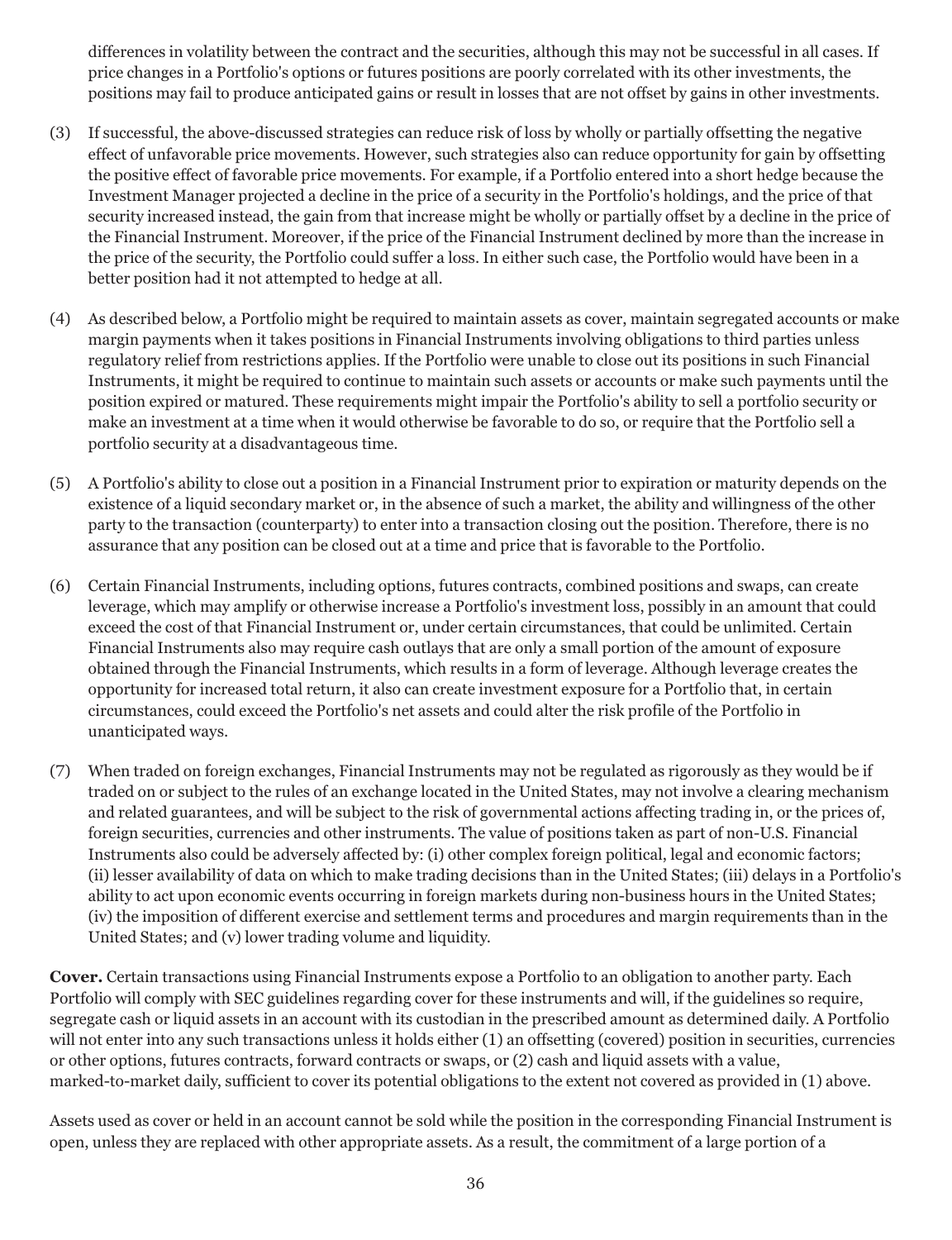Portfolio's assets to cover or to segregated accounts could impede portfolio management or the Portfolio's ability to meet redemption requests or other current obligations.

**Options.** A call option gives the purchaser the right, but not the obligation, to buy, and obligates the writer to sell, the underlying investment at the agreed-upon price during the option period. A put option gives the purchaser the right, but not the obligation, to sell, and obligates the writer to buy, the underlying investment at the agreed-upon price during the option period. Purchasers of options pay an amount, known as a premium, to the option writer in exchange for the right under the option contract. Options are traded on an organized, liquid exchange or in the OTC market.

The purchase of call options can serve as a long hedge, and the purchase of put options can serve as a short hedge. Writing put or call options can enable a Portfolio to enhance income or yield by reason of the premiums paid by the purchasers of such options.

Writing call options can serve as a limited short hedge, because declines in the value of the hedged investment would be offset to the extent of the premium received for writing the option. However, if the security or currency appreciates to a price higher than the exercise price of the call option, it can be expected that the option will be exercised and the Portfolio will be obligated to sell the security or currency at less than its market value.

Writing put options can serve as a limited long hedge because increases in the value of the hedged investment would be offset to the extent of the premium received for writing the option. However, if the security or currency depreciates to a price lower than the exercise price of the put option, it can be expected that the put option will be exercised and the Portfolio will be obligated to purchase the security or currency at more than its market value, which would be expected to result in a loss.

The value of an option position will reflect, among other things, the current market value of the underlying investment, the time remaining until expiration, the relationship of the exercise price to the market price of the underlying investment, the anticipated future price volatility of the underlying investment and general market conditions. Purchased options that expire unexercised have no value.

A Portfolio may effectively terminate its right or obligation under an option by entering into a closing transaction. For example, a Portfolio may terminate its obligation under a call or put option that it had written by purchasing the call or put option; this is known as a closing purchase transaction. Conversely, a Portfolio may terminate a position in a put or call option it had purchased by selling the put or call option; this is known as a closing sale transaction. Closing transactions permit a Portfolio to realize profits or limit losses on an option position prior to its exercise or expiration.

A type of put that a Portfolio may purchase is an optional delivery standby commitment, which is entered into by parties selling debt securities to the Portfolio. An optional delivery standby commitment gives the Portfolio the right to sell the security back to the seller on specified terms. This right is provided as an inducement to purchase the security.

**Risks of Options on Securities.** Options can offer large amounts of leverage, which may result in a Portfolio's NAV being more sensitive to changes in the value of the related instrument. Each Portfolio may purchase or write both options that are traded on domestic and foreign exchanges and OTC options. Exchange-traded options on securities in the United States are issued by the Options Clearing Corporation that, in effect, guarantees completion of every exchange-traded option transaction. In contrast, OTC options are contracts between a Portfolio and its counterparty (usually a securities dealer or a bank) with no clearing organization guarantee. Thus, when a Portfolio purchases an OTC option, it relies on the counterparty from whom it purchased the option to make or take delivery of the underlying investment upon exercise of the option. Failure by the counterparty to do so could result in the loss of any premium paid by the Portfolio as well as the loss of any expected benefit of the transaction. A Portfolio seeks to mitigate this risk by entering into a bilateral credit support arrangement with the counterparty, which requires the posting of collateral to cover the market value of purchased options, which would mitigate the possibility of losing any premium paid by a Portfolio, as well as any loss of expected benefit of the transaction.

A Portfolio's ability to establish and close out positions in exchange-listed options depends on the existence of a liquid market, and there can be no assurance that such a market will exist at any particular time. Closing transactions can be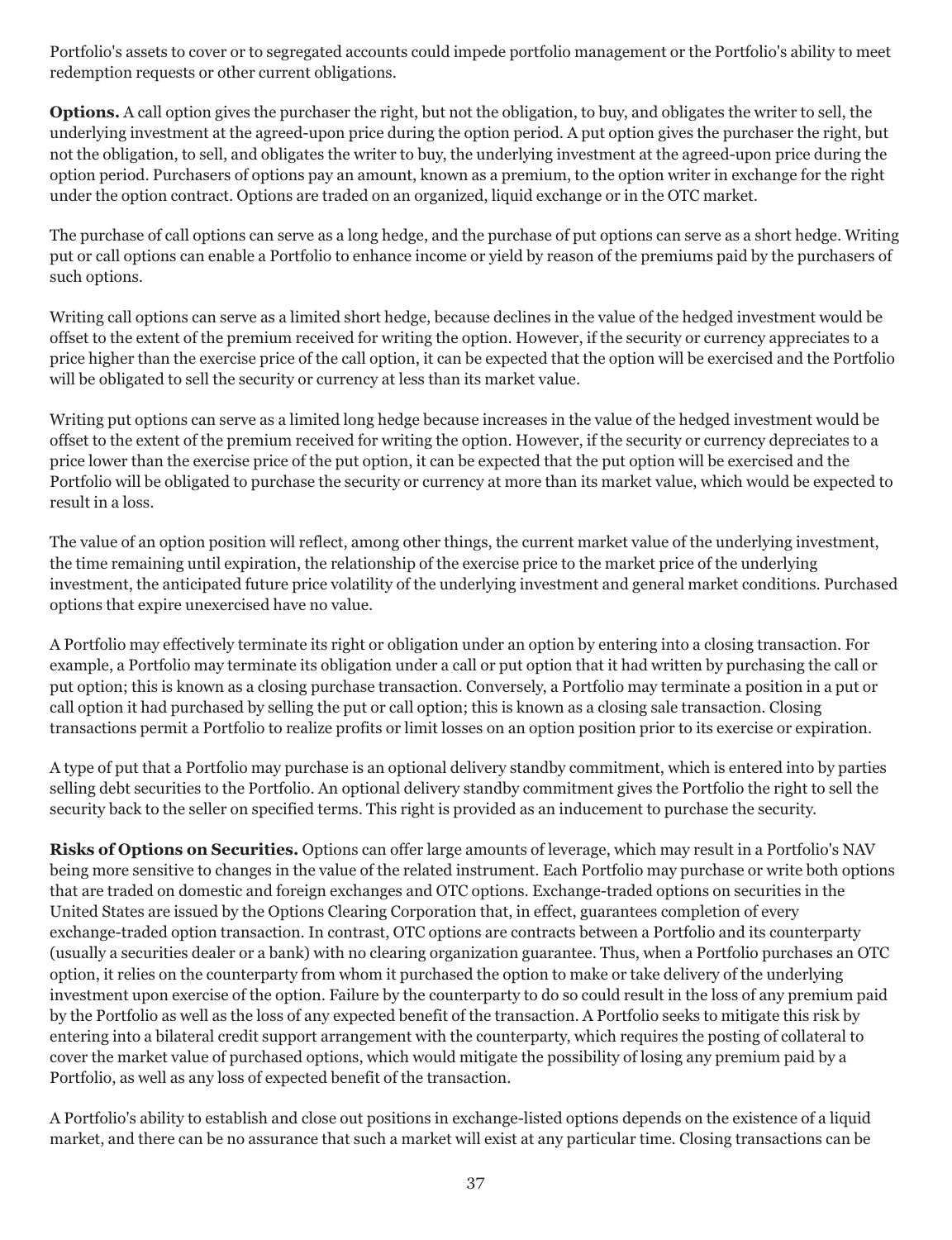made for OTC options only by negotiating directly with the counterparty, or by negotiating with a different counterparty willing to take the Portfolio's place in the contract, called a novation. There can be no assurance that a Portfolio will in fact be able to close out an OTC option position at a favorable price prior to expiration. In the event of insolvency of the counterparty, the Portfolio would be able to terminate the position held with such counterparty; but, due to insolvency proceedings, might incur a significant delay in recovering any amounts owed to the Portfolio.

If a Portfolio were unable to effect a closing transaction for an option it had purchased, it would have to exercise the option to realize any profit. The inability to enter into a closing purchase transaction or an economically offsetting purchase transaction from another counterparty for a covered call option written by a Portfolio could cause material losses to such Portfolio because the Portfolio would, if unable to substitute other collateral, be unable to sell the investment used as cover for the written option until the option expires or is exercised.

**Options on Indexes.** Puts and calls on indexes are similar to puts and calls on securities or futures contracts except that all settlements are in cash and gain or loss depends on changes in the index in question rather than on price movements in individual securities or futures contracts. When a Portfolio writes a call on an index, it receives a premium and agrees that the purchaser of the call, upon exercise of the call, will receive from the Portfolio an amount of cash if the closing level of the index upon which the call is based is greater than the exercise price of the call. The amount of cash is equal to the difference between the closing price of the index and the exercise price of the call times a specified multiple (multiplier), which determines the total dollar value for each point of such difference. When a Portfolio buys a call on an index, it pays a premium and has the same rights as to such call as are indicated above. When a Portfolio buys a put on an index, it pays a premium and has the right to require the seller of the put, upon the Portfolio's exercise of the put, to deliver to the Portfolio an amount of cash if the closing level of the index upon which the put is based is less than the exercise price of the put, which amount of cash is determined by the multiplier, as described above for calls. When a Portfolio writes a put on an index, it receives a premium and the purchaser of the put has the right to require the Portfolio to deliver to the purchaser an amount of cash equal to the difference between the closing level of the index and the exercise price times the multiplier if the closing level is less than the exercise price. The timing of the right of an option owner to exercise the option depends on the type of option and negotiations between the purchaser and seller.

**Risks of Options on Indexes.** The risks of investment in options on indexes may be greater than options on securities. Because index options are settled in cash, when a Portfolio writes a call on an index, it cannot provide in advance for its potential settlement obligations by acquiring and holding the underlying securities. A Portfolio can offset some of the risk of writing a call index option by holding a diversified portfolio of securities similar to those on which the underlying index is based. However, a Portfolio cannot, as a practical matter, acquire and hold a portfolio containing exactly the same securities as underlie the index and, as a result, bears a risk that the value of the securities held will vary from the value of the index.

Even if a Portfolio could assemble a portfolio that exactly reproduced the composition of the underlying index, it still would not be fully covered from a risk standpoint because of the timing risk inherent in writing index options. When an index option is exercised, the amount of cash that the holder is entitled to receive is determined by the difference between the exercise price and the closing index level on the date when the option is exercised. This timing risk is an inherent limitation on the ability of index call option writers to cover their risk exposure by holding securities positions.

**Over-the-Counter (OTC) Options.** Unlike exchange-traded options, which are standardized with respect to the underlying instrument, expiration date, contract size and strike price, the terms of OTC options (options not traded on an exchange) typically are established by a Portfolio, and negotiated with a counterparty, prior to entering into the option contract. While this type of arrangement allows a Portfolio the flexibility to tailor the option to its needs, OTC options involve counterparty risk that is not applicable to exchange-traded options, which are guaranteed by the clearing organization of the exchange where they are traded. Some of a Portfolio's counterparties are guaranteed by their parent holding companies with respect to that counterparty's payment obligations under OTC trades (like OTC options). This helps to mitigate such counterparty risk.

Generally, OTC foreign currency options used by a Portfolio are European-style options. This means that the option is only exercisable at its expiration. This is in contrast to American-style options, which are exercisable at any time prior to the expiration date of the option.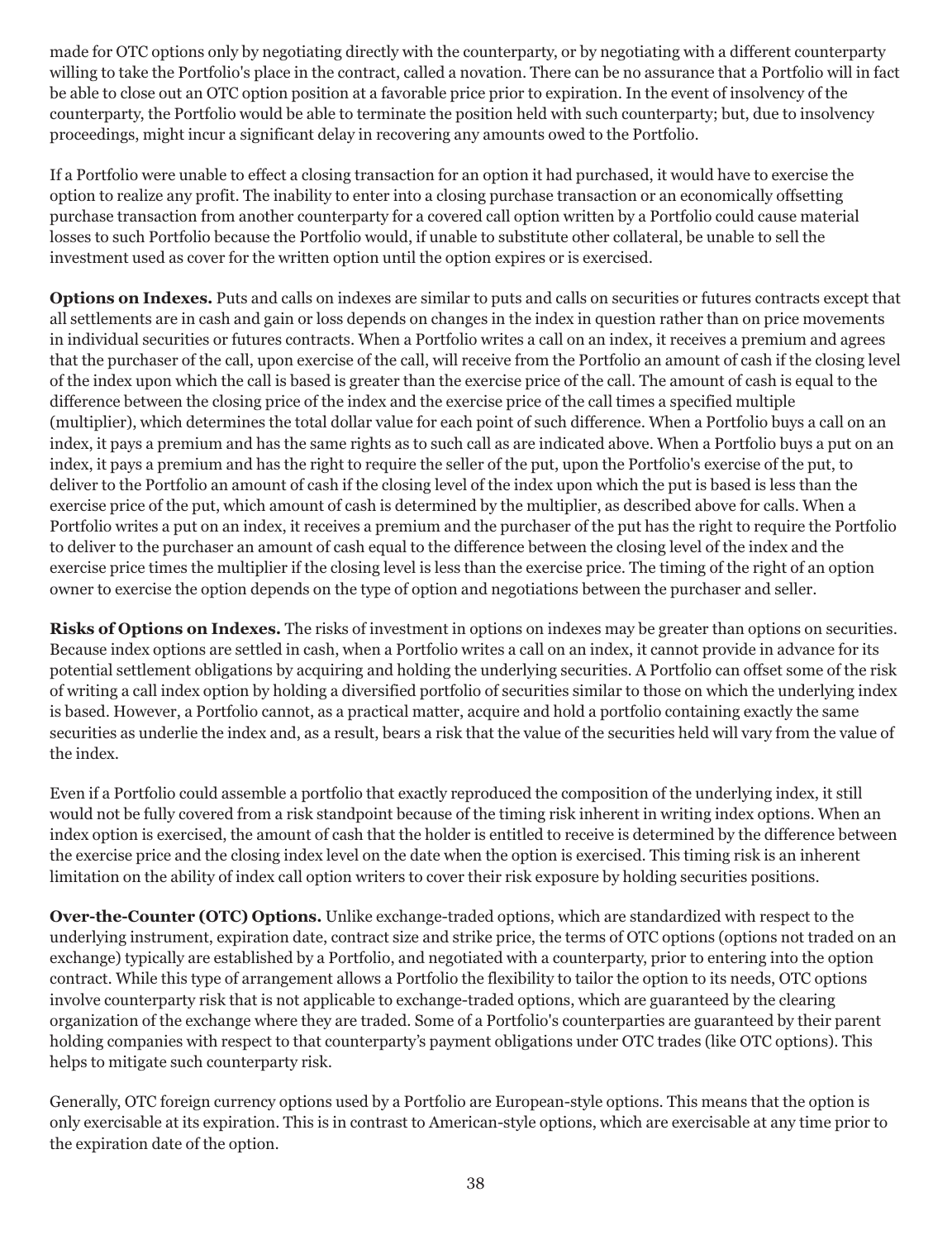**Futures Contracts and Options on Futures Contracts.** Generally, a futures contract is a standardized agreement to buy or sell a specific quantity of an underlying reference instrument, such as a security, index, currency or commodity at a specific price on a specific date in the future. The purchase of futures contracts or call options on futures contracts can serve as a long hedge, and the sale of futures contracts or the purchase of put options on a futures contract can serve as a short hedge. Writing call options on futures contracts can serve as a limited short hedge, using a strategy similar to that used for writing call options on securities or indexes. Similarly, writing put options on futures contracts can serve as a limited long hedge. Futures contracts and options on futures contracts also can be purchased and sold to attempt to enhance income or yield.

In addition, futures contract strategies can be used to manage the average duration of a Portfolio's fixed-income holdings. If the Investment Manager wishes to shorten the average duration of a Portfolio's fixed-income holdings, the Portfolio may sell a debt futures contract or a call option thereon, or purchase a put option on that futures contract. If the Investment Manager wishes to lengthen the average duration of a Portfolio's fixed-income holdings, the Portfolio may buy a debt futures contract or a call option thereon, or sell a put option thereon.

No price is paid upon entering into a futures contract. Instead, at the inception of a futures contract a Portfolio is required to deposit initial margin that typically is calculated as an amount equal to the volatility in market value of a contract over a fixed period. Initial margin requirements are determined by the respective exchanges on which the futures contracts are traded and the FCM. Margin also must be deposited when writing a call or put option on a futures contract, in accordance with applicable exchange rules. Unlike margin in securities transactions, initial margin on futures contracts and options thereon does not represent a borrowing, but rather is in the nature of a performance bond or good-faith deposit that is returned to the Portfolio at the termination of the transaction if all contractual obligations have been satisfied. Under certain circumstances, such as periods of high volatility, a Portfolio may be required by an exchange to increase the level of its initial margin payment, and initial margin requirements might be increased generally in the future by regulatory action.

Subsequent variation margin payments are made to and from the FCM daily as the value of the futures position varies, a process known as marking-to-market. Variation margin does not involve borrowing, but rather represents a daily settlement of a Portfolio's obligations to or from a FCM. When a Portfolio purchases an option on a futures contract, the premium paid plus transaction costs is all that is at risk. In contrast, when a Portfolio purchases or sells a futures contract or writes a call or put option thereon, it is subject to daily variation margin calls that could be substantial in the event of adverse price movements. If a Portfolio has insufficient cash to meet daily variation margin requirements, it might need to sell securities at a time when such sales are disadvantageous.

Purchasers and sellers of futures contracts and options on futures contracts can enter into offsetting closing transactions, similar to closing transactions on options, by selling or purchasing the instrument purchased or sold. Positions in futures contracts and options on futures contracts may be closed only on an exchange or board of trade that provides a market for such contracts and options. However, there can be no assurance that a liquid market will exist for a particular contract at a particular time. In such event, it may not be possible to close a futures contract or options position.

Under certain circumstances, futures exchanges may establish daily limits on the amount that the price of a futures contract or an option on a futures contract can vary from the previous day's settlement price; once that limit is reached, no trades may be made that day at a price beyond the limit. Daily price limits do not limit potential losses because prices could move to the daily limit for several consecutive days with little or no trading, thereby preventing liquidation of unfavorable positions. In addition, the CFTC and various exchanges have established limits referred to as "speculative position limits" or "accountability levels" on the maximum net long or net short position that any person, such as a Portfolio, may hold or control in a particular futures contract or option thereon. For more information, see *Speculative Position Limits*.

If a Portfolio were unable to liquidate a futures contract or an option on a futures position due to the absence of a liquid secondary market or the imposition of price limits, it could incur substantial losses. The Portfolio would continue to be subject to market risk with respect to the position. In addition, except in the case of purchased options, the Portfolio would continue to be required to make daily variation margin payments and might be required to maintain the position being hedged by the futures contract or option or to maintain cash or liquid assets in an account.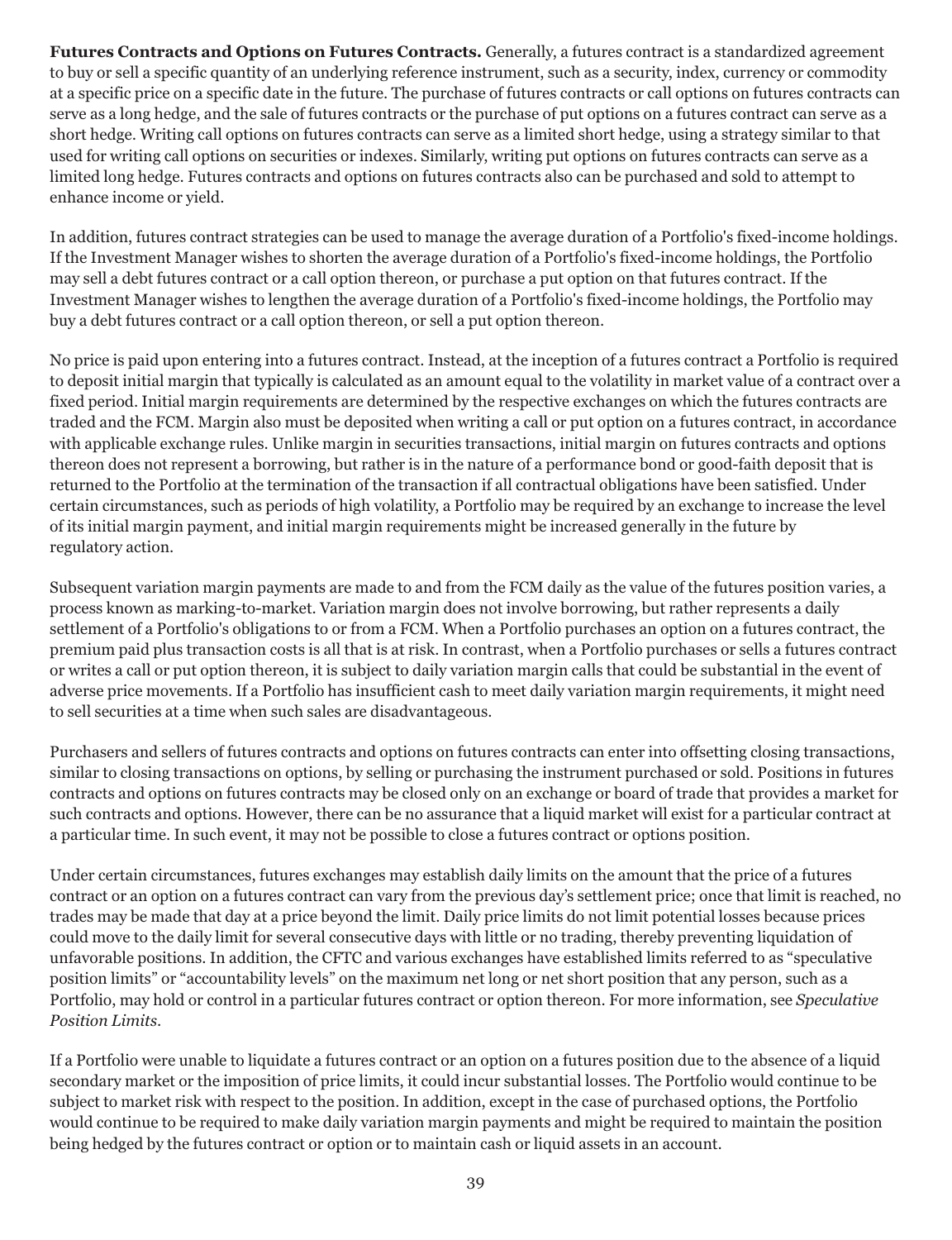**Risks of Futures Contracts and Options.** The purchase or sale of a futures contract may result in losses to a Portfolio in excess of the amount that the Portfolio delivered as initial margin. Because of the relatively low margin deposits required, futures trading involves a high degree of leverage; as a result, a relatively small price movement in a futures contract may result in immediate and substantial loss, or gain, to a Portfolio. There also is a risk of loss by a Portfolio of the initial and variation margin deposits in the event of bankruptcy of the FCM with which the Portfolio has an open position in a futures contract. The assets of a Portfolio may not be fully protected in the event of the bankruptcy of the FCM or central counterparty because the Portfolio might be limited to recovering only a pro rata share of all available funds and margin segregated on behalf of an FCM's customers. If an FCM does not provide accurate reporting, a Portfolio also is subject to the risk that the FCM could use the Portfolio's assets, which are held in an omnibus account with assets belonging to the FCM's other customers, to satisfy its own financial obligations or the payment obligations of another customer.

Futures contracts that are traded on non-U.S. exchanges may not be as liquid as those purchased on CFTC-designated contract markets. In addition, non-U.S. futures contracts may be subject to varied regulatory oversight. The price of any non-U.S. futures contract and, therefore, the potential profit and loss thereon, may be affected by any change in the non-U.S. exchange rate between the time a particular order is placed and the time it is liquidated, offset or exercised.

The amount of risk a Portfolio assumes when it purchases an option on a futures contract is the premium paid for the option plus related transaction costs. The purchase of an option also entails the risk that changes in the value of the underlying futures contract will not be fully reflected in the value of the option purchased. When a Portfolio sells (writes) an option on a futures contract, the Portfolio is subject to the risk of having to take a possibly adverse futures position if the purchaser of the option exercises its rights. If a Portfolio were required to take such a position, it could bear substantial losses.

The ordinary spreads between prices in the cash and futures markets (including the options on futures market), due to differences in the natures of those markets, are subject to the following factors, which may create distortions. First, all participants in the futures market are subject to margin deposit and maintenance requirements. Rather than meeting additional margin deposit requirements, investors may close futures contracts through offsetting transactions, which could distort the normal relationship between the cash and futures markets. Second, in the case of a physically settled futures contract, the liquidity of the futures market depends on participants entering into offsetting transactions rather than making or taking delivery. To the extent participants decide to make or take delivery, liquidity in the futures market could be reduced, thus producing distortion. Third, from the point of view of speculators, the deposit requirements in the futures market are less onerous than margin requirements in the securities market. Therefore, increased participation by speculators in the futures market may cause temporary price distortions. Due to the possibility of distortion, a correct forecast of general interest rate, currency exchange rate or stock market trends by the Investment Manager still may not result in a successful transaction. The Investment Manager may be incorrect in its expectations as to the extent of various interest rate, currency exchange rate or stock market movements or the time span within which the movements take place.

**Index Futures.** When a Portfolio utilizes an index futures contract in an attempt to hedge, the risk of imperfect correlation between movements in the price of an index futures contract and movements in the price of the securities that are the subject of the hedge increases as the composition of the Portfolio's holdings diverges from the securities included in the applicable index. The price of the index futures contract may move more than or less than the price of the securities being hedged. If the price of the index futures contract moves less than the price of the securities that are the subject of the hedge, the hedge will not be fully effective but, if the price of the securities being hedged has moved in an unfavorable direction, the Portfolio would be in a better position than if it had not hedged at all. If the price of the securities being hedged has moved in a favorable direction, this advantage will be partially offset by the futures contract. If the price of the futures contract moves more than the price of the securities, the Portfolio will experience either a loss or a gain on the futures contract that will not be completely offset by movements in the price of the securities that are the subject of the hedge. To compensate for the imperfect correlation of movements in the price of the securities being hedged and movements in the price of the index futures contract, a Portfolio may buy or sell index futures contracts in a greater or lesser dollar amount than the dollar amount of the securities being hedged if the historical volatility of the prices of the securities being hedged is more than the historical volatility of the prices of the securities included in the index.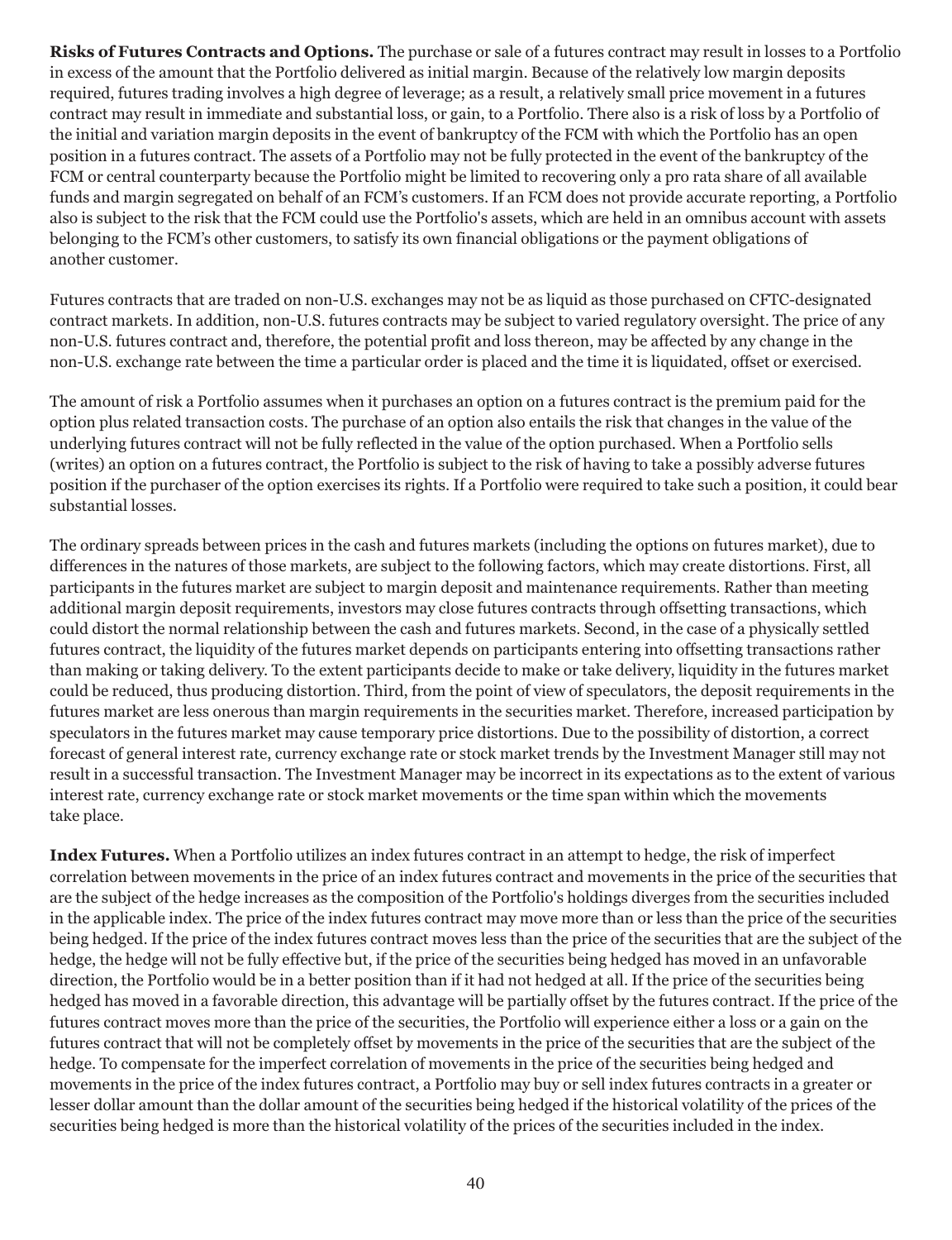It also is possible that, where a Portfolio has sold index futures contracts in an attempt to hedge against a decline in the market, the market may advance and the value of the securities held in the portfolio may decline. If this occurred, the Portfolio would lose money on the futures contract and also experience a decline in value of its portfolio securities. However, while this could occur for a very brief period or to a very small degree, over time the value of a diversified portfolio of securities will tend to move in the same direction as the market indexes on which the futures contracts are based.

Where index futures contracts are purchased in an attempt to hedge against a possible increase in the price of securities before a Portfolio is able to invest in them in an orderly fashion, it is possible that the market may decline instead. If a Portfolio then concludes not to invest in them at that time because of concern as to possible further market decline or for other reasons, it will realize a loss on the futures contract that is not offset by a reduction in the price of the securities it had anticipated purchasing.

**Foreign Currency Hedging Strategies — Special Considerations.** Subject to its investment policies and restrictions, each Portfolio (other than Ivy VIP Government Money Market) may use options and futures contracts on foreign currencies (including the euro), as described above, and forward foreign currency contracts (forward currency contracts), as described below, in an attempt to hedge against movements in the values of the foreign currencies in which the Portfolio's securities are denominated or in an attempt to enhance income or yield. Currency hedges can protect against price movements in a security that a Portfolio owns or intends to acquire that are attributable to changes in the value of the currency in which it is denominated. Such hedges do not, however, protect against price movements in the securities that are attributable to other causes.

A Portfolio might seek to hedge against changes in the value of a particular currency when no Financial Instruments on that currency are available or such Financial Instruments are more expensive than certain other Financial Instruments. In such cases, the Portfolio may seek to hedge against price movements in that currency by entering into transactions using Financial Instruments on another currency or a basket of currencies, the values of which the Investment Manager believes will have a high degree of positive correlation to the value of the currency being hedged. The risk that movements in the price of the Financial Instrument will not correlate perfectly with movements in the price of the currency subject to the hedging transaction is magnified when this strategy is used.

The value of Financial Instruments on foreign currencies depends on the value of the underlying currency relative to the U.S. dollar.

There is no systematic reporting of last sale information for foreign currencies or any regulatory requirement that quotations available through dealers or other market sources be firm or revised on a timely basis. The interbank market in foreign currencies is a global, round-the-clock market. To the extent the U.S. options or futures markets are closed while the markets for the underlying currencies remain open, significant price and rate movements might take place in the underlying markets that cannot be reflected in the markets for the Financial Instruments until they reopen.

Settlement of transactions involving foreign currencies might be required to take place within the country issuing the underlying currency. Thus, a Portfolio might be required to accept or make delivery of the underlying foreign currency in accordance with any U.S. or foreign regulations regarding the maintenance of foreign banking arrangements by U.S. residents and might be required to pay any fees, taxes and charges associated with such delivery assessed in the issuing country.

**Forward Currency Contracts.** Subject to its investment policies and restrictions, each Portfolio (other than Ivy VIP Government Money Market) may enter into forward currency contracts to purchase or sell foreign currencies for a fixed amount of U.S. dollars or another foreign currency. A forward currency contract involves an obligation to purchase or sell a specific currency at a future date, which may be any fixed number of days (term) from the date of the forward currency contract agreed upon by the parties, at a price set at the time of the entry into the forward currency contract. These forward currency contracts are traded directly between currency traders (usually large commercial banks) and their customers. Such transactions may serve as long hedges; for example, a Portfolio may purchase a forward currency contract to lock in the U.S. dollar price of a security denominated in a foreign currency that the Portfolio intends to acquire. Forward currency contract transactions also may serve as short hedges; for example, a Portfolio may sell a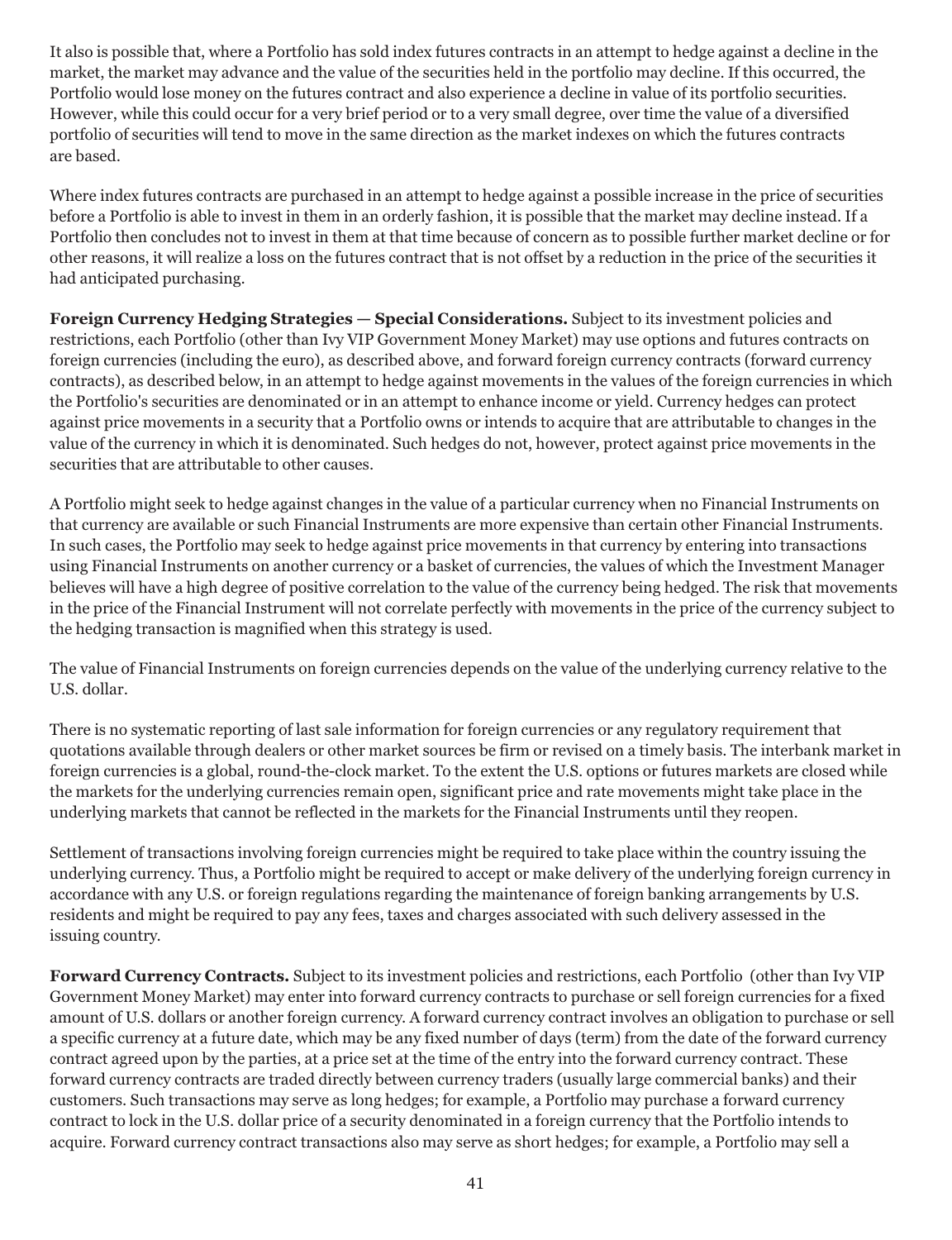forward currency contract to lock in the U.S. dollar equivalent of the proceeds from the anticipated sale of a security or a dividend or interest payment denominated in a foreign currency.

A Portfolio also may use forward currency contracts in an attempt to hedge against a decline in the value of existing investments denominated in foreign currency. For example, if the Portfolio owned securities denominated in euros, it could enter into a forward currency contract to sell euros in return for U.S. dollars to hedge against possible declines in the euro's value. Such a hedge, sometimes referred to as a position hedge, would tend to offset both positive and negative currency fluctuations, but would not offset changes in security values caused by other factors. The Portfolio also could hedge the position by selling another currency expected to perform similarly to the euro. This type of hedge, sometimes referred to as a proxy hedge, could offer advantages in terms of cost, yield or efficiency, but generally would not hedge currency exposure as effectively as a simple hedge into U.S. dollars. Proxy hedges may result in losses if the currency used to hedge does not perform similarly to the currency in which the hedged securities are denominated.

A Portfolio also may use forward currency contracts in an attempt to enhance income or yield. The Portfolio could use forward currency contracts to increase its exposure to foreign currencies that the Investment Manager believes might rise in value relative to the U.S. dollar, or shift its exposure to foreign currency fluctuations from one country to another. For example, if the Portfolio owned securities denominated in a foreign currency and the Investment Manager believed that currency would decline relative to another currency, it might enter into a forward currency contract to sell an appropriate amount of the first foreign currency, with payment to be made in the second foreign currency. This is accomplished through contractual agreements to purchase or sell a specified currency at a specified future date and price set at the time of the contract. Forward currency contracts are currently individually negotiated and privately traded by currency traders and their customers. These forward currency contracts may involve the sale of U.S. dollars and the purchase of a foreign currency, or may be foreign cross-currency contracts involving the sale of one foreign currency and the purchase of another foreign currency; such foreign cross-currency contracts may be considered a hedging rather than a speculative strategy if the Portfolio's commitment to purchase the new (more favorable) currency is limited to the market value of the Portfolio's securities denominated in the old (less favorable) currency. The Portfolio segregates liquid assets, such as cash, short-term securities and other liquid securities (marked to the market daily), having a value equal to, or greater than, any commitments to purchase currency on a forward basis. The prediction of currency movements is extremely difficult and the successful execution of a speculative strategy is highly uncertain.

The cost to a Portfolio of engaging in forward currency contracts varies with factors such as the currency involved, the length of the contract period and the market conditions then prevailing.

As is the case with futures contracts, purchasers and sellers of forward currency contracts can enter into offsetting closing transactions by selling or purchasing, respectively, an instrument identical to the instrument purchased or sold. Currently, secondary markets generally do not exist for forward currency contracts. Closing transactions generally can be made for forward currency contracts by negotiating directly with the counterparty or by entering an offsetting transaction with a second counterparty. There can be no assurance that a Portfolio will be able to close out a forward currency contract at a favorable price prior to maturity and, in such cases, the Portfolio would continue to be subject to market currency risk with respect to the position, and may continue to be required to maintain a position in securities denominated in the foreign currency or to maintain cash or liquid assets in an account. In addition, in the event of insolvency of the counterparty, the Portfolio might be unable to promptly terminate the position held with such counterparty and might incur a significant delay in recovering any amounts owed to the Portfolio. Even if the Portfolio entered an offsetting transaction with a second counterparty, the Portfolio would continue to be subject to settlement risk relating to the transaction with the insolvent counterparty.

The precise matching of forward currency contract amounts and the value of the securities involved generally will not be possible because the value of such securities, measured in the foreign currency, will change after the forward currency contract has been established. Thus, a Portfolio might need to purchase or sell foreign currencies in the spot (cash) market to the extent such foreign currencies are not covered by forward currency contracts. The projection of short-term currency market movements is extremely difficult, and the successful execution of a short-term hedging strategy is highly uncertain.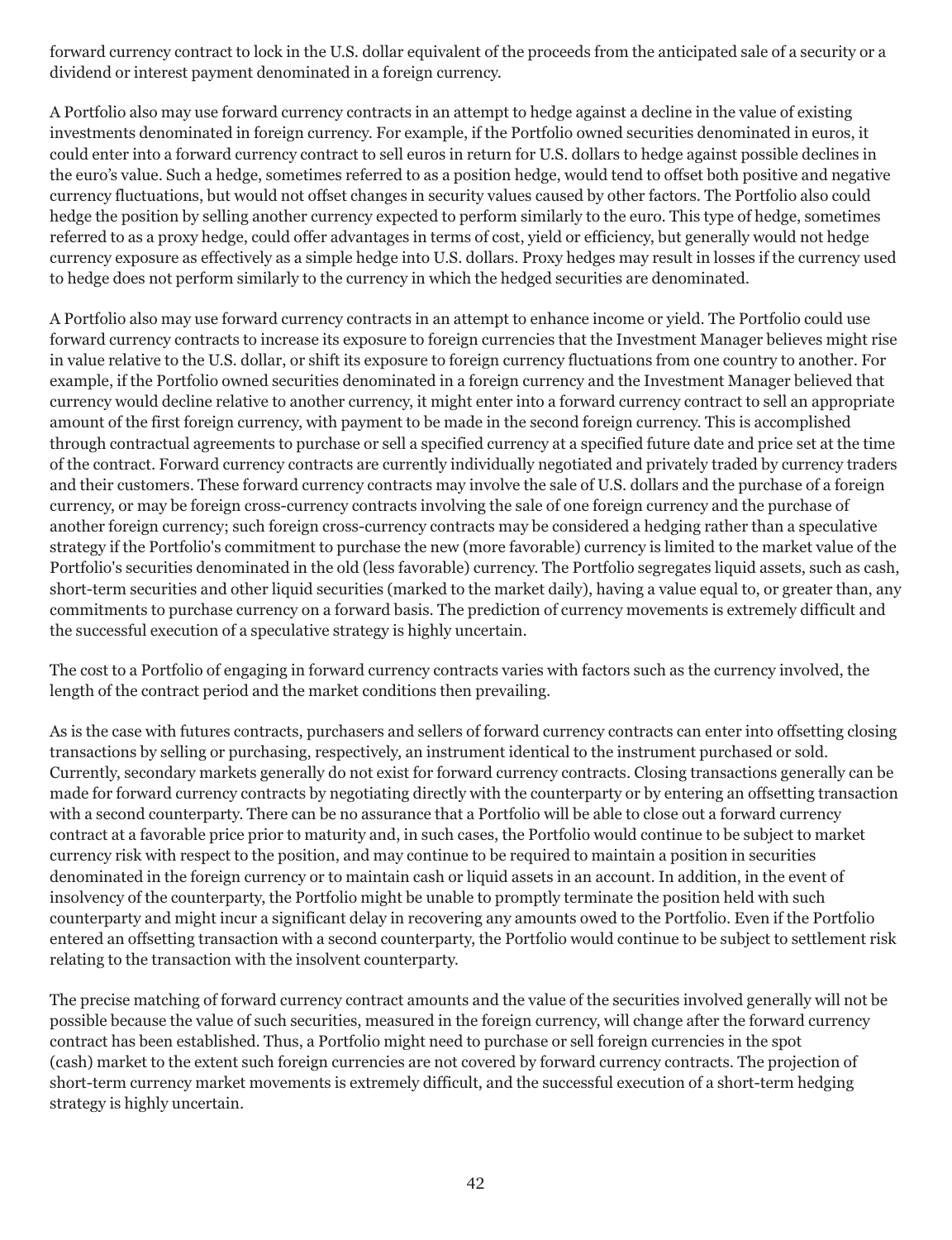Normally, consideration of the prospect for currency parities will be incorporated into the longer-term investment decisions made with regard to overall diversification strategies. However, the Investment Manager believes that it is important to have the flexibility to enter into such forward currency contracts when it determines that the best interests of a Portfolio will be served.

Successful use of forward currency contracts depends on the skill of the Investment Manager in analyzing and predicting currency values. Forward currency contracts may substantially change a Portfolio's exposure to changes in currency exchange rates and could result in losses to the Portfolio if currencies do not perform as the Investment Manager anticipates. There is no assurance that the Investment Manager's use of forward currency contracts will be advantageous to a Portfolio or that the Investment Manager will hedge at an appropriate time.

Forward currency contracts in which a Portfolio may engage include deliverable foreign exchange forwards. A deliverable foreign exchange forward contract provides for the actual exchange of the principal amounts of the two currencies in the contract (*i.e.*, settlement on a physical basis). Foreign exchange forwards typically are traded in the interbank market directly between currency traders (usually large commercial banks) and their customers. Foreign exchange dealers realize a profit based on the difference (the spread) between the prices at which they are buying and the prices at which they are selling various currencies. A Portfolio also may be required to pay certain commissions. When a Portfolio enters into a deliverable foreign exchange forward, it relies on the counterparty to make or take delivery of the underlying currency at the maturity of the contract. Failure by the counterparty to do so would result in the loss of any expected benefit of the transaction.

A Portfolio may be required to obtain the currency that it must deliver under the foreign exchange forward through the sale of portfolio securities denominated in such currency or through conversion of other assets of the Portfolio into such currency.

A Portfolio also may enter into forward currency contracts that do not provide for physical settlement of the two currencies (each, a Reference Currency), but instead provide for settlement by a single cash payment calculated as the difference between the agreed-upon exchange rate and the prevailing market exchange rate at settlement based upon an agreed-upon notional amount (non-deliverable forwards, or NDFs). NDFs have a fixing date and a settlement (delivery) date. The fixing date is the date and time at which the difference between the prevailing market exchange rate and the agreed upon exchange rate is calculated. The settlement (delivery) date is the date by which the payment of the Settlement Amount is due to the party receiving payment.

NDFs typically may have terms from one month up to two years and are settled in U.S. dollars.

NDFs are subject to many of the risks associated with derivatives in general and forward currency transactions, including risks associated with fluctuations in foreign currency and the risk that the counterparty will fail to fulfill its obligations. Under definitions adopted by the CFTC and SEC, NDFs are considered swaps, and therefore are included in the definition of "commodity interests." In contrast, forward currency contracts that qualify as deliverable forwards are not regulated as swaps for most purposes, and are not included in the definition of "commodity interests." However these forwards are subject to some requirements applicable to swaps, including reporting to swap data repositories, documentation requirements, and business conduct rules applicable to swap dealers. CFTC regulation of forward currency contracts, especially NDFs, may restrict the Portfolio's ability to use these instruments in the manner described above.

Although NDFs historically have been traded OTC, as swaps they may in the future be required to be centrally cleared and traded on public facilities. Under such circumstances, they would be centrally cleared and a secondary market for them normally would exist. With respect to NDFs that are centrally-cleared, an investor could lose margin payments it has deposited with the clearing organization as well as the net amount of gains not yet paid by the clearing organization if the clearing organization breaches its obligations under the NDF, becomes insolvent or goes into bankruptcy. In the event of bankruptcy of the clearing organization, the investor may be entitled to the net amount of gains the investor is entitled to receive plus the return of margin owed to it only in proportion to the amount received by the clearing organization's other customers, potentially resulting in losses to the investor. Even if some NDFs remain traded OTC, they will be subject to margin requirements for uncleared swaps and counterparty risk common to other swaps.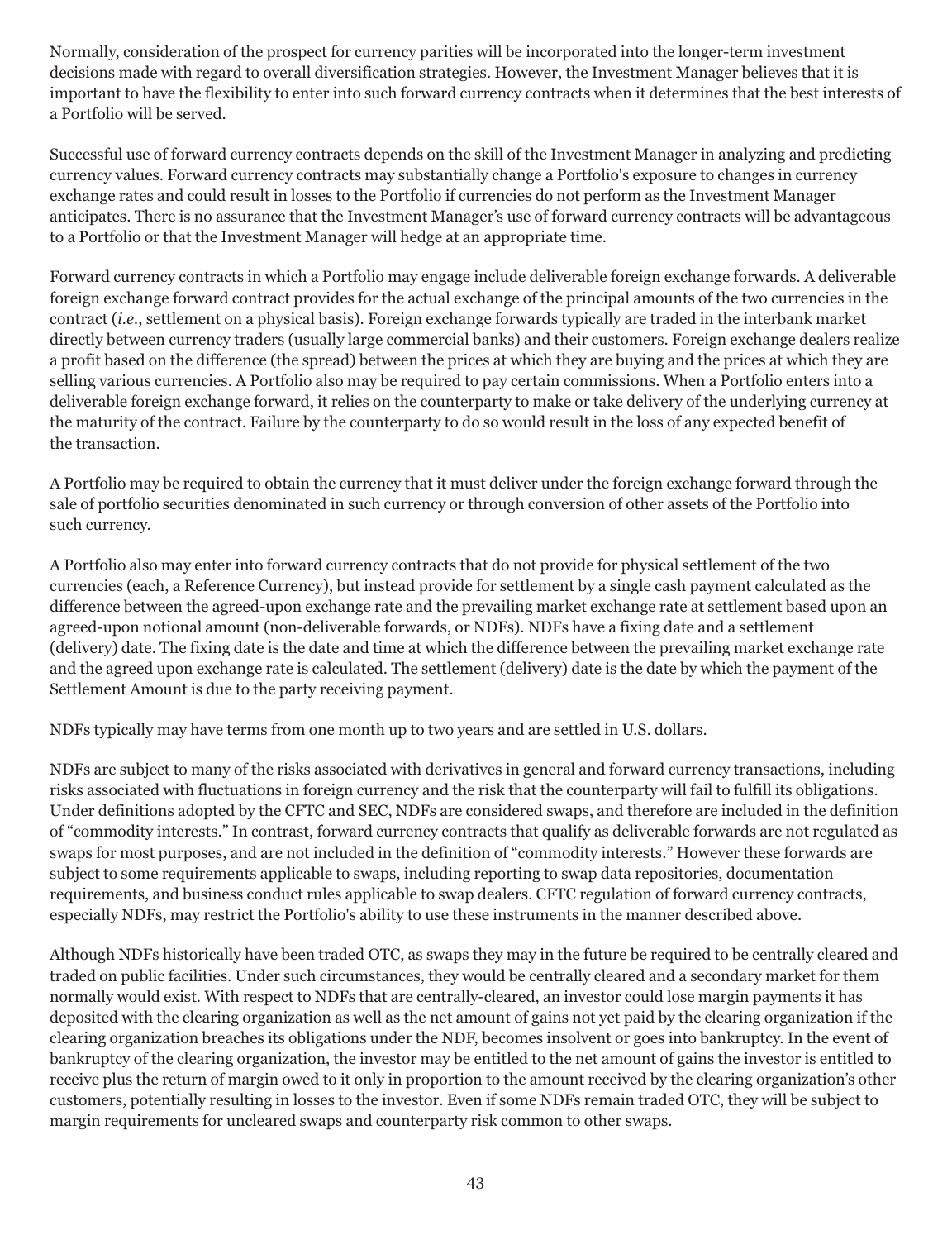**Speculative Position Limits.** The CFTC and various exchanges have established limits referred to as "speculative position limits" or "accountability levels" on the maximum net long or short futures positions that any person or group of persons under common trading control (other than a hedger, which the Portfolios are not) may hold, own or control in a particular futures contract or option on a futures contract. Trading limits also are imposed on the maximum number of contracts that any person may trade on a particular trading day. An exchange may order the liquidation of positions found to be in violation of these limits and it may impose other sanctions or restrictions. Among the purposes of speculative position limits is to prevent a corner or squeeze on a market or undue influence on prices by any single trader or group of traders. The current federal speculative position limits established by the CFTC apply to certain agricultural commodity positions, such as grains (oats, corn, and wheat), the soybeans complex (soybeans, soybean oil and soybean meal) and cotton.

On October 15, 2020, the CFTC adopted rules to impose limits on speculative positions in 25 "core" physical commodity futures contracts, as well as swaps that are economically equivalent to such contracts, in the agriculture, energy and metals markets (the "Position Limit Rules"). Among other things, the Position Limit Rules: identify which contracts are subject to speculative position limits; set thresholds that restrict the size of speculative positions that a person may hold in the spot month; create an exemption for positions that constitute bona fide hedging transactions; impose responsibilities on designated contract markets ("DCMs") and swap execution facilities ("SEFs") to establish position limits or, in some cases, position accountability rules; and apply to both futures and swaps across four relevant venues: OTC, DCMs, SEFs as well as certain non-U.S. located platforms. For the purpose of the Position Limit Rules, a market participant is generally required, subject to certain narrow exceptions, to aggregate all positions for which that participant controls the trading decisions with all positions for which that participant has a 10 percent or greater ownership interest in an account or position, as well as the positions of two or more persons acting pursuant to an express or implied agreement or understanding with that market participant (the "Aggregation Rules").

Compliance with the Position Limit Rules will not be required, for the "core" energy and metal futures contracts, until January 2022, and for economically equivalent swaps, until January 2023. The full implementation of the Portfolios' investment strategies could be negatively impacted by the existing or any future position limits regulations.

**Combined Positions.** A Portfolio may purchase and write options in combination with each other, or in combination with futures contracts or forward contracts, to adjust the risk and return characteristics of its overall position. A combined position usually will contain elements of risk that are present in each of its component transactions. For example, the Portfolio may purchase a put option and write a call option on the same underlying instrument in order to construct a combined position whose risk and return characteristics are similar to selling a futures contract. The Portfolio also may write a put option and purchase a call option on the same underlying instrument in order to construct a combined position whose risk and return characteristics are similar to holding the underlying instrument. Because combined options positions involve multiple trades, they may result in higher transaction costs, may be more difficult to open and close out and may perform in unanticipated ways. Because combined positions, like other Financial Instruments may require cash outlays that are only a small portion of the amount of exposure obtained through the combined positions, a Portfolio's investment exposure gained through these combined positions could exceed its net assets.

**Turnover.** A Portfolio's options and futures contracts activities may affect its turnover rate and brokerage commission payments. The exercise of calls or puts written by a Portfolio, and the sale or purchase of futures contracts, may cause it to sell or purchase related investments, thus increasing its turnover rate. Once a Portfolio has received an exercise notice on an option it has written, it cannot effect a closing transaction in order to terminate its obligation under the option and must deliver or receive the underlying securities at the exercise price. The exercise of puts purchased by a Portfolio also may cause the sale of related investments, also increasing turnover; although such exercise is within the Portfolio's control, holding a protective put might cause it to sell the related investments for reasons that would not exist in the absence of the put. A Portfolio pays a brokerage commission each time it buys or sells a put or call or purchases or sells a futures contract. Such commissions could be higher than those that would apply to direct purchases or sales.

**Swaps, Caps, Floors and Collars.** Each Portfolio (other than Ivy VIP Government Money Market) may enter into swaps, including caps, floors and collars, for any legal purpose consistent with its investment objective(s) and policies, including to attempt: to obtain or preserve a particular return or a spread on a particular investment or portion of its portfolio; to protect against an increase in the price of securities the Portfolio anticipates purchasing at a later date; to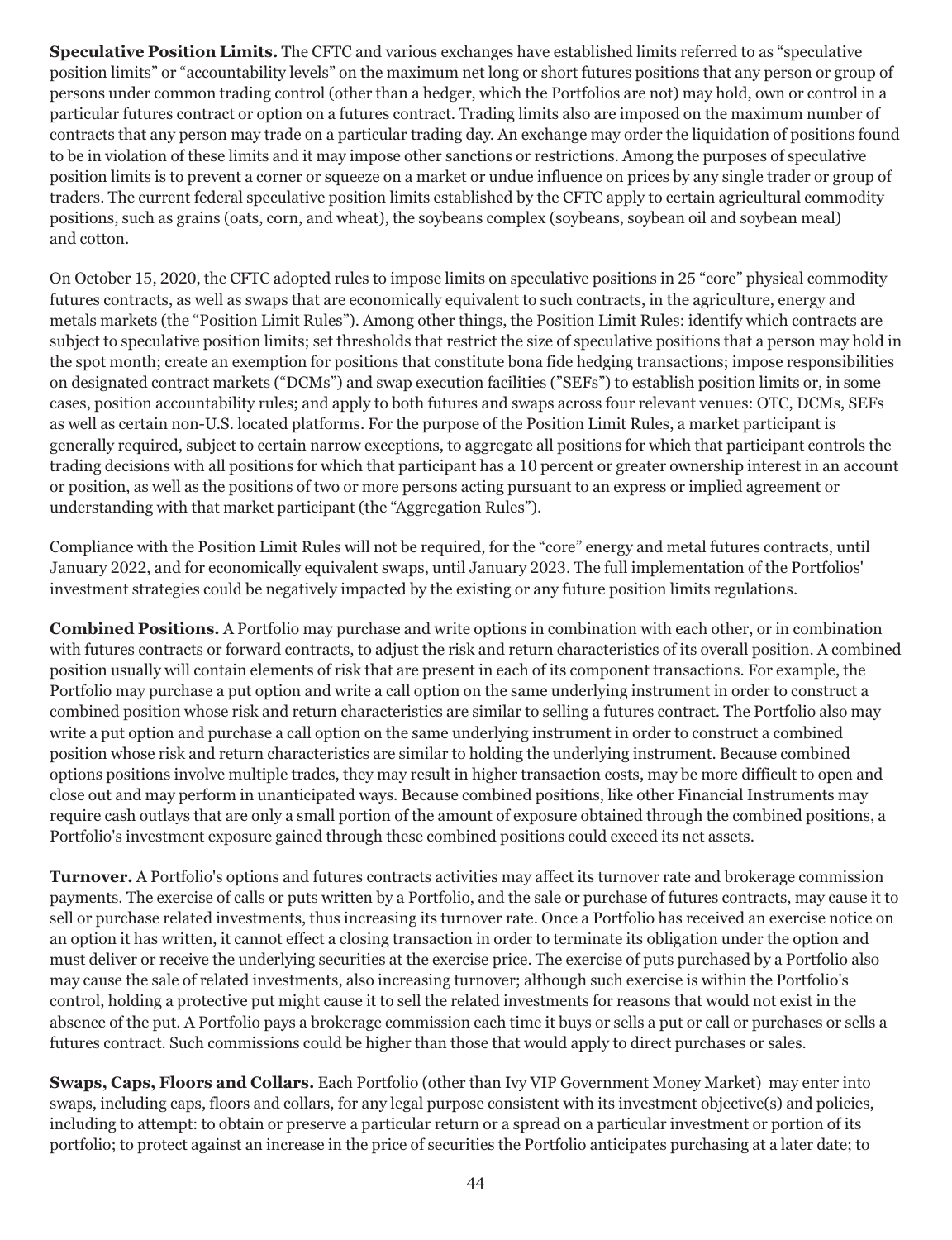protect against currency fluctuations; to use as a duration management technique; to enhance income or capital gains; to protect against a decline in the price of securities the Portfolio currently owns; or to gain exposure to certain markets in an economical way.

A swap is an agreement involving the exchange by a Portfolio with another party of their respective commitments to pay or receive payments at specified dates based upon or calculated by reference to changes in specified prices or rates (*e.g.*, interest rates in the case of interest rate swaps) based on a specified amount (the "notional" amount). Examples of swap agreements include, but are not limited to, equity, commodity, index or other total return swaps, foreign currency swaps, credit default swaps and interest rate swaps.

The Dodd-Frank Act and related regulatory developments have imposed comprehensive new regulatory requirements on swaps and swap market participants. The regulatory framework includes: (1) registration and regulation of swap dealers and major swap participants; (2) requiring central clearing and execution of standardized swaps; (3) imposing margin requirements on swap transactions; (4) regulating and monitoring swap transactions through position limits and large trader reporting requirements; and (5) imposing record keeping and centralized and public reporting requirements, on an anonymous basis, for most swaps. The CFTC is responsible for the regulation of most swaps. The SEC has jurisdiction over a small segment of the market referred to as "security-based swaps," which includes swaps on single securities or credits, or narrow-based indices of securities or credits.

A swap agreement may be negotiated bilaterally and traded OTC between the two parties (for an uncleared swap) or, in some instances, must be transacted through an FCM and cleared through a clearinghouse that serves as a central counterparty (for a cleared swap). Certain standardized swaps currently are, and more in the future are expected to be, subject to mandatory central clearing and exchange-trading. The Dodd-Frank Act and implementing rules will ultimately require the clearing and exchange- trading of many swaps. Mandatory exchange-trading and clearing will occur on a phased-in basis based on the type of market participant, CFTC approval of contracts for central clearing and public trading facilities making such cleared swaps available to trade. To date, the CFTC has designated only certain of the most common types of credit default index swaps and interest rate swaps as subject to mandatory clearing and certain public trading facilities have made certain of those cleared swaps available to trade, but it is expected that additional categories of swaps will in the future be designated as subject to mandatory clearing and trade execution requirements. Central clearing is intended to reduce counterparty credit risk and increase liquidity, but central clearing does not eliminate these risks and may involve additional costs and risks not involved with uncleared swaps.

In an uncleared swap, the swap counterparty typically is a brokerage firm, bank or other financial institution. During the term of an uncleared swap, a Portfolio will be required to pledge to the swap counterparty, from time to time, an amount of cash and/or other assets equal to the total net amount (if any) that would be payable by the Portfolio to the counterparty if all outstanding swaps between the parties were terminated on the date in question, including any early termination payments. Likewise, the counterparty will be required to pledge cash or other assets to cover its obligations to the Portfolio. However, the amount pledged may not always be equal to or more than the amount due to the other party. Therefore, if a counterparty defaults in its obligations to a Portfolio, the amount pledged by the counterparty and available to the Portfolio may not be sufficient to cover all the amounts due to the Portfolio and the Portfolio may sustain a loss.

In a cleared swap, a Portfolio's ultimate counterparty is a central clearinghouse rather than a brokerage firm, bank or other financial institution. Cleared swaps are submitted for clearing through each party's FCM, which must be a member of the clearinghouse that serves as the central counterparty. Transactions executed on a SEF may increase market transparency and liquidity but may require the Portfolio to incur increased expenses to access the same types of swaps that it has used in the past. When a Portfolio enters into a cleared swap, it must deliver to the central counterparty (via the FCM) an amount referred to as "initial margin." Initial margin requirements are determined by the central counterparty, and are typically calculated as an amount equal to the volatility in market value of the cleared swap over a fixed period, but an FCM may require additional initial margin above the amount required by the central counterparty. During the term of the swap agreement, a "variation margin" amount also may be required to be paid by a Portfolio or may be received by a Portfolio in accordance with margin controls set for such accounts.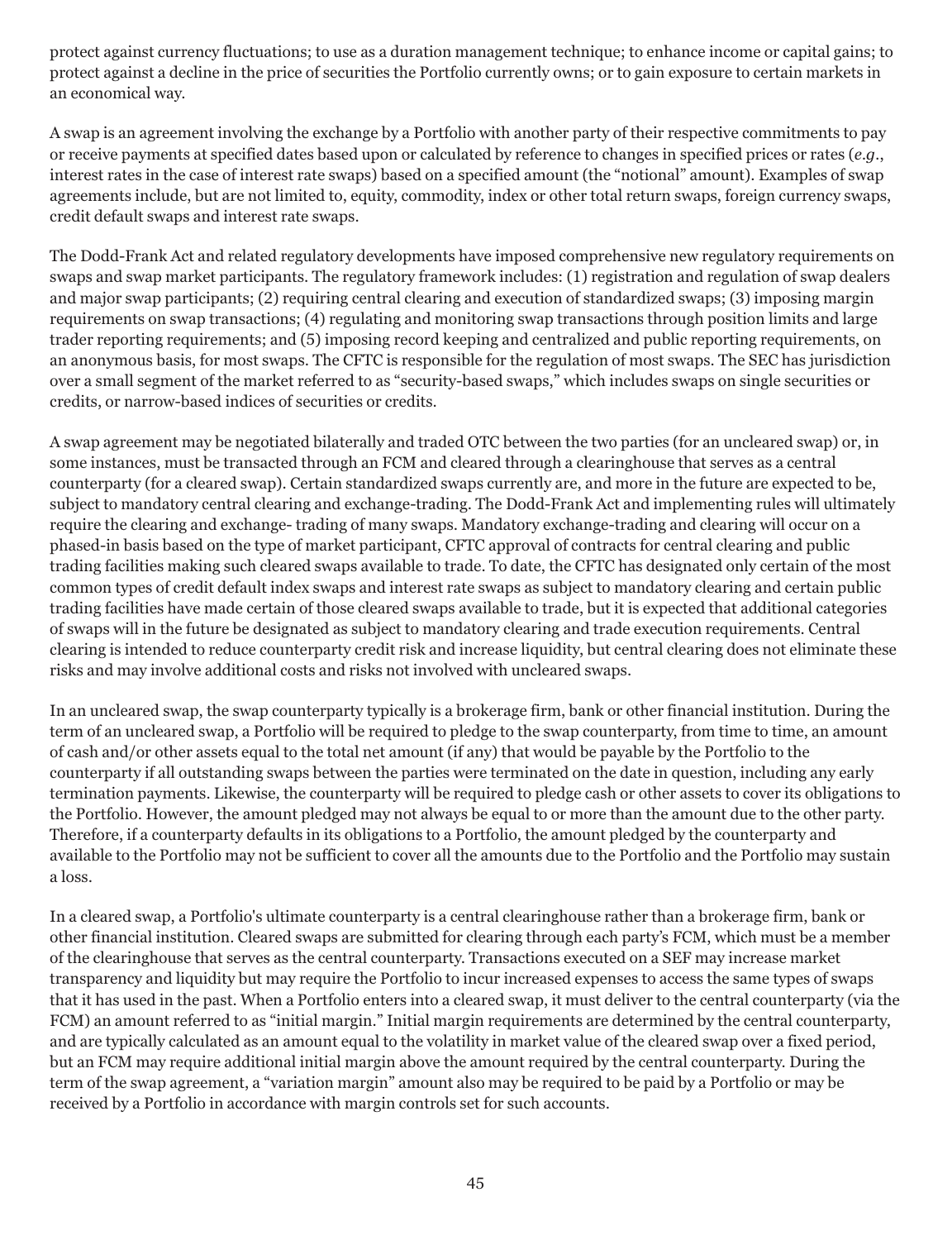Swap agreements can be structured to provide exposure to a variety of different types of investments or market factors. For example, in an interest rate swap, fixed-rate payments may be exchanged for floating rate payments; in a currency swap, U.S. dollar-denominated payments may be exchanged for payments denominated in a foreign currency; and in a total return swap, payments tied to the investment return on a particular asset, group of assets or index may be exchanged for payments that are effectively equivalent to interest payments or for payments tied to the return on another asset, group of assets or index.

Caps, floors and collars have an effect similar to buying or writing options; they allow a purchaser to attempt to protect itself against interest rate movements exceeding specified minimum or maximum levels. The purchase of a cap entitles the purchaser to receive payments from the seller on a notional principal amount to the extent that a specified index exceeds a predetermined value. The purchase of a floor entitles the purchaser to receive payments from the seller on a notional principal amount to the extent that a specified index falls below a predetermined value. A collar combines elements of buying a floor and selling a cap.

In a long total return equity swap, a Portfolio will receive, and, in a short total return swap, a Portfolio pays, the price appreciation of an equity index, a custom basket of equity securities, or a single equity, plus any dividend or coupon income from such securities, in exchange for payments equivalent to a floating rate of interest, or if the equity swap is for the equivalent of one interest rate period, a fixed fee that is established at the outset of the swap. Floating rate payments are pegged to a base rate, such as the federal funds rate, that is periodically adjusted. Therefore, if interest rates increase over the term of the swap contract, a Portfolio may be required to pay a higher amount at each swap reset date.

A Portfolio may enter into credit default swap contracts for hedging or investment purposes. The Portfolio may either sell or buy credit protection under these contracts. The seller in a credit default swap contract is required to pay the par (or other agreed-upon) value of a referenced debt obligation to the buyer in exchange for an equal face amount of deliverable obligations of the referenced debt obligation (or other agreed-upon debt obligation) described in the swap, or the seller may be required to deliver the related net cash amount, if the swap is cash settled, if there is a credit event by the issuer of that debt obligation. In return, the seller receives from the buyer a periodic stream of payments over the term of the contract or, if earlier, until the occurrence of a credit event. If the contract is terminated prior to its stated maturity, either the seller or the buyer would make a termination payment to the other in an amount approximately equal to the amount by which the value of the contract has increased in value to the recipient of the settlement payment. For example, if the contract is more valuable to the buyer (as would normally occur if the creditworthiness of the issuer of the referenced debt obligation has decreased), the seller would make a termination payment to the buyer. As the seller of credit protection, a Portfolio would effectively add leverage to the extent the notional amount exceeds the amount of cash the Portfolio has because, in addition to its total net assets, the Portfolio would be subject to the investment exposure of the notional amount of the swap. As the buyer, a Portfolio normally would be hedging its exposure on debt obligations that it holds.

Swap agreements may shift a Portfolio's investment exposure from one type of investment to another. For example, if the Portfolio agrees to exchange payments in U.S. dollars for payments in foreign currency, the swap agreement would tend to decrease the Portfolio's exposure to U.S. interest rates and increase its exposure to foreign currency and interest rates. Most swap agreements provide that, when the periodic payment dates for both parties are the same, payments are netted, and only the net amount is paid to the counterparty entitled to receive the net payment. Consequently, a Portfolio's current obligations (or rights) under a swap agreement generally will be equal only to the net amount to be paid or received under the agreement, based on the relative values of the positions held by each counterparty.

Because swap agreements may have a leverage component, adverse changes in the value or level of the underlying asset, reference rate or index can result in gains or losses that are substantially greater than the amount invested in the swap itself. Certain swaps have the potential for unlimited loss, regardless of the size of the initial investment. The net amount of the excess, if any, of a Portfolio's obligations over its entitlements with respect to each swap will be accrued on a daily basis and an amount of cash or liquid assets having an aggregate value at least equal to the accrued excess will be maintained in an account with the Portfolio's custodian that satisfies the requirements of the 1940 Act. The Portfolio also will establish and maintain such account with respect to its total obligations under any swaps that are not entered into on a net basis and with respect to any caps or floors that are written by the Portfolio. The Investment Manager and each Portfolio believe that such obligations do not constitute senior securities under the 1940 Act and, accordingly, do not treat them as being subject to the Portfolio's borrowing restrictions.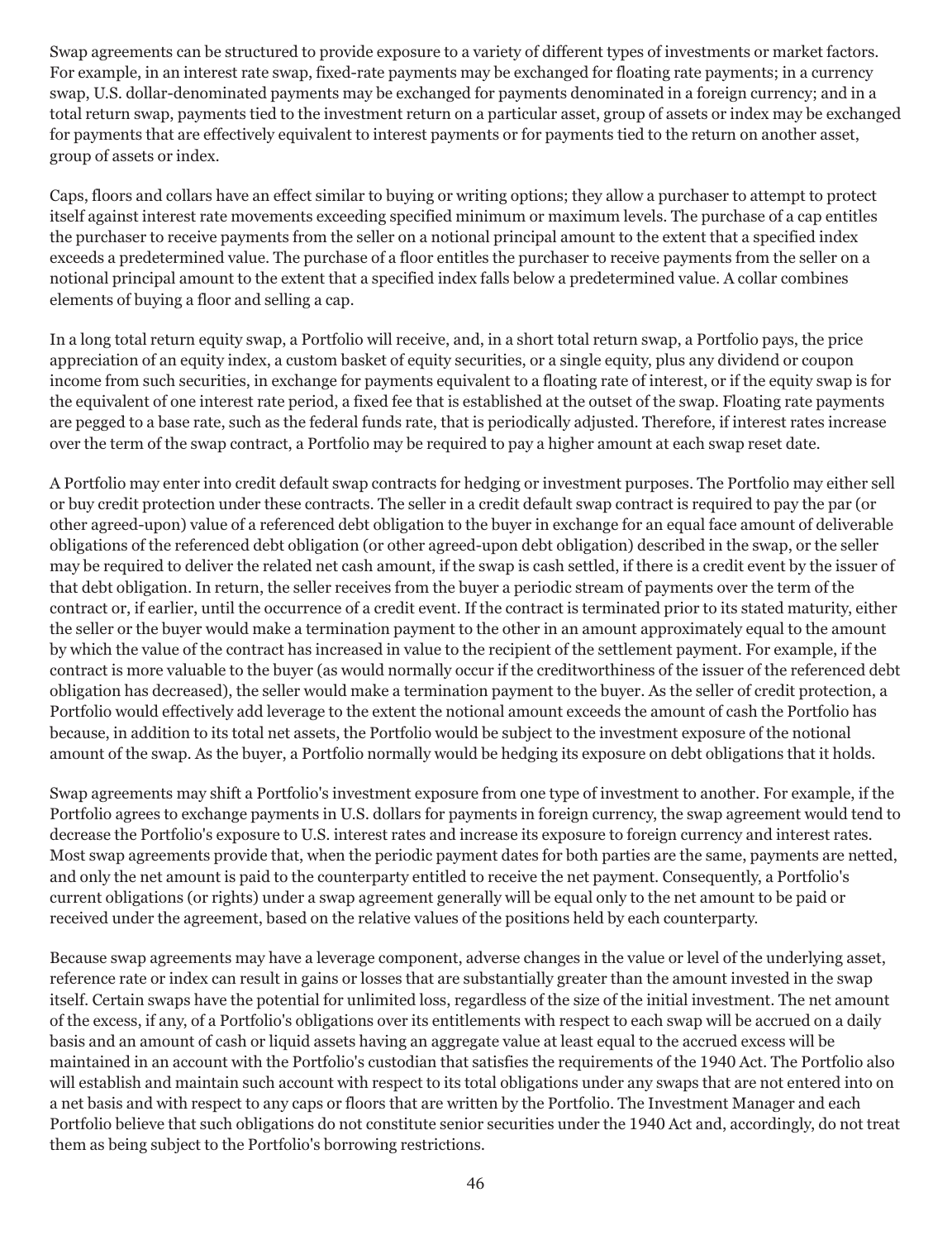The use of swap agreements entails certain risks that may be different from, or possibly greater than, the risks associated with investing directly in the referenced assets that underlie the swap agreement. Swaps are highly specialized instruments that require investment techniques and risk analyses different from those associated with stocks, bonds, and other traditional investments.

The use of a swap requires an understanding not only of the referenced asset, referenced rate, or index but also of the swap itself. If the Investment Manager attempts to use a swap as a hedge against, or as a substitute for, a Portfolio's portfolio investment, the Portfolio will be exposed to the risk that the swap will have or will develop an imperfect or no correlation with the portfolio investment. This could cause significant losses for the Portfolio. While hedging strategies involving swap instruments can reduce the risk of loss, they also can reduce the opportunity for gain or even result in losses by offsetting favorable price movements in other Portfolio investments.

As with other investments, swap agreements are subject to the risk that the market value of the instrument will change in a way detrimental to a Portfolio's interest. The Portfolio bears the risk that the Investment Manager will not accurately forecast future market trends or the values of assets, reference rates, indexes, or other economic factors in establishing swap positions for the Portfolio.

To the extent a swap is not centrally cleared, the use of a swap also involves the risk that a loss may be sustained as a result of the insolvency or bankruptcy of the counterparty or the failure of the counterparty to make required payments or otherwise comply with the terms of the agreement. The creditworthiness of firms with which a Portfolio enters into swaps, caps, floors or collars will be monitored by the Investment Manager. If a counterparty's creditworthiness declines, the value of the swap might decline, potentially resulting in losses. Changing conditions in a particular market area, whether or not directly related to the referenced assets that underlie the swap agreement, may have an adverse impact on the creditworthiness of the counterparty. For example, the counterparty may have experienced losses as a result of its exposure to a sector of the market that adversely affect its creditworthiness. If a default occurs by the other party to such transaction, the Portfolio may have contractual remedies pursuant to the agreements related to the transaction.

Central clearing is designed to reduce counterparty credit risk and increase liquidity compared to uncleared swaps because central clearing interposes the central clearinghouse as the counterparty to each participant's swap, but it does not eliminate those risks completely and may involve additional costs and risks not involved with uncleared swaps. There also is a risk of loss by a Portfolio of the initial and variation margin deposits in the event of bankruptcy of an FCM with which the Portfolio has an open position, or the central counterparty in a swap contract. The assets of a Portfolio may not be fully protected in the event of the bankruptcy of an FCM or central counterparty because the Portfolio might be limited to recovering only a pro rata share of all available funds and margin segregated on behalf of an FCM's customers. If an FCM does not provide accurate reporting, a Portfolio also is subject to the risk that the FCM could use the Portfolio's assets, which are held in an omnibus account with assets belonging to the FCM's other customers, to satisfy its own financial obligations or the payment obligations of another customer to the central counterparty. Credit risk of cleared swap participants is concentrated in a few clearinghouses, and the consequences of insolvency of a clearinghouse are not clear.

With cleared swaps, a Portfolio may not be able to obtain terms as favorable as it would be able to negotiate for a bilateral, uncleared swap. In addition, an FCM may unilaterally amend the terms of its agreement with a Portfolio, which may include the imposition of position limits or additional margin requirements with respect to the Portfolio's investment in certain types of swaps. Central counterparties and FCMs can require termination of existing cleared swap transactions upon the occurrence of certain events, and also can require increases in margin above the margin that is required at the initiation of the swap agreement.

Finally, a Portfolio is subject to the risk that, after entering into a cleared swap with an executing broker, no FCM or central counterparty is willing or able to clear the transaction. In such an event, the Portfolio may be required to break the trade and make an early termination payment to the executing broker.

## *Payment-In-Kind (PIK) Securities*

Subject to its investment policies and restrictions, a Portfolio (other than Ivy VIP Government Money Market) may invest in PIK securities. PIK securities are securities that contain provisions that allow an issuer, at its discretion, to make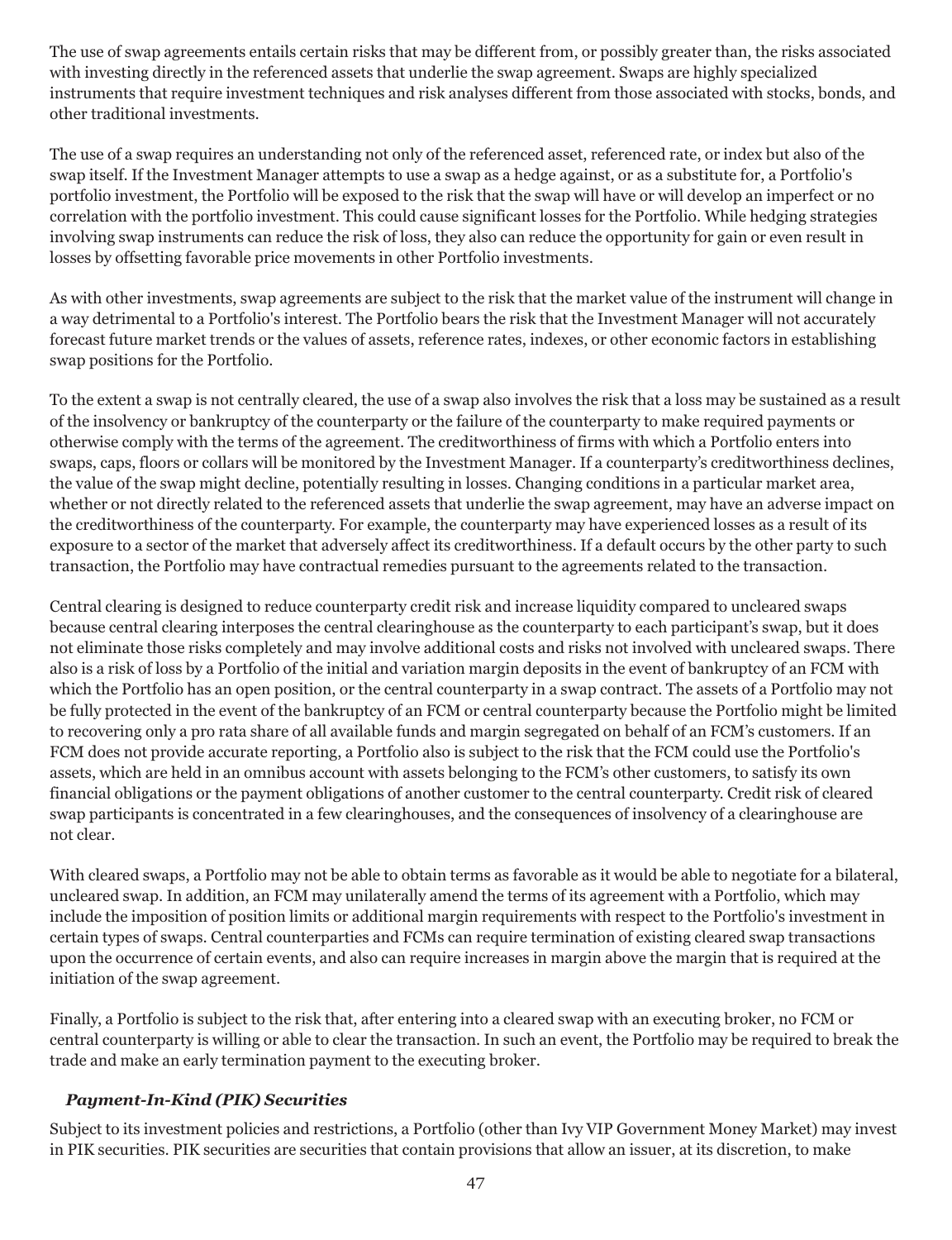current interest payments either in cash or in the form of additional securities. These instruments may be valued at a deep discount from the face amount. Interest received in the form of additional securities is recorded as interest income. Federal tax law requires the holder of a PIK security to accrue that interest income with respect to the security regardless of the receipt (or non-receipt) of cash payments. Accordingly, although a Portfolio generally will not receive cash payments on PIK securities, it will have current income attributable to those securities. To avoid liability for federal income and excise taxes, therefore, a Portfolio may be required to distribute cash in an amount equal to income accrued with respect to those securities and may have to dispose of portfolio securities under disadvantageous circumstances in order to generate cash to make that distribution.

It is possible that by effectively increasing the principal balance payable to a Portfolio or deferring cash payment of such interest until maturity, the use of PIK features will increase the risk that such amounts will become uncollectible when due and payable. Prices of PIK securities may be more sensitive to changes in the issuer's financial condition, fluctuations in interest rates and market demand/supply imbalances than cash-paying securities with similar credit ratings, and thus may be more speculative than are securities that pay interest periodically in cash. Investments in PIK securities may be illiquid or restricted, which may make it difficult for a Portfolio to dispose of them or to determine their current value.

## *Real Estate Investment Trust (REIT) Securities*

Subject to its investment policies and restrictions, a Portfolio (other than Ivy VIP Government Money Market) may invest in securities issued by REITs. A REIT is a domestic corporation (or a trust or association otherwise taxable as such for federal tax purposes) that meets certain requirements of the Code. The Code permits a qualifying REIT to deduct dividends it pays, thereby effectively eliminating entity-level federal income tax for a REIT that distributes all of its taxable income (including net capital gains) and making the REIT a modified pass-through vehicle for federal income tax purposes. To qualify for treatment as a REIT, a company must, among other things, derive at least 75% of its gross income each taxable year from real estate sources (such as rents from real estate, interest from mortgages on real estate, and gains from sales of real estate assets), and must annually distribute to its shareholders 90% or more of its taxable income (including net capital gains). Moreover, at the end of each quarter of its taxable year, at least 75% of the value of its total assets must be represented by real estate assets, cash and cash items and U.S. government securities. A REOC is a corporation or partnership (or an entity classified as such for federal tax purposes) that makes similar investments, except that a REOC has not elected or qualified to be taxed as a REIT and, therefore, among other differences, does not have a requirement to distribute any of its taxable income. REOCs also are more flexible than REITs in terms of what types of real estate investments they can make.

REITs are sometimes informally characterized as equity REITs, mortgage REITs and hybrid REITs. An equity REIT invests primarily in the fee ownership or leasehold ownership of land and buildings and derives its income primarily from rental income. A mortgage REIT invests primarily in mortgages on real estate, and derives its income primarily from interest payments received on credit it has granted. A hybrid REIT combines the characteristics of equity REITs and mortgage REITs. It is anticipated, although not required, that under normal circumstances, a majority of each Portfolio's investments in REITs will consist of shares issued by equity REITs.

The value of a REIT may be adversely affected by changes in the value of its underlying property or the property secured by mortgages the REIT holds, loss of the REIT's federal tax status or changes in laws and/or rules related to that status, or the REIT's failure to maintain its exemption from registration under the 1940 Act. The value of a REOC may be adversely affected by certain of the same factors that adversely affect REITs. In addition, a corporate REOC does not qualify for the favorable federal tax treatment that is accorded a REIT. A Portfolio may experience a decline in its income from REITs or REOCs due to falling interest rates or decreasing dividend payments.

#### *Repurchase Agreements and Reverse Repurchase Agreements*

Each Portfolio may purchase securities subject to repurchase agreements and reverse repurchase agreements, subject to its restriction on investment in illiquid investments, and subject to its investment policies and restrictions. A repurchase agreement is an instrument under which a Portfolio purchases a security and the seller (normally a commercial bank or broker-dealer) agrees, at the time of purchase, that it will repurchase the security at a specified time and price. A reverse repurchase agreement is the opposite: the Portfolio will sell the security with an obligation to repurchase it at an agreed-upon time and price. The amount by which the resale price is greater than the purchase price reflects an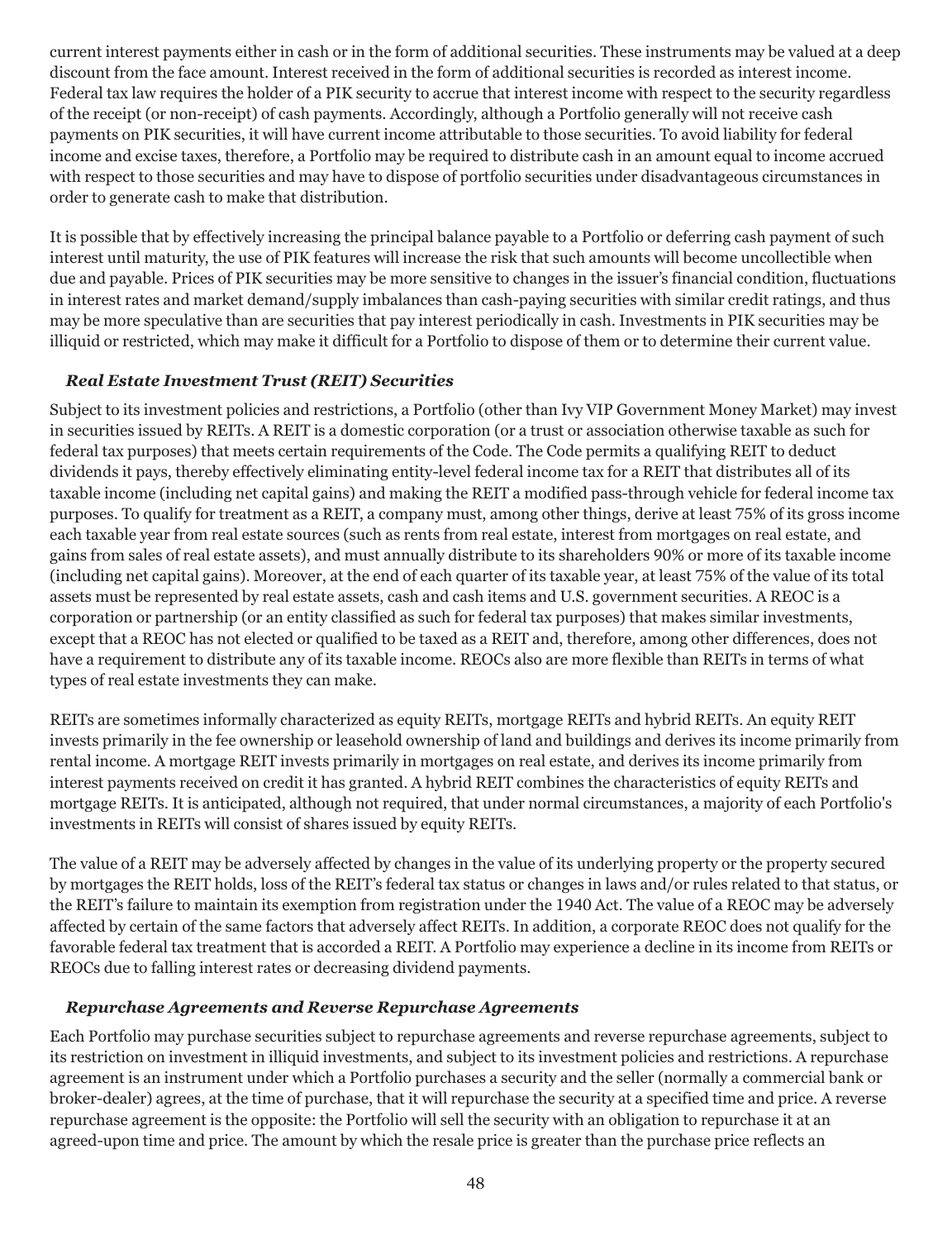agreed-upon market interest rate effective for the period of the agreement. The return on the securities subject to the repurchase agreement may be more or less than the return on the repurchase agreement.

The majority of repurchase agreements in which a Portfolio will engage are overnight transactions, and the delivery pursuant to the resale typically will occur within 1 to 5 days of the purchase. The primary risk from repurchase agreements is that the Portfolio may suffer a loss if the seller fails to pay the agreed-upon amount on the delivery date and that amount is greater than the resale price of the underlying securities and other collateral held by the Portfolio. In the event of bankruptcy or other default by the seller, there may be possible delays and expenses in liquidating the underlying securities or other collateral, decline in their value or loss of interest. Additionally, reverse repurchase agreements involve borrowing to take advantage of investment opportunities; such leverage could magnify losses. If the Portfolio borrows money to purchase securities and those securities decline in value, then the value of the Portfolio's shares will decline faster than if the Portfolio were not leveraged. The return on such collateral may be more or less than that from the repurchase agreement. A Portfolio's repurchase agreements will be structured so as to fully collateralize the loans. In other words, the value of the underlying securities, which will be held by a Portfolio's custodian bank or by a third party that qualifies as a custodian under Section 17(f) of the 1940 Act, is and, during the entire term of the agreement, will remain at least equal to the value of the loan, including the accrued interest earned thereon. Repurchase agreements are entered into only with those entities approved by IICO.

## *Restricted Securities*

Subject to its investment policies and restrictions, each Portfolio may invest in restricted securities. Restricted securities are securities that are subject to legal or contractual restrictions on resale. However, restricted securities generally can be sold in privately negotiated transactions, pursuant to an exemption from registration under the Securities Act of 1933 (1933 Act), or in a registered public offering. For example, a Portfolio may purchase commercial paper that is issued in reliance on the so-called private placement exemption from registration that is afforded by Section 4(a)(2) of the 1933 Act (Section  $4(a)(2)$  paper). Section  $4(a)(2)$  paper normally is resold to other institutional investors through or with the assistance of investment dealers who make a market in the Section 4(a)(2) paper, thus providing liquidity. Where registration is required, a Portfolio may be obligated to pay all or part of the registration expense and a considerable period may elapse between the time it decides to seek registration and the time the Portfolio may be permitted to sell a security under an effective registration statement. If, during such a period, adverse market conditions were to develop, the Portfolio might obtain a less favorable price than prevailed when it decided to seek registration of the security.

A Portfolio also may invest in securities that normally are purchased or resold pursuant to Rule 144A under the 1933 Act (Rule 144A securities). Rule 144A is designed to facilitate efficient trading among institutional investors by permitting the sale of certain unregistered securities. Rule 144A securities may be resold only to qualified institutional buyers, provided that certain other conditions for resale are met. To the extent privately placed securities held by a Portfolio qualify under Rule 144A and an institutional market develops for those securities, a Portfolio likely will be able to dispose of the securities without registering them under the 1933 Act.

There are risks associated with investments in restricted securities in that there can be no assurance of a ready market for resale. Also, the contractual restrictions on resale might prevent the Portfolio from reselling the securities at a time when such sale would be desirable. Restricted securities that are traded in foreign markets often are subject to restrictions that prohibit resale to U.S. persons or entities or permit sales only to foreign broker-dealers who agree to limit their resale to such persons or entities. The buyer of such securities must enter into an agreement that, usually for a limited period of time, it will resell such securities subject to such restrictions. Restricted securities in which a Portfolio seeks to invest need not be listed or admitted to trading on a foreign or U.S. exchange and may be less liquid than listed securities. Certain restricted securities, including Rule 144A securities, may be determined to be liquid in accordance with guidelines adopted by the Board.

Restricted securities that have not been registered generally are referred to as private placements and are purchased directly from the issuer or in the secondary market and usually are not listed on an exchange nor traded in other established markets. Such securities are restricted as to disposition and generally are sold to institutional investors. Certain of the Portfolio's investments in private placements may consist of direct investments and may include investments in smaller, less-seasoned issuers, which may involve greater risks than investments in the securities of more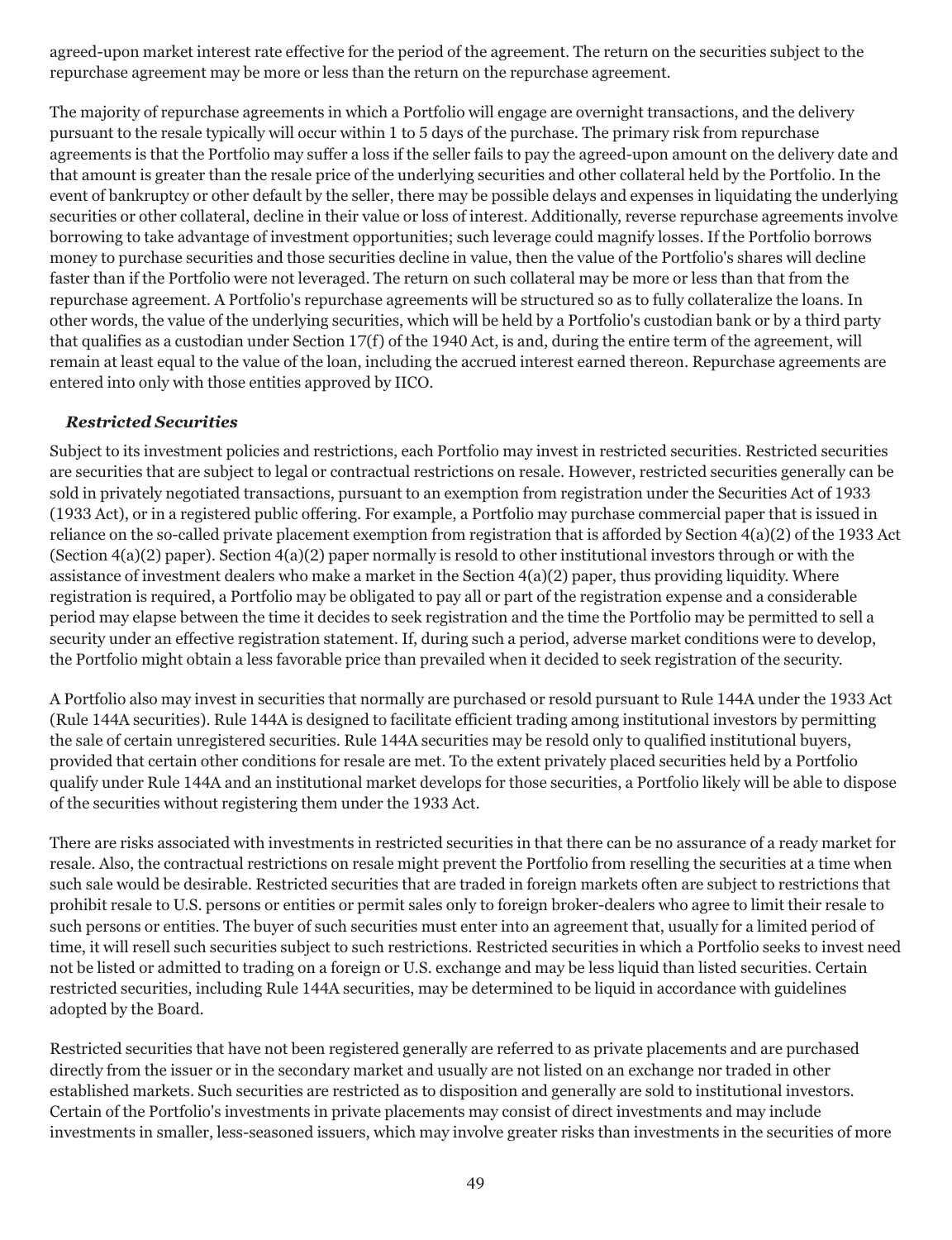established companies. These issuers may have limited product lines, markets or financial resources, or they may be dependent on a limited management group.

As a result of the absence of a public trading market, privately placed securities and other restricted securities may be less liquid and more difficult to value than publicly-traded securities. As relatively few purchasers of these securities may exist, especially in the event of adverse market or economic conditions or adverse changes in the issuer's financial condition, a Portfolio could have difficulty selling them when the Investment Manager believes it is advisable to do so. To the extent that restricted securities may be resold in privately negotiated transactions, the prices realized from the sales, due to illiquidity, could be less than those originally paid by a Portfolio or less than the fair market value.

In addition, issuers whose securities are not publicly traded may not be subject to the disclosure and other investor protection requirements that may be applicable if the securities were publicly traded. As a result, a Portfolio may be less able to predict a loss. In making investments in such securities, a Portfolio may obtain access to material non-public information, which may restrict the Portfolio's ability to conduct portfolio transactions in such securities. A Portfolio also may take a minority interest in a privately offered security, which may limit the Portfolio's ability to protect shareholders' interests in connection with corporate actions by the privately held company. A Portfolio's Portfolio Manager may serve on the board of directors (or similar governing body) of a privately held company, the securities of which that Portfolio may hold. While IICO believes such service will be beneficial to the Portfolio and its shareholders, the Portfolio Manager's service as a board member also could create a conflict of interest (or an appearance of a conflict of interest) that may impact the Portfolio. In addition, investments in privately placed securities may include other additional contractual obligations, such as the payment of registration expenses as noted above or the purchase of additional securities.

#### *Short Sales Against the Box*

Subject to its investment policies and restrictions, a Portfolio (except Ivy VIP Government Money Market) may sell securities "short against the box;" provided, however, that the Portfolio's aggregate short sales prices may not, at the time of any short sale, exceed 10% of its total assets. Whereas a short sale is the sale of a security the Portfolio does not own, a short sale is "against the box" if, at all times during which the short position is open, the Portfolio owns at least an equal amount of the securities sold short or other securities convertible into or exchangeable without further consideration for securities of the same issue as the securities sold short. Short sales against the box typically are used by sophisticated investors to defer recognition of capital gains or losses. None of the Portfolios has any present intention to sell securities short in this fashion.

#### *Special Purpose Acquisition Companies*

A Portfolio may invest in stock, warrants, and other securities of special purpose acquisition companies (SPACs) or similar special purpose entities that pool funds to seek potential acquisition opportunities. A SPAC is typically a publicly traded company that raises funds through an initial public offering (IPO) for the purpose of acquiring or merging with another company to be identified subsequent to the SPAC's IPO. The securities of a SPAC are often issued in "units" that include one share of common stock and one right or warrant (or partial right or warrant) conveying the right to purchase additional shares or partial shares. Generally, unless and until a transaction is completed, a SPAC will invest its assets (minus a portion used to cover expenses) in U.S. government securities, money market funds and similar investments. If an acquisition or merger that meets the requirements for the SPAC is not completed within a pre-established period of time (e.g., two years), the invested funds are returned to the SPAC's shareholders, minus certain permitted expenses. In that case, the rights or warrants issued by the SPAC will expire worthless.

Because SPACs and similar entities are in essence blank check companies that have no operating history or ongoing business other than seeking acquisitions, the value of their securities is particularly dependent on the ability of the entity's management to identify and complete a profitable acquisition. As a result, the values of investments in SPACs may be highly volatile and may depreciate significantly over time, and an acquisition or merger, once effected, may prove unsuccessful and an investment in the SPAC may lose value. Moreover, an investment in a SPAC is subject to a variety of additional risks, including the following:

(i) a portion of the monies raised by the SPAC for the purpose of effecting an acquisition or merger may be expended prior to the transaction for payment of taxes and other expenses;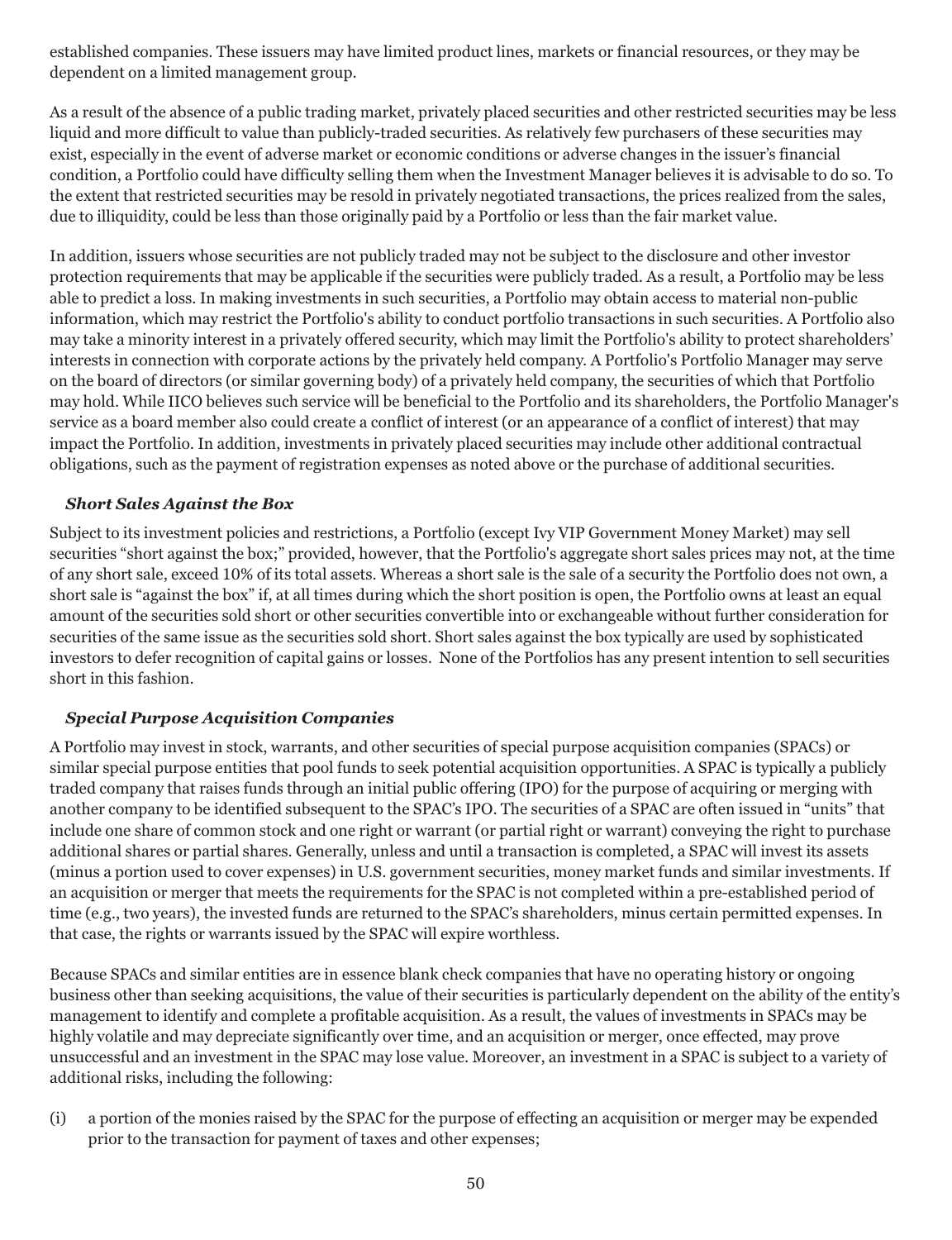- (ii) prior to any acquisition or merger, a SPAC's assets are typically invested in U.S. government securities, money market funds and similar investments whose returns or yields may be significantly lower than those of a Portfolio's other investments;
- (iii) a Portfolio generally will not receive significant income from its investments in SPACs (both prior to and after any acquisition or merger) and, therefore, the Portfolio's investments in SPACs will not significantly contribute to the Portfolio's distributions to shareholders;
- (iv) attractive acquisition or merger targets may become scarce if the number of SPACs seeking to acquire operating businesses increases;
- (v) an attractive acquisition or merger target may not be identified at all, in which case the SPAC will be required to return any remaining monies to shareholders;
- (vi) if an acquisition or merger target is identified, a Portfolio may elect not to participate in, or vote to approve, the proposed transaction or the Portfolio may be required to divest its interests in the SPAC, due to regulatory or other considerations, in which case the Portfolio may not reap any resulting benefits;
- (vii) the warrants or other rights with respect to the SPAC held by a Portfolio may expire worthless or may be redeemed by the SPAC at an unfavorable price;
- (viii) any proposed merger or acquisition may be unable to obtain the requisite approval, if any, of SPAC shareholders and/or antitrust and securities regulators;
- (ix) under any circumstances in which a Portfolio receives a refund of all or a portion of its original investment (which typically represents a pro rata share of the proceeds of the SPAC's assets, less any applicable taxes), the returns on that investment may be negligible, and the Portfolio may be subject to opportunity costs to the extent that alternative investments would have produced higher returns;
- (x) to the extent an acquisition or merger is announced or completed, shareholders who redeem their shares prior to that time may not reap any resulting benefits;
- (xi) a Portfolio may be delayed in receiving any redemption or liquidation proceeds from a SPAC to which it is entitled;
- (xii) an investment in a SPAC may be diluted by additional later offerings of interests in the SPAC or by other investors exercising existing rights to purchase shares of the SPAC; and
- (xiii) only a thinly traded market for shares of or interests in a SPAC may develop, or there may be no market at all, leaving a Portfolio unable to sell its interest in a SPAC or to sell its interest only at a price below what the Portfolio believes is the SPAC interest's intrinsic value.

#### *Investment in the Subsidiary*

Ivy VIP Asset Strategy (in this sub-section, the Portfolio) has invested, and expects from time to time to continue to invest, in its wholly-owned and controlled subsidiary organized as an exempted company under the laws of the Cayman Islands (Subsidiary). The Portfolio will not invest in the Subsidiary more than 25% of the value of its total assets as of the end of any quarter of its taxable year. Shares of the Subsidiary will not be sold or offered to other investors. By investing in its Subsidiary, the Portfolio is exposed to the risks associated with its Subsidiary's investments. The Portfolio's Subsidiary invests primarily in commodities, including precious metals, derivatives and commodity-linked instruments, as well as fixed-income securities and other investments intended to serve as margin or collateral for any derivative positions, and cash instruments. Unlike the Portfolio, the Subsidiary may invest without limitation in these instruments and, to the extent the Subsidiary invests in derivative instruments, may use leveraged investments. The Subsidiary otherwise is subject to the same general investment policies and restrictions as the Portfolio.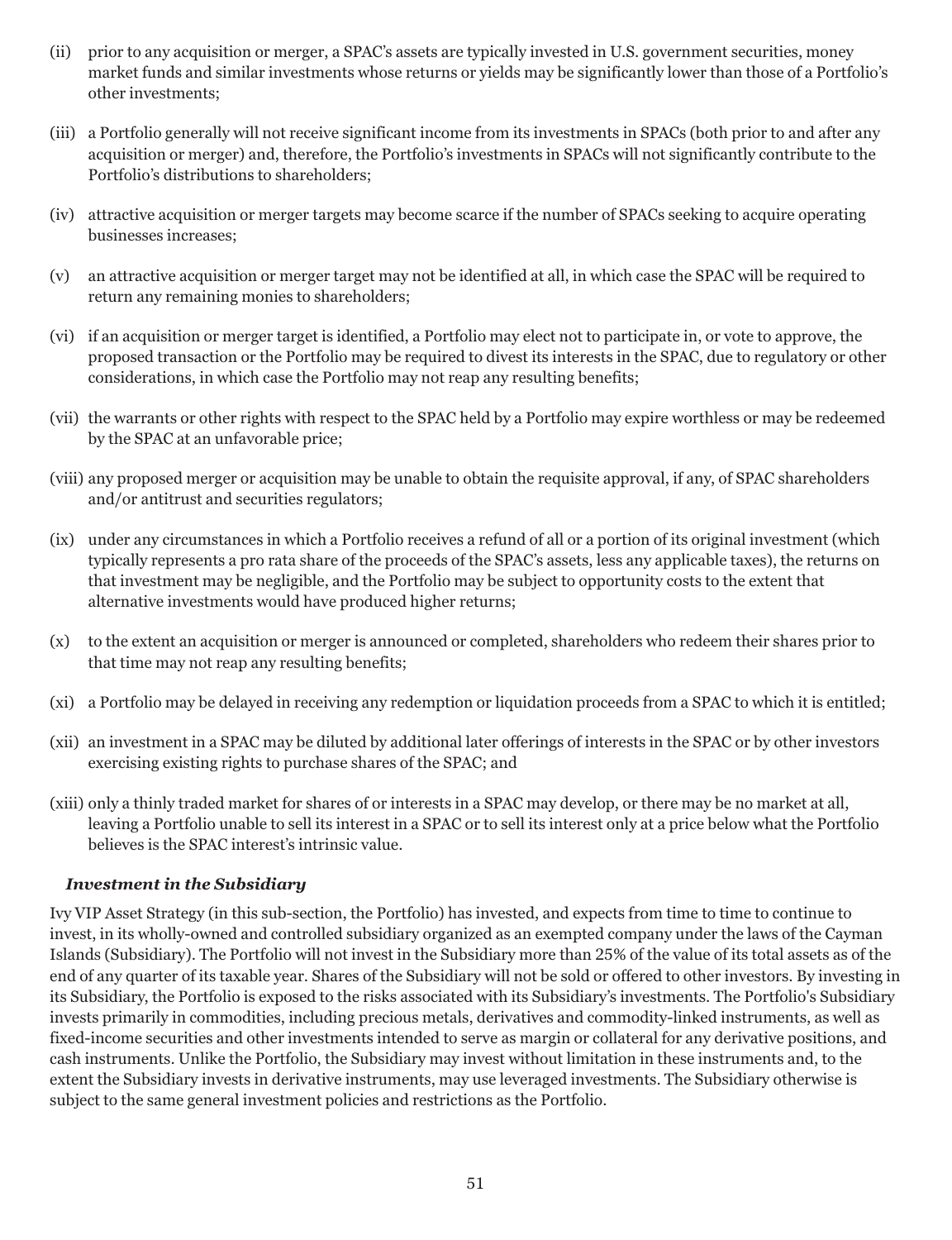The Subsidiary is not registered under the 1940 Act, but is subject to certain of the investor protections of the 1940 Act. Ivy VIP Asset Strategy, as the sole shareholder of its Subsidiary, does not have all of the protections offered to investors in registered investment companies. However, since the Portfolio wholly owns and controls its Subsidiary, and both the Portfolio and its Subsidiary are managed by IICO, it is unlikely that the Portfolio's Subsidiary will take action contrary to the interests of the Portfolio or its shareholders. The Board has oversight responsibility for the investment activities of the Portfolio, including its investments in the Portfolio's Subsidiary, and the Portfolio's role as sole shareholder of the Subsidiary. Also, in managing the Subsidiary's portfolio, IICO will be subject to the same aggregate investment restrictions and operational guidelines that apply to the management of the Portfolio, except that, unlike the Portfolio, the Subsidiary is able to invest without limit in precious metals, derivatives and commodity related investments. The Subsidiary will not be able to qualify as a RIC.

Changes in the laws of the United States and/or the Cayman Islands, under which the Trust and the Subsidiary, respectively, are organized, could result in the inability of the Portfolio and/or its Subsidiary to operate as described in this SAI and could negatively affect the Portfolio and its shareholders. For example, the government of the Cayman Islands has undertaken not to impose any income, corporate or capital gains tax, estate duty, inheritance tax, gift tax or withholding tax on the Subsidiary. If Cayman Islands law changes such that the Portfolio's Subsidiary must pay Cayman Islands taxes, the Portfolio's shareholders would likely suffer decreased investment returns.

## *U.S. Government Securities*

U.S. government securities are securities issued or guaranteed as to principal or interest by the U.S., or by a person controlled or supervised by and acting as an instrumentality of the U.S. government. These securities include Treasury Bills (which mature within one year of the date they are issued), Treasury Notes (which have maturities of one to ten years) and Treasury Bonds (which generally have maturities of more than ten years). All such Treasury securities are backed by the full faith and credit of the United States.

Certain securities issued or guaranteed by U.S. government agencies or instrumentalities are backed by the full faith and credit of the U.S. government, such as securities issued by the Export-Import Bank of the United States, Farm Credit System Financial Assistance Corporation, Farmers Home Administration, Federal Housing Administration, General Services Administration, Ginnie Mae, Maritime Administration or Small Business Administration.

Other securities issued or guaranteed by U.S. government agencies or instrumentalities are not backed by the full faith and credit of the U.S. government. For example, some securities are supported by the right of the agency or instrumentality to borrow from the Treasury, such as securities issued by the FHLB, Fannie Mae or Freddie Mac, and other securities are supported only by the credit of the agency or instrumentality, such as securities issued by the Federal Farm Credit Banks Funding Corporation or Tennessee Valley Authority.

If the securities issued or guaranteed by a U.S. government agency or instrumentality are not backed by the full faith and credit of the U.S. government, there can be no assurance that the U.S. government would provide financial support to the agency or instrumentality. A Portfolio will invest in securities of agencies and instrumentalities only if the Investment Manager is satisfied that the credit risk involved is acceptable.

U.S. government securities may include mortgage-backed securities issued or guaranteed as to the payment of principal and interest by U.S. government agencies or instrumentalities, including, but not limited to, Ginnie Mae, Fannie Mae and Freddie Mac. These mortgage-backed securities include pass-through securities, participation certificates and collateralized mortgage obligations. See *Mortgage-Backed and Asset-Backed Securities*. Timely payment of principal and interest on Ginnie Mae pass-throughs is guaranteed by the full faith and credit of the United States. Both Fannie Mae and Freddie Mac are instrumentalities of the U.S. government, but their obligations are not backed by the full faith and credit of the United States. It is possible that the availability and the marketability (that is, liquidity) of the securities discussed in this section could be adversely affected by actions of the U.S. government to tighten the availability of its credit.

## *Variable or Floating Rate Instruments*

Variable or floating rate instruments (including notes purchased directly from issuers) bear variable or floating interest rates and may carry rights that permit holders to demand payment of the unpaid principal balance plus accrued interest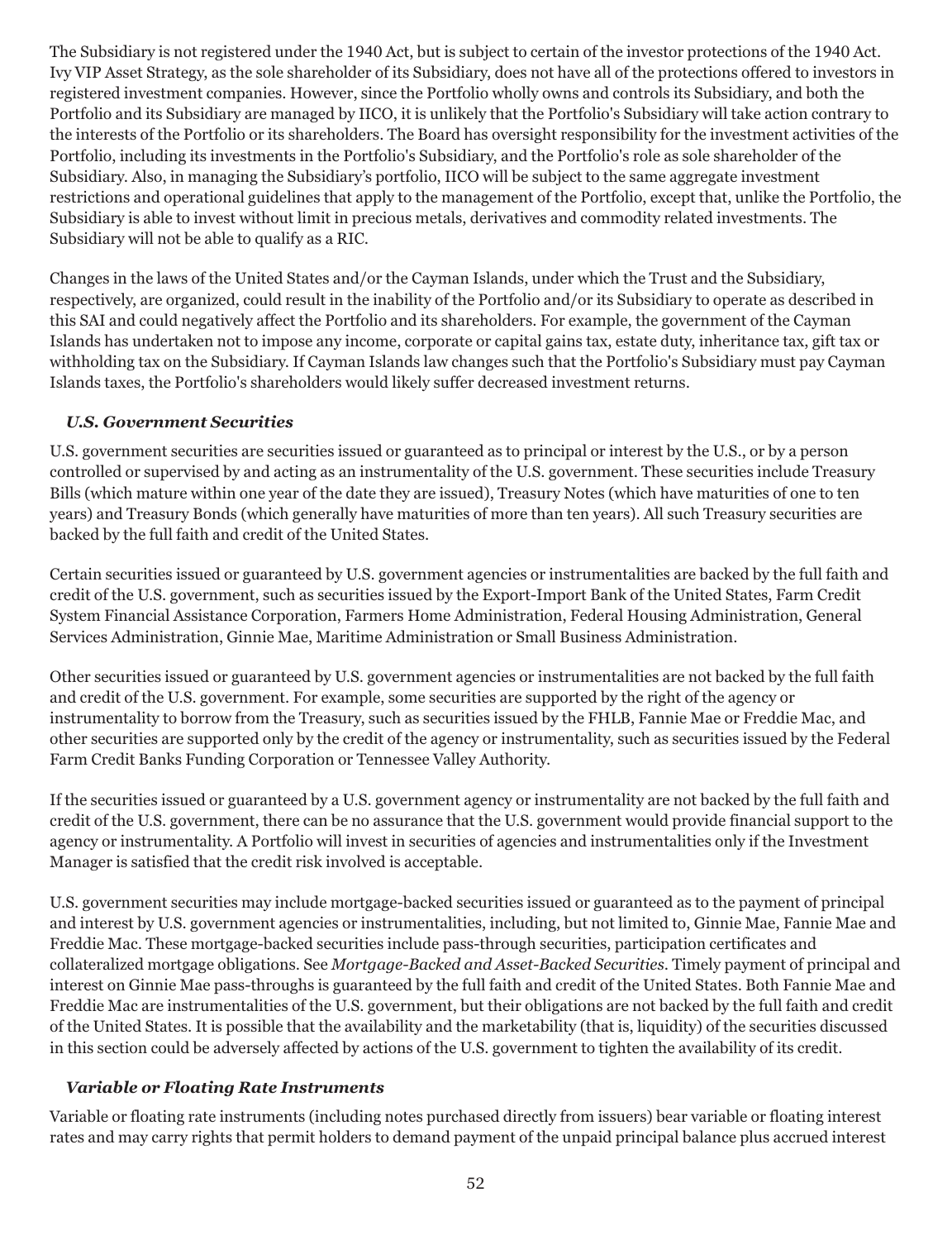from the issuers or certain financial intermediaries on dates prior to their stated maturities. Floating rate securities have interest rates that change whenever there is a change in a designated base rate while variable rate instruments provide for a specified periodic adjustment in the interest rate. These formulas are designed to result in a market value for the instrument that approximates its par value.

#### *Warrants and Rights*

Subject to its investment policies and restrictions, each Portfolio (other than Ivy VIP Government Money Market) may invest in warrants and rights. Warrants are options to purchase equity securities at specified prices for a specific period of time. Their prices do not necessarily move parallel to the prices of the underlying securities. Rights are similar to warrants but normally have a short duration and are distributed directly by the issuer to its shareholders. Rights and warrants have no voting rights, receive no dividends, and have no rights with respect to the assets of the issuer. Warrants and rights are highly volatile and, therefore, more susceptible to sharp declines in value than the underlying security might be. They also generally are less liquid than an investment in the underlying securities.

## *When-Issued and Delayed-Delivery Transactions*

Subject to its investment policies and restrictions, a Portfolio may purchase securities in which it may invest on a when-issued or delayed-delivery basis or sell them on a delayed-delivery basis. In either case payment and delivery for the securities take place at a future date. The securities so purchased or sold are subject to market fluctuation; their value may be less or more when delivered than the purchase price paid or received. When purchasing securities on a when issued or delayed-delivery basis, a Portfolio assumes the rights and risks of ownership, including the risk of price and yield fluctuations. No interest accrues to the Portfolio until delivery and payment is completed. When a Portfolio makes a commitment to purchase securities on a when-issued or delayed-delivery basis, it will record the transaction and thereafter reflect the value of the securities in determining its NAV per share. When a Portfolio sells securities on a delayed-delivery basis, the Portfolio does not participate in further gains or losses with respect to the securities. When a Portfolio makes a commitment to sell securities on a delayed-delivery basis, it will record the transaction and thereafter value the securities at the sale price in determining its NAV per share. If the other party to a delayed-delivery transaction fails to deliver or pay for the securities, the Portfolio could miss a favorable price or yield opportunity, or could suffer a loss.

The use of when-issued transactions and forward commitments enables a Portfolio to seek to hedge against anticipated changes in interest rates and prices. For instance, in periods of rising interest rates and falling prices, a Portfolio might sell securities in its portfolio on a forward commitment basis to limit its exposure to falling prices. In periods of falling interest rates and rising prices, a Portfolio might sell a security in its portfolio and purchase the same or a similar security on a when-issued or forward commitment basis, thereby fixing the purchase price to be paid on the settlement date at an amount below that to which the Portfolio anticipates the market price of such security to rise and, in the meantime, obtaining the benefit of investing the proceeds of the sale of its portfolio security at currently higher cash yields. Of course, the success of this strategy depends upon the ability of the Investment Manager to correctly anticipate increases and decreases in interest rates and prices of securities. If the Investment Manager anticipates a rise in interest rates and a decline in prices and, accordingly, a Portfolio sells securities on a forward commitment basis in an attempt to hedge against falling prices, but in fact interest rates decline and prices rise, the Portfolio will have lost the opportunity to profit from the price increase. If the Investment Manager anticipates a decline in interest rates and a rise in prices, and, accordingly, a Portfolio sells a security in its portfolio and purchases the same or a similar security on a when-issued or forward commitment basis in an attempt to enjoy currently high cash yields, but in fact interest rates increase and prices fall, the Portfolio will have lost the opportunity to profit from investment of the proceeds of the sale of the security at the increased interest rates. The likely effect of this hedging strategy, whether the Investment Manager is correct or incorrect in its prediction of interest rate and price movements, is to reduce the chances of large capital gains or losses and thereby reduce the likelihood of wide variations in a Portfolio's NAV.

When-issued securities and forward commitments may be sold prior to the settlement date, but a Portfolio enters into when-issued and forward commitments only with the intention of actually receiving or delivering the securities, as the case may be. Each Portfolio may hold a when-issued security or forward commitment until the settlement date, even if the Portfolio will incur a loss upon settlement. In accordance with regulatory requirements, a Portfolio's custodian bank maintains, in a separate account of the Portfolio, liquid assets, such as cash, short-term securities and other liquid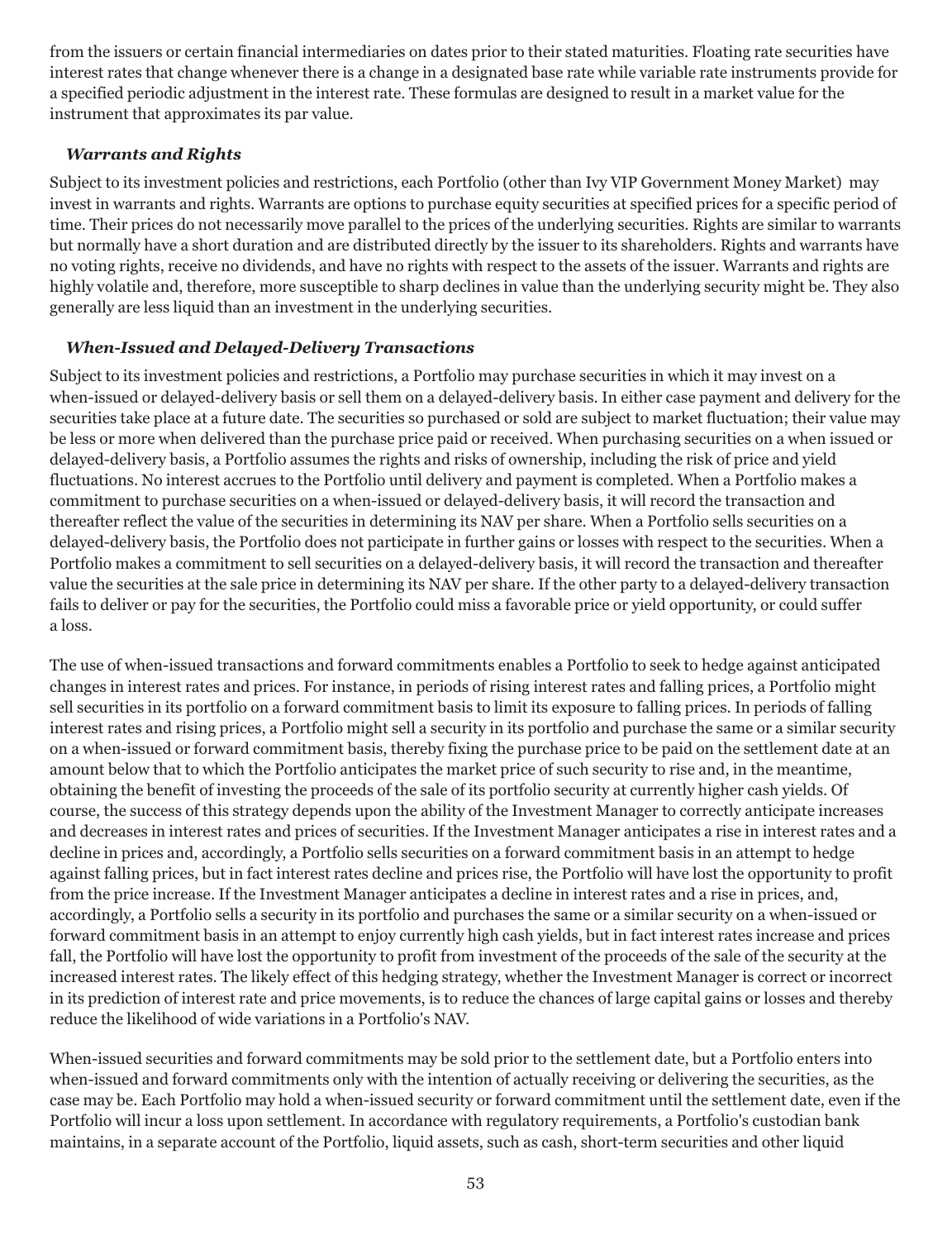securities (marked to the market daily), having a value equal to, or greater than, any commitments to purchase securities on a when-issued or forward commitment basis and, with respect to forward commitments to sell portfolio securities of the Portfolio, the portfolio securities themselves. If a Portfolio, however, chooses to dispose of the right to acquire a when-issued security prior to its acquisition or dispose of its right to deliver or receive against a forward commitment, it can incur a gain or loss.

The purchase of securities on a when-issued or forward commitment basis exposes the Portfolio to risk because the securities may decrease in value prior to their delivery. Purchasing securities on a when-issued or forward commitment basis involves the additional risk that the return available in the market when the delivery takes place will be higher than that obtained in the transaction itself. A Portfolio's purchase of securities on a when-issued or forward commitment basis while remaining substantially fully invested could result in increased volatility of the price of the Portfolio's shares.

## *Zero Coupon Securities*

Zero coupon securities are debt obligations that do not entitle the holder to any periodic payment of interest prior to maturity or do not specify a future date when the securities begin to pay current interest; instead, they are sold at a deep discount from their face value (that is, with original issue discount (OID)) and are redeemed at face value when they mature. Because zero coupon securities do not pay current income, their prices can be very volatile when interest rates change and generally are subject to greater price fluctuations in response to changing interest rates than prices of comparable debt obligations that make current distributions of interest in cash.

Subject to its investment policies and restrictions, a Portfolio may invest in zero coupon securities that are stripped Treasury notes or bonds, zero coupon bonds of corporate or municipal issuers and other securities that are issued with OID. The federal tax law requires that a holder of a security with OID accrue as income (take into account, in the case of OID on a tax-exempt security (i.e., a security the interest on which is not subject to federal income tax)) each taxable year a ratable portion of the OID on the security, even though the holder may receive no interest payment on the security during the year. Accordingly, although a Portfolio generally will receive no payments on its zero coupon securities prior to their maturity or disposition, it will have current taxable or tax-exempt income attributable to those securities. To avoid liability for federal income and excise taxes, therefore, a Portfolio will be required to distribute cash in an amount equal to income accrued with respect to those securities and may have to dispose of portfolio securities under disadvantageous circumstances in order to generate cash to make that distribution.

A broker-dealer creates a derivative zero coupon security by separating the interest and principal components of a Treasury security and selling them as two individual securities. CATS (Certificates of Accrual on Treasury Securities), TIGRs (Treasury Investment Growth Receipts), and TRs (Treasury Receipts) are examples of derivative zeros.

The Federal Reserve Bank creates Separate Trading of Registered Interest and Principal of Securities (STRIPS) by separating the interest and principal components of an outstanding Treasury security and selling them as individual securities. Bonds issued by the Resolution Funding Corporation and the Financing Corporation also can be separated in this fashion. Original issue zeros are zero coupon securities originally issued by the U.S. government, a government agency, or a corporation in zero coupon form.

## *Defensive Purposes*

For temporary defensive purposes, each Portfolio may invest up to all of its assets in cash or cash equivalents, as well as Treasury obligations, such as bills, bonds and notes. The "cash equivalents" in which each Portfolio may invest include, but are not limited to: short-term obligations such as rated commercial paper and variable amount master demand notes; U.S. dollar-denominated time and savings deposits (including certificates of deposit); bankers' acceptances; obligations of the U.S. government or its agencies or instrumentalities; repurchase agreements (which investments also are subject to their own fees and expenses); and other similar short-term U.S. dollar-denominated obligations which the Investment Manager believes are of comparable high quality. Subject to its investment policies and restrictions, a Portfolio may utilize derivative instruments, including, but not limited to, futures contracts, options and other types of derivative instruments, for defensive purposes.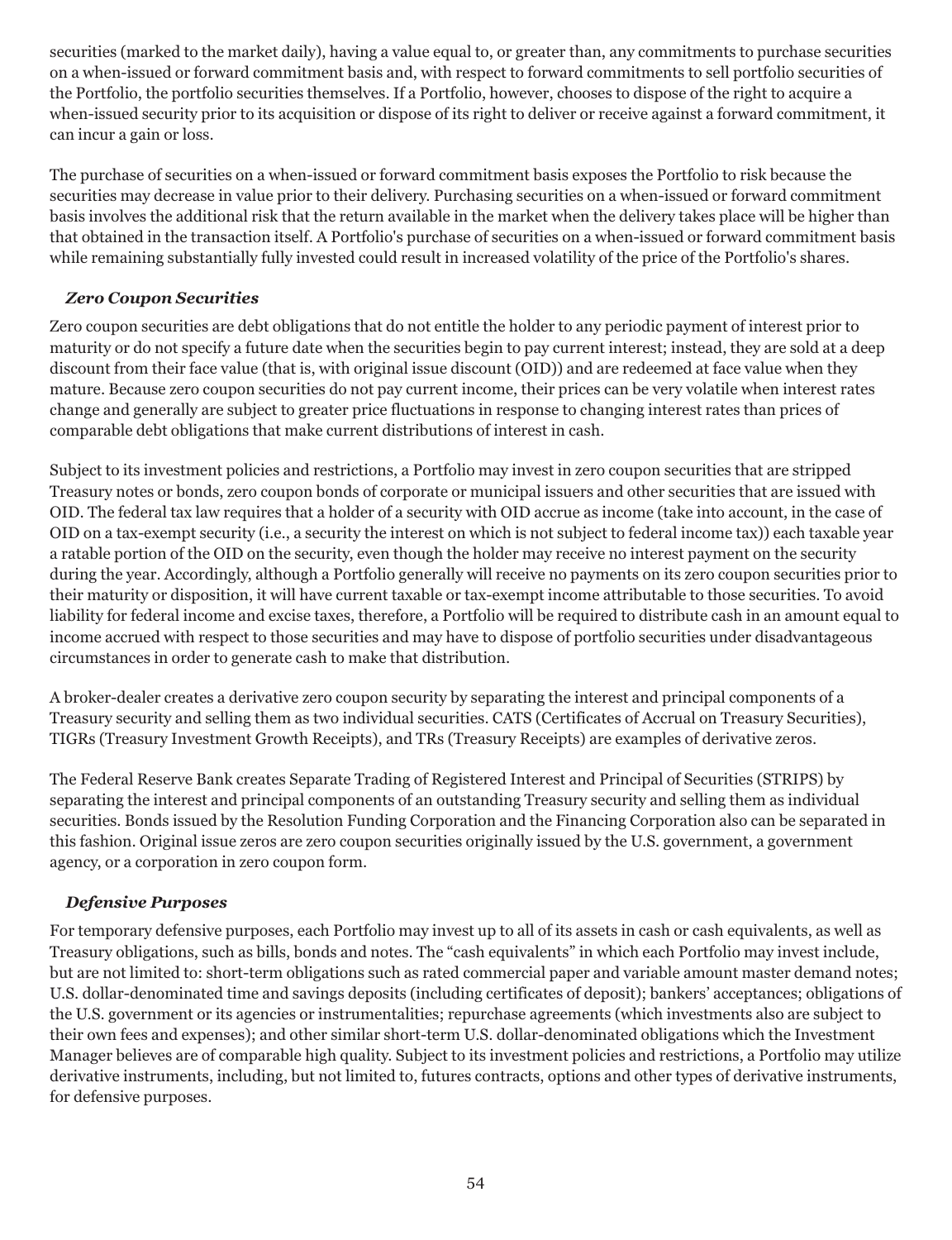# **Investment Restrictions**

Certain of the Portfolios' investment restrictions are described in this SAI. Each of the Portfolios (other than Ivy VIP Energy, Ivy VIP Growth, Ivy VIP Natural Resources and Ivy VIP Science and Technology) is "diversified" as defined in the 1940 Act, and therefore, is required to meet certain diversification requirements under the 1940 Act that may limit its investments. Such requirements are set forth under *Non-Fundamental Investment Restrictions — Diversification* below. A Portfolio may not change from "diversified" to "non-diversified" without shareholder approval (as defined below).

Each of Ivy VIP Energy, Ivy VIP Growth, Ivy VIP Natural Resources and Ivy VIP Science and Technology is "non-diversified" as defined in the 1940 Act. This means that each of those Portfolios may invest a greater portion of its assets in obligations of a single issuer or in several issuers.

## *Fundamental Investment Restrictions*

The following, set forth in their entirety, are the Portfolios' fundamental investment restrictions, which cannot be changed without shareholder approval for the affected Portfolio. For this purpose, shareholder approval for a Portfolio means the approval, at a meeting of Portfolio shareholders, by the lesser of (1) 67% or more of the Portfolio's voting securities present at the meeting, if more than 50% of the Portfolio's outstanding voting securities are present in person or by proxy or (2) more than 50% of the Portfolio's outstanding voting securities. If a percentage restriction is adhered to at the time of an investment or transaction, later changes in the percentage resulting from a change in value of portfolio securities or amount of total assets will not be considered a violation of the restriction. As to each Portfolio (unless otherwise specified):

- 1. The Portfolio may not borrow money, except to the extent permitted by the 1940 Act, the rules and regulations thereunder and any applicable exemptive relief.
- 2. The Portfolio may not issue senior securities, except to the extent permitted by the 1940 Act, the rules and regulations thereunder and any applicable exemptive relief.
- 3. The Portfolio may not engage in the business of underwriting securities except to the extent that the Portfolio may be considered an underwriter within the meaning of the 1933 Act in the acquisition, disposition or resale of its portfolio securities or in connection with investments in other investment companies, or to the extent otherwise permitted under the 1940 Act, the rules and regulations thereunder and any applicable exemptive relief.
- 4. For each Portfolio except Ivy VIP Energy, Ivy VIP Government Money Market, Ivy VIP Natural Resources, Ivy VIP Science and Technology and Ivy VIP Securian Real Estate Securities:

The Portfolio may not purchase the securities of any issuer (other than securities issued or guaranteed by the U.S. government or any of its agencies or instrumentalities, securities of other investment companies and tax-exempt securities or such other securities as may be excluded for this purpose under the 1940 Act, the rules and regulations thereunder and any applicable exemptive relief) if, as a result, such purchase would result in the concentration (as that term may be defined in the 1940 Act, the rules and regulations thereunder and any applicable exemptive relief) of its total assets in securities of issuers in any one industry.

For Ivy VIP Energy: Under normal market conditions, Ivy VIP Energy will concentrate its investments in the energy industry.

For Ivy VIP Government Money Market: Under normal market conditions, Ivy VIP Government Money Market will not make any investment if, as a result, the Portfolio's investments will be concentrated in any one industry, except that the Portfolio may invest without limit in obligations issued by banks.

For Ivy VIP Natural Resources: Under normal market conditions, Ivy VIP Natural Resources will concentrate its investments in securities of issuers that produce, refine, develop, store, transport or supply energy or industrial products (*i.e.*, building materials, packaging, chemicals, base metals, forest and agricultural products or provide basic services to the natural resources industry).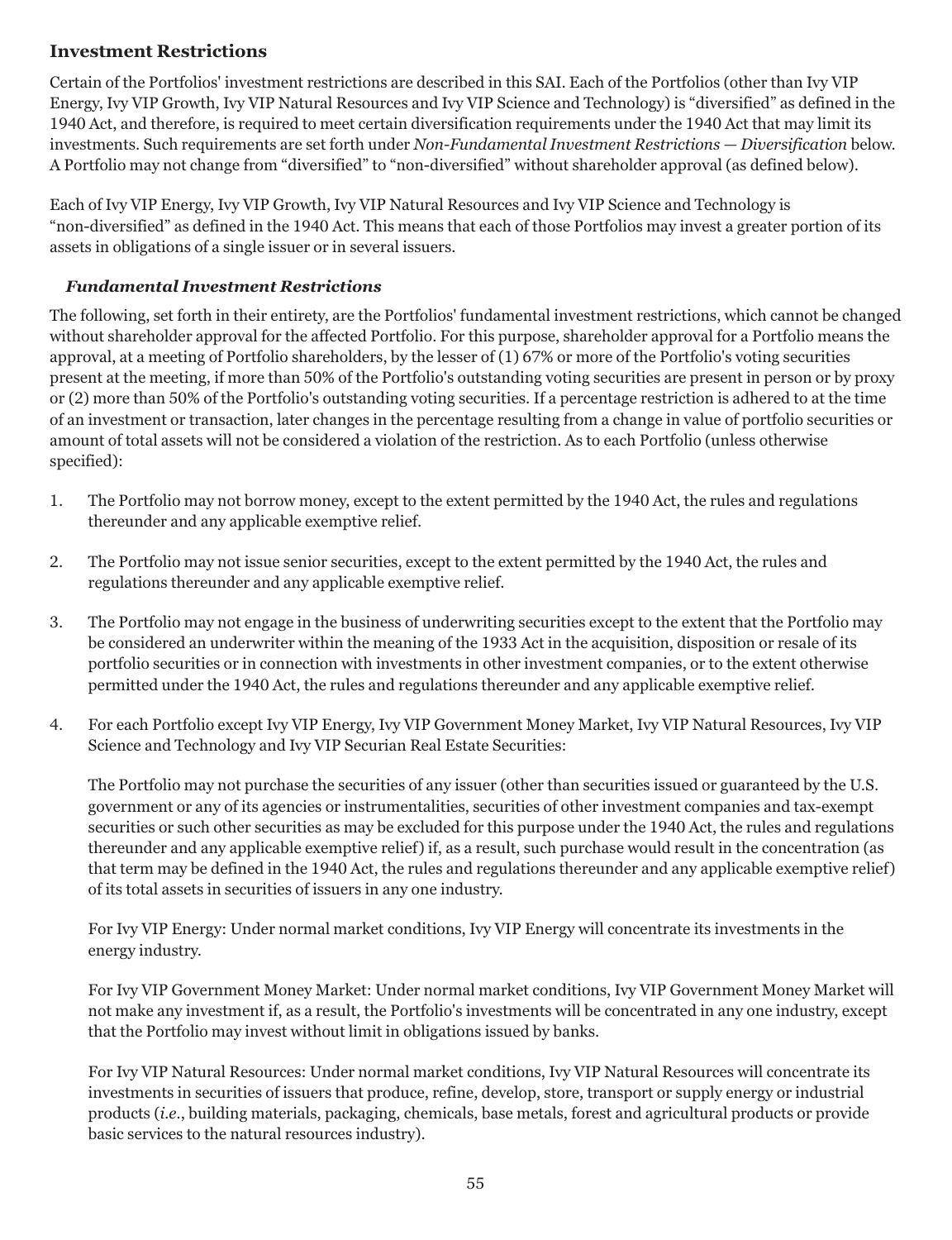For Ivy VIP Science and Technology: Under normal market conditions, Ivy VIP Science and Technology will concentrate its investments in securities of science and technology companies or companies that benefit from the application of science and/or technology.

For Ivy VIP Securian Real Estate Securities: Under normal market conditions, Ivy VIP Securian Real Estate Securities will concentrate its investments in the real estate or real estate-related industry.

- 5. The Portfolio may not purchase or sell real estate, except to the extent permitted under the 1940 Act, the rules and regulations thereunder and any applicable exemptive relief.
- 6. The Portfolio may not purchase or sell commodities, contracts relating to commodities or options on contracts relating to commodities except to the extent permitted under the 1940 Act, the rules and regulations thereunder and any applicable exemptive relief. This policy shall not prevent the Portfolio from purchasing or selling foreign currency or purchasing, selling or entering into futures contracts, options, forward contracts, swaps, caps, floors, collars and other financial instruments as currently exist or may in the future be developed.
- 7. The Portfolio may make loans to the extent permitted under the 1940 Act, the rules and regulations thereunder and any applicable exemptive relief.

#### *Non-Fundamental Investment Restrictions*

The following investment restrictions are non-fundamental (sometimes referred to as "operating policies") and may be changed by the Board without shareholder approval:

#### **1. "Name Rule" investments:**

Under normal circumstances, at least 80% of:

- Each of Ivy VIP Core Equity's and Ivy VIP International Core Equity's net assets, plus any borrowings for investment purposes (referred to in this section as Net Assets), will be invested in equity securities.
- Ivy VIP Corporate Bond's Net Assets will be invested in corporate bonds.
- Ivy VIP Global Bond's Net Assets will be invested in bonds.
- Ivy VIP Global Equity Income's Net Assets will be invested in equity securities.
- Ivy VIP Government Money Market's Net Assets will be invested in U.S. government securities and/or repurchase agreements that are fully collateralized by U.S. government securities.
- Ivy VIP Limited-Term Bond's Net Assets will be invested in bonds with limited maturities.
- Ivy VIP Mid Cap Growth's Net Assets will be invested in mid-capitalization growth stocks.
- Ivy VIP Natural Resources' Net Assets will be invested in equity securities of companies that own, explore or develop natural resources and other basic commodities or supply goods and services to such companies.
- Ivy VIP Science and Technology's Net Assets will be invested in securities of science or technology companies or companies that derive a competitive advantage by the application of scientific or technological developments or discoveries to grow their business or increase their competitive advantage.
- Ivy VIP Securian Real Estate Securities' Net Assets will be invested in the securities of companies in the real estate or real estate-related industry.
- Each of Ivy VIP Small Cap Core's and Ivy VIP Small Cap Growth's Net Assets will be invested in small capitalization companies.
- Ivy VIP Energy's Net Assets will be invested in securities of companies within the energy sector, which includes all aspects of the energy industry, including exploration, discovery, production, distribution or infrastructure of energy and/or alternative energy sources.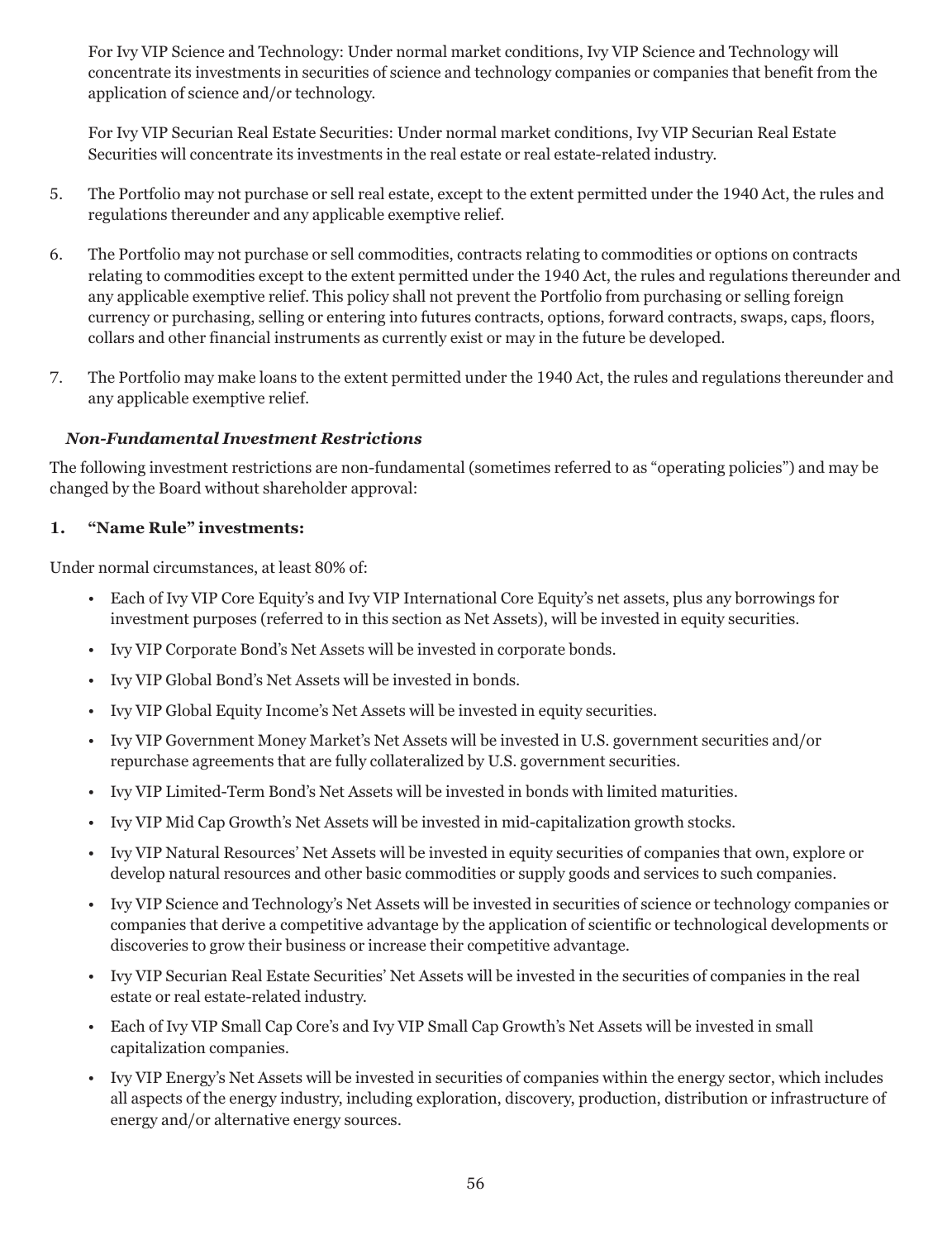The Portfolio will notify its shareholders with written notice at least 60 days prior to a change in its 80% investment policy.

## **2. Investment in other investment companies:**

Each Portfolio (other than Ivy VIP Government Money Market) may buy shares of other investment companies only to the extent permitted under the 1940 Act, the rules and regulations thereunder and any applicable exemptive relief, except that a Portfolio in which a Pathfinder Portfolio or a Managed Volatility Portfolio invests may not acquire any securities of registered open-end investment companies or unit investment trusts in reliance on Section 12(d)(1)(F) or (G) of the 1940 Act.

# **3. Investment in illiquid securities:**

Each Portfolio (other than Ivy VIP Government Money Market) may not purchase a security if, as a result, more than 15% of its net assets would consist of illiquid investments.

Ivy VIP Government Money Market may not acquire: (i) an illiquid security if, immediately after such acquisition, it would have invested more than 5% of its total assets in illiquid securities; (ii) any security other than a Daily Liquid Asset (as defined in Rule 2a-7) if, immediately after such acquisition, it would have invested less than 10% of its total assets in Daily Liquid Assets; or (iii) any security other than a Weekly Liquid Asset (as defined in Rule 2a-7) if, immediately after such acquisition, it would have invested less than 30% of its total assets in Weekly Liquid Assets.

# **4. Investment in debt securities:**

Each of Ivy VIP Core Equity, Ivy VIP Energy, Ivy VIP Global Equity Income, Ivy VIP Global Growth, Ivy VIP Growth, Ivy VIP International Core Equity, Ivy VIP Mid Cap Growth, Ivy VIP Natural Resources, Ivy VIP Securian Real Estate Securities, Ivy VIP Small Cap Core, Ivy VIP Small Cap Growth and Ivy VIP Value does not currently intend to invest more than 10% of its total assets in non-investment grade debt securities.

Ivy VIP Asset Strategy may not invest more than 35% of its total assets in non-investment grade debt securities.

Each of Ivy VIP Balanced, Ivy VIP Corporate Bond, Ivy VIP Limited-Term Bond and Ivy VIP Science and Technology may not invest more than 20% of its total assets in non-investment grade debt securities.

## **5. Investment in foreign securities:**

Ivy VIP Corporate Bond may not invest more than 20% of its total assets in foreign securities.

Ivy VIP Limited-Term Bond may only invest in U.S. dollar-denominated securities issued by U.S. and foreign issuers.

Each of Ivy VIP Balanced, Ivy VIP Core Equity, Ivy VIP Growth, Ivy VIP Mid Cap Growth, Ivy VIP Securian Real Estate Securities, Ivy VIP Small Cap Core, Ivy VIP Small Cap Growth and Ivy VIP Value may not invest more than 25% of its total assets in foreign securities.

# **6. Investment in Financial Instruments:**

Each Portfolio (other than Ivy VIP Government Money Market) may invest in Financial Instruments if it is permitted to invest in the type of asset by which the return on, or value of, the Financial Instrument primarily is measured.

# **7. Diversification:**

Except to the extent permitted by the 1940 Act, the rules and regulations thereunder and any applicable exemptive relief, each Portfolio (other than Ivy VIP Energy, Ivy VIP Growth, Ivy VIP Natural Resources and Ivy VIP Science and Technology) may not with respect to 75% of the Portfolio's total assets, purchase the securities of any issuer (other than securities issued or guaranteed by the U.S. government or any of its agencies or instrumentalities, and securities of other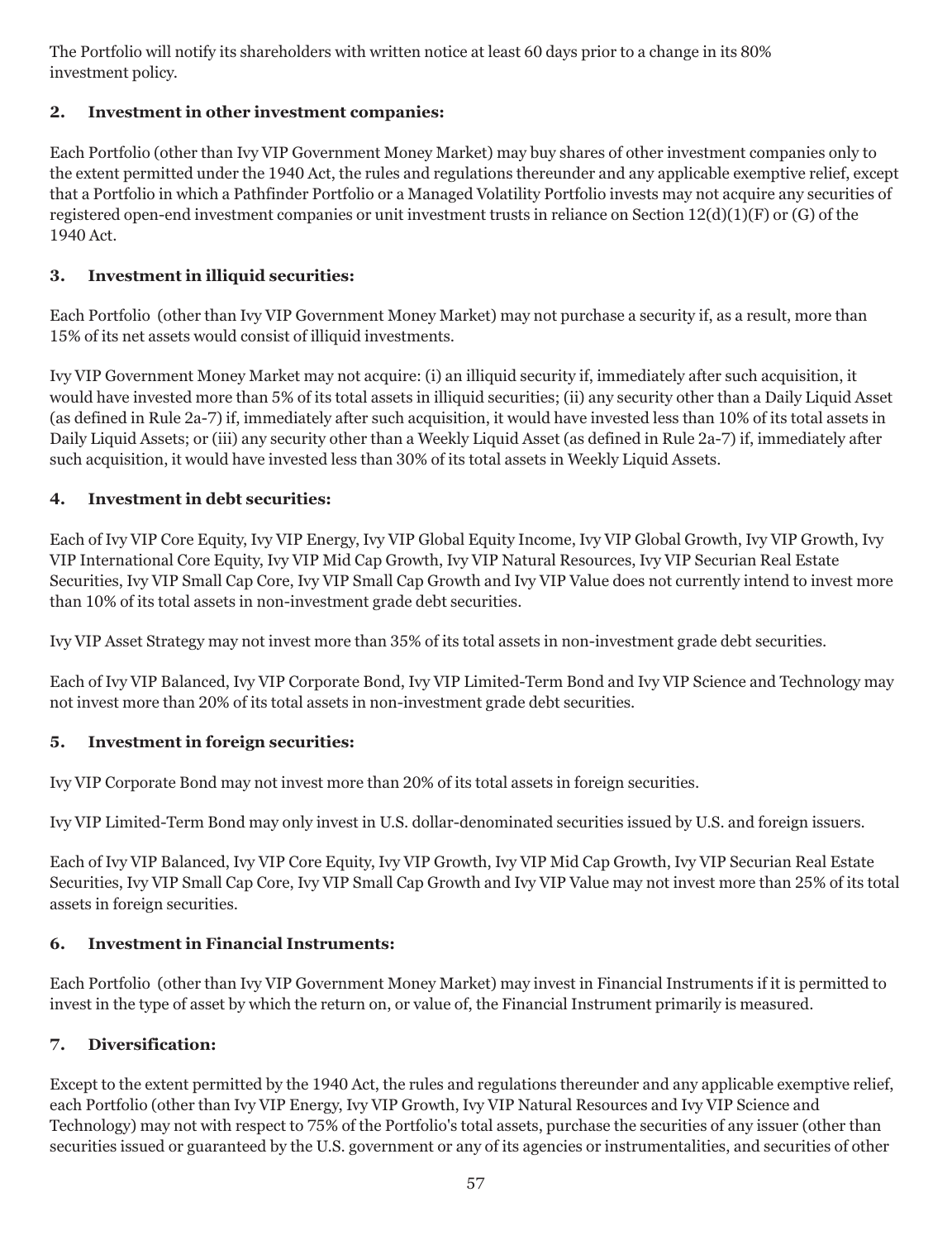investment companies) if, as a result, (a) more than 5% of the Portfolio's total assets would be invested in the securities of that issuer, or (b) the Portfolio would hold more than 10% of the outstanding voting securities of that issuer.

Ivy VIP Government Money Market may not purchase the securities of any one issuer (other than U.S. government securities) if, as a result of such purchase, more than 5% of its total assets would be invested in the securities of any one issuer, as determined in accordance with Rule 2a-7; provided, however, the Portfolio may invest up to 25% of its total assets in securities of a single issuer for a period of up to 3 business days after the purchase.

## **8. Other Current Restrictions:**

Ivy VIP Government Money Market may not invest more than 25% of its total assets in a combination of foreign obligations and instruments.

Ivy VIP Government Money Market will not invest in any security whose interest rate or principal amount to be repaid, or timing of payments, varies or floats with the value of a foreign currency, the rate of interest payable on foreign currency borrowings, or with any interest rate or index expressed in a currency other than U.S. dollars.

Notwithstanding the foregoing investment limitations, each of the Pathfinder Portfolios and Managed Volatility Portfolios may invest in Underlying Funds that have adopted investment limitations that may be more or less restrictive than those listed above for the Pathfinder Portfolios and Managed Volatility Portfolios. Therefore, the Pathfinder Portfolios and Managed Volatility Portfolios may engage indirectly in investment strategies that are prohibited under the investment limitations listed above.

In accordance with each Pathfinder Portfolio's and Managed Volatility Portfolio's investment program as set forth in the Prospectus, a Pathfinder Portfolio and a Managed Volatility Portfolio may invest more than 25% of its net assets in any one Underlying Fund. However, each Underlying Fund in which a Pathfinder Portfolio or a Managed Volatility Portfolio may invest will not invest more than 25% of its total assets in any one industry.

**All Portfolios.** An investment policy or restriction that states a maximum percentage of a Portfolio's assets that may be so invested or prescribes quality standards typically is applied immediately after, and based on, the Portfolio's acquisition of an asset. Accordingly, a subsequent change in the asset's value, net assets, or other circumstances will not be considered when determining whether the investment complies with a Portfolio's investment policies and restrictions.

## **Portfolio Turnover**

A portfolio turnover rate is, in general, the percentage computed by taking the lesser of purchases or sales of portfolio securities for a year and dividing it by the monthly average of the market value of such securities during the year, excluding certain short-term securities. A portfolio turnover rate of 100% would mean that a Portfolio had sold and purchased securities valued at 100% of its net assets within a one-year period. The turnover rate for a Portfolio may vary greatly from year to year as well as within a particular year and may be affected by cash requirements for the redemption of its shares.

The portfolio turnover rates for the fiscal years ended December 31, 2020 and December 31, 2019 for each of the Portfolios were:

| 2020  | 2019 |
|-------|------|
| 44%   | 46%  |
| 61%   | 44%  |
| 58%   | 80%  |
| 95%   | 66%  |
| 54%   | 21%  |
| 56%   | 43%  |
| 73%   | 39%  |
| - 33% | 26%  |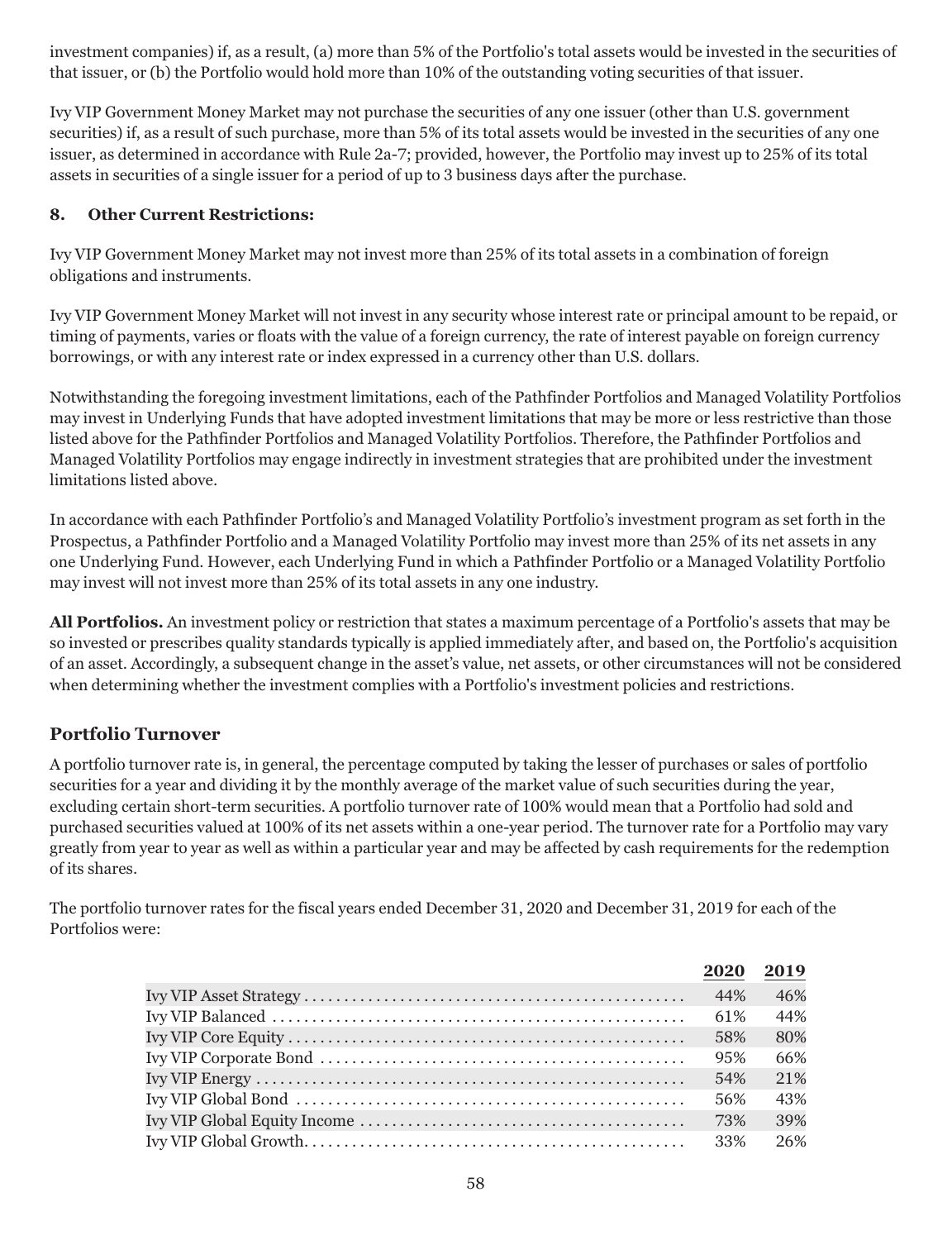|                                                                 | ZUZU | 2012 |
|-----------------------------------------------------------------|------|------|
|                                                                 | N/A  | N/A  |
|                                                                 | 29%  | 30%  |
|                                                                 | 52%  | 35%  |
|                                                                 | 82%  | 69%  |
|                                                                 | 74%  | 54%  |
|                                                                 | 25%  | 20%  |
|                                                                 | 71%  | 36%  |
|                                                                 | 8%   | 31%  |
|                                                                 | 72%  | 54%  |
|                                                                 | 145% | 126% |
|                                                                 | 50%  | 41%  |
|                                                                 | 63%  | 62%  |
|                                                                 | 21%  | 18%  |
|                                                                 | 41%  | 31%  |
|                                                                 | 21%  | 17%  |
| Ivy VIP Pathfinder Moderate - Managed Volatility                | 42%  | 9%   |
|                                                                 | 20%  | 19%  |
| Ivy VIP Pathfinder Moderately Aggressive - Managed Volatility   | 41%  | 16%  |
| Ivy VIP Pathfinder Moderately Conservative                      | 25%  | 18%  |
| Ivy VIP Pathfinder Moderately Conservative - Managed Volatility | 45%  | 14%  |

**2020 2019**

In general, a high turnover rate will increase transaction costs (such as commissions and spreads between bid and asked prices) that will be paid by the Portfolio. Because short-term securities generally are excluded from the computation of the portfolio turnover rate, a rate is not computed for Ivy VIP Government Money Market.

# **Policy on Disclosure of Portfolio Holdings (Disclosure Policy)**

The Disclosure Policy is intended to prevent unauthorized disclosure of portfolio holdings information. Divulging non-public portfolio holdings to selected third parties is permissible only when the Portfolio has a legitimate business purpose for doing so and the recipient is subject to a duty of confidentiality, including a duty not to trade based on the non-public information. The Disclosure Policy applies when disclosing portfolio holdings to any party, other than to service providers or other third parties that perform account maintenance, trade execution services and/or record keeping services, where such disclosure of portfolio holdings would provide information that is not already publicly disclosed.

#### *Publicly Available Information*

The Portfolio's holdings are publicly available: (1) at the time such information is filed with the SEC in a publicly-available filing; or (2) the next day following the day such information is posted on the internet at www.ivyinvestments.com. This information may be the Portfolio's complete portfolio holdings which are disclosed in the Portfolio's Annual or Semiannual Reports and filed with the SEC on Form N-CSR or in the Portfolio's first and third quarter reports and filed with the SEC as an exhibit to Form N-PORT. This information also may be a partial listing, such as the Portfolio's top ten portfolio holdings posted monthly on the internet at www.ivyinvestments.com.

Portfolio holdings and other information filed with the SEC may be viewed on the SEC's website at [http://www.sec.gov.](http://www.sec.gov/)

#### *Exceptions*

Attribution reports containing only sector and/or industry breakdowns for a Portfolio can be released without a confidentiality agreement and without regard to any time constraints.

Holdings of a Pathfinder Portfolio or a Managed Volatility Portfolio may be provided to insurance companies for which the Portfolio serves an as underlying funding vehicle for the sole purpose of assisting the insurance company's hedging program.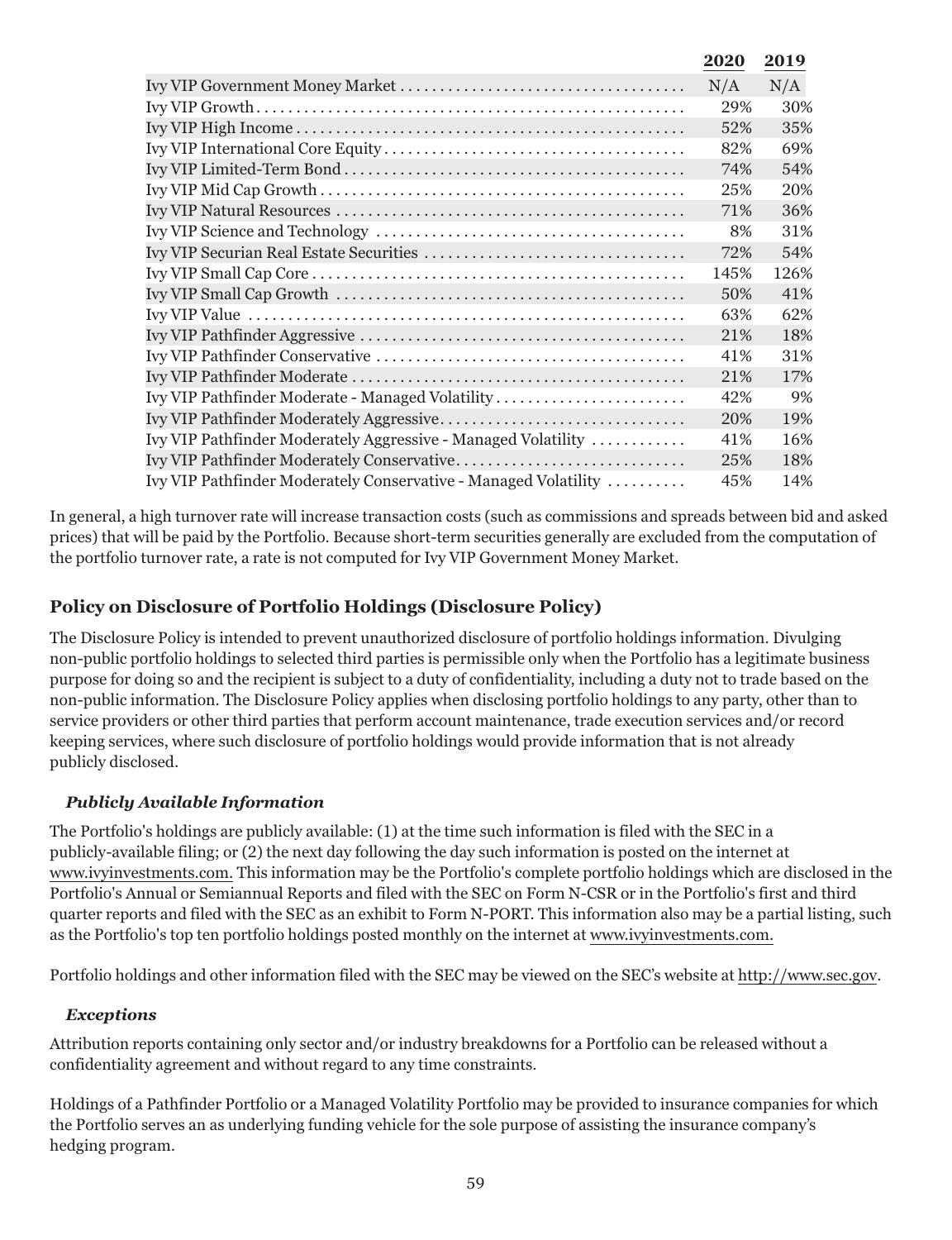Holdings may be discussed/disclosed generally by the Portfolio Manager of a Portfolio for valid business purposes with third-party broker-dealers that offer and sell shares of the Portfolio during monthly calls and other presentations as necessary to educate such third-party broker-dealers about the general management of the portfolio and to illustrate an investment strategy.

The Disclosure Policy does not apply to communications with broker-dealers regarding specific securities that are in the process of being traded or communications to broker-dealers regarding potential trades of securities.

## *Existing Clients/Shareholders/Requests for Proposal (RFP) and Brokers (each, a Third-Party Recipient)*

A Portfolio's holdings (either month-end or quarter-end) may be released upon the specific request of a Third-Party Recipient, on the 15th day after month-end or quarter-end, provided that:

- 1. The individual receiving the request, in conjunction with IICO's legal department or the Portfolios' Chief Compliance Officer (CCO), determines that the Portfolio has a legitimate business purpose for disclosing non-public portfolio holdings information to the Third-Party Recipient;
- 2. The Third-Party Recipient signs a confidentiality agreement or is given appropriate notice that the non-public portfolio holdings: (a) should be kept confidential, (b) may not be used to trade in any such portfolio holdings nor to purchase or redeem shares of the Portfolio and (c) may not be disseminated or used for any purpose other than as referenced in the confidentiality agreement; and
- 3. No compensation is received by the Portfolios, IICO or any other party in connection with the disclosure of information about the portfolio holdings.

A Portfolio may release its portfolio holdings to the sponsor of a model portfolio product on a more frequent basis than described above only when the Portfolio has first entered into an agreement with the recipient that requires the recipient to agree in substance to the terms and conditions set forth below:

The recipient shall:

- agree to use portfolio information only for its own internal analytical purposes in connection with the compilation of Portfolio data, the development of investment models or risk analysis, and the determination of the eligibility of the Portfolio for the recipient's "model portfolios;"
- agree that it will not disclose, distribute or publish the portfolio information that it receives from the Portfolio, including to any of its clients;
- represent that it will not disclose the portfolio information to any person or entity within its organization other than personnel who are authorized to receive such information in connection with the compilation of Portfolio data and the development of "model portfolios;"
- agree that it, its officers, employees, agents and representatives have a duty to treat the portfolio information as confidential and not to trade securities based on such information;
- agree that it may not, and must take steps to ensure that all of its employees with access to such information do not, invest directly in the Portfolio for which such confidential information is supplied;
- agree that it may not distribute portfolio information to any agent or subcontractor unless such agent or subcontractor has entered into a substantially similar agreement of confidentiality and has adopted and agrees to maintain policies and procedures designed to ensure that the information is kept confidential; and
- agree to maintain policies and procedures designed to ensure that the portfolio information provided by the Portfolio is kept confidential and that its officers, agents and representatives do not trade securities based on such information.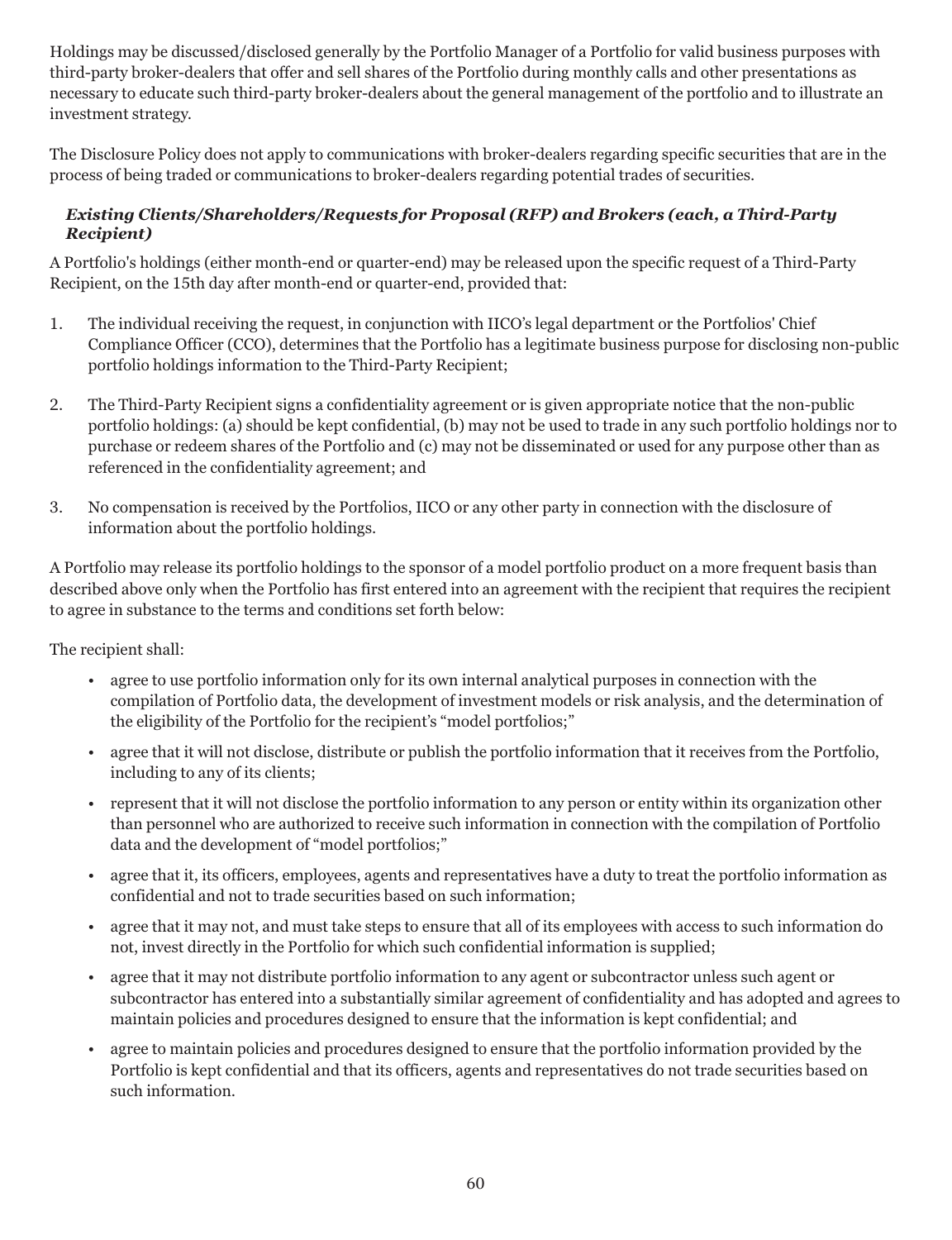## *Lipper, Morningstar and Other Service Organizations*

Each Portfolio may provide its holdings to Thomson Reuters Lipper, Morningstar, Inc. and similar service-related firms without limitation, on the condition that appropriate notice is provided that such non-public information: (1) may not be disclosed to, or discussed with, any other clients of the rating organization absent a valid exception; (2) will not be used as the basis to trade in any such portfolio holdings of the Portfolio; and (3) will not be used as the basis to engage in market timing activity in any Portfolio.

In determining whether there is a legitimate business purpose for making disclosure of a Portfolio's non-public portfolio holdings information, IICO's legal department or the Portfolios' CCO typically will consider whether the disclosure is in the best interests of Portfolio shareholders and whether any conflict of interest exists between the shareholders and the Portfolio or IDI or its affiliates.

As part of the annual review of the Trust's compliance policies and procedures, the Portfolios' CCO will report to the Board regarding the operation and effectiveness of the Disclosure Policy, including on any changes to the Disclosure Policy that have been made or recommendations for future changes to the Disclosure Policy.

The following is a list of those entities with which there is currently an ongoing arrangement to make available non-public information about the Portfolios' portfolio securities holdings.

#### **Custodian, Auditors, Legal Counsel and Other Service Providers**

The Bank of New York Mellon Deloitte & Touche LLP Stradley Ronon Stevens & Young, LLP Ivy Investment Management Company WI Services Company Ivy Distributors, Inc. ICE Data Services FactSet Research Systems, Inc. MSCIInvestortools, Inc. BarraOne Pershing Sylvan Wolters Kluwer IHS Markit, Ltd. Rust Consulting, Inc. Wilshire Securian

Pursuant to a custodian contract, the Trust has selected The Bank of New York Mellon (BNYM) as custodian for each Portfolio's securities and cash. As custodian, BNYM maintains all records relating to each Portfolio's activities and supplies each Portfolio with a daily tabulation of the securities it owns and that are held by the custodian and serves a similar function for foreign securities.

Holdings of a Pathfinder Portfolio or a Managed Volatility Portfolio may be provided to the following Participating Insurance Companies for the sole purpose of assisting the Participating Insurance Companies' hedging program.

Minnesota Life Insurance Company Nationwide Life Insurance Company

#### **Rating, Ranking and Research Entities**

Bloomberg L.P. Ibbotson Associates, Inc. Informa Investment Solutions, Inc. Risk Metrics Group, LLC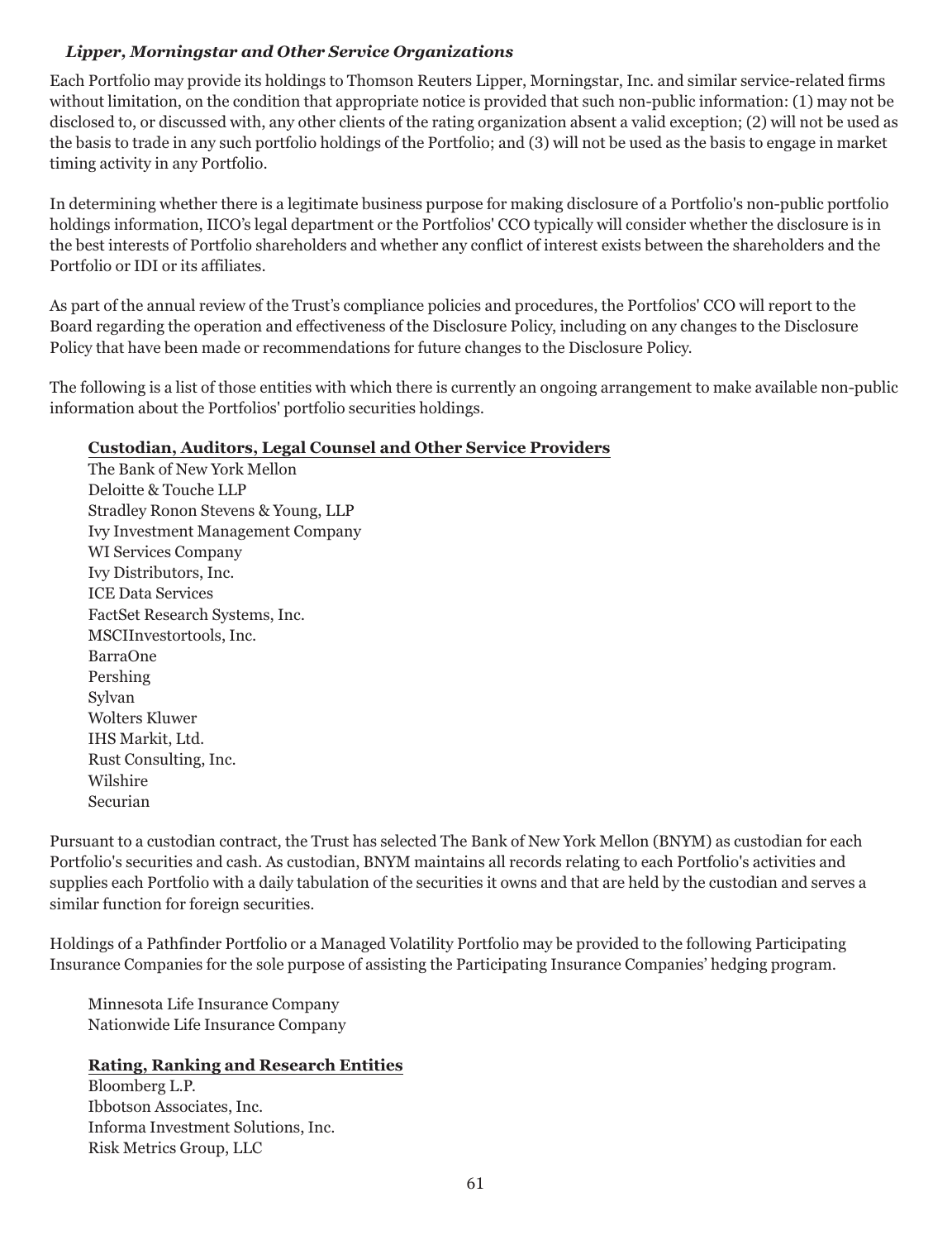Thomson Reuters Lipper Moody's Corporation Morningstar, Inc. S&P Global Ratings, Inc. Thomson Reuters Corporation

Each Portfolio may send its complete portfolio holdings information to one or more of the rating, ranking and /or research entities listed above for the purpose of having such entity develop a rating, ranking or specific research product for the Portfolio.

#### **Brokerage and Brokerage-Related Information Entities**

B. Riley & Co., LLC (Friedman Billings Ramsey) Barclays Barrington Research Associates Bank of America Merrill Lynch Berenberg Capital Markets Bernstein BMO Capital Markets Canaccord Genuity CIMB Securities, Inc. Cirrus Research, LLC Citigroup Global Markets, Inc. Cornerstone Macro LLC Cowen & Company, LLC D.A. Davidson & Co. Deutsche Bank Securities, Inc. Empirical Research Fundstrat Global Advisors Haitong International Securities (USA), Inc. HSBC Bank plc Jefferies & Company, Inc. J.P. Morgan Securities, Inc. Key Banc Capital Markets Macquarie Group Limited Morgan Stanley Smith Barney LLC MUFG Securities Americas, Inc. Needham & Company, LLC Oppenheimer & Co. Inc. Piper Sandler Raymond James Financial Services, Inc. Redburn Partners (USA) LP Robert Baird & Co., Inc. Sidoti & Company, LLC Signum Global Advisors SMBC Nikko Securities America, Inc. Stephens, Inc. Stifel, Nicolaus & Company, Incorporated Telsey Advisory Group LLC Third Bridge Truist Securities Wells Fargo Securities LLC William Blair & Co. William O'Neil + Company Wolfe Research Securities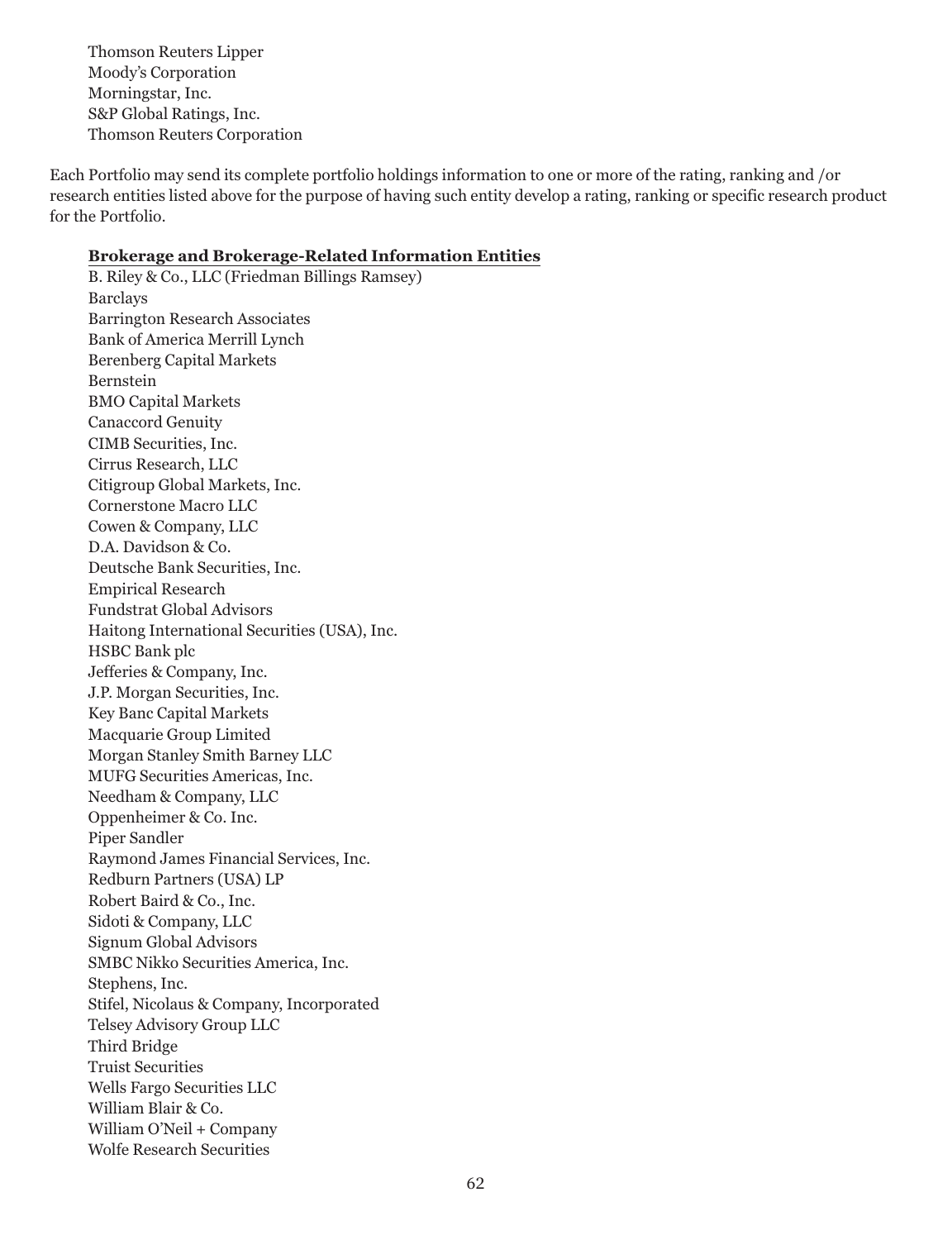Each Portfolio may send its complete portfolio holdings information to one or more of the brokerage and/or research firms listed above for the purpose of having such entity provide specific research and security-related information to the Portfolio, and/or to one or more of the consultants and/or broker platforms listed above for the purpose of reviewing and recommending the Portfolio as possible investments for their clientele. No compensation is received from these entities by the Portfolio, IICO or its affiliates, and portfolio holdings information will only be provided for legitimate business purposes.

Each Portfolio may, in the future, modify or terminate any or all of these arrangements and/or enter into additional arrangements of this nature.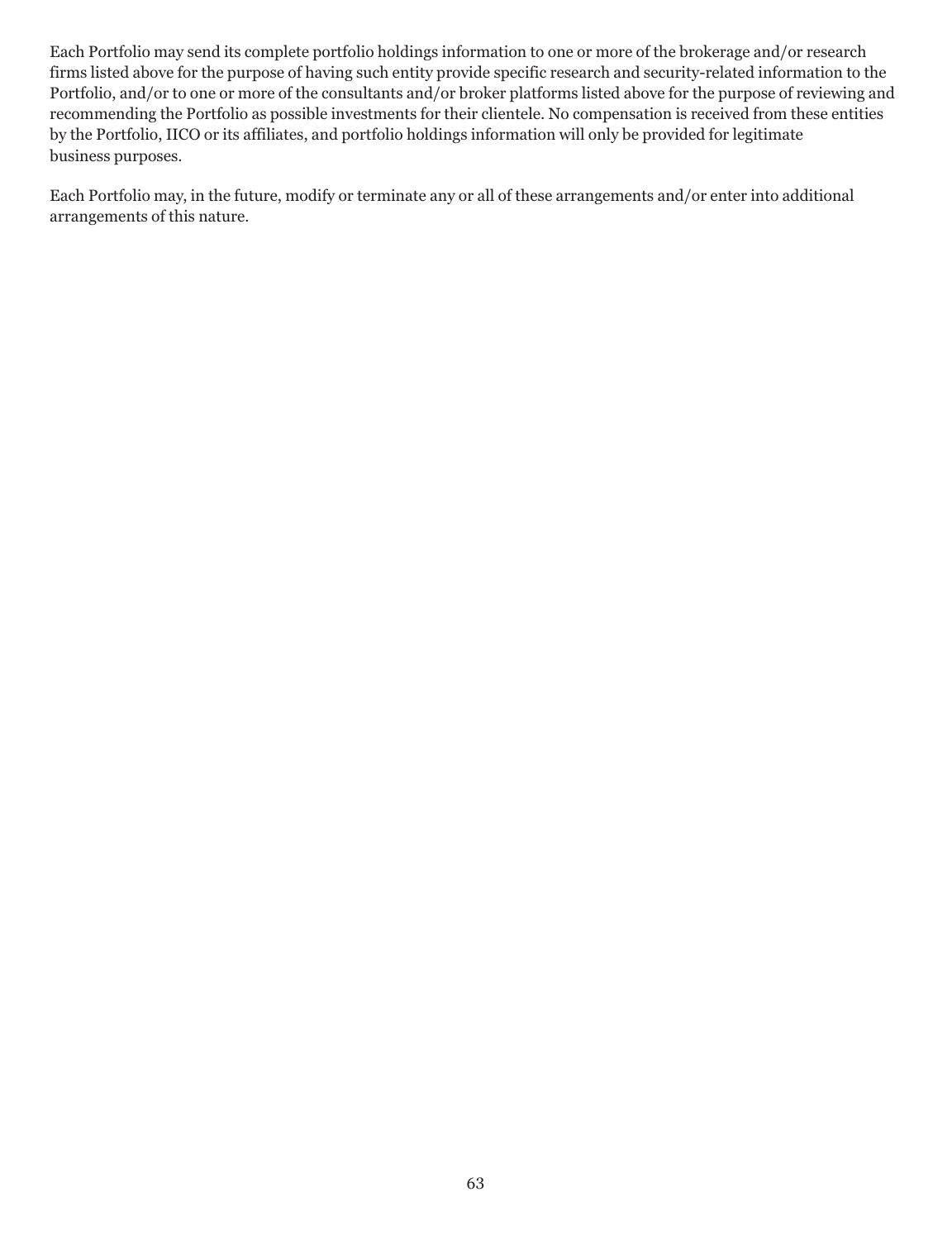## **MANAGEMENT OF THE TRUST**

## **Trustees and Officers**

The Trust is governed by its Board, which currently is composed of nine individuals. The Board is responsible for the overall management of the Trust and the Portfolios, which includes general oversight and review of the Portfolios' investment activities, in accordance with federal law and the law of the State of Delaware, as well as the stated policies of the Portfolios. The Board has appointed officers of the Trust and delegated to them the management of the day-to-day operations of the Portfolios, based on policies reviewed and approved by the Board, with general oversight by the Board.

#### *Board Structure and Related Matters*

Eight members of the Board are not "interested persons" of the Portfolios as defined in Section 2(a)(19) of the 1940 Act (each referred to as an "Independent Trustee"). Philip J. Sanders is the sole interested Board member of the Trust (an "Interested Trustee", and collectively with the Independent Trustees, the "Trustees"). An interested person of the Trust includes any person who is otherwise affiliated with the Trust or a service provider to the Trust, such as IICO, the Portfolios' investment adviser, a Portfolio's investment subadviser, or IDI, the Portfolios' underwriter. The Board believes that having a majority of Independent Trustees on the Board is appropriate and in the best interests of the Portfolios' shareholders.

Under the Trust's Amended and Restated Declaration of Trust and its Amended and Restated Bylaws, a Trustee may serve as a Trustee until he or she dies, resigns or is removed from office. The Trust is not required to hold annual meetings of shareholders for the election or re-election of Trustees or for any other purpose, and does not intend to do so. Delaware law permits shareholders to remove Trustees under certain circumstances and requires the Trust to assist in shareholder communications.

The Board has elected Joseph Harroz, Jr., an Independent Trustee, to serve as Independent Chair of the Board. In that regard, Mr. Harroz's responsibilities include: setting an agenda for each meeting of the Board; presiding at all meetings of the Board and of the Independent Trustees; and serving as a liaison with other Trustees, the Trust's officers and other management personnel, and counsel. The Independent Chair also performs such other duties as the Board may from time to time determine.

The Board normally holds four regularly scheduled in-person meetings each year. The Board may hold special meetings, as needed, either in person or by telephone, to address matters arising between regular meetings. The Independent Trustees also normally hold four regularly scheduled in-person meetings each year, during a portion of which management is not present, as well as a special telephonic meeting in connection with the Board's annual consideration of the Trust's management agreements, and may hold special meetings, as needed, either in person or by telephone.

The Board has established a committee structure (described below) that includes four standing committees: the Audit Committee, the Governance Committee, the Investment Oversight Committee and the Executive Committee, the first three of which are comprised solely of Independent Trustees. The Board periodically evaluates its structure and composition as well as various aspects of its operations. The Board believes that its leadership structure, including its Independent Chair position and its committees, is appropriate for the Trust in light of, among other factors, the asset size and nature of the Portfolios, the number of Portfolios overseen by the Board, the arrangements for the conduct of the Portfolios' operations, the number of Trustees, and the Board's responsibilities.

The Trust is part of the Fund Complex, which is comprised of the 28 portfolios within the Trust, 45 portfolios within the Ivy Funds, the Ivy High Income Opportunities Fund (a closed-end fund) (IVH) and 10 portfolios within the InvestEd Portfolios. Each member of the Board also is a member of the Board of Trustees of each of the other trusts within the Fund Complex.

The Trustees of the Trust are identified in the tables below, which provide information as to their principal business occupations held during at least the last five years and certain other information. Subject to the Trustee Emeritus and Retirement Policy described below, a Trustee serves until his or her successor is elected and qualified or until his or her earlier death, resignation or removal.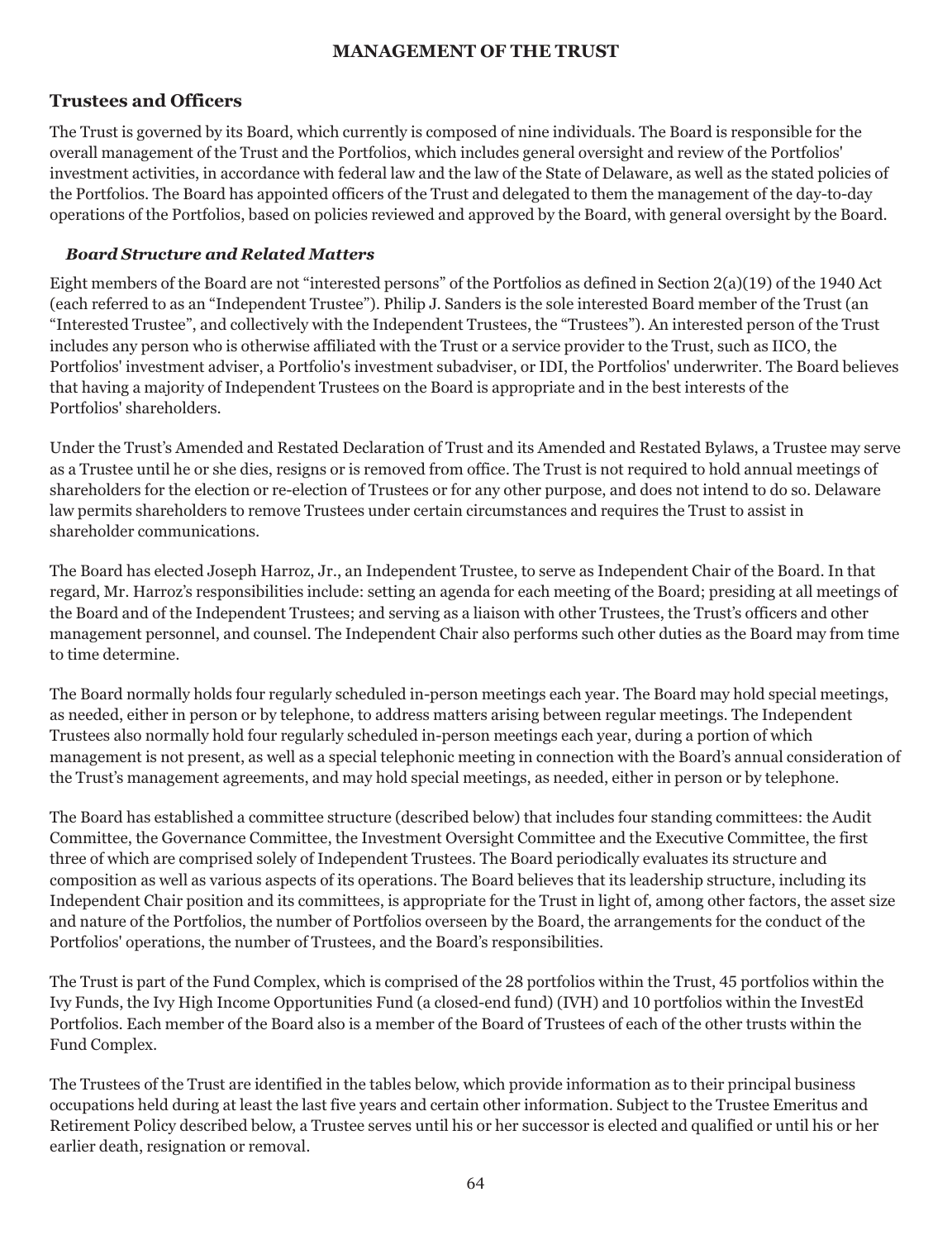# *Independent Trustees*

The following table provides information regarding each Independent Trustee.

| NAME,<br><b>ADDRESS AND</b><br>YEAR OF BIRTH                               | <b>POSITION</b><br><b>HELD WITH</b><br><b>THE TRUST</b> | <b>TRUSTEE</b><br><b>SINCE</b> | <b>PRINCIPAL</b><br><b>OCCUPATION(S)</b><br><b>DURING PAST</b><br><b>5 YEARS</b>              | <b>NUMBER</b><br><b>OF FUNDS IN</b><br><b>FUND</b><br><b>COMPLEX</b><br><b>OVERSEEN</b> | <b>OTHER</b><br><b>DIRECTORSHIPS</b><br><b>HELD DURING</b><br><b>PAST 5 YEARS</b>                                                                                                                                                                                                                                                                                                                                                                                                                                                                                                                                                                                                                                                                                                                                                                                     |
|----------------------------------------------------------------------------|---------------------------------------------------------|--------------------------------|-----------------------------------------------------------------------------------------------|-----------------------------------------------------------------------------------------|-----------------------------------------------------------------------------------------------------------------------------------------------------------------------------------------------------------------------------------------------------------------------------------------------------------------------------------------------------------------------------------------------------------------------------------------------------------------------------------------------------------------------------------------------------------------------------------------------------------------------------------------------------------------------------------------------------------------------------------------------------------------------------------------------------------------------------------------------------------------------|
| James M. Concannon<br>6300 Lamar Avenue<br>Overland Park, KS 66202<br>1947 | Trustee                                                 | 1997*                          | Emeritus Dean and Professor of<br>Law, Washburn University School<br>of Law (1973 to present) | 84                                                                                      | Director, Kansas Legal Services for<br>Prisoners, Inc. (non-profit community<br>service); Director, U.S. Alliance<br>Corporation and wholly-owned<br>subsidiaries: U.S. Alliance Life and<br>Security Company, Dakota Capital Life<br>Insurance Company (insurance), and<br>U.S. Alliance Corporation, Montana,<br>(2009 to present); Director, Kansas<br>Appleseed, Inc. (non-profit<br>community service) (2007 to present);<br>Trustee, Waddell & Reed<br>Advisors Funds (WRA Funds)<br>(1997-2018); Trustee, Ivy NextShares<br>(2017-2019); Trustee, Ivy Funds<br>(2017 to present) (45 portfolios<br>overseen); Trustee, InvestEd<br>Portfolios (2001 to present) (10<br>portfolios overseen); Trustee, Ivy High<br>Income Opportunities Fund (2017 to<br>present) (1 portfolio overseen)                                                                        |
| H. Jeffrey Dobbs<br>6300 Lamar Avenue<br>Overland Park, KS 66202<br>1955   | Trustee                                                 | 2019                           | Global Sector Chairman,<br>Industrial Manufacturing, KPMG<br>LLP (2010-2015)                  | 84                                                                                      | Director, Valparaiso University (2012<br>to present) Director, TechAccel LLC<br>(2015 to present) (Tech R&D); Board<br>Member, Kansas City Repertory<br>Theatre (2015 to present); Board<br>Member, PatientsVoices, Inc.<br>(healthcare) (2018 to present); Kansas<br>City Campus for Animal Care (2018 to<br>present); Director, National<br>Association of Manufacturers<br>(2010-2015); Director, The Children's<br>Center (2003-2015); Director,<br>Metropolitan Affairs Coalition<br>(2003-2015); Director, Michigan<br>Roundtable for Diversity and Inclusion<br>(2003-2015); Trustee, Ivy NextShares<br>(2019); Trustee, Ivy Funds (2019 to<br>present) (45 portfolios overseen);<br>Trustee, InvestEd Portfolios (2019 to<br>present) (10 portfolios overseen);<br>Trustee, Ivy High Income<br>Opportunities Fund (2019 to present)<br>(1 portfolio overseen) |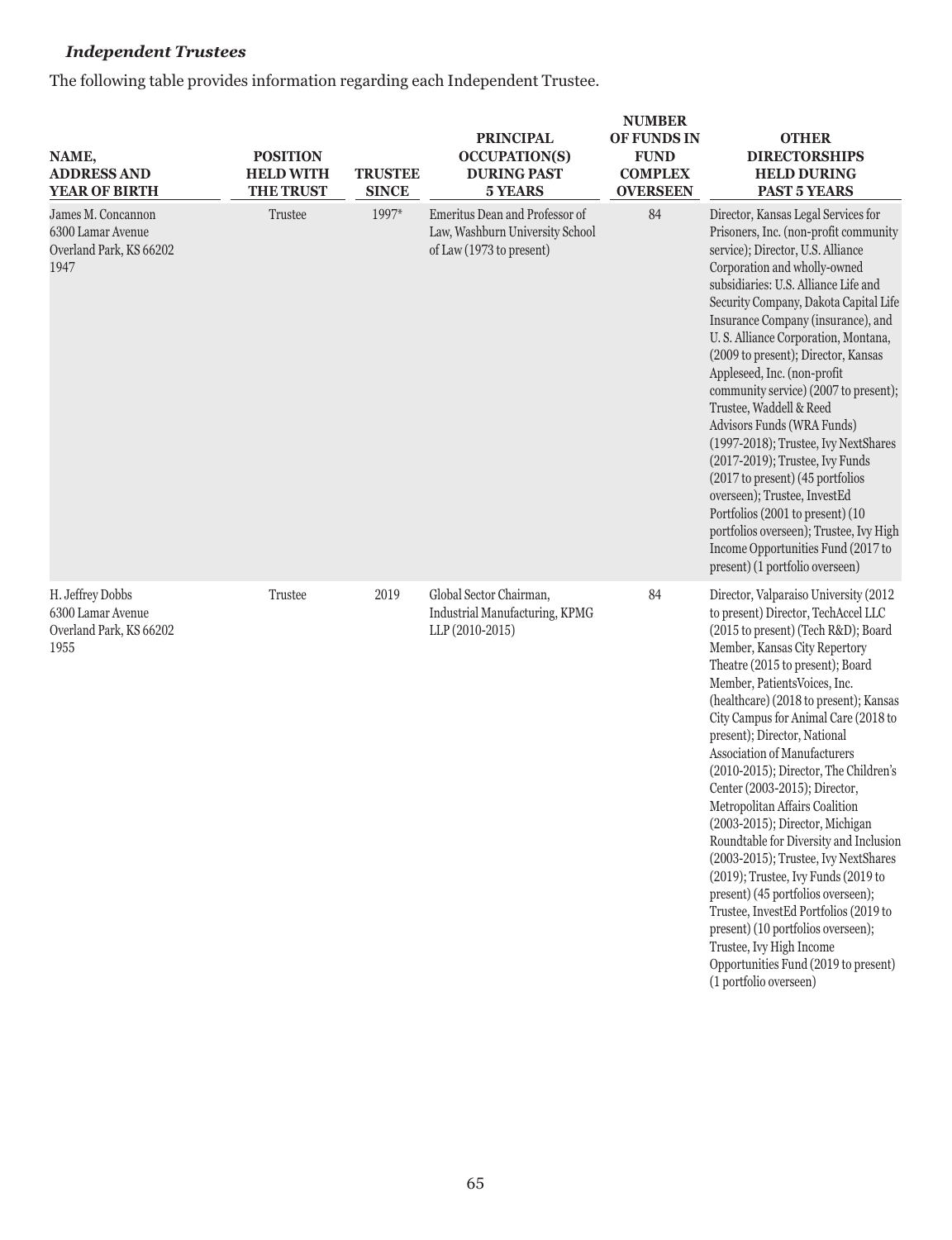| NAME,<br><b>ADDRESS AND</b><br><b>YEAR OF BIRTH</b>                        | <b>POSITION</b><br><b>HELD WITH</b><br><b>THE TRUST</b> | <b>TRUSTEE</b><br><b>SINCE</b> | <b>PRINCIPAL</b><br><b>OCCUPATION(S)</b><br><b>DURING PAST</b><br><b>5 YEARS</b>                                                                                                                                                                                                                                                                                                                                                                                                                                                                                                                  | <b>NUMBER</b><br>OF FUNDS IN<br><b>FUND</b><br><b>COMPLEX</b><br><b>OVERSEEN</b> | <b>OTHER</b><br><b>DIRECTORSHIPS</b><br><b>HELD DURING</b><br><b>PAST 5 YEARS</b>                                                                                                                                                                                                                                                                                                                                                                                                                                                                                                                                                                                                                                                                                                                                                                                                                                                                                                                                                                                                      |
|----------------------------------------------------------------------------|---------------------------------------------------------|--------------------------------|---------------------------------------------------------------------------------------------------------------------------------------------------------------------------------------------------------------------------------------------------------------------------------------------------------------------------------------------------------------------------------------------------------------------------------------------------------------------------------------------------------------------------------------------------------------------------------------------------|----------------------------------------------------------------------------------|----------------------------------------------------------------------------------------------------------------------------------------------------------------------------------------------------------------------------------------------------------------------------------------------------------------------------------------------------------------------------------------------------------------------------------------------------------------------------------------------------------------------------------------------------------------------------------------------------------------------------------------------------------------------------------------------------------------------------------------------------------------------------------------------------------------------------------------------------------------------------------------------------------------------------------------------------------------------------------------------------------------------------------------------------------------------------------------|
| James D. Gressett<br>6300 Lamar Avenue<br>Overland Park, KS 66202<br>1950  | Trustee                                                 | 2017                           | Chief Executive Officer (CEO) of<br>CalPac Pizza LLC (2011 to<br>present); CEO of CalPac Pizza II<br>LLC (2012 to present); CEO of<br>PacPizza LLC (Pizza Hut<br>franchise) (2000 to present);<br>Member/CEO, Southern Pac Pizza<br>LLC (2013 to present); Partner,<br>Century Bridge Partners (real<br>estate investments) (2007 to<br>present); Manager, Hartley Ranch<br>Angus Beef, LLC (2013 to<br>present); President, Penn Capital<br>Corp. (1995 to present); Partner,<br>Penn Capital Partners (1999 to<br>present); Partner, 1788 Chicken,<br>LLC (food franchise) (2016 to<br>present) | 84                                                                               | Member/Secretary, The Metochoi<br>Group LLC (1999 to present);<br>Member/Chairman, Idea Homes LLC<br>(homebuilding and development)<br>(2013 to present); Trustee,<br>WRA Funds (2017-2018); Trustee, Ivy<br>NextShares (2016-2019); Trustee,<br>Ivy Funds (2002 to present) (45<br>portfolios overseen); Trustee, InvestEd<br>Portfolios (2017 to present) (10<br>portfolios overseen); Trustee, Ivy High<br>Income Opportunities Fund (2013 to<br>present) (1 portfolio overseen)                                                                                                                                                                                                                                                                                                                                                                                                                                                                                                                                                                                                    |
| Joseph Harroz, Jr.<br>6300 Lamar Avenue<br>Overland Park, KS 66202<br>1967 | Trustee<br>Independent Chairman 2015                    | 1998*                          | President (2020 to present),<br>Interim President (2019 to 2020),<br>Vice President (2010-2019) and<br>Dean (2010-2019), College of Law,<br>University of Oklahoma;<br>Managing Member, Harroz<br>Investments, LLC, (commercial<br>enterprises) (1998 to 2019);<br>Managing Member, St. Clair, LLC<br>(commercial enterprises) (2019 to<br>present)                                                                                                                                                                                                                                               | 84                                                                               | Director, OU Medicine, Inc.<br>(2020-present); Director and<br>Shareholder, Valliance Bank (2007 to<br>present); Director, Foundation<br>Healthcare (formerly Graymark<br>HealthCare) (2008-2017); Trustee, the<br>Mewbourne Family Support<br>Organization (2006 to present)<br>(non-profit); Independent Director,<br>LSQ Manager, Inc. (real estate)<br>(2007-2016); Director, Oklahoma<br>Foundation for Excellence (non-profit)<br>(2008 to present); Independent<br>Chairman and Trustee, WRA Funds<br>(Independent Chairman: 2015-2018;<br>Trustee: 1998-2018); Independent<br>Chairman and Trustee, Ivy NextShares<br>(2016-2019); Independent Chairman<br>and Trustee, Ivy Funds (Independent<br>Chairman: 2006 to present;<br>Trustee: 1998 to present) (45<br>portfolios overseen); Independent<br>Chairman and Trustee, InvestEd<br>Portfolios (Independent<br>Chairman: 2015 to present;<br>Trustee: 2001 to present) (10<br>portfolios overseen); Independent<br>Chairman and Trustee, Ivy High<br>Income Opportunities Fund (2013 to<br>present) (1 portfolio overseen) |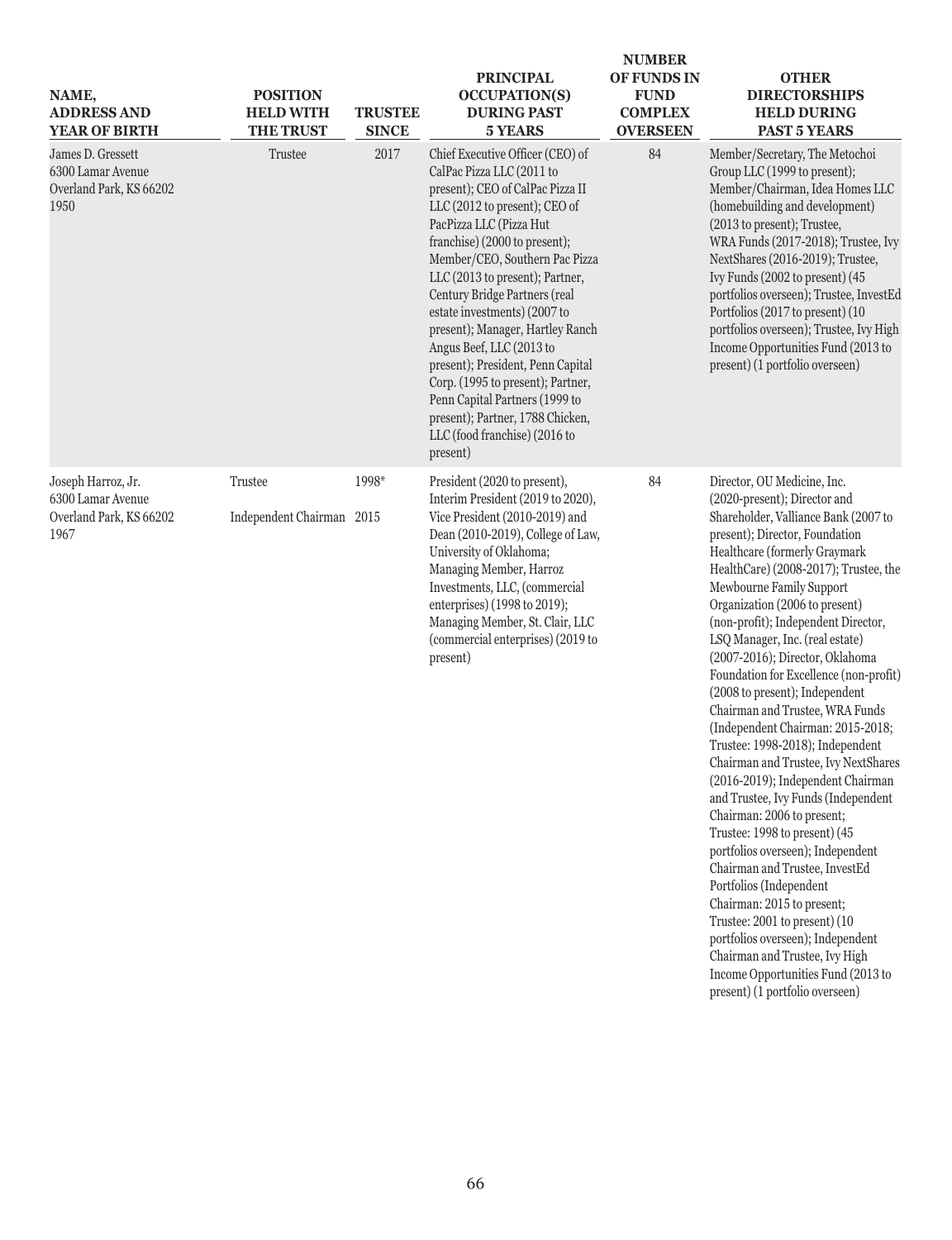| NAME,<br><b>ADDRESS AND</b><br><b>YEAR OF BIRTH</b>                                                      | <b>POSITION</b><br><b>HELD WITH</b><br><b>THE TRUST</b> | <b>TRUSTEE</b><br><b>SINCE</b> | <b>PRINCIPAL</b><br><b>OCCUPATION(S)</b><br><b>DURING PAST</b><br><b>5 YEARS</b>                                                                                                                                                                                                                                                                                                                            | <b>NUMBER</b><br>OF FUNDS IN<br><b>FUND</b><br><b>COMPLEX</b><br><b>OVERSEEN</b> | <b>OTHER</b><br><b>DIRECTORSHIPS</b><br><b>HELD DURING</b><br><b>PAST 5 YEARS</b>                                                                                                                                                                                                                                                                                                                                                                                                                                                                                                                                                                                                                                                                                                                                                                                                                                                                                                                                                                                                                                                                                     |
|----------------------------------------------------------------------------------------------------------|---------------------------------------------------------|--------------------------------|-------------------------------------------------------------------------------------------------------------------------------------------------------------------------------------------------------------------------------------------------------------------------------------------------------------------------------------------------------------------------------------------------------------|----------------------------------------------------------------------------------|-----------------------------------------------------------------------------------------------------------------------------------------------------------------------------------------------------------------------------------------------------------------------------------------------------------------------------------------------------------------------------------------------------------------------------------------------------------------------------------------------------------------------------------------------------------------------------------------------------------------------------------------------------------------------------------------------------------------------------------------------------------------------------------------------------------------------------------------------------------------------------------------------------------------------------------------------------------------------------------------------------------------------------------------------------------------------------------------------------------------------------------------------------------------------|
| Glendon E. Johnson, Jr.<br>6300 Lamar Avenue<br>Overland Park, KS 66202<br>1951                          | Trustee                                                 | 2017                           | Of Counsel, Lee & Smith, PC (law<br>firm, emphasis on finance,<br>securities, mergers and<br>acquisitions law) (1996 to 2019);<br>Owner and Manager, Castle Valley<br>Ranches, LLC (ranching) and<br>Castle Valley Outdoors, LLC<br>(outdoor recreation) (1995 to<br>present); Formerly, Partner, Kelly,<br>Drye & Warren LLP (law firm)<br>(1989-1996); Partner, Lane &<br>Edson PC (law firm) (1987-1989) | 84                                                                               | Director, Thomas Foundation for<br>Cancer Research (non-profit) (2005 to<br>present); Director, Warriors Afield<br>Legacy Foundation (non-profit) (2014<br>to present); Trustee, WRA Funds<br>(2017-2018); Trustee, Ivy NextShares<br>(2016-2019); Trustee, Ivy Funds<br>(2002 to present) (45 portfolios<br>overseen); Trustee, InvestEd<br>Portfolios (2017 to present) (10<br>portfolios overseen); Trustee, Ivy High<br>Income Opportunities Fund (2013 to<br>present) (1 portfolio overseen)                                                                                                                                                                                                                                                                                                                                                                                                                                                                                                                                                                                                                                                                     |
| Sandra A.J. Lawrence<br>6300 Lamar Avenue<br>Overland Park, KS 66202<br>1957                             | Trustee                                                 | 2019                           | Retired; formerly, Chief<br>Administrative Officer, Children's<br>Mercy Hospitals and Clinics<br>(2016-2019); CFO, Children's<br>Mercy Hospitals and Clinics<br>$(2005 - 2016)$                                                                                                                                                                                                                             | 84                                                                               | Director, Hall Family Foundation<br>(1993 to present); Director, Westar<br>Energy (utility) (2004-2018); Trustee,<br>Nelson-Atkins Museum of Art<br>(non-profit) (2007-2020); Director,<br>Turn the Page KC (non-profit)<br>(2012-2016); Director, Kansas<br>Metropolitan Business and Healthcare<br>Coalition (non-profit) (2017-2019);<br>Director, National Association of<br>Corporate Directors (non-profit)<br>(2017 to present); Director, American<br>Shared Hospital Services (medical<br>device) (2017 to present); Director,<br>Evergy, Inc., Kansas City Power &<br>Light Company, KCP&L Greater<br>Missouri Operations Company, Westar<br>Energy, Inc. and Kansas Gas and<br>Electric Company (related utility<br>companies) (2018 to present);<br>Director, Stowers<br>(research) (2018); CoChair, Women<br>Corporate, Directors (director<br>education) (2018-2020), Trustee, Ivy<br>NextShares (2019); Trustee, Ivy Funds<br>(2019 to present) (45 portfolios<br>overseen); Trustee, InvestEd<br>Portfolios (2019 to present) (10<br>portfolios overseen); Trustee, Ivy High<br>Income Opportunities Fund (2019 to<br>present) (1 portfolio overseen) |
| Frank J. Ross, Jr.<br>Polsinelli PC<br>900 West 48th Place<br>Suite 900<br>Kansas City, MO 64112<br>1953 | Trustee                                                 | 1996*                          | Shareholder/Director, Polsinelli<br>PC (law firm) (1980 to present)                                                                                                                                                                                                                                                                                                                                         | 84                                                                               | Trustee, WRA Funds (1996-2018);<br>Trustee, Ivy NextShares (2017-2019);<br>Trustee, Ivy Funds (2017 to present)<br>(45 portfolios overseen); Trustee,<br>InvestEd Portfolios (2001 to present)<br>(10 portfolios overseen); Trustee, Ivy<br>High Income Opportunities Fund<br>(2017 to present) (1 portfolio<br>overseen)                                                                                                                                                                                                                                                                                                                                                                                                                                                                                                                                                                                                                                                                                                                                                                                                                                             |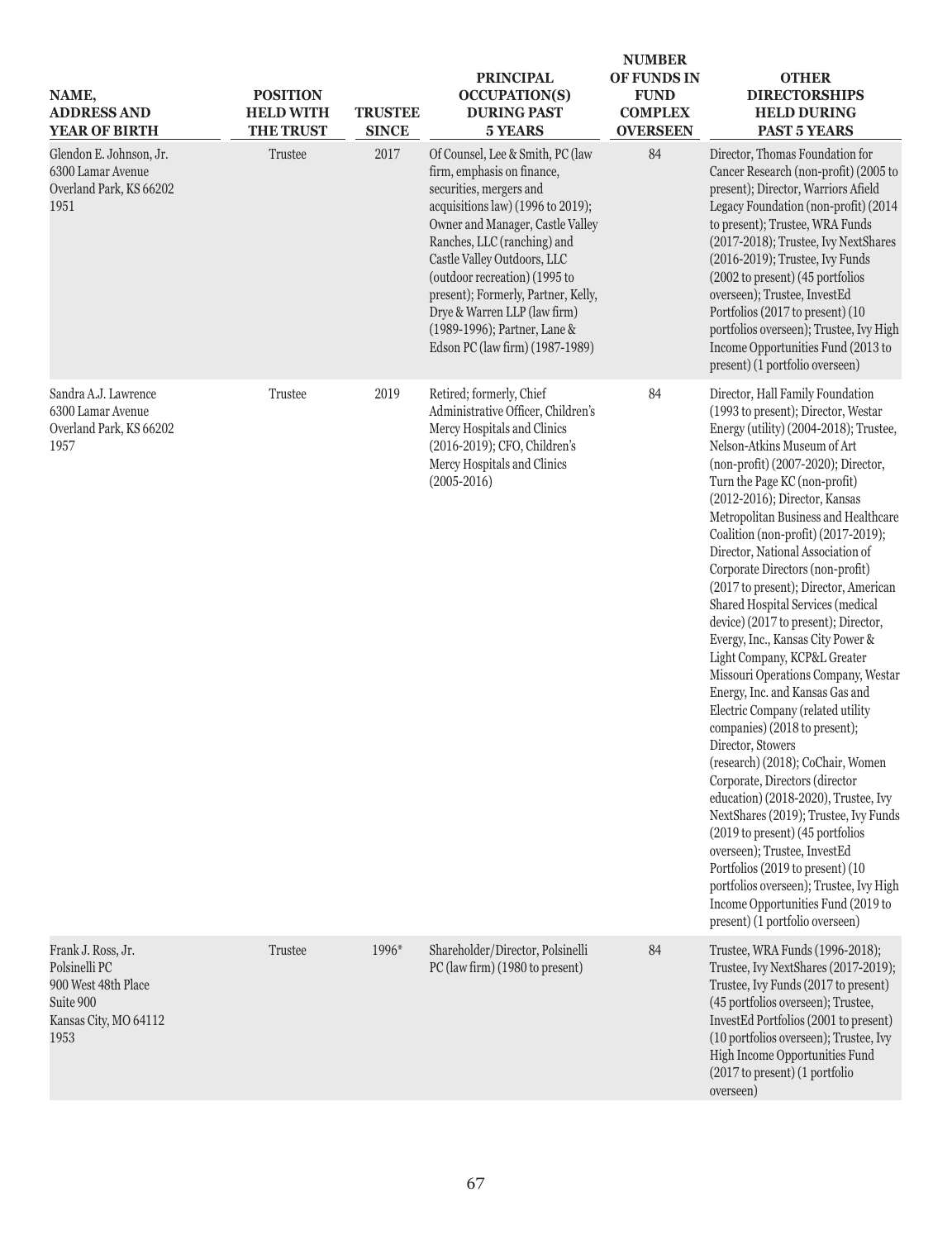| NAME,<br><b>ADDRESS AND</b><br><b>YEAR OF BIRTH</b>                      | <b>POSITION</b><br><b>HELD WITH</b><br><b>THE TRUST</b> | <b>TRUSTEE</b><br><b>SINCE</b> | <b>PRINCIPAL</b><br><b>OCCUPATION(S)</b><br><b>DURING PAST</b><br>5 YEARS                                                                                                                                                   | NUMBER<br><b>OF FUNDS IN</b><br><b>FUND</b><br><b>COMPLEX</b><br><b>OVERSEEN</b> | <b>OTHER</b><br><b>DIRECTORSHIPS</b><br><b>HELD DURING</b><br><b>PAST 5 YEARS</b>                                                                                                                                                                                                                                                                                                                                                                                                                                                                                              |
|--------------------------------------------------------------------------|---------------------------------------------------------|--------------------------------|-----------------------------------------------------------------------------------------------------------------------------------------------------------------------------------------------------------------------------|----------------------------------------------------------------------------------|--------------------------------------------------------------------------------------------------------------------------------------------------------------------------------------------------------------------------------------------------------------------------------------------------------------------------------------------------------------------------------------------------------------------------------------------------------------------------------------------------------------------------------------------------------------------------------|
| Michael G. Smith<br>6300 Lamar Avenue<br>Overland Park, KS 66202<br>1944 | Trustee                                                 | 2017                           | Retired; formerly, with Merrill<br>Lynch as Managing Director of<br>Global Investor Client Strategy<br>(1996-1998), Head of Regional<br>Institutional Sales (1995-1996)<br>and of U.S. Central Region<br>(1986-1995, 1999). | 84                                                                               | Director, Executive Board, Cox<br>Business School, Southern Methodist<br>University (1998-2019); Lead<br>Director, Northwestern Mutual Funds<br>$(2003-2017)$ $(29$ portfolios overseen);<br>Director, CTMG, Inc. (clinical testing)<br>(2008-2015); Trustee, WRA Funds<br>(2017-2018); Trustee, Ivy NextShares<br>(2016-2019); Trustee, Ivy Funds<br>(2002 to present) (45 portfolios<br>overseen); Trustee, InvestEd<br>Portfolios (2017 to present) (10<br>portfolios overseen); Trustee, Ivy High<br>Income Opportunities Fund (2013 to<br>present) (1 portfolio overseen) |

**NUMBER**

This date shows when the Trustee first became a director of one or more of the portfolios that are the predecessors to current portfolios within the Ivy Variable Insurance Portfolios.

#### *Interested Trustee*

Mr. Sanders is "interested" by virtue of his current or former engagement as an officer of WDR or its wholly-owned subsidiaries, including IICO, each Portfolio's investment manager, IDI, each Portfolio's principal underwriter, and Waddell & Reed Services Company, doing business as WI Services Company (WISC), a subsidiary of Waddell & Reed, Inc. (Waddell & Reed), each Portfolio's transfer and accounting services agent, as well as by virtue of his personal ownership in shares of WDR.

| NAME,<br><b>ADDRESS AND</b><br><b>YEAR OF BIRTH</b>                       | POSITION(S)<br><b>HELD WITH</b><br><b>THE TRUST</b> | <b>TRUSTEE</b><br><b>SINCE</b> | <b>PRINCIPAL</b><br><b>OCCUPATION(S)</b><br><b>DURING PAST</b><br>5 YEARS                                                                                                                                                                                                                                    | <b>NUMBER</b><br><b>OF FUNDS IN</b><br><b>FUND</b><br><b>COMPLEX</b><br><b>OVERSEEN</b> | <b>OTHER</b><br><b>DIRECTORSHIPS</b><br><b>HELD DURING</b><br><b>PAST 5 YEARS</b>                                                                                                                                                                                                      |
|---------------------------------------------------------------------------|-----------------------------------------------------|--------------------------------|--------------------------------------------------------------------------------------------------------------------------------------------------------------------------------------------------------------------------------------------------------------------------------------------------------------|-----------------------------------------------------------------------------------------|----------------------------------------------------------------------------------------------------------------------------------------------------------------------------------------------------------------------------------------------------------------------------------------|
| Philip J. Sanders<br>6300 Lamar Avenue<br>Overland Park, KS 66202<br>1959 | Trustee                                             | 2019                           | CEO, WDR (2016 to present);<br>President, CEO and Chairman, IICO<br>(2016 to present); President of each<br>of the funds in the Fund Complex<br>(2016 to present); CIO, WDR<br>(2011-2019); CIO, IICO (2010 to<br>2019); CIO, Waddell & Reed<br><b>Investment Management Company</b><br>(WRIMCO) (2010-2018) | 84                                                                                      | Trustee, Ivy NextShares<br>$(2019)$ ; Trustee, Ivy Funds $(2019$ to<br>present) (45 portfolios overseen);<br>Trustee, InvestEd Portfolios (2019 to<br>present) (10 portfolios overseen);<br>Trustee, Ivy High Income<br>Opportunities Fund (2019 to present)<br>(1 portfolio overseen) |

In addition to the information set forth in the tables above and other relevant qualifications, experience, attributes or skills applicable to a particular Trustee, the following provides further information about the qualifications and experience of each Trustee:

#### **James M. Concannon**

Mr. Concannon has organizational management experience as the dean of a law school. He has served as an officer and on the boards of non-profit organizations. He has multiple years of service as a Trustee to the Fund Complex. The Board concluded that Mr. Concannon is suitable to serve as Trustee because of his academic background and the length of his service as a Trustee to the Trust and to other trusts within the Fund Complex.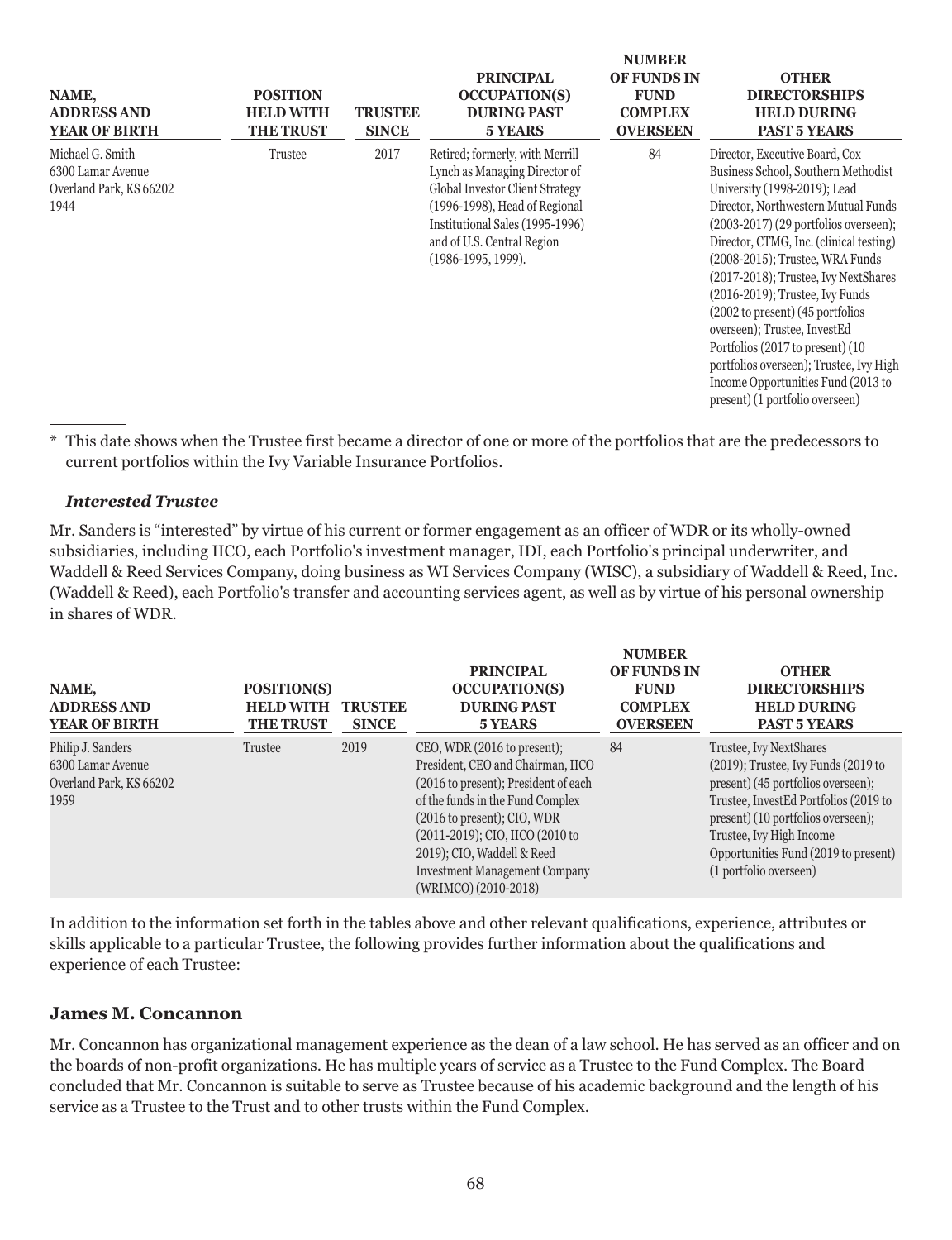# **H. Jeffrey Dobbs**

Mr. Dobbs has more than 35 years of experience in the automotive, industrial manufacturing, financial services and consumer sectors. He also has served as a partner in a public accounting firm. Mr. Dobbs holds a degree in accounting from Valparaiso University. The Board concluded that Mr. Dobbs is suitable to act as Trustee because of his extensive work in the global professional services industry, as well as his educational background.

## **James D. Gressett**

Mr. Gressett has served as the CEO of a closely-held corporation. He also has served as an accountant and partner in a public accounting firm. Mr. Gressett also has been a member and chairman of the boards of several closely-held corporations and charitable organizations. Mr. Gressett holds a B.B.A. of Accountancy degree from the University of Texas at Austin. He has multiple years of service as a Trustee to the Fund Complex. The Board concluded that Mr. Gressett is suitable to serve as Trustee because of his work experience, his academic background, his service on other corporate and charitable boards and the length of his service as a Trustee to the Trust and to other trusts within the Fund Complex.

# **Joseph Harroz, Jr.**

Mr. Harroz serves as the President of a state university, and also serves as a director of a bank. He also has served as a president and director of a publicly-traded company, as Interim President and General Counsel to a state university system and as Dean of the College of Law of that state university. Mr. Harroz holds a B.A. degree from the University of Oklahoma and a J.D. from Georgetown University Law Center. Mr. Harroz has multiple years of service as a Trustee to the Fund Complex. The Board concluded that Mr. Harroz is suitable to serve as Trustee because of his educational background, his work experience and the length of his service as a Trustee to the Trust and to other trusts within the Fund Complex.

# **Glendon E. Johnson, Jr.**

Mr. Johnson practiced law for over 30 years, specializing in corporate finance, securities and mergers and acquisitions, including representing and advising financial services companies and investment advisers and their boards. In addition, for over twelve years, he was involved in the acquisition, sale, financing, and daily business affairs of several financial service companies, including investment managers. He serves as a Director of the Thomas Foundation for Cancer Research. Mr. Johnson holds an Honors B.A. of Economics and Business from the University of Utah, and a J.D. from the University of Texas Law School at Austin, where he was a member and note and comment editor of the Texas Law Review. He has multiple years of service as a Trustee to the Fund Complex. The Board concluded that Mr. Johnson is suitable to serve as Trustee because of his extensive legal and business experience, academic background and the length of his service as a Trustee to the Trust and to other trusts within the Fund Complex.

## **Sandra A.J. Lawrence**

Ms. Lawrence has been a member and chair of the boards of several closely-held corporations and charitable organizations. She also has more than 14 years of experience serving on boards of public companies and has served as a chief financial officer and on investment committees. Ms. Lawrence holds an A.B. from Vassar College, as well as master's degrees from the Massachusetts Institute of Technology and Harvard Business School. The Board concluded that Ms. Lawrence is suitable to serve as Trustee because of her work experience, financial background, academic background and service on corporate and charitable boards.

## **Frank J. Ross, Jr.**

Mr. Ross has experience as a business attorney and as the head of the business department of a major law firm. He has served as a member of a state banking board and on the boards of a private university, a private secondary school and various non-profit organizations. He has multiple years of service as a Trustee to the Fund Complex. The Board concluded that Mr. Ross is suitable to serve as Trustee because of his work experience and the length of his service as a Trustee to the Trust and to other trusts within the Fund Complex.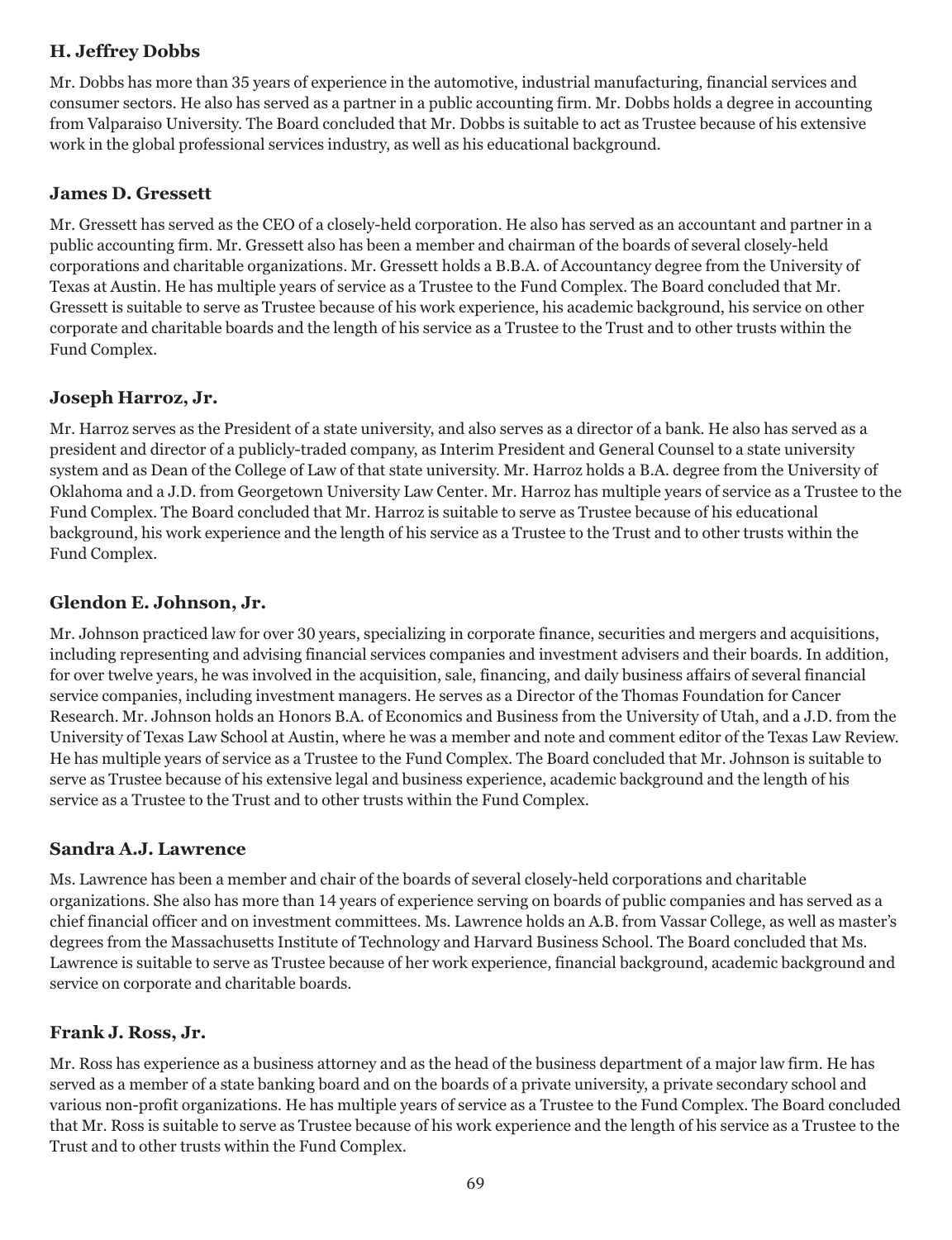# **Philip J. Sanders**

Mr. Sanders has extensive experience in the investment management business as a member of senior management of WDR. He has multiple years of service as an officer of the Trusts within the Fund Complex. The Board concluded that Mr. Sanders is suitable to serve as Trustee because of his extensive work experience in the financial services and investment management industry and the length of his service as an officer of the Trust and of the other trusts within the Fund Complex.

# **Michael G. Smith**

Mr. Smith has over 40 years of experience in the financial services and investment management industry. He has served as a member and chairman of the boards of several mutual funds and charitable and educational organizations. Mr. Smith is a Chartered Financial Analyst and holds a B.B.A. of Finance degree and an M.B.A. degree from Southern Methodist University. He has multiple years of service as a Trustee to the Fund Complex. The Board concluded that Mr. Smith is suitable to act as Trustee because of his extensive work experience in the financial services and investment management industry, his educational and charitable organization experience, his educational background and the length of his service as a Trustee to the Trust and to other trusts within the Fund Complex.

## *Officers*

The Board has appointed officers who are responsible for the day-to-day business decisions based on policies it has established. The officers serve at the pleasure of the Board. The Trust's principal officers are:

| NAME,<br><b>ADDRESS AND</b><br><b>YEAR OF BIRTH</b>                         | POSITION(S)<br><b>HELD WITH</b><br><b>THE TRUST</b> | <b>OFFICER</b><br><b>OF TRUST</b><br><b>SINCE</b> | <b>OFFICER</b><br><b>OF FUND</b><br><b>COMPLEX</b><br>SINCE* | PRINCIPAL OCCUPATION(S)<br><b>DURING PAST 5 YEARS</b>                                                                                                                                                                                                               |
|-----------------------------------------------------------------------------|-----------------------------------------------------|---------------------------------------------------|--------------------------------------------------------------|---------------------------------------------------------------------------------------------------------------------------------------------------------------------------------------------------------------------------------------------------------------------|
| Jennifer K. Dulski<br>6300 Lamar Avenue<br>Overland Park, KS 66202<br>1980  | Secretary                                           | 2017                                              | 2017                                                         | Secretary for each of the funds in the Fund Complex (2017 to present);<br>Senior Vice President and Associate General Counsel of Waddell &<br>Reed, IICO and IDI (2018 to present)                                                                                  |
| Joseph W. Kauten<br>6300 Lamar Avenue                                       | Vice President                                      | 2009                                              | 2006                                                         | Principal Financial Officer of each of the funds in the Fund Complex<br>(2007 to present); Vice President and Treasurer of each of the funds in                                                                                                                     |
| Overland Park, KS 66202<br>1969                                             | Treasurer                                           | 2009                                              | 2006                                                         | the Fund Complex (2006 to present); Principal Accounting Officer of<br>each of the funds in the Fund Complex (2006-2017); Assistant                                                                                                                                 |
|                                                                             | Principal Financial Officer                         | 2009                                              | 2007                                                         | Treasurer of each of the funds in the Fund Complex (2003-2006); Vice<br>President of Waddell & Reed Services Company (WRSCO) (2007 to<br>present)                                                                                                                   |
| Philip J. Sanders**<br>6300 Lamar Avenue<br>Overland Park, KS 66202<br>1959 | President                                           | 2016                                              | 2016                                                         | CEO of WDR (2016 to present); President, CEO and Chairman of IICO<br>(2016 to present) and WRIMCO (2016-2018); President of each of the<br>funds in the Fund Complex (2016 to present); CIO of WDR (2011 -<br>2019); CIO of IICO (2010-2019) and WRIMCO (2010-2018) |
| Scott J. Schneider<br>6300 Lamar Avenue                                     | Vice President                                      | 2009                                              | 2006                                                         | CCO (2004 to present) and Vice President (2006 to present) of each of<br>the funds in the Fund Complex; Vice President of IICO (2006 to                                                                                                                             |
| Overland Park, KS 66202<br>1968                                             | Chief Compliance Officer                            | 2009                                              | 2004                                                         | present) and WRIMCO (2006-2018)                                                                                                                                                                                                                                     |
| Philip A. Shipp<br>6300 Lamar Avenue<br>Overland Park, KS 66202<br>1969     | <b>Assistant Secretary</b>                          | 2012                                              | 2012                                                         | Assistant Secretary of each of the funds in the Fund Complex (2012 to<br>present); Vice President of Waddell & Reed and IDI (2010 to present)                                                                                                                       |

\* This is the date when the officer first became an officer of one or more of the funds (or predecessors to current funds) within the Fund Complex (if applicable).

\*\*Mr. Sanders was Vice President of the Trust from 1998, until his appointment as President in August 2016.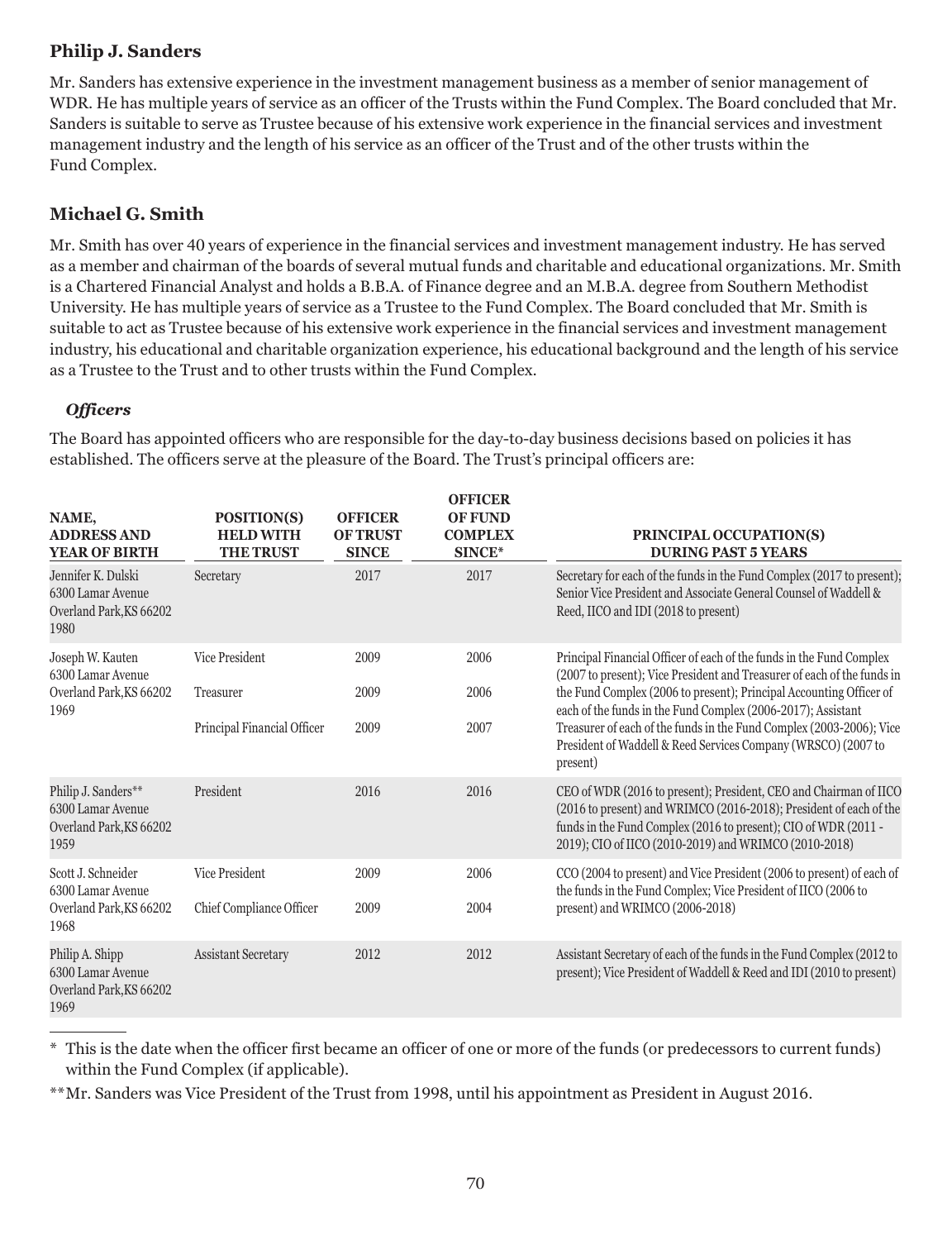# **Committees of the Board of Trustees**

The Board has established the following standing committees: Audit Committee, Executive Committee, Investment Oversight Committee and Governance Committee. The respective duties and current memberships of the standing committees are:

**Audit Committee.** The Audit Committee serves as an independent and objective party to monitor the Trust's accounting policies, financial reporting and internal control system, as well as the work of the Trust's independent registered public accounting firm. The Committee also serves to provide an open avenue of communication among the Trust's independent registered public accounting firm, the internal accounting staff of IICO and the Board. The Audit Committee consists of H. Jeffrey Dobbs (Chair), James M. Concannon and James D. Gressett. During the fiscal year ended December 31, 2020, the Audit Committee met 4 times.

**Executive Committee.** The Executive Committee acts as necessary on behalf of the full Board. When the Board is not in session, the Executive Committee has and may exercise any or all of the powers of the Board in the management of the business and affairs of the Portfolios except the power to increase or decrease the size of, or fill vacancies on, the Board, and except as otherwise provided by law. The Executive Committee consists of Glendon E. Johnson, Jr. and Philip J. Sanders. During the fiscal year ended December 31, 2020, the Executive Committee did not meet.

**Investment Oversight Committee.** The Investment Oversight Committee reviews, among other things, the investment performance of the Portfolios, any proposed changes to the Portfolios' investment policies, and the Portfolios' market trading activities and portfolio transactions. The Investment Oversight Committee consists of Michael G. Smith (Chair), James M. Concannon and Glendon E. Johnson, Jr. During the fiscal year ended December 31, 2020, the Investment Oversight Committee met 4 times.

**Governance Committee.** The Governance Committee evaluates, selects and recommends to the Board candidates to serve as Independent Trustees. The Committee will consider candidates for Trustee recommended by Shareholders. Written recommendations with any supporting information should be directed to the Secretary of the Trust. The Governance Committee also oversees the functioning of the Board and its committees. The Governance Committee consists of Frank J. Ross, Jr. (Chair), James D. Gressett, Glendon E. Johnson, Jr. and Sandra A.J. Lawrence. During the fiscal year ended December 31, 2020, the Governance Committee met 7 times.

The Board has authorized the creation of a Valuation Committee comprised of such persons as may be designated from time to time by WISC and includes Philip J. Sanders. This committee is responsible in the first instance for fair valuation and reports all valuations to the Board on a quarterly (or on an as-needed) basis for its review and approval.

## *Risk Oversight*

Consistent with its responsibility for oversight of the Trust and its Portfolios, the Board oversees the management of risks relating to the administration and operation of the Trust and the Portfolios. The Board performs this risk management oversight directly and, as to certain matters, directly through its committees and through its Independent Trustees. The following provides an overview of the principal, but not all, aspects of the Board's oversight of risk management for the Trust and the Portfolios.

In general, a Portfolio's risks include, among other things, investment risk, credit risk, liquidity risk, valuation risk, operational risk and regulatory compliance risk. The Board has adopted, and periodically reviews, policies and procedures designed to address these and other risks to the Trust and the Portfolios. In addition, under the general oversight of the Board, IICO, each Portfolio's Investment Manager and other service providers to the Trust have themselves adopted a variety of policies, procedures and controls designed to address particular risks of the Portfolios. Different processes, procedures and controls are employed with respect to different types of risks.

The Board also oversees risk management for the Trust and the Portfolios through review of regular reports, presentations and other information from officers of the Trust and other persons.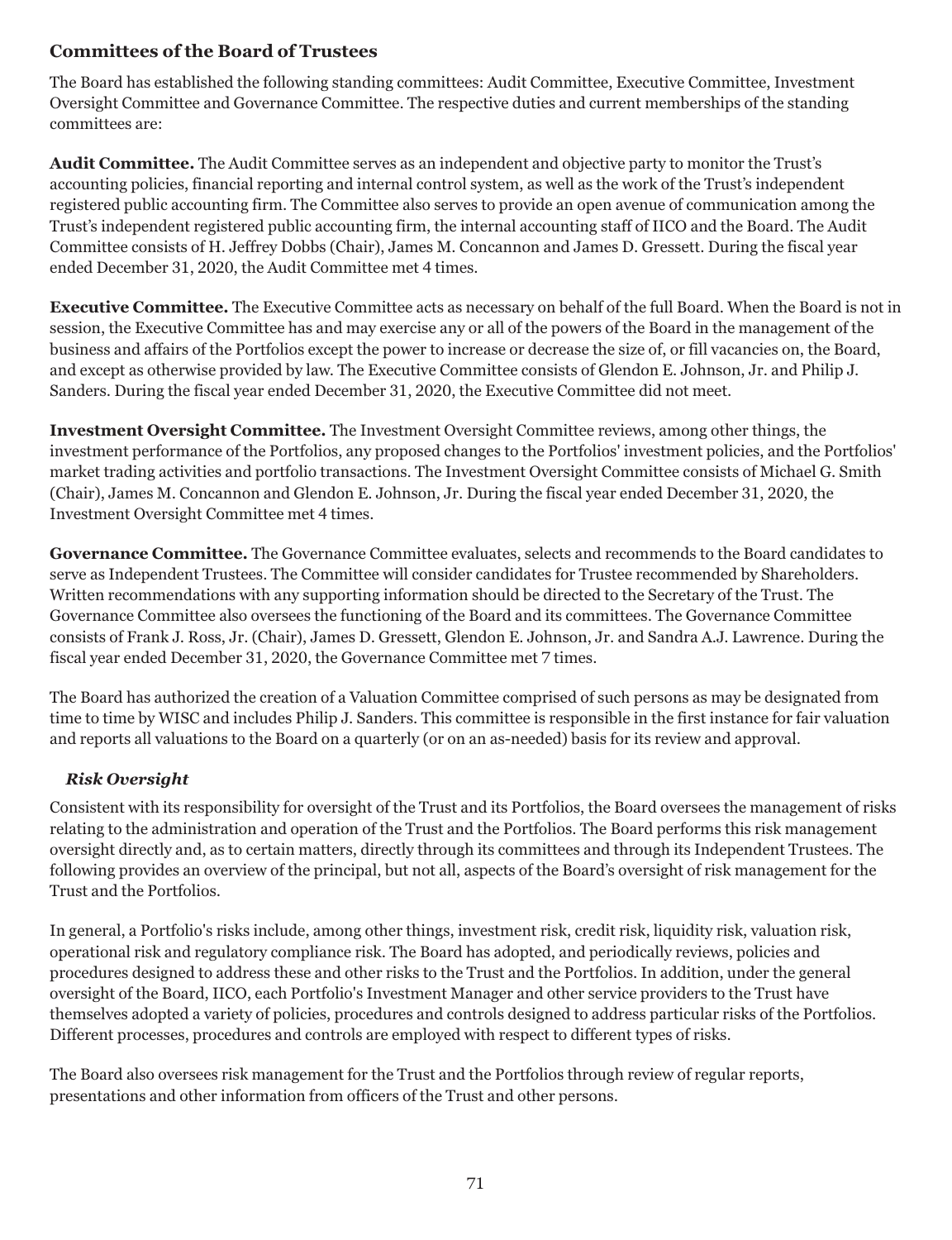Senior officers of the Trust, senior officers of IICO, IDI, and WISC (collectively, "Ivy"), and the Portfolios' CCO regularly report to the Board on a range of matters, including those relating to risk management. The Board also regularly receives reports from IICO with respect to the investments and securities trading of the Portfolios, reports from management personnel regarding valuation procedures and reports from management's Valuation Committee (described above) regarding the valuation of particular securities. In addition to regular reports from Ivy, the Board also receives reports regarding other service providers to the Trust, either directly or through Ivy or the Portfolios' CCO, on a periodic or regular basis. At least annually, the Board receives a report from the Portfolios' CCO regarding the effectiveness of the Portfolios' compliance program. Also, on an annual basis, the Board receives reports, presentations and other information from Ivy in connection with the Board's consideration of the renewal of each of the Trust's agreements with Ivy and the Trust's distribution plans under Rule 12b-1 under the 1940 Act.

Senior officers of the Trust and senior officers of Ivy also report regularly to the Audit Committee on Portfolio valuation matters and on the Trust's internal controls and accounting and financial reporting policies and practices. Ivy compliance and internal audit personnel also report regularly to the Audit Committee. In addition, the Audit Committee receives regular reports from the Trust's independent registered public accounting firm on internal control and financial reporting matters. On at least a quarterly basis, the Independent Trustees meet separately with the Portfolios' CCO to discuss matters relating to the Trust's compliance program.

# **Ownership of Portfolio Shares**

#### (as of December 31, 2020)

The following tables provide information regarding shares of the Portfolios beneficially owned by each Trustee, as determined in accordance with Rule 16a-1(a)(2) under the Securities Exchange Act of 1934, as amended (Exchange Act), as well as the aggregate dollar range of shares owned, by each Trustee, of funds within the Fund Complex. The Portfolios' shares are available for purchase only by Participating Insurance Companies (PICs) and are indirectly owned by investors in the Policies for which the Portfolios serve as the underlying investment vehicle. An Independent Trustee may elect to defer a portion of his or her annual compensation, which deferred amount is deemed to be invested in shares of funds within the Fund Complex. The amounts listed below as "owned" shares include any shares in which the Trustee's deferred compensation is deemed invested by a Trustee.

#### *Independent Trustees*

| <b>Trustee</b>          | <b>Dollar Range of Shares</b><br>Owned<br>in any of the Portfolios | <b>Aggregate Dollar Range of</b><br><b>Shares</b><br><b>Owned of All Funds within</b><br>the Fund Complex |
|-------------------------|--------------------------------------------------------------------|-----------------------------------------------------------------------------------------------------------|
| James M. Concannon      | \$0                                                                | over \$100,000                                                                                            |
| H. Jeffrey Dobbs        | \$0                                                                | over \$100,000                                                                                            |
| James D. Gressett       | \$0                                                                | over \$100,000                                                                                            |
| Joseph Harroz, Jr.      | see note 1 below                                                   | over \$100,000                                                                                            |
| Glendon E. Johnson, Jr. | \$0                                                                | over \$100,000                                                                                            |
| Sandra A.J. Lawrence    | \$0                                                                | over \$100,000                                                                                            |
| Frank J. Ross, $Jr$     | see note 2 below                                                   | over \$100,000                                                                                            |
| Michael G. Smith        | \$0                                                                | over \$100,000                                                                                            |

**Note 1:** Dollar range of shares of the following Portfolio "owned" through deemed investments by Joseph Harroz, Jr.:

Ivy VIP Small Cap Core . . . . . . . . . . . . . . . . . . . . . . . . . . . . . . . . . . . . . . . . . . . . . . . over \$100,000 **Note 2:** Dollar range of shares of the following Portfolio "owned" through deemed investments by Frank J. Ross, Jr.: Ivy VIP Natural Resources. . . . . . . . . . . . . . . . . . . . . . . . . . . . . . . . . . . . . . . . . . . . . \$1 to \$10,000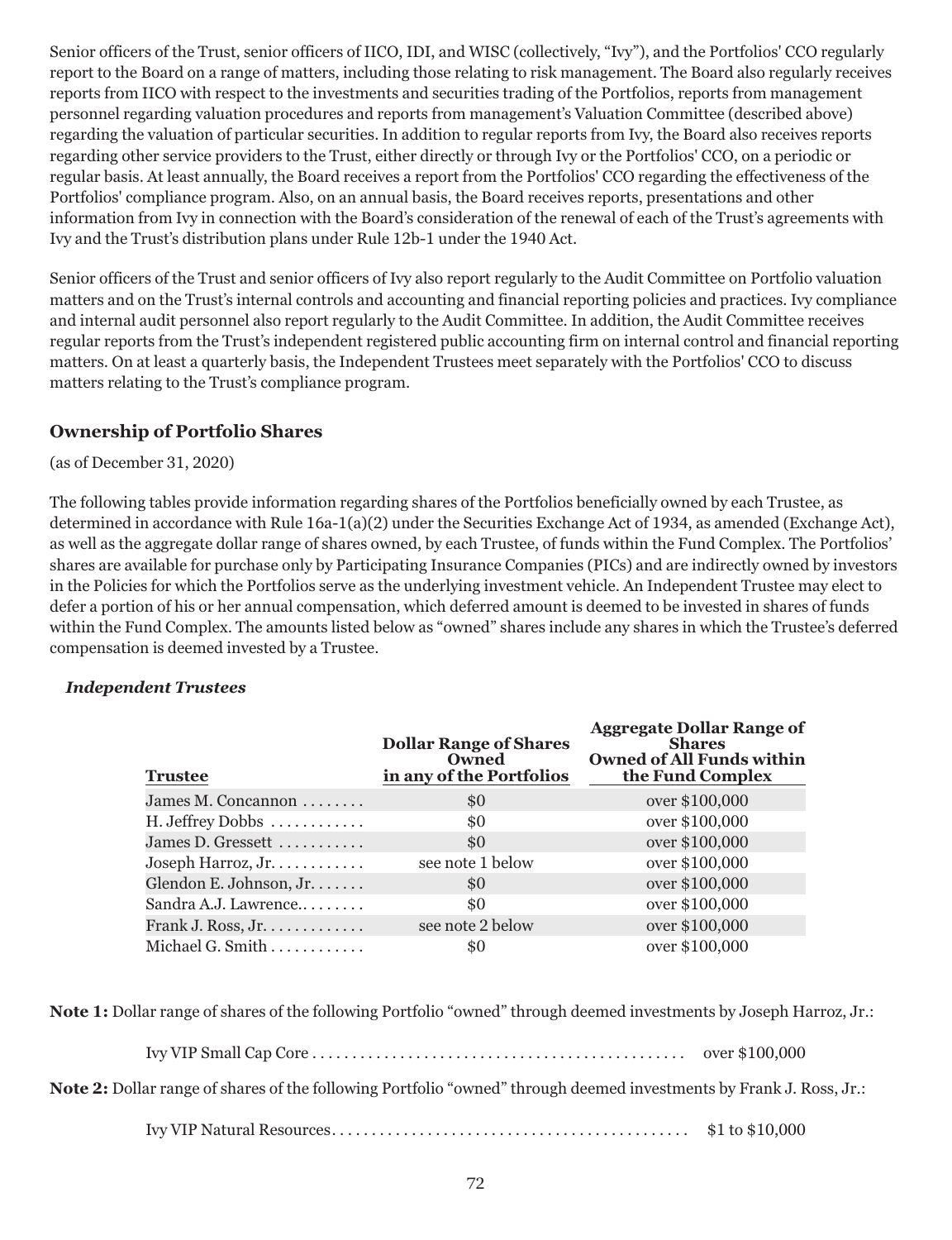| <b>Trustee</b>    | <b>Dollar Range of Shares</b><br>Owned in any<br>of the Portfolios | <b>Aggregate Dollar Range of</b><br><b>Shares</b><br><b>Owned of All Funds within</b><br>the Fund Complex |
|-------------------|--------------------------------------------------------------------|-----------------------------------------------------------------------------------------------------------|
| Philip J. Sanders | \$0                                                                | over \$100,000                                                                                            |

#### **Compensation**

The fees paid to the Trustees are allocated among the funds within the Fund Complex based on each fund's relative asset size. During the fiscal year ended December 31, 2020, the Trustees received (or were entitled to receive) the following compensation for service as a Trustee of the Trust and each of the other trusts within the Fund Complex.

#### *Compensation Table*

| <b>Independent Trustees</b> | <b>Total</b><br>Compensation<br>from the Trust | <b>Total</b><br>Compensation<br>from the Fund<br>Complex <sup>1</sup> |
|-----------------------------|------------------------------------------------|-----------------------------------------------------------------------|
|                             | \$50,254                                       | \$326,250                                                             |
|                             | 48,513                                         | 315,000                                                               |
|                             | 45,420                                         | 295,000                                                               |
|                             | 59,289                                         | 385,000                                                               |
|                             | 45,420                                         | 295,000                                                               |
| Sandra A.J. Lawrence        | 50,047                                         | 325,000                                                               |
|                             | 47,731                                         | 310,000                                                               |
| Michael G. Smith            | 46,197                                         | 300,000                                                               |
|                             | 46,197                                         | 300,000                                                               |
|                             | Total                                          | <b>Total</b><br>Compensation<br>Companion from the Eured              |

| <b>Interested Trustees</b> | Compensation from the Fund<br>from the Trust $\qquad \qquad \text{Complex}^1$ | Total Compensation |
|----------------------------|-------------------------------------------------------------------------------|--------------------|
|                            | $-$ \$0 $-$                                                                   | $-$ \$0 $-$        |
|                            |                                                                               |                    |

 $1$  No pension or retirement benefits have been accrued as a part of the Trust's expenses.

<sup>2</sup> Mr. Harroz receives an additional annual fee of \$100,000 for his services as Independent Chair of the Board and of the Board of Trustees of each of the other trusts within the Fund Complex.

<sup>3</sup> Retired as of December 31, 2020.

Of the totals listed in the *Total Compensation from the Fund Complex* column above, the following amounts have been deferred:

|                                                                                                                                                         | $\overline{0}$ |
|---------------------------------------------------------------------------------------------------------------------------------------------------------|----------------|
|                                                                                                                                                         | 50,000         |
|                                                                                                                                                         | 38,500         |
| Glendon E. Johnson, Jr. $\dots$ . $\dots$ . $\dots$ . $\dots$ . $\dots$ . $\dots$ . $\dots$ . $\dots$ . $\dots$ . $\dots$ . $\dots$ . $\qquad \qquad 0$ |                |
|                                                                                                                                                         | $\theta$       |
|                                                                                                                                                         | $\theta$       |
|                                                                                                                                                         | $\theta$       |
|                                                                                                                                                         |                |

<sup>&</sup>lt;sup>1</sup> Retired as of December 31, 2020.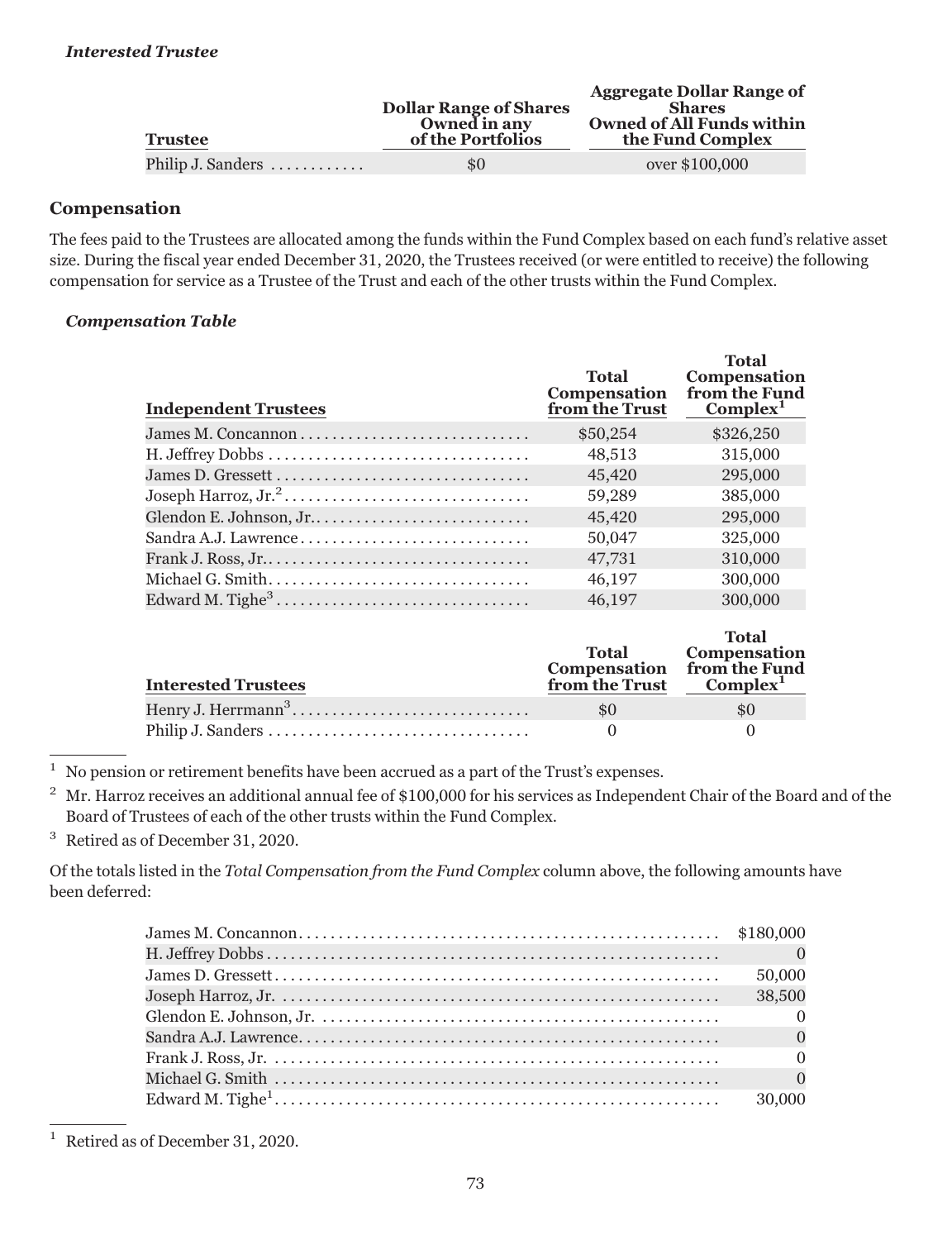Neither Mr. Herrmann nor Mr. Sanders received compensation from any of the funds in the Fund Complex. The officers, as well as the Interested Trustees, are paid by IICO or its affiliates.

The Board has created an honorary position of Trustee Emeritus, whereby an incumbent trustee who had attained the age of 70 could elect to serve as a Trustee Emeritus. Alternatively, if a trustee was initially elected on or after May 31, 1993 to the Board or to the board of trustees of either the legacy Waddell & Reed Advisors Funds or InvestEd Portfolios (each, an "Other Trust"), or as a director of a fund to which an Other Trust was the successor, and had attained the age of 78, such trustee was required to resign his other position as trustee and, unless he or she elected otherwise, serve as Trustee Emeritus. In either case, that trustee must have served as a trustee or director of the Trust or an Other Trust for at least five years, which need not have been consecutive. A Trustee Emeritus receives fees in recognition of his or her past services whether or not services are rendered in his or her Emeritus capacity, but he or she has no authority or responsibility with respect to the management of the Trust. The only Trustees currently eligible for the position of Trustee Emeritus are those Trustees who were Trustees of the Trust on December 31, 2016.

A Trustee Emeritus receives an annual fee in an amount equal to the annual retainer he or she was receiving at the time he or she resigned as a trustee or director. If a Trustee Emeritus was initially elected as a trustee or director to the Board of the Trust or an Other Trust before May 31, 1993, such annual fee is payable as long as the trustee or director holds Trustee Emeritus status, which may be for the remainder of his or her lifetime. However, if a Trustee Emeritus was initially elected as a trustee or director to the Board of the Trust or an Other Trust on or after May 31, 1993, such Trustee Emeritus receives such annual fee only for a period of three years commencing upon the date the Trustee began his or her emeritus service, or in an equivalent lump sum. A Trustee who takes the position of Trustee Emeritus after January 1, 2017, will only receive an annual fee in an amount equal to the annual retainer he or she received in 2016.

Each of Messrs. Jarold W. Boettcher, John A. Dillingham and Frederick Vogel III serves as a Trustee Emeritus. Mr. Vogel initially was elected to a board of directors of an Other Trust before May 31, 1993, and therefore he receives an amount equal to the annual retainer he was receiving at the time he resigned as a director for as long as he holds Trustee Emeritus status, which may be for the remainder of his lifetime. Each of the other Trustee Emeritus initially were elected after May 31, 1993, and each therefore receives an amount equal to the annual retainer he was receiving at the time he resigned as a trustee for three years commencing upon the date he became a Trustee Emeritus.

The fees paid to each Trustee Emeritus are allocated among the funds that were in existence at the time the Trustee elected Trustee Emeritus status, based on each fund's net assets at that time.

The following table shows the total fees paid, as well as the portion of those fees paid by the Trust to the current Trustee Emeritus, for the fiscal year ended December 31, 2020:

| <b>Director Emeritus</b> | Aggregate<br>Compensation<br>from the Trust | Total<br>Compensation<br>from the Fund<br>Complex |
|--------------------------|---------------------------------------------|---------------------------------------------------|
| Jarold W. Boettcher      | \$30,923                                    | \$200,000                                         |
|                          | 26,980                                      | 170,000                                           |
|                          | 17,352                                      | 78,500                                            |

### **Codes of Ethics**

The Trust, Securian AM, IICO and IDI have adopted Codes of Ethics under Rule 17j-1 under the 1940 Act that permits their respective trustees, directors, officers and employees to invest in securities, including securities that may be purchased or held by a Portfolio. Each Code of Ethics subjects covered personnel to certain restrictions that include prohibited activities, pre-clearance requirements and reporting obligations.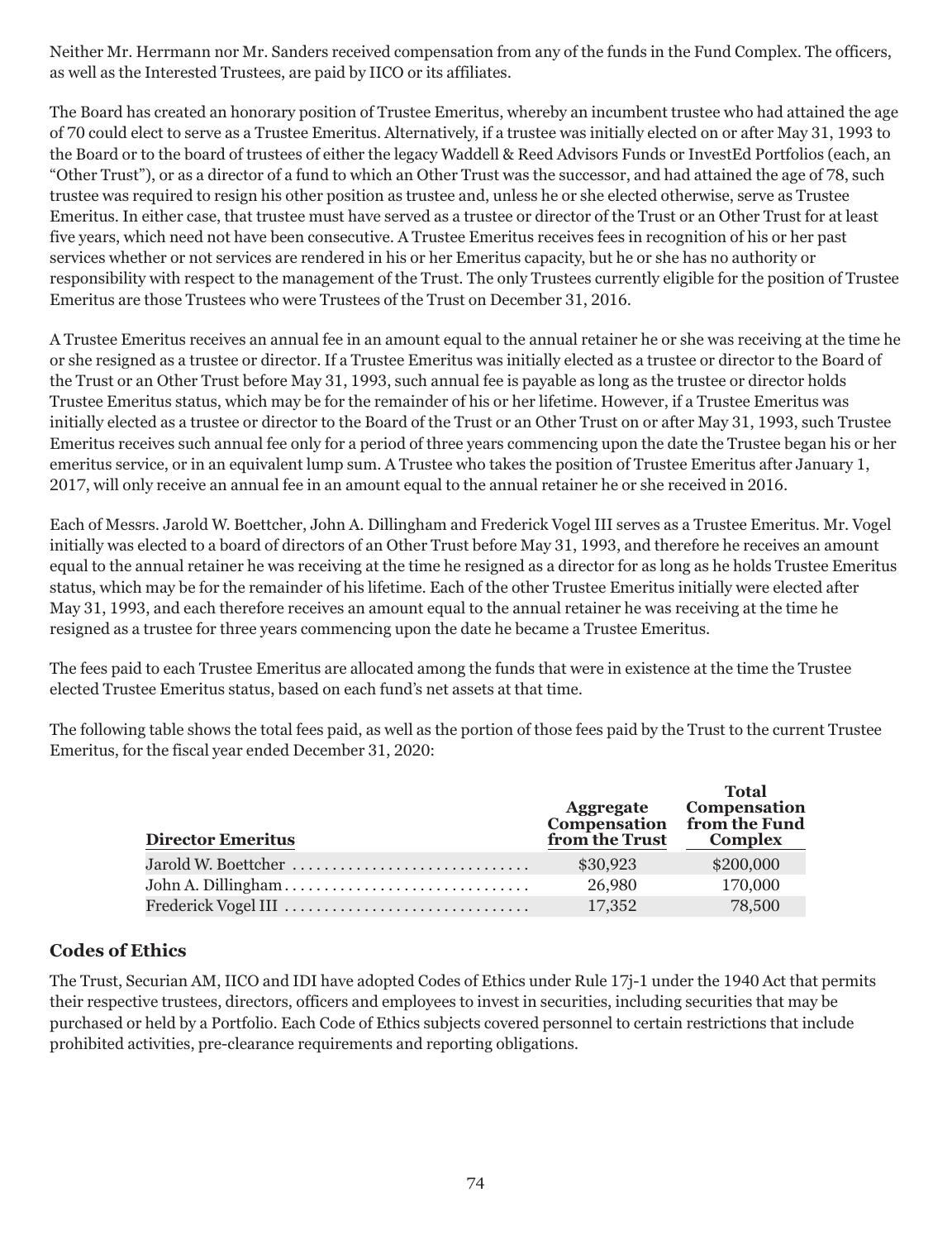## **CONTROL PERSONS AND PRINCIPAL HOLDERS OF SECURITIES**

The following table sets forth information with respect to the Portfolios, as of April 1, 2021, regarding the record or beneficial ownership of 5% or more of any Portfolio's shares. Shareholders who have the power to vote a large percentage of shares (at least 25% of the voting shares of a Portfolio) of a particular Portfolio can control the Portfolio and affect the outcome of a proxy vote or the direction of management of the Portfolio.

| <b>Portfolio Name</b>         | <b>Class</b> | <b>Shareholder Name, City and State</b>                    | <b>Total Shares</b><br>Owned | % of Portfolio |
|-------------------------------|--------------|------------------------------------------------------------|------------------------------|----------------|
| <b>Ivy VIP Asset Strategy</b> | I            | Ivy Investment Management Company<br>Mission, KS           | 35,001.693                   | 100%           |
|                               | $\rm II$     | Nationwide Investment Services Corporation<br>Columbus, OH | 28,509,174.924               | 40.31%         |
|                               |              | Minnesota Life Insurance Co.<br>St. Paul, MN               | 15,307,322.537               | 21.26%         |
|                               |              | Ohio National Life Insurance Co.<br>Cincinnati, OH         | 12,847,613.672               | 18.16%         |
| <b>Ivy VIP Balanced</b>       | $\rm II$     | Nationwide Investment Services Corporation<br>Columbus, OH | 8,711,221.557                | 22.76%         |
|                               |              | Minnesota Life Insurance Co.<br>St. Paul, MN               | 24,436,417.917               | 63.86%         |
|                               |              | United Investors Life<br>Birmingham, AL                    | 2,697,568.723                | 7.05%          |
| <b>Ivy VIP Core Equity</b>    | $\rm II$     | Bank of New York-Mellon<br>Mission, KS                     | 4,572,432.450                | 9.74%          |
|                               |              | Nationwide Investment Services Corporation<br>Columbus, OH | 11,289,576.777               | 24.06%         |
|                               |              | Minnesota Life Insurance Co.<br>St. Paul, MN               | 7,967,970.002                | 16.98%         |
|                               |              | Waddell & Reed Inc.<br>Mission, KS                         | 9,844,752.605                | 10.49%         |
|                               |              | United Investors Life<br>Birmingham, AL                    | 8,832,749.699                | 18.82%         |
| <b>Ivy VIP Corporate Bond</b> | $\rm II$     | <b>Bank of New York-Mellon</b><br>Mission, KS              | 22,552,229.567               | 18.57%         |
|                               |              | Nationwide Investment Services Corporation<br>Columbus, OH | 12,565,002.656               | 10.35%         |
|                               |              | Minnesota Life Insurance Co.<br>St. Paul, MN               | 21,298,590.557               | 17.54%         |
|                               |              | Waddell & Reed Inc.<br>Mission, KS                         | 47,250,984.471               | 12.97%         |
| <b>Ivy VIP Energy</b>         | $\bf{I}$     | <b>Ivy Investment Management Company</b><br>Mission, KS    | 44,326.774                   | 40.83%         |
|                               |              | Lincoln National Life Insurance Co.<br>Fort Wayne, IN      | 64,228.783                   | 59.17%         |
|                               | $\rm II$     | Nationwide Investment Services Corporation<br>Columbus, OH | 3,115,601.867                | 14.98%         |
|                               |              | Minnesota Life Insurance Co.<br>St. Paul, MN               | 1,258,001.731                | 6.05%          |
|                               |              | Pacific Life<br>Newport Beach, CA                          | 10,363,850.446               | 49.81%         |
|                               |              | Lincoln National Life Insurance Co.<br>Fort Wayne, IN      | 3,234,693.526                | 15.55%         |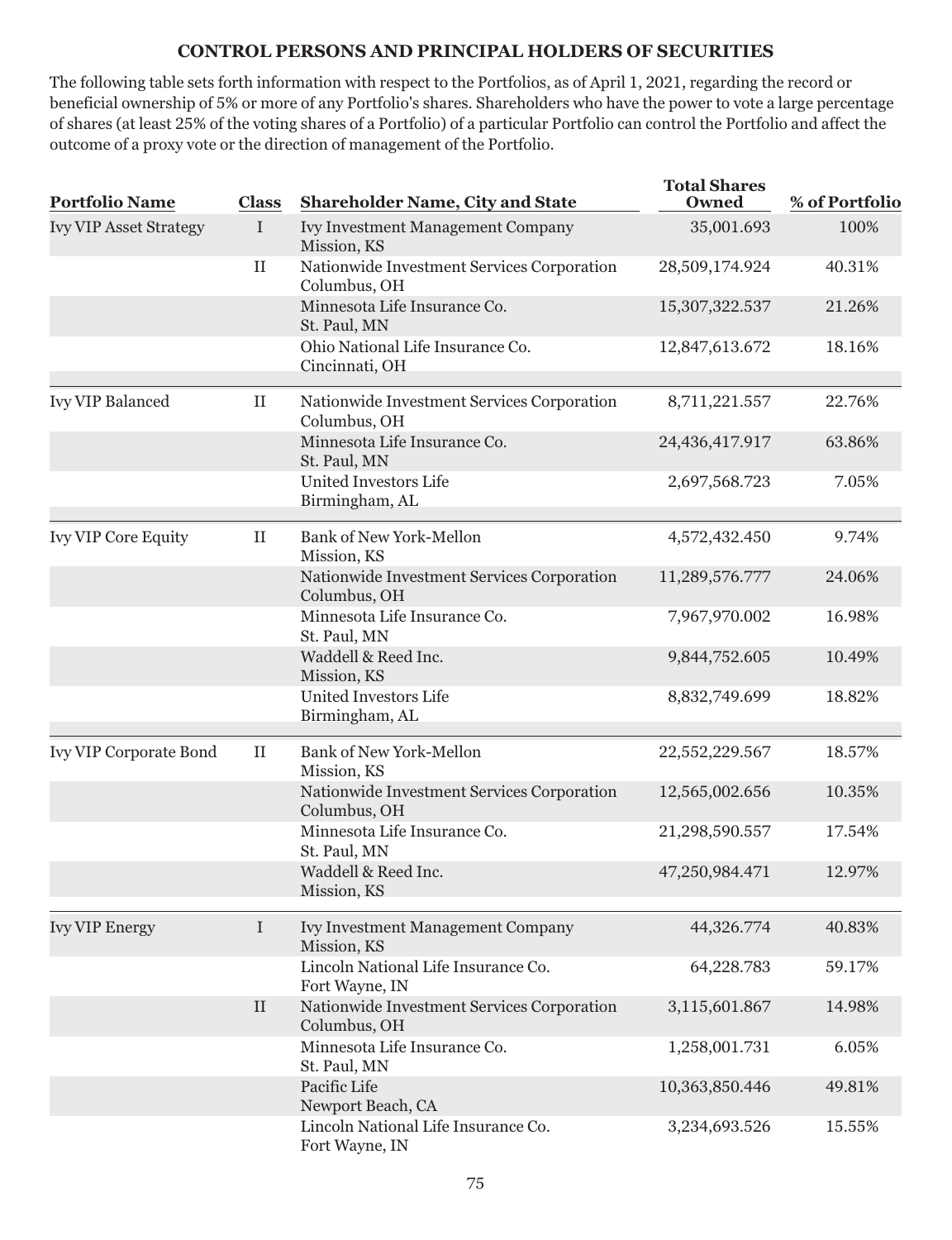| <b>Portfolio Name</b>                            | <b>Class</b> | <b>Shareholder Name, City and State</b>                    | <b>Total Shares</b><br>Owned | % of Portfolio |
|--------------------------------------------------|--------------|------------------------------------------------------------|------------------------------|----------------|
| Ivy VIP Global Bond                              | $\rm II$     | Jefferson National<br>Louisville, KY                       | 308,952.939                  | 7.88%          |
|                                                  |              | Nationwide Investment Services Corporation<br>Columbus, OH | 1,247,329.208                | 31.80%         |
|                                                  |              | Minnesota Life Insurance Co.<br>St. Paul, MN               | 1,130,135.283                | 28.82%         |
|                                                  |              | <b>Guardian Insurance &amp; Annuity</b><br>Bethlehem, PA   | 943,193.131                  | 24.05%         |
|                                                  |              | Midland National Life Insurance<br>West Des Moines, IA     | 223,978.605                  | 5.71%          |
| <b>Ivy VIP Global Equity</b><br>Income           | $\rm II$     | <b>Bank of New York-Mellon</b><br>Mission, KS              | 9,941,377.460                | 20.28%         |
|                                                  |              | Nationwide Investment Services Corporation<br>Columbus, OH | 4,527,512.029                | 9.24%          |
|                                                  |              | Minnesota Life Insurance Co.<br>St. Paul, MN               | 2,737,334.934                | 5.58%          |
|                                                  |              | Waddell & Reed Inc.<br>Mission, KS                         | 22,744,170.771               | 23.20%         |
| <b>Ivy VIP Global Growth</b>                     | $\rm II$     | Nationwide Investment Services Corporation<br>Columbus, OH | 10,140,999.931               | 29.00%         |
|                                                  |              | Minnesota Life Insurance Co.<br>St. Paul, MN               | 15,779,860.213               | 45.12%         |
|                                                  |              | United Investors Life<br>Birmingham, AL                    | 7,472,059.948                | 21.37%         |
| <b>Ivy VIP Government</b><br><b>Money Market</b> | $\rm II$     | <b>Bank of New York-Mellon</b><br>Mission, KS              | 5,297,744.560                | 7.36%          |
|                                                  |              | Nationwide Investment Services Corporation<br>Columbus, OH | 37,992,101.390               | 26.38%         |
|                                                  |              | Minnesota Life Insurance Co.<br>St. Paul, MN               | 13, 187, 762. 420            | 18.32%         |
|                                                  |              | Waddell & Reed Inc.<br>Mission, KS                         | 4,804,440.200                | 6.67%          |
|                                                  |              | United Investors Life<br>Birmingham, AL                    | 4,213,229.450                | 5.85%          |
| <b>Ivy VIP Growth</b>                            | $\rm II$     | <b>Bank of New York-Mellon</b><br>Mission, KS              | 8,943,794.820                | 11.89%         |
|                                                  |              | Nationwide Investment Services Corporation<br>Columbus, OH | 17,713,062.065               | 23.54%         |
|                                                  |              | Minnesota Life Insurance Co.<br>St. Paul, MN               | 5,451,281.650                | 7.25%          |
|                                                  |              | Waddell & Reed Inc.<br>Mission, KS                         | 19,000,899.876               | 12.63%         |
|                                                  |              | <b>United Investors Life</b><br>Birmingham, AL             | 15,395,133.384               | 20.46%         |
| Ivy VIP High Income                              | $\rm I$      | <b>Bank of New York-Mellon</b><br>Mission, KS              | 1,514,422.963                | 25.89%         |
|                                                  |              | Waddell & Reed Inc.<br>Mission, KS                         | 3,406,521.300                | 14.56%         |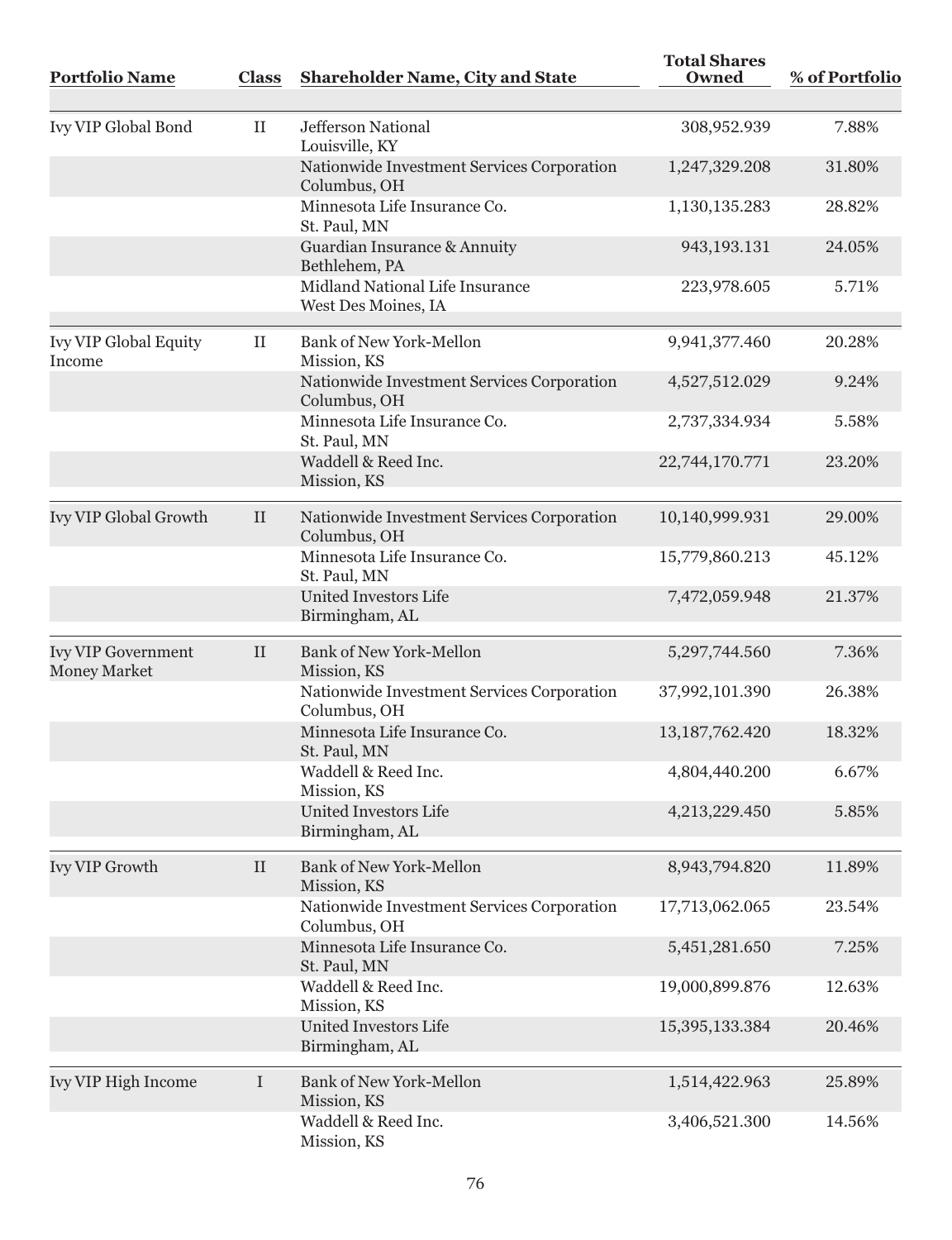| <b>Portfolio Name</b>                     | <b>Class</b> | <b>Shareholder Name, City and State</b>                    | <b>Total Shares</b><br>Owned | % of Portfolio |
|-------------------------------------------|--------------|------------------------------------------------------------|------------------------------|----------------|
|                                           |              | Lincoln National Life Insurance Co.<br>Fort Wayne, IN      | 506,943.186                  | 8.67%          |
|                                           | $\rm II$     | Nationwide Investment Services Corporation<br>Columbus, OH | 55,668,057.948               | 21.92%         |
|                                           |              | Minnesota Life Insurance Co.<br>St. Paul, MN               | 26,204,905.199               | 10.32%         |
|                                           |              | AXA Equitable Life Insurance Company<br>Jersey City, NJ    | 134, 264, 463. 817           | 52.88%         |
| Ivy VIP International<br>Core Equity      | $\rm II$     | <b>Bank of New York-Mellon</b><br>Mission, KS              | 4,499,301.328                | 11.99%         |
|                                           |              | Minnesota Life Insurance Co.<br>St. Paul, MN               | 17,273,098.396               | 46.02%         |
|                                           |              | Waddell & Reed Inc.<br>Mission, KS                         | 10,293,530.281               | 13.71%         |
| Ivy VIP Limited-Term<br><b>Bond</b>       | $\rm II$     | <b>Bank of New York-Mellon</b><br>Mission, KS              | 21,284,933.155               | 24.48%         |
|                                           |              | Minnesota Life Insurance Co.<br>St. Paul, MN               | 8,965,831.034                | 10.31%         |
|                                           |              | Waddell & Reed Inc.<br>Mission, KS                         | 47,875,481.841               | 13.77%         |
| Ivy VIP Mid Cap<br>Growth                 | I            | Bank of New York-Mellon<br>Mission, KS                     | 3,401,870.195                | 25.36%         |
|                                           |              | Waddell & Reed Inc.<br>Mission, KS                         | 7,998,219.715                | 19.87%         |
|                                           | $\rm II$     | Nationwide Investment Services Corporation<br>Columbus, OH | 16,034,002.504               | 64.43%         |
|                                           |              | Minnesota Life Insurance Co.<br>St. Paul, MN               | 4,661,252.724                | 18.73%         |
|                                           |              | Lincoln National Life Insurance Co.<br>Fort Wayne, IN      | 1,562,440.593                | 6.28%          |
| <b>Ivy VIP Natural</b><br>Resources       | $\rm II$     | Nationwide Investment Services Corporation<br>Columbus, OH | 3,223,761.327                | 13.64%         |
|                                           |              | Minnesota Life Insurance Co.<br>St. Paul, MN               | 10,889,196.327               | 46.08%         |
|                                           |              | AXA Equitable Life Insurance Company<br>Jersey City, NJ    | 1,385,053.287                | 5.86%          |
|                                           |              | Ohio National Life Insurance Co.<br>Cincinnati, OH         | 6,978,347.691                | 29.53%         |
| <b>Ivy VIP Pathfinder</b><br>Aggressive   | $\rm II$     | Nationwide Investment Services Corporation<br>Columbus, OH | 8,032,971.402                | 60.32%         |
|                                           |              | Minnesota Life Insurance Co.<br>St. Paul, MN               | 4,967,513.571                | 37.30%         |
| <b>Ivy VIP Pathfinder</b><br>Conservative | $\rm II$     | Nationwide Investment Services Corporation<br>Columbus, OH | 15,271,857.192               | 75.59%         |
|                                           |              | Minnesota Life Insurance Co.<br>St. Paul, MN               | 4,861,839.958                | 24.06%         |
| <b>Ivy VIP Pathfinder</b><br>Moderate     | $\rm II$     | Nationwide Investment Services Corporation<br>Columbus, OH | 91,154,238.362               | 74.70%         |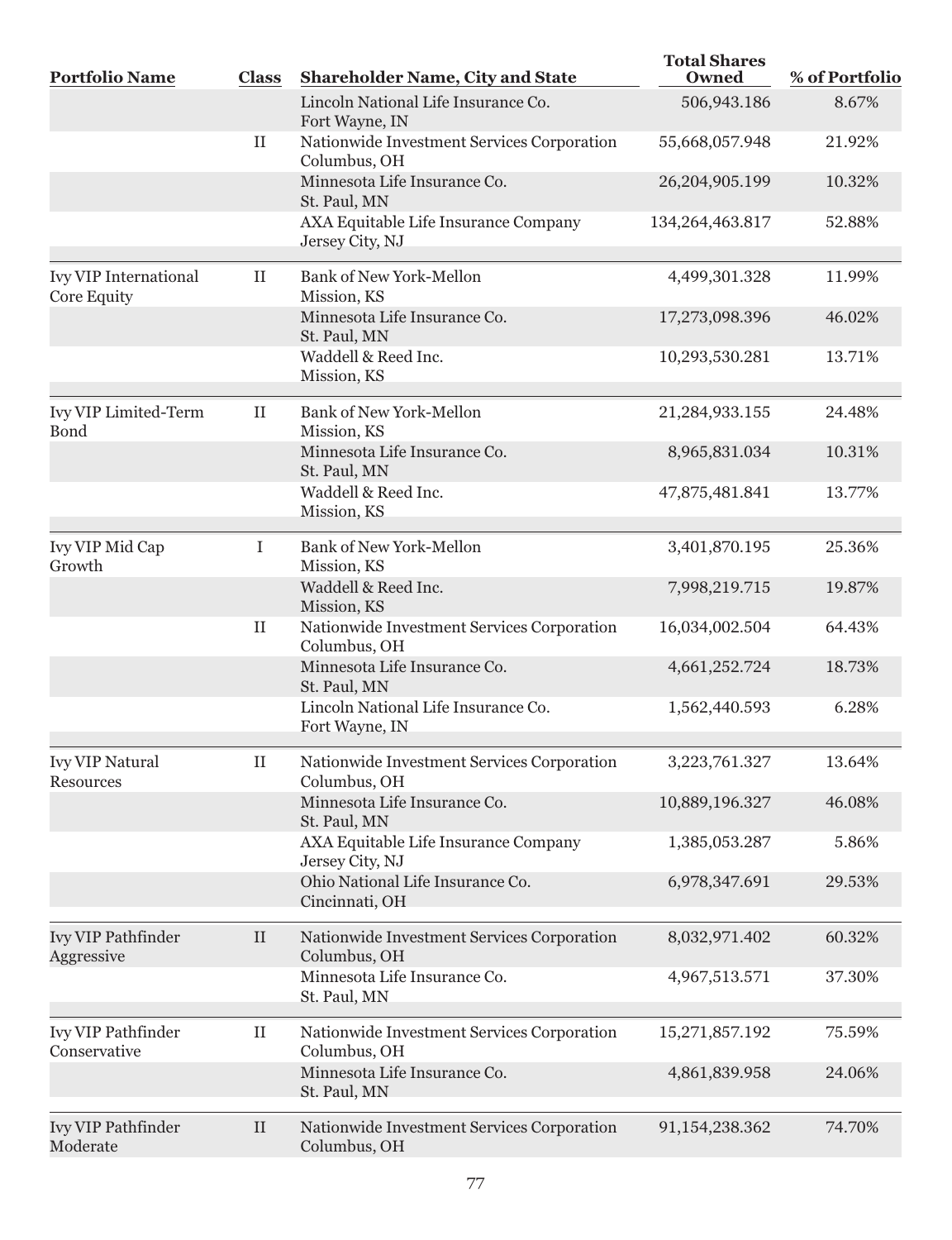| <b>Portfolio Name</b>                                                                 | <b>Class</b>           | <b>Shareholder Name, City and State</b>                    | <b>Total Shares</b><br>Owned | % of Portfolio |
|---------------------------------------------------------------------------------------|------------------------|------------------------------------------------------------|------------------------------|----------------|
|                                                                                       |                        | Minnesota Life Insurance Co.<br>St. Paul, MN               | 29,785,982.213               | 24.41%         |
| <b>Ivy VIP Pathfinder</b><br>Moderate - Managed<br>Volatility                         | $\mathcal{I}$          | Nationwide Investment Services Corporation<br>Columbus, OH | 41,080,689.883               | 32.92%         |
|                                                                                       |                        | Minnesota Life Insurance Co.<br>St. Paul, MN               | 83,659,184.487               | 67.04%         |
| <b>Ivy VIP Pathfinder</b><br><b>Moderately Aggressive</b>                             | $\rm II$               | Nationwide Investment Services Corporation<br>Columbus, OH | 107,022,073.855              | 72.88%         |
|                                                                                       |                        | Minnesota Life Insurance Co.<br>St. Paul, MN               | 38, 135, 358. 301            | 25.97%         |
| <b>Ivy VIP Pathfinder</b><br><b>Moderately Aggressive</b><br>- Managed Volatility     | $\rm II$               | Nationwide Investment Services Corporation<br>Columbus, OH | 1,789,510.857                | 10.46%         |
|                                                                                       |                        | Minnesota Life Insurance Co.<br>St. Paul, MN               | 15,254,574.555               | 89.13%         |
| <b>Ivy VIP Pathfinder</b><br>Moderately<br>Conservative                               | $\rm II$               | Nationwide Investment Services Corporation<br>Columbus, OH | 25,943,177.440               | 73.32%         |
|                                                                                       |                        | Minnesota Life Insurance Co.<br>St. Paul, MN               | 9,289,442.436                | 26.25%         |
| <b>Ivy VIP Pathfinder</b><br>Moderately<br>Conservative-<br><b>Managed Volatility</b> | $\mathcal{I}$          | Nationwide Investment Services Corporation<br>Columbus, OH | 8,379,944.203                | 54.39%         |
|                                                                                       |                        | Minnesota Life Insurance Co.<br>St. Paul, MN               | 7,026,653.700                | 45.61%         |
| Ivy VIP Science and<br>Technology                                                     | I                      | Lincoln National Life Insurance Co.<br>Fort Wayne, IN      | 41,102.838                   | 100%           |
|                                                                                       | $\mathop{\mathrm{II}}$ | Nationwide Investment Services Corporation<br>Columbus, OH | 5,223,120.236                | 28.70%         |
|                                                                                       |                        | Minnesota Life Insurance Co.<br>St. Paul, MN               | 3,649,606.449                | 20.05%         |
|                                                                                       |                        | Ohio National Life Insurance Co.<br>Cincinnati, OH         | 3,249,599.030                | 17.85%         |
|                                                                                       |                        | United Investors Life<br>Birmingham, AL                    | 3,136,358.356                | 17.23%         |
|                                                                                       |                        | Lincoln National Life Insurance Co.<br>Fort Wayne, IN      | 1,374,113.042                | 7.55%          |
| <b>Ivy VIP Securian Real</b><br><b>Estate Securities</b>                              | $\mathbf{I}$           | Nationwide Investment Services Corporation<br>Columbus, OH | 3,054,885.474                | 69.66%         |
|                                                                                       |                        | Minnesota Life Insurance Co.<br>St. Paul, MN               | 1,126,404.852                | 25.68%         |
| <b>Ivy VIP Small Cap Core</b>                                                         | $_{\rm II}$            | Nationwide Investment Services Corporation<br>Columbus, OH | 1,165,009.606                | 9.63%          |
|                                                                                       |                        | Minnesota Life Insurance Co.<br>St. Paul, MN               | 9,223,431.042                | 76.25%         |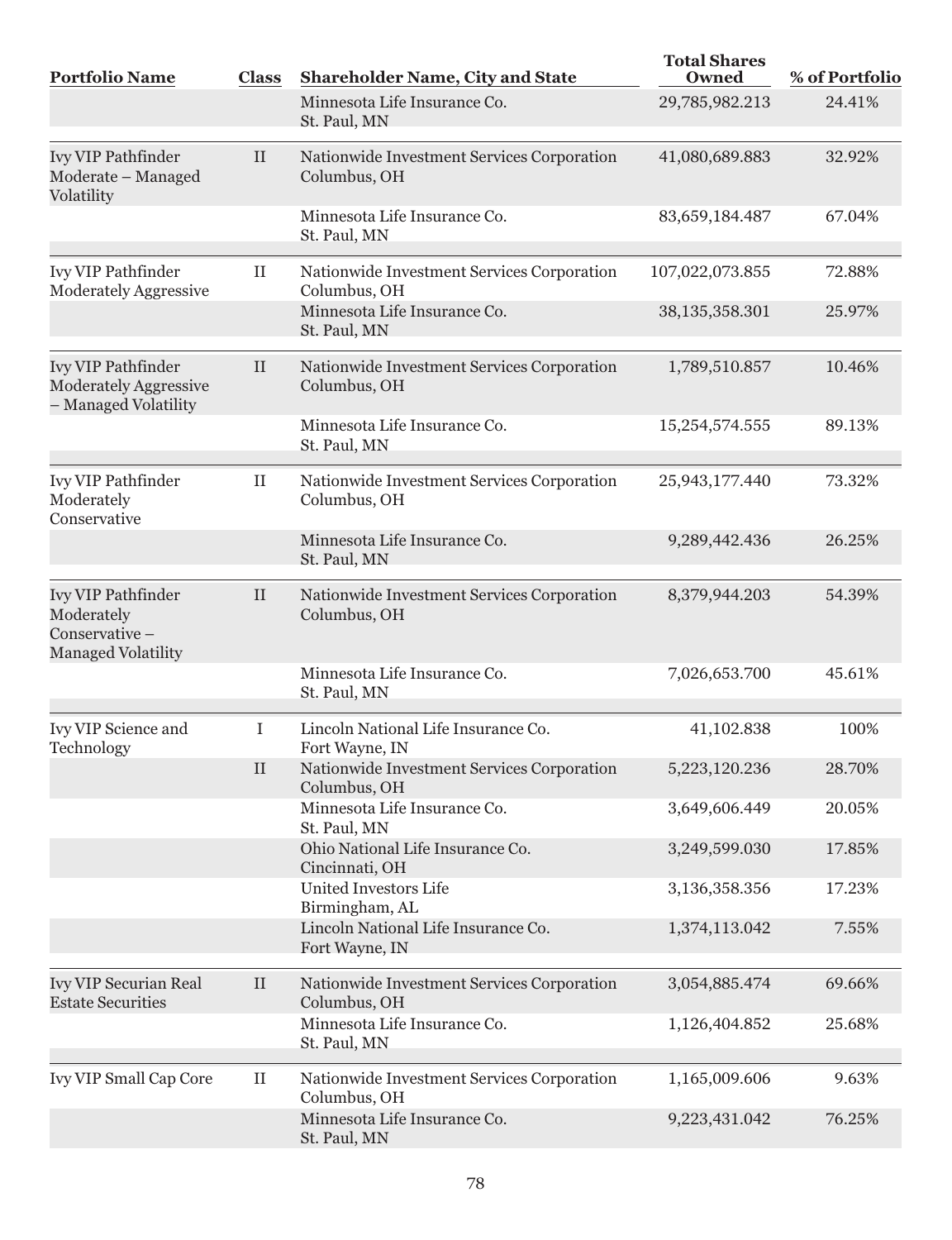| <b>Portfolio Name</b>              | <b>Class</b> | <b>Shareholder Name, City and State</b>                    | <b>Total Shares</b><br><b>Owned</b> | % of Portfolio |
|------------------------------------|--------------|------------------------------------------------------------|-------------------------------------|----------------|
|                                    |              | Midland National Life Insurance<br>West Des Moines, IA     | 847,984.293                         | 7.01%          |
| <b>Ivy VIP Small Cap</b><br>Growth | I            | <b>Bank of New York-Mellon</b><br>Mission, KS              | 1,105,510.071                       | 25.62%         |
|                                    |              | Waddell & Reed Inc.<br>Mission, KS                         | 2,633,289.469                       | 20.34%         |
|                                    | II           | Nationwide Investment Services Corporation<br>Columbus, OH | 8,148,283.032                       | 24.98%         |
|                                    |              | Minnesota Life Insurance Co.<br>St. Paul, MN               | 6,415,366.197                       | 19.66%         |
|                                    |              | AXA Equitable Life Insurance Company<br>Jersey City, NJ    | 9,996,757.065                       | 30.64          |
|                                    |              | <b>United Investors Life</b><br>Birmingham, AL             | 5,286,029.657                       | 16.20%         |
| <b>Ivy VIP Value</b>               | $\rm II$     | Bank of New York-Mellon<br>Mission, KS                     | 8,504,988.611                       | 13.80%         |
|                                    |              | Nationwide Investment Services Corporation<br>Columbus, OH | 7,922,873.215                       | 12.86%         |
|                                    |              | Minnesota Life Insurance Co.<br>St. Paul, MN               | 19,720,039.983                      | 32.01%         |
|                                    |              | Waddell & Reed Inc.<br>Mission, KS                         | 18,211,966.785                      | 14.78%         |

As of April 1, 2021, all of the Trustees and officers of the Trust, as a group, beneficially owned less than 1% of the outstanding shares of any Portfolio.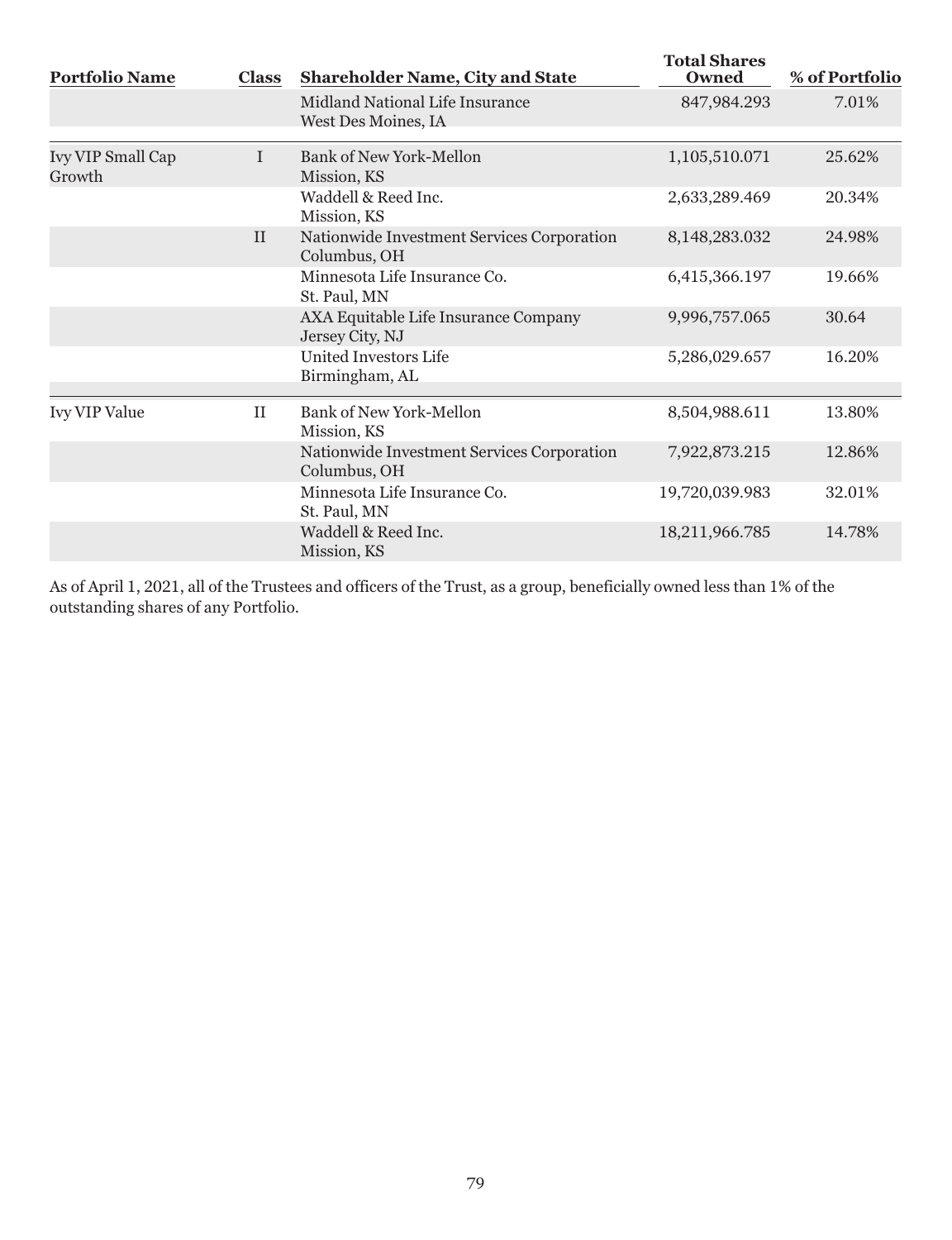### **INVESTMENT ADVISORY AND OTHER SERVICES**

#### **The Management Agreement**

The Trust has entered into two separate Investment Management Agreements (each, a Management Agreement) with IICO. Under the Management Agreement, as to each Portfolio, IICO is employed to supervise the investments of the Portfolios and provide investment advice to the Portfolios, and/or monitor and supervise the activities of a Subadviser, if applicable. The Management Agreement obligates IICO to make investments for the account of each Portfolio in accordance with its best judgment and within the investment objective(s) and restrictions set forth in the Prospectus, this SAI, the 1940 Act and the provisions of the Code relating to RICs, subject to policy decisions adopted by the Board. IICO also determines the securities to be purchased or sold by each Portfolio and places the orders (except to the extent those services are provided by the Portfolios' subadviser). The Management Agreement with respect to Ivy VIP International Core Equity, Ivy VIP Natural Resources, Ivy VIP Securian Real Estate Securities, Ivy VIP Small Cap Core and the Managed Volatility Portfolios also authorizes IICO to appoint one or more qualified Subadvisers to provide these Portfolios with certain services required by the Management Agreement.

IICO is the parent company of IDI and is a wholly-owned subsidiary of WDR, a publicly-held company. The address of these companies is 6300 Lamar Avenue, Overland Park, Kansas 66202-4200.

Each Management Agreement provides that it may be renewed year to year as to each Portfolio, provided that any such renewal has been specifically approved, at least annually, by (i) the Board, or by a vote of a majority (as defined in the 1940 Act) of the outstanding voting securities of the Portfolio, and (ii) the vote of a majority of the Independent Trustees. The Management Agreement also provides that either party has the right to terminate it as to a Portfolio, without penalty, upon 60 days' written notice by the Trust to IICO and 120 days' written notice by IICO to the Trust, and that the Management Agreement automatically terminates in the event of its assignment (as defined in the 1940 Act). A discussion regarding the basis of the approval by the Board of the Management Agreement on behalf of each Portfolio is available in the Portfolios' Annual Report to Shareholders for the period ended December 31, 2020.

### **Investment Subadviser**

Securian AM, an SEC-registered investment adviser located at 400 Robert Street North, St. Paul, Minnesota 55101, has been retained under an investment subadvisory agreement to provide investment advice for and, in general, conduct the investment management program of Ivy VIP Securian Real Estate Securities and under a separate agreement, conduct the investment management program as it relates to the portion of each Managed Volatility Portfolio's portfolio subject to the volatility management strategy of the Managed Volatility Portfolio, subject to the general control of the Board. Since its inception in 1985, Securian AM and its predecessor have provided investment advisory services for mutual funds and have managed investment portfolios for various private accounts, including its affiliate, Minnesota Life Insurance Company (Minnesota Life). Both Securian AM and Minnesota Life are wholly-owned subsidiaries of Securian Financial Group, Inc., which is a second-tier subsidiary of Minnesota Mutual Companies, Inc., a mutual insurance holding company. Personnel of Securian AM also manage Minnesota Life's investment portfolios. Securian AM had approximately \$52.3 billion in assets under management as of December 31, 2020.

Securian AM acts as the Subadviser to Ivy VIP Securian Real Estate Securities and each Managed Volatility Portfolio under separate Investment Subadvisory Agreements (the Subadvisory Agreements) with IICO.

For its services to Ivy VIP Securian Real Estate Securities, Securian AM receives a subadvisory fee from IICO, at an annual rate of 0.48% of the average daily net assets of Ivy VIP Securian Real Estate Securities. The subadvisory fee is accrued daily and payable in arrears on the last day of each calendar month.

For Ivy VIP Securian Real Estate Securities, through April 30, 2022, Securian AM has contractually agreed to reduce the subadvisory fee paid by IICO by an annual rate of 0.045% of average daily net assets.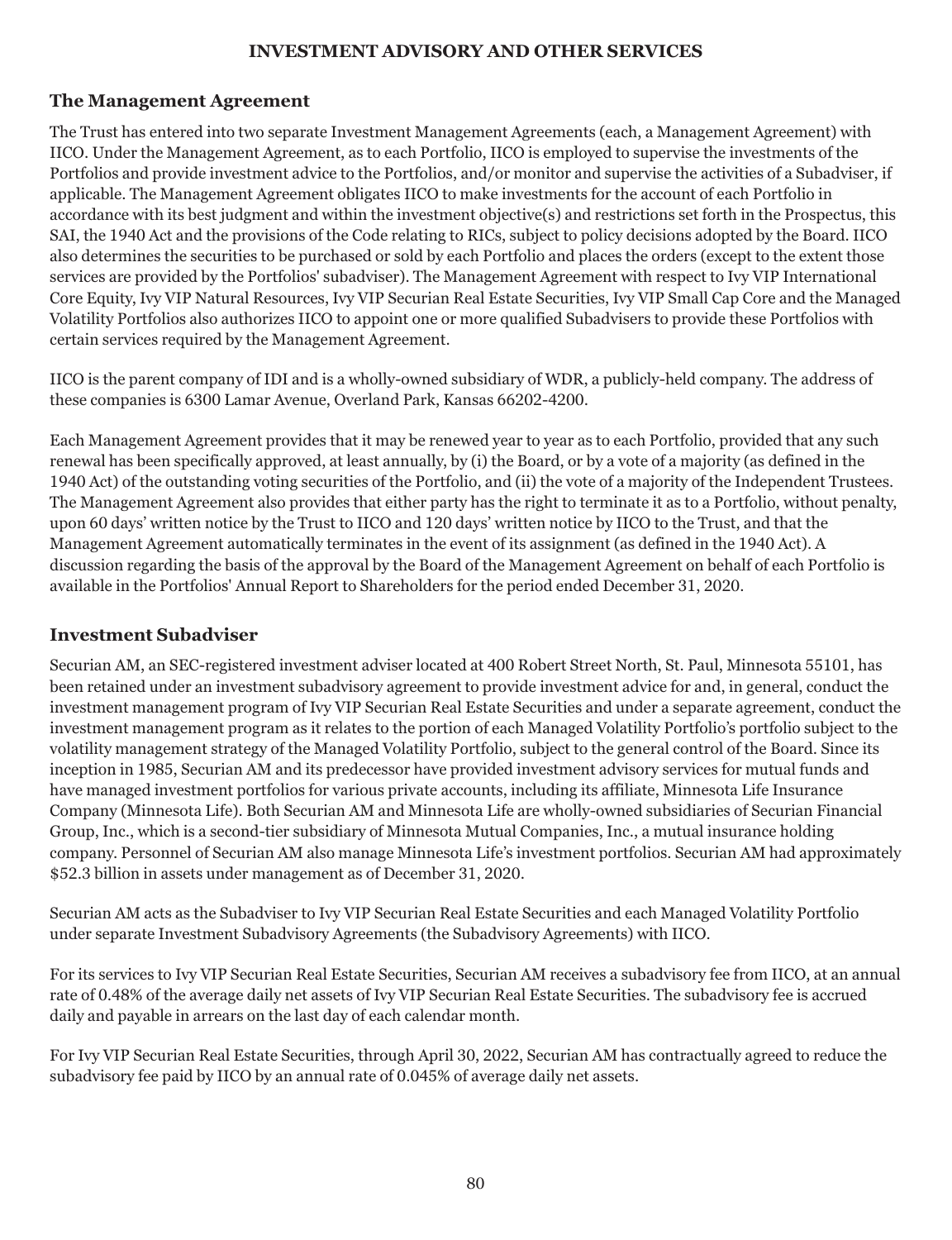From the management fee received with respect to each of the Managed Volatility Portfolios, IICO pays to Securian AM a subadvisory fee for each Managed Volatility Portfolio computed at an annual rate, accrued daily and payable in arrears on the last day of each calendar month, pursuant to the following schedule:

| <b>Net Portfolio Assets</b>                                               | Fee Payable to Securian AM<br>as a Percentage of<br>the Managed Volatility<br>Portfolio's Average<br><b>Net Assets</b> |
|---------------------------------------------------------------------------|------------------------------------------------------------------------------------------------------------------------|
|                                                                           | 0.20%                                                                                                                  |
| Over \$500 million and up to \$1 billion $\dots\dots\dots\dots\dots\dots$ | 0.17%                                                                                                                  |
|                                                                           | 0.15%                                                                                                                  |

Each Subadvisory Agreement between IICO and Securian AM will terminate automatically in the event of its assignment or upon the termination of the Management Agreement. In addition, each Subadvisory Agreement is terminable at any time, without penalty, by the Board, by a vote of a majority of the outstanding voting securities of the Portfolios, or by IICO on 60 days' written notice to Securian AM, or by Securian AM on 60 days' written notice to IICO.

Unless sooner terminated, each Subadvisory Agreement shall continue in effect from year to year if approved at least annually by a vote of the holders of the majority of the outstanding voting securities of the affected Portfolio(s) or by the Board, provided that such continuance also is approved annually by the vote of a majority of the Trustees who are not interested persons of any party to the Subadvisory Agreements, cast in person at a meeting called for the purpose of voting on such approval. A discussion regarding the basis of the approval of the Subadvisory Agreements is available in the Portfolios' Annual Report to Shareholders for the period ended December 31, 2020.

#### *Payments by the Portfolios for Management Services*

Under the Management Agreement, for IICO's management services, each Portfolio (other than the Pathfinder Portfolios) pays IICO a fee as described in the Prospectus. Every share class of a Portfolio has the same management fee. The management fee paid by a Portfolio is allocated among the classes of the Portfolio based on the classes' relative net assets.

The management fees (both including and excluding waivers, as discussed below) paid for the past three fiscal years ended December 31, 2020, December 31, 2019 and December 31, 2018 for each of the Portfolios were:

|                                         |                                   | 2020                       |                            | 2019                       | 2018                       |                            |
|-----------------------------------------|-----------------------------------|----------------------------|----------------------------|----------------------------|----------------------------|----------------------------|
|                                         | <b>Including</b><br><b>Waiver</b> | Excluding<br><b>Waiver</b> | Including<br><b>Waiver</b> | Excluding<br><b>Waiver</b> | Including<br><b>Waiver</b> | Excluding<br><b>Waiver</b> |
| Ivy VIP Asset Strategy                  |                                   | \$4,993,898                |                            | \$5,391,373                | \$6,142,930                | \$6,142,931                |
|                                         |                                   | 2,218,294                  |                            | 2,304,300                  |                            | 2,433,898                  |
|                                         |                                   | 4,773,956                  |                            | 4,814,859                  |                            | 4,256,693                  |
| Ivy VIP Corporate Bond                  |                                   | 2,993,063                  |                            | 2,637,936                  |                            | 2,577,871                  |
| Ivy VIP Energy                          | 257,244<br>$\mathcal{S}$          | 278,000                    |                            | 354,200                    |                            | 1,240,803                  |
| Ivy VIP Global Bond                     | $\theta$                          | 124.541 \$                 | $\theta$                   | 134,818                    | $\overline{0}$             | 138,444                    |
| Ivy VIP Global Equity Income            |                                   | 2,025,153                  |                            | 2,062,313                  |                            | 2,784,910                  |
| Ivy VIP Global Growth                   |                                   | 1,190,038                  |                            | 1,233,276                  |                            | 2,296,673                  |
| Ivy VIP Government Money Market         | 250,233                           | 493,656                    |                            | 757,658                    |                            | 1,021,500                  |
|                                         |                                   | 5,729,649                  |                            | 5,295,420                  |                            | 5,784,758                  |
|                                         |                                   | 5,070,640                  |                            | 5,460,798                  |                            | 5,648,218                  |
| Ivy VIP International Core Equity       |                                   | 5, 138, 724                |                            | 6,016,020                  |                            | 6,661,156                  |
|                                         |                                   | 2,066,155                  |                            | 2,620,515                  |                            | 2,567,021                  |
| Ivy VIP Mid Cap Growth                  | 4,439,330                         | 4,736,541                  | 4,006,627                  | 4,248,460                  | 5,440,456                  | 5,744,576                  |
| Ivy VIP Natural Resources               |                                   | 603,655                    |                            | 756,407                    |                            | 987,165                    |
| Ivy VIP Science and Technology          |                                   | 4,926,794                  |                            | 4,441,484                  |                            | 5,387,576                  |
| Ivy VIP Securian Real Estate Securities | 245,984                           | 273,659                    | 298,007                    | 331,118                    | 316,494                    | 351,660                    |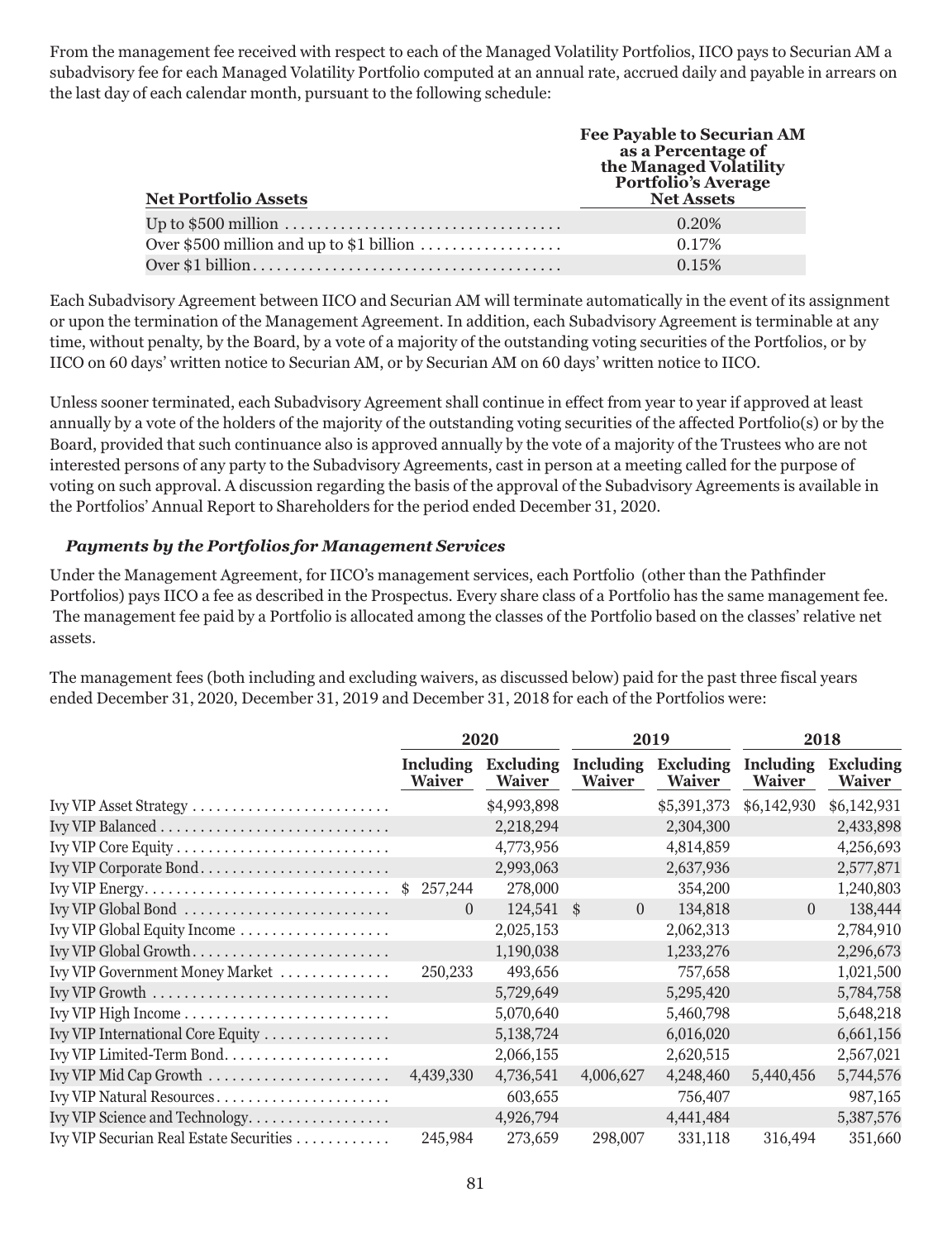|                                                    | 2020                              |                                   | 2019                              |                                   | 2018                       |                            |
|----------------------------------------------------|-----------------------------------|-----------------------------------|-----------------------------------|-----------------------------------|----------------------------|----------------------------|
|                                                    | <b>Including</b><br><b>Waiver</b> | <b>Excluding</b><br><b>Waiver</b> | <b>Including</b><br><b>Waiver</b> | <b>Excluding</b><br><b>Waiver</b> | Including<br><b>Waiver</b> | Excluding<br><b>Waiver</b> |
| Ivy VIP Small Cap Core                             |                                   | 1,366,483                         |                                   | 1,649,233                         |                            | 2,151,628                  |
| Ivy VIP Small Cap Growth                           | 3,120,538                         | 3,230,914                         | 3,224,525                         | 3,300,772                         | 3,009,209                  | 3,082,357                  |
|                                                    |                                   | 3,009,308                         |                                   | 3,386,206                         |                            | 3,330,160                  |
| Ivy VIP Pathfinder Aggressive                      |                                   |                                   |                                   |                                   |                            |                            |
| Ivy VIP Pathfinder Conservative                    |                                   |                                   |                                   |                                   |                            |                            |
| Ivy VIP Pathfinder Moderate                        |                                   |                                   |                                   |                                   |                            |                            |
| Ivy VIP Pathfinder Moderate - Managed Volatility   |                                   | 1,308,771                         |                                   | 1,282,891                         |                            | 1,208,526                  |
| Ivy VIP Pathfinder Moderately Aggressive           |                                   |                                   |                                   |                                   |                            |                            |
| Ivy VIP Pathfinder Moderately Aggressive - Managed |                                   |                                   |                                   |                                   |                            |                            |
|                                                    |                                   | 178,106                           |                                   | 181,655                           |                            | 184,088                    |
| Ivy VIP Pathfinder Moderately Conservative         |                                   |                                   |                                   |                                   |                            |                            |
| Ivy VIP Pathfinder Moderately Conservative -       |                                   |                                   |                                   |                                   |                            |                            |
|                                                    |                                   | 160,513                           |                                   | 156,660                           |                            | 149,754                    |

In the above table, the terms "including" and "excluding" refer to the effect of a waiver. Where applicable, the amount shown "including" the waiver is the actual management fee paid with the waiver in effect, whereas the amount shown "excluding" the waiver is the management fee that would have been paid by the Portfolio had the waiver not been in effect. Pursuant to an agreement between IICO and the Trust, IICO has voluntarily agreed to waive and/or reimburse sufficient expenses of Ivy VIP Government Money Market to the extent necessary to maintain a yield of not less than zero. There is no guarantee that Ivy VIP Government Money Market will maintain such a yield. IICO may amend or terminate this voluntary waiver and/or reimbursement at any time without prior notice to shareholders.

Each Portfolio accrues and pays this fee daily.

The Management Agreement for each Portfolio permits IICO, or an affiliate of IICO, to enter into a separate agreement for accounting services (the Accounting Services Agreement) and a separate agreement for transfer agency services (the Transfer Agency Agreement) with the Trust for the Portfolio. Each Management Agreement contains detailed provisions as to the matters to be considered by the Board prior to approving any Accounting Services Agreement or Transfer Agency Agreement.

### **Accounting Services**

Under the Accounting Services Agreement entered into between the Trust and WISC, for each Portfolio, WISC provides the Portfolio with bookkeeping and accounting services and assistance and other administrative services, including maintenance of Portfolio records, pricing of Portfolio shares, preparation of prospectuses for existing shareholders, preparation of proxy statements and certain shareholder reports. A new Accounting Services Agreement, or amendments to the existing one, may be approved by the Board without shareholder approval.

#### *Accounting Services Fees*

Under the Accounting Services Agreement for each Portfolio (other than the Pathfinder Portfolios and the Managed Volatility Portfolios) each Portfolio pays WISC a monthly fee shown in the following table, based on the average daily net assets during the prior month.

| <b>Average Daily Net Assets for the Month</b> | <b>Monthly Fee</b> |
|-----------------------------------------------|--------------------|
|                                               |                    |
|                                               | \$958              |
|                                               | \$1.925            |
|                                               | \$2,958            |
|                                               | \$4,033            |
|                                               | \$5,267            |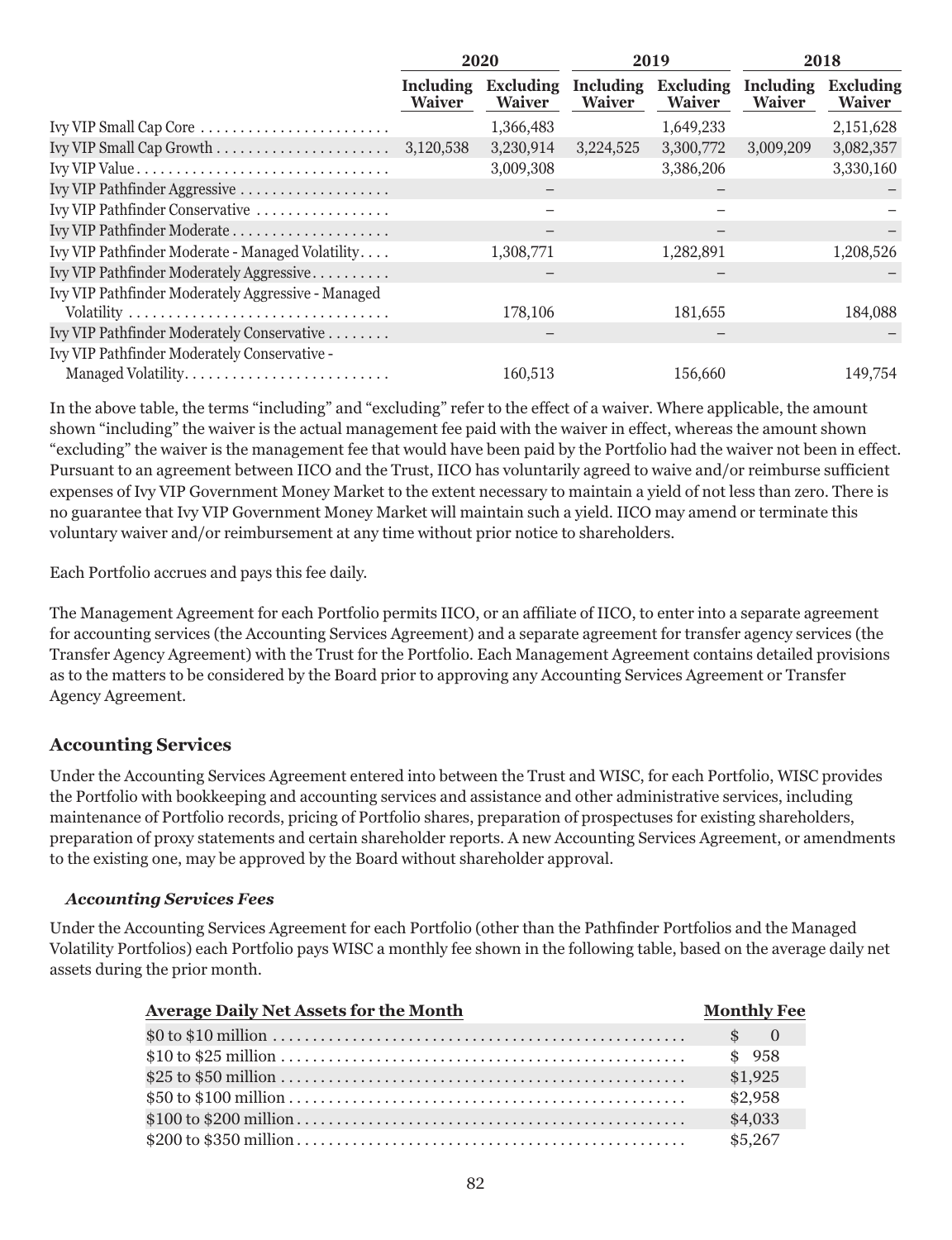| <b>Average Daily Net Assets for the Month</b> | <b>Monthly Fee</b> |
|-----------------------------------------------|--------------------|
|                                               | \$6.875            |
|                                               | \$8.025            |
|                                               | \$10.133           |
|                                               | \$12,375           |

Under the Accounting Services Agreement for each Pathfinder Portfolio and each Managed Volatility Portfolio, each Portfolio pays WISC a monthly fee shown in the following table, based on the average daily net assets during the prior month.

| <b>Average Daily Net Assets for the Month</b> | <b>Monthly Fee</b>        |
|-----------------------------------------------|---------------------------|
|                                               | $\mathbf{\$}$<br>$\Omega$ |
|                                               | 479.00<br>\$              |
|                                               | \$962.50                  |
|                                               | \$1,479.00                |
|                                               | \$2,016.50                |
|                                               | \$2,633.50                |
|                                               | \$3,437.50                |
|                                               | \$4,012.50                |
|                                               | \$5,066.50                |
|                                               | \$6,187.50                |

Each Portfolio also pays a monthly fee at the annual rate of 0.01% or one basis point for the first \$1 billion of net assets with no fee charged for net assets in excess of \$1 billion. This fee may be voluntarily waived until the Portfolio's assets are at least \$10 million.

Fees paid to WISC for accounting services for the past three fiscal years ended December 31, 2020, December 31, 2019 and December 31, 2018 by each of the Portfolios were:

|                                          | 2020          |               | 2019          |                                                                    | 2018          |                                   |
|------------------------------------------|---------------|---------------|---------------|--------------------------------------------------------------------|---------------|-----------------------------------|
|                                          | <b>Waiver</b> | <b>Waiver</b> | <b>Waiver</b> | Including Excluding Including Excluding Including<br><b>Waiver</b> | <b>Waiver</b> | <b>Excluding</b><br><b>Waiver</b> |
| Ivy VIP Asset Strategy                   |               | \$174,668     |               | \$199,809                                                          |               | \$213,772                         |
|                                          |               | 95,033        |               | 96,285                                                             |               | 109,085                           |
|                                          |               | 164,696       |               | 165,564                                                            |               | 157,233                           |
| Ivy VIP Corporate Bond                   |               | 159,754       |               | 144,936                                                            |               | 141,357                           |
| Ivy VIP Energy                           |               | 24,995        |               | 27,903                                                             |               | 59,799                            |
|                                          |               | 13,501        |               | 13,657                                                             |               | 13,717                            |
| Ivy VIP Global Equity Income             |               | 92,161        |               | 92,815                                                             |               | 112,536                           |
| Ivy VIP Global Growth                    |               | 62,472        |               | 63,013                                                             |               | 90,801                            |
| Ivy VIP Government Money Market          |               | 62,203        |               | 82,394                                                             |               | 92,393                            |
|                                          |               | 199,588       |               | 191,518                                                            |               | 199,532                           |
|                                          |               | 205,219       |               | 213,797                                                            |               | 216,534                           |
| Ivy VIP International Core Equity.       |               | 154,728       |               | 167,323                                                            |               | 193,390                           |
| Ivy VIP Limited-Term Bond                |               | 124,176       |               | 134,132                                                            |               | 142,280                           |
| Ivy VIP Mid Cap Growth                   |               | 150,405       |               | 134,944                                                            |               | 172,252                           |
| Ivy VIP Natural Resources                |               | 42,547        |               | 43,436                                                             |               | 59,921                            |
| Ivy VIP Science and Technology           |               | 153,526       |               | 140,778                                                            |               | 159,435                           |
| Ivy VIP Securian Real Estate Securities. |               | 26,146        |               | 26,802                                                             |               | 22,411                            |
| Ivy VIP Small Cap Core                   |               | 64,664        |               | 70,422                                                             |               | 85,926                            |
| Ivy VIP Small Cap Growth                 |               | 118,157       |               | 123,909                                                            |               | 110,896                           |
| Ivy VIP Value                            |               | 125,666       |               | 131,184                                                            |               | 129,774                           |
| Ivy VIP Pathfinder Aggressive            |               | 23,717        |               | 24,190                                                             |               | 24,789                            |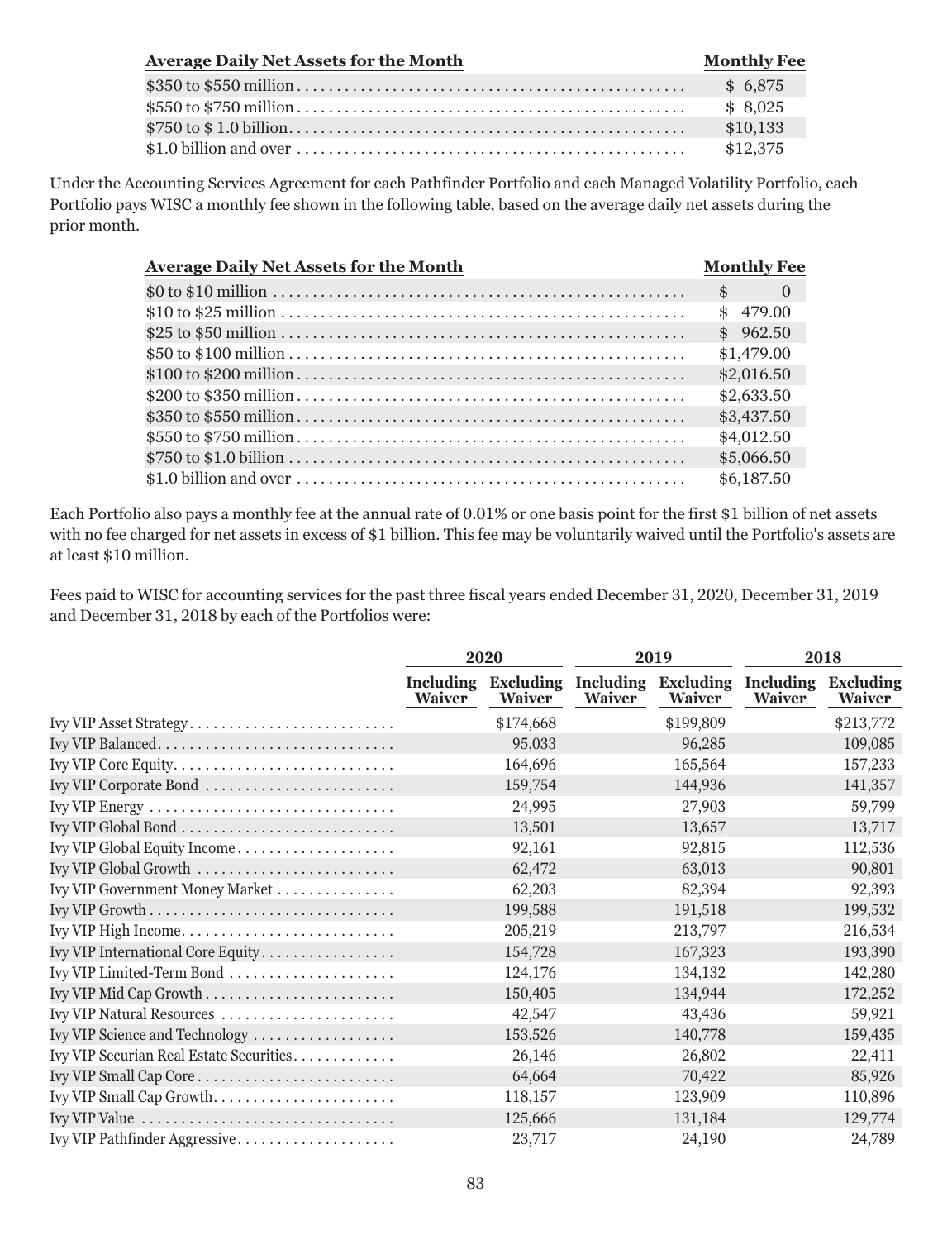|                                                    | <b>2020</b>                |                            | 2019          |                                      | 2018                       |                                   |
|----------------------------------------------------|----------------------------|----------------------------|---------------|--------------------------------------|----------------------------|-----------------------------------|
|                                                    | Including<br><b>Waiver</b> | Excluding<br><b>Waiver</b> | <b>Waiver</b> | Including Excluding<br><b>Waiver</b> | Including<br><b>Waiver</b> | <b>Excluding</b><br><b>Waiver</b> |
|                                                    |                            | 30,535                     |               | 27,637                               |                            | 33,597                            |
|                                                    |                            | 111,115                    |               | 119,309                              |                            | 140,158                           |
| Ivy VIP Pathfinder Moderate - Managed Volatility   |                            | 116,564                    |               | 114,992                              |                            | 110,193                           |
| Ivy VIP Pathfinder Moderately Aggressive           |                            | 132,563                    |               | 146,671                              |                            | 165,054                           |
| Ivy VIP Pathfinder Moderately Aggressive - Managed |                            |                            |               |                                      |                            |                                   |
|                                                    |                            | 26,688                     |               | 26,864                               |                            | 27,195                            |
| Ivy VIP Pathfinder Moderately Conservative         |                            | 44,329                     |               | 52,577                               |                            | 55,129                            |
| Ivy VIP Pathfinder Moderately Conservative -       |                            |                            |               |                                      |                            |                                   |
| Managed Volatility                                 |                            | 25,802                     |               | 25.597                               |                            | 25,218                            |

In the above table, the terms "including" and "excluding" refer to the effect of a waiver. Where applicable, the amount shown "including" the waiver is the actual accounting services fee paid with the waiver in effect, whereas the amount shown "excluding" the waiver is the accounting services fee that would have been paid by the Portfolio had the waiver not been in effect.

Since each Portfolio pays a management fee for investment supervision (except as otherwise noted herein) and an accounting services fee for accounting services as discussed above, IICO and WISC, respectively, pay all of their own expenses, except as otherwise noted in the respective agreements, in providing these services. IDI and its affiliates pay the Trustees and Trust officers who are affiliated with IICO and its affiliates. The Portfolios pay the fees and expenses of the Independent Trustees.

Each Portfolio pays all of its other expenses. These include, for each Portfolio, the costs of printing and mailing materials sent to shareholders, audit and outside legal fees, taxes, brokerage commissions, interest, insurance premiums, custodian fees, fees payable by the Portfolios under federal or other securities laws and to the Investment Company Institute, cost of processing and maintaining shareholder records, costs of systems or services used to price Portfolio securities and nonrecurring and extraordinary expenses, including litigation and indemnification relating to litigation.

### **Transfer Agency Services**

Under the Transfer Agency Agreement entered into between the Trust and WISC, for each Portfolio WISC performs transfer agency functions, including the maintenance of shareholder accounts which are the separate accounts of the PICs, recording the ownership, transfer, exchange and cancellation of ownership of shares, distribution of dividends and other distributions and payment of redemption proceeds, and the furnishing of related information to the Portfolio. A new Transfer Agency Agreement, or amendments to the existing one, may be approved by the Board without shareholder approval. WISC receives no fee for the services it provides under the Transfer Agency Agreement. However, the Trust pays certain out-of-pocket expenses of WISC, including but not limited to, 1) the charges of a sub-agent used by WISC in performing services under the Transfer Agency Agreement, and 2) the cost of providing prospectuses to certain Policy owners and holders (Policyowners).

Fees paid to WISC for such out-of-pocket expenses for the past three fiscal years ended December 31, 2020, December 31, 2019 and December 31, 2018 for each of the Portfolios were:

| 2020             | 2019 2018 |                |
|------------------|-----------|----------------|
|                  | \$30,205  | \$7,136        |
| -21              | 11.025    | 2,663          |
| $\left( \right)$ |           | $\overline{0}$ |
| 44               | 15,845    | 4,231          |
| <sup>10</sup>    | 3.763     | 1,114          |
| -118             | 2.710     | 244            |
|                  | 9.430     | 2.949          |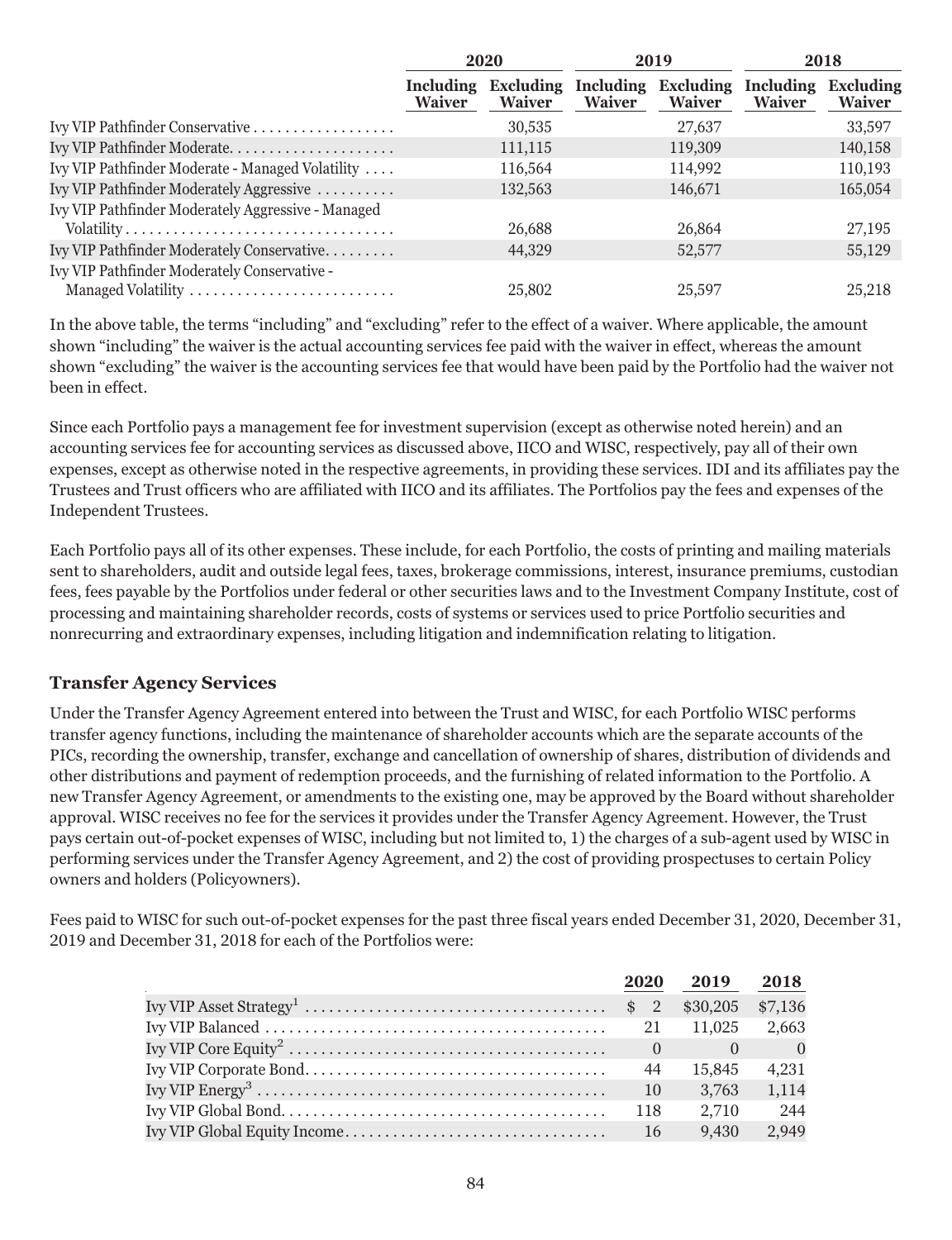|                                                                 | 2020           | 2019     | 2018     |
|-----------------------------------------------------------------|----------------|----------|----------|
|                                                                 | $\Omega$       | $\Omega$ | $\Omega$ |
| Ivy VIP Government Money Market                                 | $\theta$       | 7,376    | 2,075    |
|                                                                 | 51,105         | 22,039   | 6,093    |
|                                                                 | 0              | 26,865   | 5,628    |
| Ivy VIP International Core Equity                               | 10             | 18,774   | 6,005    |
|                                                                 | $\overline{0}$ | 13,342   | 4,003    |
|                                                                 | $\Omega$       | $\Omega$ | $\Omega$ |
|                                                                 | $\theta$       | 6,484    | 1,837    |
|                                                                 | 46             | 17,815   | 18,635   |
| Ivy VIP Securian Real Estate Securities                         | 3              | 3,804    | 181      |
|                                                                 | 3              | 7,091    | 1,801    |
|                                                                 | $\Omega$       | $\Omega$ | 1,030    |
|                                                                 | 38             | 14,204   | 3,801    |
|                                                                 | $\Omega$       | 3,270    | 631      |
| Ivy VIP Pathfinder Conservative                                 | $\Omega$       | 934      | 754      |
|                                                                 | $\theta$       | 18,724   | 5,840    |
| Ivy VIP Pathfinder Moderate - Managed Volatility                | 15             | 16,110   | 4,586    |
| Ivy VIP Pathfinder Moderately Aggressive                        | $\theta$       | 21,965   | 7,233    |
| Ivy VIP Pathfinder Moderately Aggressive - Managed Volatility   | $\overline{2}$ | 3,653    | 709      |
| Ivy VIP Pathfinder Moderately Conservative                      | $\theta$       | 6,874    | 1,751    |
| Ivy VIP Pathfinder Moderately Conservative - Managed Volatility |                | 3,468    | 570      |

1 The following amounts of out-of-pocket expenses would have been paid by Ivy VIP Asset Strategy if a waiver had not been in effect: 2019, \$30,207; and 2018, \$7,152.

- 2 The following amounts of out-of-pocket expenses would have been paid by Ivy VIP Core Equity if a waiver had not been in effect: 2020, \$50; 2019, \$20,300; and 2018, \$4,793.
- 3 The following amounts of out-of-pocket expenses would have been paid by Ivy VIP Energy if a waiver had not been in effect: 2018, \$1,128.
- 4 The following amounts of out-of-pocket expenses would have been paid by Ivy VIP Global Growth if a waiver had not been in effect: 2020, \$9; 2019, \$6,866; and 2018, \$1,920.
- 5 The following amounts of out-of-pocket expenses would have been paid by Ivy VIP High Income if a waiver had not been in effect: 2018, \$5,857.
- 6 The following amounts of out-of-pocket expenses would have been paid by Ivy VIP Mid Cap Growth if a waiver had not been in effect: 2020, \$45; 2019, \$17,239; and 2018, \$5,383.
- 7 The following amounts of out-of-pocket expenses would have been paid by Ivy VIP Science and Technology if a waiver had not been in effect: 2018, \$18,650.
- 8 The following amounts of out-of-pocket expenses would have been paid by Ivy VIP Small Cap Growth if a waiver had not been in effect: 2019, \$14,194; and 2018, \$2,679.

### **Distribution Services**

Pursuant to the Principal Underwriting Agreement entered into between IDI and the Trust, IDI offers shares of the Portfolios to PICs and also may engage in marketing and other promotional activities intended to result in the inclusion of shares of the Trust as investment options under variable life insurance and annuity products. Except as noted, for the fiscal year ended December 31, 2020, IDI did not receive any other compensation from the Portfolios for acting as underwriter.

### **Service Plan**

Under a Service Plan (Plan) adopted by the Trust pursuant to Rule 12b-1 under the 1940 Act, for Class II shares, each Portfolio (other than Ivy VIP Government Money Market, the Pathfinder Portfolios and the Managed Volatility Portfolios)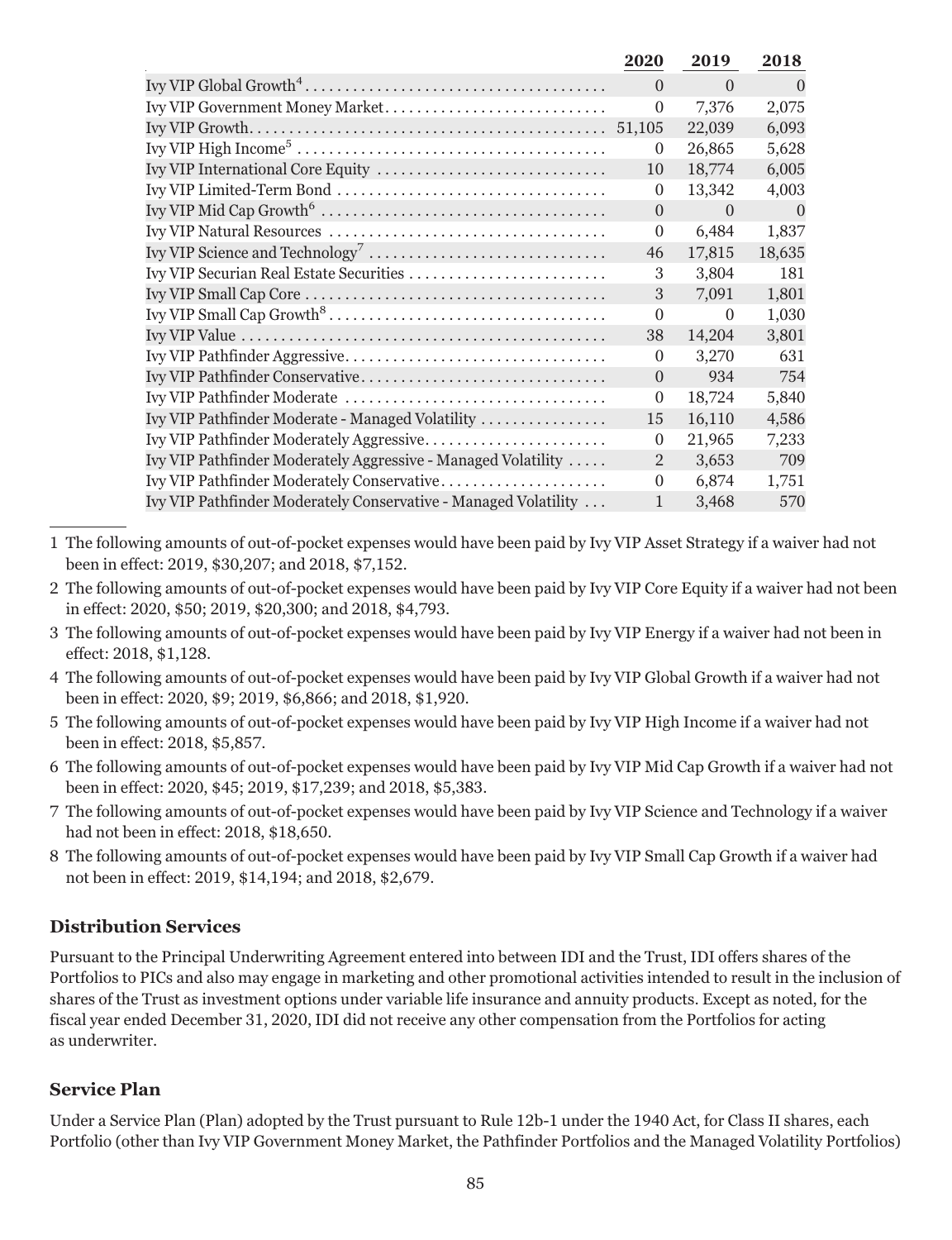may pay IDI a fee not to exceed 0.25% of the Class II shares' average annual net assets, paid daily, to compensate IDI and unaffiliated third parties for their costs and expenses in connection with the provision of personal services to Policyowners.

The Plan permits IDI to be compensated for amounts it expends in compensating, training and supporting registered financial advisors, sales managers and/or other appropriate personnel in providing personal services to Policyowners and/or maintenance of Policyowner accounts; increasing services provided to Policyowners by office personnel; engaging in other activities useful in providing personal service to Policyowners; and in compensating broker-dealers who may regularly sell Policies, and other third parties, for providing shareholder services and/or maintenance of Policyowner accounts.

The only Trustees or interested persons, as defined in the 1940 Act, of the Trust who have a direct or indirect financial interest in the operation of the Plan are the officers and Trustees who also are officers of either IDI or its affiliate(s) or who are shareholders of WDR, the indirect parent company of IDI. The Plan is anticipated to benefit each Portfolio and the Policyowners through IDI's activities to provide directly, or indirectly, personal services to the Policyowners and thereby promote the maintenance of their accounts with respect to investment in the Portfolio. The Trust anticipates that Policyowners investing in Class II shares of a Portfolio may benefit to the extent that IDI's activities are successful in increasing the assets of the Portfolio through reduced redemptions and reducing a Policyowner's share of Portfolio expenses. In addition, the Trust anticipates that the revenues from the Plan will provide IDI with greater resources to make the financial commitments necessary to continue to improve the quality and level of services to the Trust and Policyowners.

The Plan was approved by the Board, including the Independent Trustees (who have no direct or indirect financial interest in the operations of the Plan or any agreement referred to in the Plan). The Plan was also approved as to each Portfolio by the shareholders of the Portfolio.

Among other things, the Plan provides that (1) IDI will provide to the Trustees at least quarterly, and the Trustees will review, a report of amounts expended under the Plan and the purposes for which such expenditures were made, (2) the Plan will continue in effect only so long as it is approved at least annually, and any material amendments thereto will be effective only if approved by the Trustees including the Independent Trustees acting in person at a meeting called for that purpose, (3) payments under the Plan may not be materially increased without the vote of the holders of a majority of the outstanding shares of the Portfolio, and (4) while the Plan remains in effect, the selection and nomination of the Trustees who are Independent Trustees will be committed to the discretion of the Independent Trustees.

During the fiscal year ended December 31, 2020, each Portfolio paid the following amount under the Plan:

|                                 | <b>Including</b><br><b>Waiver</b> | Excluding<br><b>Waiver</b> |
|---------------------------------|-----------------------------------|----------------------------|
|                                 |                                   | \$1,782,374                |
|                                 |                                   | 792,253                    |
|                                 | \$1,375,288                       | 1,704,984                  |
|                                 |                                   | 1,575,302                  |
|                                 |                                   | 81,401                     |
|                                 |                                   | 49,921                     |
|                                 |                                   | 723,269                    |
|                                 | 213,709                           | 350,012                    |
| Ivy VIP Government Money Market |                                   |                            |
|                                 |                                   | 2,046,304                  |
|                                 |                                   | 2,009,557                  |
|                                 |                                   | 1,511,393                  |
|                                 |                                   | 1,033,080                  |
|                                 | 839,297                           | 842,758                    |
|                                 |                                   | 177,547                    |
|                                 |                                   |                            |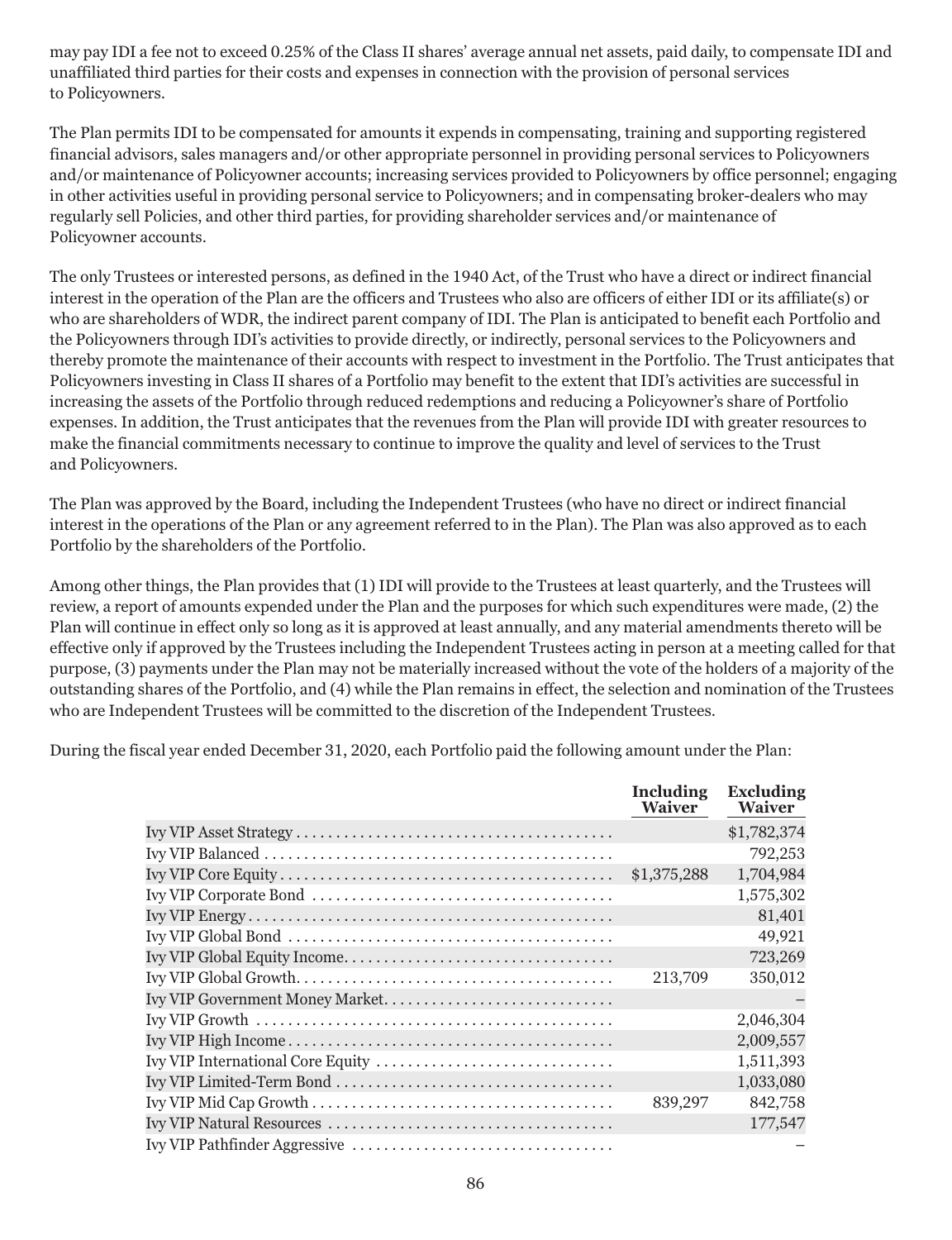|                                                                 | <b>Including</b><br><b>Waiver</b> | Excluding<br><b>Waiver</b> |
|-----------------------------------------------------------------|-----------------------------------|----------------------------|
|                                                                 |                                   |                            |
|                                                                 |                                   |                            |
| Ivy VIP Pathfinder Moderate - Managed Volatility                |                                   |                            |
| Ivy VIP Pathfinder Moderately Aggressive                        |                                   |                            |
| Ivy VIP Pathfinder Moderately Aggressive - Managed Volatility   |                                   |                            |
| Ivy VIP Pathfinder Moderately Conservative                      |                                   |                            |
| Ivy VIP Pathfinder Moderately Conservative - Managed Volatility |                                   |                            |
|                                                                 |                                   | 1,445,175                  |
| Ivy VIP Securian Real Estate Securities                         |                                   | 75,922                     |
|                                                                 |                                   | 401,909                    |
|                                                                 | 812,822                           | 816,013                    |
|                                                                 |                                   | 1,074,753                  |

In the above table, the terms "including" and "excluding" refer to the effect of a waiver. Where applicable, the amount shown "including" the waiver is the actual service plan fee paid with the waiver in effect, whereas the amount shown "excluding" the waiver is the service plan fee that would have been paid by the Portfolio had the waiver not been in effect.

## **Custodial and Auditing Services**

The Portfolios' custodian is The Bank of New York Mellon (BNYM), and its address is One Wall Street, New York, New York. In general, the custodian is responsible for holding the Portfolios' cash and securities. Deloitte & Touche LLP, located at 1100 Walnut Street, Suite 3300, Kansas City, Missouri, the Portfolios' Independent Registered Public Accounting Firm for its most recent fiscal year, audited the financial statements and financial highlights of each Portfolio. The Board has selected PricewaterhouseCoopers LLP, located at 2001 Market Street, Philadelphia, PA 19103, to serve as the current Independent Registered Public Accounting Firm for the Portfolios.

### **Securities Lending**

The Board has approved certain of the Portfolios' participation in a securities lending program, whereby a participating Portfolio lends certain of its portfolio securities to borrowers to receive additional income and increase the rate of return of its portfolio. BNYM serves as the securities lending agent for the program. As securities lending agent, BNYM is responsible for (i) selecting borrowers from a pre-approved list of borrowers and executing a securities lending agreement as agent on behalf of a Portfolio with each such borrower; (ii) negotiating the terms of securities loans, including the amount of fees or rebates; (iii) receiving and investing collateral in connection with any loaned securities in pre-approved investment vehicles; (iv) monitoring the daily value of the loaned securities and demanding the payment of additional collateral, as necessary; (v) terminating securities loans and arranging for the return of loaned securities and collateral at such termination; and (vi) in the event of default by a borrower with respect to any securities loan, using the collateral or the proceeds of the liquidation of collateral to purchase replacement securities. The following table shows the dollar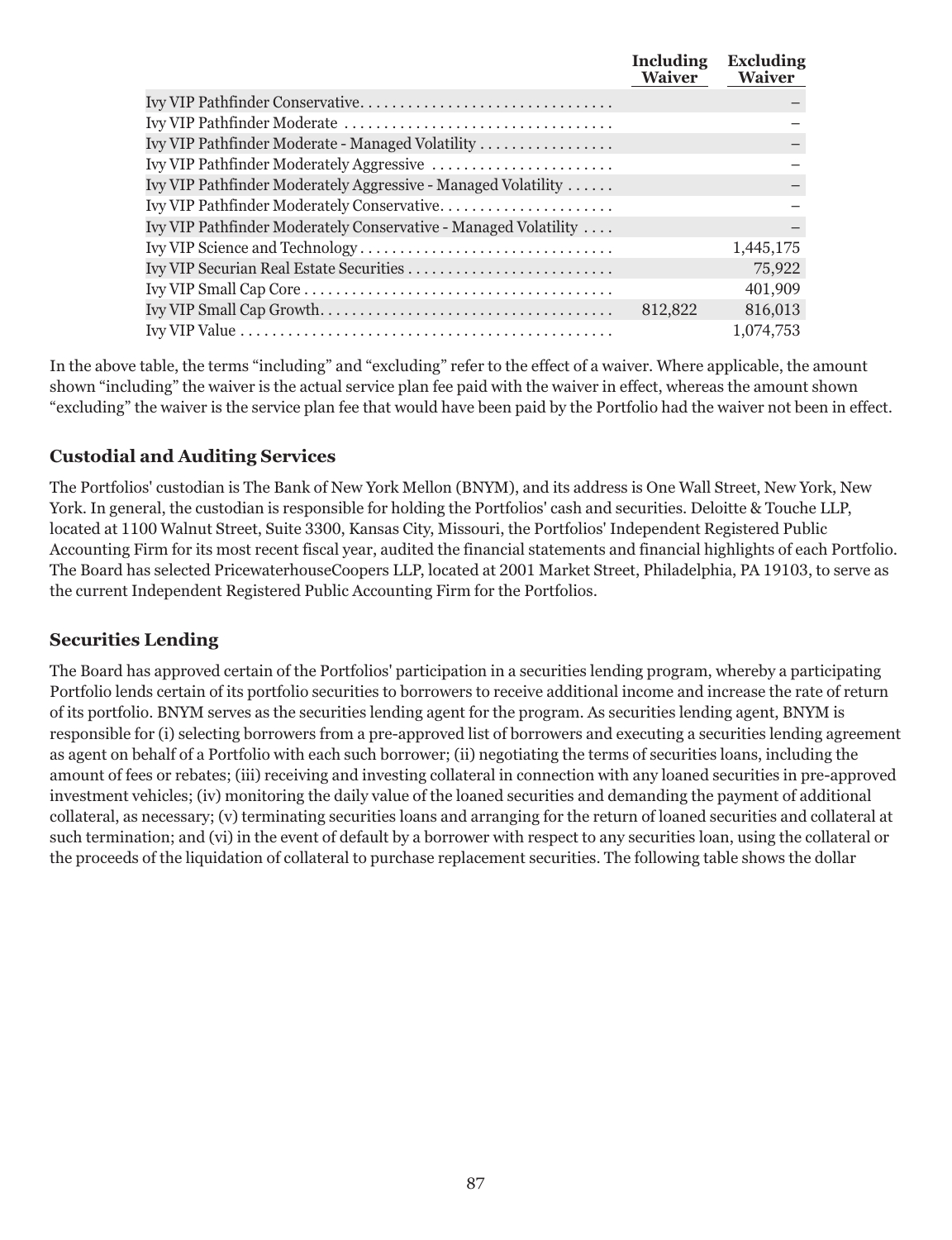amounts of income and fees/compensation related to the securities lending activities of the Portfolios during the fiscal year ended December 31, 2020:

| <b>Securities Lending Activities</b>                           | <b>Ivy VIP</b><br><b>Asset</b><br><b>Strategy</b> | <b>Ivy VIP</b><br><b>Balanced</b> | <b>Ivy VIP Core</b><br><b>Equity</b> | <b>Ivy VIP</b><br>Corporate<br><b>Bond</b> |
|----------------------------------------------------------------|---------------------------------------------------|-----------------------------------|--------------------------------------|--------------------------------------------|
| Gross income from securities lending activities                | \$16,442                                          | 3,249<br>$\mathbf{\$}$            | $$ -^*$                              | \$12,743                                   |
| Securities lending income paid to BNYM for services as         | 4,453                                             | 1,182                             | _*                                   | 1,780                                      |
| Cash collateral management fees not included in securities     | $\Omega$                                          | $\Omega$                          | $\Omega$                             | $\Omega$                                   |
| Administrative fees not included in securities lending income  |                                                   | $\Omega$                          | $\Omega$                             | $\Omega$                                   |
| Indemnification fees not included in securities lending income | $\Omega$                                          | $\Omega$                          | $\Omega$                             | $\Omega$                                   |
| Rebates paid to (received from) borrowers                      | (39,225)                                          | (11,528)                          | $\Omega$                             | (9,517)                                    |
| Other fees not included in securities lending income paid to   | $\Omega$                                          | $\Omega$                          | $\Omega$                             |                                            |
| Aggregate fees/compensation for securities lending activities  | (34,772)                                          | (10, 346)                         | $-$ *                                | (7,737)                                    |
|                                                                |                                                   | \$13,595                          | $$ -^*$                              | \$20,480                                   |

\* Not shown due to rounding.

| <b>Securities Lending Activities</b>                                                      | <b>Ivy VIP Energy</b> | <b>Ivy VIP</b><br><b>Global Bond</b> | <b>Ivy VIP</b><br><b>Global Equity</b><br><b>Income</b> | <b>Ivy VIP</b><br>Global<br>Growth |
|-------------------------------------------------------------------------------------------|-----------------------|--------------------------------------|---------------------------------------------------------|------------------------------------|
| Gross income from securities lending activities                                           | 648<br>$\mathbb{S}$   | \$1,087                              | 7,564<br>$\mathbf{\$}$                                  | 277<br>\$                          |
| Securities lending income paid to BNYM for services as                                    | 530                   | 321                                  | 3,130                                                   | 172                                |
| Cash collateral management fees not included in<br>securities lending income paid to BNYM | $\Omega$              | $\Omega$                             | $\Omega$                                                | $\Omega$                           |
| Administrative fees not included in securities lending<br>income paid to BNYM             | O                     | $\Omega$                             | $\Omega$                                                | $\Omega$                           |
| Indemnification fees not included in securities lending                                   | $\Omega$              | $\Omega$                             | $\Omega$                                                |                                    |
| Rebates (received from) borrowers                                                         | (5,985)               | (2,930)                              | (31, 564)                                               | (1,870)                            |
| Other fees not included in securities lending income                                      | $\Omega$              | $\Omega$                             | $\Omega$                                                | $\Omega$                           |
| Aggregate fees/compensation for securities lending                                        | (5, 455)              | (2,609)                              | (28, 434)                                               | (1,698)                            |
| Net income from securities lending activities                                             | \$6,103               | \$3,696                              | \$35,998                                                | \$1,975                            |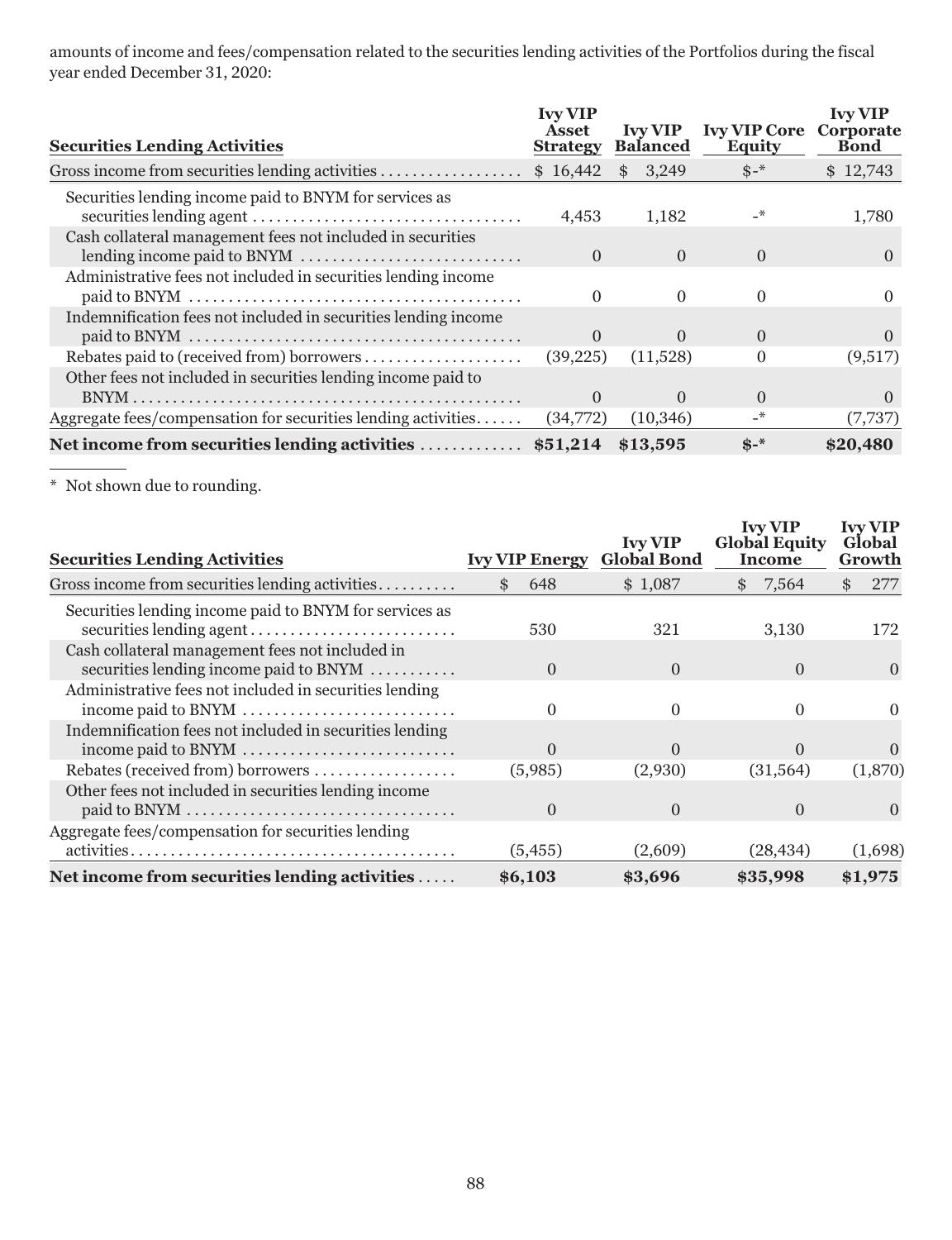| <b>Securities Lending Activities</b>                                                                      | <b>Ivy VIP</b><br>Growth | <b>Ivy VIP</b><br><b>High Income</b> |                                                      |                  | <b>Ivy VIP</b><br><b>International Limited-Term</b><br><b>Core Equity</b> | <b>Ivy VIP</b><br><b>Bond</b> |
|-----------------------------------------------------------------------------------------------------------|--------------------------|--------------------------------------|------------------------------------------------------|------------------|---------------------------------------------------------------------------|-------------------------------|
| Gross income from securities lending activities                                                           | \$44                     | \$                                   | 65,203                                               |                  | \$21,359                                                                  | \$2,579                       |
| Securities lending income paid to BNYM for services as<br>securities lending agent                        | 3                        |                                      | 12,845                                               |                  | 6,303                                                                     | 303                           |
| Cash collateral management fees not included in<br>securities lending income paid to BNYM                 | $\overline{0}$           |                                      | $\mathbf{0}$                                         |                  | $\overline{0}$                                                            | $\mathbf{0}$                  |
| Administrative fees not included in securities lending                                                    | $\mathbf{0}$             |                                      | $\mathbf{0}$                                         |                  | $\overline{0}$                                                            | $\mathbf{0}$                  |
| Indemnification fees not included in securities lending                                                   | $\mathbf{0}$             |                                      | $\overline{0}$                                       |                  | $\Omega$                                                                  | $\mathbf{0}$                  |
| Rebates paid to (received from) borrowers<br>Other fees not included in securities lending income         | $\mathbf{1}$             |                                      | (95, 374)                                            |                  | (57, 432)                                                                 | (1,216)                       |
| Aggregate fees/compensation for securities lending                                                        | $\mathbf{0}$<br>4        |                                      | $\mathbf{0}$<br>(82, 529)                            |                  | $\overline{0}$<br>(51, 129)                                               | $\mathbf{0}$<br>(913)         |
| Net income from securities lending activities                                                             | \$40                     | \$147,732                            |                                                      |                  | \$72,488                                                                  | \$3,492                       |
| <b>Securities Lending Activities</b>                                                                      |                          | <b>Ivy VIP</b><br>Mid Cap<br>Growth  | <b>Ivy VIP</b><br><b>Natural</b><br><b>Resources</b> |                  | <b>Ivy VIP</b><br><b>Science and Small Cap</b><br><b>Technology</b>       | <b>Ivy VIP</b><br>Core        |
|                                                                                                           |                          |                                      | \$2,353                                              |                  | \$11,923                                                                  | \$7,990                       |
| Securities lending income paid to BNYM for services as                                                    |                          | 2,492                                |                                                      | 183              | 3,579                                                                     | 196                           |
| Cash collateral management fees not included in securities<br>lending income paid to BNYM                 |                          | $\overline{0}$                       |                                                      | $\mathbf{0}$     | $\mathbf{0}$                                                              | $\mathbf{0}$                  |
| Administrative fees not included in securities lending income                                             |                          | $\overline{0}$                       |                                                      | $\mathbf{0}$     | $\mathbf{0}$                                                              | $\Omega$                      |
| Indemnification fees not included in securities lending income                                            |                          | $\overline{0}$                       |                                                      | $\boldsymbol{0}$ | $\boldsymbol{0}$                                                          | $\overline{0}$                |
| Rebates paid to (received from) borrowers<br>Other fees not included in securities lending income paid to |                          | (20,606)                             |                                                      | 66               | (32, 818)                                                                 | 5,540                         |
|                                                                                                           |                          | $\overline{0}$                       |                                                      | $\mathbf{0}$     | $\boldsymbol{0}$                                                          | $\Omega$                      |
| Aggregate fees/compensation for securities lending activities                                             |                          | (18, 114)                            |                                                      | 249              | (29, 239)                                                                 | 5,736                         |
| Net income from securities lending activities                                                             |                          | \$28,662                             | \$2,104                                              |                  | \$41,162                                                                  | \$2,254                       |

| <b>Securities Lending Activities</b>                                                    | <b>Ivy VIP Small</b><br>Cap Growth | <b>Ivy VIP</b><br><b>Value</b> |
|-----------------------------------------------------------------------------------------|------------------------------------|--------------------------------|
|                                                                                         | \$17,873                           | \$ 31,580                      |
| Securities lending income paid to BNYM for services as securities lending agent         | 1,653                              | 3,323                          |
| Cash collateral management fees not included in securities lending income paid to BNYM. | $\Omega$                           | $\Omega$                       |
| Administrative fees not included in securities lending income paid to BNYM              |                                    | $\Omega$                       |
| Indemnification fees not included in securities lending income paid to BNYM             | $\Omega$                           | $\Omega$                       |
|                                                                                         | (2,801)                            | (9,968)                        |
| Other fees not included in securities lending income paid to BNYM                       | $\mathbf{O}$                       | $\Omega$                       |
|                                                                                         | (1,148)                            | (6,645)                        |
|                                                                                         | \$19,021                           | \$38,225                       |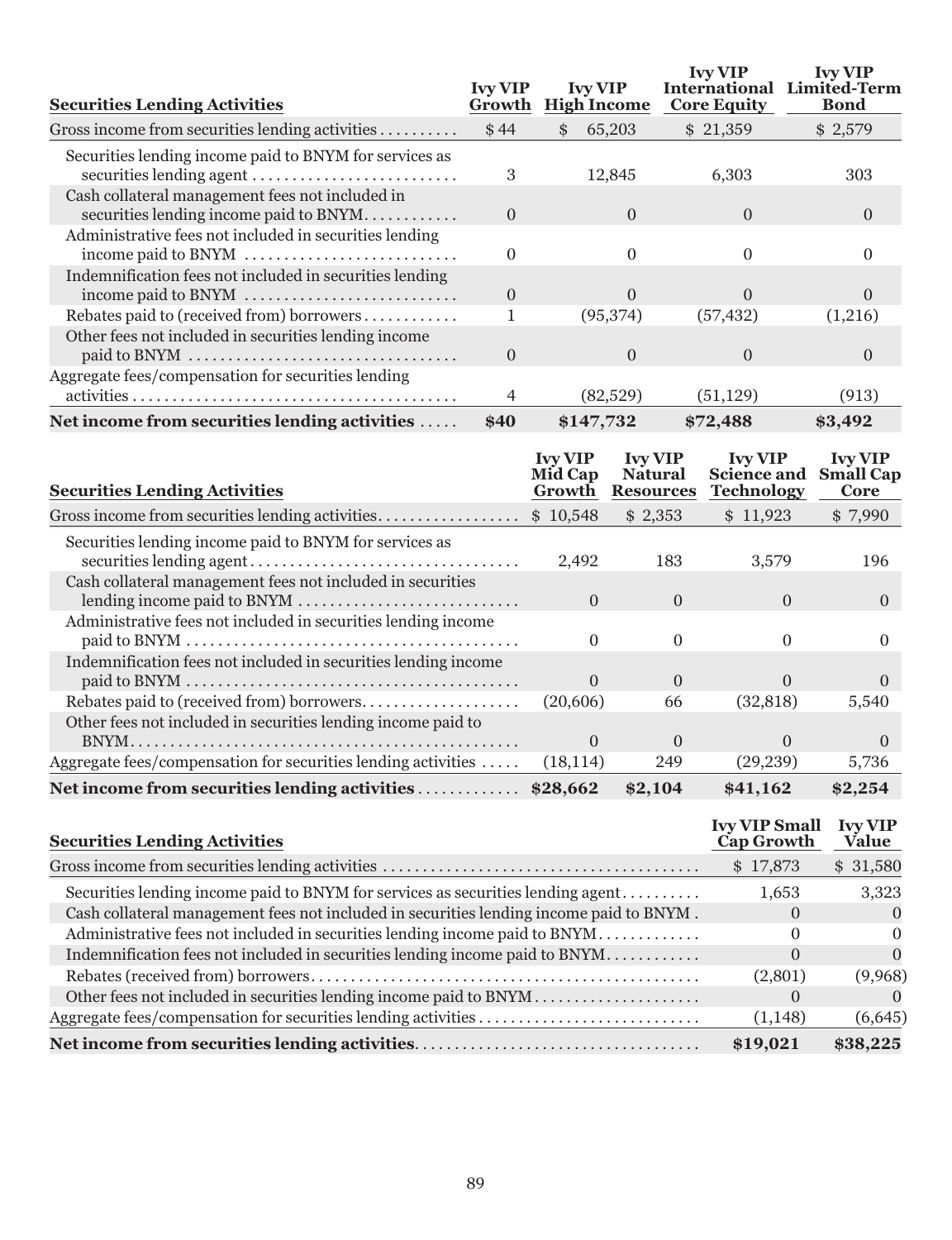#### **PORTFOLIO MANAGERS**

#### **Portfolio Managers Employed by IICO**

The following tables provide information relating to the portfolio managers of the Portfolios as of December 31, 2020:

### **Erik R. Becker—Ivy VIP Core Equity**

|                                                                   | Investment<br><b>Companies</b> | Registered Other Pooled<br>Investment<br><b>Vehicles</b> | <b>Other</b><br><b>Accounts</b> |
|-------------------------------------------------------------------|--------------------------------|----------------------------------------------------------|---------------------------------|
|                                                                   |                                |                                                          |                                 |
| Number of Accounts Managed with Performance-Based Advisory Fees   |                                |                                                          |                                 |
|                                                                   | \$5,284.3                      | \$11.0                                                   | \$273.2                         |
| Assets Managed with Performance-Based Advisory Fees (in millions) |                                | $\left( \right)$<br>$\mathcal{S}$                        |                                 |

#### **Mark G. Beischel—Ivy VIP Balanced Ivy VIP Corporate Bond Ivy VIP Global Bond**

|                                                                   | Investment<br><b>Companies</b> | <b>Registered</b> Other Pooled<br>Investment<br><b>Vehicles</b> | <b>Other</b><br><b>Accounts</b> |
|-------------------------------------------------------------------|--------------------------------|-----------------------------------------------------------------|---------------------------------|
|                                                                   | $10*$                          |                                                                 |                                 |
| Number of Accounts Managed with Performance-Based Advisory Fees   |                                |                                                                 |                                 |
|                                                                   | \$6,148.5                      | \$0                                                             | \$0                             |
| Assets Managed with Performance-Based Advisory Fees (in millions) |                                | \$0                                                             | \$0                             |

\* For two of these accounts, Mr. Beischel is responsible for only a portion of the assets managed.

### **Nathan A. Brown—Ivy VIP Mid Cap Growth**

|                                                                   | Investment<br><b>Companies</b> | <b>Registered</b> Other Pooled<br>Investment<br><b>Vehicles</b> | <b>Other</b><br><b>Accounts</b> |
|-------------------------------------------------------------------|--------------------------------|-----------------------------------------------------------------|---------------------------------|
|                                                                   |                                |                                                                 |                                 |
| Number of Accounts Managed with Performance-Based Advisory Fees   |                                |                                                                 |                                 |
|                                                                   | \$10,401.0                     | \$33.1                                                          | \$136.9                         |
| Assets Managed with Performance-Based Advisory Fees (in millions) |                                | - 0                                                             |                                 |

#### **F. Chace Brundige—Ivy VIP Asset Strategy**

**Ivy VIP Pathfinder Aggressive Ivy VIP Pathfinder Moderately Aggressive Ivy VIP Pathfinder Moderate Ivy VIP Pathfinder Moderately Conservative Ivy VIP Pathfinder Conservative Ivy VIP Pathfinder Moderate – Managed Volatility**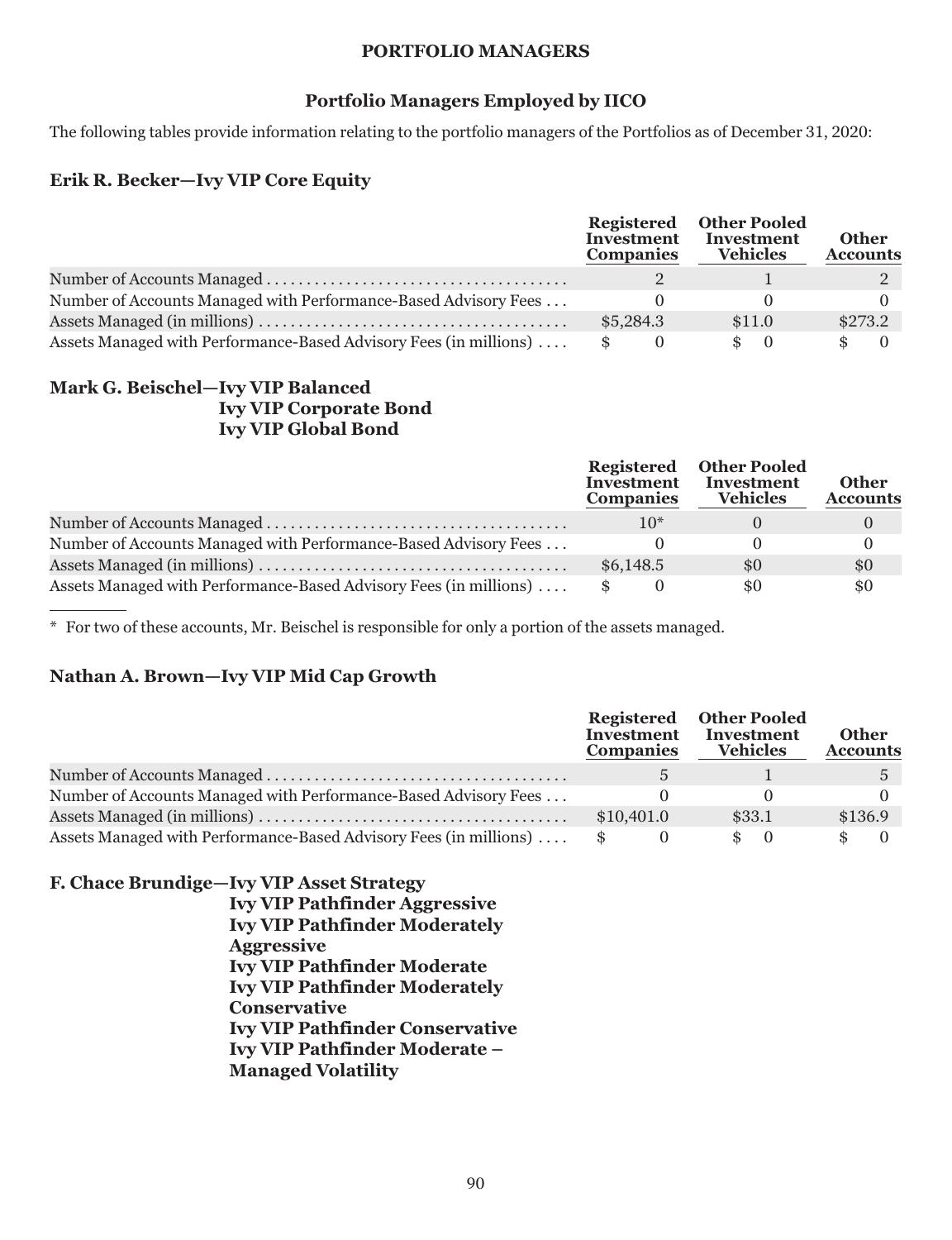#### **Ivy VIP Pathfinder Moderately Aggressive – Managed Volatility Ivy VIP Pathfinder Moderately Conservative – Managed Volatility**

|                                                                   | Investment<br><b>Companies</b> | <b>Registered</b> Other Pooled<br>Investment<br><b>Vehicles</b> | <b>Other</b><br><b>Accounts</b> |
|-------------------------------------------------------------------|--------------------------------|-----------------------------------------------------------------|---------------------------------|
|                                                                   | $22*$                          |                                                                 |                                 |
| Number of Accounts Managed with Performance-Based Advisory Fees   |                                |                                                                 |                                 |
|                                                                   | \$7,829.7                      | \$0                                                             | \$0                             |
| Assets Managed with Performance-Based Advisory Fees (in millions) |                                | \$0                                                             | \$0                             |

\* For four of these accounts, Mr. Brundige is responsible for only a portion of the assets managed.

## **Kenneth G. Gau—Ivy VIP Small Cap Core**

|                                                                   | Investment<br><b>Companies</b> | Registered Other Pooled<br>Investment<br><b>Vehicles</b> | <b>Other</b><br><b>Accounts</b> |
|-------------------------------------------------------------------|--------------------------------|----------------------------------------------------------|---------------------------------|
|                                                                   |                                |                                                          |                                 |
| Number of Accounts Managed with Performance-Based Advisory Fees   |                                |                                                          |                                 |
|                                                                   | \$860.1                        | \$5.0                                                    | \$0                             |
| Assets Managed with Performance-Based Advisory Fees (in millions) |                                | $\Omega$ $\Omega$                                        | \$0                             |

### **David P. Ginther—Ivy VIP Energy Ivy VIP Natural Resources**

|                                                                   | Investment<br><b>Companies</b> | Registered Other Pooled<br>Investment<br><b>Vehicles</b> | <b>Other</b><br><b>Accounts</b> |
|-------------------------------------------------------------------|--------------------------------|----------------------------------------------------------|---------------------------------|
|                                                                   |                                |                                                          |                                 |
| Number of Accounts Managed with Performance-Based Advisory Fees   |                                |                                                          |                                 |
|                                                                   | \$512.0                        | \$0                                                      | \$0.1                           |
| Assets Managed with Performance-Based Advisory Fees (in millions) |                                | \$0                                                      | $\hat{s}$ 0                     |

### **Chad A. Gunther—Ivy VIP High Income**

|                                                                   | Investment<br><b>Companies</b> | <b>Registered</b> Other Pooled<br>Investment<br><b>Vehicles</b> | <b>Other</b><br><b>Accounts</b> |
|-------------------------------------------------------------------|--------------------------------|-----------------------------------------------------------------|---------------------------------|
|                                                                   | $.5*$                          |                                                                 |                                 |
| Number of Accounts Managed with Performance-Based Advisory Fees   |                                |                                                                 |                                 |
|                                                                   | \$5,466.1                      | \$0                                                             | \$0                             |
| Assets Managed with Performance-Based Advisory Fees (in millions) |                                | \$0                                                             | \$0                             |

\* Two of these accounts are multi-manager accounts. The Assets Managed (in millions) represents the portion of the accounts managed by Mr. Gunther.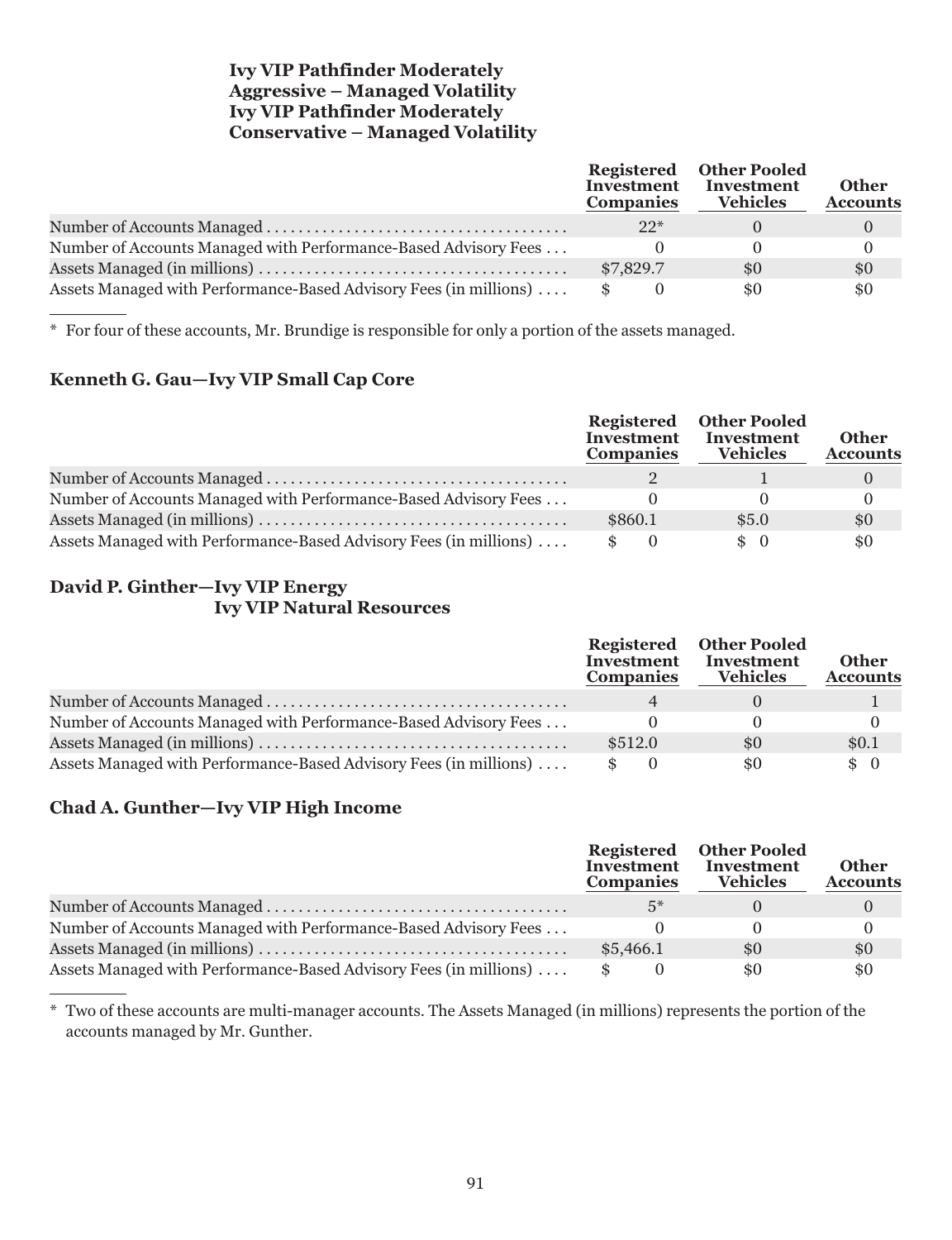## **Bradley P. Halverson—Ivy VIP Small Cap Growth**

|                                                                   | <b>Investment</b><br><b>Companies</b> | <b>Registered</b> Other Pooled<br>Investment<br><b>Vehicles</b> | <b>Other</b><br><b>Accounts</b> |
|-------------------------------------------------------------------|---------------------------------------|-----------------------------------------------------------------|---------------------------------|
|                                                                   |                                       |                                                                 |                                 |
| Number of Accounts Managed with Performance-Based Advisory Fees   |                                       |                                                                 |                                 |
|                                                                   | \$3,713.5                             | \$71.6                                                          | \$383.0                         |
| Assets Managed with Performance-Based Advisory Fees (in millions) |                                       |                                                                 |                                 |

# **Matthew A. Hekman—Ivy VIP Balanced**

|                                                                   | Investment<br><b>Companies</b> | <b>Registered</b> Other Pooled<br>Investment<br><b>Vehicles</b> | <b>Other</b><br><b>Accounts</b> |
|-------------------------------------------------------------------|--------------------------------|-----------------------------------------------------------------|---------------------------------|
|                                                                   |                                |                                                                 |                                 |
| Number of Accounts Managed with Performance-Based Advisory Fees   |                                |                                                                 |                                 |
|                                                                   | \$2,877.3                      | \$0                                                             | \$0                             |
| Assets Managed with Performance-Based Advisory Fees (in millions) |                                | \$0                                                             | \$0                             |

## **Bradley M. Klapmeyer—Ivy VIP Growth**

|                                                                   | Investment<br><b>Companies</b> | Registered Other Pooled<br>Investment<br><b>Vehicles</b> | <b>Other</b><br><b>Accounts</b> |
|-------------------------------------------------------------------|--------------------------------|----------------------------------------------------------|---------------------------------|
|                                                                   |                                |                                                          |                                 |
| Number of Accounts Managed with Performance-Based Advisory Fees   |                                |                                                          |                                 |
|                                                                   | \$7,171.3                      | \$18.2                                                   | \$293.0                         |
| Assets Managed with Performance-Based Advisory Fees (in millions) |                                |                                                          |                                 |

# **John C. Maxwell—Ivy VIP International Core Equity**

|                                                                   | Investment<br><b>Companies</b> | <b>Registered</b> Other Pooled<br>Investment<br><b>Vehicles</b> | <b>Other</b><br><b>Accounts</b>                  |
|-------------------------------------------------------------------|--------------------------------|-----------------------------------------------------------------|--------------------------------------------------|
|                                                                   |                                |                                                                 |                                                  |
| Number of Accounts Managed with Performance-Based Advisory Fees   |                                |                                                                 |                                                  |
|                                                                   | \$3,585.7                      | \$182.0                                                         | \$27.0                                           |
| Assets Managed with Performance-Based Advisory Fees (in millions) |                                | 0                                                               | $\textcolor{red}{\text{\$}}\ \textcolor{red}{0}$ |

### **Kenneth G. McQuade—Ivy VIP Small Cap Growth**

|                                                                   | Investment<br><b>Companies</b> | <b>Registered</b> Other Pooled<br>Investment<br><b>Vehicles</b> | <b>Other</b><br><b>Accounts</b> |
|-------------------------------------------------------------------|--------------------------------|-----------------------------------------------------------------|---------------------------------|
|                                                                   |                                |                                                                 |                                 |
| Number of Accounts Managed with Performance-Based Advisory Fees   |                                |                                                                 |                                 |
|                                                                   | \$3,713.5                      | \$71.6                                                          | \$383.0                         |
| Assets Managed with Performance-Based Advisory Fees (in millions) |                                | $\mathcal{S}$<br>$\bigcirc$                                     |                                 |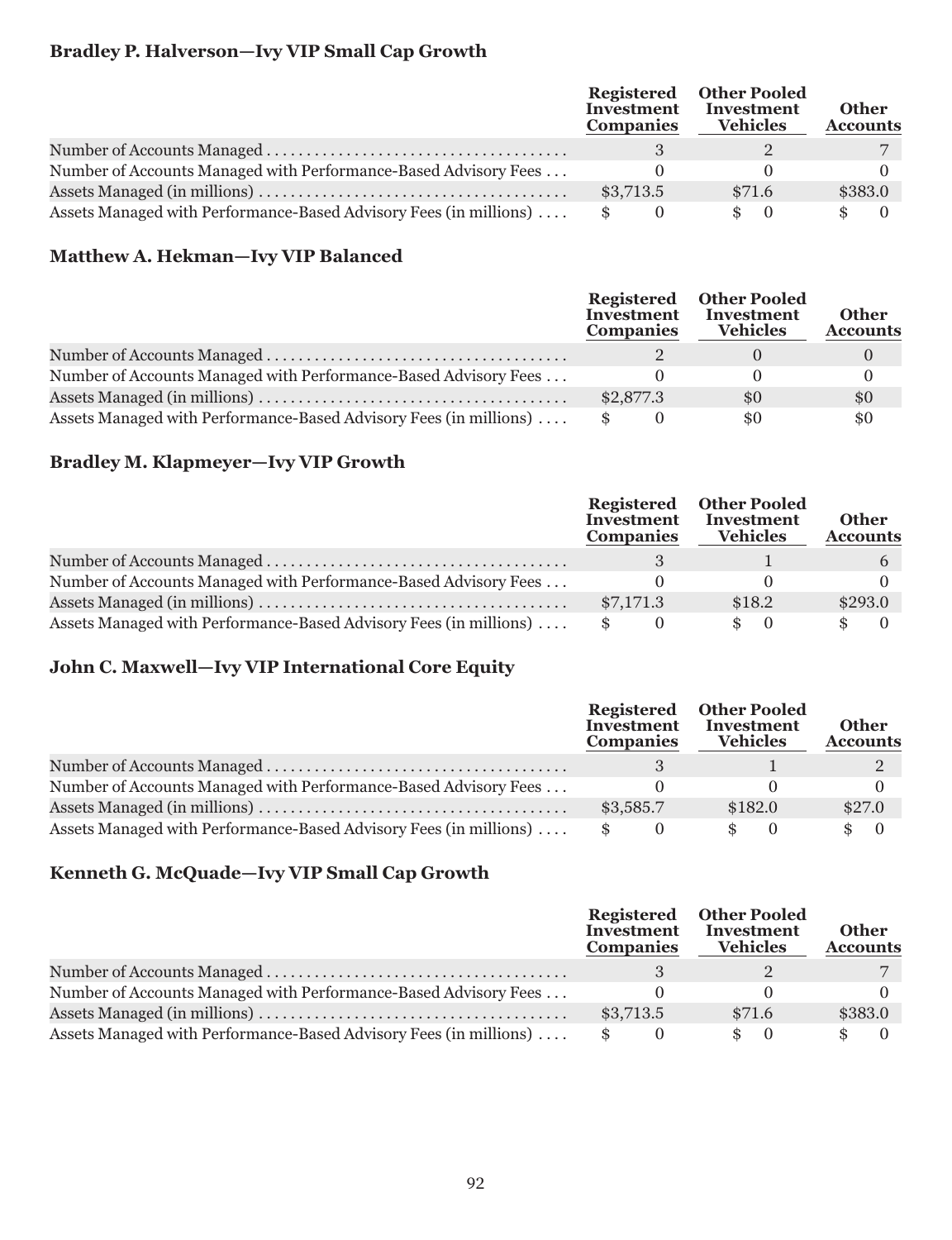## **Timothy J. Miller—Ivy VIP Small Cap Growth**

|                                                                   | Investment<br><b>Companies</b> | <b>Registered</b> Other Pooled<br>Investment<br><b>Vehicles</b> | <b>Other</b><br><b>Accounts</b> |
|-------------------------------------------------------------------|--------------------------------|-----------------------------------------------------------------|---------------------------------|
|                                                                   |                                |                                                                 |                                 |
| Number of Accounts Managed with Performance-Based Advisory Fees   |                                |                                                                 |                                 |
|                                                                   | \$3,713.5                      | \$71.6                                                          | \$383.0                         |
| Assets Managed with Performance-Based Advisory Fees (in millions) |                                | $\mathcal{S}$                                                   |                                 |

## **Catherine L. Murray—Ivy VIP International Core Equity**

|                                                                   | Investment<br><b>Companies</b> | <b>Registered</b> Other Pooled<br>Investment<br><b>Vehicles</b> | <b>Other</b><br><b>Accounts</b> |
|-------------------------------------------------------------------|--------------------------------|-----------------------------------------------------------------|---------------------------------|
|                                                                   |                                |                                                                 |                                 |
| Number of Accounts Managed with Performance-Based Advisory Fees   |                                |                                                                 |                                 |
|                                                                   | \$3,399.5                      | \$182.0                                                         | \$27.0                          |
| Assets Managed with Performance-Based Advisory Fees (in millions) |                                | $\theta$                                                        |                                 |

## **Robert E. Nightingale—Ivy VIP Global Equity Income**

|                                                                   | <b>Investment</b><br><b>Companies</b> | Registered Other Pooled<br>Investment<br><b>Vehicles</b> | <b>Other</b><br><b>Accounts</b> |
|-------------------------------------------------------------------|---------------------------------------|----------------------------------------------------------|---------------------------------|
|                                                                   |                                       |                                                          |                                 |
| Number of Accounts Managed with Performance-Based Advisory Fees   |                                       |                                                          |                                 |
|                                                                   | \$1,055.9                             | \$0                                                      | \$0                             |
| Assets Managed with Performance-Based Advisory Fees (in millions) |                                       | \$0                                                      | \$0                             |

\* One of these accounts is a multi-manager account. The Assets Managed (in millions) amount represents the portion of the account managed by Mr. Nightingale.

### **Matthew T. Norris—Ivy VIP Value**

|                                                                   | Investment<br><b>Companies</b> | <b>Registered</b> Other Pooled<br>Investment<br><b>Vehicles</b> | <b>Other</b><br><b>Accounts</b> |
|-------------------------------------------------------------------|--------------------------------|-----------------------------------------------------------------|---------------------------------|
|                                                                   |                                |                                                                 |                                 |
| Number of Accounts Managed with Performance-Based Advisory Fees   |                                |                                                                 |                                 |
|                                                                   | \$1,687.2                      | \$0                                                             | \$43.2                          |
| Assets Managed with Performance-Based Advisory Fees (in millions) |                                | \$0                                                             | $\theta$                        |

### **Christopher J. Parker—Ivy VIP Global Equity Income**

|                                                                 | <b>Companies</b> | <b>Registered</b> Other Pooled<br>Investment Investment<br><b>Vehicles</b> | <b>Other</b><br><b>Accounts</b> |
|-----------------------------------------------------------------|------------------|----------------------------------------------------------------------------|---------------------------------|
|                                                                 | $-3*$            |                                                                            |                                 |
| Number of Accounts Managed with Performance-Based Advisory Fees |                  |                                                                            |                                 |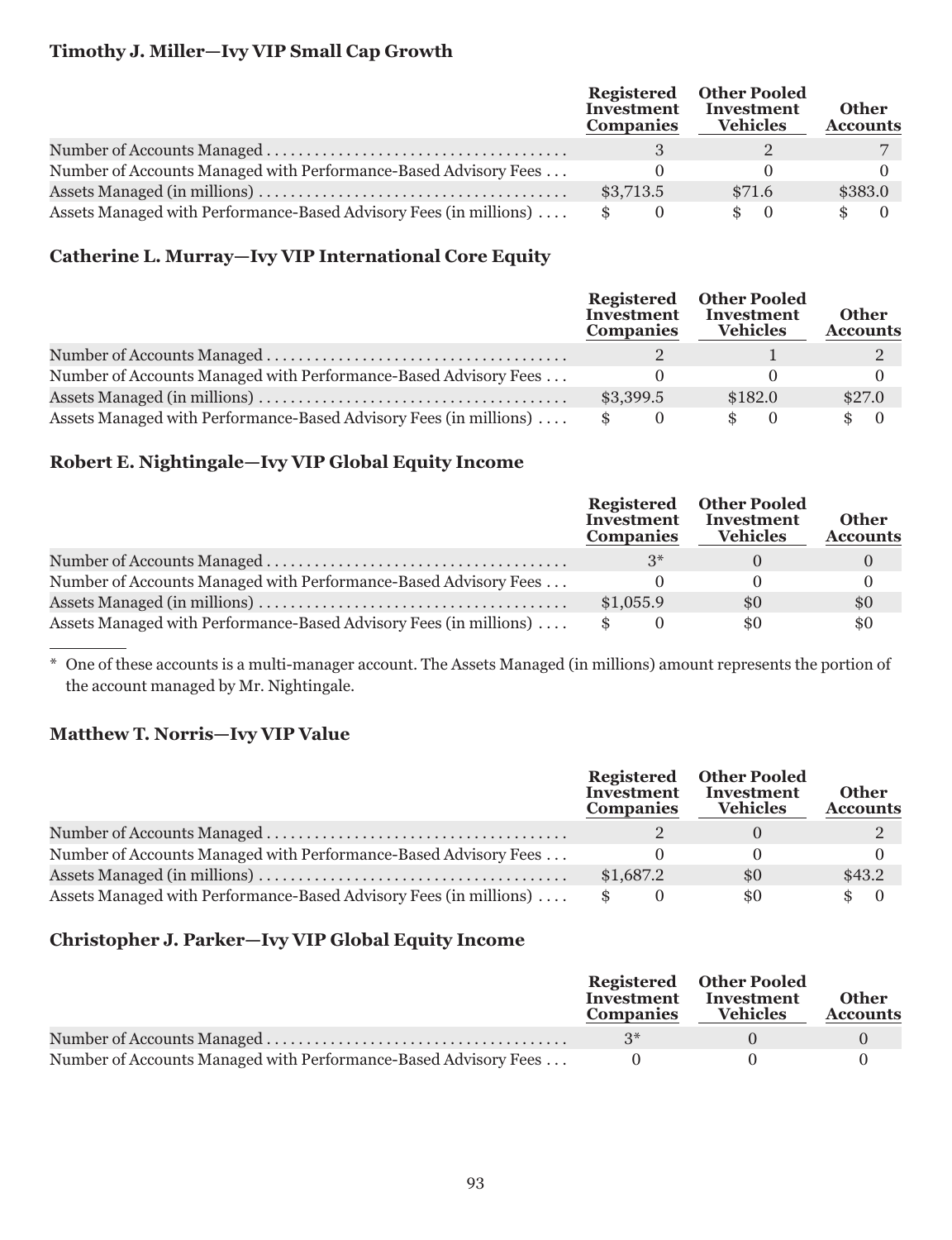|                                                                   | <b>Companies</b> | Registered Other Pooled<br>Investment Investment<br><b>Vehicles</b> | <b>Other</b><br><b>Accounts</b> |
|-------------------------------------------------------------------|------------------|---------------------------------------------------------------------|---------------------------------|
|                                                                   | \$1.055.9        | \$0                                                                 | $\$0$                           |
| Assets Managed with Performance-Based Advisory Fees (in millions) |                  | \$0                                                                 | \$0                             |

\* One of these accounts is a multi-manager account. The Assets Managed (in millions) amount represents the portion of the account managed by Mr. Parker.

#### **Susan K. Regan—Ivy VIP Balanced Ivy VIP Corporate Bond Ivy VIP Limited-Term Bond**

|                                                                   | Investment<br><b>Companies</b> | <b>Registered</b> Other Pooled<br>Investment<br><b>Vehicles</b> | <b>Other</b><br><b>Accounts</b> |
|-------------------------------------------------------------------|--------------------------------|-----------------------------------------------------------------|---------------------------------|
|                                                                   |                                |                                                                 |                                 |
| Number of Accounts Managed with Performance-Based Advisory Fees   |                                |                                                                 |                                 |
|                                                                   | \$6,505.5                      | \$0                                                             | \$303.0                         |
| Assets Managed with Performance-Based Advisory Fees (in millions) |                                | \$0                                                             |                                 |

#### **Sarah C. Ross—Ivy VIP Global Growth**

|                                                                   | Investment<br><b>Companies</b> | <b>Registered</b> Other Pooled<br>Investment<br><b>Vehicles</b> | <b>Other</b><br><b>Accounts</b> |
|-------------------------------------------------------------------|--------------------------------|-----------------------------------------------------------------|---------------------------------|
|                                                                   |                                |                                                                 |                                 |
| Number of Accounts Managed with Performance-Based Advisory Fees   |                                |                                                                 |                                 |
|                                                                   | \$1,191.0                      | \$0                                                             | \$0                             |
| Assets Managed with Performance-Based Advisory Fees (in millions) |                                | \$0                                                             | \$0                             |

### **Kimberly A. Scott—Ivy VIP Mid Cap Growth**

|                                                                   | Investment<br><b>Companies</b> | <b>Registered</b> Other Pooled<br>Investment<br><b>Vehicles</b> | <b>Other</b><br><b>Accounts</b> |
|-------------------------------------------------------------------|--------------------------------|-----------------------------------------------------------------|---------------------------------|
|                                                                   |                                |                                                                 |                                 |
| Number of Accounts Managed with Performance-Based Advisory Fees   |                                |                                                                 |                                 |
|                                                                   | \$10,401.0                     | \$33.1                                                          | \$130.4                         |
| Assets Managed with Performance-Based Advisory Fees (in millions) |                                | \$.                                                             |                                 |

### **Zachary H. Shafran—Ivy VIP Science and Technology**

|                                                                   | Investment<br><b>Companies</b> | Registered Other Pooled<br>Investment<br><b>Vehicles</b> | <b>Other</b><br><b>Accounts</b> |
|-------------------------------------------------------------------|--------------------------------|----------------------------------------------------------|---------------------------------|
|                                                                   |                                |                                                          |                                 |
| Number of Accounts Managed with Performance-Based Advisory Fees   |                                |                                                          |                                 |
|                                                                   | \$10,537.4                     | \$0                                                      | \$1.2                           |
| Assets Managed with Performance-Based Advisory Fees (in millions) |                                | \$0                                                      | $\textbf{\$} \quad \textbf{0}$  |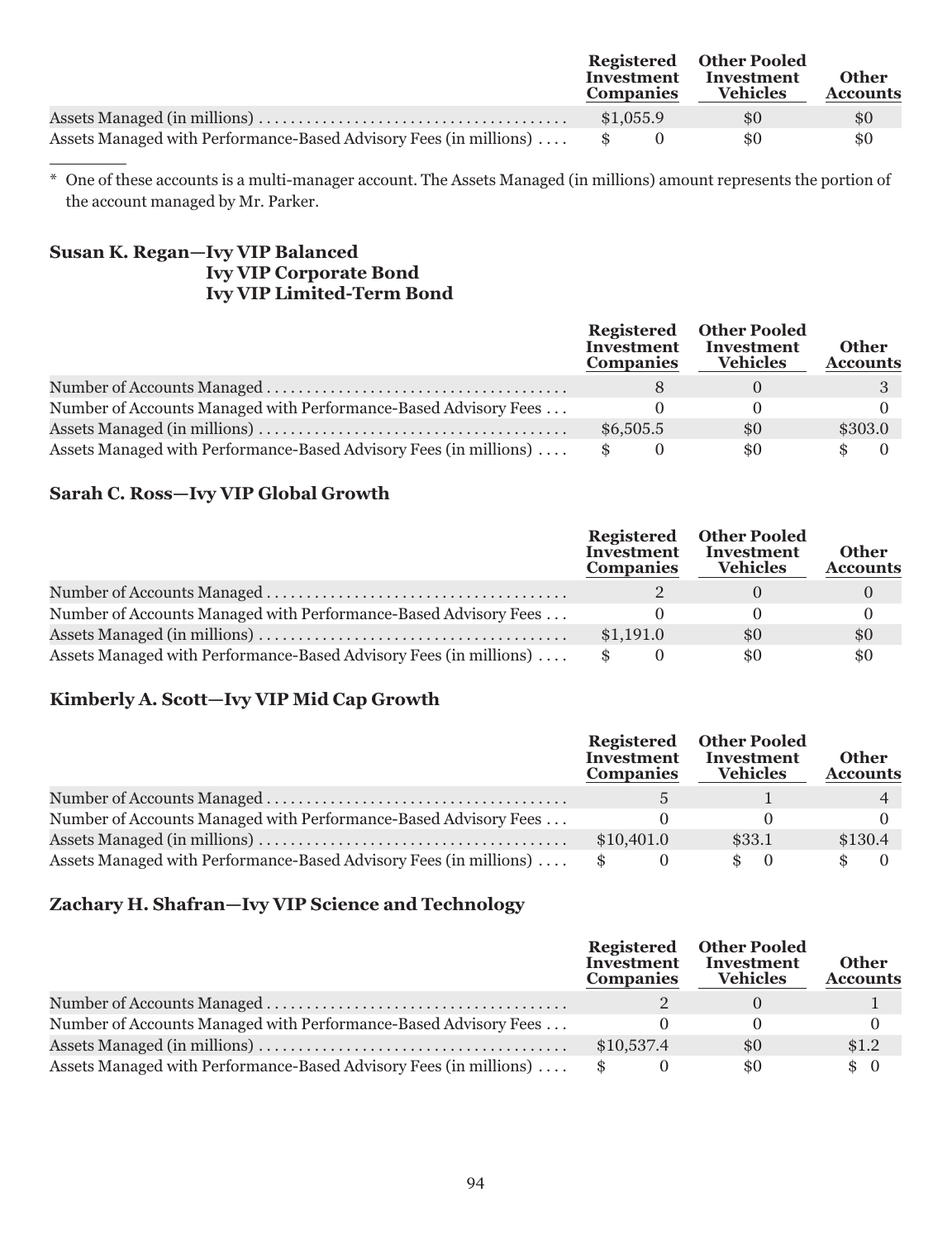## **Mira Stevovich—Ivy VIP Government Money Market**

|                                                                                                                                                                                                                                                                                                                                                                                                                                                                                                                                  | Registered<br>Investment<br><b>Companies</b> | <b>Other Pooled</b><br>Investment<br><b>Vehicles</b> | <b>Other</b><br><b>Accounts</b> |
|----------------------------------------------------------------------------------------------------------------------------------------------------------------------------------------------------------------------------------------------------------------------------------------------------------------------------------------------------------------------------------------------------------------------------------------------------------------------------------------------------------------------------------|----------------------------------------------|------------------------------------------------------|---------------------------------|
|                                                                                                                                                                                                                                                                                                                                                                                                                                                                                                                                  | 3                                            | $\Omega$                                             | 3                               |
| Number of Accounts Managed with Performance-Based Advisory Fees                                                                                                                                                                                                                                                                                                                                                                                                                                                                  | $\Omega$                                     | $\Omega$                                             | $\Omega$                        |
|                                                                                                                                                                                                                                                                                                                                                                                                                                                                                                                                  | \$1,975.3                                    | \$0                                                  | \$303.0                         |
| Assets Managed with Performance-Based Advisory Fees (in millions)                                                                                                                                                                                                                                                                                                                                                                                                                                                                | $\Omega$<br>\$                               | \$0                                                  | \$<br>$\theta$                  |
| W. Jeffery Surles—Ivy VIP Asset Strategy<br><b>Ivy VIP Pathfinder Aggressive</b><br><b>Ivy VIP Pathfinder Moderately</b><br><b>Aggressive</b><br><b>Ivy VIP Pathfinder Moderate</b><br><b>Ivy VIP Pathfinder Moderately</b><br><b>Conservative</b><br><b>Ivy VIP Pathfinder Conservative</b><br>Ivy VIP Pathfinder Moderate -<br><b>Managed Volatility</b><br><b>Ivy VIP Pathfinder Moderately</b><br><b>Aggressive – Managed Volatility</b><br><b>Ivy VIP Pathfinder Moderately</b><br><b>Conservative – Managed Volatility</b> |                                              |                                                      |                                 |

|                                                                   | Investment<br><b>Companies</b> | <b>Registered</b> Other Pooled<br>Investment<br><b>Vehicles</b> | <b>Other</b><br><b>Accounts</b> |
|-------------------------------------------------------------------|--------------------------------|-----------------------------------------------------------------|---------------------------------|
|                                                                   | $22*$                          |                                                                 |                                 |
| Number of Accounts Managed with Performance-Based Advisory Fees   |                                |                                                                 |                                 |
|                                                                   | \$7,829.7                      | \$0                                                             | \$0                             |
| Assets Managed with Performance-Based Advisory Fees (in millions) |                                | \$0                                                             | \$0                             |

\* For four of these accounts, Mr. Surles is responsible for only a portion of the assets managed.

## **Bradley J. Warden—Ivy VIP Science and Technology**

|                                                                   | Investment<br><b>Companies</b> | <b>Registered</b> Other Pooled<br>Investment<br><b>Vehicles</b> | <b>Other</b><br><b>Accounts</b> |
|-------------------------------------------------------------------|--------------------------------|-----------------------------------------------------------------|---------------------------------|
|                                                                   |                                |                                                                 |                                 |
| Number of Accounts Managed with Performance-Based Advisory Fees   |                                |                                                                 |                                 |
|                                                                   | \$10,537.4                     | \$0                                                             | \$8.4                           |
| Assets Managed with Performance-Based Advisory Fees (in millions) |                                | \$0                                                             | $\frac{1}{3}$ 0                 |

## **Michael T. Wolverton—Ivy VIP Energy Ivy VIP Natural Resources**

|                                                                 | <b>Companies</b> | <b>Registered</b> Other Pooled<br>Investment Investment<br><b>Vehicles</b> | <b>Other</b><br><b>Accounts</b> |
|-----------------------------------------------------------------|------------------|----------------------------------------------------------------------------|---------------------------------|
|                                                                 |                  |                                                                            |                                 |
| Number of Accounts Managed with Performance-Based Advisory Fees |                  |                                                                            |                                 |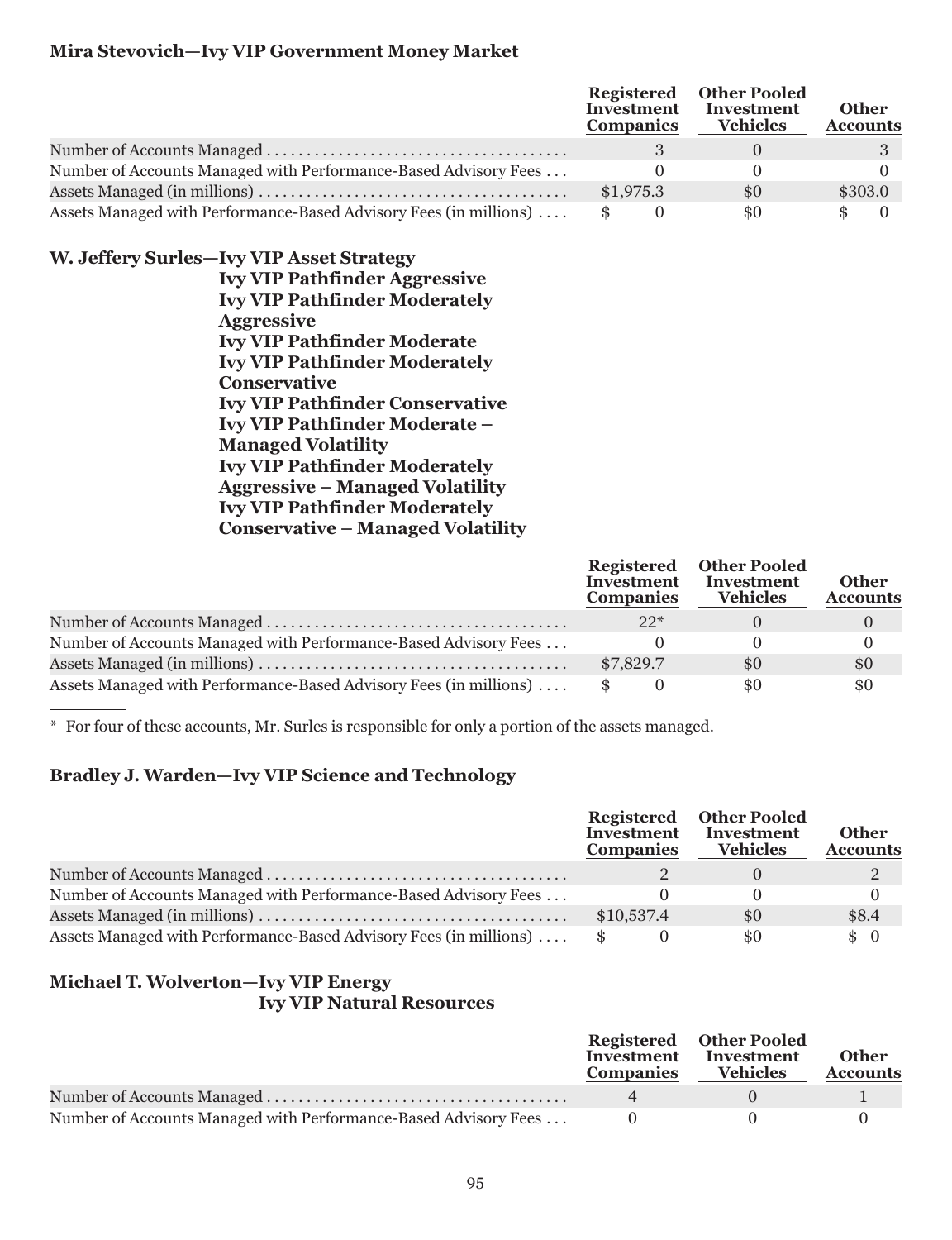|                                                                                                                                                                                                                                                                                                                                                                                                                                                                                              |         | Registered<br>Investment<br><b>Companies</b> | <b>Other Pooled</b><br>Investment<br><b>Vehicles</b> | <b>Other</b><br><b>Accounts</b> |
|----------------------------------------------------------------------------------------------------------------------------------------------------------------------------------------------------------------------------------------------------------------------------------------------------------------------------------------------------------------------------------------------------------------------------------------------------------------------------------------------|---------|----------------------------------------------|------------------------------------------------------|---------------------------------|
|                                                                                                                                                                                                                                                                                                                                                                                                                                                                                              | \$512.0 |                                              | \$0                                                  | \$0.1                           |
| Assets Managed with Performance-Based Advisory Fees (in millions)                                                                                                                                                                                                                                                                                                                                                                                                                            | \$      | $\overline{0}$                               | \$0                                                  | $\$\ 0$                         |
| Aaron D. Young-Ivy VIP Pathfinder Aggressive<br><b>Ivy VIP Pathfinder Moderately</b><br><b>Aggressive</b><br><b>Ivy VIP Pathfinder Moderate</b><br><b>Ivy VIP Pathfinder Moderately</b><br><b>Conservative</b><br><b>Ivy VIP Pathfinder Conservative</b><br>Ivy VIP Pathfinder Moderate -<br><b>Managed Volatility</b><br><b>Ivy VIP Pathfinder Moderately</b><br><b>Aggressive – Managed Volatility</b><br><b>Ivy VIP Pathfinder Moderately</b><br><b>Conservative – Managed Volatility</b> |         |                                              |                                                      |                                 |

|                                                                   | Investment<br><b>Companies</b> | Registered Other Pooled<br>Investment<br><b>Vehicles</b> | <b>Other</b><br><b>Accounts</b> |
|-------------------------------------------------------------------|--------------------------------|----------------------------------------------------------|---------------------------------|
|                                                                   | $19*$                          |                                                          |                                 |
| Number of Accounts Managed with Performance-Based Advisory Fees   |                                |                                                          |                                 |
|                                                                   | \$3,427.1                      | \$0                                                      | \$0                             |
| Assets Managed with Performance-Based Advisory Fees (in millions) |                                | \$0                                                      | \$0                             |

\* For three of these accounts, Mr. Young is responsible for only a portion of the assets managed.

### **Conflicts of Interest**

Actual or apparent conflicts of interest may arise when a portfolio manager has day-to-day management responsibilities with respect to more than one fund or account, such as the following:

- The management of multiple funds and/or other accounts may result in a portfolio manager devoting unequal time and attention to the management of each fund and/or other account. IICO seeks to manage such competing interests for the time and attention of portfolio managers by having a portfolio manager focus on a particular investment discipline. Most other accounts managed by a portfolio manager are managed using the same investment models that are used in connection with the management of the funds.
- The portfolio manager might execute transactions for another fund or account that may adversely impact the value of securities held by the fund. Securities selected for funds or accounts other than the fund might outperform the securities selected for the fund. IICO seeks to manage this potential conflict by requiring all portfolio transactions to be allocated pursuant to IICO's Allocation Procedures.

IICO and the Trust have adopted certain compliance procedures, including the Code of Ethics, which are designed to address certain types of conflicts. However, there is no guarantee that such procedures will detect each and every situation in which a conflict arises.

#### **Compensation**

IICO believes that integral to the retention of investment professionals are: a) a competitive base salary, that is commensurate with the individual's level of experience and responsibility. In its consideration of an employee's base salary, IICO reviews industry specific information regarding compensation in the investment management industry,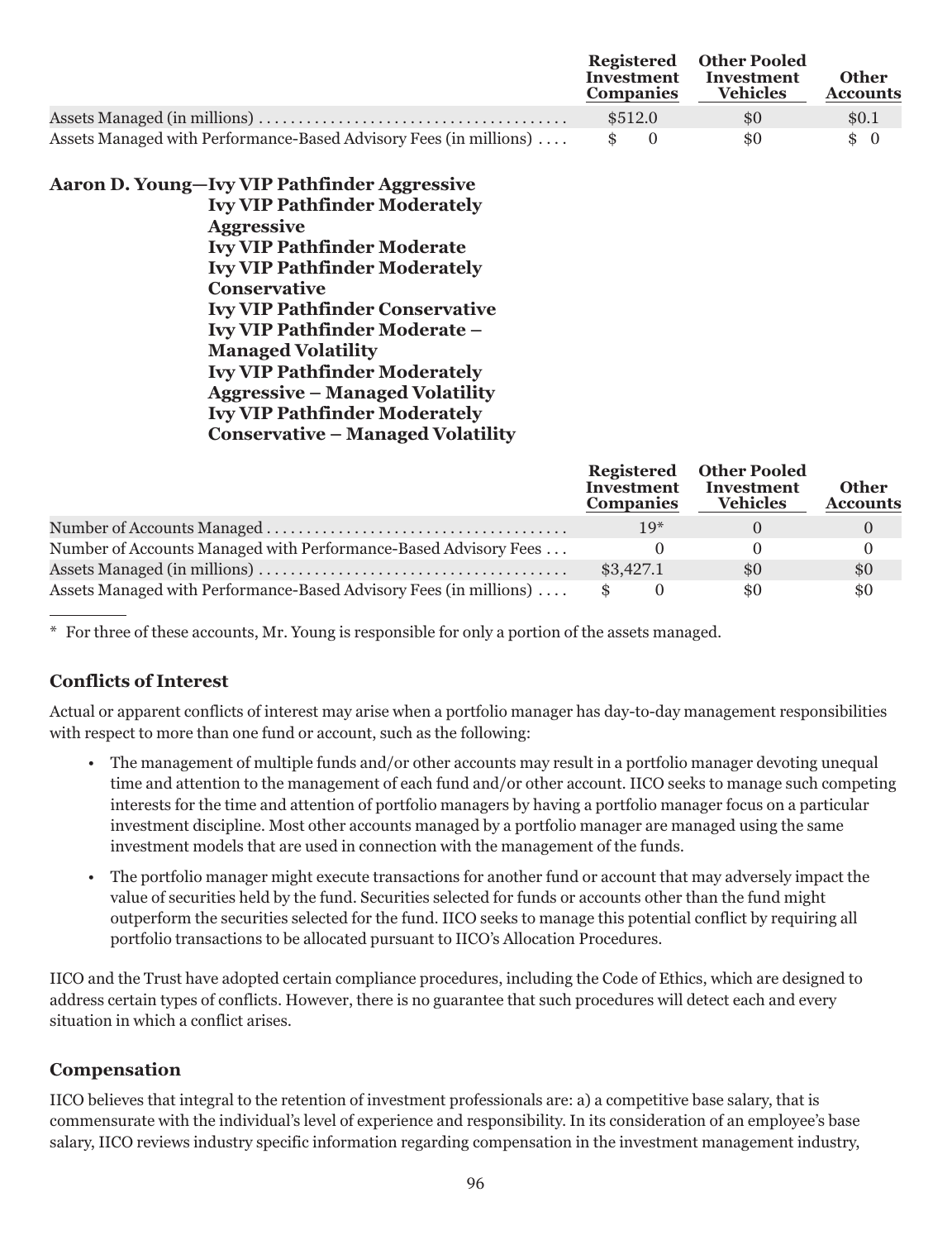including data regarding years of experience, asset style managed, etc. Executive management of IICO is responsible for setting the base salary and for its on-going review; b) an attractive bonus structure, summarized below; and c) eligibility for a stock incentive plan in shares of WDR that rewards teamwork (awards of equity-based compensation typically vest over time, so as to create an incentive to retain key talent). All portfolio managers are eligible for restricted stock awards and/or cash-settled restricted stock unit awards. If such awards are granted, they will vest over a period of four years, with the first vesting to take place either one or two years after the date of the award, depending on the type of award granted.

Portfolio managers can receive significant annual performance-based bonuses. The better the pre-tax performance of a portfolio relative to an appropriate benchmark, the more bonus compensation the manager can receive. The primary benchmark is the portfolio manager's percentile ranking against the performance of managers of the same investment style at other firms over one-year, three-year and five-year periods. The secondary benchmark is an index with an investment style substantially similar to that of the portfolio. Non-quantitative factors (which may include, but are not limited to, individual performance, risk management, teamwork, financial measures and consistency of contribution to the firm) also are considered. For truly exceptional results, bonuses can be multiples of base salary. In cases where portfolio managers have more than one portfolio to manage, all the portfolios of similar investment style are taken into account in determining bonuses. With limited exceptions, 30% of annual performance-based bonuses are deferred for a three-year period. During that time, the deferred portion of bonuses is deemed invested in one or more mutual funds managed by IICO, with a minimum of 50% of the deferred bonus required to be deemed invested in a mutual fund managed by the portfolio manager. In addition to the deferred portion of bonuses being deemed invested in mutual funds managed by IICO, WDR's 401(k) plan offers certain mutual funds managed by IICO as investment options. No compensation payable to portfolio managers is based upon the amount of the mutual fund assets under management.

Portfolio managers are eligible for the standard retirement benefits and health and welfare benefits available to all IICO employees.

## **Ownership of Securities**

As of December 31, 2020, the dollar range of shares beneficially owned by each specified portfolio manager, including those shares deemed owned by each portfolio manager and invested through deferred compensation plans, was:

| <b>Manager</b>                           | <b>Portfolio(s)</b> Managed<br>in Ivy Variable<br><b>Insurance Portfolios</b> | <b>Dollar Range of Shares</b><br>Owned <sup>1</sup> or Deemed<br><b>Owned in Portfolio</b><br><b>Managed</b> | <b>Dollar Range of</b><br><b>Shares Owned or</b><br><b>Deemed Owned in</b><br>Similarly Managed <sup>2</sup><br><b>Funds</b> within<br>the Fund<br>Complex | <b>Dollar Range of</b><br><b>Shares Owned or</b><br><b>Deemed Owned</b><br>in the Fund<br>Complex |
|------------------------------------------|-------------------------------------------------------------------------------|--------------------------------------------------------------------------------------------------------------|------------------------------------------------------------------------------------------------------------------------------------------------------------|---------------------------------------------------------------------------------------------------|
| Erik R. Becker. Ivy VIP Core Equity      |                                                                               | \$0                                                                                                          | over \$1,000,000                                                                                                                                           | over \$1,000,000                                                                                  |
| Mark G. Beischel.                        | <b>Ivy VIP Balanced</b>                                                       | \$0                                                                                                          | \$0                                                                                                                                                        | \$100,001 to \$500,000                                                                            |
|                                          | <b>Ivy VIP Corporate Bond</b>                                                 | \$0                                                                                                          | \$0                                                                                                                                                        |                                                                                                   |
|                                          | Ivy VIP Global Bond                                                           | \$0                                                                                                          | \$100,001 to \$500,000                                                                                                                                     |                                                                                                   |
| Nathan A. Brown Ivy VIP Mid Cap Growth   |                                                                               | \$0                                                                                                          | over \$1,000,000                                                                                                                                           | over \$1,000,000                                                                                  |
| F. Chace Brundige Ivy VIP Asset Strategy |                                                                               | \$0                                                                                                          | over \$1,000,000                                                                                                                                           | over \$1,000,000                                                                                  |
|                                          | <b>Ivy VIP Pathfinder Aggressive</b>                                          | \$0                                                                                                          | N/A                                                                                                                                                        |                                                                                                   |
|                                          | Ivy VIP Pathfinder<br>Moderately Aggressive                                   | \$0                                                                                                          | N/A                                                                                                                                                        |                                                                                                   |
|                                          | Ivy VIP Pathfinder Moderate                                                   | \$0                                                                                                          | N/A                                                                                                                                                        |                                                                                                   |
|                                          | Ivy VIP Pathfinder<br>Moderately Conservative                                 | \$0                                                                                                          | N/A                                                                                                                                                        |                                                                                                   |
|                                          | Ivy VIP Pathfinder Conservative                                               | \$0                                                                                                          | N/A                                                                                                                                                        |                                                                                                   |
|                                          | Ivy VIP Pathfinder<br>Moderate - Managed Volatility                           | \$0                                                                                                          | N/A                                                                                                                                                        |                                                                                                   |
|                                          | Ivy VIP Pathfinder Moderately<br>Aggressive - Managed Volatility              | \$0                                                                                                          | N/A                                                                                                                                                        |                                                                                                   |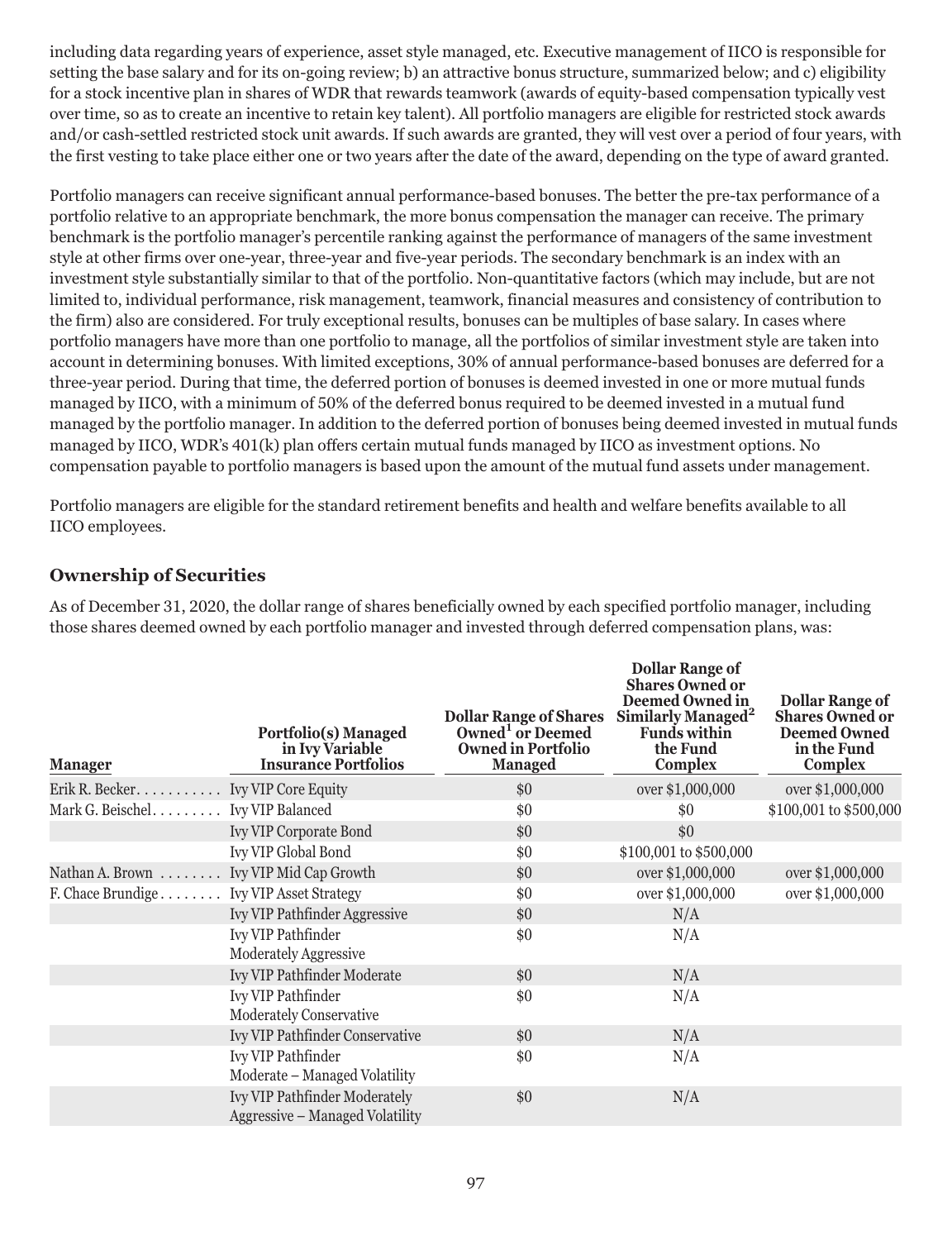| <b>Manager</b>                                | <b>Portfolio(s)</b> Managed<br>in Ivy Variable<br><b>Insurance Portfolios</b> | <b>Dollar Range of Shares</b><br>Owned <sup>1</sup> or Deemed<br><b>Owned in Portfolio</b><br><b>Managed</b> | <b>Dollar Range of</b><br><b>Shares Owned or</b><br><b>Deemed Owned in</b><br><b>Similarly Managed<sup>2</sup></b><br>Funds within<br>the Fund<br>Complex | <b>Dollar Range of</b><br><b>Shares Owned or</b><br><b>Deemed Owned</b><br>in the Fund<br>Complex |
|-----------------------------------------------|-------------------------------------------------------------------------------|--------------------------------------------------------------------------------------------------------------|-----------------------------------------------------------------------------------------------------------------------------------------------------------|---------------------------------------------------------------------------------------------------|
|                                               | Ivy VIP Pathfinder Moderately<br>Conservative - Managed Volatility            | \$0                                                                                                          | N/A                                                                                                                                                       |                                                                                                   |
| Kenneth G. Gau Ivy VIP Small Cap Core         |                                                                               | \$0                                                                                                          | \$500,001 to \$1,000,000                                                                                                                                  | over \$1,000,000                                                                                  |
| David P. Ginther Ivy VIP Energy               |                                                                               | \$0                                                                                                          | \$500,001 to \$1,000,000                                                                                                                                  | \$500,001 to<br>\$1,000,000                                                                       |
|                                               | <b>Ivy VIP Natural Resources</b>                                              | \$0                                                                                                          | \$0                                                                                                                                                       |                                                                                                   |
| Chad A. Gunther Ivy VIP High Income           |                                                                               | \$0                                                                                                          | \$500,001 to \$1,000,000                                                                                                                                  | over \$1,000,000                                                                                  |
| Bradley P. Halverson Ivy VIP Small Cap Growth |                                                                               | \$0                                                                                                          | \$100,001 to \$500,000                                                                                                                                    | \$500,001 to<br>\$1,000,000                                                                       |
| Matthew A. Hekman Ivy VIP Balanced            |                                                                               | \$0                                                                                                          | \$100,001 to \$500,000                                                                                                                                    | \$100,001 to \$500,000                                                                            |
| Bradley M. Klapmeyer. Ivy VIP Growth          |                                                                               | \$0                                                                                                          | \$500,001 to \$1,000,000                                                                                                                                  | over \$1,000,000                                                                                  |
|                                               | John C. Maxwell Ivy VIP International Core Equity                             | \$0                                                                                                          | over \$1,000,000                                                                                                                                          | over \$1,000,000                                                                                  |
| Kenneth G. McQuade Ivy VIP Small Cap Growth   |                                                                               | \$0                                                                                                          | \$500,001 to \$1,000,000                                                                                                                                  | over \$1,000,000                                                                                  |
| Timothy J. Miller Ivy VIP Small Cap Growth    |                                                                               | \$0                                                                                                          | over \$1,000,000                                                                                                                                          | over \$1,000,000                                                                                  |
|                                               | Catherine L. Murray Ivy VIP International Core Equity                         | \$0                                                                                                          | \$100,001 to \$500,000                                                                                                                                    | \$100,001 to \$500,000                                                                            |
|                                               | Robert E. Nightingale Ivy VIP Global Equity Income                            | \$0                                                                                                          | over \$1,000,000                                                                                                                                          | over \$1,000,000                                                                                  |
| Matthew T. Norris Ivy VIP Value               |                                                                               | \$0                                                                                                          | \$500,001 to \$1,000,000                                                                                                                                  | \$500,001 to<br>\$1,000,000                                                                       |
|                                               | Christopher J. Parker Ivy VIP Global Equity Income                            | \$0                                                                                                          | \$500,001 to \$1,000,000                                                                                                                                  | \$500,001 to<br>\$1,000,000                                                                       |
| Susan K. Regan Ivy VIP Balanced               |                                                                               | \$0                                                                                                          | \$10,001 to \$50,000                                                                                                                                      | \$500,001 to<br>\$1,000,000                                                                       |
|                                               | <b>Ivy VIP Corporate Bond</b>                                                 | \$0                                                                                                          | \$0                                                                                                                                                       |                                                                                                   |
|                                               | Ivy VIP Limited-Term Bond                                                     | \$0                                                                                                          | \$100,001 to \$500,000                                                                                                                                    |                                                                                                   |
| Sarah C. Ross Ivy VIP Global Growth           |                                                                               | \$0                                                                                                          | over \$1,000,000                                                                                                                                          | over \$1,000,000                                                                                  |
| Kimberly A. Scott Ivy VIP Mid Cap Growth      |                                                                               | \$0                                                                                                          | over \$1,000,000                                                                                                                                          | over \$1,000,000                                                                                  |
|                                               | Zachary H. Shafran Ivy VIP Science and Technology                             | \$0                                                                                                          | \$500,001 to \$1,000,000                                                                                                                                  | \$500,001 to<br>\$1,000,000                                                                       |
| Mira Stevovich Ivy VIP Government Money       | Market                                                                        | \$0                                                                                                          | \$0                                                                                                                                                       | over \$1,000,000                                                                                  |
| W. Jeffery Surles                             | <b>Ivy VIP Asset Strategy</b>                                                 | \$0                                                                                                          | over \$1,000,000                                                                                                                                          | over \$1,000,000                                                                                  |
|                                               | Ivy VIP Pathfinder Aggressive                                                 | \$0                                                                                                          | N/A                                                                                                                                                       |                                                                                                   |
|                                               | Ivy VIP Pathfinder<br>Moderately Aggressive                                   | \$0                                                                                                          | N/A                                                                                                                                                       |                                                                                                   |
|                                               | Ivy VIP Pathfinder Moderate                                                   | \$0                                                                                                          | N/A                                                                                                                                                       |                                                                                                   |
|                                               | Ivy VIP Pathfinder<br>Moderately Conservative                                 | \$0                                                                                                          | N/A                                                                                                                                                       |                                                                                                   |
|                                               | Ivy VIP Pathfinder Conservative                                               | \$0                                                                                                          | N/A                                                                                                                                                       |                                                                                                   |
|                                               | Ivy VIP Pathfinder Moderate -<br>Managed Volatility                           | \$0                                                                                                          | N/A                                                                                                                                                       |                                                                                                   |
|                                               | Ivy VIP Pathfinder Moderately<br>Aggressive - Managed Volatility              | \$0                                                                                                          | N/A                                                                                                                                                       |                                                                                                   |
|                                               | Ivy VIP Pathfinder Moderately<br>Conservative - Managed Volatility            | \$0                                                                                                          | N/A                                                                                                                                                       |                                                                                                   |
|                                               | Bradley J. Warden. Ivy VIP Science and Technology                             | \$0                                                                                                          | \$500,001 to \$1,000,000                                                                                                                                  | over \$1,000,000                                                                                  |
| Michael T. Wolverton Ivy VIP Energy           |                                                                               | \$0                                                                                                          | \$0                                                                                                                                                       | \$100,001 to \$500,000                                                                            |
|                                               | <b>Ivy VIP Natural Resources</b>                                              | \$0                                                                                                          | \$10,001 to \$50,000                                                                                                                                      |                                                                                                   |
|                                               | Aaron D. Young. Ivy VIP Pathfinder Aggressive                                 | \$0                                                                                                          | N/A                                                                                                                                                       | \$0                                                                                               |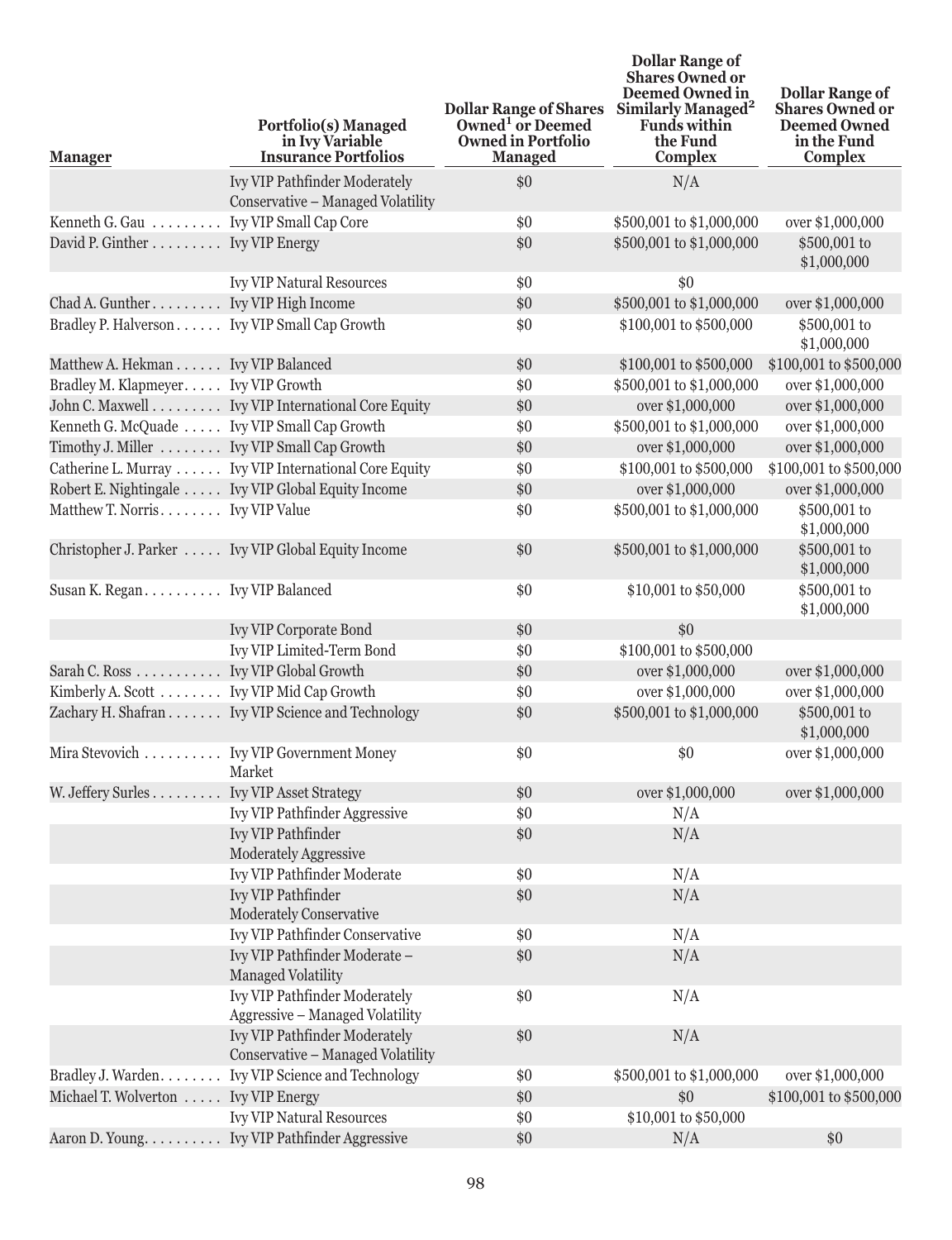| <b>Manager</b> | <b>Portfolio(s)</b> Managed<br>in Ivy Variable<br><b>Insurance Portfolios</b> | <b>Dollar Range of Shares</b><br>Owned <sup>1</sup> or Deemed<br><b>Owned in Portfolio</b><br><b>Managed</b> | <b>Dollar Range of</b><br><b>Shares Owned or</b><br>Deemed Owned in<br>Similarly Managed <sup>2</sup><br>Funds within<br>the Fund<br>Complex | <b>Dollar Range of</b><br><b>Shares Owned or</b><br><b>Deemed Owned</b><br>in the Fund<br>Complex |
|----------------|-------------------------------------------------------------------------------|--------------------------------------------------------------------------------------------------------------|----------------------------------------------------------------------------------------------------------------------------------------------|---------------------------------------------------------------------------------------------------|
|                | Ivy VIP Pathfinder<br><b>Moderately Aggressive</b>                            | \$0                                                                                                          | N/A                                                                                                                                          |                                                                                                   |
|                | Ivy VIP Pathfinder Moderate                                                   | \$0                                                                                                          | N/A                                                                                                                                          |                                                                                                   |
|                | Ivy VIP Pathfinder<br>Moderately Conservative                                 | \$0                                                                                                          | N/A                                                                                                                                          |                                                                                                   |
|                | Ivy VIP Pathfinder Conservative                                               | \$0                                                                                                          | N/A                                                                                                                                          |                                                                                                   |
|                | Ivy VIP Pathfinder Moderate -<br><b>Managed Volatility</b>                    | \$0                                                                                                          | N/A                                                                                                                                          |                                                                                                   |
|                | Ivy VIP Pathfinder Moderately<br>Aggressive – Managed Volatility              | \$0                                                                                                          | N/A                                                                                                                                          |                                                                                                   |
|                | Ivy VIP Pathfinder Moderately<br>Conservative – Managed Volatility            | \$0                                                                                                          | N/A                                                                                                                                          |                                                                                                   |

 $1$  The Portfolios' shares are available for purchase only by PICs and are indirectly owned by investors in the Policies for which the Portfolios serve as underlying investment vehicles.

<sup>2</sup> Shares deemed to be owned in any Portfolio or similarly managed style within the Fund Complex which is managed by the portfolio manager.

## **Portfolio Managers Employed by Securian AM**

The following tables provide information relating to the portfolio managers of the specified Portfolio as of December 31, 2020:

### **Lowell R. Bolken—Ivy VIP Securian Real Estate Securities**

|                                                                   | Investment<br><b>Companies</b> | <b>Registered</b> Other Pooled<br>Investment<br><b>Vehicles</b> | <b>Other</b><br><b>Accounts</b> |
|-------------------------------------------------------------------|--------------------------------|-----------------------------------------------------------------|---------------------------------|
|                                                                   |                                |                                                                 |                                 |
| Number of Accounts Managed with Performance-Based Advisory Fees   |                                |                                                                 |                                 |
|                                                                   | \$553.42                       | \$79.97                                                         | \$244.43                        |
| Assets Managed with Performance-Based Advisory Fees (in millions) |                                | 0                                                               |                                 |

#### **Joshua M. Klaetsch—Ivy VIP Securian Real Estate Securities**

|                                                                   | Investment<br><b>Companies</b> | <b>Registered</b> Other Pooled<br>Investment<br><b>Vehicles</b> | <b>Other</b><br><b>Accounts</b> |
|-------------------------------------------------------------------|--------------------------------|-----------------------------------------------------------------|---------------------------------|
|                                                                   |                                |                                                                 |                                 |
| Number of Accounts Managed with Performance-Based Advisory Fees   |                                |                                                                 |                                 |
|                                                                   | \$480.64                       | \$79.97                                                         | \$51.81                         |
| Assets Managed with Performance-Based Advisory Fees (in millions) |                                | -0                                                              |                                 |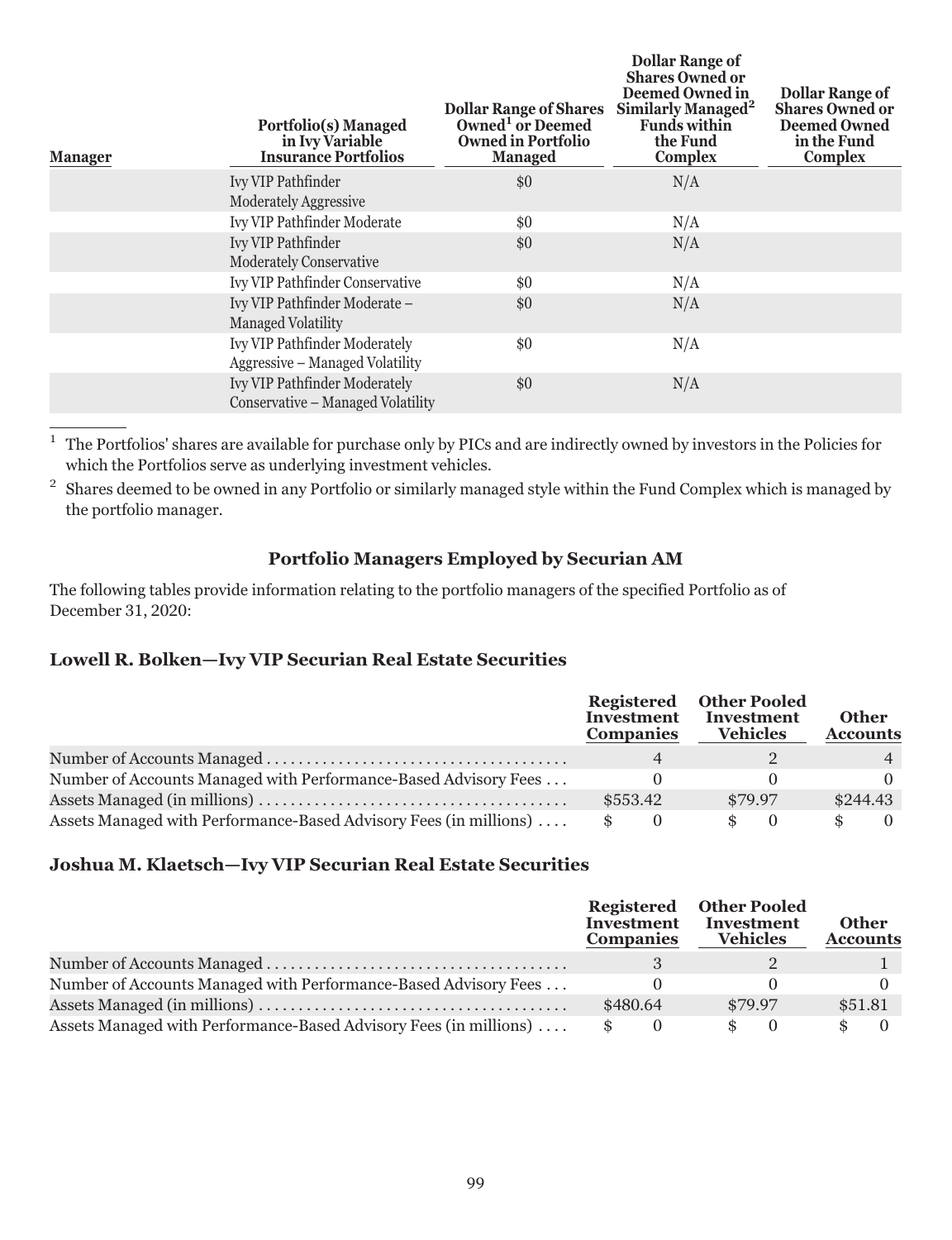### **Matthew K. Richmond—Ivy VIP Securian Real Estate Securities**

|                                                                   | Investment<br><b>Companies</b> | <b>Registered</b> Other Pooled<br>Investment<br><b>Vehicles</b> | <b>Other</b><br><b>Accounts</b> |
|-------------------------------------------------------------------|--------------------------------|-----------------------------------------------------------------|---------------------------------|
|                                                                   |                                |                                                                 |                                 |
| Number of Accounts Managed with Performance-Based Advisory Fees   |                                |                                                                 |                                 |
|                                                                   | \$480.64                       | \$79.97                                                         | \$51.81                         |
| Assets Managed with Performance-Based Advisory Fees (in millions) |                                |                                                                 |                                 |

The following tables provide information relating to the portfolio managers of the volatility management strategy of the Managed Volatility Portfolios as of December 31, 2020:

#### **Merlin Erickson—Ivy VIP Pathfinder Moderate – Managed Volatility Ivy VIP Pathfinder Moderately Aggressive – Managed Volatility Ivy VIP Pathfinder Moderately Conservative – Managed Volatility**

|                                                                   | Investment<br><b>Companies</b> | Registered Other Pooled<br>Investment<br><b>Vehicles</b> | <b>Other</b><br><b>Accounts</b> |
|-------------------------------------------------------------------|--------------------------------|----------------------------------------------------------|---------------------------------|
|                                                                   |                                |                                                          |                                 |
| Number of Accounts Managed with Performance-Based Advisory Fees   |                                |                                                          |                                 |
|                                                                   | \$2,035.34                     | \$0                                                      | \$44.77                         |
| Assets Managed with Performance-Based Advisory Fees (in millions) |                                | \$0                                                      |                                 |

#### **Jeremy Gogos—Ivy VIP Pathfinder Moderate –**

**Managed Volatility Ivy VIP Pathfinder Moderately Aggressive – Managed Volatility Ivy VIP Pathfinder Moderately Conservative – Managed Volatility**

|                                                                   | Investment<br><b>Companies</b> | <b>Registered</b> Other Pooled<br>Investment<br><b>Vehicles</b> | <b>Other</b><br><b>Accounts</b> |
|-------------------------------------------------------------------|--------------------------------|-----------------------------------------------------------------|---------------------------------|
|                                                                   |                                |                                                                 |                                 |
| Number of Accounts Managed with Performance-Based Advisory Fees   |                                |                                                                 |                                 |
|                                                                   | \$2,035.34                     | \$0                                                             | \$44.77                         |
| Assets Managed with Performance-Based Advisory Fees (in millions) |                                | \$0                                                             |                                 |

### **Craig M. Stapleton—Ivy VIP Pathfinder Moderate –**

#### **Managed Volatility Ivy VIP Pathfinder Moderately Aggressive – Managed Volatility Ivy VIP Pathfinder Moderately Conservative – Managed Volatility**

|                                                                 | Investment<br><b>Companies</b> | Registered Other Pooled<br>Investment<br><b>Vehicles</b> | Other<br><b>Accounts</b> |
|-----------------------------------------------------------------|--------------------------------|----------------------------------------------------------|--------------------------|
|                                                                 |                                |                                                          | 171                      |
| Number of Accounts Managed with Performance-Based Advisory Fees |                                |                                                          |                          |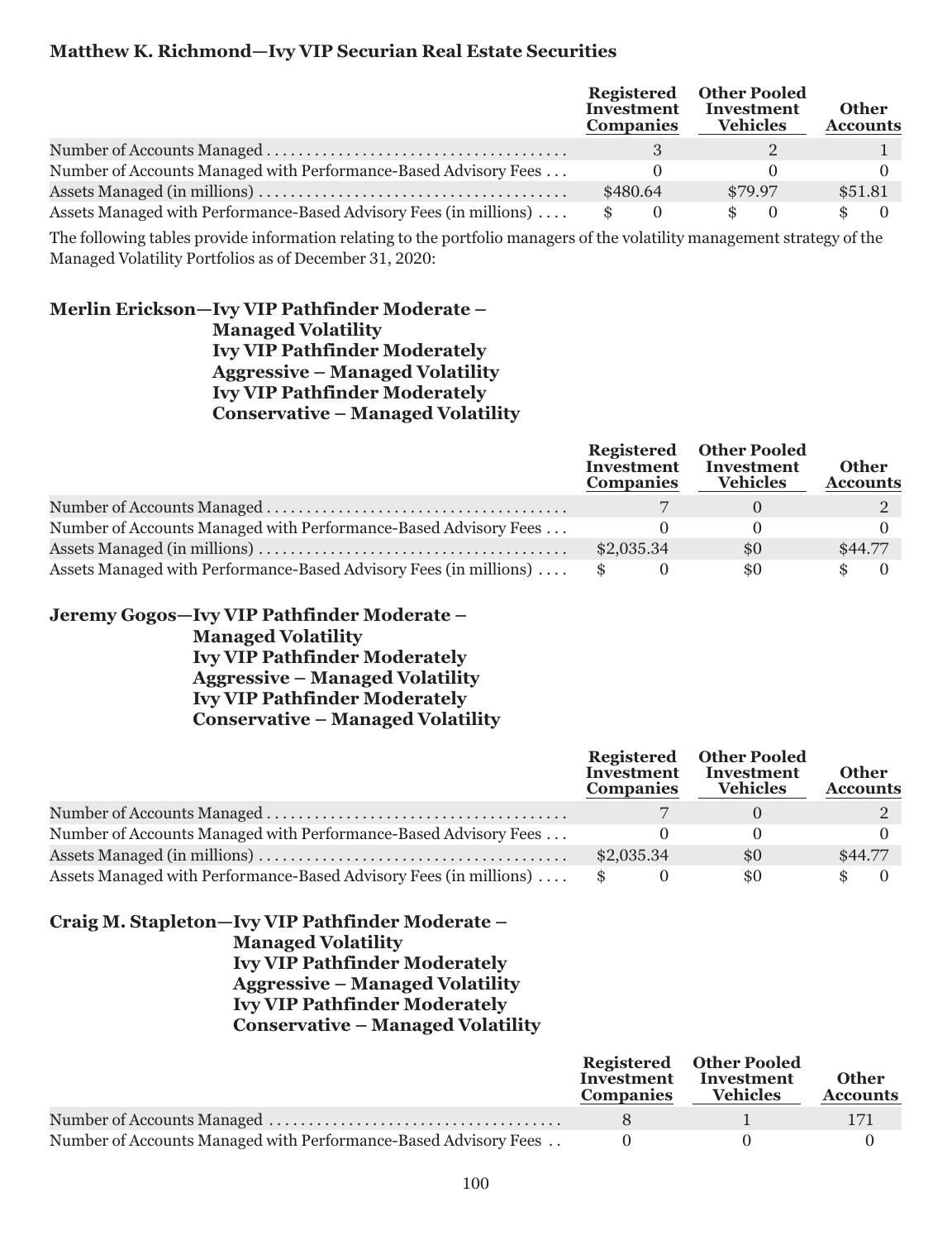|                                                                   | <b>Companies</b>          | <b>Registered</b> Other Pooled<br>Investment Investment<br><b>Vehicles</b> | <b>Other</b><br><b>Accounts</b> |
|-------------------------------------------------------------------|---------------------------|----------------------------------------------------------------------------|---------------------------------|
|                                                                   | \$2,108.12                | \$550.99                                                                   | \$28,416.72                     |
| Assets Managed with Performance-Based Advisory Fees (in millions) | $\mathcal{S}$<br>$\theta$ |                                                                            | - \$                            |

# **Conflicts of Interest**

In the judgment of IICO and Securian AM, no material conflicts of interest are likely to arise in connection with a portfolio manager's management of the Portfolios on the one hand and the management of any account identified above on the other. All portfolio managers must manage assets in their personal accounts in accordance with Securian AM's code of ethics. The Portfolios and all other accounts managed by a portfolio manager in a similar style are managed subject to substantially similar investment restrictions and guidelines, and therefore no conflict of interest is likely to arise due to material differences in investment strategy. Securian AM also has adopted policies and procedures designed for fair allocation of investment opportunities between the Portfolios and other accounts managed by the same portfolio manager, including accounts of Securian AM or their affiliates. In addition, Securian AM believes that material conflicts due to differences in compensation paid to portfolio managers (see below) also are unlikely to arise. Account performance is a factor in determining a portfolio manager's compensation, but no portfolio manager's compensation structure favors one account over another on the basis of performance.

## **Compensation**

As of the end of the Portfolios' most recent fiscal year, each portfolio manager of a Portfolio is compensated for managing the Portfolios and for managing other accounts identified above in the manner set forth below. Portfolio managers also receive other compensation in the form of group insurance and medical benefits and pension and other retirement benefits which are available generally to all employees of Securian AM and which do not discriminate in favor of any portfolio manager.

**Base Salary** — the portfolio managers' total compensation packages are reviewed and adjusted annually using competitive compensation surveys. Base salary is designed to provide a measure of stability and is targeted to be competitive with peers.

**Short-term Bonus** — the portfolio managers are eligible for an annual bonus that is based on the portfolio manager's ability to meet predetermined goals. The primary goals are based on investment performance along with subjective standards relating to investment management activities. The remaining goals are based on subjective fulfillment of position duties.

**Long-term Incentive** — the portfolio managers are eligible for a long-term bonus that is dependent upon Securian AM's strategic business objectives such as profitability, sales, etc. If long-term bonuses are granted, the bonus has a four-year vesting schedule.

**Deferred Compensation** — the portfolio managers have the option to defer all or part of his or her short-term and long-term bonuses into a non-qualified deferred compensation plan. All elections must be made prior to the start of the performance measurement period.

**Revenue Share** — the portfolio managers may be paid a percentage of revenue received for the management of assets for unaffiliated clients including Ivy VIP Securian Real Estate Securities or the Managed Volatility Portfolios. Revenues received from accounts of Securian AM or any of its affiliates, are not subject to revenue share.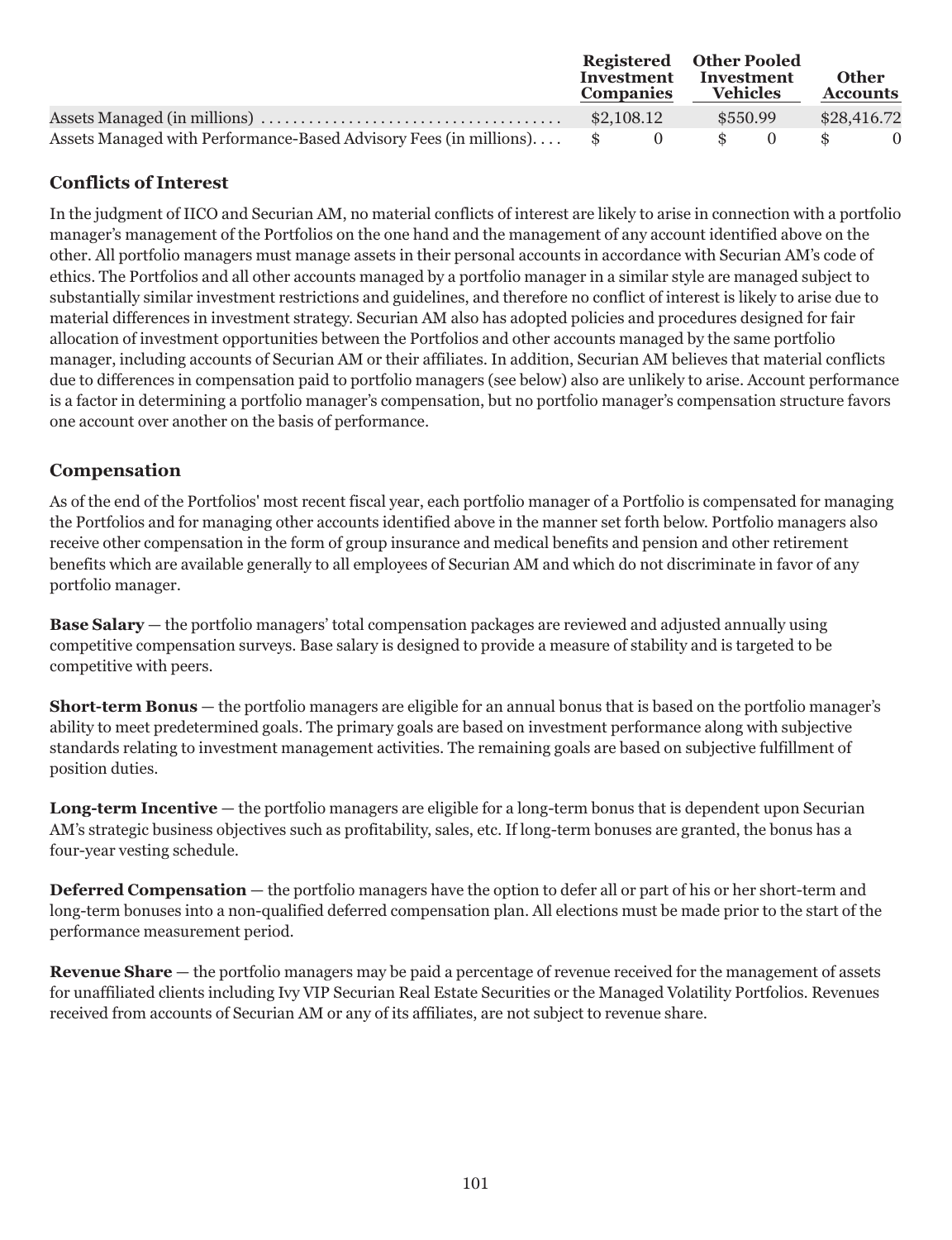# **Ownership of Securities**

As of December 31, 2020, the dollar range of shares beneficially owned by each specified portfolio manager was:

| <b>Manager</b>      | <b>Dollar Range of Shares</b><br>owned <sup>*</sup> in Ivy<br><b>VIP Securian</b><br><b>Real Estate</b><br><b>Securities</b> | <b>Dollar Range of Shares</b><br>Owned in Fund<br>Complex |
|---------------------|------------------------------------------------------------------------------------------------------------------------------|-----------------------------------------------------------|
|                     | \$0                                                                                                                          | \$100,001 to \$500,000                                    |
|                     | \$0                                                                                                                          | \$10,001 to \$50,000                                      |
| Matthew K. Richmond | \$0                                                                                                                          | \$100,001 to \$500,000                                    |

\* The Portfolio's shares are available for purchase only by PICs and are indirectly owned by investors in the Policies for which the Portfolio serves as an underlying investment vehicle.

| <b>Manager</b>                                                                    | <b>Dollar Range of</b><br><b>Shares</b><br>owned* in Ivy VIP<br>Pathfinder<br>Moderate-<br><b>Managed</b><br><b>Volatility</b> | <b>Dollar Range of</b><br><b>Shares</b><br>owned* in Ivy<br><b>VIP Pathfinder</b><br><b>Moderately</b><br>Aggressive – | <b>Dollar Range of</b><br><b>Shares</b><br>owned* in Ivy<br><b>VIP Pathfinder</b><br><b>Moderately</b><br>Conservative –<br><b>Managed Volatility Managed Volatility</b> | <b>Dollar Range of</b><br><b>Shares</b><br><b>Owned in Fund</b><br>Complex |
|-----------------------------------------------------------------------------------|--------------------------------------------------------------------------------------------------------------------------------|------------------------------------------------------------------------------------------------------------------------|--------------------------------------------------------------------------------------------------------------------------------------------------------------------------|----------------------------------------------------------------------------|
|                                                                                   | \$0                                                                                                                            | \$0                                                                                                                    | \$0                                                                                                                                                                      | \$10,001 to \$50,000                                                       |
| $J$ eremy Gogos $\dots \dots \dots \dots \dots \dots \dots \dots \dots$           | \$0                                                                                                                            | \$0                                                                                                                    | \$0                                                                                                                                                                      | \$0                                                                        |
| $\text{Craig M. Stapleton} \dots \dots \dots \dots \dots \dots \dots \dots \dots$ | \$0                                                                                                                            | \$0                                                                                                                    | \$0                                                                                                                                                                      | \$0                                                                        |

\* The Portfolio's shares are available for purchase only by PICs and are indirectly owned by investors in the Policies for which the Portfolio serves as an underlying investment vehicle.

### **BROKERAGE ALLOCATION AND OTHER PRACTICES**

Each of the Pathfinder Portfolios and the Managed Volatility Portfolios purchases and sells the shares of the Underlying Funds without commission or other sales charge. To the extent that a Pathfinder Portfolio or a Managed Volatility Portfolio purchases or sells U.S. government securities, commercial paper and other short-term corporate obligations and other money market instruments, including repurchase agreements, such transactions may be made directly with the issuers, dealers or banks, as further described below.

One of the duties undertaken by IICO pursuant to the Management Agreement is to arrange the purchase and sale of securities for the Portfolios. For Ivy VIP Securian Real Estate Securities, IICO has delegated this duty primarily to the Portfolio's subadviser.

With respect to most Portfolios with fixed-income investments, many purchases are made directly from issuers or from underwriters, dealers or banks. Purchases from underwriters include a commission or concession paid by the issuer to the underwriter. Purchases from dealers will include the spread between the bid and the asked prices. Otherwise, transactions in securities other than those for which an exchange is the primary market generally are effected with dealers acting as principals or market makers. Brokerage commissions primarily are paid for effecting transactions in securities traded on an exchange and otherwise only if it appears likely that a better price or execution can be obtained.

The individuals who manage the Portfolios may manage other advisory accounts with similar investment objectives. It can be anticipated that a portfolio manager frequently, yet not always, will place concurrent orders for all or most accounts for which the portfolio manager has responsibility or IICO otherwise may combine orders for a Portfolio with those of other Portfolios, other funds within the Fund Complex or other accounts for which it has investment discretion, including accounts affiliated with IICO. IICO, at its discretion, may aggregate such orders. Under current written procedures, transactions effected pursuant to such combined orders are averaged as to price and allocated in accordance with the purchase or sale orders actually placed for each fund or advisory account, except where the combined order is not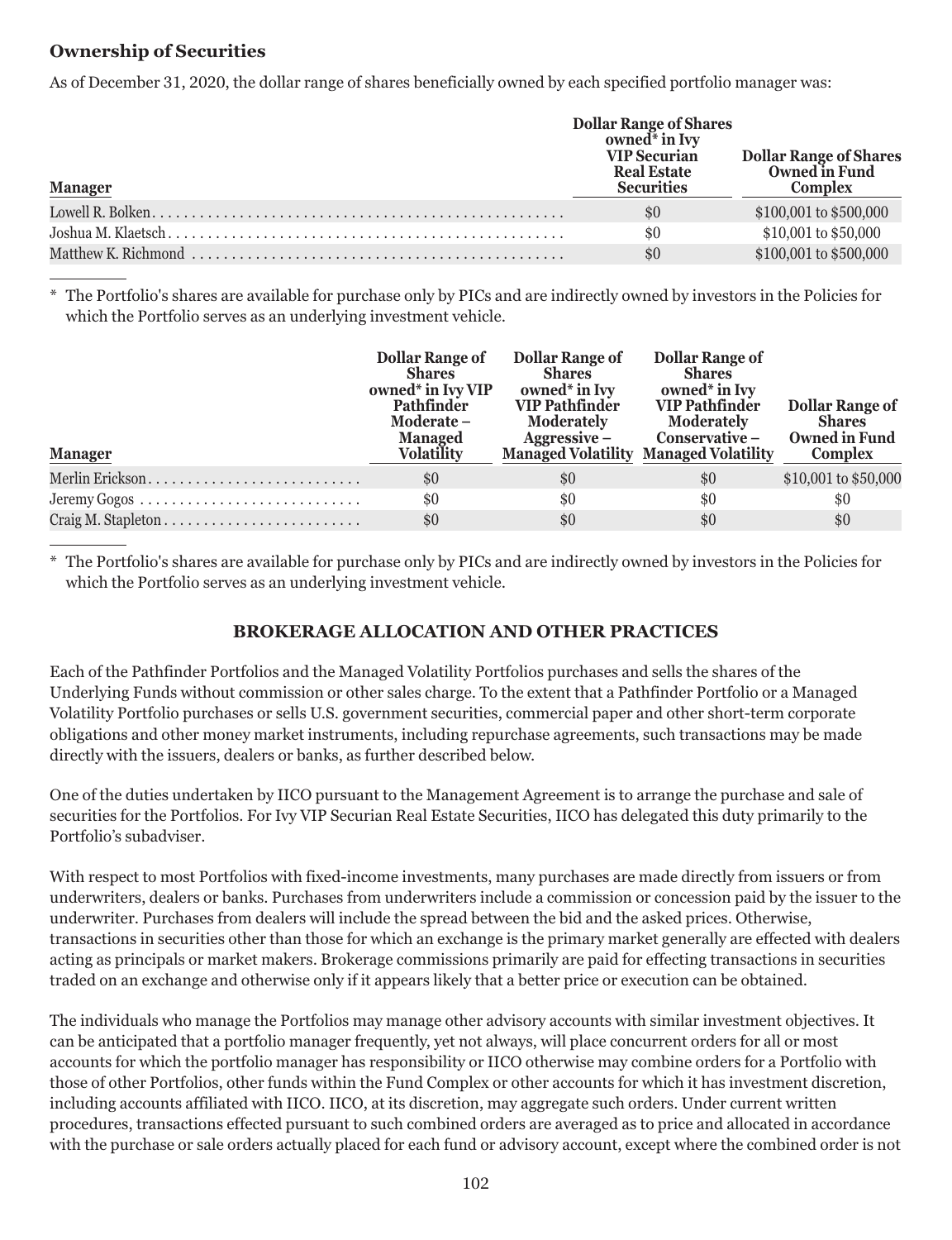filled completely. In this case, for a transaction not involving an IPO, IICO ordinarily will allocate the transaction *pro rata* based on the orders placed, subject to certain variances provided for in the written procedures.

For a partially filled IPO order, subject to certain variances specified in the written procedures, IICO generally allocates the shares *pro rata* among the included funds and/or advisory accounts based on the total assets of each account, subject to adjustments for *de minimis* allocations and round lots. Funds/accounts with investment strategies and policies that make an IPO more appropriate for those accounts may receive greater allocations compared to accounts for which the IPO is less suitable. An amount otherwise allocable to a participating account based on a *pro rata* allocation may be reduced or eliminated to accommodate the account's cash availability, position limitations and investment restrictions. In such cases, the shares that would otherwise have been allocated to such accounts shall be reallocated to the remaining accounts in accordance with the written procedures. In all cases, IICO seeks to implement its allocation procedures to achieve a fair and equitable allocation of securities among its portfolios/funds and other advisory accounts.

Similarly, to the extent permitted by applicable law, a Portfolio's Subadviser may aggregate the securities to be sold or purchased for the Portfolio with those of other accounts managed by the Subadviser. The Subadviser is obligated to allocate any securities so purchased or sold, as well as the expenses incurred in the transaction, in the manner it believes to be the most equitable and consistent with its fiduciary obligations to the Portfolio and such other accounts.

Sharing in large transactions could affect the price a Portfolio pays or receives or the amount it buys or sells. Additionally, a better negotiated commission may be available through combined orders.

Portfolio subadvisers are required to effect derivative transactions using derivatives documentation executed by IICO (*e.g.*, ISDA Master Agreements and corresponding documents). A Portfolio's subadviser is not authorized to trade derivative instruments under any other derivatives documentation.

To effect the portfolio transactions of a Portfolio, the Investment Manager is authorized to engage broker-dealers (brokers) which, in its best judgment based on all relevant factors, will implement the policy of the Portfolio to seek best execution (prompt and reliable execution at the best price obtainable) for reasonable and competitive commissions. The Investment Manager need not seek competitive commission bidding but is expected to minimize the commissions paid to the extent consistent with the interests and policies of the Portfolio. Subject to review by the Board, such policies include the selection of brokers which provide execution and/or research services and other services directly or through others (research and brokerage services) considered by the Investment Manager to be useful or desirable for its investment management of the Portfolio and/or the other funds and accounts for which the Investment Manager has investment discretion.

Such research and brokerage services are, in general, defined by reference to Section 28(e) of the Exchange Act as including: (1) advice, either directly or through publications or writings, as to the value of securities, the advisability of investing in, purchasing or selling securities and the availability of securities and purchasers or sellers; (2) furnishing analyses and reports; or (3) effecting securities transactions and performing functions incidental thereto (such as clearance, settlement and custody). Investment discretion is, in general, defined as having authorization to determine what securities shall be purchased or sold for an account.

The commissions paid to brokers that provide such research and/or brokerage services may be higher than the commission another qualified broker would charge for effecting comparable transactions and are permissible if a good faith determination is made by the Investment Manager that the commission is reasonable in relation to the research or brokerage services provided. No allocation of brokerage or principal business is made to provide any other benefits to the Investment Manager. The Investment Manager does not direct Portfolio brokerage to compensate brokers for the sale of Portfolio shares. The Portfolios have adopted a policy that prohibits the Investment Manager from using Portfolio brokerage commissions to compensate broker-dealers for promotion or sale of Portfolio shares.

The investment research provided by a particular broker may be useful only to one or more of the other advisory accounts of the Investment Manager and investment research received for the commissions of those other accounts may be useful both to a Portfolio and one or more of such other accounts. To the extent that electronic or other products provided by such brokers to assist the Investment Manager in making investment management decisions are used for administration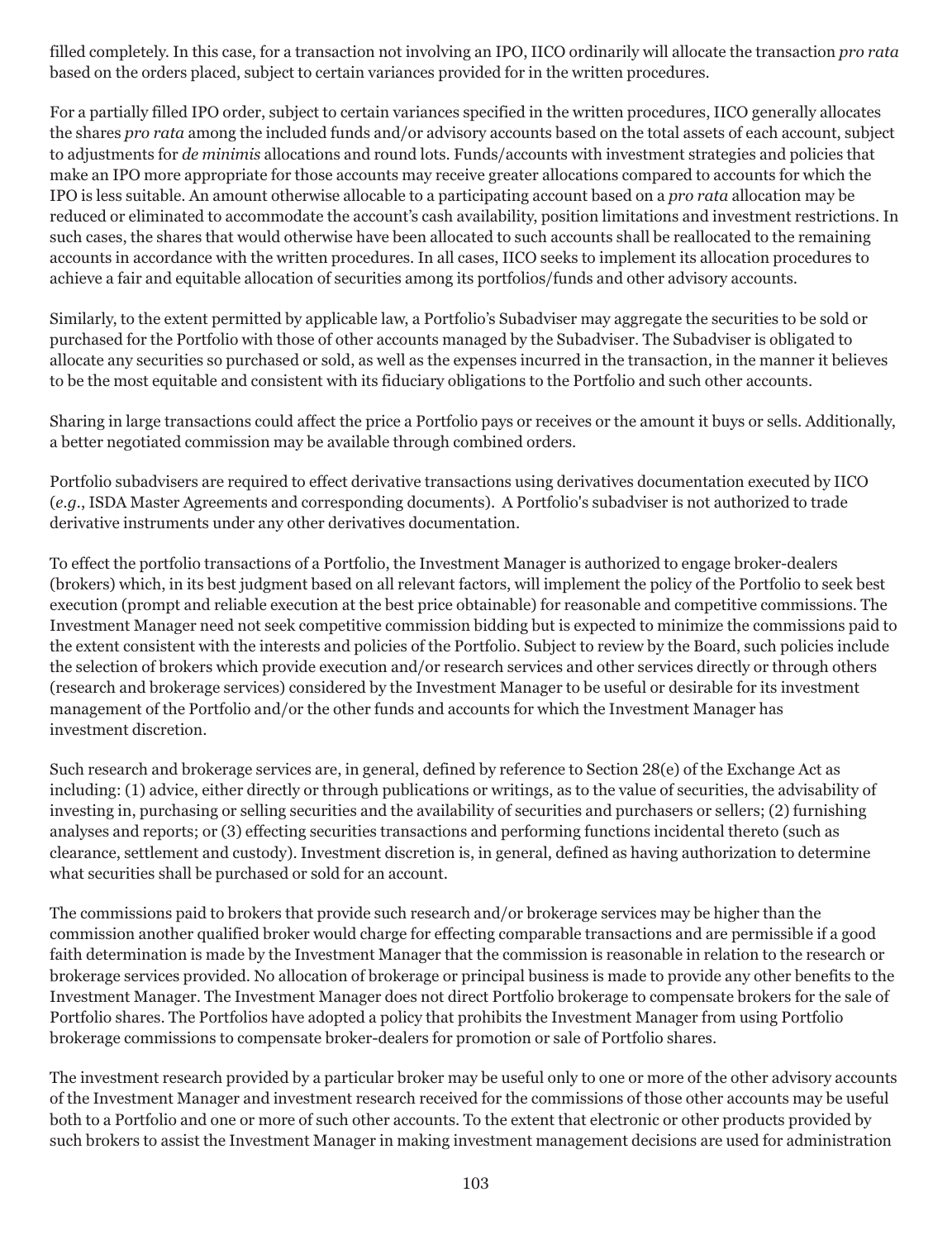or other non-research purposes, a reasonable allocation of the cost of the product attributable to its non-research use is made and this cost is paid by the Investment Manager.

Such investment research (which may be supplied by a third party) includes information on particular companies and industries as well as market, economic or institutional activity areas. In general, such investment research serves to broaden the scope and supplement the research activities of the Investment Manager; serves to make available additional views for consideration and comparisons; and enables the Investment Manager to obtain market information on the price of securities held in a Portfolio or being considered for purchase.

The following table sets forth the brokerage commissions paid by each of the Portfolios during the past three fiscal years ended December 31, 2020, December 31, 2019 and December 31, 2018. These figures do not include principal transactions or spreads or concessions on principal transactions, that is, those in which a Portfolio sells securities to a broker-dealer firm or buys from a broker-dealer firm securities owned by it.

|                                                      | 2020             | 2019           | 2018          |
|------------------------------------------------------|------------------|----------------|---------------|
|                                                      | \$<br>239,716    | 382,429<br>\$  | 440,089<br>\$ |
| Ivy VIP Balanced                                     | 59,137           | 94,948         | 136,508       |
|                                                      | 240,847          | 374,344        | 422,321       |
| Ivy VIP Corporate Bond                               | 2,314            | $\overline{0}$ | $\Omega$      |
| Ivy VIP Energy                                       | 51,744           | 25,576         | 167,637       |
| Ivy VIP Global Bond                                  | $\theta$         | 175            | 407           |
| Ivy VIP Global Equity Income                         | 233,064          | 162,745        | 451,153       |
|                                                      | 52,910           | 42,146         | 247,477       |
| Ivy VIP Government Money Market                      | $\boldsymbol{0}$ | $\mathbf{0}$   | $\Omega$      |
| Ivy VIP Growth                                       | 74,867           | 125,448        | 220,188       |
| Ivy VIP High Income                                  | 3,307            | 1,366          | 760           |
| Ivy VIP International Core Equity                    | 785,966          | 777,203        | 786,996       |
| Ivy VIP Limited-Term Bond                            | $\boldsymbol{0}$ | $\Omega$       | 2,000         |
| Ivy VIP Mid Cap Growth                               | 164,632          | 100,533        | 305,062       |
| Ivy VIP Natural Resources                            | 59,614           | 45,731         | 55,987        |
| Ivy VIP Science and Technology                       | 45,811           | 173,267        | 146,542       |
| Ivy VIP Securian Real Estate Securities              | 38,196           | 31,487         | 49,892        |
| Ivy VIP Small Cap Core                               | 270,899          | 302,072        | 529,027       |
| Ivy VIP Small Cap Growth                             | 190,959          | 208,160        | 339,397       |
|                                                      | 366,669          | 350,945        | 382,800       |
| Ivy VIP Pathfinder Aggressive                        | $\theta$         | $\overline{0}$ | $\Omega$      |
| Ivy VIP Pathfinder Conservative                      | $\boldsymbol{0}$ | $\theta$       | $\Omega$      |
| Ivy VIP Pathfinder Moderate                          | $\boldsymbol{0}$ | $\theta$       | $\Omega$      |
| Ivy VIP Pathfinder Moderate - Managed Volatility     | 15,322           | 2,183          | 2,835         |
| Ivy VIP Pathfinder Moderately Aggressive             | $\theta$         | $\theta$       | $\theta$      |
| Ivy VIP Pathfinder Moderately Aggressive - Managed   |                  |                |               |
|                                                      | 1,941            | 337            | 533           |
| Ivy VIP Pathfinder Moderately Conservative           | $\theta$         | $\theta$       | $\Omega$      |
| Ivy VIP Pathfinder Moderately Conservative - Managed |                  |                |               |
|                                                      | 2,177            | 323            | 467           |
|                                                      | \$2,900,092      | \$3,201,418    | \$4,688,078   |

The next table shows the transactions, other than principal transactions, which were directed to broker-dealers who provided research services as well as execution and the brokerage commissions paid during the fiscal year ended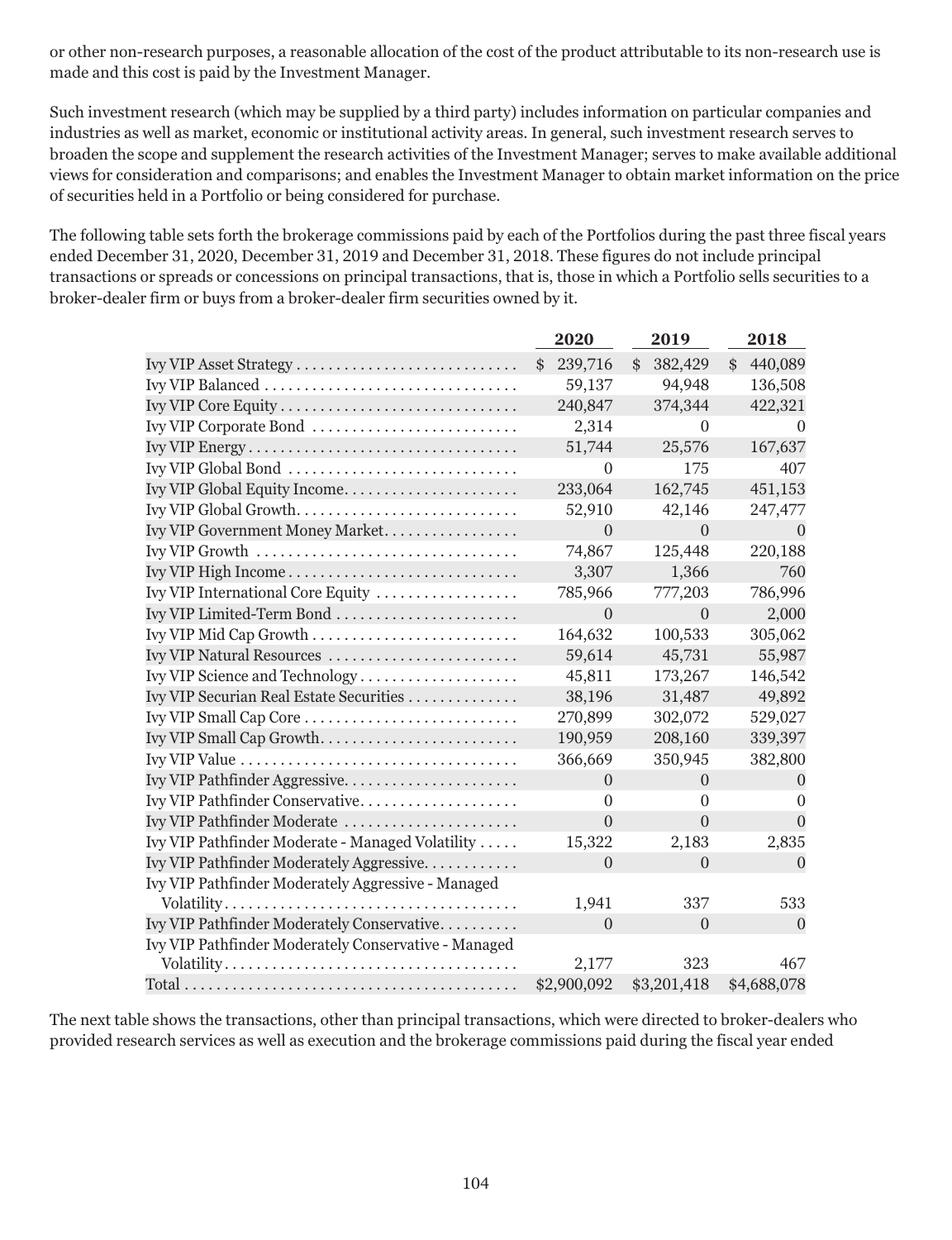December 31, 2020 for each of the Portfolios. These transactions were allocated to these broker-dealers by the internal allocation procedures described above.

|                                                         | <b>Amount of Transactions</b>      | <b>Brokerage Commissions</b> |
|---------------------------------------------------------|------------------------------------|------------------------------|
| Ivy VIP Asset Strategy                                  | 298,447,184<br>$\hat{\mathcal{S}}$ | \$214,880                    |
| Ivy VIP Balanced                                        | 154,028,847                        | 54,646                       |
| Ivy VIP Core Equity                                     | 683,159,280                        | 225,712                      |
| Ivy VIP Corporate Bond.                                 | 0                                  | $\Omega$                     |
| Ivy VIP Energy                                          | 17,081,418                         | 39,236                       |
| Ivy VIP Global Bond                                     | $\boldsymbol{0}$                   | $\theta$                     |
| Ivy VIP Global Equity Income                            | 242,126,567                        | 189,019                      |
| Ivy VIP Global Growth                                   | 86,709,178                         | 49,802                       |
| Ivy VIP Government Money Market.                        | $\boldsymbol{0}$                   | $\boldsymbol{0}$             |
| Ivy VIP Growth                                          | 389,241,306                        | 66,471                       |
| Ivy VIP High Income                                     | 194,080                            | 1,186                        |
| Ivy VIP International Core Equity                       | 644,513,517                        | 683,858                      |
| Ivy VIP Limited-Term Bond                               | $\boldsymbol{0}$                   | $\boldsymbol{0}$             |
| Ivy VIP Mid Cap Growth                                  | 227,044,281                        | 108,883                      |
| Ivy VIP Natural Resources                               | 62,386,645                         | 53,191                       |
| Ivy VIP Science and Technology                          | 128,869,133                        | 43,910                       |
| <b>Ivy VIP Securian Real Estate</b>                     |                                    |                              |
| Securities                                              | 40,398,110                         | 37,147                       |
| Ivy VIP Small Cap Core                                  | 335,167,691                        | 253,664                      |
| Ivy VIP Small Cap Growth                                | 306,191,299                        | 178,755                      |
| Ivy VIP Value                                           | 485, 471, 479                      | 321,787                      |
| Ivy VIP Pathfinder Aggressive                           | $\Omega$                           | $\mathbf{0}$                 |
| Ivy VIP Pathfinder Conservative                         | $\boldsymbol{0}$                   | $\overline{0}$               |
| Ivy VIP Pathfinder Moderate                             | $\overline{0}$                     | $\Omega$                     |
| Ivy VIP Pathfinder Moderate -                           |                                    |                              |
| Managed Volatility.                                     | $\boldsymbol{0}$                   | $\boldsymbol{0}$             |
| Ivy VIP Pathfinder Moderately                           |                                    |                              |
| Aggressive                                              | $\boldsymbol{0}$                   | $\mathbf{0}$                 |
| Ivy VIP Pathfinder Moderately                           |                                    |                              |
| Aggressive - Managed Volatility                         | $\boldsymbol{0}$                   | $\overline{0}$               |
| <b>Ivy VIP Pathfinder Moderately</b>                    |                                    |                              |
| Conservative                                            | $\overline{0}$                     | $\overline{0}$               |
| Ivy VIP Pathfinder Moderately                           |                                    |                              |
| Conservative - Managed                                  |                                    |                              |
| Volatility                                              | $\theta$                           | $\boldsymbol{0}$             |
| $Total \dots \dots \dots \dots \dots \dots \dots \dots$ | \$4,101,030,015                    | \$2,522,147                  |

As of December 31, 2020, each of the Portfolios held securities issued by their respective regular broker-dealers, as follows: (all amounts in thousands)

Ivy VIP Asset Strategy owned Barclays plc, Credit Suisse Group AG, Goldman Sachs Group, Inc. (The) and Morgan Stanley securities in the aggregate amounts of \$12,123, \$11,517, \$6,694 and \$6,917, respectively. Barclays plc is the parent of Barclays Capital Inc., a regular broker of the Portfolio. Credit Suisse Group AG is the parent of Credit Suisse, a regular broker of the Portfolio. Goldman Sachs Group, Inc. (The) is the parent of Goldman, Sachs & Co., a regular broker of the Portfolio. Morgan Stanley is the parent of Morgan Stanley Smith Barney LLC, a regular broker of the Portfolio.

Ivy VIP Balanced owned Bank of America Corp., Citigroup, Inc., Goldman Sachs Group, Inc. (The), JPMorgan Chase & Co. and Morgan Stanley securities in the aggregate amounts of \$439, \$1,009, \$8,020, \$6,414 and \$4,697, respectively. Bank of America Corp. is the parent of Merrill Lynch, Pierce, Fenner & Smith Inc., a regular broker of the Portfolio. Citigroup, Inc. is the parent of Citigroup Global Markets Inc., a regular broker of the Portfolio. Goldman Sachs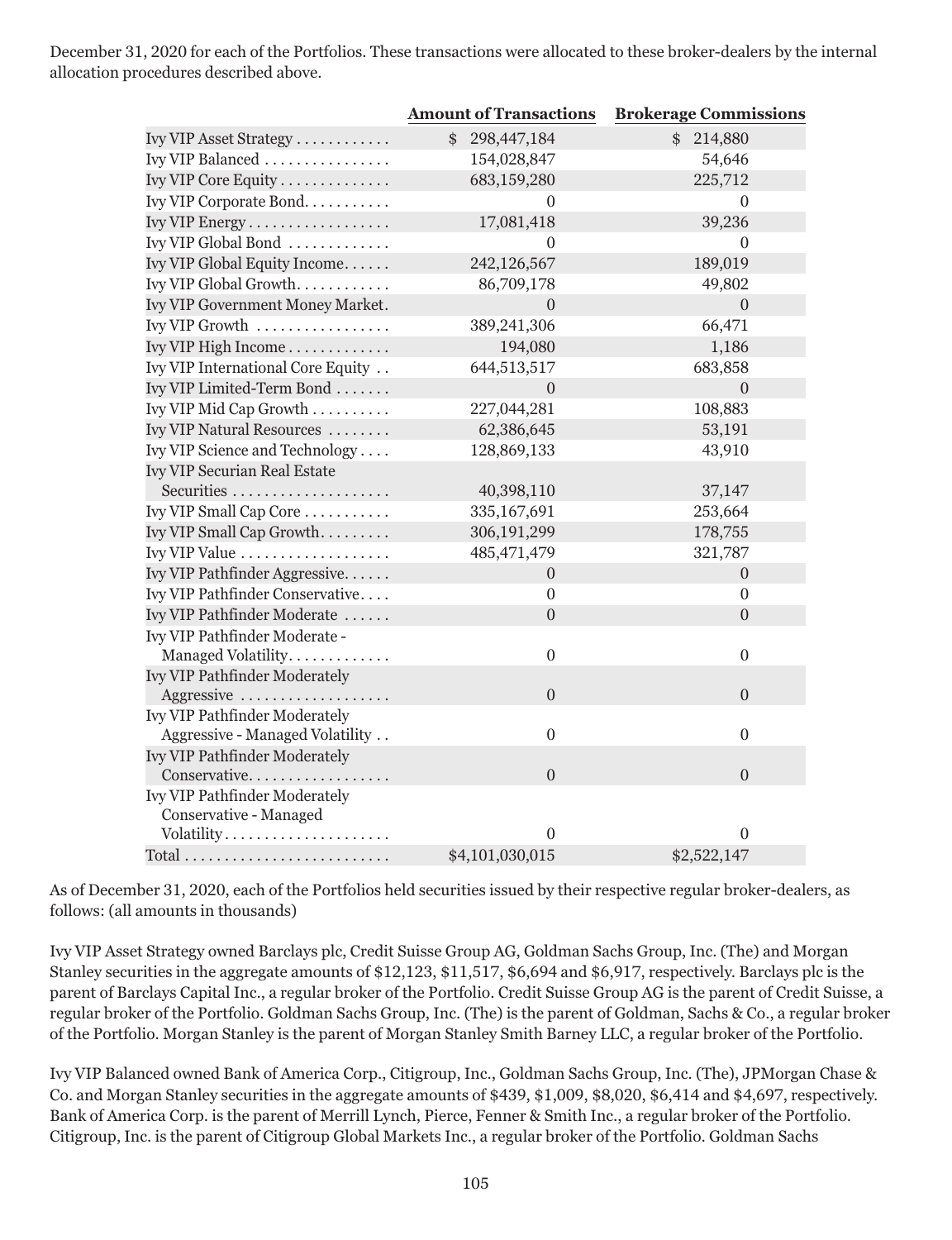Group, Inc. (The) is the parent of Goldman, Sachs & Co., a regular broker of the Portfolio. JPMorgan Chase & Co. is the parent of J.P. Morgan Securities Inc., a regular broker of the Portfolio. Morgan Stanley is the parent of Morgan Stanley Smith Barney LLC, a regular broker of the Portfolio.

Ivy VIP Core Equity owned JPMorgan Chase & Co. and Morgan Stanley securities in the aggregate amounts of \$24,843 and \$21,441, respectively. JPMorgan Chase & Co. is the parent of J.P. Morgan Securities Inc., a regular broker of the Portfolio. Morgan Stanley the parent of Morgan Stanley Smith Barney LLC, a regular broker of the Portfolio.

Ivy VIP Corporate Bond owned Bank of America Corp., Citigroup, Inc., Credit Suisse Group AG, Goldman Sachs Group, Inc. (The), JPMorgan Chase & Co., Mizuho Financial Group, Inc., Morgan Stanley and Wells Fargo & Co. securities in the aggregate amounts of \$14,373, \$15,481, \$2,061, \$15,460, \$16,636, \$3,090, \$14,794 and \$12,195, respectively. Bank of America Corp. is the parent of Merrill Lynch, Pierce, Fenner & Smith Inc., a regular broker of the Portfolio. Citigroup, Inc. is the parent of Citigroup Global Markets Inc., a regular broker of the Portfolio. Credit Suisse Group AG is the parent of Credit Suisse, a regular broker of the Portfolio. Goldman Sachs Group, Inc. (The) is the parent of Goldman, Sachs & Co., a regular broker of the Portfolio. JPMorgan Chase & Co. is the parent of J.P. Morgan Securities Inc., a regular broker of the Portfolio. Mizuho Financial Group, Inc. is the parent of Mizuho Securities USA Inc., a regular broker of the Portfolio. Morgan Stanley is the parent of Morgan Stanley Smith Barney LLC, a regular broker of the Portfolio. Wells Fargo & Co. is the parent of Wells Fargo Securities LLC, a regular broker of the Portfolio.

Ivy VIP Global Bond owned Bank of America Corp., Citigroup, Inc., Goldman Sachs Group, Inc (The), JPMorgan Chase & Co. and Wells Fargo & Co. securities in the aggregate amounts of \$142, \$141, \$116, \$186 and \$146, respectively. Bank of America Corp. is the parent of Merrill Lynch, Pierce, Fenner & Smith Inc., a regular broker of the Portfolio. Citigroup, Inc. is the parent of Citigroup Global Markets Inc., a regular broker of the Portfolio. Goldman Sachs Group, Inc. (The) is the parent of Goldman, Sachs & Co., a regular broker of the Portfolio. JPMorgan Chase & Co. is the parent of J.P. Morgan Securities Inc., a regular broker of the Portfolio. Wells Fargo & Co. is the parent of Wells Fargo Securities LLC, a regular broker of the Portfolio.

Ivy VIP Global Equity Income owned Citigroup, Inc. and Morgan Stanley securities in the aggregate amounts of \$8,516 and \$10,445, respectively. Citigroup, Inc. is the parent of Citigroup Global Markets Inc., a regular broker of the Portfolio. Morgan Stanley is the parent of Morgan Stanley Smith Barney LLC, a regular broker of the Portfolio.

Ivy VIP Global Growth owned Citigroup, Inc., Goldman Sachs Group, Inc. (The), JPMorgan Chase & Co. and Morgan Stanley securities in the aggregate amounts of \$2,048, \$2,449, \$1,777 and \$2,808, respectively. Citigroup, Inc. is the parent of Citigroup Global Markets Inc., a regular broker of the Portfolio. Goldman Sachs Group, Inc. (The) is the parent of Goldman, Sachs & Co., a regular broker of the Portfolio. JPMorgan Chase & Co. is the parent of J.P. Morgan Securities Inc., a regular broker of the Portfolio. Morgan Stanley is the parent of Morgan Stanley Smith Barney LLC, a regular broker of the Portfolio.

Ivy VIP Limited-Term Bond owned Bank of America Corp., Citigroup, Inc., Goldman Sachs Group, Inc. (The), JPMorgan Chase & Co., Mizuho Financial Group, Inc., Morgan Stanley and Wells Fargo & Co. securities in the aggregate amounts of \$5,861, \$7,642, \$5,832, \$5,896, \$1,810, \$4,335 and \$2,531, respectively. Bank of America Corp. is the parent of Merrill Lynch, Pierce, Fenner & Smith Inc., a regular broker of the Portfolio. Citigroup, Inc. is the parent of Citigroup Global Markets Inc., a regular broker of the Portfolio. Goldman Sachs Group, Inc. (The) is the parent of Goldman, Sachs & Co., a regular broker of the Portfolio. JPMorgan Chase & Co. is the parent of J.P. Morgan Securities Inc., a regular broker of the Portfolio. Mizuho Financial Group, Inc. is the parent of Mizuho Securities USA Inc., a regular broker of the Portfolio. Morgan Stanley is the parent of Morgan Stanley Smith Barney LLC, a regular broker of the Portfolio. Wells Fargo & Co. is the parent of Wells Fargo Securities LLC, a regular broker of the Portfolio.

Ivy VIP Value owned Citigroup, Inc. and Morgan Stanley securities in the aggregate amounts of \$16,116 and \$16,287, respectively. Citigroup, Inc. is the parent of Citigroup Global Markets Inc., a regular broker of the Portfolio. Morgan Stanley is the parent of Morgan Stanley Smith Barney LLC, a regular broker of the Portfolio.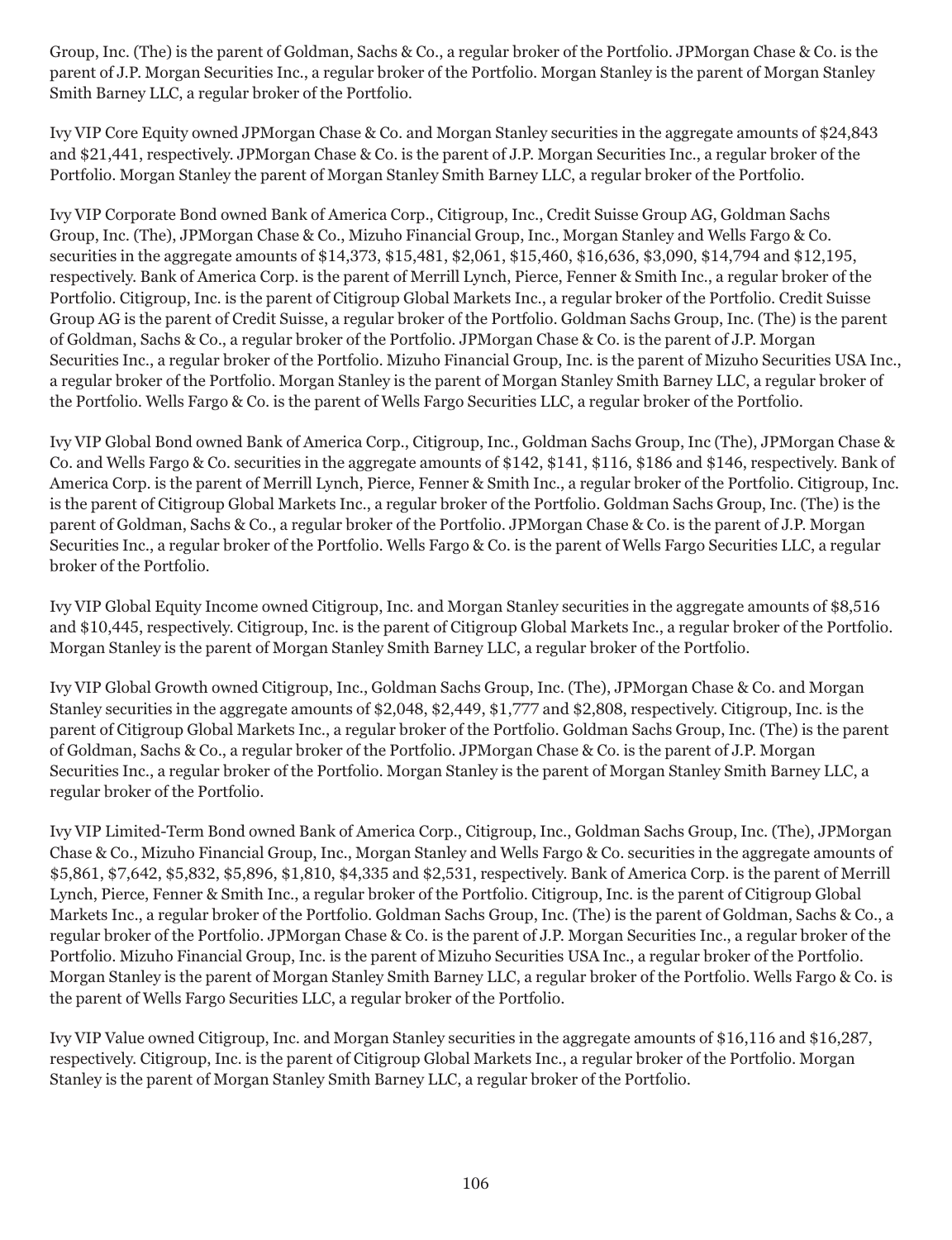### **PROXY VOTING POLICY FOR IICO**

The Portfolios have delegated all proxy voting responsibilities to IICO. IICO has established guidelines that reflect what it believes are desirable principles of corporate governance.

Listed below are several reoccurring issues and IICO's corresponding positions.

## **Board of Directors Issues:**

IICO generally supports proposals requiring that a majority of the board of directors consist of outside, or independent, directors.

IICO generally votes against proposals to limit or eliminate liability for monetary damages for violating the duty of care.

IICO generally votes against indemnification proposals that would expand coverage to more serious acts such as negligence, willful or intentional misconduct, derivation of improper personal benefit, absence of good faith, reckless disregard for duty, and unexcused pattern of inattention. The success of a corporation in attracting and retaining qualified directors and officers, in the best interest of shareholders, is partially dependent on its ability to provide some satisfactory level of protection from personal financial risk. IICO will support such protection so long as it does not exceed reasonable standards.

IICO generally votes against proposals requiring the provision for cumulative voting in the election of directors as cumulative voting may allow a minority group of shareholders to cause the election of one or more directors.

### **Corporate Governance Issues:**

IICO generally supports proposals to ratify the appointment of independent accountants/auditors unless reasons exist which cause it to vote against the appointment.

IICO generally votes against proposals to restrict or prohibit the right of shareholders to call special meetings.

IICO generally votes against proposals which include a provision to require a supermajority vote to amend any charter or bylaw provision, or to approve mergers or other significant business combinations.

IICO generally votes for proposals to authorize an increase in the number of authorized shares of common stock.

IICO generally votes against proposals for the adoption of a Shareholder Rights Plan (sometimes referred to as "Purchase Rights Plan"). It believes that anti-takeover proposals generally are not in the best interest of shareholders. Such a Plan gives the board of directors virtual veto power over acquisition offers which may well offer material benefits to shareholders.

### **Executive/Employee Issues:**

IICO generally will vote for proposals to establish an Employee Stock Ownership Plan (ESOP) as long as the size of the ESOP is reasonably limited.

## **Political Activity:**

IICO generally will vote against proposals requiring the publication of reports on political activity or contributions made by political action committees (PACs) sponsored or supported by the corporation. PAC contributions generally are made with funds contributed voluntarily by employees, and provide positive individual participation in the political process of a democratic society. In addition, federal law and most state laws require full disclosure of political contributions made by PACs. This is public information and available to all interested parties. Requiring reports in newspaper publications results in added expense without commensurate benefit to shareholders.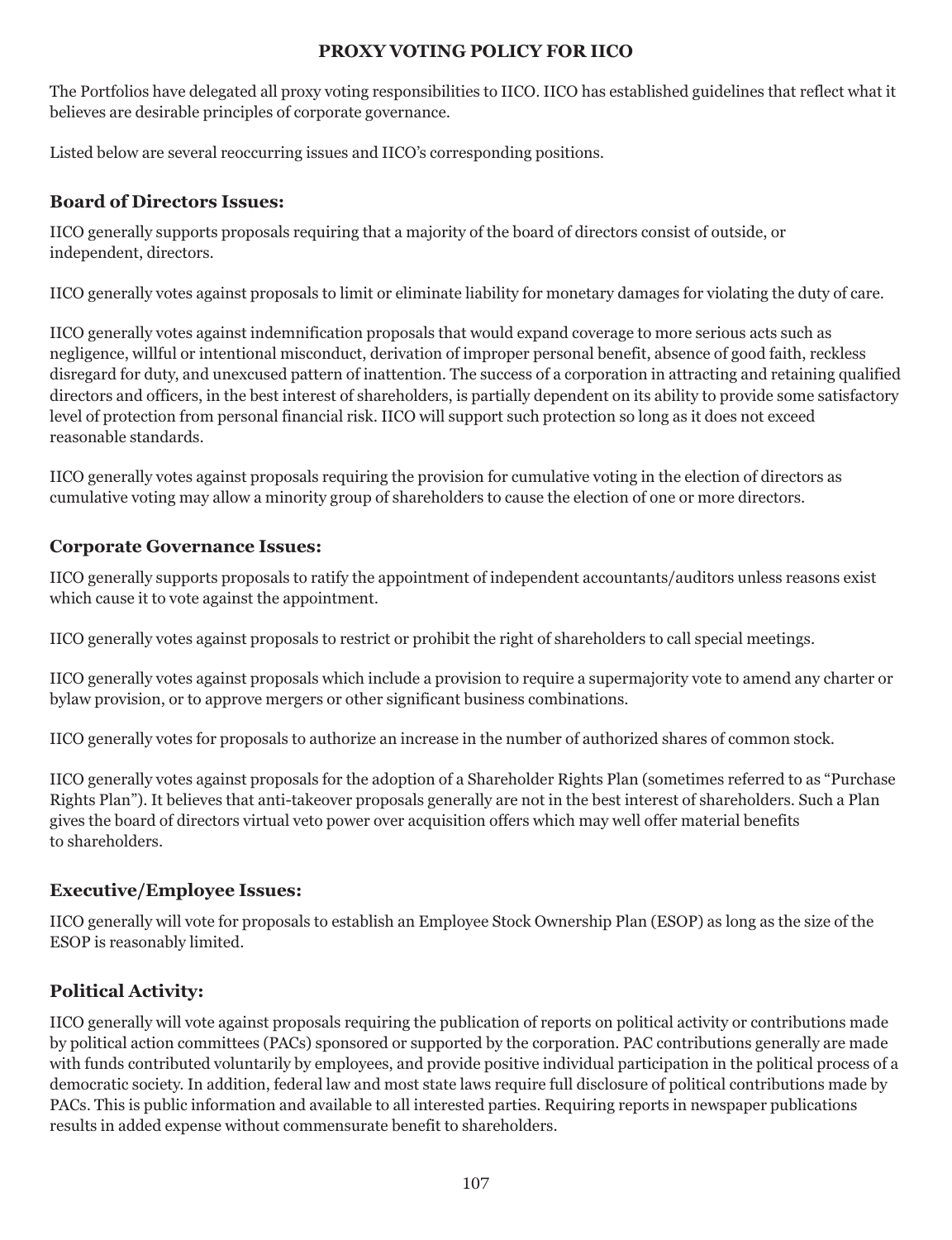# **Conflicts of Interest Between IICO and the Trust:**

IICO will follow the procedures established below to ensure that its proxy voting decisions are based on the best interests of the Portfolios and are not the product of a material conflict.

- **(1) Identifying Conflicts of Interest:** IICO will evaluate the nature of its relationships to assess which, if any, might place its interests, as well as those of its affiliates, in conflict with those of a Portfolio's shareholders on a proxy voting matter. IICO will review the following three general categories with respect to any proxy voting matter to determine if there is a potential conflict:
	- **Business Relationships** IICO will review any business relationships for a material conflict where IICO provides investment advisory services for a company or an employee group, manages pension assets, administers employee benefit plans, leases office space from a company, or provides brokerage, underwriting, insurance, banking or consulting services to a company or if it (or an affiliate) is actively soliciting any such business from a company; or if IICO has determined that IICO (or an affiliate) otherwise has a similar significant relationship with a third party.
	- **Personal Relationships** IICO will review any personal relationships where it (or an affiliate) has a known personal relationship with the issuer's management or other proponents of proxy proposals, participants in proxy contests, corporate directors, or candidates for directorships to determine if a material conflict exists.
	- **Familial Relationships** IICO will review any family relationships where it (or an affiliate) has a known familial relationship relating to a company (e.g., a spouse or other relative who serves as a director of a public company or is employed by the company) to determine if a material conflict exists. Any person with knowledge of a potential conflict of interest of IICO (or an affiliate) for a particular item shall disclose that conflict to the Director of Research of IICO. Any person with a known potential conflict of interest for a particular item shall disclose that conflict to the Director of Research and otherwise remove himself or herself from the proxy voting process with respect to that item. IICO or the Director of Research also will review all known relationships of portfolio managers and senior management for potential conflicts. IICO will designate an individual or committee to review all proxies to be voted by IICO on behalf of the Portfolios and identify any potential conflicts of interest on an ongoing basis.
- **(2) Determining "Material Conflicts":** IICO will review each relationship identified as having a potential conflict based on the individual facts and circumstances. For purposes of this review, IICO will determine materiality based on the reasonable likelihood that the relationship, in the particular context, could be viewed as important by the average shareholder.
- **(3) Procedures to Address Material Conflicts:** IICO will use one or more of the following methods to vote proxies that have been determined to present a "Material Conflict."
	- **Use a Proxy Voting Service for Specific Proposals** As a primary means of voting material conflicts, IICO will vote in accordance with the recommendation of an independent proxy voting service (Institutional Shareholder Services (ISS) or another independent third party if a recommendation from ISS is unavailable).
	- **Use a Predetermined Voting Policy** If no directives are provided by an independent proxy voting service, IICO may vote material conflicts pursuant to the pre-determined Proxy Voting Policies, established therein, should such subject matter fall sufficiently within the identified subject matter.

If the issue involves a material conflict and IICO uses this method, IICO will not be permitted to vary from the established voting policies established therein.

• **Seek Board Guidance** – Finally, if the Material Conflict does not fall within one of the situations referenced above, IICO may seek guidance from the Board on voting the proxy for such matters. Under this method, IICO will disclose the nature of the conflict to the Board (or a committee of the Board consisting primarily of disinterested directors and to whom authority to direct proxy voting has been delegated) and obtain the Board's consent or direction to vote the proxies.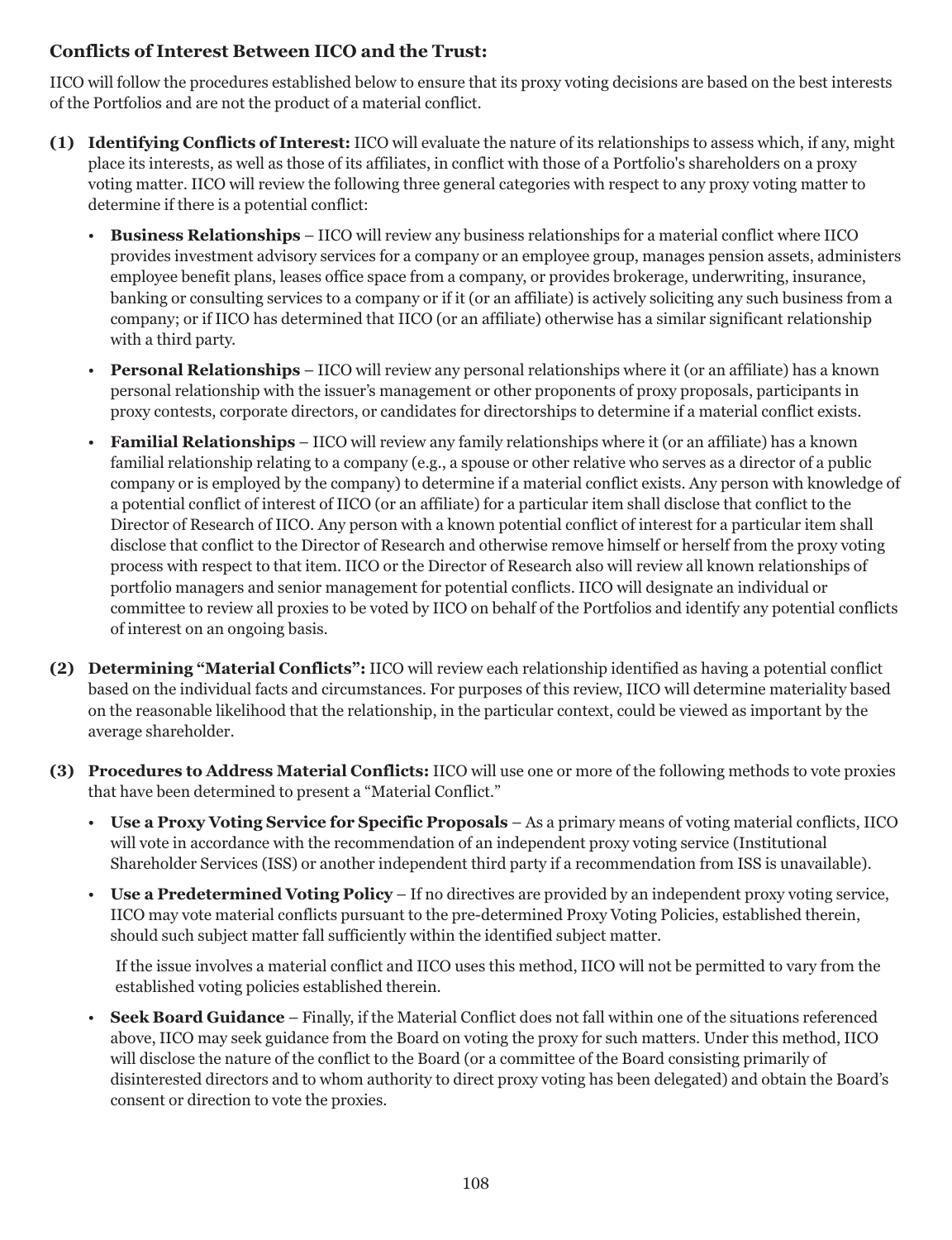### **Echo Voting:**

Each Pathfinder Portfolio and Managed Volatility Portfolio is a fund of funds that invests primarily in a combination of Underlying Funds. The Board has adopted proxy voting policies to govern the voting of proxies received by each Pathfinder Portfolio and Managed Volatility Portfolio with respect to its investments in Underlying Funds. If an Underlying Fund has a shareholder meeting, a Pathfinder Portfolio or a Managed Volatility Portfolio, if possible, will vote its interests in the Underlying Fund in the same proportion as the votes cast by all of the other shareholders of the Underlying Fund. This is known as "echo voting" and is designed to avoid potential conflicts of interest.

For VIP Securian Real Estate Securities, IICO has delegated proxy voting responsibilities to the Portfolio's subadviser. The proxy voting policies of the subadviser is set forth in Appendix B to this SAI.

### **PROXY VOTING RECORD**

Each Portfolio is required to file with the SEC its complete proxy voting record for the 12-month period ending June 30, by no later than August 31 of each year. Information regarding how the proxies for each Portfolio relating to its portfolio securities were voted during the most recent 12-month period ended June 30, 2020, is available without charge at www.ivyinvestments.com, and on the SEC's website at [http://www.sec.gov.](http://www.sec.gov/)

### **TRUST SHARES**

### **The Shares of the Portfolios**

The shares of a Portfolio represent an interest in that Portfolio's securities and other assets and in its profits or losses. Each fractional share of a class of a Portfolio has the same rights, in proportion, as a full share of that class of that Portfolio.

Shares of the Trust are currently divided into the following series, as that term is defined in the Amended and Restated Declaration of Trust: Ivy VIP Asset Strategy, Ivy VIP Balanced, Ivy VIP Core Equity, Ivy VIP Corporate Bond, Ivy VIP Energy, Ivy VIP Global Bond, Ivy VIP Global Equity Income, Ivy VIP Global Growth, Ivy VIP Government Money Market, Ivy VIP Growth, Ivy VIP High Income, Ivy VIP International Core Equity, Ivy VIP Limited-Term Bond, Ivy VIP Mid Cap Growth, Ivy VIP Natural Resources, Ivy VIP Science and Technology, Ivy VIP Securian Real Estate Securities, Ivy VIP Small Cap Core, Ivy VIP Small Cap Growth, Ivy VIP Value, Ivy VIP Pathfinder Aggressive, Ivy VIP Pathfinder Moderately Aggressive, Ivy VIP Pathfinder Moderate, Ivy VIP Pathfinder Moderately Conservative, Ivy VIP Pathfinder Conservative, Ivy VIP Pathfinder Moderate — Managed Volatility, Ivy VIP Pathfinder Moderately Aggressive — Managed Volatility, and Ivy VIP Pathfinder Moderately Conservative — Managed Volatility. The Board may change the designation of any Portfolio and may increase or decrease the numbers of shares of any Portfolio but may not decrease the number of shares of any Portfolio below the number of shares then outstanding.

Each Portfolio currently offers Class II shares. Ivy VIP Asset Strategy, Ivy VIP Energy, Ivy VIP High Income, Ivy VIP Mid Cap Growth, Ivy VIP Science and Technology and Ivy VIP Small Cap Growth currently also offer Class I shares. The different classes of shares represent investments in the same portfolio of securities, but the classes are subject to different expenses and usually will have different share prices. Class II shares are subject to a service plan that is described above. Class I shares are not subject to a service plan and may be purchased only through fund of funds, advisory or trust accounts, wrap accounts or other asset allocation or fee-based investment arrangements. Except as described below, all classes of shares of the Portfolios have identical voting, dividend, liquidation and other rights, preferences, terms and conditions. The only differences between the classes are (a) each class may be subject to different expenses specific to that class; (b) each class has a different identifying designation or name; and (c) each class has exclusive voting rights with respect to matters solely affecting that class.

Each Portfolio does not anticipate that there will be any conflicts between the interests of holders of the different classes of its shares by virtue of those classes.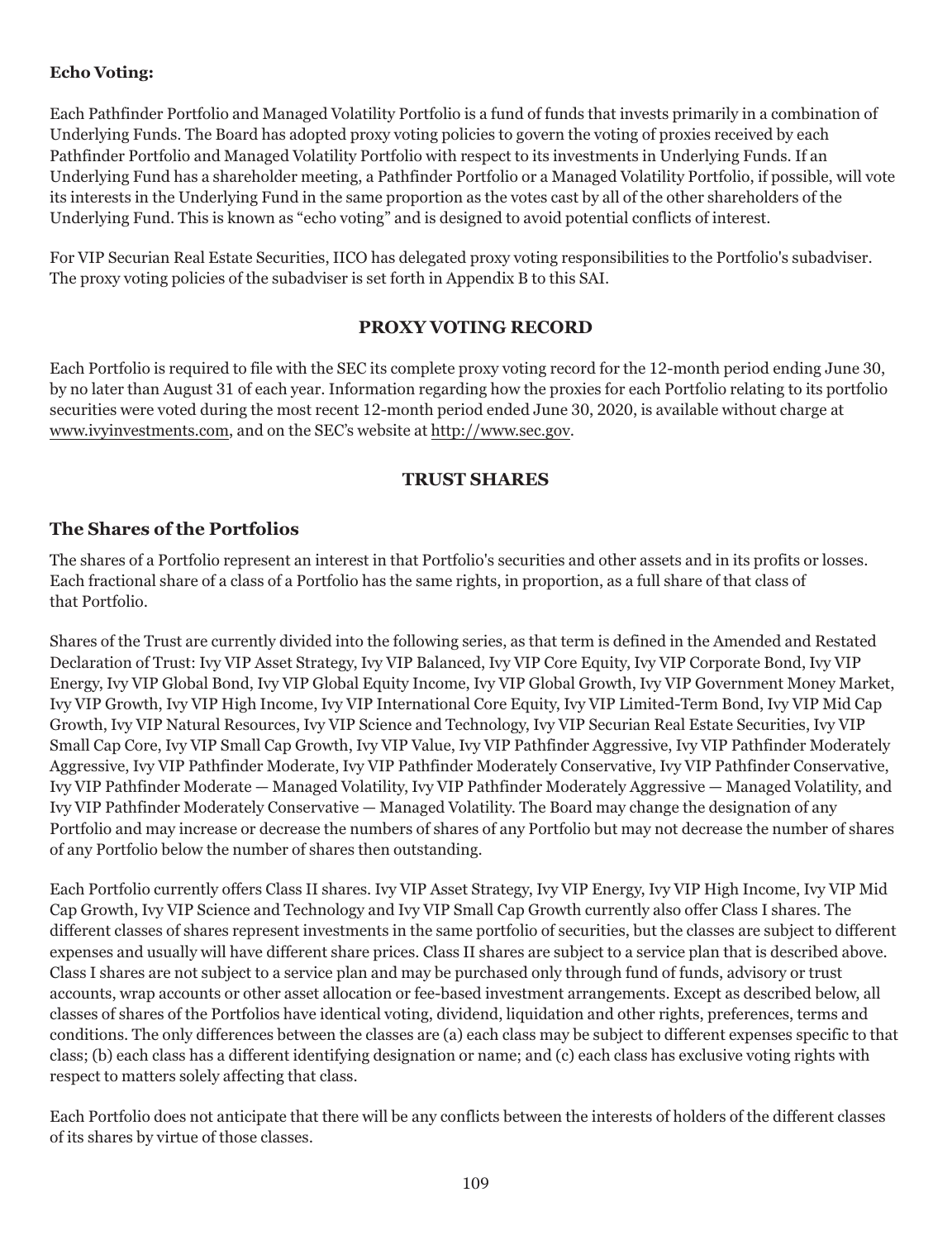Each issued and outstanding class of a share in a Portfolio is entitled to participate equally in dividends and other distributions declared by that class of a Portfolio and, upon liquidation or dissolution, in net assets of such Portfolio remaining after satisfaction of outstanding liabilities. The shares of each Portfolio when issued are fully paid and nonassessable.

The Trust does not hold annual meetings of shareholders; however, certain significant corporate matters, such as the approval of a new investment advisory agreement or a change in a fundamental investment policy, which require shareholder approval, will be presented to shareholders at a meeting called by the Board for such purpose.

Special meetings of shareholders may be called for any purpose upon receipt by the Trust of a request in writing signed by shareholders owning not less than 25% of the aggregate number of votes to which shareholders are entitled at such meeting, as provided in the Amended and Restated Declaration of Trust and Amended and Restated Bylaws of the Trust. There normally will be no meeting of the shareholders for the purpose of electing Trustees until such time as less than a majority of Trustees holding office have been elected by shareholders, at which time the Trustees then in office will call a shareholders' meeting for the election of Trustees. To the extent that Section 16(c) of the 1940 Act applies to a Portfolio, the Trustees are required to call a meeting of shareholders for the purpose of voting upon the question of removal of any Trustee when requested in writing to do so by the shareholders owning at least 10% of the aggregate number of votes to which shareholders of that Portfolio are entitled, as provided in the Amended and Restated Declaration of Trust and Amended and Restated Bylaws of the Trust.

Each shareholder of the Trust is entitled to one vote for each dollar of NAV of a Portfolio owned by the shareholder. Matters in which the interests of all the Portfolios are substantially identical (such as the election of Trustees) will be voted on by all shareholders without regard to the separate Portfolios. Matters that affect a particular Portfolio (such as approval of its Investment Management Agreement or a change in its fundamental investment restrictions) will be voted on separately by the Portfolio, except that as to matters which affect the interests of one particular class of a Portfolio's shares, the affected shareholders vote as a separate class.

To the extent required by law, Policyowners are entitled to give voting instructions with respect to Portfolio shares held in the separate accounts of PICs. PICs will vote with respect to the shares in accordance with such instructions unless otherwise legally required or permitted to act with respect to such instructions.

### **PURCHASE, REDEMPTION AND PRICING OF SHARES**

The separate accounts of the PICs place orders to purchase and redeem shares of each Portfolio based on, among other things, the amount of premium payments to be invested and the number of surrender and transfer requests to be effected on any day according to the terms of the Policies. Orders for shares of the Portfolios are executed at the time they are received by IDI and at the NAV determined as of the close of trading on the previous business day, provided that the applicable PIC represents it has received such orders prior to the close of the NYSE on the previous business day. The applicable PIC may aggregate separately all purchase and/or redemption orders for shares of the Portfolios that it received prior to the close of trading on the NYSE (4:00 PM Eastern Time, unless the NYSE closes earlier in which case such earlier time shall apply). The applicable PIC will not aggregate pre-4:00 PM Eastern Time trades with post-4:00 PM Eastern Time trades. The Portfolios may refuse to sell shares to any person or may suspend or terminate the offering of its shares if such action is required by law or by regulatory authorities having jurisdiction or is, in the sole discretion of the directors of the Portfolios, necessary in the best interest of the shareholders of the Portfolios. No sales charge is paid by any PIC for purchase of shares. Except where required or otherwise permitted by applicable law, redemption payments generally are made within 7 days from receipt of a request in good order. The Trust may suspend the right of redemption of shares of any Portfolio and may postpone payment for any period if any of the following conditions exist: (1) the NYSE is closed other than customary weekend and holiday closings or when trading on the NYSE is restricted; (2) the SEC has determined that a state of emergency exists which may make payment or transfer not reasonably practicable; (3) the SEC has permitted suspension of the right of redemption of shares for the protection of the shareholders of the Trust; or (4) applicable laws and regulations otherwise permit the Trust to suspend payment on the redemption of shares. Payment is made in cash, although under extraordinary conditions redemptions may be made in portfolio securities. Payment for redemptions of shares of the Portfolios may be made in portfolio securities when the Board determines that conditions exist making cash payments undesirable. In such case, redemption payments may be made in Portfolio securities. The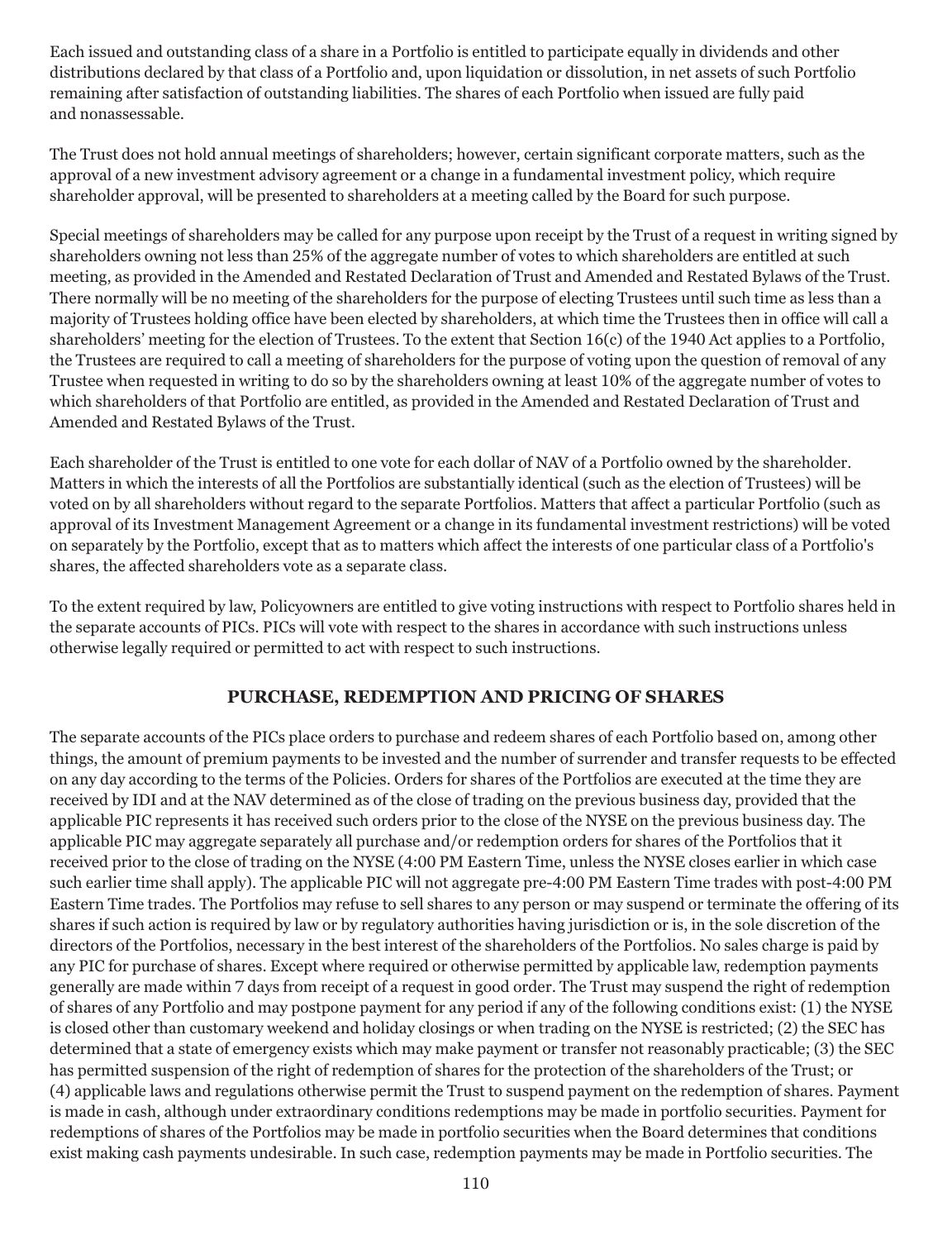redeeming shareholders would incur brokerage costs in selling such securities. The Trust has elected to be governed by Rule 18f-1 under the 1940 Act, pursuant to which it is obligated to redeem shares solely in cash up to the lesser of \$250,000 or 1% of its NAV during any 90-day period for any one shareholder.

Should any conflict between Policyowners arise which would require that a substantial amount of net assets be withdrawn from a Portfolio, orderly portfolio management could be disrupted to the potential detriment of Policyowners.

Except as otherwise noted, and only through the PIC, a Policyowner may indirectly sell shares and buy shares of another Portfolio, also known as a transfer or an exchange privilege.

## **Shareholder Communications**

Policyowners will receive, from the PICs, financial statements of the Portfolios as required under the 1940 Act. Each report shows the investments owned by the Portfolios and the market values thereof and provides other information about the Trust and its operations.

# **Net Asset Value (NAV)**

The NAV of each class of the shares of a Portfolio is the value of the assets of that class, less the liabilities of that class, divided by the total number of outstanding shares of that class. For example, if on a particular day a Portfolio owned securities worth \$100 and held cash of \$15, the total value of the assets would be \$115. If it had a liability of \$5, the NAV would be \$110 (\$115 minus \$5). If it had 11 shares outstanding, the NAV of one share would be \$10 (\$110 divided by 11).

In the calculation of the NAV of a Pathfinder Portfolio or a Managed Volatility Portfolio, the shares of the Underlying Funds held by the Portfolio are valued at their respective NAVs per share.

The NAV and offering price per share of a Portfolio ordinarily are computed once on each day that the NYSE is open for trading as of the later of the close of the regular session of the NYSE, 4:00 PM Eastern Time, or the close of the regular session of any other securities or commodities exchange on which an option or futures contract held by a Portfolio is traded. The NYSE annually announces the days on which it will not be open for trading. The most recent announcement indicates that the NYSE will not be open on the following days: New Year's Day, Martin Luther King, Jr. Day, Presidents' Day, Good Friday, Memorial Day, Independence Day, Labor Day, Thanksgiving Day and Christmas Day. However, it is possible that the NYSE may close on other days.

The NAV per share of a Portfolio (other than Ivy VIP Government Money Market) likely will change every business day, since typically the value of the assets and the number of shares outstanding change every business day. Ivy VIP Government Money Market is designed so that the value of each share of the Portfolio (the NAV per share) will remain fixed at \$1.00 per share, except under extraordinary circumstances, although there is no assurance that the fund will be successful in meeting this objective.

### **Valuation — General**

Listed securities generally are valued at their closing price on the principal securities exchange on which the security is traded. Certain foreign exchanges may continue to trade after the close of the NYSE; in such cases, prices for securities primarily traded on these exchanges will be taken at the close of the NYSE.

Stocks ordinarily are valued by the primary pricing service as set forth in the Portfolios' Valuation Procedures. If a price from the primary pricing service is not available, the next pricing service will be utilized in the order set forth in the Valuation Procedures. In the event a price is not available from any of the approved pricing services, a price will be sought from an exchange.

Fixed-income securities, including bonds, foreign bonds, convertible bonds, government securities and mortgage-backed securities ordinarily are valued at the bid price provided by the primary pricing service as set forth in the Valuation Procedures, while municipal bonds are valued at the mean price. Loans also are valued at the bid price provided by the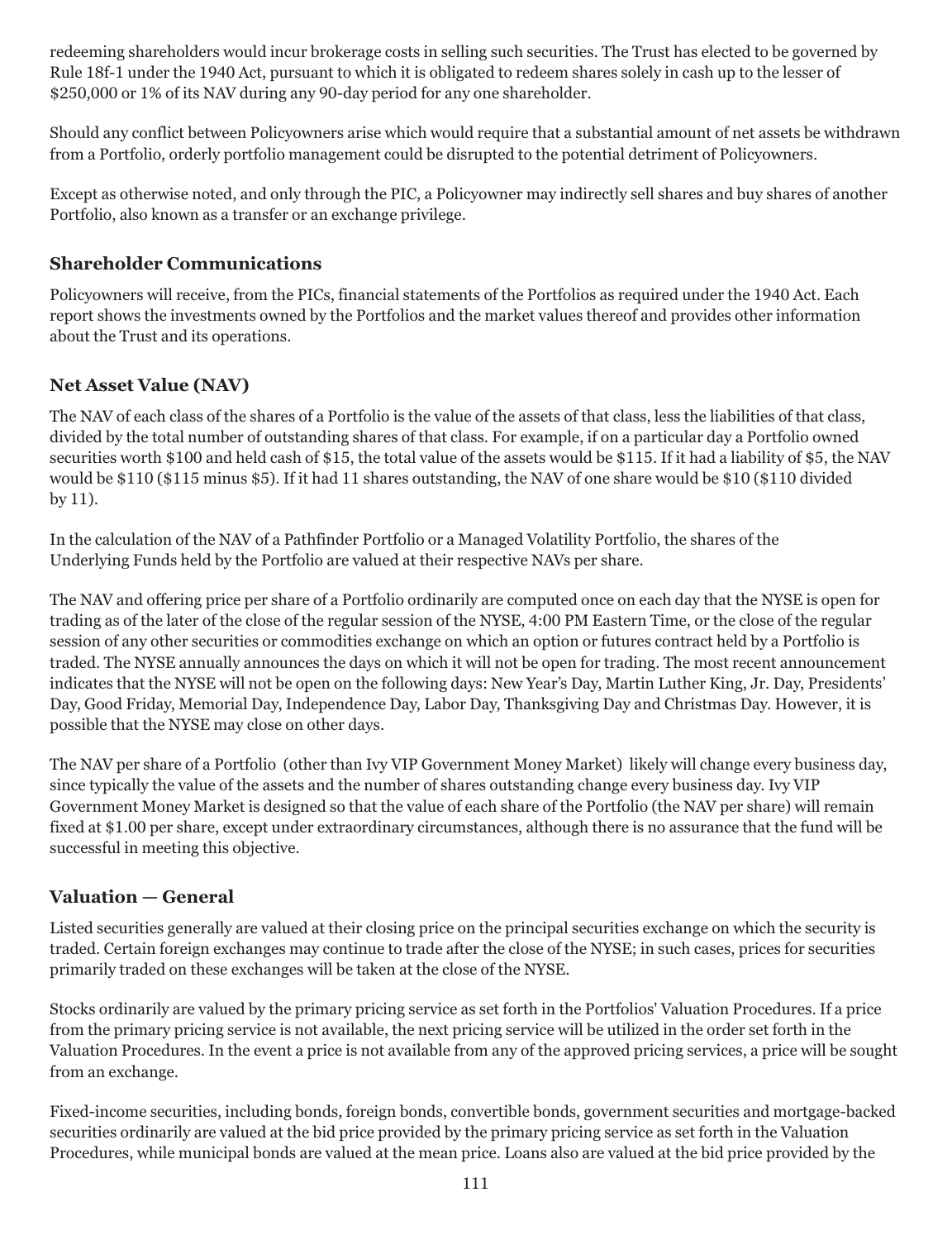primary pricing service as set forth in the Valuation Procedures. If a price from the primary pricing service is not available, the next pricing service will be utilized in the order set forth in the Valuation Procedures. In the event a price is not available from any of the approved pricing services set forth in the Valuation Procedures, a price will be sought from a broker-dealer. In the event no pricing service price is available and no broker-dealer quote is available, or in the case where a price is available from a pricing service but deemed unreliable, the Valuation Committee will fair value the security pursuant to the Valuation Procedures.

Listed options contracts and OTC options ordinarily are valued, as of the valuation time, at the mean of the bid and ask price as provided by the primary pricing service set forth in the Valuation Procedures. If a price from the primary pricing service is not available, the next pricing service will be utilized in the order set forth in the Valuation Procedures. In the event a price for listed or OTC options is not available from any of the approved pricing services listed in the Valuation Procedures, a price is sought from a broker-dealer. In the event a price is not available from any approved pricing service or from a broker-dealer, the Valuation Committee will fair value the option pursuant to the Valuation Procedures.

Futures contracts will be valued at the settlement price as provided by the primary pricing service set forth in the Valuation Procedures. In the event a price is not available from the primary pricing service, the next pricing service will be utilized in the order set forth in the Valuation Procedures. In the event a price is not available from any of the approved pricing services listed in the Valuation Procedures, a price will be sought from an exchange.

Swaps, including but not limited to credit default swaps and interest rate swaps, are valued at the price provided by the primary pricing service set forth in the Valuation Procedures. In the event a price is not available from the primary pricing service, the next pricing service will be utilized in the order set forth in the Valuation Procedures. If a price is not available from any of the approved pricing services set forth in the Valuation Procedures, a price will be sought from a broker-dealer. If a price is available from a pricing service but deemed unreliable based on variance checks conducted by IICO's Fund Accounting department, the Valuation Committee will fair value the security pursuant to the Valuation Procedures.

Foreign currency exchange rates ordinarily are provided by the primary pricing service set forth in the Valuation Procedures. In the event a foreign currency exchange rate is not available from the primary pricing service, the next pricing service will be utilized in the order set forth in the Valuation Procedures. In the event a foreign currency exchange rate is not available from any of the approved pricing services set forth in the Valuation Procedures, or in the event any foreign currency exchange rate is deemed inaccurate by the Valuation Committee, a bid and offer will be sought from one or more broker-dealers. The mean of the bid(s) and offer(s) will be used to calculate the applicable foreign currency exchange rate.

Precious metals will be valued at the last traded spot price for the appropriate metal by the primary pricing service immediately prior to the Valuation Time set forth in the Valuation Procedures. If a spot price is not available from the primary pricing service, the next pricing service will be utilized in the order set forth in the Valuation Procedures.

When a Portfolio believes a reported market price for a security does not reflect the amount the Portfolio would receive on a current sale of that security, the Portfolio may substitute for the market price a fair-value determination made according to procedures approved by the Board. A Portfolio also may use these procedures to value certain types of illiquid securities. Fair value pricing generally will be used by a Portfolio if the exchange on which a portfolio security is traded closes early or if trading in a particular security is halted during the day and does not resume prior to the time the Portfolio's NAV is calculated.

A Portfolio also may use these methods to value securities that trade in a foreign market if a significant event that appears likely to materially affect the value of foreign investments or foreign currency exchange rates occurs between the time that foreign market closes and the time the NYSE closes. A Portfolio that invests a portion of its assets in foreign securities also may be susceptible to a time zone arbitrage strategy in which shareholders attempt to take advantage of Portfolio share prices that may not reflect developments in foreign securities markets that occurred after the close of such market but prior to the pricing of Portfolio shares. In that case, such investments or exchange rates may be valued at their fair values as determined according to the procedures approved by the Board. Significant events include, but are not limited to,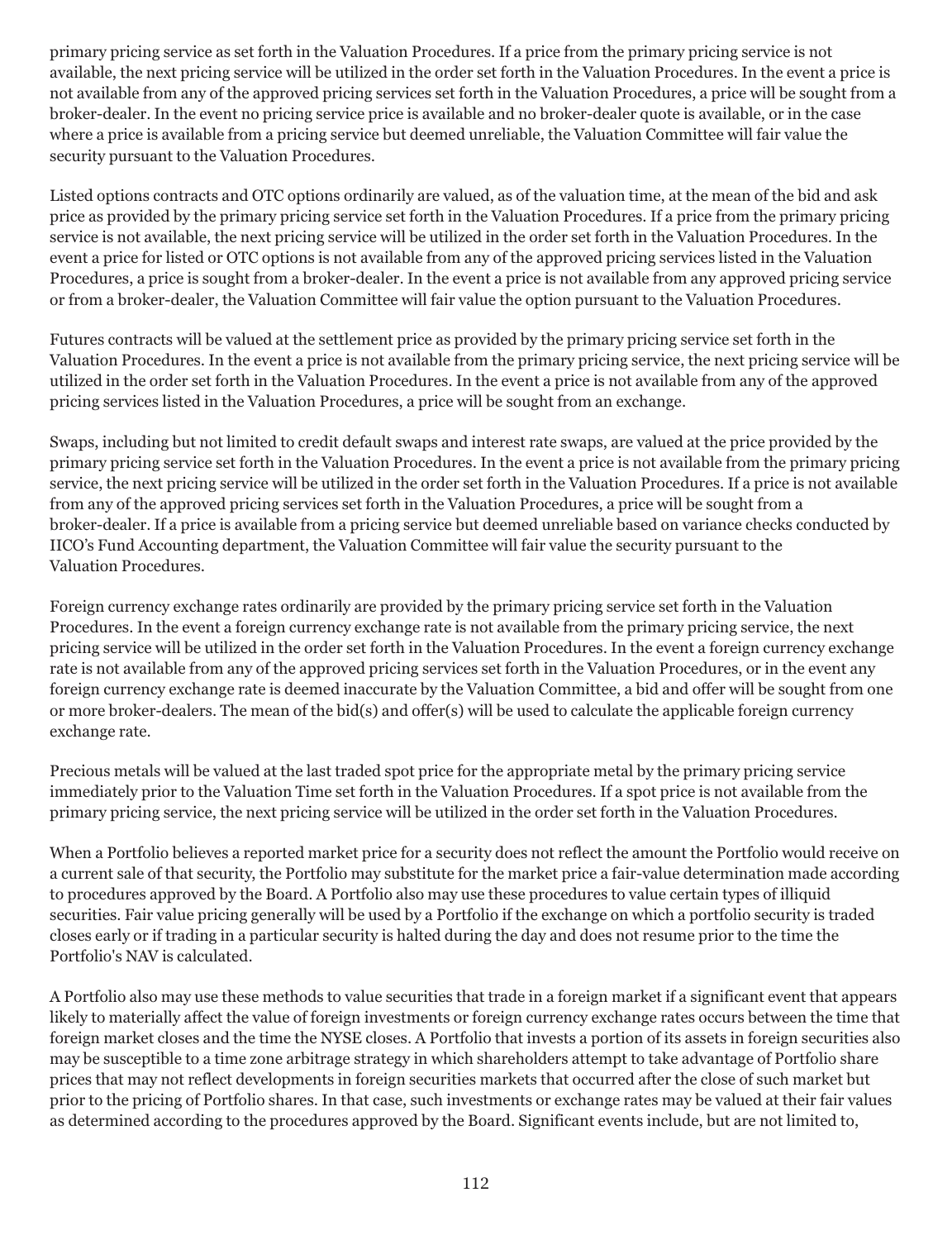(1) events impacting a single issuer, (2) governmental actions that affect securities in one sector, country or region, (3) natural disasters or armed conflicts affecting a country or region, and (4) significant U.S. or foreign market fluctuation.

The Portfolios have retained certain third-party pricing services (together, the Service) to assist in valuing foreign securities and other foreign investments (collectively, foreign securities) held in a Portfolio's portfolio. The Service conducts a screening process to indicate the degree of confidence, based on historical data, that the closing price in the principal market where a foreign security trades is not the current market value as of the close of the NYSE. For foreign securities where WISC, in accordance with procedures adopted by the Board, believes, at the approved degree of confidence, that the price is not reflective of current market price, WISC may use the indication of fair value from the Service to determine the fair value of the foreign security. The Service, the methodology or the degree of certainty may change from time to time. The Board regularly reviews, and WISC regularly monitors and reports to the Board, the Service's pricing of a Portfolio's foreign securities, as applicable.

Fair valuation has the effect of updating security prices to reflect market value based on, among other things, the recognition of a significant event — thus potentially alleviating arbitrage opportunities with respect to Portfolio shares. Another effect of fair valuation is that a Portfolio's NAV will be subject, in part, to the judgment of the Board or its designee instead of being determined directly by market prices. When fair value pricing is applied, the prices of securities used by a Portfolio to calculate its NAV may differ from quoted or published prices for the same securities, and therefore, a shareholder purchasing or redeeming shares on a particular day might pay or receive more or less than would be the case if a security were valued differently. It also may affect all shareholders in that if Portfolio assets were paid out differently due to fair value pricing, all shareholders will be impacted incrementally. There is no assurance, however, that fair value pricing will more accurately reflect the value of a security on a particular day than the market price of such security on that day or that it will prevent or alleviate the impact of market timing activities. For a description of market timing activities, please see *Market Timing Policy* in the Prospectus.

# **Valuation — Ivy VIP Government Money Market and Money Market Instruments**

Ivy VIP Government Money Market operates under Rule 2a-7, which permits it to value its portfolio securities on the basis of amortized cost, provided it meets certain conditions. The amortized cost method of valuation is accomplished by valuing a security at its cost and thereafter assuming a constant amortization rate to maturity of any discount or premium, and does not reflect the impact of fluctuating interest rates on the market value of the security. This method does not take into account unrealized gains or losses.

While the amortized cost method provides some degree of certainty in valuation, there may be periods during which value, as determined by amortized cost, is higher or lower than the price the Portfolio would receive if it sold the instrument. During periods of declining interest rates, the daily yield on the Portfolio's shares may tend to be higher than a like computation made by a fund with identical investments utilizing a method of valuation based upon market prices and estimates of market prices for all of its portfolio instruments and changing its dividends based on these changing prices. Thus, if the use of amortized cost by the Portfolio resulted in a lower aggregate portfolio value on a particular day, a prospective investor in the Portfolio's shares would be able to obtain a somewhat higher yield than would result from investment in such a fund, and existing investors in the Portfolio's shares would receive less investment income. The converse would apply in a period of rising interest rates.

Under Rule 2a-7, the Board has established procedures designed to stabilize, to the extent reasonably possible, the Portfolio's price per share as computed for the purpose of sales and redemptions at \$1.00. Those procedures include review of the Portfolio holdings by the Board at such intervals as it may deem appropriate and at such intervals as are reasonable in light of current market conditions to determine whether the Portfolio's NAV calculated by using available market quotations or an appropriate substitute that reflects current market conditions (market valuation) deviates from the per share value based on amortized cost.

Under Rule 2a-7, if the extent of any deviation between the NAV per share based upon available market valuation and the NAV per share based on amortized cost exceeds one-half of 1%, the Board must promptly consider what action, if any, will be initiated. When the Board believes that the extent of any deviation may result in material dilution or other unfair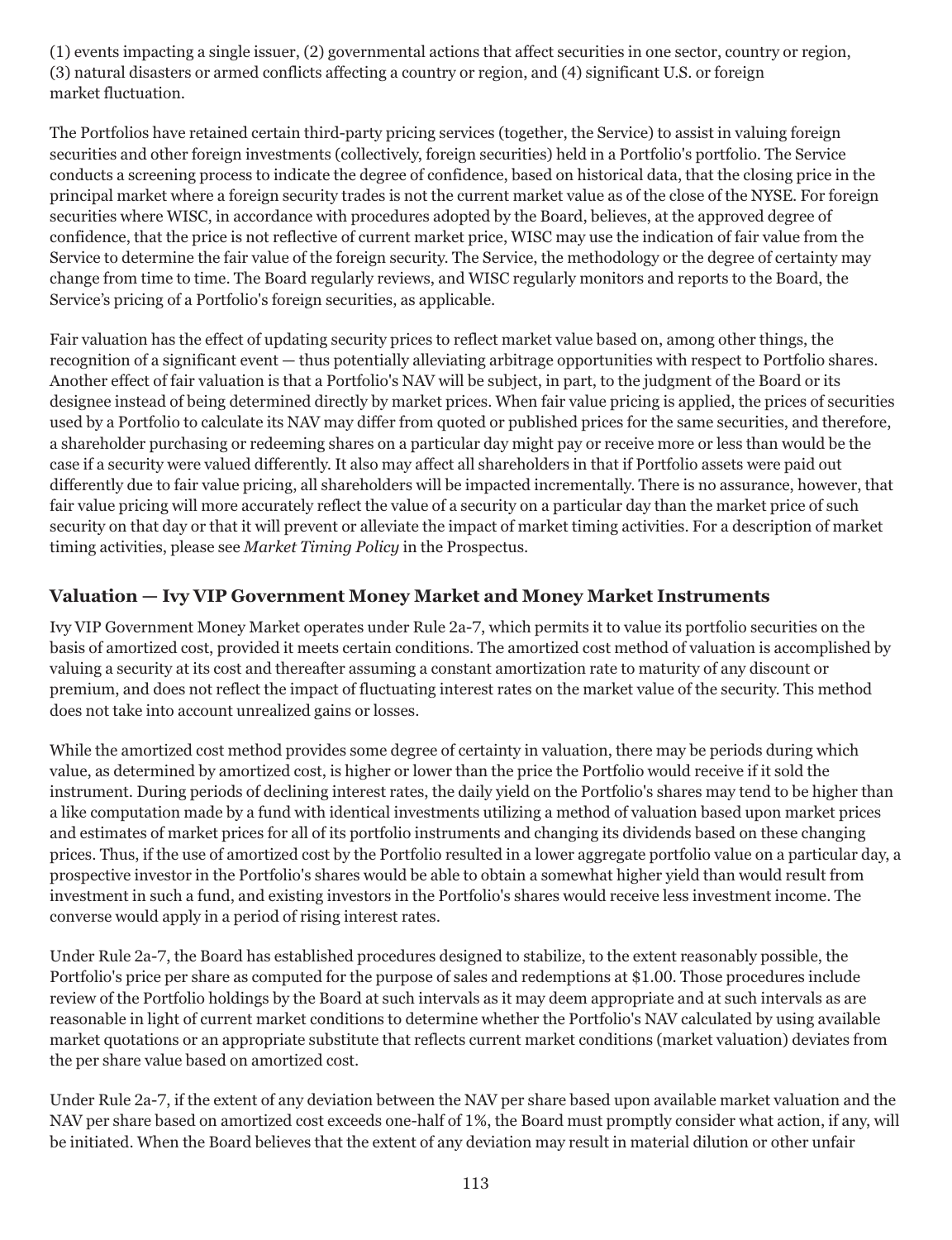results to investors or existing shareholders, it is required to take such action as it deems appropriate to eliminate or reduce to the extent reasonably practicable such dilution or unfair results. Such actions could include the sale of portfolio securities prior to maturity to realize capital gains or losses or to shorten average portfolio maturity, withholding dividends or distributions from capital or net realized capital gains (if any), redemptions of shares in kind, establishing a NAV per share using available market quotations, or suspending redemption of Ivy VIP Government Money Market's shares and liquidating the Portfolio.

## **TAXATION OF THE PORTFOLIOS**

## **General**

Shares of the Portfolios are offered only to PICs' separate accounts that fund Policies (Separate Accounts). See the applicable Policy prospectus for a discussion of the special taxation of insurance companies with respect to Separate Accounts and of the Policyowners.

Each Portfolio is treated as a separate corporation for federal tax purposes. Each Portfolio has qualified since its inception for treatment as a RIC under the Code, and each intends to continue to qualify for that treatment so that it is relieved of federal income tax on that part of its investment company taxable income (consisting generally of net taxable investment income, the excess of net short-term capital gain over net long-term capital loss, and, for each Portfolio other than Ivy VIP Government Money Market, the Pathfinder Portfolios and the Managed Volatility Portfolios, net gains and losses from certain foreign currency transactions, all determined without regard to any deduction for dividends paid) and net capital gain (that is, the excess of net long-term capital gain over net short-term capital loss) that it distributes to its shareholders. To continue to qualify for treatment as a RIC, a Portfolio must distribute to its shareholders for each taxable year at least 90% of the sum of its investment company taxable income and 90% of its net tax-exempt income, if any, including, for purposes of satisfying this distribution requirement, certain distributions made by the Portfolio after the close of its taxable year that are treated as made during such taxable year. For each Portfolio, these requirements include the following:

- (1) the Portfolio must derive at least 90% of its gross income each taxable year from (a) dividends, interest, payments with respect to securities loans, and gains from the sale or other disposition of securities or foreign currencies, or other income (including gains from options, futures contracts, or forward currency contracts) derived with respect to its business of investing in securities or those currencies (collectively, Qualifying Income) and (b) net income from an interest in a QPTP (Income Requirement); and
- (2) at the close of each quarter of the Portfolio's taxable year, (a) at least 50% of the value of its total assets must be represented by cash and cash items, U.S. government securities, securities of other RICs and other securities that are limited, in respect of any one issuer, to an amount that does not exceed 5% of the value of the Portfolio's total assets and that does not represent more than 10% of the issuer's outstanding voting securities (equity securities of QPTPs being considered voting securities for these purposes) (50% Diversification Requirement), and (b) not more than 25% of the value of its total assets may be invested in (i) the securities (other than U.S. government securities or the securities of other RICs) of any one issuer, (ii) the securities (other than securities of other RICs) of two or more issuers the Portfolio controls that are determined to be engaged in the same, similar, or related trades or businesses, or (iii) the securities of one or more QPTPs (collectively, RIC Diversification Requirements).

The gains that a Portfolio derives from investments in options or futures contracts on gold that are made for the purpose of hedging the Portfolio's investment in securities of companies in the businesses of mining, processing, producing, exploring for, refining, or selling gold generally constitute Qualifying Income. However, direct investments by a Portfolio in precious metals, structured notes linked to precious metals or options or futures contracts on precious metals made for non-hedging purposes would have adverse tax consequences for the Portfolio and its shareholders if it either (1) derived more than 10% of its gross income in any taxable year from the disposition of such metals, notes, options, and futures contracts and from other non-Qualifying Income and thus failed to satisfy the Income Requirement or (2) held such metals, notes, options, and futures contracts in such quantities that it failed to satisfy the 50% Diversification Requirement. (See also *Ivy VIP Asset Strategy — Investment in the Subsidiary* below.) Each Portfolio that invests in such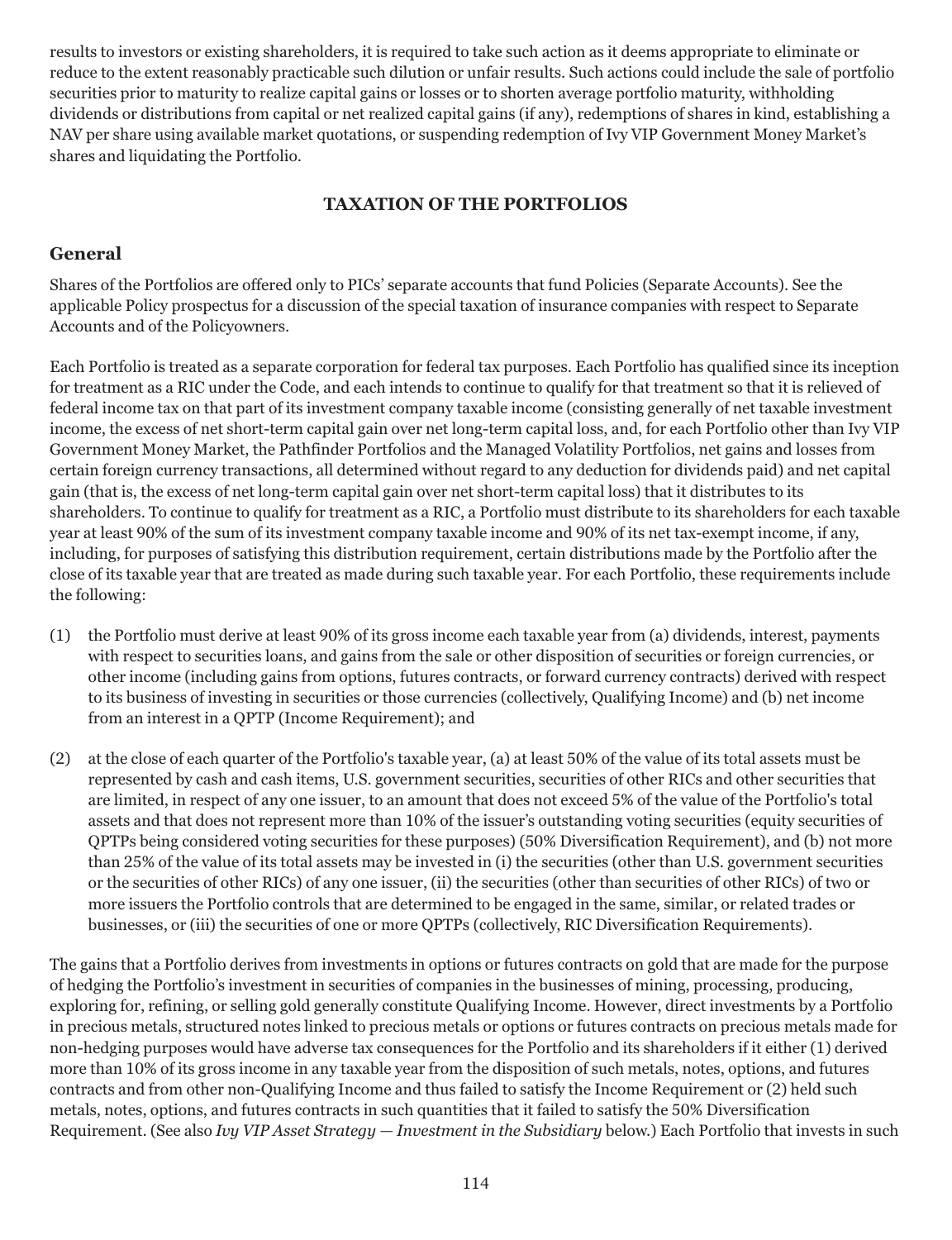metals, notes, options or futures contracts intends to manage or continue to manage its holdings thereof so as to avoid failing to satisfy those requirements for these reasons.

A Portfolio will be able to cure a failure to satisfy any of the Income and RIC Diversification Requirements under the RIC Modernization Act of 2010 (the Modernization Provisions) as long as the failure "is due to reasonable cause and not due to willful neglect" and the Portfolio pays a deductible tax calculated in accordance with those provisions and meets certain other requirements.

A Portfolio may invest in one or more wholly-owned foreign or domestic subsidiaries as special purpose entities to hold certain investments that, if held directly by the Portfolio, might not generate Qualifying Income. Any such domestic special purpose entity likely would be subject to federal income tax, resulting in a reduced after-tax yield on the investment return of the assets held by it, as compared with a direct investment by the Portfolio in such assets. Moreover, income and gains generated by a Portfolio's foreign wholly-owned subsidiary would be treated as constructively earned by the Portfolio each taxable year, thus resulting in the Portfolio's having to make larger taxable distributions to its shareholders attributable to that income. See *Ivy VIP Asset Strategy — Investment in the Subsidiary* below.

Each Portfolio intends to continue to comply for its current and future taxable years with the diversification requirements imposed on the Separate Accounts by section 817(h) of the Code and the regulations thereunder (collectively, section 817(h) Diversification Requirements). These requirements, which are in addition to the RIC Diversification Requirements and the diversification requirements imposed on the Portfolios by the 1940 Act, place certain limitations on the assets of each Separate Account — and, because section 817(h) and those regulations treat the assets of each Portfolio as assets of the related Separate Account, of each Portfolio — that may be invested in securities of a single issuer.

Specifically, the regulations provide that, except as permitted by the safe harbor described below in this paragraph, as of the end of each calendar quarter or within 30 days thereafter, no more than 55% of the value of a Separate Account's total assets may be represented by any one investment, no more than 70% thereof by any two investments, no more than 80% thereof by any three investments, and no more than 90% thereof by any four investments. For this purpose, all securities of the same issuer are considered a single investment, and while each U.S. government agency and instrumentality is considered a separate issuer, a particular foreign government and its agencies, instrumentalities, and political subdivisions all are considered the same issuer. Furthermore, each Separate Account, instead of treating its investment in a Pathfinder Portfolio or a Managed Volatility Portfolio as a single investment, will treat a proportionate part of the assets of each such Portfolio in which it invests — which it will treat as consisting of a proportionate part of the assets of each Underlying Fund in which that Portfolio invests (so long as the Underlying Fund satisfies the Section 817(h) Diversification Requirements) — as its own assets for purposes of determining whether that Separate Account satisfies those requirements. In addition, section 817(h) provides, as a safe harbor, that a Separate Account will be treated as being adequately diversified if the RIC Diversification Requirements are satisfied and no more than 55% of the value of the account's total assets are cash and cash items, government securities, and securities of other RICs. Failure of a Portfolio to satisfy the Section 817(h) Diversification Requirements would result in taxation of the PICs and treatment of the Policyowners other than as described in the prospectuses for the Policies.

If any Portfolio failed to qualify for treatment as a RIC for any taxable year, (1) it would be taxed as an ordinary corporation on the full amount of its taxable income for that year (even if it distributed that income to its shareholders) and (2) more importantly, each Separate Account invested therein would fail to satisfy the section 817(h) Diversification Requirements, with the result that the Policies supported by that account would no longer be eligible for tax deferral. In addition, the Portfolio could be required to recognize unrealized gains, pay substantial taxes and interest, and make substantial distributions before requalifying for RIC treatment.

**Pathfinder Portfolios and Managed Volatility Portfolios.** Each Pathfinder Portfolio and Managed Volatility Portfolio invests primarily in shares of Underlying Funds (and in the case of the Managed Volatility Portfolios, certain derivative instruments) and also may invest in U.S. government securities, commercial paper, and other short-term corporate obligations and money market instruments. Accordingly, such Portfolio's income will consist of dividends and other distributions it receives from the Underlying Funds in which it invests, net gains it realizes from the disposition of those Underlying Funds' shares and other securities, and interest it earns. If an Underlying Fund qualifies for tax treatment as a RIC (and each Underlying Fund has done so for each of its past taxable years and intends to continue to do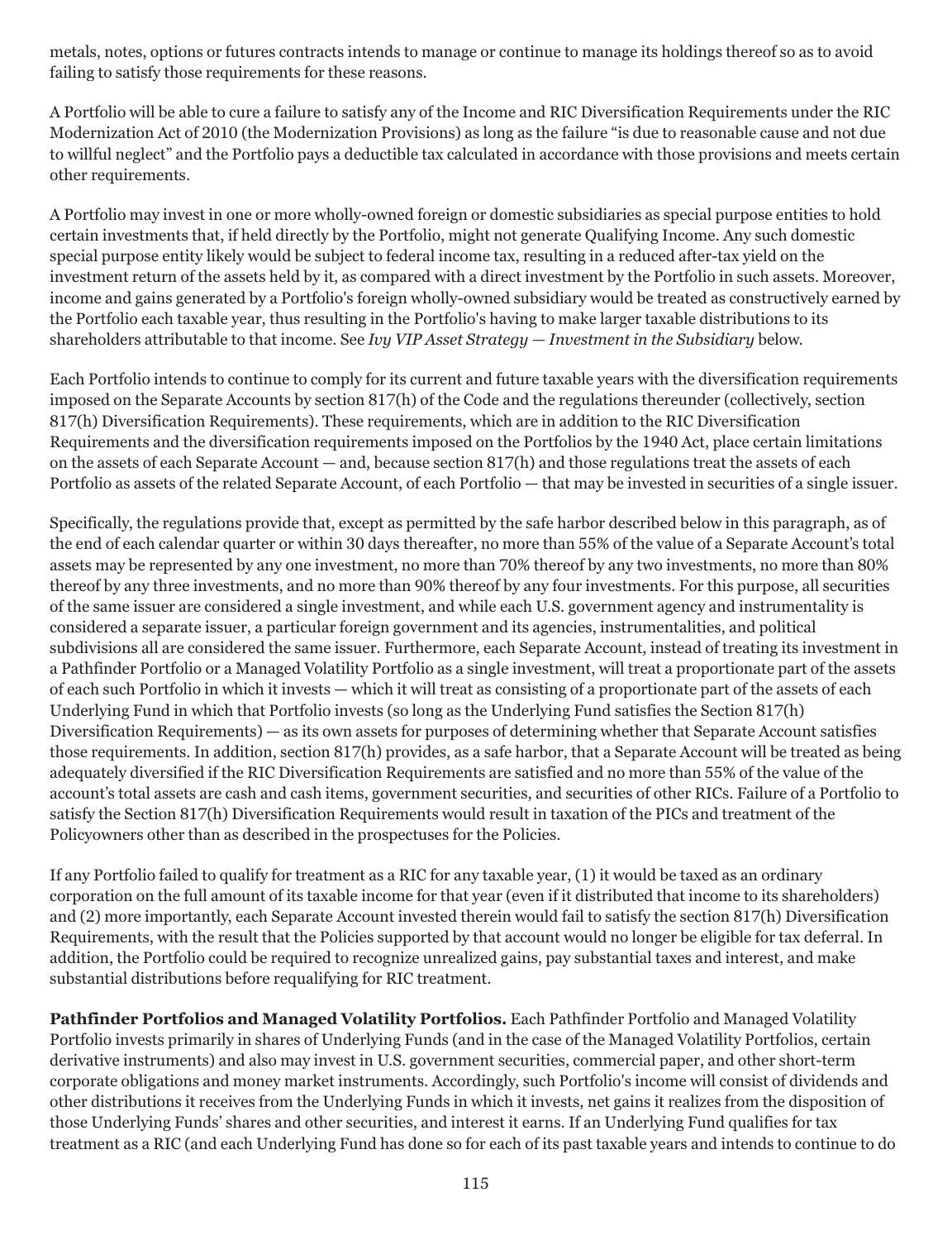so for its current and future taxable years), then: (1) dividends paid to a Pathfinder Portfolio or a Managed Volatility Portfolio from the Underlying Fund's investment company taxable income will be taxable to the Portfolio as ordinary income to the extent of the Underlying Fund's earnings and profits and (2) distributions paid to such Portfolio from the Underlying Fund's net capital gain will be taxable to the Portfolio as long-term capital gain, regardless of how long the Portfolio has held the Underlying Fund's shares. If a Pathfinder Portfolio or a Managed Volatility Portfolio qualifies for treatment as a RIC, these tax consequences will have little impact, because, as noted in the Prospectus, each such Portfolio intends to distribute substantially all its net investment income and net capital gains each taxable year and thus will pay no federal income tax on the dividends, other distributions, and gains it receives and realizes and distributes.

## **Ivy VIP Asset Strategy – Investment in the Subsidiary**

Ivy VIP Asset Strategy (referred to in this sub-section as the Portfolio) has invested, and may from time to time continue to invest, part of its assets (but not more than 10% of the value of its total assets as of the end of any quarter of its taxable year) in the Subsidiary, which is classified as a corporation for federal tax purposes. A foreign corporation, such as the Subsidiary, generally is not subject to federal income taxation except for income that is effectively connected with its conduct of a trade or business within the United States. It is expected that the Subsidiary will conduct its activities in a manner so as to meet the requirements of a safe harbor under section 864(b)(2) of the Code (Safe Harbor) pursuant to which the Subsidiary, provided it is not a dealer in stocks, securities, or commodities, may engage in the following activities without being deemed to be engaged in a U.S. trade or business: trading, for its own account, in (1) stocks or securities (including contracts to buy or sell securities); and (2) commodities that are "of a kind customarily dealt in on an organized commodity exchange and if the transaction is of a kind customarily consummated at such place." Thus, the Subsidiary's commodities and securities trading activities, if any, should not constitute engaging in a U.S. trade or business. However, if certain of the Subsidiary's activities were determined not to be of the type described in the Safe Harbor or if the Subsidiary's gains were attributable to investments in securities that constitute U.S. real property interests (which is not expected), then its activities may be considered to constitute engaging in a U.S. trade or business.

A U.S. person who owns (directly, indirectly or constructively) 10% or more of the total combined voting power of all classes of voting stock of a foreign corporation is a "United States shareholder" for purposes of the controlled foreign corporation (CFC) provisions of the Code (commonly referred to as "subpart F"). A foreign corporation is a CFC if, on any day of its taxable year, more than 50% of the voting power or value of its stock is owned (directly, indirectly or constructively) by United States shareholders. Because the Portfolio owns all the stock in the Subsidiary, the Portfolio is a United States shareholder thereof and the Subsidiary is a CFC. As a United States shareholder, the Portfolio is required to include in its gross income for federal income tax purposes for each taxable year the Subsidiary's "subpart F income" (defined, in part, below) for the Subsidiary's taxable year that ends with or within the Portfolio's taxable year, whether or not such income is distributed by the Subsidiary; it is expected that all of the Subsidiary's income will be subpart F income. Subpart F income generally includes interest, OID, dividends, net gains from the disposition of securities, net gains from transactions (including futures, forward contracts, and similar transactions) in any commodities (with certain exceptions), certain foreign currency gains, receipts with respect to securities loans, and net payments received with respect to futures contracts. The Portfolio's inclusion in its gross income of the Subsidiary's subpart F income will increase the Portfolio's tax basis in its stock in the Subsidiary by the amount of that included income. Distributions by the Subsidiary to the Portfolio will be tax-free to the extent of its previously undistributed subpart F income and, correspondingly, will reduce the Portfolio's tax basis in the Subsidiary's stock. Subpart F income generally is treated as ordinary income, regardless of the character of the Subsidiary's income.

As noted above, to continue to qualify as a RIC, the Portfolio must derive at least 90% of its gross income each taxable year from Qualifying Income. The Portfolio has received, and is relying on, an opinion of counsel, which is not binding on the IRS or the courts, that income the Portfolio receives from the Subsidiary should constitute Qualifying Income. However, if the IRS were to determine that the Portfolio's income from the Subsidiary was not considered Qualifying Income, and that determination was upheld by the courts, then the Portfolio — despite the opinion of counsel — might be unable to qualify as a RIC. In addition, it is possible that future tax legislation, regulations and/or further guidance issued by the IRS may affect the character, timing and/or amount of the Portfolio's taxable income or capital gains and distributions it makes, which in turn may adversely affect the Portfolio and its shareholders. Applicable income tax regulations confirm that such income will be treated as Qualifying Income if the Portfolio receives a distribution out of the Subsidiary's earnings and profits, which is the practice the Subsidiary and the Portfolio follow.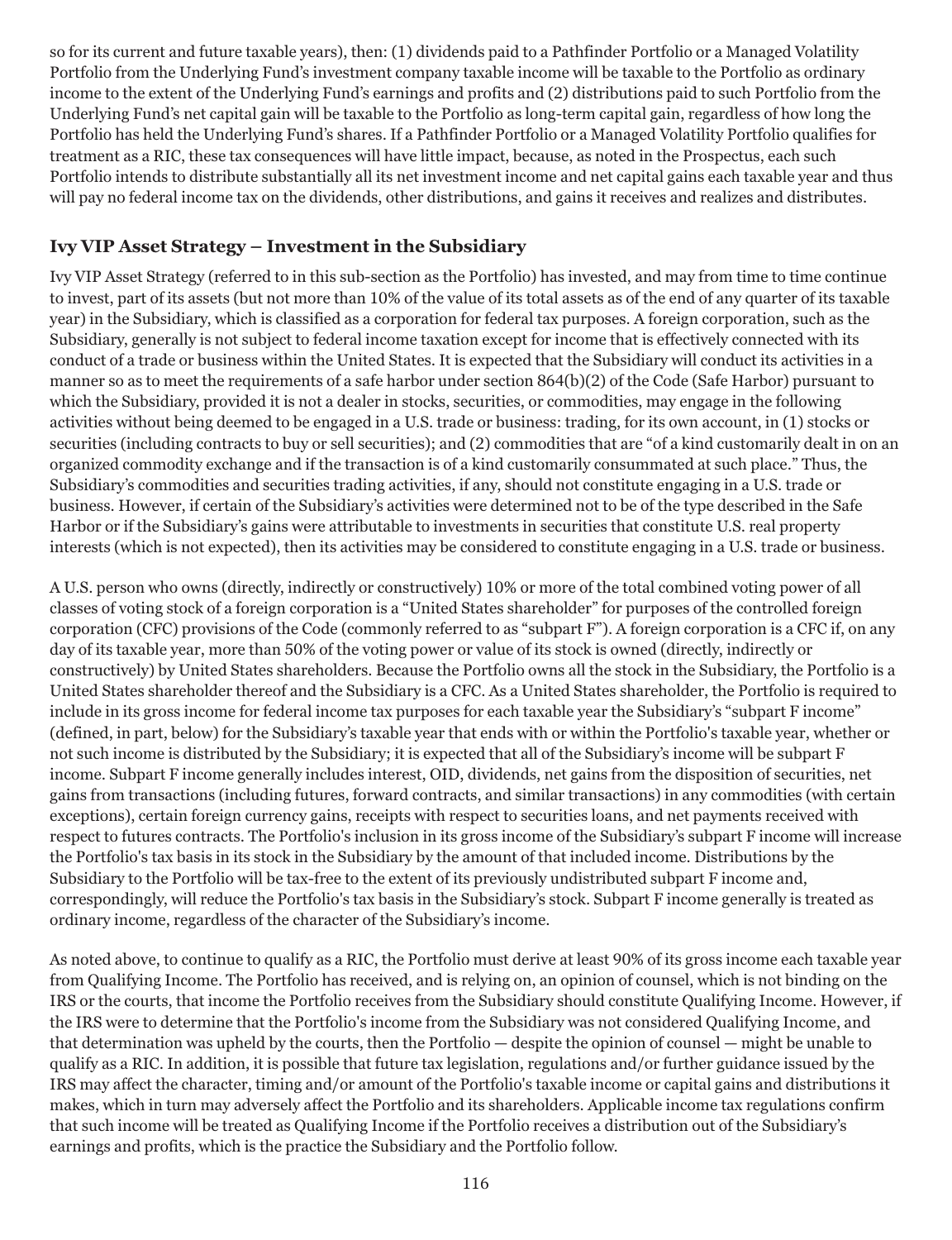Such regulations also permit the Portfolio to treat deemed inclusions of "Subpart F" income from the Subsidiary (which includes passive income such as income from commodity-linked derivatives) as Qualifying Income, even if the Subsidiary does not make a distribution of such income. Consequently, despite the current practice of the Portfolio and the Subsidiary making distributions out of the Subsidiary's earnings and profits, the Portfolio and the Subsidiary reserve the right to change such practice and rely on deemed inclusions of "Subpart F" income from the Subsidiary being treated as Qualifying Income to the Portfolio, consistent with applicable income tax regulations. There can be no assurance that there will not be changes in federal tax or other law that might adversely affect the Portfolio's investment in the Subsidiary.

Accordingly, the extent to which a Portfolio directly invests in commodities or commodity-linked derivatives may be limited by the requirements to maintain its status as a RIC. If a Portfolio does not appropriately limit such investments, or if such investments (or the income earned on such investments) were to be recharacterized for U.S. tax purposes, the Portfolio could fail to qualify as a RIC for one or more taxable years. If the Portfolio failed to so qualify for any taxable year but was eligible to and did cure the failure pursuant to the Modernization Provisions, it would incur potentially significant federal income tax expense. If, on the other hand, the Portfolio failed to so qualify for any taxable year and was ineligible to or otherwise did not cure the failure, it would be subject to federal income tax on its taxable income at the corporate income tax rate, with the consequence that its income available for distribution to shareholders would be reduced. More importantly, as noted above, each Separate Account invested in the Portfolio would fail to satisfy the Section 817(h) Diversification Requirements, with the result that the Policies supported by that account would no longer be eligible for tax deferral. In that event, the Board may authorize a significant change in investment strategy or the Portfolio's liquidation.

## **Taxation of Particular Investments**

Because each Pathfinder Portfolio and Managed Volatility Portfolio invests primarily in shares of Underlying Funds, the following discussion not only refers to the Underlying Funds and other Portfolios but also applies to any direct investments that a Pathfinder Portfolio or a Managed Volatility Portfolio makes.

### **Income from Foreign Securities**

Dividends and interest a Portfolio receives, and gains it realizes, on foreign securities may be subject to income, withholding, or other taxes imposed by foreign countries and U.S. possessions (collectively, "foreign taxes") that would reduce the yield and/or total return on its securities. Tax conventions between certain countries and the United States may reduce or eliminate foreign taxes, however, and many foreign countries do not impose taxes on capital gains in respect of investments by foreign investors.

Subject to its investment policies and restrictions, a Portfolio may invest in the stock of passive foreign investment companies (PFICs). A PFIC is any foreign corporation (with certain exceptions, including, in the case of Ivy VIP Asset Strategy, the Subsidiary) that, in general, meets either of the following tests for a taxable year: (1) at least 75% of its gross income is passive or (2) an average of at least 50% of its assets produce, or are held for the production of, passive income. Whether a foreign corporation is a PFIC is a fact-intensive determination that is based on various facts and circumstances that may change from time to time, and the principles and methodology used in determining whether a foreign corporation is a PFIC are subject to interpretation. It is possible that a Portfolio could invest in a foreign corporation that becomes, or is determined to be, a PFIC after the Portfolio makes the investment.

Under certain circumstances, a Portfolio will be subject to federal income tax on a portion of any "excess distribution" it receives on the stock of a PFIC or of any gain on disposition of the stock (collectively, "PFIC income"), plus interest thereon, even if the Portfolio distributes the PFIC income as a dividend to its shareholders. The balance of the PFIC income will be included in the Portfolio's investment company taxable income and, accordingly, will not be taxable to it to the extent it distributes that income to its shareholders. To avoid the foregoing tax and interest obligation, a Portfolio might make a "qualified electing fund" (QEF) or "marked-to-market" election.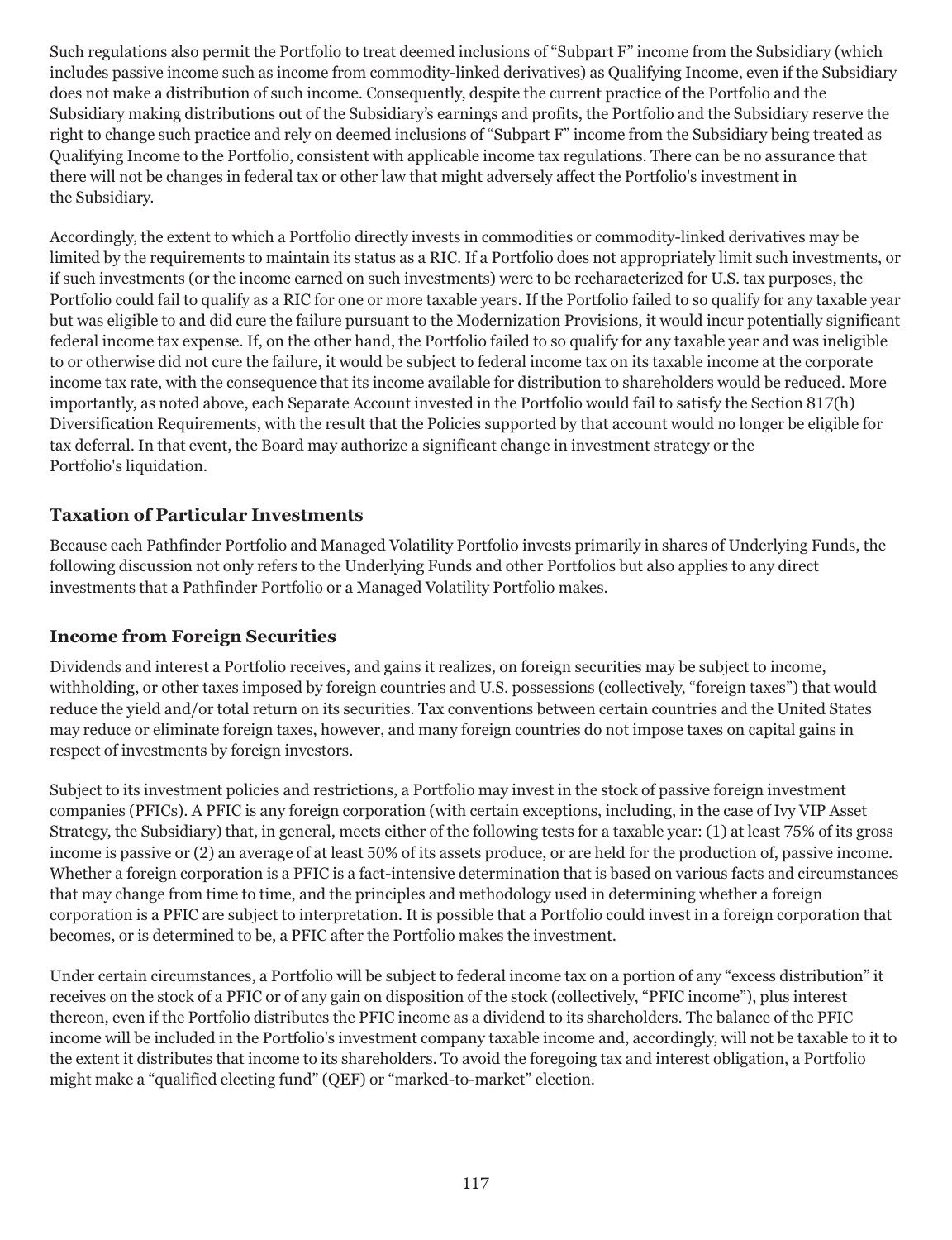# **Income from REITs**

Subject to its investment policies and restrictions, certain Portfolios may invest in REITs that (1) hold residual interests in real estate mortgage investment conduits (REMICs) or (2) engage in mortgage securitization transactions that cause the REITs to be taxable mortgage pools (TMPs) or have a qualified REIT subsidiary that is a TMP. A portion of the net income allocable to REMIC residual interest holders may be "excess inclusion income." The Code authorizes the issuance of regulations dealing with the taxation and reporting of excess inclusion income; however, those regulations have not yet been issued.

The Treasury and the IRS issued a notice in 2006 (Notice) announcing that, pending the issuance of further guidance, the IRS would apply the principles in the following paragraphs to all excess inclusion income, whether from REMIC residual interests or TMPs. The Notice provides that a REIT must (1) determine whether it or its qualified REIT subsidiary (or a part of either) is a TMP and, if so, calculate the TMP's excess inclusion income under a "reasonable method," (2) allocate its excess inclusion income to its shareholders generally in proportion to dividends paid, (3) inform shareholders that are not "disqualified organizations" (that is, governmental units and tax-exempt entities that are not subject to tax on their unrelated business taxable income (UBTI)) of the amount and character of the excess inclusion income allocated thereto, (4) pay tax (at the highest federal income tax rate imposed on corporations) on the excess inclusion income allocated to its disqualified organization shareholders, and (5) apply the withholding tax provisions with respect to the excess inclusion part of dividends paid to foreign persons without regard to any treaty exception or reduction in tax rate. Excess inclusion income allocated to certain tax-exempt entities (including public charities) constitutes UBTI to them.

A RIC with excess inclusion income is subject to rules identical to those in clauses (2) through (5) (substituting "that are nominees" for "that are not 'disqualified organizations'" in clause (3) and inserting "record shareholders that are" after "its" in clause (4)). The Notice further provides that a RIC is not required to report the amount and character of the excess inclusion income allocated to its shareholders that are not nominees, except that (1) a RIC with excess inclusion income from all sources that exceeds 1% of its gross income must do so and (2) any other RIC must do so by taking into account only excess inclusion income allocated to the RIC from REITs the excess inclusion income of which exceeded 3% of its dividends. No Portfolio will invest directly in REMIC residual interests or intends to invest in REITs that, to its knowledge, invest in those interests or are TMPs or have a qualified REIT subsidiary that is a TMP.

# **Income from Zero Coupon Bonds and PIK Securities**

Subject to its investment policies and restrictions, certain of the Portfolios may acquire zero coupon bonds or other securities issued with OID. As a holder of those securities, a Portfolio must include in its gross income (or take into account, in the case of OID on tax-exempt securities) the OID that accrues on the securities during the taxable year, even if it receives no corresponding payment on them during the year. Similarly, a Portfolio must include in its gross income each taxable year securities it receives as "interest" on PIK securities. Because each Portfolio annually must distribute (1) substantially all of its investment company taxable income, including any accrued OID and other non-cash income, to avoid imposition of the Excise Tax and (2) substantially all of the sum of that income and its net tax-exempt income (including any tax-exempt OID) to satisfy the Distribution Requirement, it may be required in a particular year to distribute as a dividend an amount that is greater than the total amount of cash it actually receives. Those distributions will be made from a Portfolio's cash assets or from the proceeds of sales of its portfolio securities, if necessary. A Portfolio may realize capital gains or losses from those sales, which would increase or decrease its investment company taxable income and/or net capital gain.

# **Income from Financial Instruments and Foreign Currencies**

The use of hedging and option income strategies, such as writing (selling) and purchasing options and futures contracts and entering into forward currency contracts, involves complex rules that will determine for income tax purposes the amount, character and timing of recognition of the gains and losses a Portfolio realizes in connection therewith. Gains from the disposition of foreign currencies (except certain gains that may be excluded by future regulations), and gains from options, futures contracts and forward currency contracts a Portfolio derives with respect to its business of investing in securities or foreign currencies, will be treated as Qualifying Income. Each Portfolio will monitor its transactions, make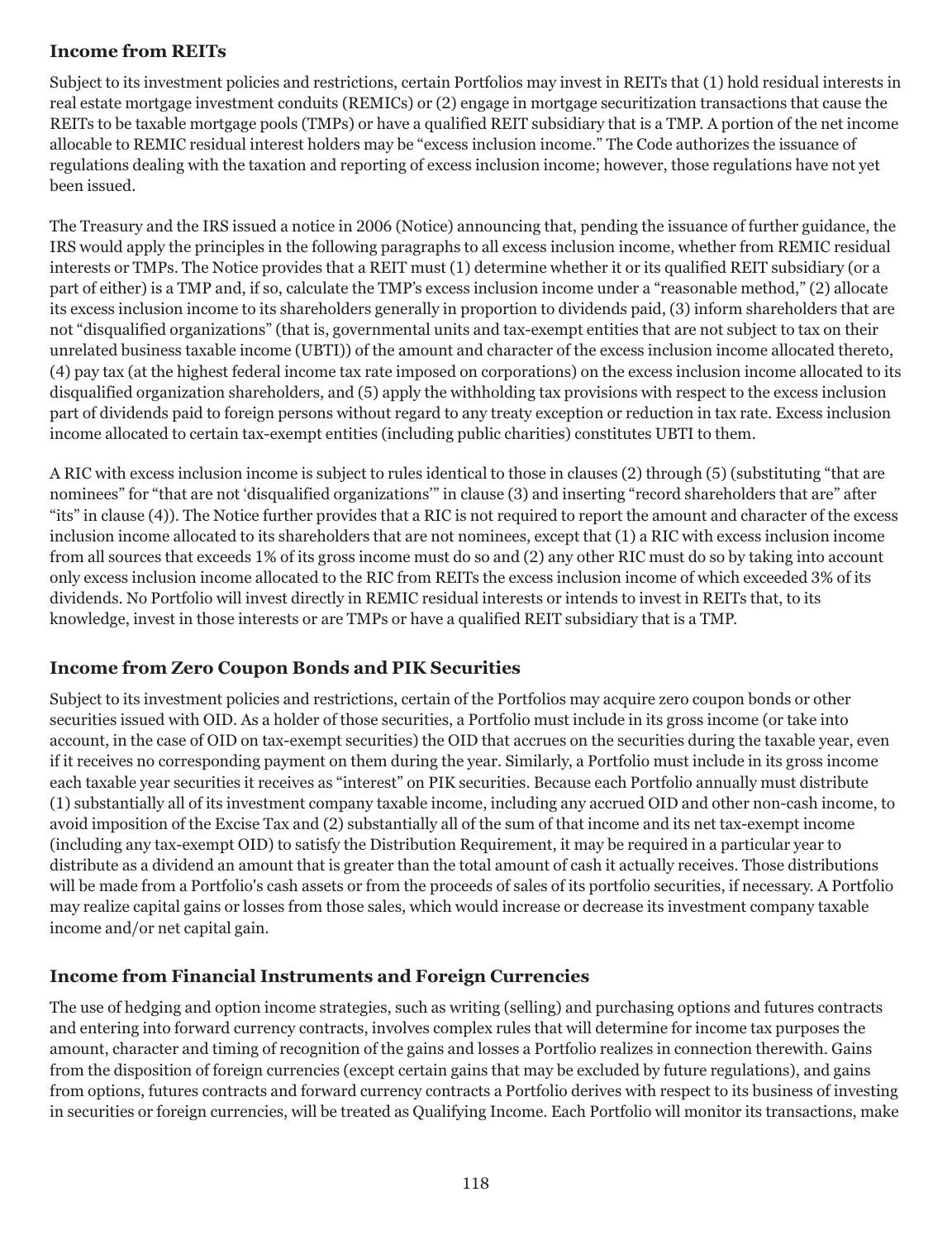appropriate tax elections, and make appropriate entries in its books and records when it acquires any Financial Instrument to mitigate the effect of these rules, prevent its disqualification as a RIC, and minimize the imposition of federal income tax.

A Portfolio's need to satisfy the Income Requirement and the RIC Diversification Requirements to qualify for treatment as a RIC may limit its ability to engage in certain swap agreements and derivatives transactions. Moreover, the rules governing the tax treatment of swap agreements are not entirely clear in certain respects. For example, the tax treatment of a payment made or received under a swap agreement in particular, whether such a payment is, wholly or partially, ordinary income or capital gain will vary depending on the terms of the particular agreement. The tax treatment of swap agreements and other derivatives also may be affected by future legislation, regulations, and/or guidance issued by the IRS. While each Portfolio intends to account for swap agreements in a manner it considers to be appropriate under applicable tax rules, the IRS might not accept that treatment. If it did not, a Portfolio's status as a RIC might be affected. The Portfolios intend to monitor developments in this area.

Certain futures contracts, foreign currency contracts and "non-equity" options (that is, certain listed options, such as those on a "broad-based" securities index) — but excluding any "securities futures contract" that is not a "dealer securities futures contract" (both as defined in the Code) and any interest rate cap or floor, interest rate or certain other swap, or similar agreement — in which a Portfolio may invest will be "Section 1256 contracts." Section 1256 contracts a Portfolio holds at the end of its taxable year, other than contracts subject to a "mixed straddle" election the Portfolio may make, are marked to market (that is, treated as sold at that time for their fair market value) for federal income tax purposes, with the result that unrealized gains or losses are treated as though they were realized. Sixty percent of any net gains or losses recognized on these deemed sales, and 60% of any net realized gains or losses from any actual sales of Section 1256 contracts, are treated as long-term capital gains or losses, and the balance is treated as short-term capital gains or losses. Section 1256 contracts also are marked-to-market at the end of October of each year for purposes of the Excise Tax. A Portfolio may need to distribute any net marked-to-market gains as of the end of its taxable year to its shareholders to satisfy the Distribution Requirement (*i.e.*, with respect to the portion treated as short-term capital gain, which will be includible in its investment company taxable income, and thus taxable to its shareholders as ordinary income when distributed to them). These rules also may operate to increase the net capital gain a Portfolio recognizes, even though it may not have closed the transactions and received cash to pay distributions of that gain.

Under Code Section 988, a gain or loss (1) from the disposition of foreign currencies, (2) except in certain circumstances, from options, futures, and forward contracts on foreign currencies (and on financial instruments involving foreign currencies) and from notional principal contracts (*e.g.*, swaps, caps, floors, and collars) involving payments denominated in foreign currencies, (3) on the disposition of each foreign-currency-denominated debt security that are attributable to fluctuations in the value of the foreign currency between the dates of acquisition and disposition of the security, and (4) that is attributable to exchange rate fluctuations between the time a Portfolio accrues interest, dividends, or other receivables or expenses or other liabilities denominated in a foreign currency and the time it actually collects the receivables or pays the liabilities generally will be treated as ordinary income or loss. These gains or losses will increase or decrease the amount of a Portfolio's investment company taxable income, rather than affecting the amount of its net capital gain. (Note, however, that under certain circumstances, a Portfolio may make an election to treat foreign currency gain or loss on certain forward contracts, futures contracts and options as capital gain or loss). If a Portfolio's Section 988 losses (other than those to which such an election applies) exceed its other investment company taxable income for a taxable year, the Portfolio would not be able to distribute any dividends.

Offsetting positions a Portfolio enters into or holds in any actively traded security, option, futures, or forward currency contract may constitute a "straddle" for federal income tax purposes. Straddles are subject to certain rules that may affect the amount, character, and timing of recognition of a Portfolio's gains and losses with respect to positions of the straddle by requiring, among other things, that (1) loss realized on disposition of one position of a straddle be deferred to the extent of any unrealized gain in an offsetting position until the latter position is disposed of, (2) the Portfolio's holding period for certain straddle positions not begin until the straddle is terminated (possibly resulting in gain being treated as short-term rather than long-term capital gain), and (3) losses recognized with respect to certain straddle positions, that otherwise would constitute short-term capital losses, be treated as long-term capital losses. Applicable regulations also provide certain "wash sale" rules, which apply to transactions where a position is sold at a loss and a new offsetting position is acquired within a prescribed period, and "short sale" rules applicable to straddles. Different elections are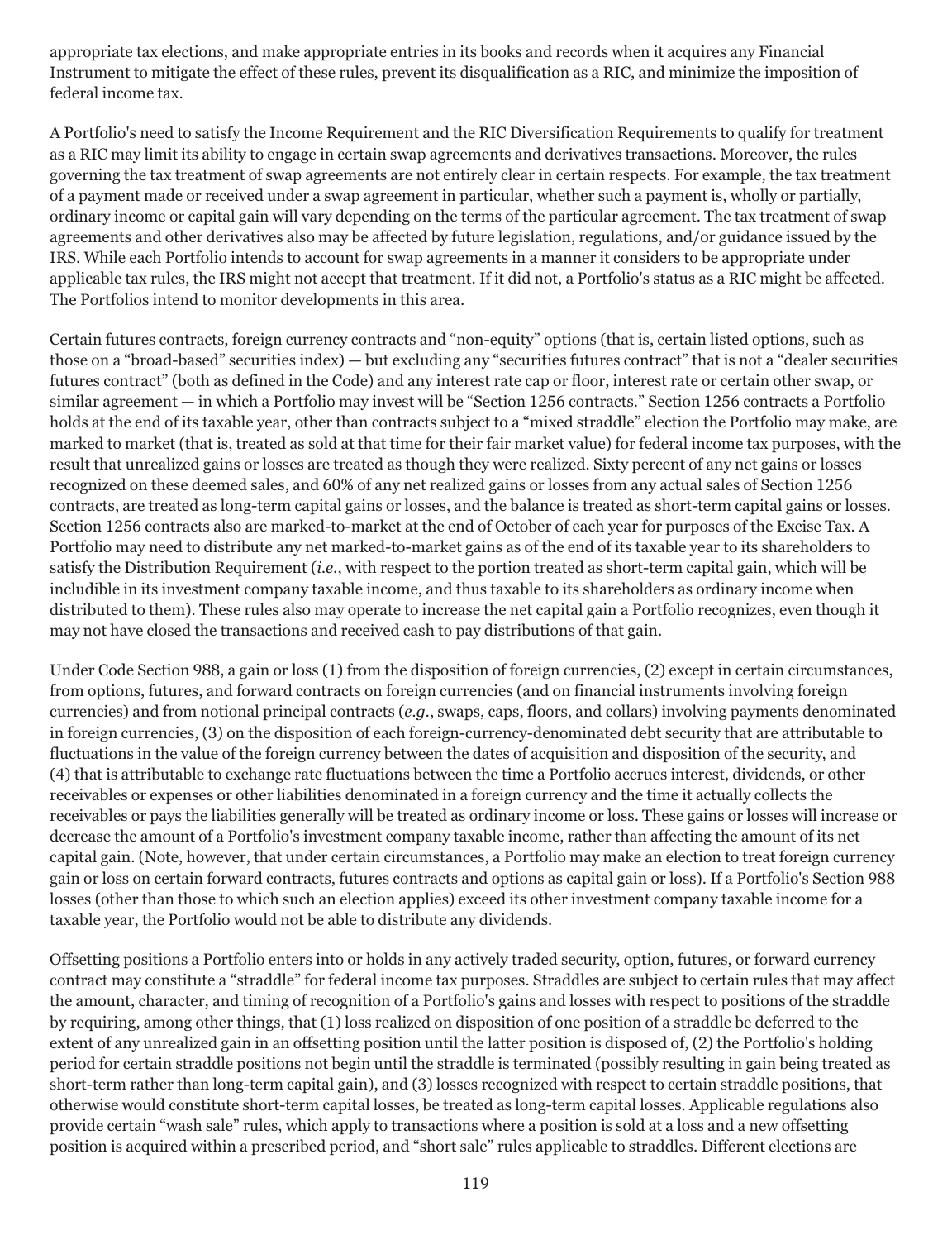available to the Portfolios, which may mitigate the effects of the straddle rules, particularly with respect to "mixed straddles" (*i.e.*, a straddle of which at least one, but not all, positions are section 1256 contracts).

The premium a Portfolio receives for writing (selling) a put or call option is not included in income at the time of receipt. When a covered call option written (sold) by a Portfolio expires, it will realize a short-term capital gain equal to the amount of the premium it received for writing the option. When a Portfolio terminates its obligations under such an option by entering into a closing transaction, it will realize a short-term capital gain (or loss), depending on whether the cost of the closing transaction is less (or more) than the premium it received when it wrote the option. When a covered call option written by a Portfolio is exercised, it will be treated as having sold the underlying security, producing long-term or short-term capital gain or loss, depending on the holding period of the underlying security and whether the sum of the option price it receives on the exercise plus the premium it received when it wrote the option is more or less than the underlying security's basis.

\*\*\*\*\*

The foregoing is an abbreviated summary of certain federal income tax considerations affecting each Portfolio and its shareholders. The discussion does not purport to be complete or to deal with all aspects of federal income taxation that may be relevant to the Portfolios or the Separate Accounts. It is based on current provisions of the Code, the regulations promulgated thereunder, judicial decisions, and administrative pronouncements, all of which are subject to change (which has occurred frequently in recent years), some of which may be retroactive. Prospective investors are urged to consult their own tax advisor for more detailed information and for information regarding other federal tax considerations and any state, local or foreign taxes that may apply to them.

### **FINANCIAL STATEMENTS**

The Portfolios' audited Financial Statements and Financial Highlights, including notes thereto, and the report of Deloitte & Touche LLP, the Portfolios' Independent Registered Public Accounting Firm for the fiscal year ended December 31, 2020, are incorporated herein by reference. They are contained in the Portfolios' Annual Report to Shareholders, dated December 31, 2020, which is available upon request. The Board has selected PricewaterhouseCoopers LLP, located at 2001 Market Street, Philadelphia, PA 19103, to serve as the current Independent Registered Public Accounting Firm for the Portfolios.

### **PORTFOLIO HOLDINGS DISCLOSURE**

Portfolio holdings may be found at www.ivyinvestments.com. Alternatively, a complete schedule of portfolio holdings of each Portfolio for the first and third quarters of each fiscal year is filed with the SEC and can be found as an exhibit to the Trust's Form N-PORT. These holdings also may be viewed on the SEC's website at http://www.sec.gov.

Information concerning Ivy VIP Government Money Market's portfolio holdings as of the last business day or subsequent calendar day of the preceding month is posted at www.ivyinvestments.com, 5 business days after the end of each month and remains posted on the website for at least six months thereafter. In addition, information concerning Ivy VIP Government Money Market's portfolio holdings is filed on a monthly basis with the SEC on Form N-MFP.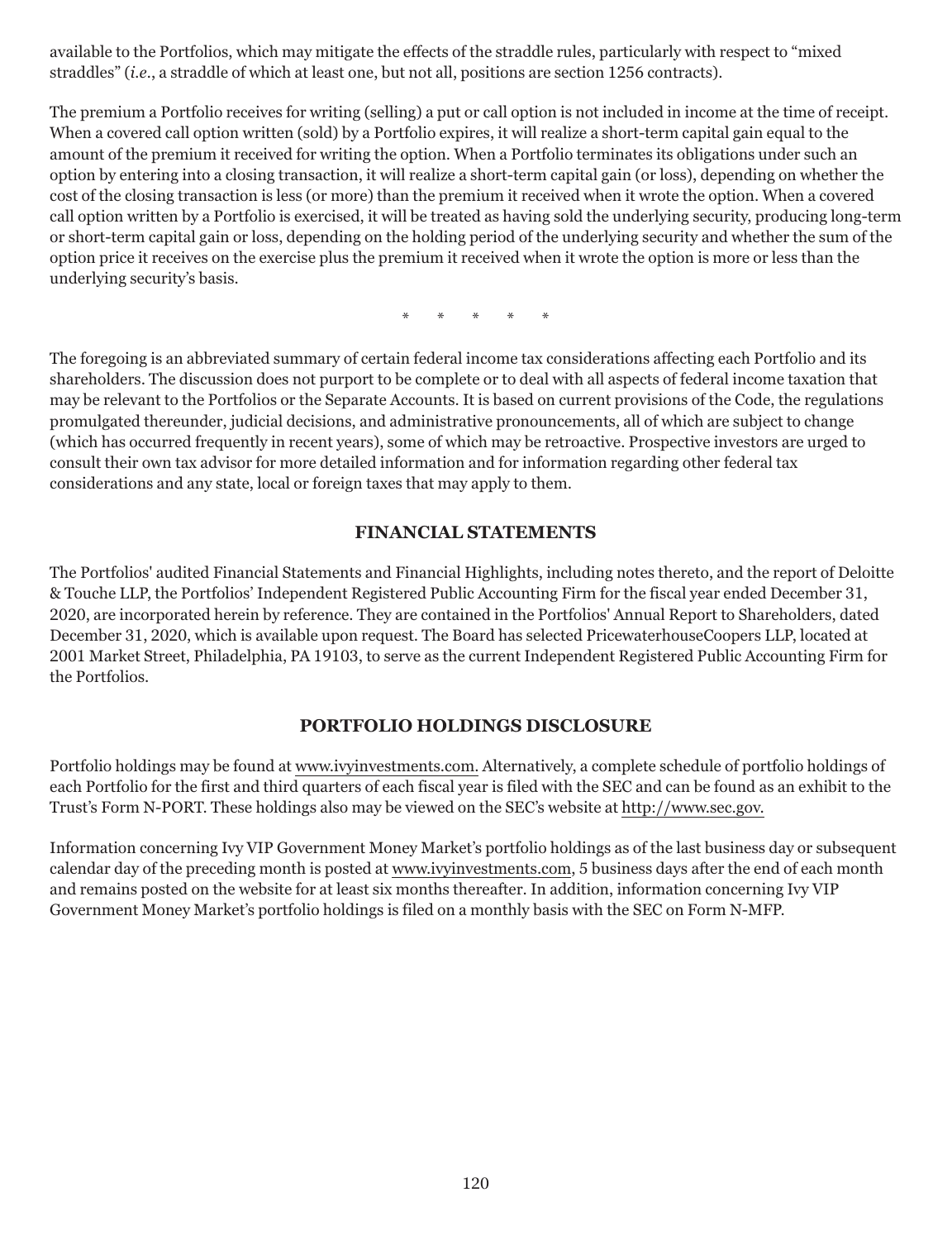## **APPENDIX A**

The following are descriptions of some of the ratings of securities in which a Portfolio may invest. IICO also may use ratings provided by other NRSROs in determining the eligibility of securities for the Portfolios.

# **Description of Bond Ratings**

**S&P Global Ratings, a division of S&P Global, Inc. (S&P).** An S&P corporate or municipal bond rating is a current assessment of the creditworthiness of an obligor with respect to a specific obligation. This assessment of creditworthiness may take into consideration obligors such as guarantors, insurers or lessees.

The debt rating is not a recommendation to purchase, sell or hold a security, inasmuch as it does not comment as to market price or suitability for a particular investor.

The ratings are based on current information furnished to S&P by the issuer or obtained by S&P from other sources it considers reliable. S&P does not perform any audit in connection with any ratings and may, on occasion, rely on unaudited financial information. The ratings may be changed, suspended or withdrawn as a result of changes in, or unavailability of, such information, or based on other circumstances.

A brief description of the applicable S&P rating symbols and their meanings follow:

AAA — An obligation rated 'AAA' has the highest rating assigned by S&P. The obligor's capacity to meet its financial commitment on the obligation is extremely strong.

AA — An obligation rated 'AA' differs from the highest-rated obligations only to a small degree. The obligor's capacity to meet its financial commitment on the obligation is very strong.

A — An obligation rated 'A' is somewhat more susceptible to the adverse effects of changes in circumstances and economic conditions than obligations in higher rated categories. However, the obligor's capacity to meet its financial commitment on the obligation is still strong.

BBB — An obligation rated 'BBB' exhibits adequate protection parameters. However, adverse economic conditions or changing circumstances are more likely to lead to a weakened capacity of the obligor to meet its financial commitment on the obligation.

BB; B; CCC; CC; and C — Obligations rated 'BB', 'B', 'CCC', 'CC' and 'C' are regarded as having significant speculative characteristics. 'BB' indicates the least degree of speculation and 'C' the highest. While such obligations likely will have some quality and protective characteristics, these may be outweighed by large uncertainties or major exposures to adverse conditions.

BB — An obligation rated 'BB' is less vulnerable to nonpayment than other speculative issues. However, it faces major ongoing uncertainties or exposure to adverse business, financial, or economic conditions which could lead to the obligor's inadequate capacity to meet its financial commitment on the obligation.

B — An obligation rated 'B' is more vulnerable to nonpayment than obligations rated 'BB', but the obligor currently has the capacity to meet its financial commitment on the obligation. Adverse business, financial, or economic conditions likely will impair the obligor's capacity or willingness to meet its financial commitment on the obligation.

CCC — An obligation rated 'CCC' is currently vulnerable to nonpayment, and is dependent upon favorable business, financial and economic conditions for the obligor to meet its financial commitment on the obligation. In the event of adverse business, financial or economic conditions, the obligor is not likely to have the capacity to meet its financial commitment on the obligation.

CC — An obligation rated 'CC' is currently highly vulnerable to nonpayment. The 'CC' rating is used when a default has not yet occurred, but S&P expects default to be a virtual certainty, regardless of the anticipated time to default.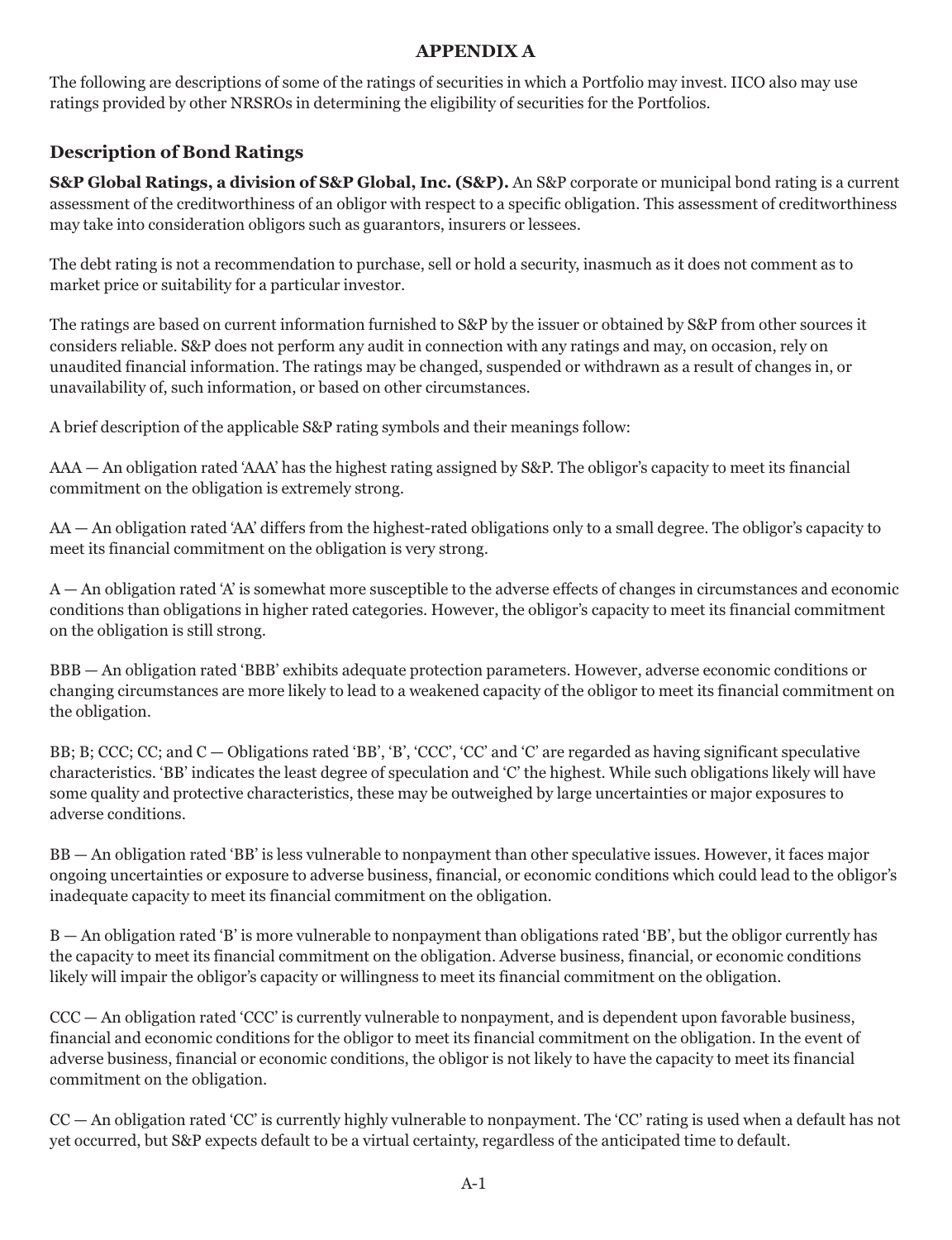$C$  — An obligation rated 'C' is currently highly vulnerable to nonpayment, and the obligation is expected to have lower relative seniority or lower ultimate recovery compared to obligations that are rated higher.

D — An obligation rated 'D' is in default or in breach of an imputed promise. For non-hybrid capital instruments, the 'D' rating category is used when payments on an obligation are not made on the due date, unless S&P believes that such payments will be made within 5 business days in the absence of a stated grace period or within the earlier of the stated grace period or 30 calendar days. The 'D' rating also will be used upon the filing of a bankruptcy petition or the taking of similar action and where default on an obligation is a virtual certainty, for example due to automatic stay provisions. An obligation's rating is lowered to 'D' if it is subject to a distressed exchange offer.

NR — This indicates that no rating has been requested, or that there is insufficient information on which to base a rating, or that S&P does not rate a particular obligation as a matter of policy.

The ratings from 'AA' to 'CCC' may be modified by the addition of a plus (+) or minus (-) sign to show relative standing within the major rating categories.

**Moody's Investors Service, Inc. (Moody's).** A brief description of the applicable Moody's rating symbols and their meanings follows:

Aaa — Bonds which are rated Aaa are judged to be of the best quality. They carry the smallest degree of investment risk. Interest payments are protected by a large or by an exceptionally stable margin and principal is secure. While the various protective elements are likely to change, such changes as can be visualized are most unlikely to impair the fundamentally strong position of such issues.

Aa — Bonds which are rated Aa are judged to be of high quality by all standards. Together with the Aaa group they comprise what generally are known as high-grade bonds. They are rated lower than the best bonds because margins of protection may not be as large as in Aaa securities or fluctuations of protective elements may be of greater amplitude or there may be other elements present which make the long-term risks appear somewhat larger than in Aaa securities.

A — Bonds which are rated A possess many favorable investment attributes and are to be considered as upper medium grade obligations. Factors giving security to principal and interest are considered adequate, but elements may be present which suggest a susceptibility to impairment sometime in the future.

Baa — Bonds which are rated Baa are considered as medium grade obligations, that is, they are neither highly protected nor poorly secured. Interest payments and principal security appear adequate for the present but certain protective elements may be lacking or may be characteristically unreliable over any great length of time. Such bonds lack outstanding investment characteristics and in fact have speculative characteristics as well.

**Note:** Bonds within the above categories which possess the strongest investment attributes are designated by the symbol 1 following the rating.

Ba — Bonds which are rated Ba are judged to have speculative elements; their future cannot be considered as well assured. Often the protection of interest and principal payments may be very moderate and thereby not well safeguarded during good and bad times over the future. Uncertainty of position characterizes bonds in this class.

B — Bonds which are rated B generally lack characteristics of the desirable investment. Assurance of interest and principal payments or of maintenance of other terms of the contract over any long period of time may be small.

Caa — Bonds which are rated Caa are of poor standing. Such issues may be in default or there may be present elements of danger with respect to principal or interest.

Ca — Bonds which are rated Ca represent obligations which are speculative in a high degree. Such issues often are in default or have other marked shortcomings.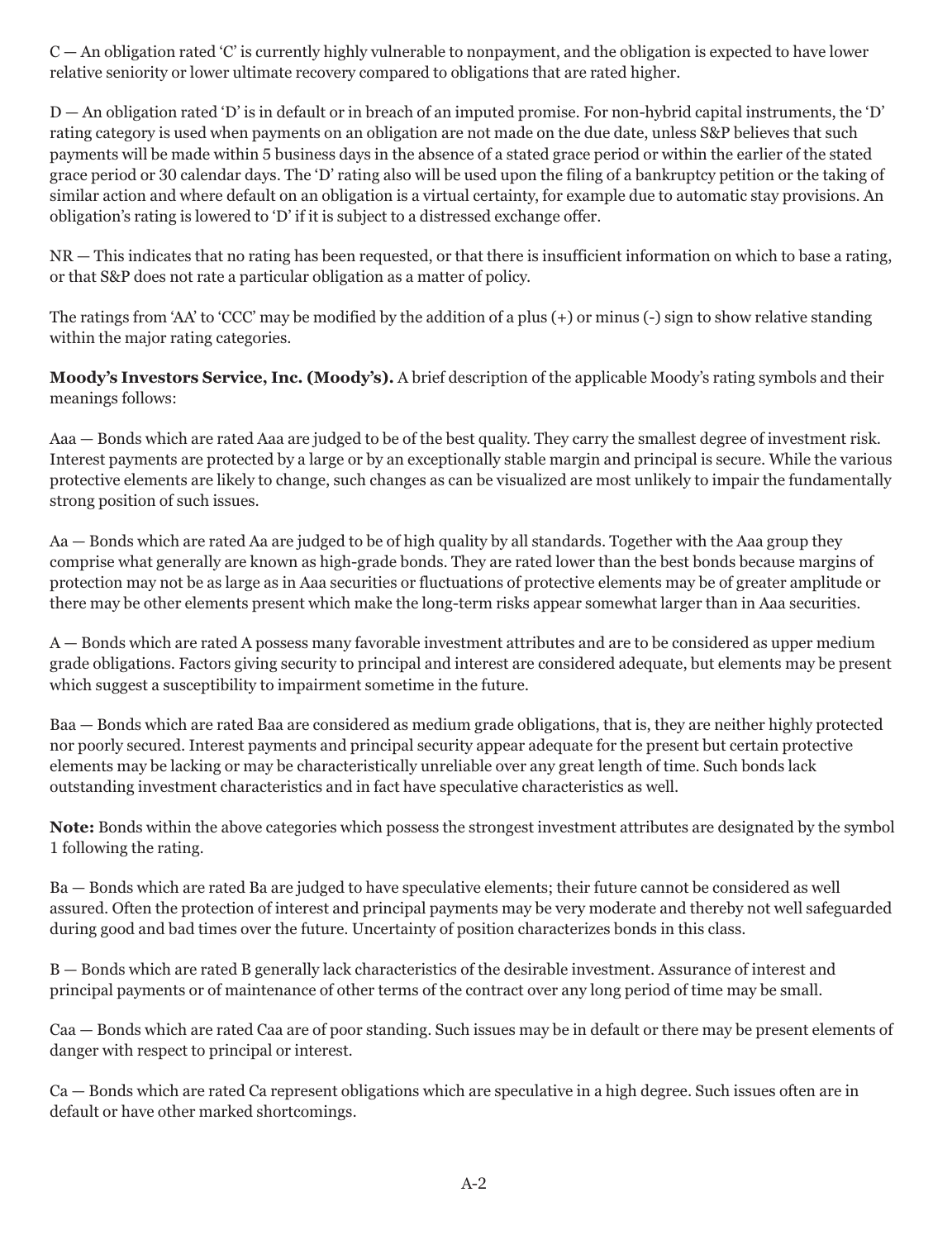C — Bonds which are rated C are the lowest rated class of bonds and issues so rated can be regarded as having extremely poor prospects of ever attaining any real investment standing.

## **Description of Preferred Stock Ratings**

**S&P.** An S&P preferred stock rating is an assessment of the capacity and willingness of an issuer to pay preferred stock dividends and any applicable sinking fund obligations. A preferred stock rating differs from a bond rating inasmuch as it is assigned to an equity issue, which issue is intrinsically different from, and subordinated to, a debt issue. Therefore, to reflect this difference, the preferred stock rating symbol normally will not be higher than the debt rating symbol assigned to, or that would be assigned to, the senior debt of the same issuer.

The preferred stock ratings are based on the following considerations:

1. Likelihood of payment — capacity and willingness of the issuer to meet the timely payment of preferred stock dividends and any applicable sinking fund requirements in accordance with the terms of the obligation;

2. Nature of, and provisions of, the issue;

3. Relative position of the issue in the event of bankruptcy, reorganization, or other arrangement under the laws of bankruptcy and other laws affecting creditors' rights.

AAA — This is the highest rating that may be assigned by S&P to a preferred stock issue and indicates an extremely strong capacity to pay the preferred stock obligations.

AA — A preferred stock issue rated AA also qualifies as a high-quality fixed-income security. The capacity to pay preferred stock obligations is very strong, although not as overwhelming as for issues rated AAA.

 $A - An$  issue rated A is backed by a sound capacity to pay the preferred stock obligations, although it is somewhat more susceptible to the adverse effects of changes in circumstances and economic conditions.

BBB — An issue rated BBB is regarded as backed by an adequate capacity to pay the preferred stock obligations. Whereas it normally exhibits adequate protection parameters, adverse economic conditions or changing circumstances are more likely to lead to a weakened capacity to make payments for a preferred stock in this category than for issues in the 'A' category.

BB, B, CCC — Preferred stock rated BB, B, and CCC are regarded, on balance, as predominantly speculative with respect to the issuer's capacity to pay preferred stock obligations. BB indicates the lowest degree of speculation and CCC the highest degree of speculation. While such issues likely will have some quality and protective characteristics, these are outweighed by large uncertainties or major risk exposures to adverse conditions.

CC — The rating CC is reserved for a preferred stock issue in arrears on dividends or sinking fund payments but that is currently paying.

 $C - A$  preferred stock rated C is a non-paying issue.

D — A preferred stock rated D is a non-paying issue with the issuer in default on debt instruments.

NR — This indicates that no rating has been requested, that there is insufficient information on which to base a rating, or that S&P does not rate a particular type of obligation as a matter of policy.

Plus (+) or minus (-) — To provide more detailed indications of preferred stock quality, the rating from AA to CCC may be modified by the addition of a plus or minus sign to show relative standing within the major rating categories.

A preferred stock rating is not a recommendation to purchase, sell, or hold a security inasmuch as it does not comment as to market price or suitability for a particular investor. The ratings are based on current information furnished to S&P by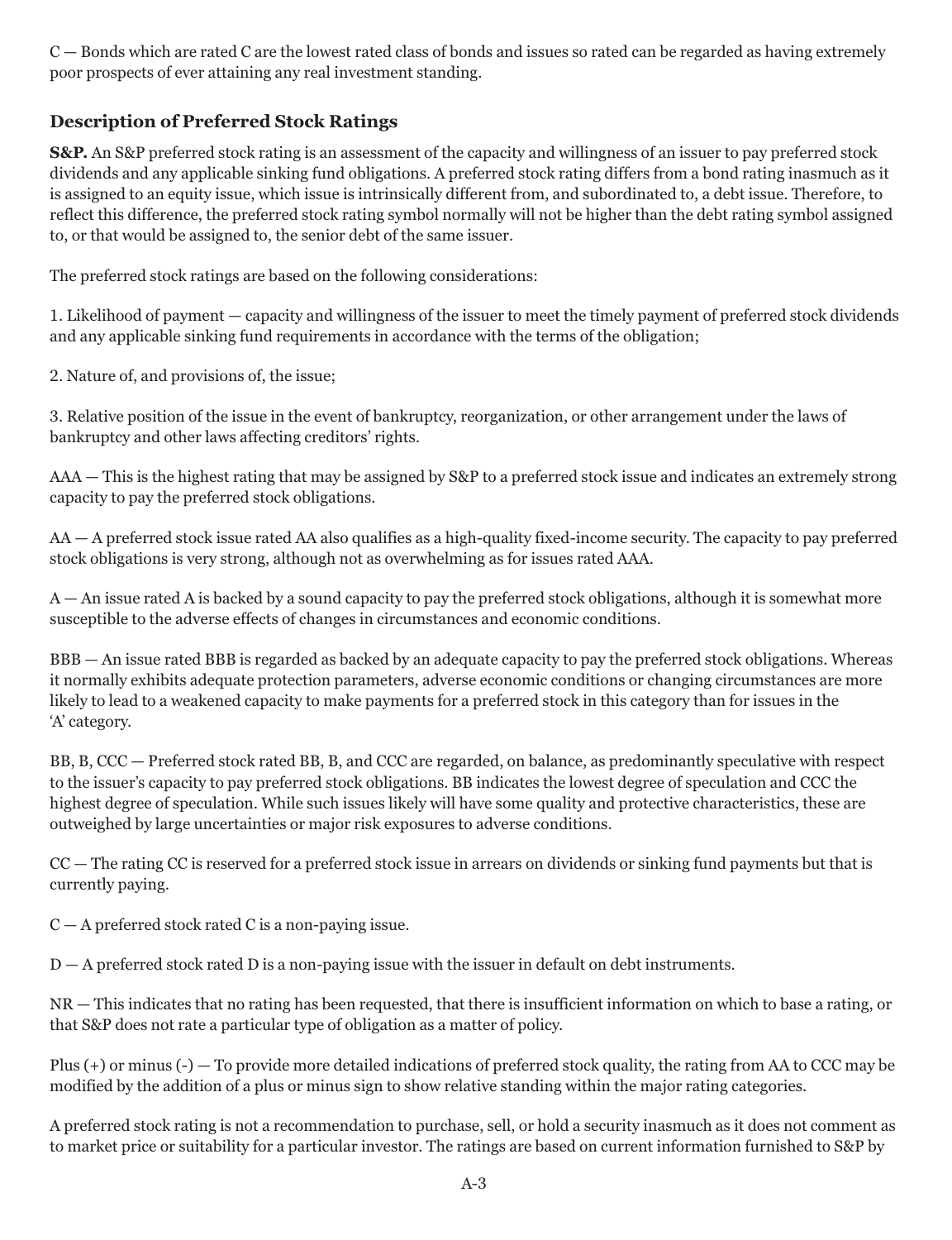the issuer or obtained by S&P from other sources it considers reliable. S&P does not perform an audit in connection with any rating and may, on occasion, rely on unaudited financial information. The ratings may be changed, suspended, or withdrawn as a result of changes in, or unavailability of, such information, or based on other circumstances.

**Moody's.** Because of the fundamental differences between preferred stocks and bonds, a variation of Moody's familiar bond rating symbols is used in the quality ranking of preferred stocks. The symbols are designed to avoid comparison with bond quality in absolute terms. It should always be borne in mind that preferred stock occupies a junior position to bonds within a particular capital structure and that these securities are rated within the universe of preferred stocks.

**Note:** Moody's applies numerical modifiers 1, 2 and 3 in each rating classification; the modifier 1 indicates that the security ranks in the higher end of its generic rating category; the modifier 2 indicates a mid-range ranking and the modifier 3 indicates that the issue ranks in the lower end of its generic rating category.

Preferred stock rating symbols and their definitions are as follows:

aaa — An issue which is rated aaa is considered to be a top-quality preferred stock. This rating indicates good asset protection and the least risk of dividend impairment within the universe of preferred stocks.

aa — An issue which is rated aa is considered a high-grade preferred stock. This rating indicates that there is a reasonable assurance the earnings and asset protection will remain relatively well-maintained in the foreseeable future.

a — An issue which is rated a is considered to be an upper-medium grade preferred stock. While risks are judged to be somewhat greater than in the aaa and aa classification, earnings and asset protection are, nevertheless, expected to be maintained at adequate levels.

baa — An issue which is rated baa is considered to be a medium-grade preferred stock, neither highly protected nor poorly secured. Earnings and asset protection appear adequate at present but may be questionable over any great length of time.

ba — An issue which is rated ba is considered to have speculative elements and its future cannot be considered well assured. Earnings and asset protection may be very moderate and not well safeguarded during adverse periods. Uncertainty of position characterizes preferred stocks in this class.

b — An issue which is rated b generally lacks the characteristics of a desirable investment. Assurance of dividend payments and maintenance of other terms of the issue over any long period of time may be small.

caa — An issue which is rated caa is likely to be in arrears on dividend payments. This rating designation does not purport to indicate the future status of payments.

ca — An issue which is rated ca is speculative in a high degree and is likely to be in arrears on dividends with little likelihood of eventual payments.

c — This is the lowest rated class of preferred or preference stock. Issues so rated can be regarded as having extremely poor prospects of ever attaining any real investment standing.

# **Description of Note Ratings**

**S&P.** An S&P note rating reflects the liquidity factors and market access risks unique to notes. Notes maturing in 3 years or less likely will receive a note rating. Notes maturing beyond 3 years will most likely receive a long-term debt rating. The following criteria will be used in making that assessment.

1. Amortization schedule (the larger the final maturity relative to other maturities, the more likely the issue is to be treated as a note).

2. Source of Payment (the more dependent the issue is on the market for its refinancing, the more likely it will be treated as a note.)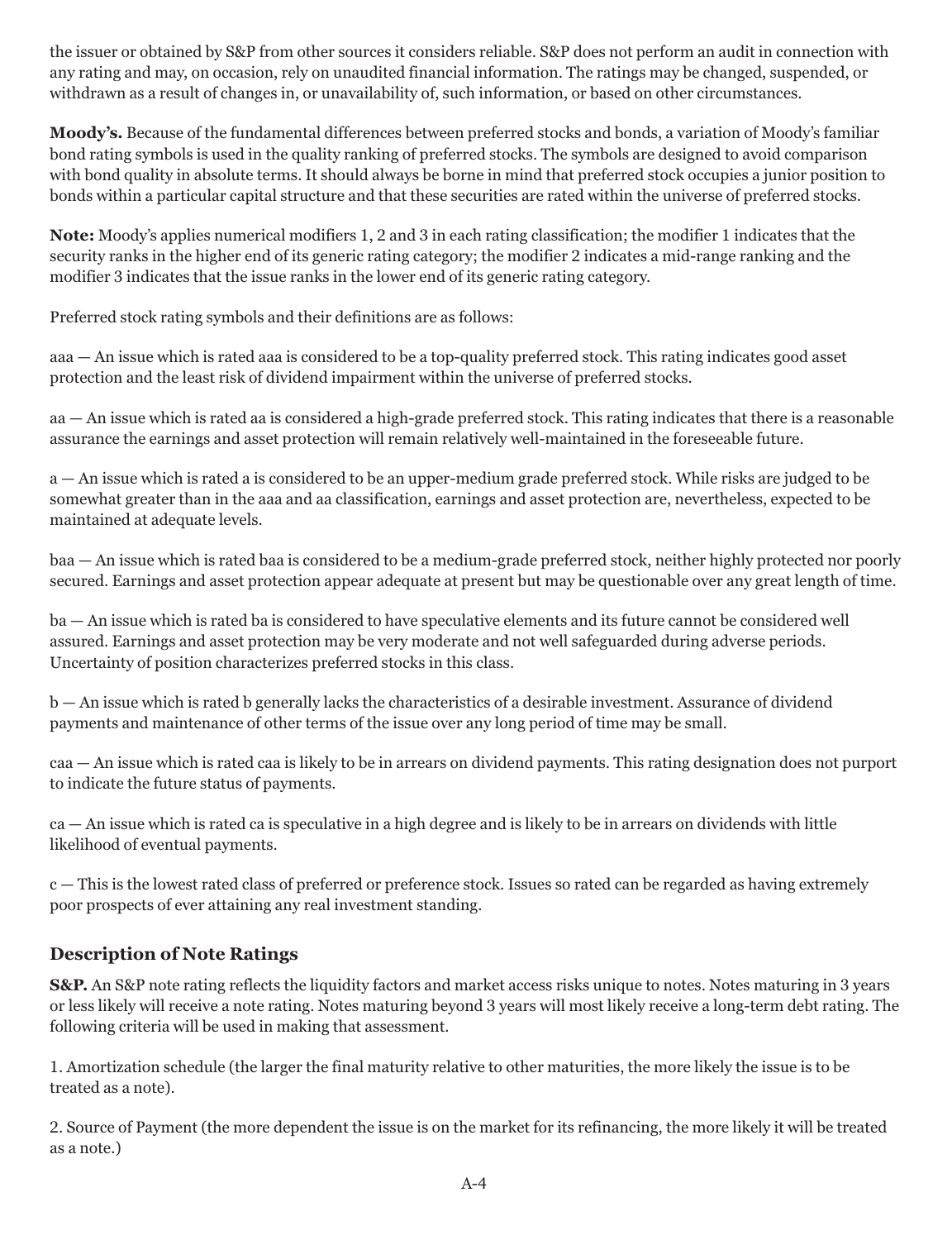The note rating symbols and definitions are as follows:

SP-1 Strong capacity to pay principal and interest. Issues determined to possess very strong characteristics are given a plus (+) designation.

SP-2 Satisfactory capacity to pay principal and interest, with some vulnerability to adverse financial and economic changes over the term of the notes.

SP-3 Speculative capacity to pay principal and interest.

**Moody's.** Moody's Short-Term Loan Ratings — Moody's ratings for state and municipal short-term obligations will be designated Moody's Investment Grade (MIG). This distinction is in recognition of the differences between short-term credit risk and long-term risk. Factors affecting the liquidity of the borrower are uppermost in importance in short-term borrowing, while various factors of major importance in bond risk are of lesser importance over the short run. Rating symbols and their meanings follow:

MIG 1 — This designation denotes best quality. There is present strong protection by established cash flows, superior liquidity support or demonstrated broad-based access to the market for refinancing.

MIG 2 — This designation denotes high quality. Margins of protection are ample although not so large as in the preceding group.

MIG 3 — This designation denotes favorable quality. All security elements are accounted for but this is lacking the undeniable strength of the preceding grades. Liquidity and cash flow protection may be narrow and market access for refinancing is likely to be less well established.

MIG 4 — This designation denotes adequate quality. Protection commonly regarded as required of an investment security is present and although not distinctly or predominantly speculative, there is specific risk.

# **Description of Commercial Paper Ratings**

**S&P.** An S&P commercial paper rating is a current assessment of the likelihood of timely payment of debt considered short-term in the relevant market. Ratings are graded into several categories, ranging from A-1 for the highest quality obligations to D for the lowest. Issuers rated A are further referred to by use of numbers 1, 2 and 3 to indicate the relative degree of safety. Issues assigned an A rating (the highest rating) are regarded as having the greatest capacity for timely payment. An A-1 designation indicates that the degree of safety regarding timely payment is strong. Those issues determined to possess extremely strong safety characteristics are denoted with a plus sign (+) designation. An A-2 rating indicates that capacity for timely payment is satisfactory; however, the relative degree of safety is not as high as for issues designated A-1. Issues rated A-3 have adequate capacity for timely payment; however, they are more vulnerable to the adverse effects of changes in circumstances than obligations carrying the higher designations. Issues rated B are regarded as having only speculative capacity for timely payment. A C rating is assigned to short-term debt obligations with a doubtful capacity for payment. Debt rated D is in payment default, which occurs when interest payments or principal payments are not made on the date due, even if the applicable grace period has not expired, unless S&P believes that such payments will be made during such grace period.

**Moody's.** Moody's commercial paper ratings are opinions of the ability of issuers to repay punctually promissory obligations not having an original maturity in excess of one year. Moody's employs the designations of Prime 1, Prime 2 and Prime 3, all judged to be investment grade, to indicate the relative repayment capacity of rated issuers. Issuers rated Prime 1 have a superior capacity for repayment of short-term promissory obligations and repayment capacity normally will be evidenced by (1) leading market positions in well-established industries; (2) high rates of return on funds employed; (3) conservative capitalization structures with moderate reliance on debt and ample asset protection; (4) broad margins in earnings coverage of fixed financial charges and high internal cash generation; and (5) well established access to a range of financial markets and assured sources of alternate liquidity. Issuers rated Prime 2 also have a strong capacity for repayment of short-term debt. Earnings trends and coverage ratios, while sound, will be more subject to variation;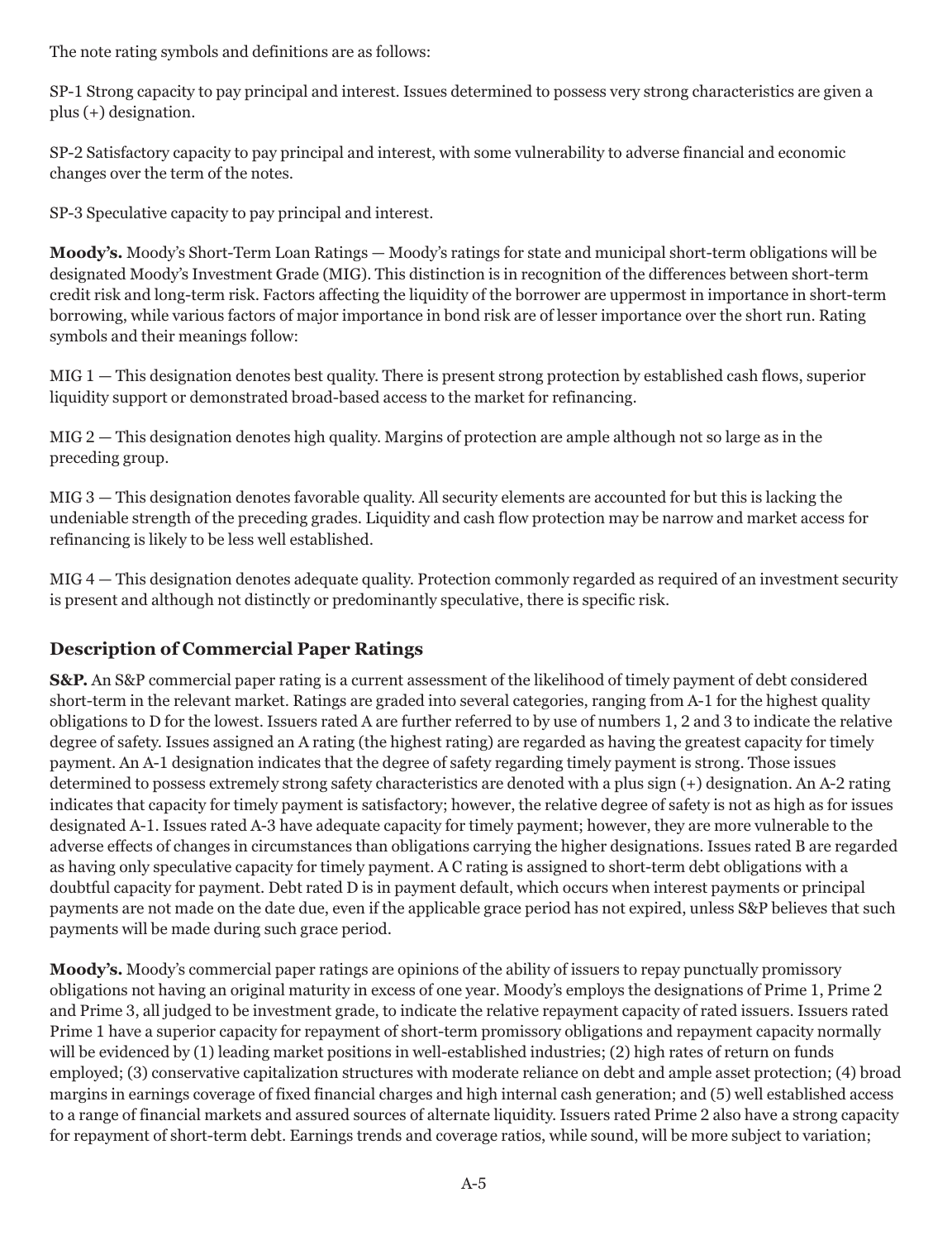capitalization characteristics, while still appropriate, may be more affected by external conditions; and ample alternate liquidity is maintained. Issuers rated Prime 3 have an acceptable capacity for repayment of short-term debt. The effect of industry characteristics and market composition may be more pronounced; variability in earnings and profitability may result in changes in the level of debt protection measurements and requirement for relatively high financial leverage; and adequate alternate liquidity is maintained.

# **Description of Short-Term Credit Ratings**

**Fitch Ratings** — National Short-term Credit Ratings:

 $F1(xxx)$  — Indicates the strongest capacity for timely payment of financial commitments relative to other issuers or obligations in the same country. Under the agency's National Rating scale, this rating is assigned to the lowest default risk relative to others in the same country. Where the liquidity profile is particularly strong, a "+" is added to the assigned rating.

 $F2(xxx)$  — Indicates a good capacity for timely payment of financial commitments relative to other issuers or obligations in the same country. However, the margin of safety is not as great as in the case of the higher ratings.

F3(xxx) — Indicates an adequate capacity for timely payment of financial commitments relative to other issuers or obligations in the same country. However, such capacity is more susceptible to near-term adverse changes than for financial commitments in higher rated categories.

B(xxx) — Indicates an uncertain capacity for timely payment of financial commitments relative to other issuers or obligations in the same country. Such capacity is highly susceptible to near-term adverse changes in financial and economic conditions.

C(xxx) — Indicates a highly uncertain capacity for timely payment of financial commitments relative to other issuers or obligations in the same country. Capacity for meeting financial commitments is solely reliant upon a sustained, favorable business and economic environment.

RD(xxx) — Indicates an entity that has defaulted on one or more of its financial commitments, although it continues to meet other financial obligations. Applicable to entity ratings only.

D(xxx) — Indicates actual or imminent payment default.

Notes to Long-Term and Short-Term National Ratings:

The ISO International Country Code is placed in parentheses immediately following the rating letters to indicate the identity of the National market within which the rating applies. For illustrative purposes, (xxx) has been used.

"+" or "-" may be appended to a National Rating to denote relative status within a major rating category. Such suffixes are not added to the 'AAA(xxx)' Long-Term National Rating category, to categories below 'CCC(xxx)', or to Short-Term National Ratings other than 'F1(xxx)'.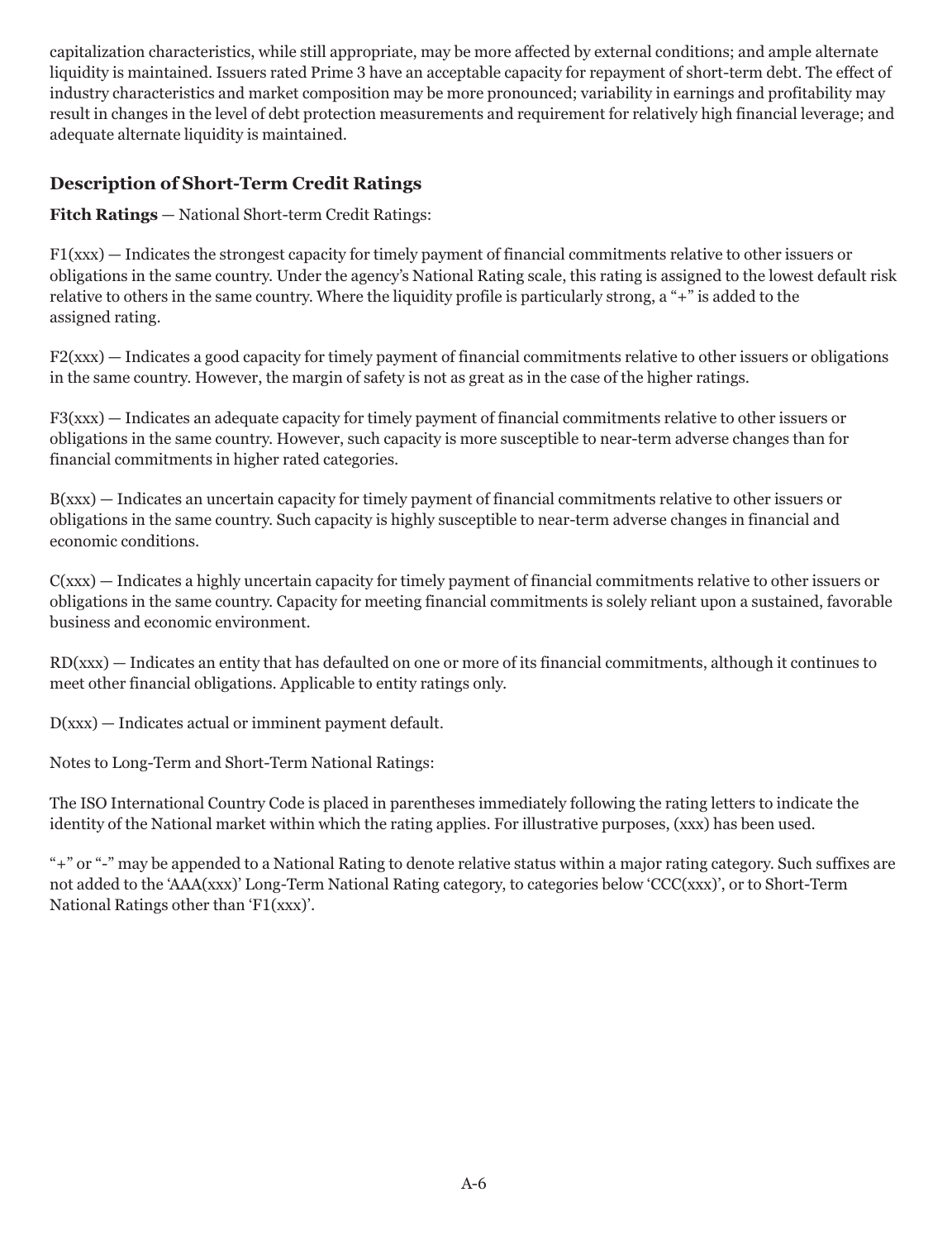## **APPENDIX B**

# **Proxy Voting Policies of the Investment Subadviser**

# **SECURIAN ASSET MANAGEMENT, INC.**

## **GENERAL POLICY**

Securian AM has adopted policies and procedures relating to the voting of proxies (the "Proxy Voting Policies") in connection with voting securities held in client accounts, including accounts subadvised by Securian AM, that are designed to ensure that proxies are voted in the best interests of the accounts in accordance with Securian AM's fiduciary duties and legal and regulatory requirements.

The guiding principle by which Securian AM votes on all matters submitted to security holders is to seek the maximization of the ultimate economic value of the securities held by the accounts. This guiding principle involves not only the immediate impact of each proposal but other considerations with respect to the security of the shareholders' investments over the long term.

The role of shareholders in corporate governance typically is limited. A majority of decisions regarding operations of the business of a corporation should be left to management's discretion. It is Securian AM's general policy that the shareholder should become involved with these matters when management has failed and the corporation's performance has suffered or to protect the rights of shareholders to take action.

It is the general policy of Securian AM to vote on all matters presented to security holders in any proxy, but Securian AM reserves the right to abstain on any particular vote or otherwise withhold its vote on any matter if, in the judgment of Securian AM, the costs associated with voting such proxy outweigh the benefits to the accounts or if circumstances make such an abstention or withholding otherwise advisable and in the best interest of the accounts. There also may be situations where Securian AM cannot vote proxies.

# **GUIDELINES AND PROXY ADVISER**

Securian AM has retained Glass Lewis & Co ("Glass Lewis") as a proxy adviser. Securian AM will, in most cases follow proxy voting guidelines developed by Glass Lewis (the "Guidelines"). However, these Guidelines are just that guidelines; they are not strict rules that must be obeyed in all cases. Securian AM's Proxy Voting Policies allow it to vote shares contrary to the typical vote indicated by the Guidelines if such a vote is in an account's best interests.

The following are several common issues and how the Guidelines address these issues.

# **Board of Directors Issues**

The Guidelines generally support the proposition that boards are most effective if at least two thirds of board members are independent.

The Guidelines generally support proposals separating the roles of Chairman of the Board and CEO whenever that question is posed in a proxy.

The Guidelines generally do not support a vote for a director who has failed to attend a minimum of 75% of board and applicable committee meetings, calculated in the aggregate.

The Guidelines generally do not support a vote for a director who has a record of not fulfilling their responsibilities to shareholders at any company where they have held a board or executive position.

The Guidelines generally support declassifying boards and the annual election of directors.